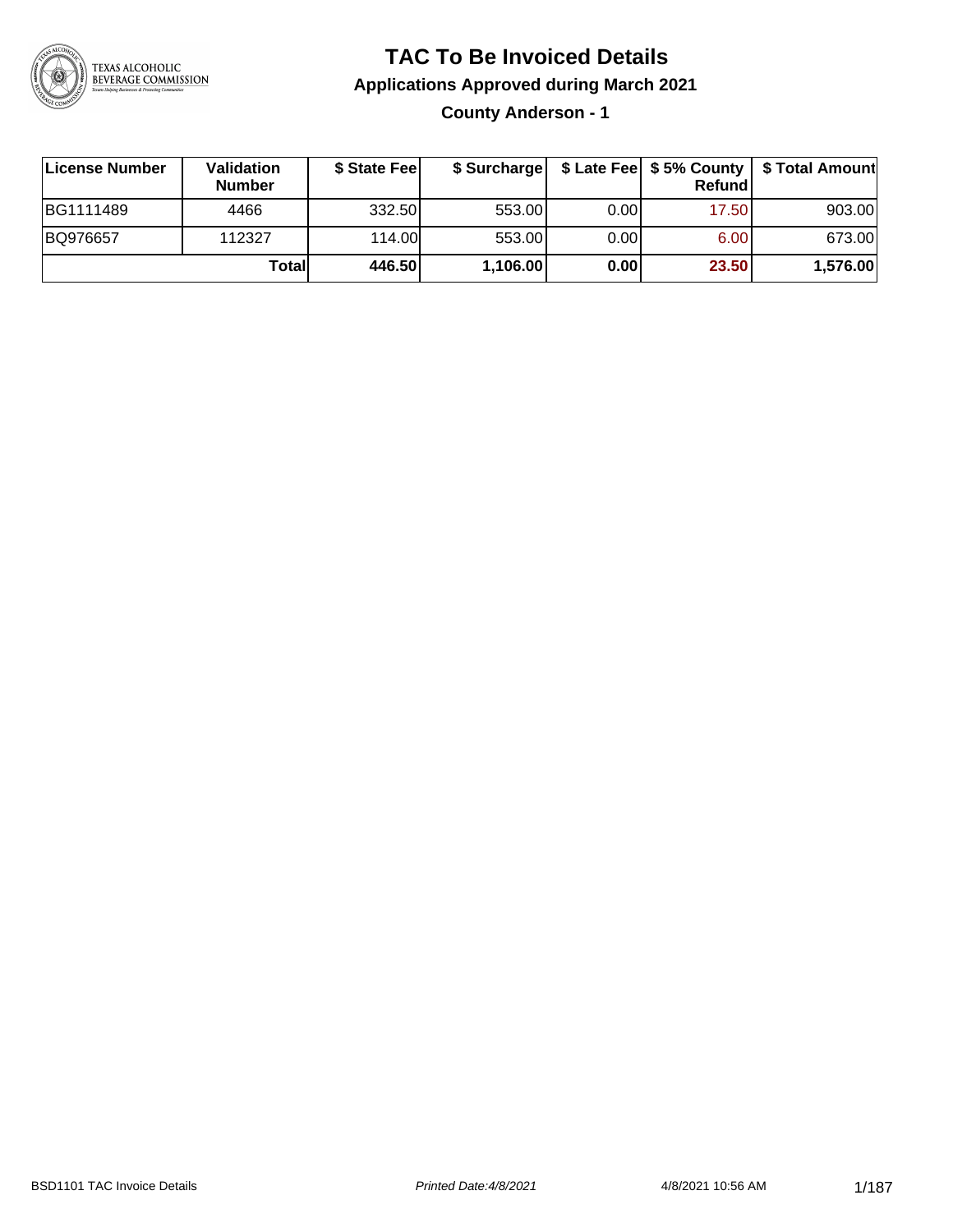

**County Angelina - 3**

| <b>License Number</b> | <b>Validation</b><br><b>Number</b> | \$ State Fee | \$ Surcharge | \$ Late Fee | \$5% County<br>Refundl | \$ Total Amount |
|-----------------------|------------------------------------|--------------|--------------|-------------|------------------------|-----------------|
| BG1112633             | 5565                               | 332.50       | 553.00       | 0.00        | 17.50                  | 903.00          |
| BQ897300              | 108997                             | 114.00       | 553.00       | 0.00        | 6.00                   | 673.00          |
| BQ1044881             | 109054                             | 114.00       | 553.00       | 0.00        | 6.00                   | 673.00          |
| BQ898976              | 110416                             | 114.00       | 553.00       | 0.00        | 6.00                   | 673.00          |
| BQ900237              | 110789                             | 114.00       | 553.00       | 0.00        | 6.00                   | 673.00          |
| BQ973186              | 110952                             | 114.00       | 553.00       | 0.00        | 6.00                   | 673.00          |
|                       | <b>Total</b>                       | 902.50       | 3,318.00     | 0.00        | 47.50                  | 4,268.00        |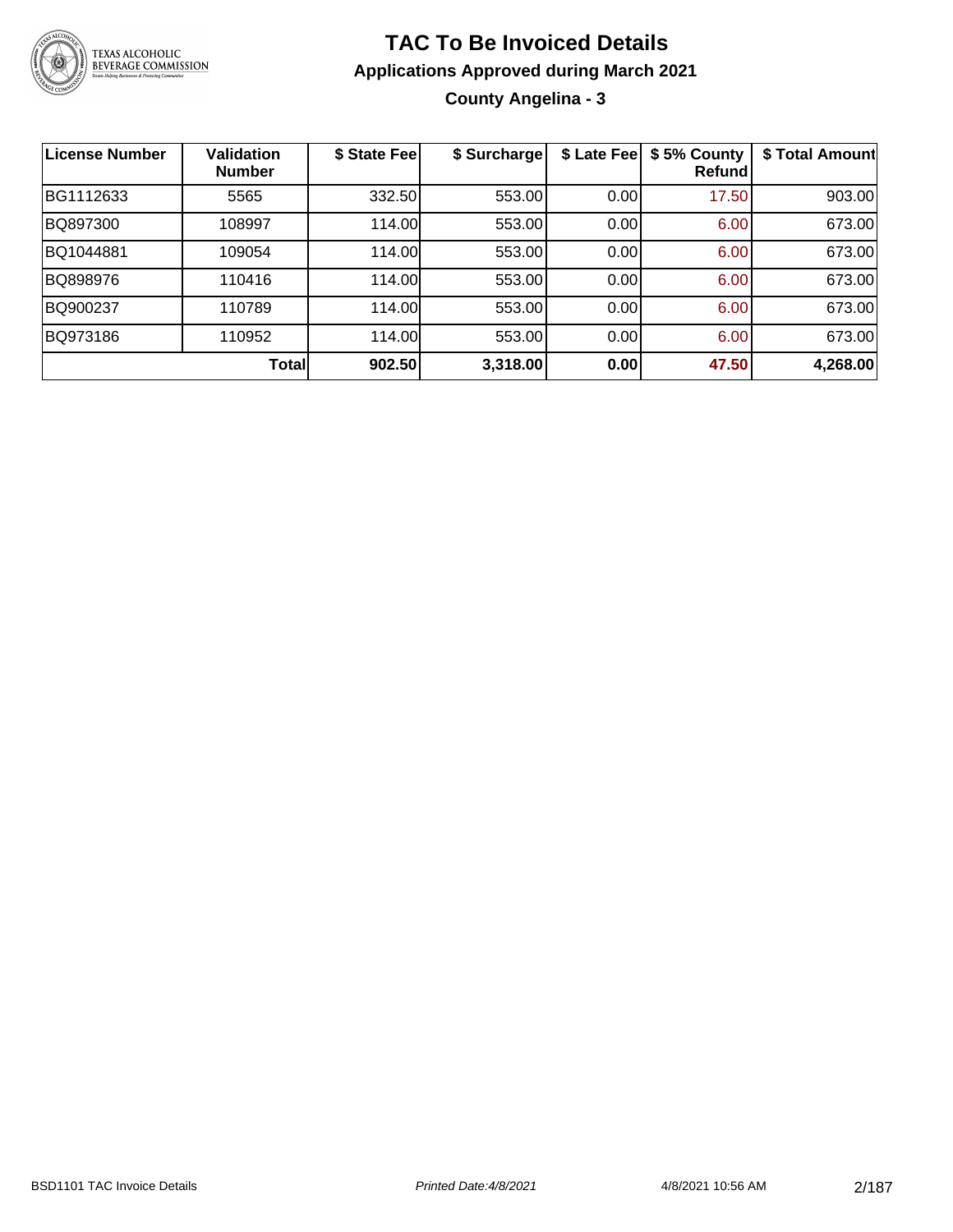

**County Aransas - 4**

| License Number | <b>Validation</b><br><b>Number</b> | \$ State Fee | \$ Surcharge |      | \$ Late Fee   \$5% County  <br><b>Refund</b> | \$ Total Amount |
|----------------|------------------------------------|--------------|--------------|------|----------------------------------------------|-----------------|
| BQ1110927      | 5070                               | 114.00L      | 553.00       | 0.00 | 6.00                                         | 673.00          |
| BG974337       | 109632                             | 332.50       | 553.00       | 0.00 | 17.50                                        | 903.00          |
| BQ835946       | 111705                             | 114.00L      | 553.00       | 0.00 | 6.00                                         | 673.00          |
| BG1045629      | 507402                             | 332.50       | 553.00       | 0.00 | 17.50                                        | 903.00          |
|                | Totall                             | 893.00       | 2,212.00     | 0.00 | 47.00                                        | 3,152.00        |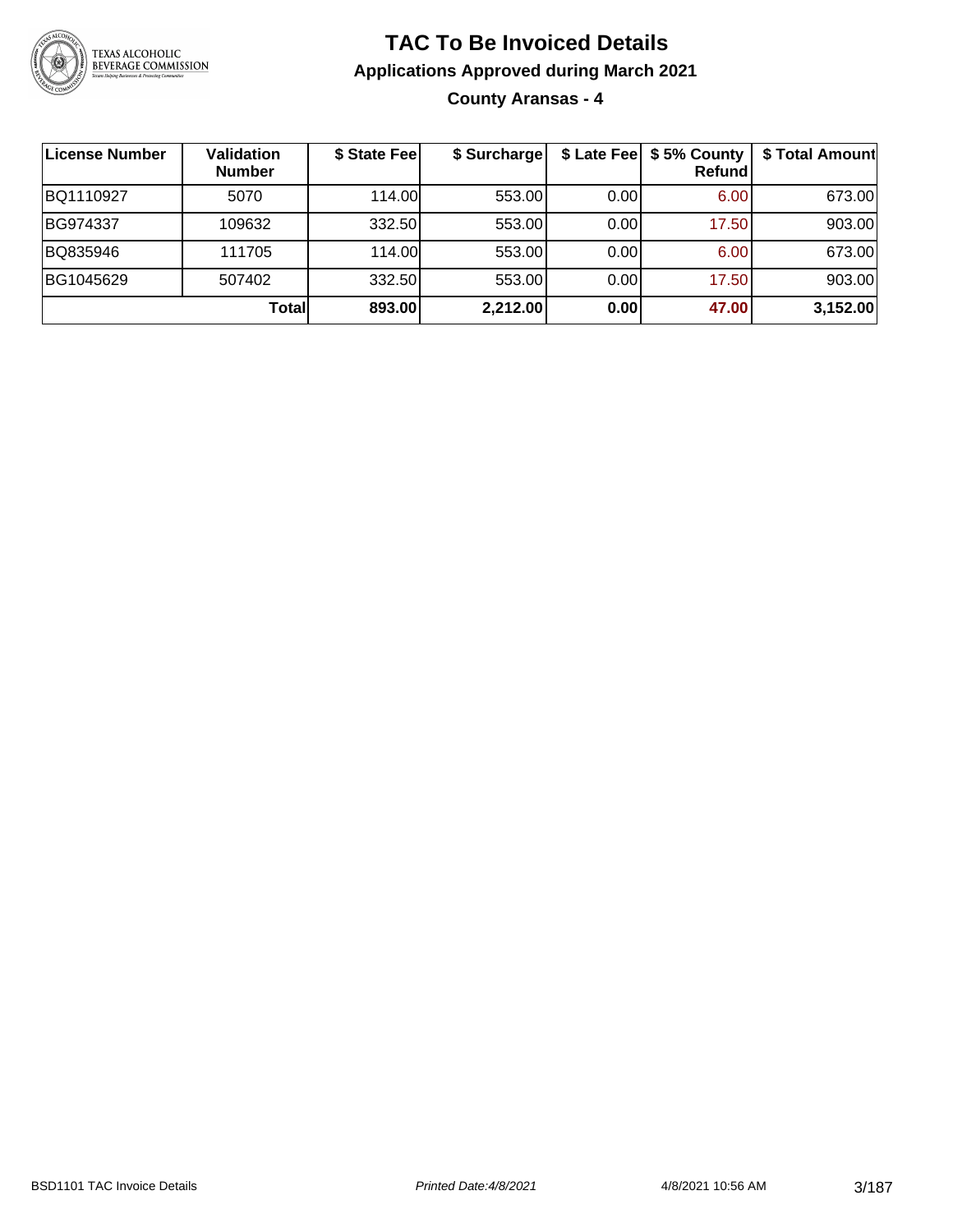

**County Atascosa - 7**

| <b>License Number</b> | <b>Validation</b><br><b>Number</b> | \$ State Fee | \$ Surcharge | \$ Late Fee | \$5% County<br>Refundl | \$ Total Amount |
|-----------------------|------------------------------------|--------------|--------------|-------------|------------------------|-----------------|
| BQ1112244             | 5283                               | 114.00       | 553.00       | 0.00        | 6.00                   | 673.00          |
| BG1111037             | 5380                               | 332.50       | 553.00       | 0.00        | 17.50                  | 903.00          |
| BQ1046298             | 109185                             | 114.00       | 553.00       | 0.00        | 6.00                   | 673.00          |
| BQ834354              | 110874                             | 114.00       | 553.00       | 0.00        | 6.00                   | 673.00          |
| BQ834896              | 507900                             | 114.00       | 553.00       | 0.00        | 6.00                   | 673.00          |
|                       | Totall                             | 788.50       | 2,765.00     | 0.00        | 41.50                  | 3,595.00        |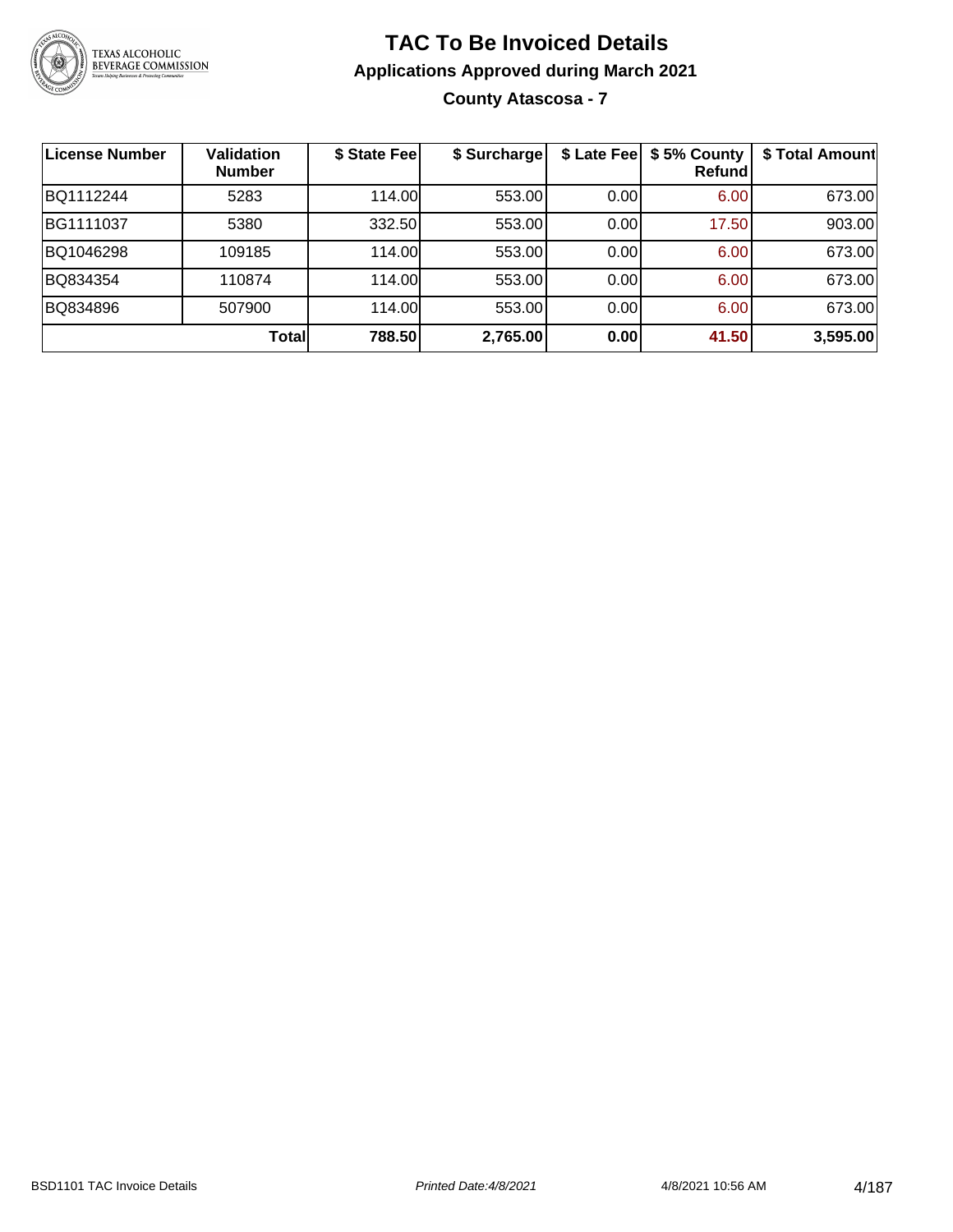

#### **TAC To Be Invoiced Details Applications Approved during March 2021 County Austin - 8**

**License Number Validation Number \$ State Fee \$ Surcharge \$ Late Fee \$ 5% County Refund \$ Total Amount** BG1111323 4644 332.50 553.00 0.00 17.50 903.00 BF1111620 5449 114.00 553.00 0.00 6.00 673.00 BQ898010 | 109955 | 114.00| 553.00| 0.00| 6.00| 673.00 BQ1046927 110228 114.00 553.00 0.00 6.00 673.00 BG1044188 | 110475 | 332.50| 553.00| 0.00| 17.50| 903.00 BQ974594 111167 114.00 553.00 0.00 6.00 673.00 BG758734 | 503921 | 332.50| 553.00| 0.00| 17.50| 903.00 **Total 1,453.50 3,871.00 0.00 76.50 5,401.00**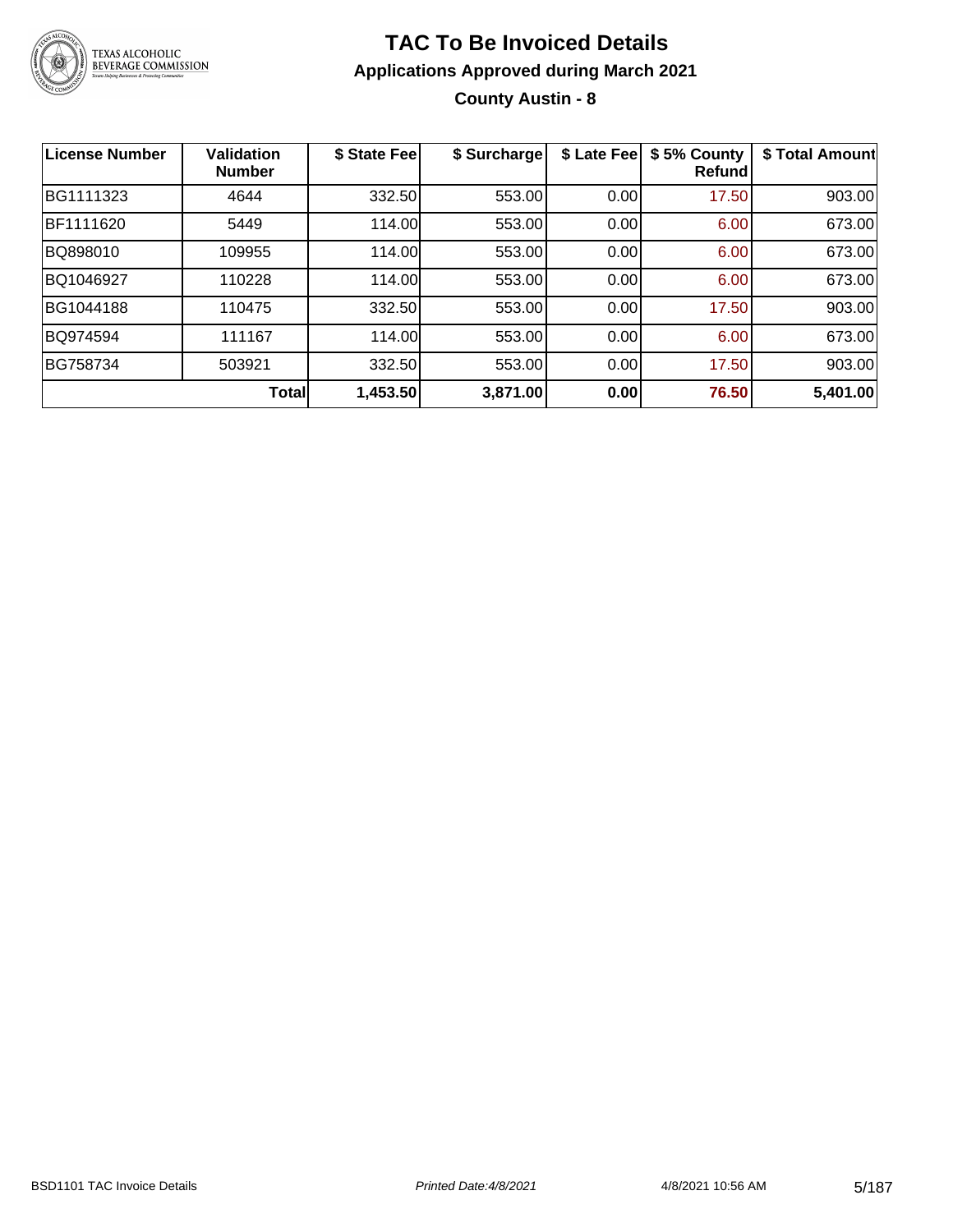

#### **TAC To Be Invoiced Details Applications Approved during March 2021 County Bandera - 10**

| License Number  | Validation<br><b>Number</b> | \$ State Feel |        |      | Refund | \$ Surcharge   \$ Late Fee   \$5% County   \$ Total Amount |
|-----------------|-----------------------------|---------------|--------|------|--------|------------------------------------------------------------|
| <b>BQ834891</b> | 111234                      | 114.00        | 553.00 | 0.00 | 6.00   | 673.00                                                     |
|                 | Totall                      | <b>114.00</b> | 553.00 | 0.00 | 6.00   | 673.00                                                     |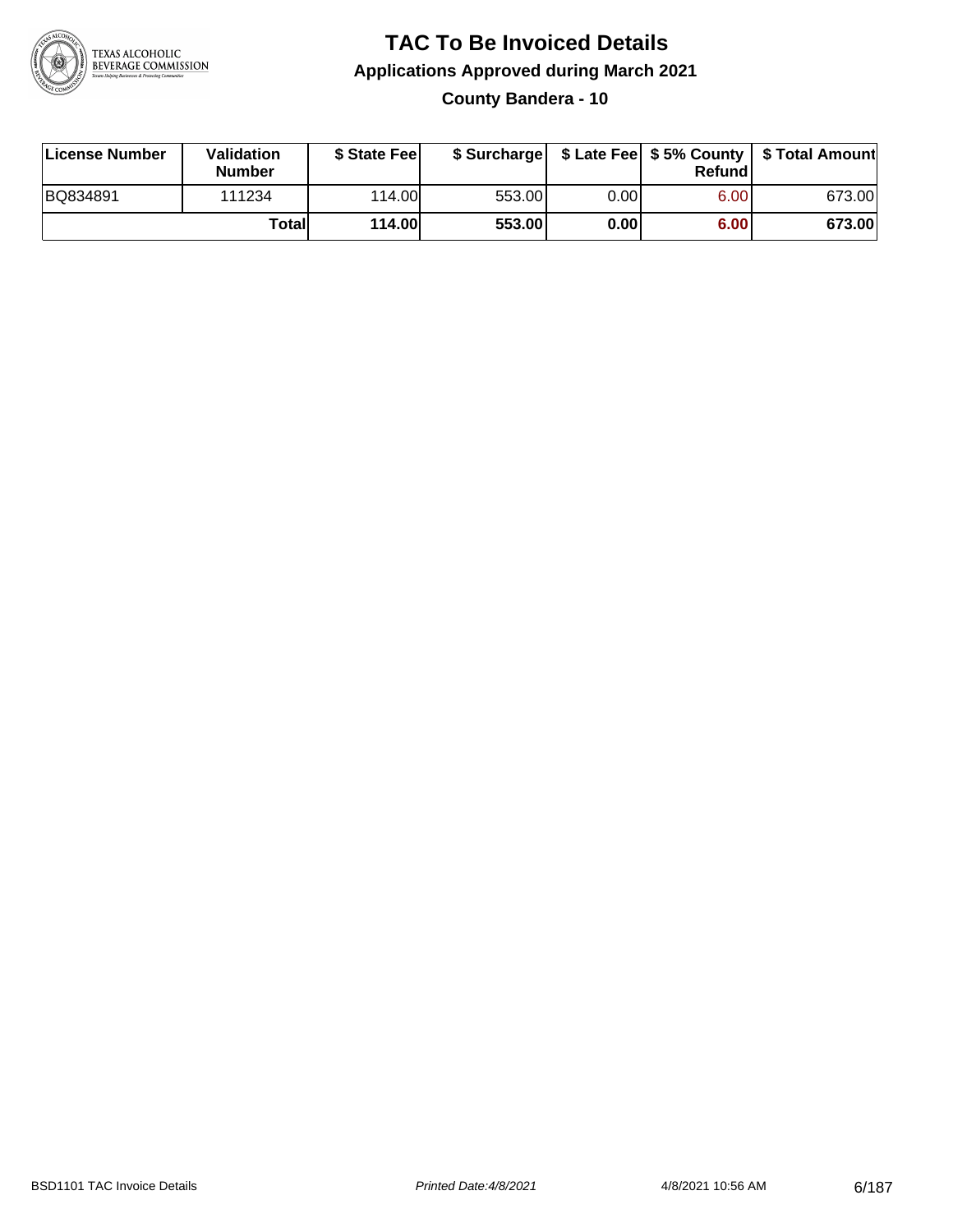

#### **TAC To Be Invoiced Details Applications Approved during March 2021 County Bastrop - 11**

| <b>License Number</b> | <b>Validation</b><br><b>Number</b> | \$ State Fee | \$ Surcharge | \$ Late Fee | \$5% County<br>Refund | \$ Total Amount |
|-----------------------|------------------------------------|--------------|--------------|-------------|-----------------------|-----------------|
| BQ1111912             | 4506                               | 114.00       | 553.00       | 0.00        | 6.00                  | 673.00          |
| BQ1112867             | 5048                               | 114.00       | 553.00       | 0.00        | 6.00                  | 673.00          |
| BQ835662              | 506841                             | 114.00       | 553.00       | 0.00        | 6.00                  | 673.00          |
| BQ902032              | 506843                             | 114.00       | 553.00       | 0.00        | 6.00                  | 673.00          |
| BQ1044886             | 507365                             | 114.00       | 553.00       | 0.00        | 6.00                  | 673.00          |
| BG769497              | 508245                             | 332.50       | 553.00       | 0.00        | 17.50                 | 903.00          |
|                       | <b>Total</b>                       | 902.50       | 3,318.00     | 0.00        | 47.50                 | 4,268.00        |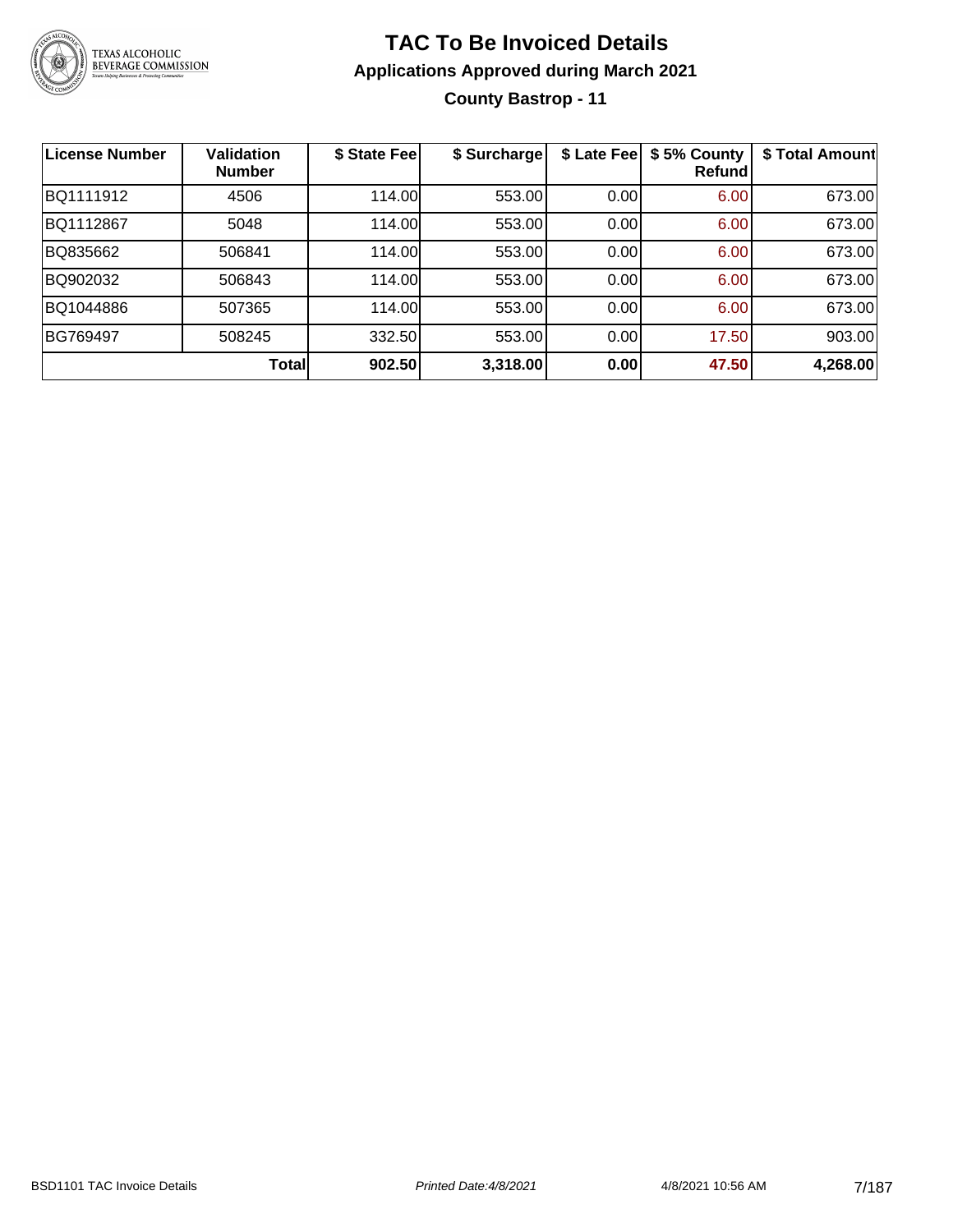

### **TAC To Be Invoiced Details Applications Approved during March 2021**

**County Bell - 14**

| <b>License Number</b> | Validation<br><b>Number</b> | \$ State Fee | \$ Surcharge |        | \$ Late Fee   \$5% County<br>Refund | \$ Total Amount |
|-----------------------|-----------------------------|--------------|--------------|--------|-------------------------------------|-----------------|
| BG1113032             | 4539                        | 332.50       | 553.00       | 0.00   | 17.50                               | 903.00          |
| BG1113146             | 4891                        | 332.50       | 553.00       | 0.00   | 17.50                               | 903.00          |
| BG1112630             | 4894                        | 332.50       | 553.00       | 0.00   | 17.50                               | 903.00          |
| BG1112405             | 4896                        | 332.50       | 553.00       | 0.00   | 17.50                               | 903.00          |
| BG1111734             | 4978                        | 332.50       | 553.00       | 0.00   | 17.50                               | 903.00          |
| BQ1113450             | 5169                        | 114.00       | 553.00       | 0.00   | 6.00                                | 673.00          |
| BG1111483             | 5227                        | 332.50       | 553.00       | 0.00   | 17.50                               | 903.00          |
| BG1113497             | 5260                        | 332.50       | 553.00       | 0.00   | 17.50                               | 903.00          |
| BQ1113367             | 5396                        | 114.00       | 553.00       | 0.00   | 6.00                                | 673.00          |
| BG1112539             | 5534                        | 332.50       | 553.00       | 0.00   | 17.50                               | 903.00          |
| BG1112424             | 5713                        | 332.50       | 553.00       | 0.00   | 17.50                               | 903.00          |
| BG1113768             | 5995                        | 332.50       | 553.00       | 0.00   | 17.50                               | 903.00          |
| BQ967055              | 103907                      | 114.00       | 553.00       | 0.00   | 6.00                                | 673.00          |
| BQ895129              | 106241                      | 114.00       | 553.00       | 0.00   | 6.00                                | 673.00          |
| BG896508              | 108909                      | 332.50       | 553.00       | 0.00   | 17.50                               | 903.00          |
| BP896508              | 108909                      | 950.00       | 426.00       | 0.00   | 50.00                               | 1,426.00        |
| BQ974349              | 109619                      | 114.00       | 553.00       | 0.00   | 6.00                                | 673.00          |
| BG1043386             | 110220                      | 332.50       | 553.00       | 100.00 | 17.50                               | 1,003.00        |
| BQ977169              | 111117                      | 114.00       | 553.00       | 0.00   | 6.00                                | 673.00          |
| BB835287              | 111413                      | 570.00       | 701.00       | 0.00   | 30.00                               | 1,301.00        |
| BQ901582              | 111425                      | 114.00       | 553.00       | 0.00   | 6.00                                | 673.00          |
| BG902288              | 111474                      | 332.50       | 553.00       | 0.00   | 17.50                               | 903.00          |
| BG974512              | 111841                      | 332.50       | 553.00       | 0.00   | 17.50                               | 903.00          |
| BQ835984              | 112785                      | 114.00       | 553.00       | 0.00   | 6.00                                | 673.00          |
| BF770271              | 113225                      | 114.00       | 553.00       | 0.00   | 6.00                                | 673.00          |
| BQ764587              | 503712                      | 114.00       | 553.00       | 0.00   | 6.00                                | 673.00          |
| BQ899849              | 506845                      | 114.00       | 553.00       | 0.00   | 6.00                                | 673.00          |
| BG1043762             | 506911                      | 332.50       | 553.00       | 0.00   | 17.50                               | 903.00          |
| BQ1049500             | 507576                      | 114.00       | 553.00       | 0.00   | 6.00                                | 673.00          |
| BQ974525              | 507583                      | 114.00       | 553.00       | 0.00   | 6.00                                | 673.00          |
| BF770253              | 507613                      | 114.00       | 553.00       | 0.00   | 6.00                                | 673.00          |
| BQ835474              | 507893                      | 114.00       | 553.00       | 0.00   | 6.00                                | 673.00          |
|                       | Total                       | 8,217.50     | 17,717.00    | 100.00 | 432.50                              | 26,467.00       |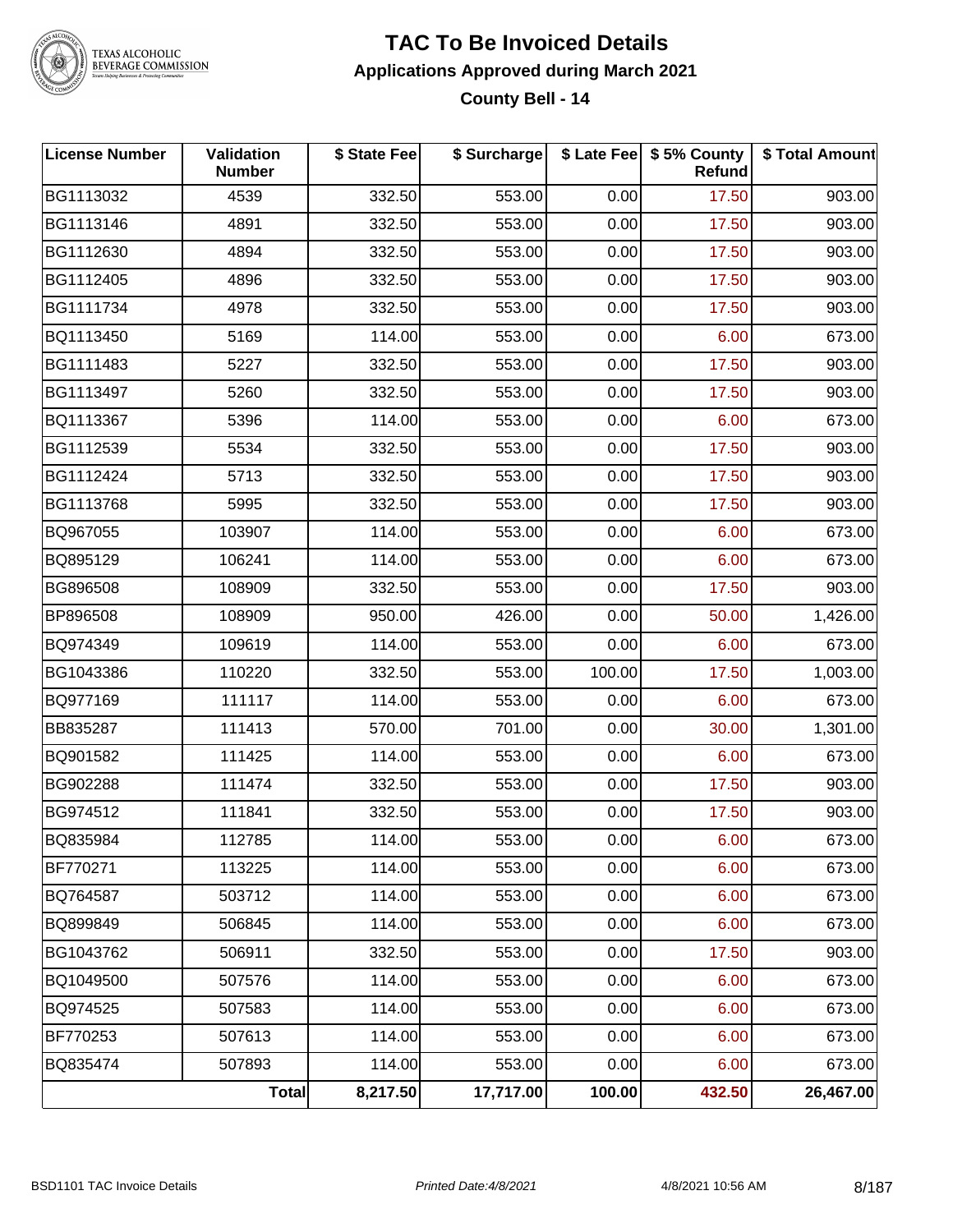

#### **TAC To Be Invoiced Details Applications Approved during March 2021 County Bexar - 15**

| <b>License Number</b> | Validation<br><b>Number</b> | \$ State Fee | \$ Surcharge |      | \$ Late Fee   \$5% County<br>Refund | \$ Total Amount |
|-----------------------|-----------------------------|--------------|--------------|------|-------------------------------------|-----------------|
| BG1111750             | 4860                        | 1,900.00     | 553.00       | 0.00 | 100.00                              | 2,553.00        |
| BG1112343             | 4922                        | 1,900.00     | 553.00       | 0.00 | 100.00                              | 2,553.00        |
| BQ1112341             | 5077                        | 114.00       | 553.00       | 0.00 | 6.00                                | 673.00          |
| BG1111027             | 5167                        | 1,900.00     | 553.00       | 0.00 | 100.00                              | 2,553.00        |
| BG1111014             | 5168                        | 1,900.00     | 553.00       | 0.00 | 100.00                              | 2,553.00        |
| BG1112081             | 5196                        | 1,900.00     | 553.00       | 0.00 | 100.00                              | 2,553.00        |
| BF1112202             | 5197                        | 114.00       | 553.00       | 0.00 | 6.00                                | 673.00          |
| BF1111034             | 5199                        | 114.00       | 553.00       | 0.00 | 6.00                                | 673.00          |
| BG1112369             | 5222                        | 1,900.00     | 553.00       | 0.00 | 100.00                              | 2,553.00        |
| BG1112086             | 5245                        | 1,900.00     | 553.00       | 0.00 | 100.00                              | 2,553.00        |
| BQ1111758             | 5284                        | 114.00       | 553.00       | 0.00 | 6.00                                | 673.00          |
| BG1112971             | 5285                        | 1,900.00     | 553.00       | 0.00 | 100.00                              | 2,553.00        |
| BG1112472             | 5344                        | 1,900.00     | 553.00       | 0.00 | 100.00                              | 2,553.00        |
| BL1112472             | 5344                        | 475.00       | 327.00       | 0.00 | 25.00                               | 827.00          |
| BG1044170             | 5348                        | 1,425.00     | 553.00       | 0.00 | 75.00                               | 2,053.00        |
| BG1111041             | 5368                        | 1,900.00     | 553.00       | 0.00 | 100.00                              | 2,553.00        |
| BF1113347             | 5370                        | 114.00       | 553.00       | 0.00 | 6.00                                | 673.00          |
| BG1113520             | 5410                        | 1,900.00     | 553.00       | 0.00 | 100.00                              | 2,553.00        |
| BF1113119             | 5476                        | 114.00       | 553.00       | 0.00 | 6.00                                | 673.00          |
| BG1112748             | 5547                        | 1,900.00     | 553.00       | 0.00 | 100.00                              | 2,553.00        |
| BG1113622             | 5745                        | 1,900.00     | 553.00       | 0.00 | 100.00                              | 2,553.00        |
| BQ833942              | 109703                      | 114.00       | 553.00       | 0.00 | 6.00                                | 673.00          |
| BQ769172              | 109869                      | 114.00       | 553.00       | 0.00 | 6.00                                | 673.00          |
| BQ834335              | 110123                      | 114.00       | 553.00       | 0.00 | 6.00                                | 673.00          |
| BF900894              | 110206                      | 114.00       | 553.00       | 0.00 | 6.00                                | 673.00          |
| BG768742              | 110491                      | 1,425.00     | 553.00       | 0.00 | 75.00                               | 2,053.00        |
| BQ1047842             | 110738                      | 114.00       | 553.00       | 0.00 | 6.00                                | 673.00          |
| BQ834547              | 110873                      | 114.00       | 553.00       | 0.00 | 6.00                                | 673.00          |
| BQ976982              | 110922                      | 114.00       | 553.00       | 0.00 | 6.00                                | 673.00          |
| BQ1048506             | 110922                      | 114.00       | 553.00       | 0.00 | 6.00                                | 673.00          |
| BF768255              | 110949                      | 114.00       | 553.00       | 0.00 | 6.00                                | 673.00          |
| BQ1048316             | 111114                      | 114.00       | 553.00       | 0.00 | 6.00                                | 673.00          |
| BQ902539              | 111138                      | 114.00       | 553.00       | 0.00 | 6.00                                | 673.00          |
| BQ769626              | 111234                      | 114.00       | 553.00       | 0.00 | 6.00                                | 673.00          |
| BQ769727              | 111234                      | 114.00       | 553.00       | 0.00 | 6.00                                | 673.00          |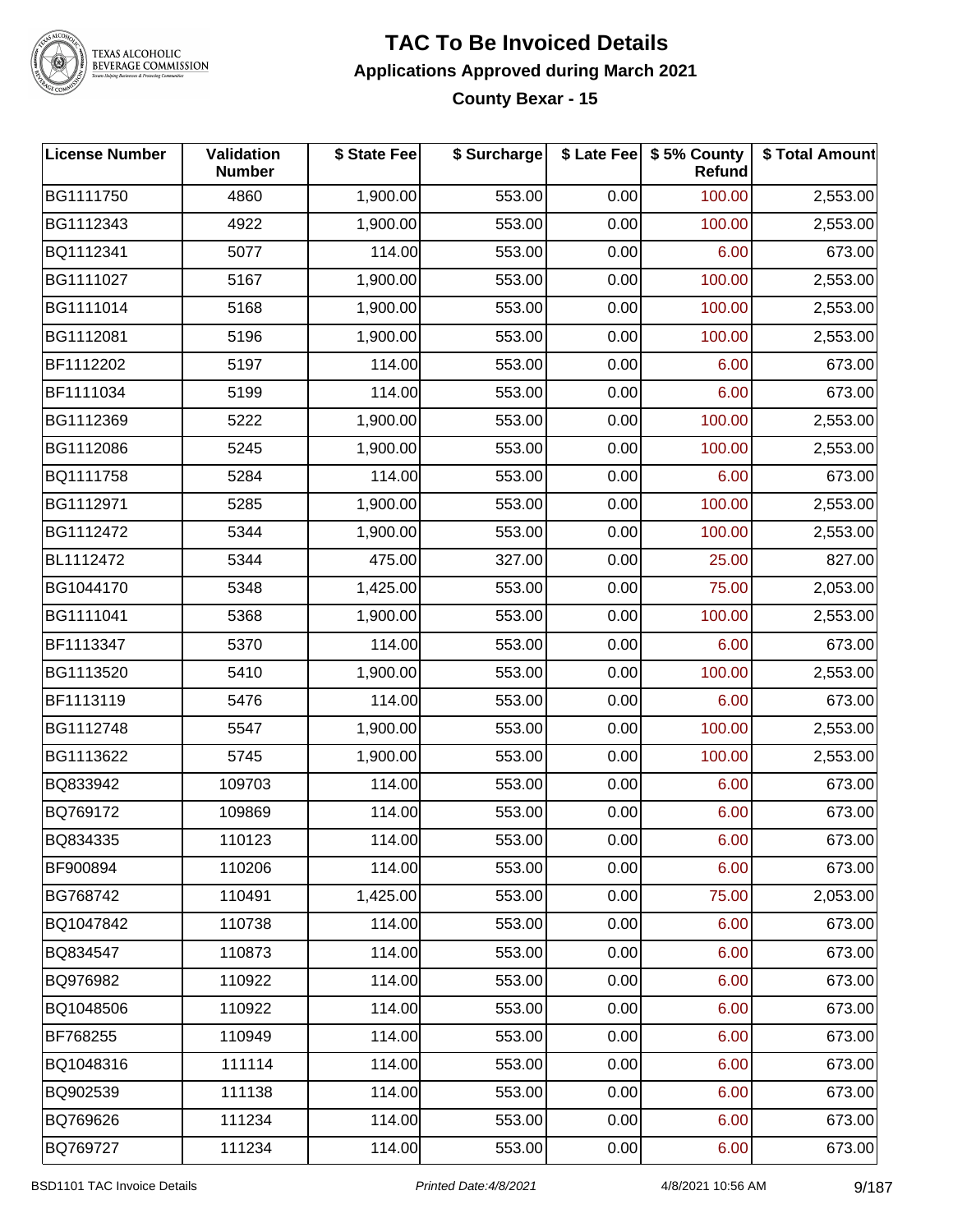| <b>License Number</b> | Validation<br><b>Number</b> | \$ State Fee | \$ Surcharge |        | \$ Late Fee   \$5% County<br>Refund | \$ Total Amount |
|-----------------------|-----------------------------|--------------|--------------|--------|-------------------------------------|-----------------|
| BQ834141              | 111234                      | 114.00       | 553.00       | 0.00   | 6.00                                | 673.00          |
| BQ835454              | 111486                      | 114.00       | 553.00       | 0.00   | 6.00                                | 673.00          |
| BQ1047272             | 111587                      | 114.00       | 553.00       | 0.00   | 6.00                                | 673.00          |
| BQ1047285             | 111587                      | 114.00       | 553.00       | 0.00   | 6.00                                | 673.00          |
| BQ1047286             | 111587                      | 114.00       | 553.00       | 0.00   | 6.00                                | 673.00          |
| BQ1047287             | 111587                      | 114.00       | 553.00       | 0.00   | 6.00                                | 673.00          |
| BQ1047335             | 111587                      | 114.00       | 553.00       | 0.00   | 6.00                                | 673.00          |
| BQ1047336             | 111587                      | 114.00       | 553.00       | 0.00   | 6.00                                | 673.00          |
| BQ1047346             | 111587                      | 114.00       | 553.00       | 0.00   | 6.00                                | 673.00          |
| BQ1047348             | 111587                      | 114.00       | 553.00       | 0.00   | 6.00                                | 673.00          |
| BQ1047351             | 111587                      | 114.00       | 553.00       | 0.00   | 6.00                                | 673.00          |
| BQ1047376             | 111587                      | 114.00       | 553.00       | 0.00   | 6.00                                | 673.00          |
| BQ1047378             | 111587                      | 114.00       | 553.00       | 0.00   | 6.00                                | 673.00          |
| BQ1047385             | 111587                      | 114.00       | 553.00       | 0.00   | 6.00                                | 673.00          |
| BQ1047420             | 111587                      | 114.00       | 553.00       | 0.00   | 6.00                                | 673.00          |
| BQ1047433             | 111587                      | 114.00       | 553.00       | 0.00   | 6.00                                | 673.00          |
| BQ1047450             | 111587                      | 114.00       | 553.00       | 0.00   | 6.00                                | 673.00          |
| BQ975440              | 111774                      | 114.00       | 553.00       | 0.00   | 6.00                                | 673.00          |
| BF977130              | 111898                      | 114.00       | 553.00       | 0.00   | 6.00                                | 673.00          |
| BG1048166             | 112006                      | 1,425.00     | 553.00       | 0.00   | 75.00                               | 2,053.00        |
| BP1048166             | 112006                      | 950.00       | 426.00       | 0.00   | 50.00                               | 1,426.00        |
| BQ974548              | 112237                      | 114.00       | 553.00       | 0.00   | 6.00                                | 673.00          |
| BQ1049046             | 112246                      | 114.00       | 553.00       | 0.00   | 6.00                                | 673.00          |
| BF770714              | 112249                      | 114.00       | 553.00       | 0.00   | 6.00                                | 673.00          |
| BQ974662              | 112262                      | 114.00       | 553.00       | 0.00   | 6.00                                | 673.00          |
| BQ833619              | 112571                      | 114.00       | 553.00       | 0.00   | 6.00                                | 673.00          |
| BG1048191             | 112657                      | 1,425.00     | 553.00       | 0.00   | 75.00                               | 2,053.00        |
| BQ977316              | 112710                      | 114.00       | 553.00       | 0.00   | 6.00                                | 673.00          |
| BG1046990             | 112780                      | 1,425.00     | 553.00       | 0.00   | 75.00                               | 2,053.00        |
| BP1046990             | 112780                      | 950.00       | 426.00       | 0.00   | 50.00                               | 1,426.00        |
| BQ770442              | 113101                      | 114.00       | 553.00       | 0.00   | 6.00                                | 673.00          |
| BG974751              | 113441                      | 1,425.00     | 553.00       | 0.00   | 75.00                               | 2,053.00        |
| BL974751              | 113441                      | 475.00       | 327.00       | 0.00   | 25.00                               | 827.00          |
| BQ1047043             | 113644                      | 114.00       | 553.00       | 0.00   | 6.00                                | 673.00          |
| BG832541              | 113994                      | 1,425.00     | 553.00       | 100.00 | 75.00                               | 2,153.00        |
| BG970765              | 506134                      | 1,425.00     | 553.00       | 0.00   | 75.00                               | 2,053.00        |
| BL970765              | 506134                      | 475.00       | 327.00       | 0.00   | 25.00                               | 827.00          |
| BQ973988              | 506783                      | 114.00       | 553.00       | 0.00   | 6.00                                | 673.00          |
| BQ1046183             | 506784                      | 114.00       | 553.00       | 0.00   | 6.00                                | 673.00          |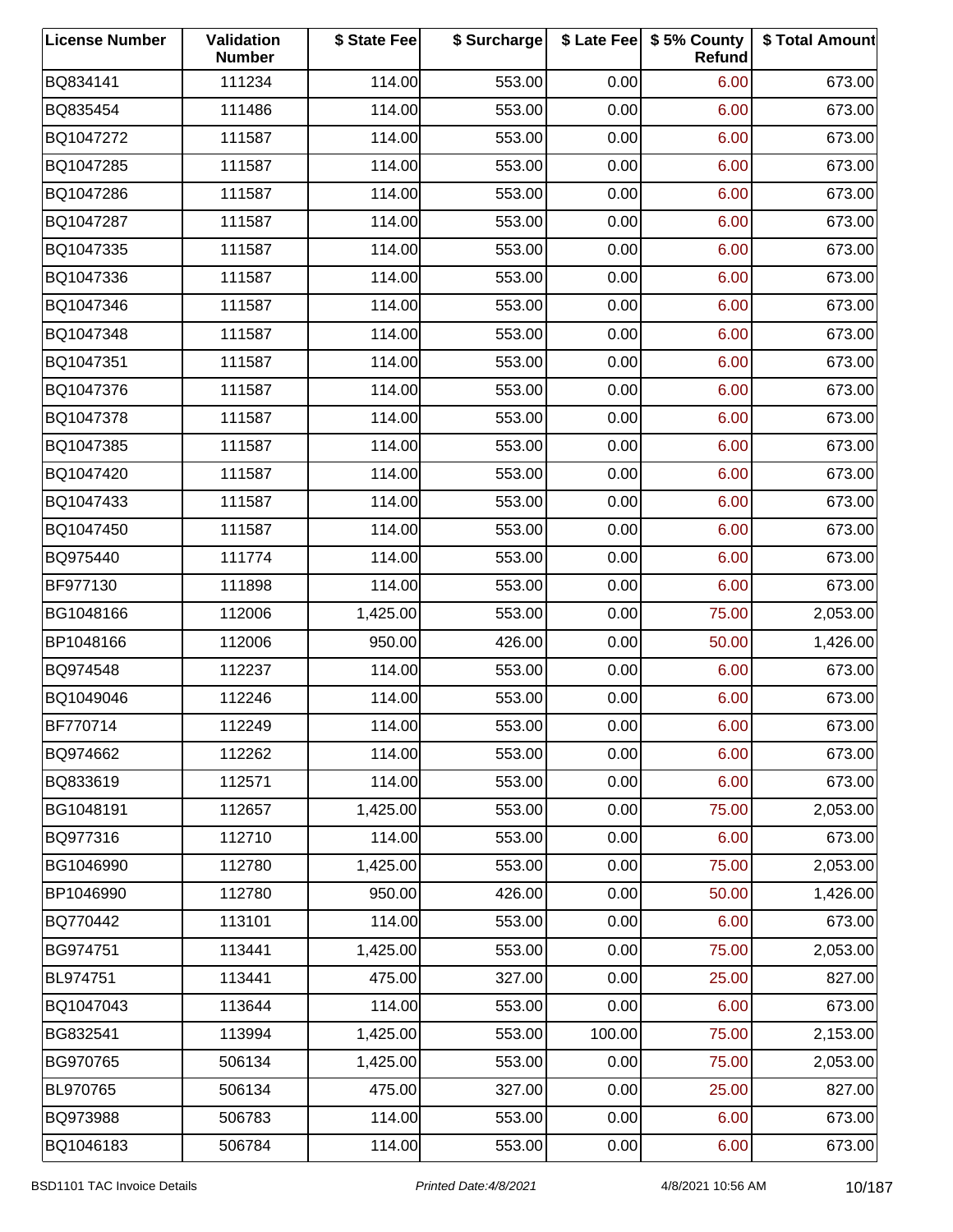| <b>License Number</b> | Validation<br><b>Number</b> | \$ State Fee | \$ Surcharge | \$ Late Fee | \$5% County<br>Refund | \$ Total Amount |
|-----------------------|-----------------------------|--------------|--------------|-------------|-----------------------|-----------------|
| BQ770342              | 506827                      | 114.00       | 553.00       | 0.00        | 6.00                  | 673.00          |
| BQ769856              | 506835                      | 114.00       | 553.00       | 0.00        | 6.00                  | 673.00          |
| BG1041029             | 507018                      | 1,425.00     | 553.00       | 0.00        | 75.00                 | 2,053.00        |
| BQ977013              | 507324                      | 114.00       | 553.00       | 0.00        | 6.00                  | 673.00          |
| BQ1047954             | 507356                      | 114.00       | 553.00       | 0.00        | 6.00                  | 673.00          |
| BQ974544              | 507357                      | 114.00       | 553.00       | 0.00        | 6.00                  | 673.00          |
| BG1046387             | 507928                      | 1,425.00     | 553.00       | 0.00        | 75.00                 | 2,053.00        |
| BG893760              | 507929                      | 1,425.00     | 553.00       | 0.00        | 75.00                 | 2,053.00        |
| BG1046036             | 508308                      | 1,425.00     | 553.00       | 0.00        | 75.00                 | 2,053.00        |
| BQ976049              | 508309                      | 114.00       | 553.00       | 0.00        | 6.00                  | 673.00          |
| BG1045544             | 509073                      | 1,425.00     | 553.00       | 0.00        | 75.00                 | 2,053.00        |
| BQ1046388             | 509081                      | 114.00       | 553.00       | 0.00        | 6.00                  | 673.00          |
| BG451417              | 512630                      | 1,425.00     | 553.00       | 0.00        | 75.00                 | 2,053.00        |
|                       | <b>Total</b>                | 54,245.00    | 47,179.00    | 100.00      | 2,855.00              | 104,379.00      |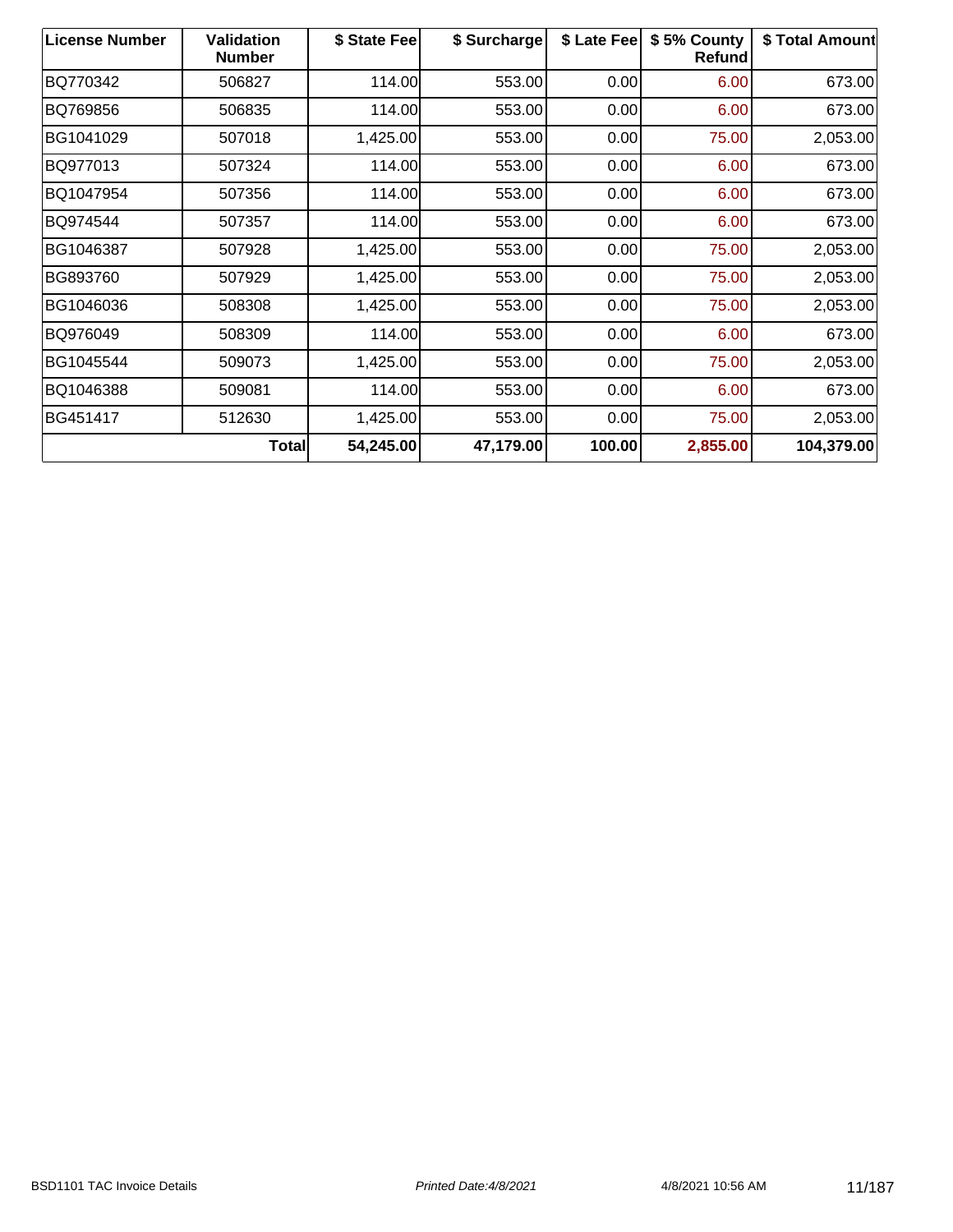

**County Blanco - 16**

| License Number | Validation<br><b>Number</b> | \$ State Fee | \$ Surcharge |       | Refundl | \$ Late Fee   \$5% County   \$ Total Amount |
|----------------|-----------------------------|--------------|--------------|-------|---------|---------------------------------------------|
| BA1113163      | 5699                        | 2,850.00     | 651.00       | 0.001 | 150.00  | 3,651.00                                    |
| BG902240       | 111517                      | 332.50       | 553.00       | 0.00  | 17.50   | 903.00                                      |
| BQ770462       | 506836                      | 114.00       | 553.00       | 0.001 | 6.00    | 673.00                                      |
|                | Totall                      | 3,296.50     | 1,757.00     | 0.00  | 173.50  | 5,227.00                                    |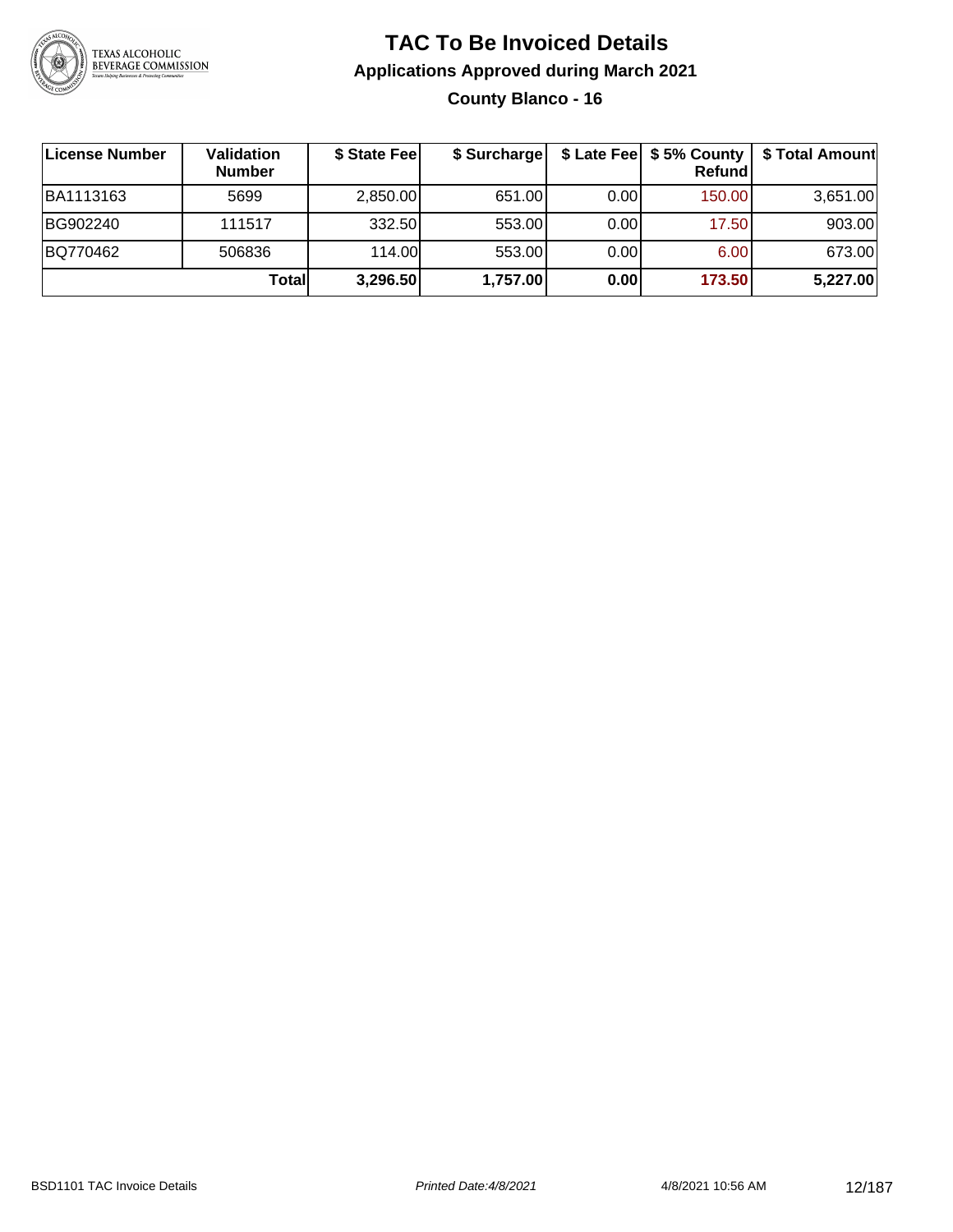

#### **TAC To Be Invoiced Details Applications Approved during March 2021 County Bosque - 18**

| ∣License Number | Validation<br><b>Number</b> | \$ State Fee | \$ Surcharge |      | \$ Late Fee   \$5% County  <br>Refundl | \$ Total Amount |
|-----------------|-----------------------------|--------------|--------------|------|----------------------------------------|-----------------|
| BF1111087       | 4263                        | 114.00L      | 553.00       | 0.00 | 6.00                                   | 673.00          |
| BF1113846       | 5890                        | 114.00       | 553.00       | 0.00 | 6.00                                   | 673.00          |
| BF898923        | 507280                      | 114.00       | 553.00       | 0.00 | 6.00                                   | 673.00          |
|                 | Totall                      | 342.00       | 1,659.00     | 0.00 | 18.00                                  | 2,019.00        |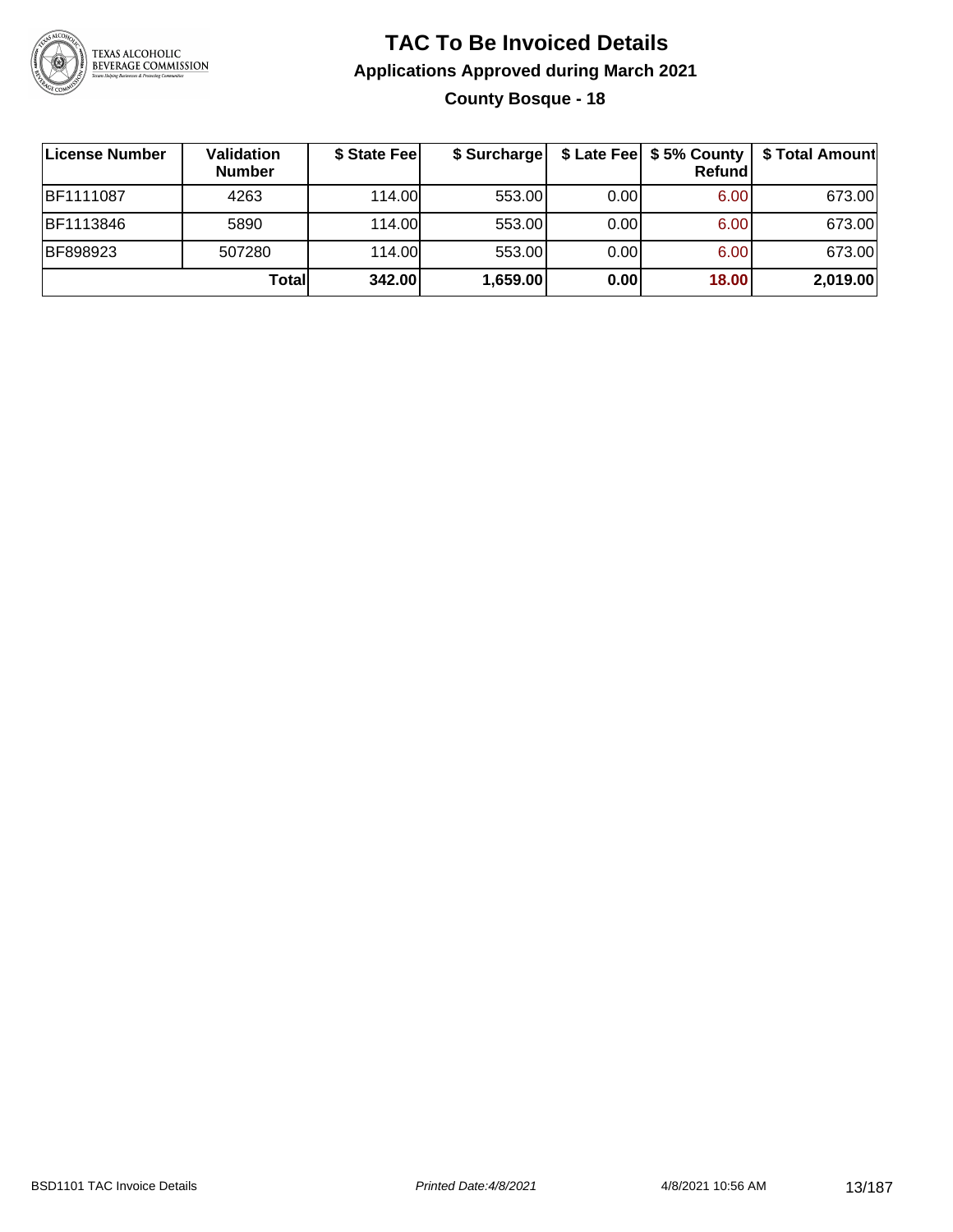

#### **TAC To Be Invoiced Details Applications Approved during March 2021 County Bowie - 19**

| License Number | Validation<br><b>Number</b> | \$ State Fee | \$ Surcharge | \$ Late Fee | \$5% County<br>Refundl | \$ Total Amount |
|----------------|-----------------------------|--------------|--------------|-------------|------------------------|-----------------|
| BF1112554      | 5453                        | 114.00       | 553.00       | 0.00        | 6.00                   | 673.00          |
| BF1112562      | 5454                        | 114.00       | 553.00       | 0.00        | 6.00                   | 673.00          |
| BQ1113662      | 5680                        | 114.00       | 553.00       | 0.00        | 6.00                   | 673.00          |
| BQ898818       | 109946                      | 114.00       | 553.00       | 0.00        | 6.00                   | 673.00          |
| BQ1045925      | 110843                      | 114.00       | 553.00       | 0.00        | 6.00                   | 673.00          |
|                | Total                       | 570.00       | 2,765.00     | 0.00        | 30.00                  | 3,365.00        |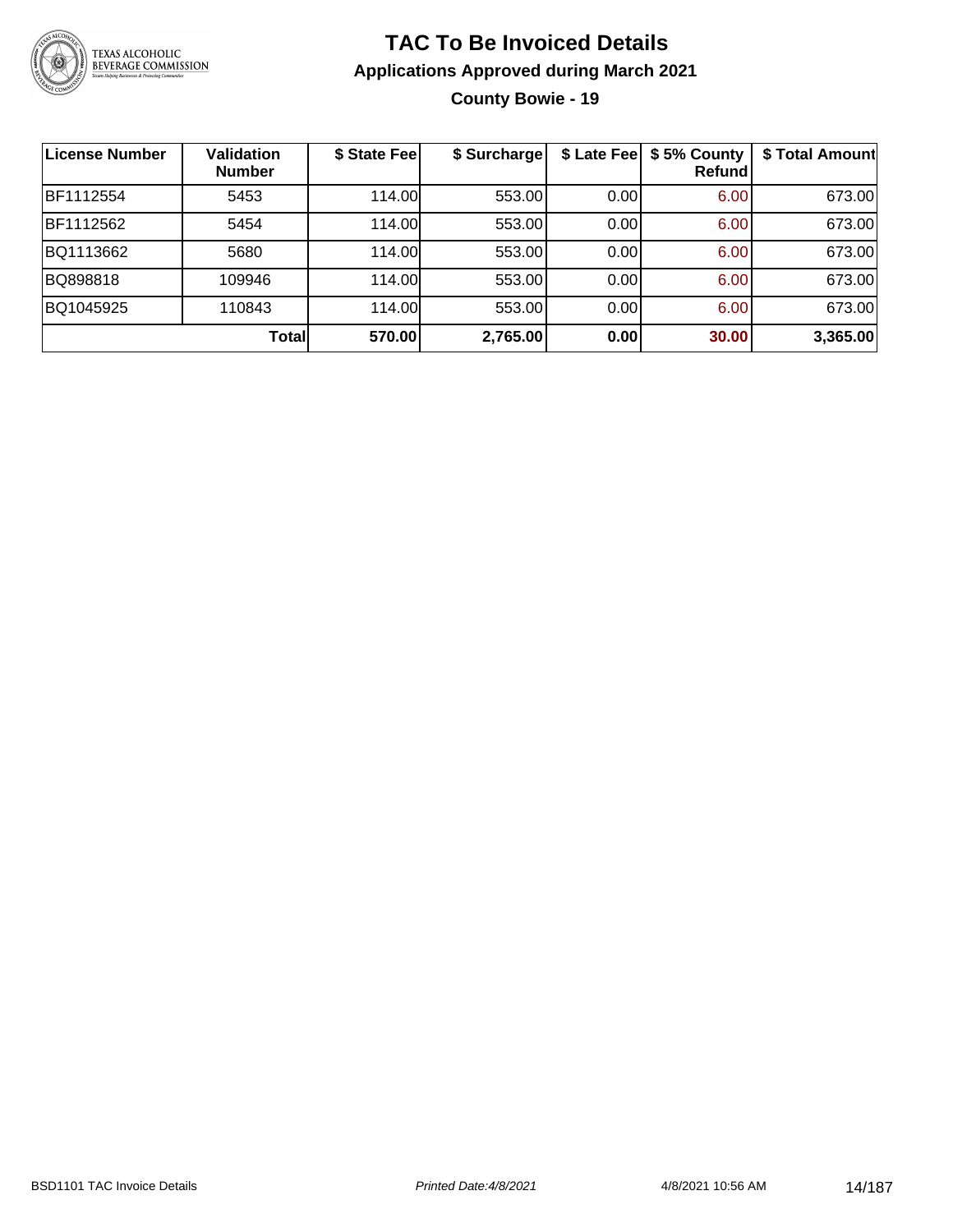

#### **TAC To Be Invoiced Details Applications Approved during March 2021 County Brazoria - 20**

| <b>License Number</b> | <b>Validation</b><br><b>Number</b> | \$ State Fee | \$ Surcharge |      | \$ Late Fee   \$5% County<br>Refund | \$ Total Amount |
|-----------------------|------------------------------------|--------------|--------------|------|-------------------------------------|-----------------|
| BE1113152             | 4243                               | 285.00       | 553.00       | 0.00 | 15.00                               | 853.00          |
| BF1110623             | 4488                               | 114.00       | 553.00       | 0.00 | 6.00                                | 673.00          |
| BF1110706             | 4489                               | 114.00       | 553.00       | 0.00 | 6.00                                | 673.00          |
| BF1110650             | 4490                               | 114.00       | 553.00       | 0.00 | 6.00                                | 673.00          |
| BF1111650             | 4607                               | 114.00       | 553.00       | 0.00 | 6.00                                | 673.00          |
| BG1110930             | 4729                               | 332.50       | 553.00       | 0.00 | 17.50                               | 903.00          |
| BG1112260             | 4970                               | 332.50       | 553.00       | 0.00 | 17.50                               | 903.00          |
| BQ1113407             | 5158                               | 114.00       | 553.00       | 0.00 | 6.00                                | 673.00          |
| BQ1113143             | 5417                               | 114.00       | 553.00       | 0.00 | 6.00                                | 673.00          |
| BG1111609             | 5549                               | 332.50       | 553.00       | 0.00 | 17.50                               | 903.00          |
| BG1031991             | 101694                             | 332.50       | 553.00       | 0.00 | 17.50                               | 903.00          |
| BQ898564              | 109462                             | 114.00       | 553.00       | 0.00 | 6.00                                | 673.00          |
| BG769851              | 109810                             | 332.50       | 553.00       | 0.00 | 17.50                               | 903.00          |
| BQ900563              | 109838                             | 114.00       | 553.00       | 0.00 | 6.00                                | 673.00          |
| BF974104              | 109933                             | 114.00       | 553.00       | 0.00 | 6.00                                | 673.00          |
| BQ1045359             | 110069                             | 114.00       | 553.00       | 0.00 | 6.00                                | 673.00          |
| BQ896824              | 110116                             | 114.00       | 553.00       | 0.00 | 6.00                                | 673.00          |
| BQ899429              | 110455                             | 114.00       | 553.00       | 0.00 | 6.00                                | 673.00          |
| BE770026              | 110628                             | 285.00       | 553.00       | 0.00 | 15.00                               | 853.00          |
| BG1045388             | 110656                             | 332.50       | 553.00       | 0.00 | 17.50                               | 903.00          |
| BQ770011              | 111185                             | 114.00       | 553.00       | 0.00 | 6.00                                | 673.00          |
| BG977103              | 111275                             | 332.50       | 553.00       | 0.00 | 17.50                               | 903.00          |
| BG899511              | 111640                             | 332.50       | 553.00       | 0.00 | 17.50                               | 903.00          |
| BF1046382             | 111841                             | 114.00       | 553.00       | 0.00 | 6.00                                | 673.00          |
| BQ968350              | 505868                             | 114.00       | 553.00       | 0.00 | 6.00                                | 673.00          |
| BQ1041752             | 506144                             | 114.00       | 553.00       | 0.00 | 6.00                                | 673.00          |
| BQ899306              | 506707                             | 114.00       | 553.00       | 0.00 | 6.00                                | 673.00          |
| BG896589              | 507043                             | 332.50       | 553.00       | 0.00 | 17.50                               | 903.00          |
|                       | <b>Total</b>                       | 5,500.50     | 15,484.00    | 0.00 | 289.50                              | 21,274.00       |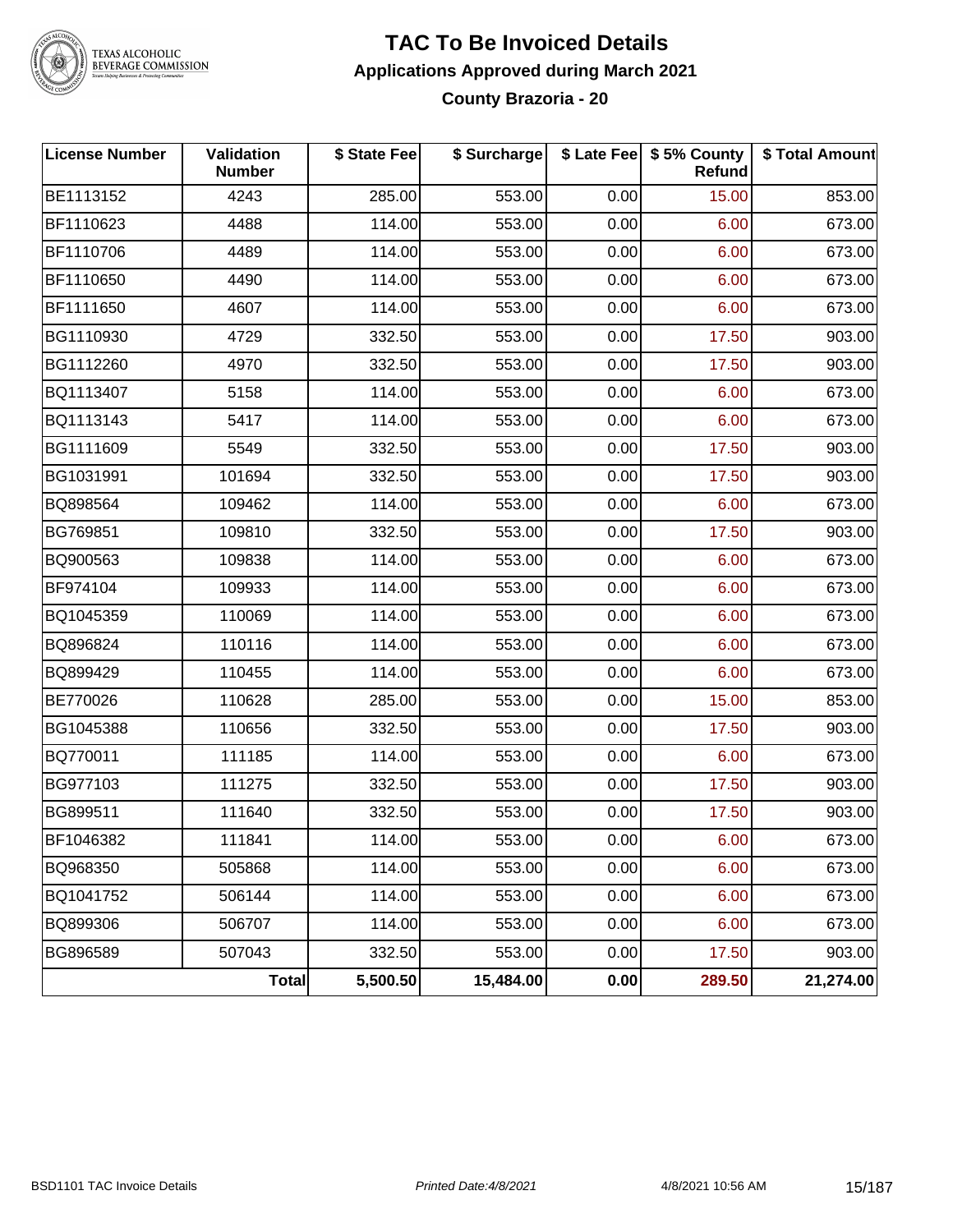

#### **TAC To Be Invoiced Details Applications Approved during March 2021 County Brazos - 21**

| <b>License Number</b> | <b>Validation</b><br><b>Number</b> | \$ State Fee | \$ Surcharge | \$ Late Fee | \$5% County<br><b>Refund</b> | \$ Total Amount |
|-----------------------|------------------------------------|--------------|--------------|-------------|------------------------------|-----------------|
| BQ1110823             | 3479                               | 114.00       | 553.00       | 0.00        | 6.00                         | 673.00          |
| BG1110965             | 3767                               | 332.50       | 553.00       | 0.00        | 17.50                        | 903.00          |
| BG1111868             | 4262                               | 332.50       | 553.00       | 0.00        | 17.50                        | 903.00          |
| BQ1112293             | 4582                               | 114.00       | 553.00       | 0.00        | 6.00                         | 673.00          |
| BG1113838             | 4718                               | 332.50       | 553.00       | 0.00        | 17.50                        | 903.00          |
| BG1112423             | 4842                               | 332.50       | 553.00       | 0.00        | 17.50                        | 903.00          |
| BF1113735             | 4886                               | 114.00       | 553.00       | 0.00        | 6.00                         | 673.00          |
| BG899290              | 109204                             | 332.50       | 553.00       | 0.00        | 17.50                        | 903.00          |
| BQ1047032             | 110544                             | 114.00       | 553.00       | 0.00        | 6.00                         | 673.00          |
| BQ1047275             | 111301                             | 114.00       | 553.00       | 0.00        | 6.00                         | 673.00          |
| BG1041748             | 506146                             | 332.50       | 553.00       | 0.00        | 17.50                        | 903.00          |
| BG768655              | 506776                             | 332.50       | 553.00       | 0.00        | 17.50                        | 903.00          |
|                       | Total                              | 2,897.50     | 6,636.00     | 0.00        | 152.50                       | 9,686.00        |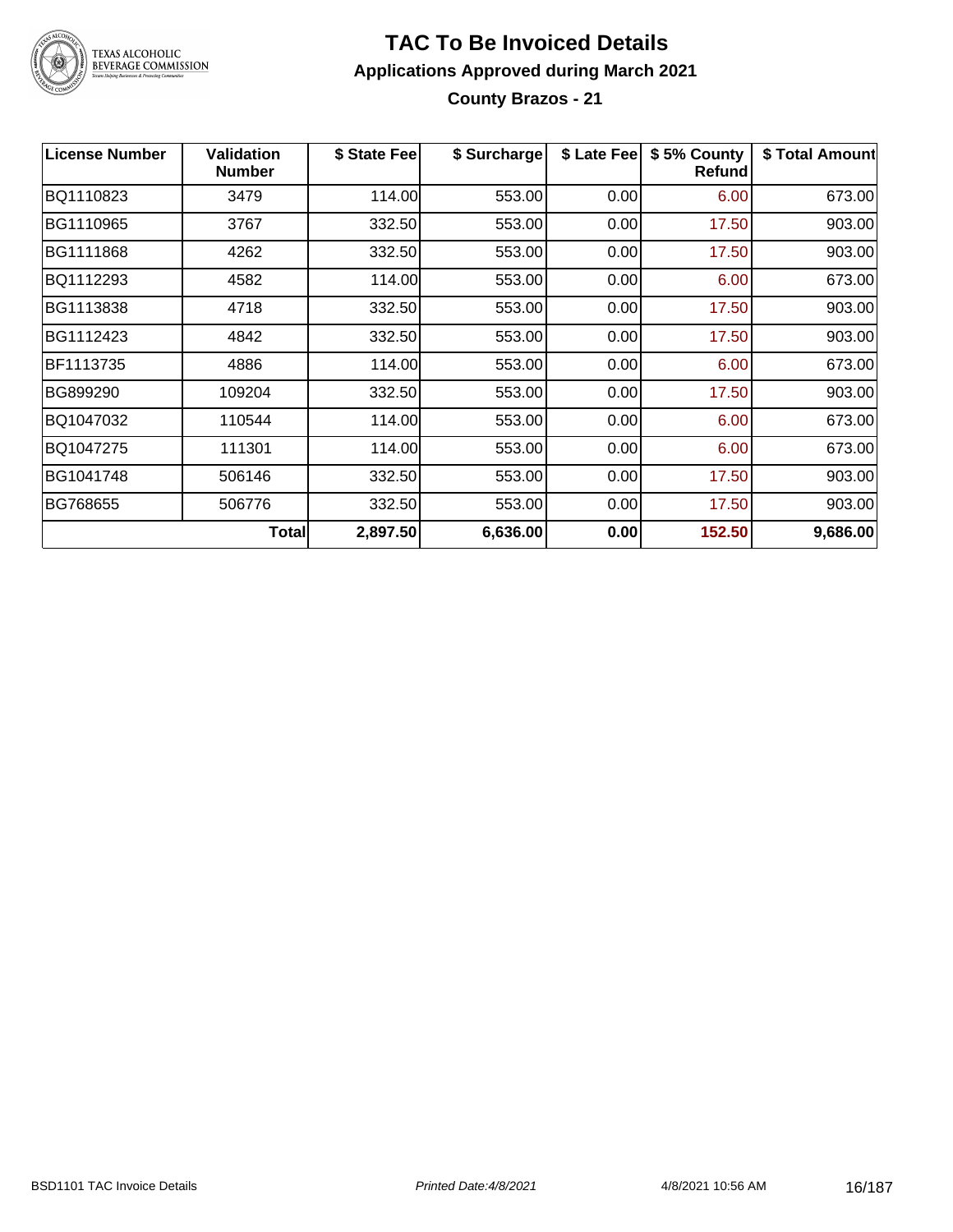

**County Brooks - 24**

| License Number | Validation<br><b>Number</b> | \$ State Fee  | \$ Surcharge |      | Refund | \$ Late Fee   \$5% County   \$ Total Amount |
|----------------|-----------------------------|---------------|--------------|------|--------|---------------------------------------------|
| BQ770276       | 506817                      | 114.00        | 553.00       | 0.00 | 6.00   | 673.00                                      |
|                | Totall                      | <b>114.00</b> | 553.00       | 0.00 | 6.00   | 673.00                                      |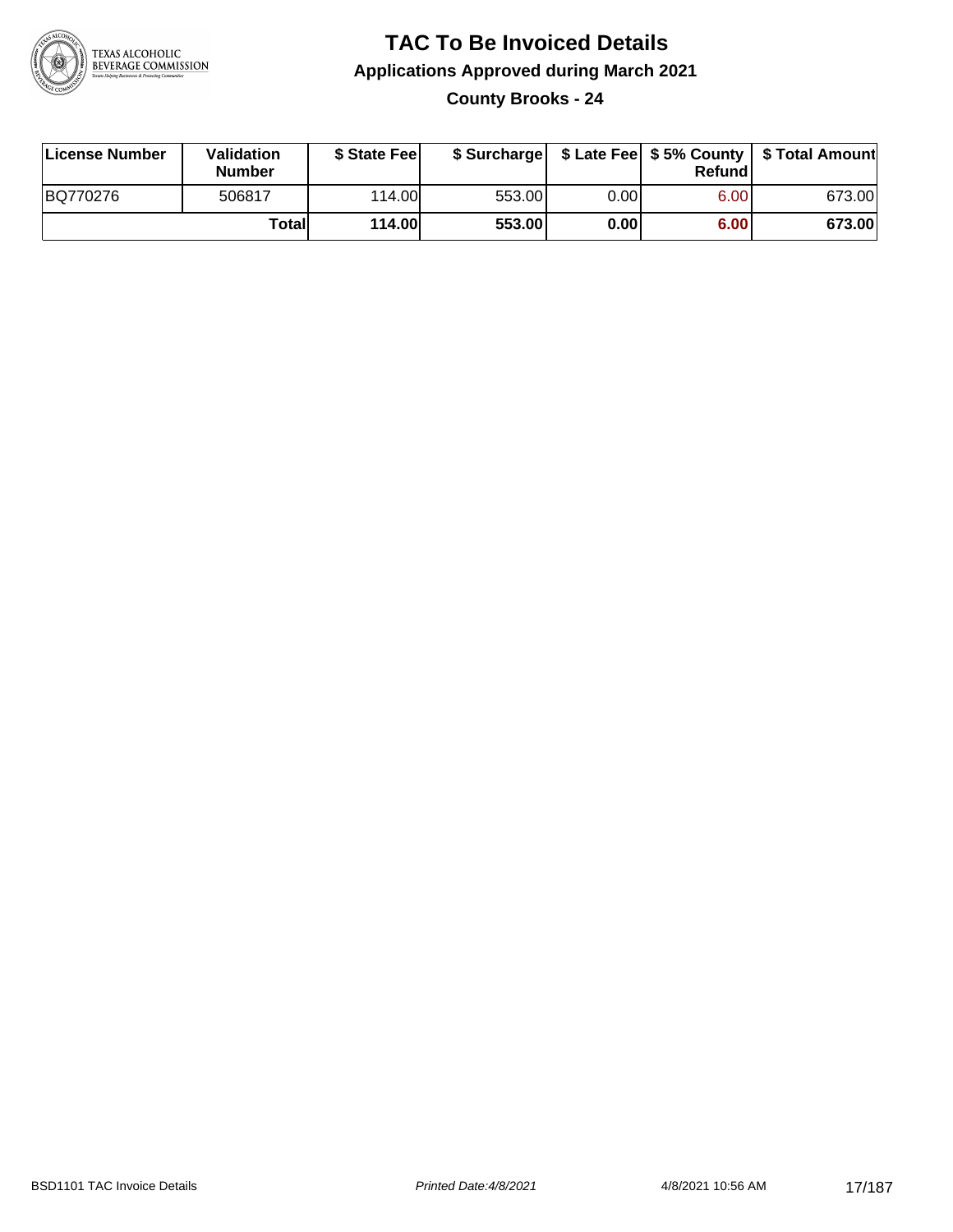

**County Brown - 25**

| <b>License Number</b> | Validation<br><b>Number</b> | \$ State Feel | \$ Surcharge |       | Refundl | \$ Late Fee   \$5% County   \$ Total Amount |
|-----------------------|-----------------------------|---------------|--------------|-------|---------|---------------------------------------------|
| BG1113395             | 5934                        | 332.50        | 553.00       | 0.001 | 17.50   | 903.00                                      |
| BG1047495             | 110574                      | 332.50        | 553.00       | 0.00  | 17.50   | 903.00                                      |
| BQ903307              | 111820                      | 114.00L       | 553.00       | 0.00  | 6.00    | 673.00                                      |
|                       | Totall                      | 779.00        | 1,659.00     | 0.00  | 41.00   | 2,479.00                                    |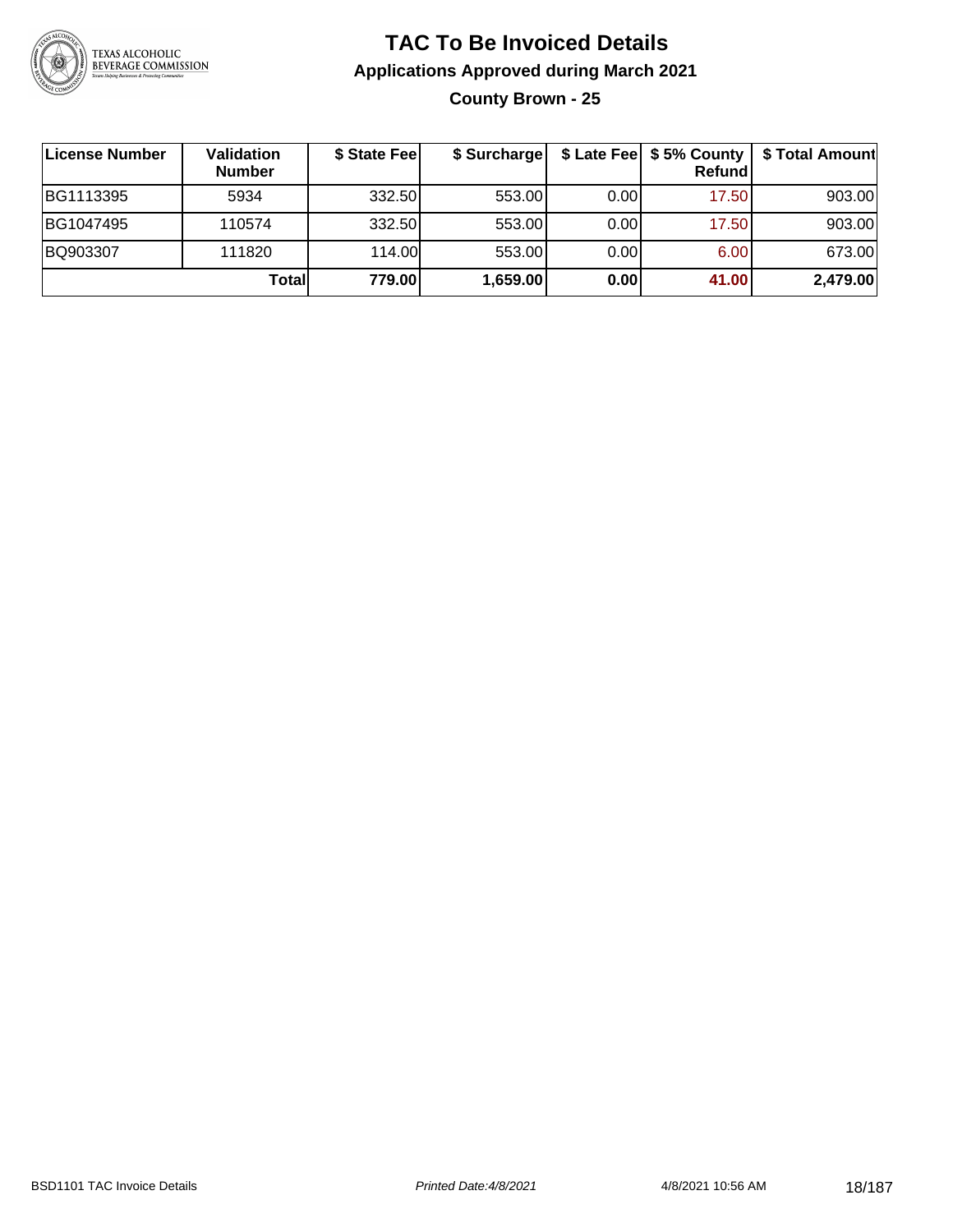

#### **TAC To Be Invoiced Details Applications Approved during March 2021 County Burnet - 27**

| License Number | Validation<br><b>Number</b> | \$ State Fee |          |      | Refund            | \$ Surcharge   \$ Late Fee   \$5% County   \$ Total Amount |
|----------------|-----------------------------|--------------|----------|------|-------------------|------------------------------------------------------------|
| BQ1112929      | 4927                        | 114.00       | 553.00   | 0.00 | 6.00 <sub>1</sub> | 673.00                                                     |
| BQ969860       | 108724                      | 114.00       | 553.00   | 0.00 | 6.00 <sub>1</sub> | 673.00                                                     |
|                | Totall                      | 228.00       | 1,106.00 | 0.00 | 12.00             | 1,346.00                                                   |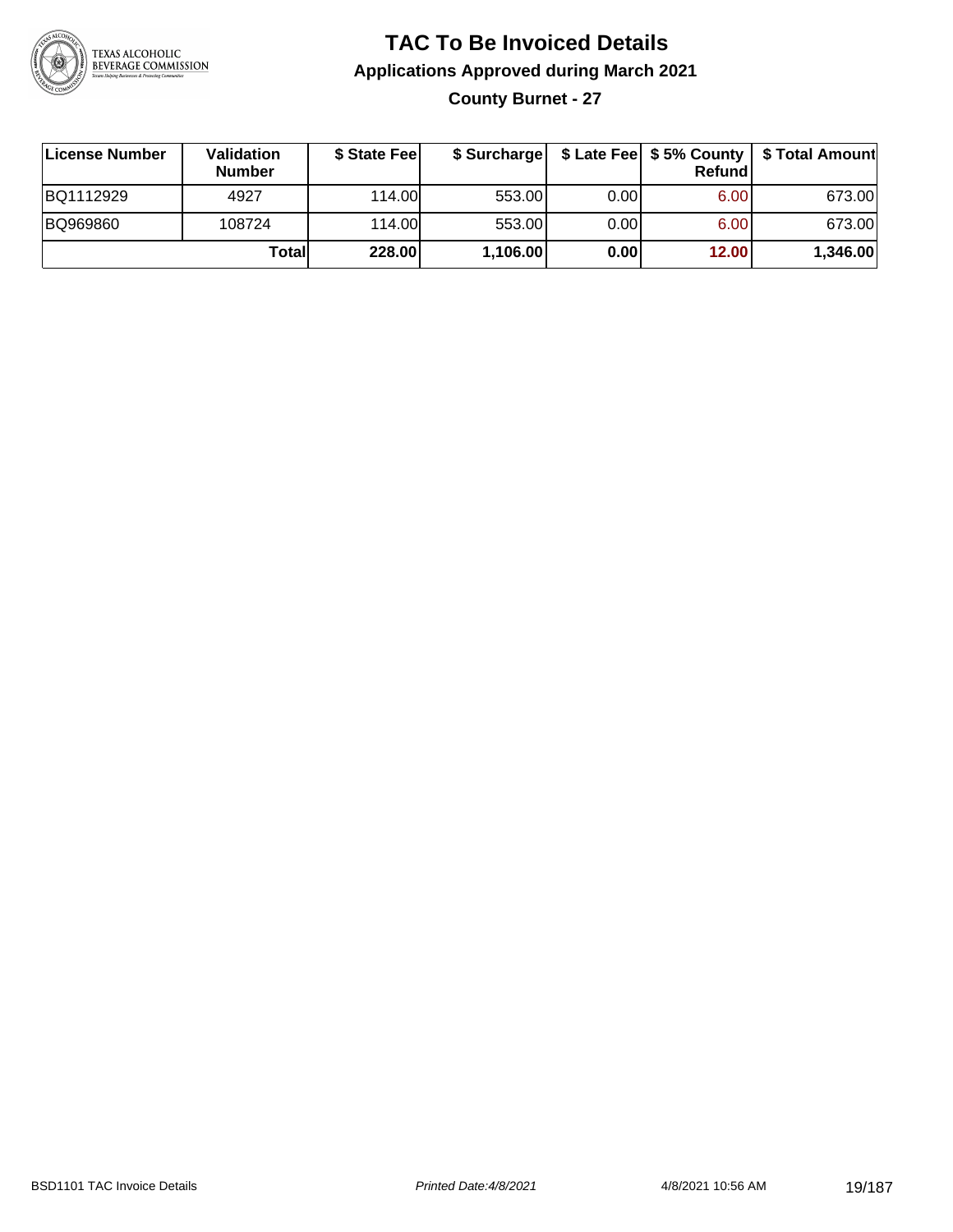

#### **TAC To Be Invoiced Details Applications Approved during March 2021 County Caldwell - 28**

| <b>License Number</b> | Validation<br><b>Number</b> | \$ State Fee | \$ Surcharge |      | \$ Late Fee   \$5% County  <br><b>Refund</b> | \$ Total Amount |
|-----------------------|-----------------------------|--------------|--------------|------|----------------------------------------------|-----------------|
| BG1112273             | 4503                        | 332.50       | 553.00       | 0.00 | 17.50                                        | 903.00          |
| BQ1113624             | 5718                        | 114.00       | 553.00       | 0.00 | 6.00                                         | 673.00          |
| BE898585              | 111516                      | 285.00       | 553.00       | 0.00 | 15.00                                        | 853.00          |
| BG896233              | 506253                      | 332.50       | 553.00       | 0.00 | 17.50                                        | 903.00          |
|                       | Totall                      | 1,064.00     | 2,212.00     | 0.00 | 56.00                                        | 3,332.00        |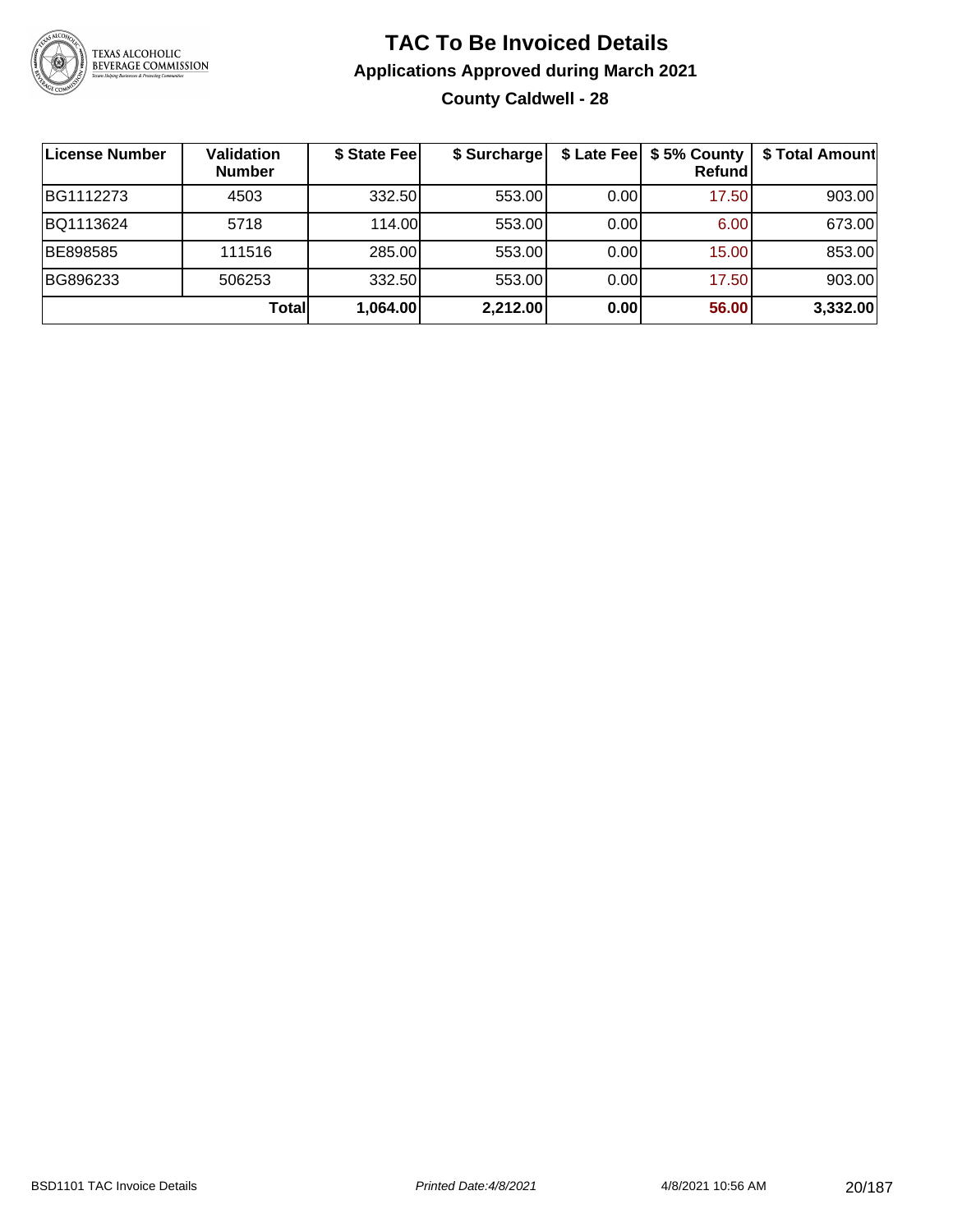

#### **TAC To Be Invoiced Details Applications Approved during March 2021 County Calhoun - 29**

| License Number | <b>Validation</b><br><b>Number</b> | \$ State Fee | \$ Surcharge |       | Refundl | \$ Late Fee   \$5% County   \$ Total Amount |
|----------------|------------------------------------|--------------|--------------|-------|---------|---------------------------------------------|
| BQ1112174      | 5390                               | 114.00       | 553.00       | 0.001 | 6.00    | 673.00                                      |
| BQ770889       | 111318                             | 114.00       | 553.00       | 0.001 | 6.00    | 673.00                                      |
| BQ975511       | 113408                             | 114.00       | 553.00       | 0.001 | 6.00    | 673.00                                      |
|                | Totall                             | 342.00       | 1,659.00     | 0.00  | 18.00   | 2,019.00                                    |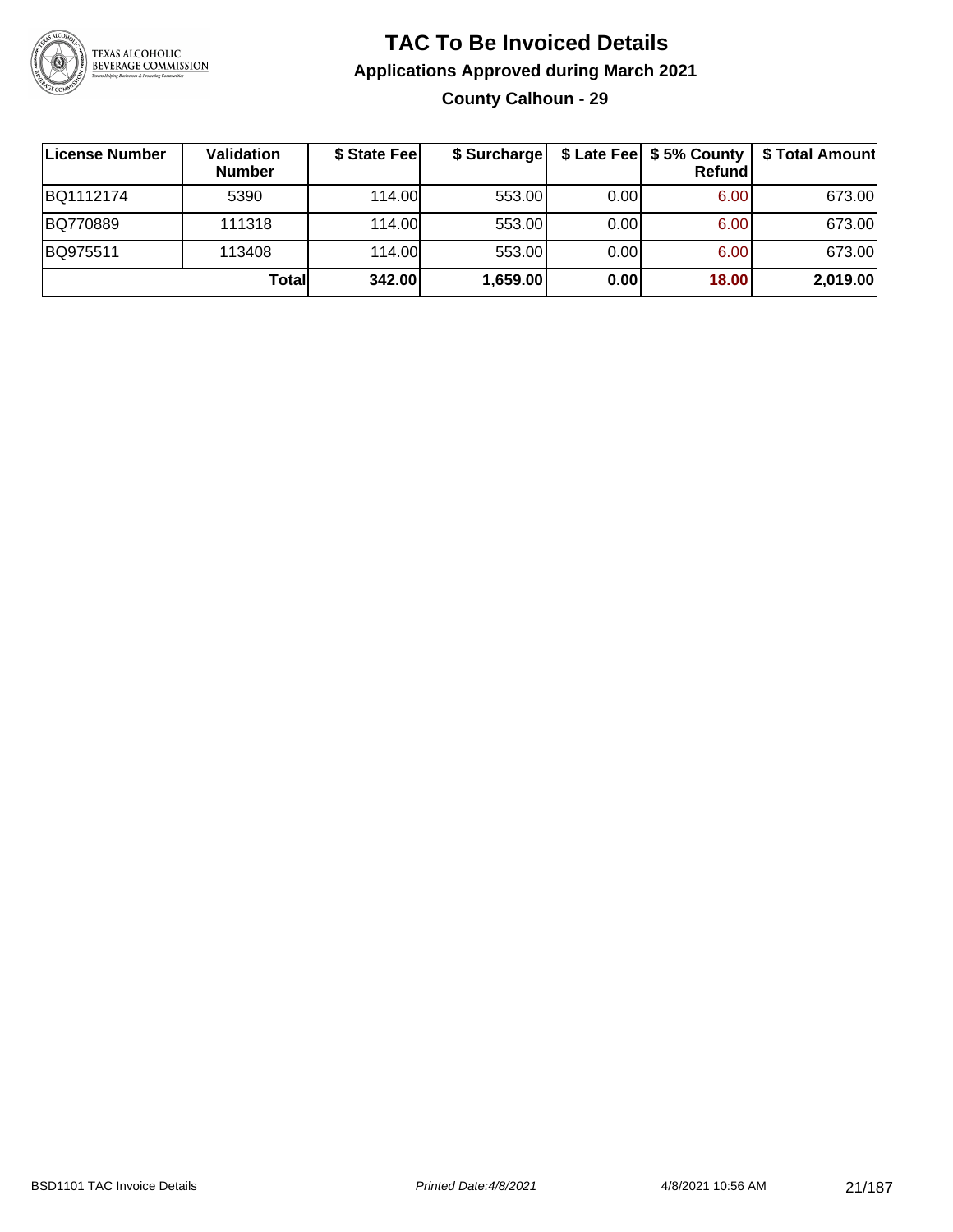

**County Callahan - 30**

| License Number | Validation<br><b>Number</b> | \$ State Feel |        |       | Refundl | \$ Surcharge   \$ Late Fee   \$5% County   \$ Total Amount |
|----------------|-----------------------------|---------------|--------|-------|---------|------------------------------------------------------------|
| BQ899972       | 109896                      | 114.00        | 553.00 | 0.001 | 6.00    | 673.00                                                     |
|                | Totall                      | <b>114.00</b> | 553.00 | 0.00  | 6.00    | 673.00                                                     |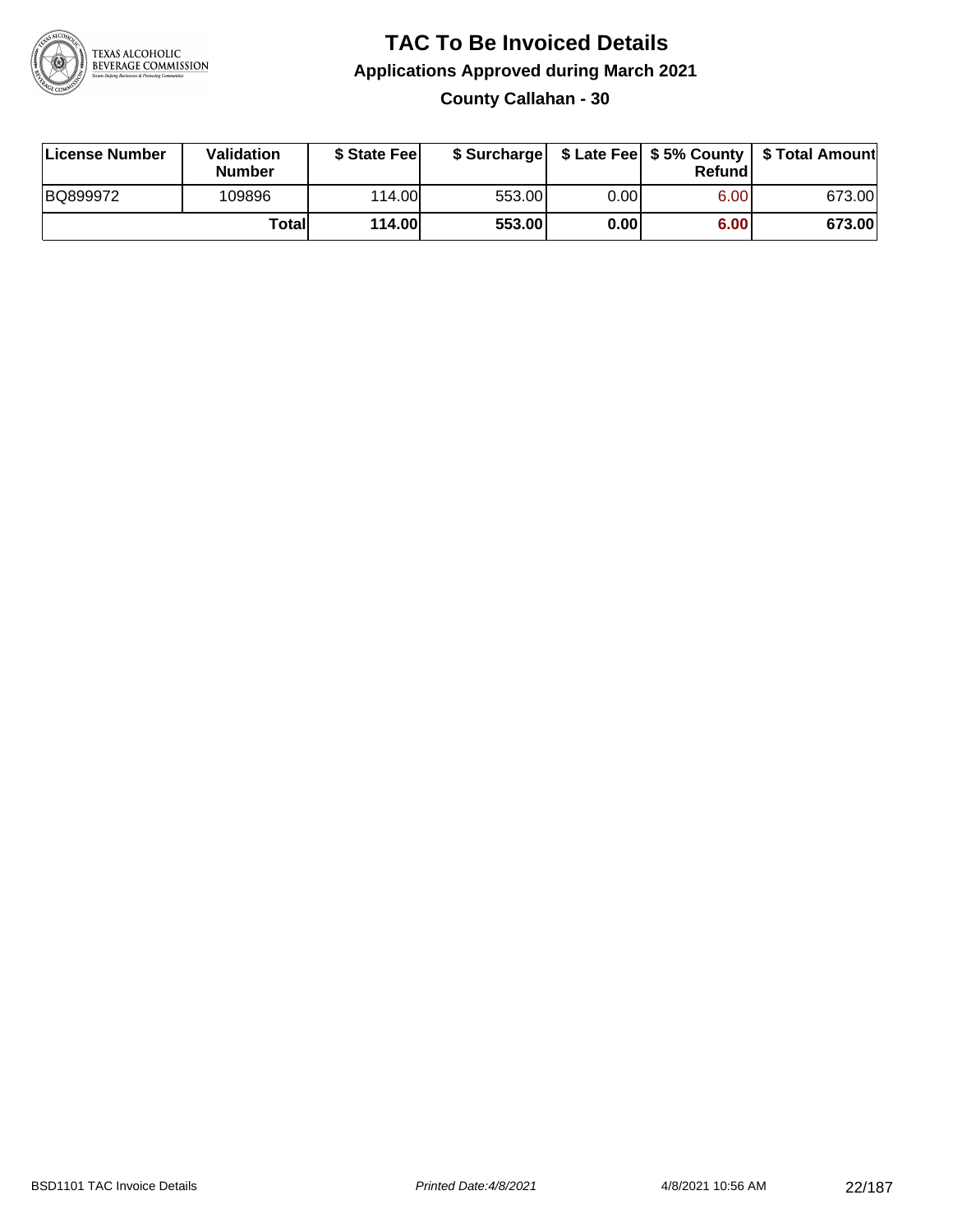

### **TAC To Be Invoiced Details Applications Approved during March 2021**

**County Cameron - 31**

| <b>License Number</b> | Validation<br><b>Number</b> | \$ State Fee | \$ Surcharge |        | \$ Late Fee   \$5% County  <br>Refund | \$ Total Amount |
|-----------------------|-----------------------------|--------------|--------------|--------|---------------------------------------|-----------------|
| BG1112073             | 5246                        | 332.50       | 553.00       | 0.00   | 17.50                                 | 903.00          |
| BG1111730             | 5265                        | 332.50       | 553.00       | 0.00   | 17.50                                 | 903.00          |
| BQ1112080             | 5367                        | 114.00       | 553.00       | 0.00   | 6.00                                  | 673.00          |
| BG1113730             | 5682                        | 332.50       | 553.00       | 0.00   | 17.50                                 | 903.00          |
| BG898183              | 109940                      | 332.50       | 553.00       | 0.00   | 17.50                                 | 903.00          |
| BG1046391             | 112165                      | 332.50       | 553.00       | 0.00   | 17.50                                 | 903.00          |
| BG834098              | 112245                      | 332.50       | 553.00       | 0.00   | 17.50                                 | 903.00          |
| BQ899691              | 112542                      | 114.00       | 553.00       | 0.00   | 6.00                                  | 673.00          |
| BG1044802             | 113034                      | 332.50       | 553.00       | 100.00 | 17.50                                 | 1,003.00        |
| BG769735              | 113126                      | 332.50       | 553.00       | 0.00   | 17.50                                 | 903.00          |
| BL769735              | 113126                      | 475.00       | 327.00       | 0.00   | 25.00                                 | 827.00          |
| BG770754              | 114060                      | 332.50       | 553.00       | 0.00   | 17.50                                 | 903.00          |
| BL770754              | 114060                      | 475.00       | 327.00       | 0.00   | 25.00                                 | 827.00          |
| BQ820060              | 131671                      | 114.00       | 553.00       | 0.00   | 6.00                                  | 673.00          |
| BG1036425             | 503190                      | 332.50       | 553.00       | 0.00   | 17.50                                 | 903.00          |
| BQ769110              | 506818                      | 114.00       | 553.00       | 0.00   | 6.00                                  | 673.00          |
| BQ802595              | 512299                      | 114.00       | 553.00       | 100.00 | 6.00                                  | 773.00          |
| BE534457              | 514666                      | 285.00       | 553.00       | 0.00   | 15.00                                 | 853.00          |
|                       | Total                       | 5,130.00     | 9,502.00     | 200.00 | 270.00                                | 15,102.00       |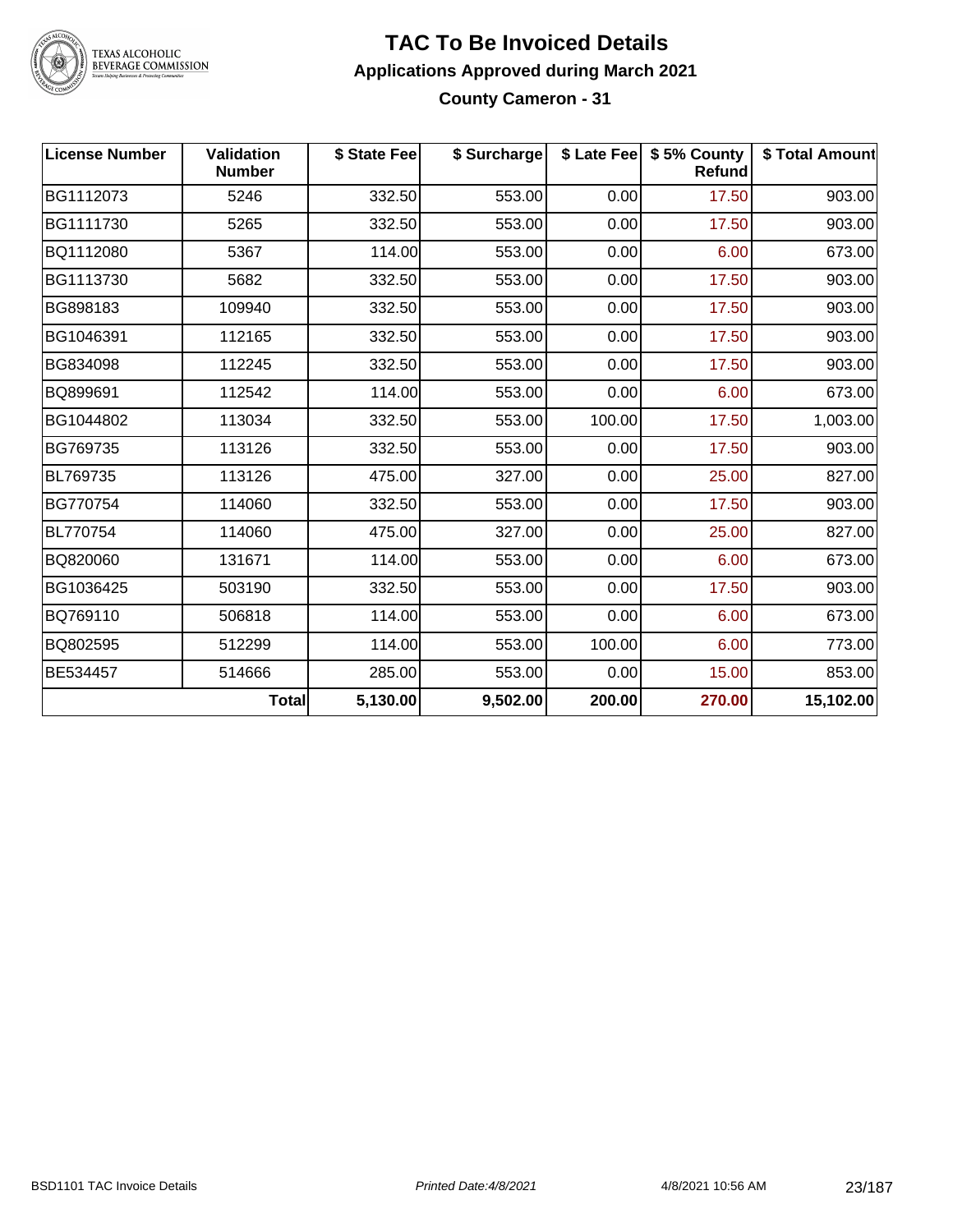

### **TAC To Be Invoiced Details Applications Approved during March 2021 County Camp - 32**

| ∣License Number | Validation<br><b>Number</b> | \$ State Fee | \$ Surcharge |      | \$ Late Fee   \$5% County  <br>Refund | \$ Total Amount |
|-----------------|-----------------------------|--------------|--------------|------|---------------------------------------|-----------------|
| BQ972971        | 110208                      | 114.00L      | 553.00       | 0.00 | 6.00                                  | 673.00          |
| BF1047176       | 111833                      | 114.00L      | 553.00       | 0.00 | 6.00                                  | 673.00          |
| BF1047173       | 111837                      | 114.00       | 553.00       | 0.00 | 6.00                                  | 673.00          |
|                 | Totall                      | 342.00       | 1,659.00     | 0.00 | 18.00                                 | 2,019.00        |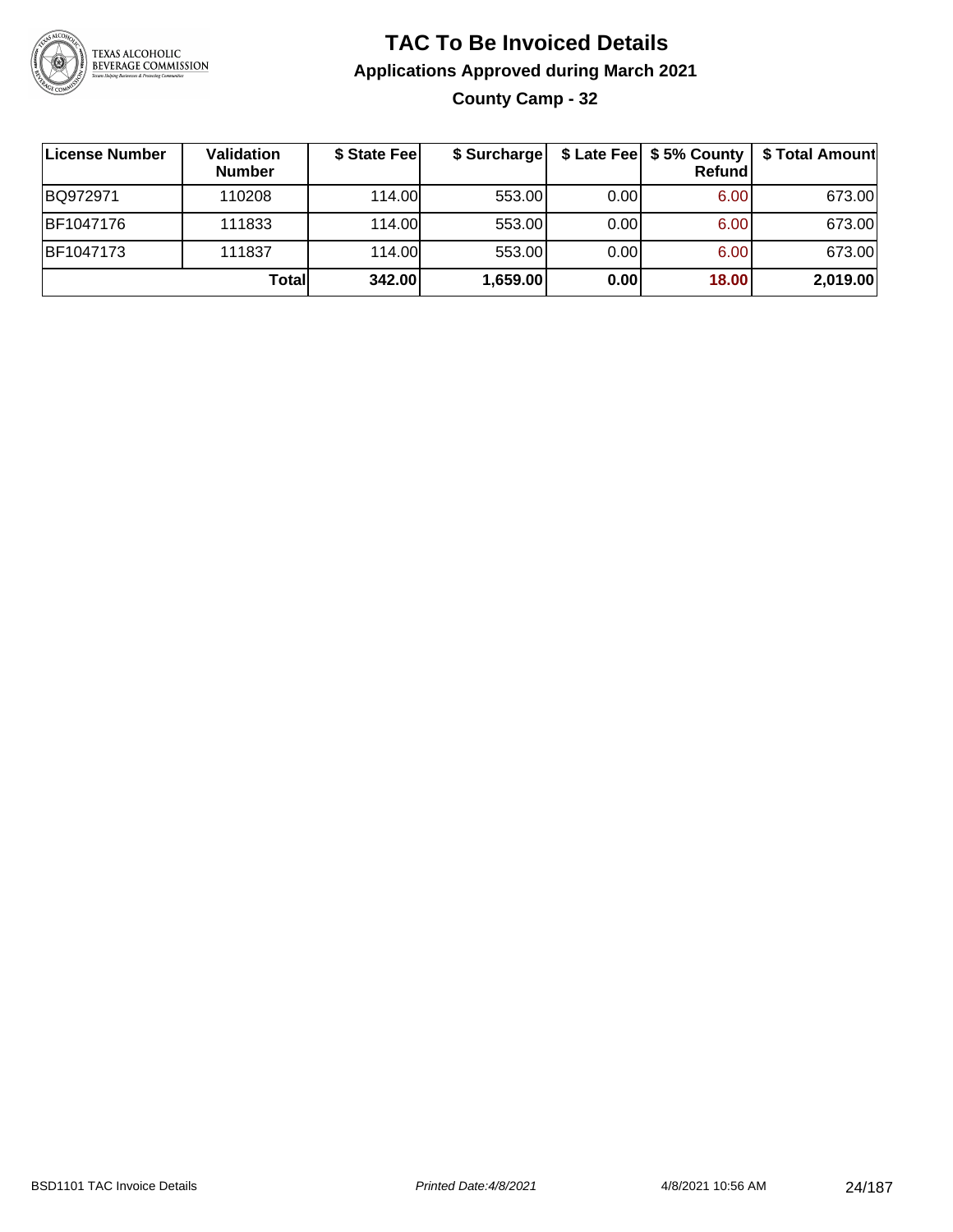

**County Cass - 34**

| License Number | Validation<br><b>Number</b> | \$ State Fee  | \$ Surcharge |      | Refund | \$ Late Fee   \$5% County   \$ Total Amount |
|----------------|-----------------------------|---------------|--------------|------|--------|---------------------------------------------|
| BQ1113718      | 5164                        | 114.00        | 553.00       | 0.00 | 6.00   | 673.00                                      |
|                | Totall                      | <b>114.00</b> | 553.00       | 0.00 | 6.00   | 673.00                                      |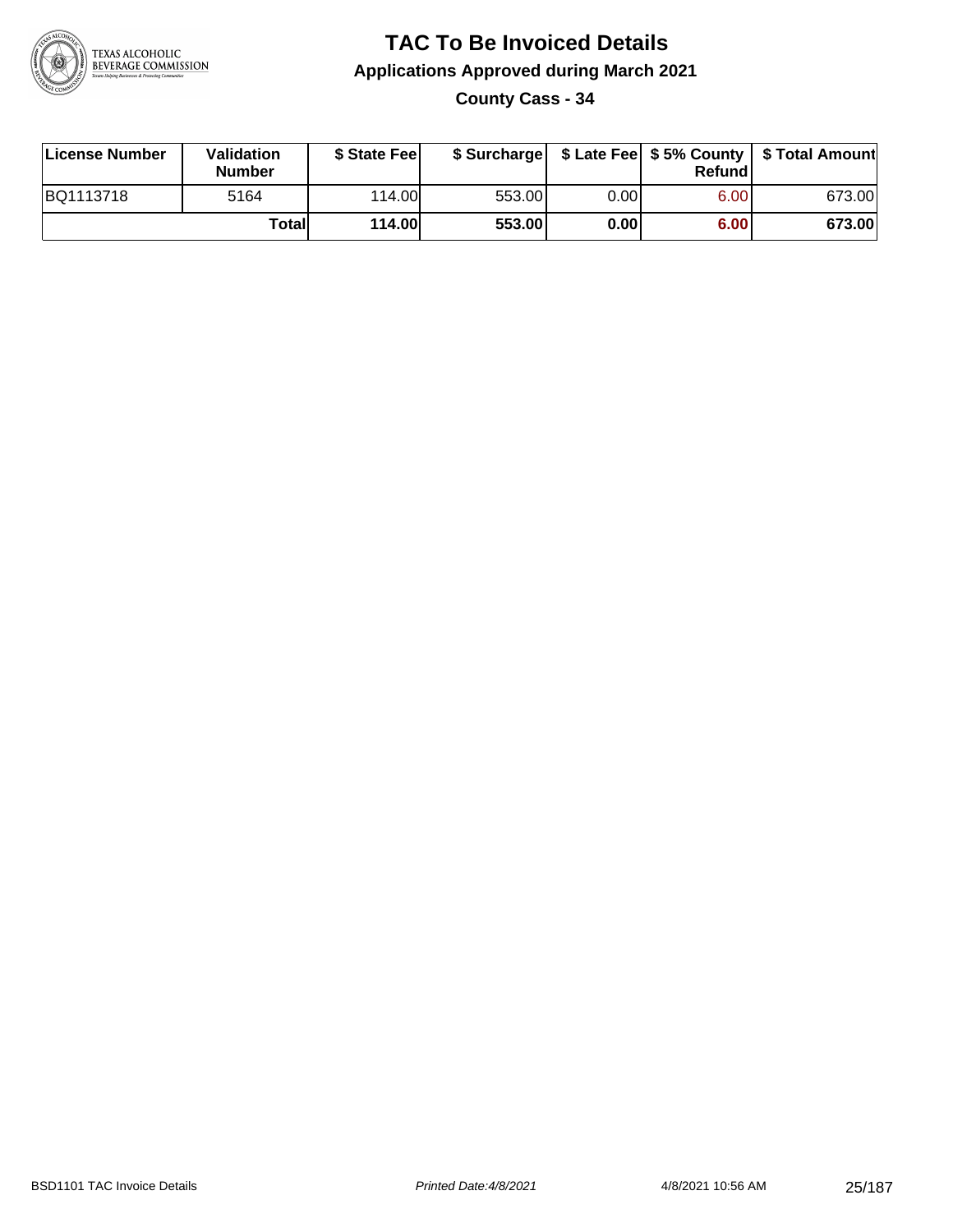

#### **TAC To Be Invoiced Details Applications Approved during March 2021 County Chambers - 36**

| <b>License Number</b> | Validation<br><b>Number</b> | \$ State Fee | \$ Surcharge | \$ Late Fee | \$5% County<br><b>Refund</b> | \$ Total Amount |
|-----------------------|-----------------------------|--------------|--------------|-------------|------------------------------|-----------------|
| BF1113182             | 3743                        | 114.00       | 553.00       | 0.00        | 6.00                         | 673.00          |
| BG1112901             | 4645                        | 332.50       | 553.00       | 0.00        | 17.50                        | 903.00          |
| BQ963119              | 102269                      | 114.00       | 553.00       | 0.00        | 6.00                         | 673.00          |
| BG898942              | 111254                      | 332.50       | 553.00       | 0.00        | 17.50                        | 903.00          |
| BQ898939              | 111256                      | 114.00       | 553.00       | 0.00        | 6.00                         | 673.00          |
| BQ898811              | 111732                      | 114.00       | 553.00       | 0.00        | 6.00                         | 673.00          |
| BQ833894              | 506714                      | 114.00       | 553.00       | 0.00        | 6.00                         | 673.00          |
|                       | <b>Total</b>                | 1,235.00     | 3,871.00     | 0.00        | 65.00                        | 5,171.00        |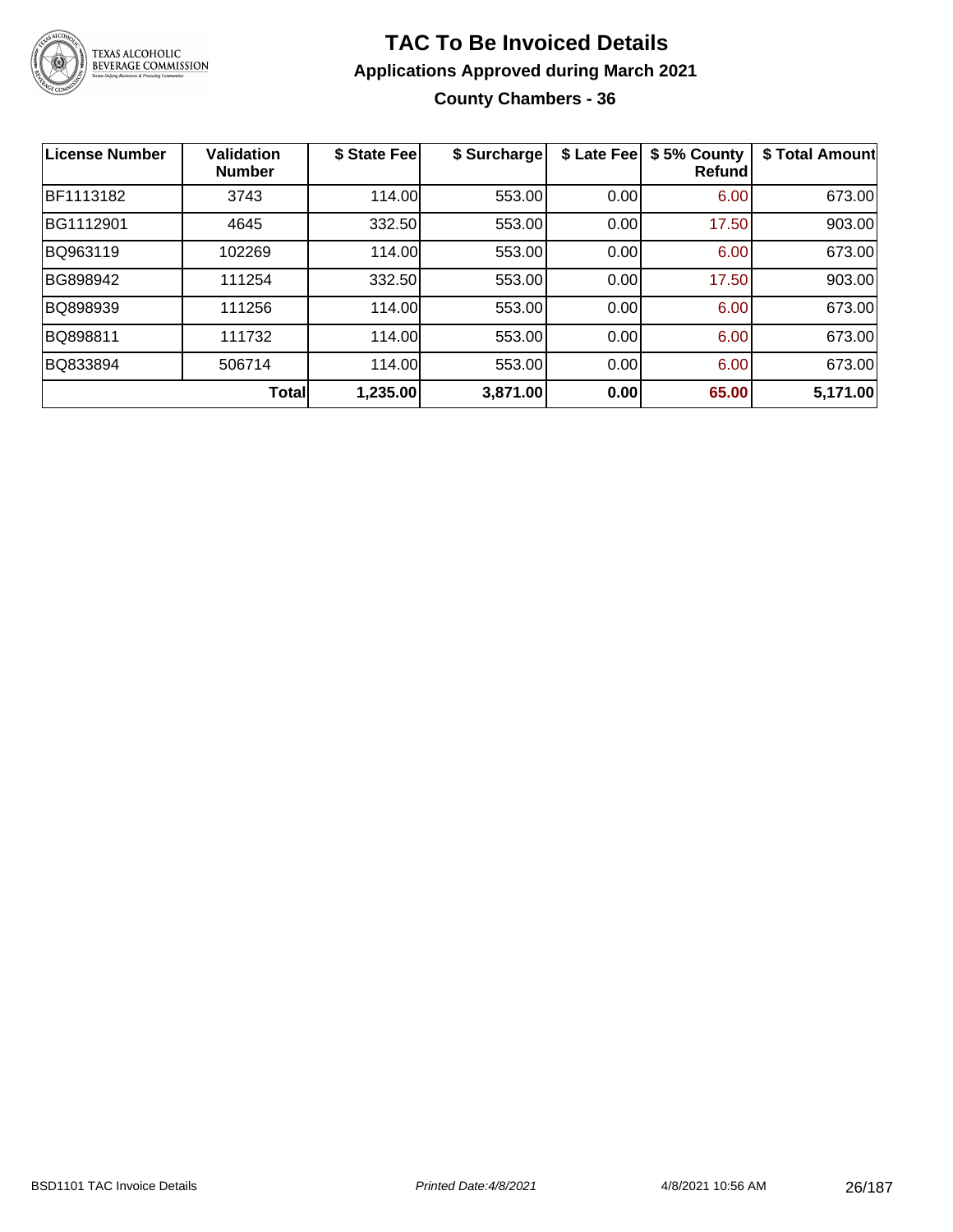

**County Clay - 39**

| License Number | <b>Validation</b><br><b>Number</b> | \$ State Feel |        |      | Refundl | \$ Surcharge   \$ Late Fee   \$5% County   \$ Total Amount |
|----------------|------------------------------------|---------------|--------|------|---------|------------------------------------------------------------|
| BQ898254       | 109178                             | 114.00        | 553.00 | 0.00 | 6.00    | 673.00                                                     |
|                | Totall                             | <b>114.00</b> | 553.00 | 0.00 | 6.00    | 673.00                                                     |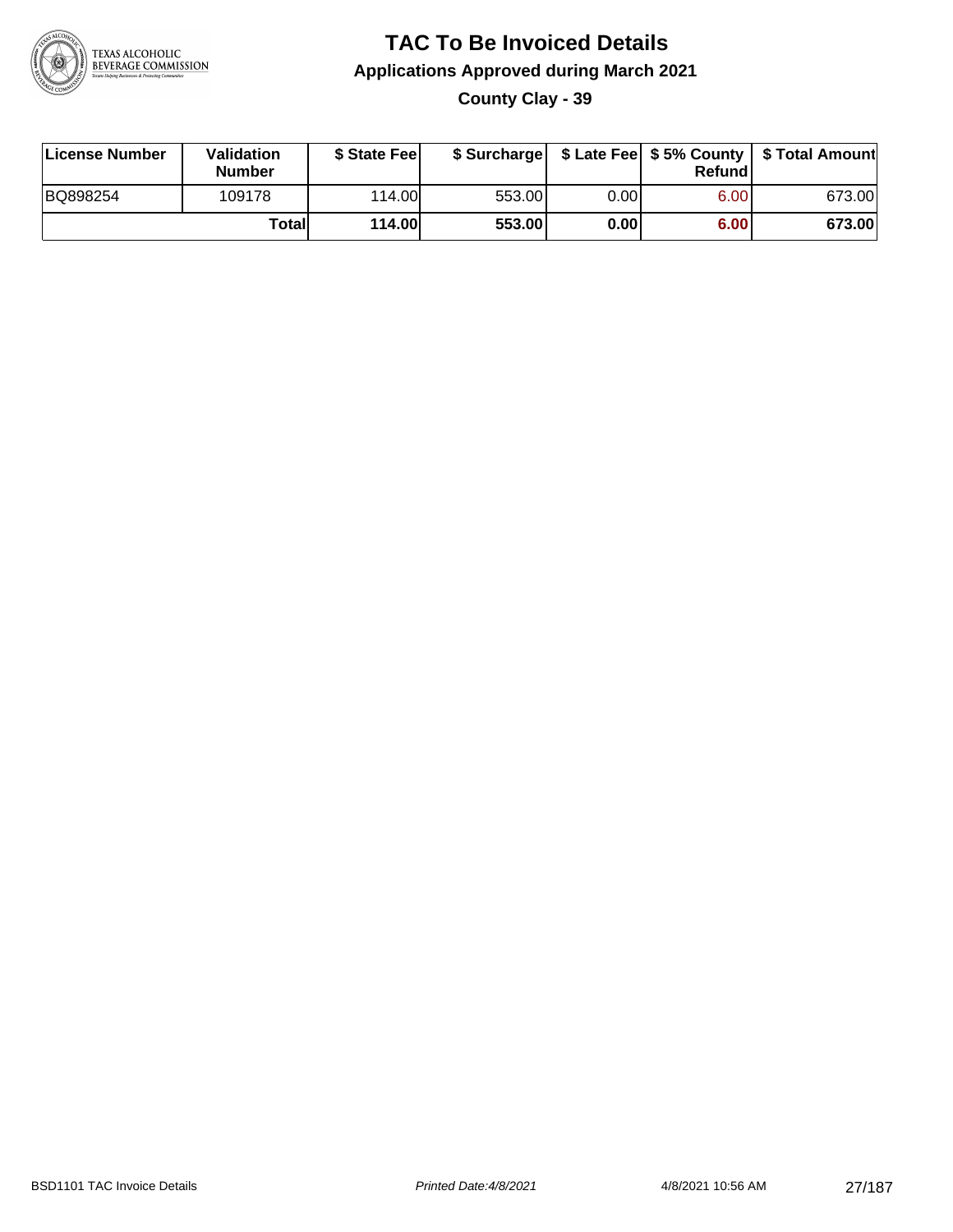

**County Coleman - 42**

| License Number | <b>Validation</b><br><b>Number</b> | \$ State Feel |        |      | Refundl | \$ Surcharge   \$ Late Fee   \$5% County   \$ Total Amount |
|----------------|------------------------------------|---------------|--------|------|---------|------------------------------------------------------------|
| BQ1046456      | 111264                             | 114.00L       | 553.00 | 0.00 | 6.00    | 673.00                                                     |
|                | Totall                             | <b>114.00</b> | 553.00 | 0.00 | 6.00    | 673.00                                                     |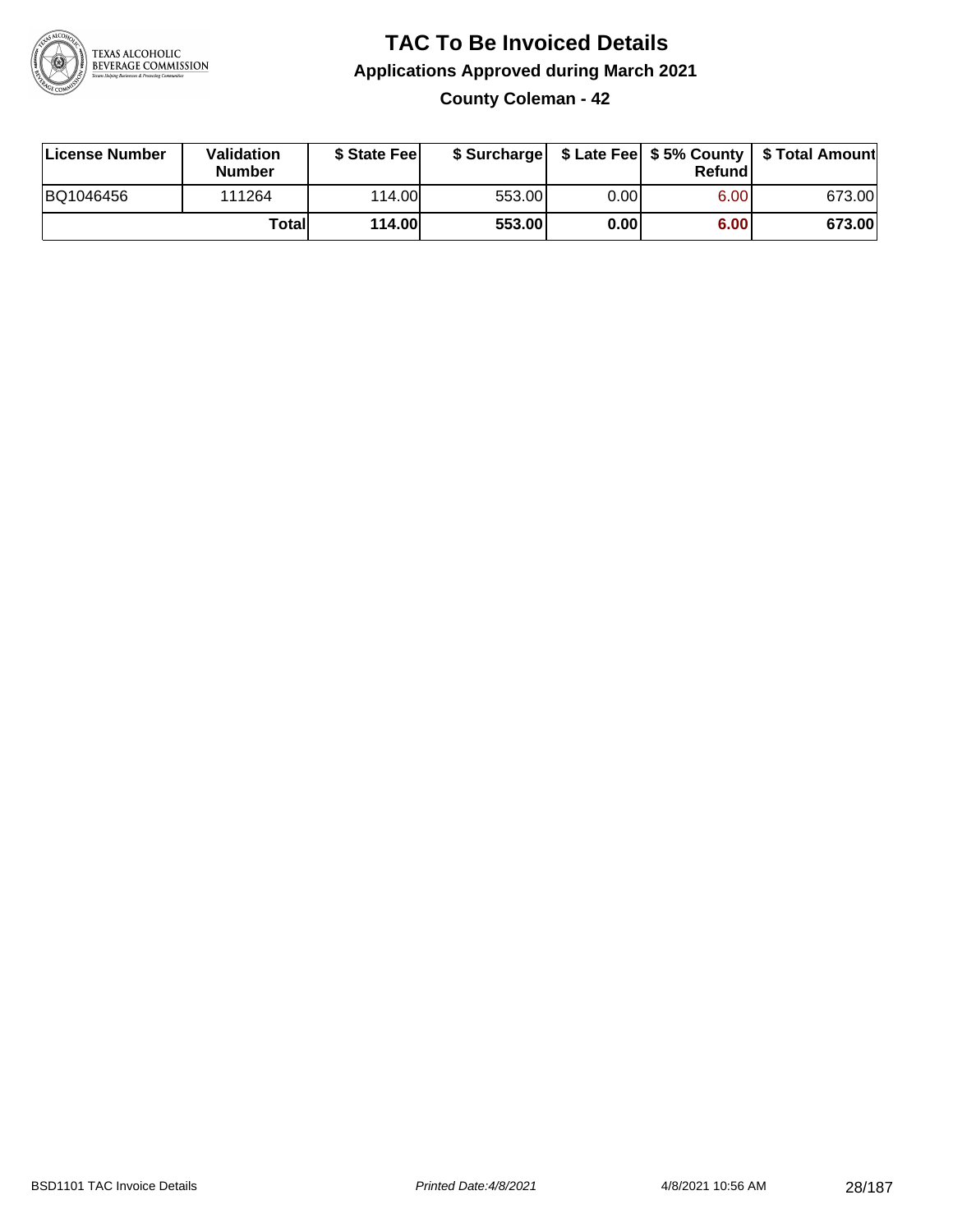

#### **TAC To Be Invoiced Details Applications Approved during March 2021 County Collin - 43**

| <b>License Number</b> | Validation<br><b>Number</b> | \$ State Fee | \$ Surcharge |      | \$ Late Fee   \$5% County<br>Refund | \$ Total Amount |
|-----------------------|-----------------------------|--------------|--------------|------|-------------------------------------|-----------------|
| BG1113612             | 3474                        | 332.50       | 553.00       | 0.00 | 17.50                               | 903.00          |
| BF1110628             | 4038                        | 114.00       | 553.00       | 0.00 | 6.00                                | 673.00          |
| BQ1111834             | 4911                        | 114.00       | 553.00       | 0.00 | 6.00                                | 673.00          |
| BG1111952             | 5009                        | 332.50       | 553.00       | 0.00 | 17.50                               | 903.00          |
| BG1111204             | 5053                        | 332.50       | 553.00       | 0.00 | 17.50                               | 903.00          |
| BG1113230             | 5305                        | 332.50       | 553.00       | 0.00 | 17.50                               | 903.00          |
| BG1110807             | 5306                        | 332.50       | 553.00       | 0.00 | 17.50                               | 903.00          |
| BF1110892             | 5315                        | 114.00       | 553.00       | 0.00 | 6.00                                | 673.00          |
| BQ1113818             | 5589                        | 114.00       | 553.00       | 0.00 | 6.00                                | 673.00          |
| BG1112610             | 5593                        | 332.50       | 553.00       | 0.00 | 17.50                               | 903.00          |
| BG1112397             | 5650                        | 332.50       | 553.00       | 0.00 | 17.50                               | 903.00          |
| BF1044267             | 109259                      | 114.00       | 553.00       | 0.00 | 6.00                                | 673.00          |
| BQ1043606             | 109478                      | 114.00       | 553.00       | 0.00 | 6.00                                | 673.00          |
| BQ768914              | 109605                      | 114.00       | 553.00       | 0.00 | 6.00                                | 673.00          |
| BF1046264             | 109605                      | 114.00       | 553.00       | 0.00 | 6.00                                | 673.00          |
| BF1046688             | 109791                      | 114.00       | 553.00       | 0.00 | 6.00                                | 673.00          |
| BQ1045576             | 109927                      | 114.00       | 553.00       | 0.00 | 6.00                                | 673.00          |
| BQ1044669             | 109946                      | 114.00       | 553.00       | 0.00 | 6.00                                | 673.00          |
| BG972552              | 110677                      | 332.50       | 553.00       | 0.00 | 17.50                               | 903.00          |
| BF976711              | 110791                      | 114.00       | 553.00       | 0.00 | 6.00                                | 673.00          |
| BQ1045612             | 110796                      | 114.00       | 553.00       | 0.00 | 6.00                                | 673.00          |
| BG974655              | 110810                      | 332.50       | 553.00       | 0.00 | 17.50                               | 903.00          |
| BF1047198             | 110922                      | 114.00       | 553.00       | 0.00 | 6.00                                | 673.00          |
| BF1047548             | 110922                      | 114.00       | 553.00       | 0.00 | 6.00                                | 673.00          |
| BF1047768             | 110922                      | 114.00       | 553.00       | 0.00 | 6.00                                | 673.00          |
| BF1047957             | 110922                      | 114.00       | 553.00       | 0.00 | 6.00                                | 673.00          |
| BQ1047382             | 110924                      | 114.00       | 553.00       | 0.00 | 6.00                                | 673.00          |
| BF1046288             | 111063                      | 114.00       | 553.00       | 0.00 | 6.00                                | 673.00          |
| BQ770034              | 111234                      | 114.00       | 553.00       | 0.00 | 6.00                                | 673.00          |
| BE1046390             | 111373                      | 285.00       | 553.00       | 0.00 | 15.00                               | 853.00          |
| BF771317              | 111913                      | 114.00       | 553.00       | 0.00 | 6.00                                | 673.00          |
| BQ770879              | 112052                      | 114.00       | 553.00       | 0.00 | 6.00                                | 673.00          |
| BG902099              | 112109                      | 332.50       | 553.00       | 0.00 | 17.50                               | 903.00          |
| BQ769759              | 112123                      | 114.00       | 553.00       | 0.00 | 6.00                                | 673.00          |
| BQ902296              | 112368                      | 114.00       | 553.00       | 0.00 | 6.00                                | 673.00          |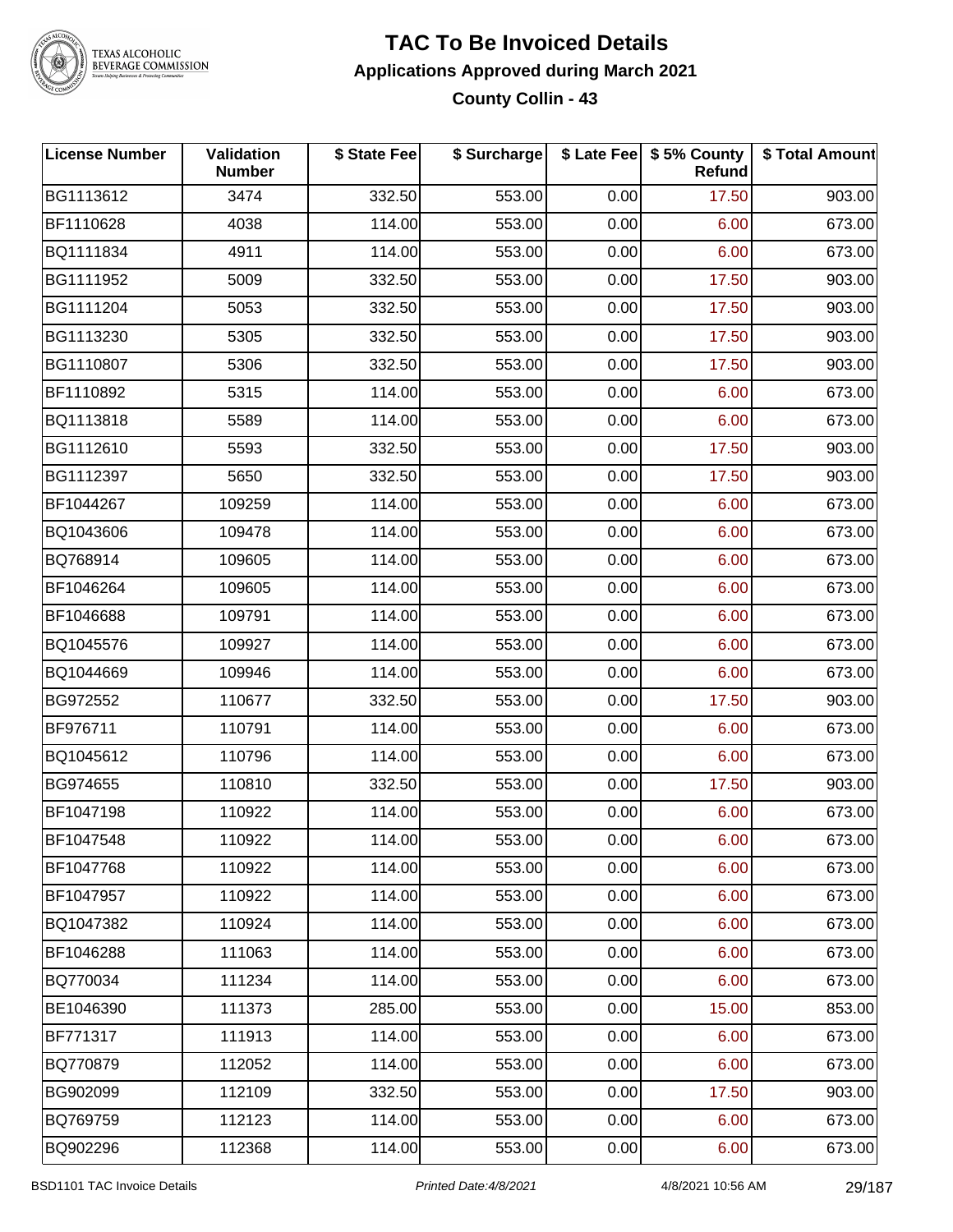| License Number | <b>Validation</b><br><b>Number</b> | \$ State Fee | \$ Surcharge |        | \$ Late Fee   \$5% County<br>Refund | \$ Total Amount |
|----------------|------------------------------------|--------------|--------------|--------|-------------------------------------|-----------------|
| BG1047163      | 112748                             | 332.50       | 553.00       | 0.00   | 17.50                               | 903.00          |
| BF1046779      | 113600                             | 114.00       | 553.00       | 100.00 | 6.00                                | 773.00          |
| BQ767735       | 506704                             | 114.00       | 553.00       | 0.00   | 6.00                                | 673.00          |
| BF971408       | 506772                             | 114.00       | 553.00       | 0.00   | 6.00                                | 673.00          |
| BQ835058       | 507801                             | 114.00       | 553.00       | 0.00   | 6.00                                | 673.00          |
|                | Total                              | 7,134.50     | 22,120.00    | 100.00 | 375.50                              | 29,730.00       |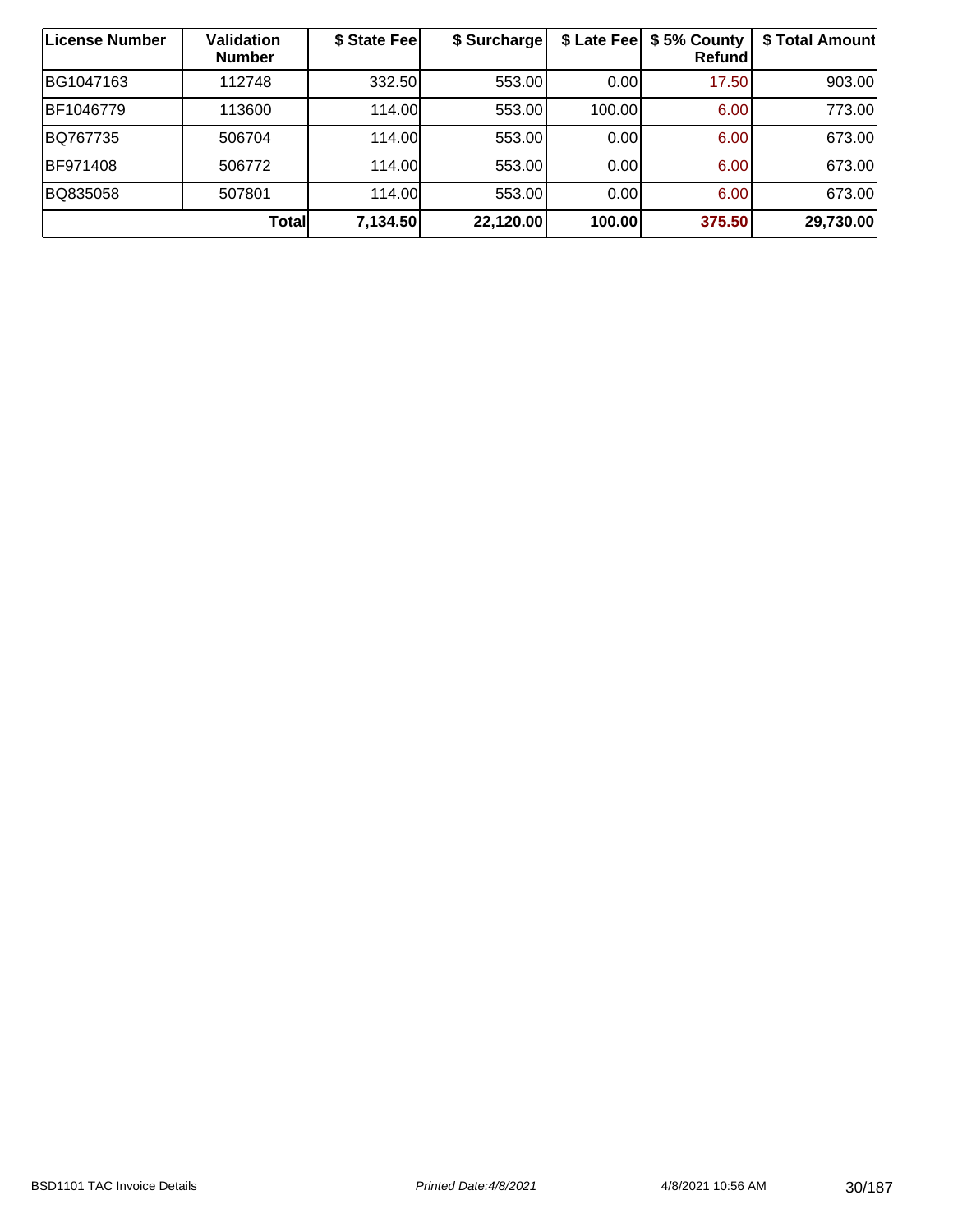

**County Colorado - 45**

| License Number | <b>Validation</b><br><b>Number</b> | \$ State Feel | \$ Surcharge |       | Refundl           | \$ Late Fee   \$5% County   \$ Total Amount |
|----------------|------------------------------------|---------------|--------------|-------|-------------------|---------------------------------------------|
| BQ1045702      | 110074                             | 114.00        | 553.00       | 0.001 | 6.00 <sub>1</sub> | 673.00                                      |
|                | Totall                             | <b>114.00</b> | 553.00       | 0.00  | 6.00              | 673.00                                      |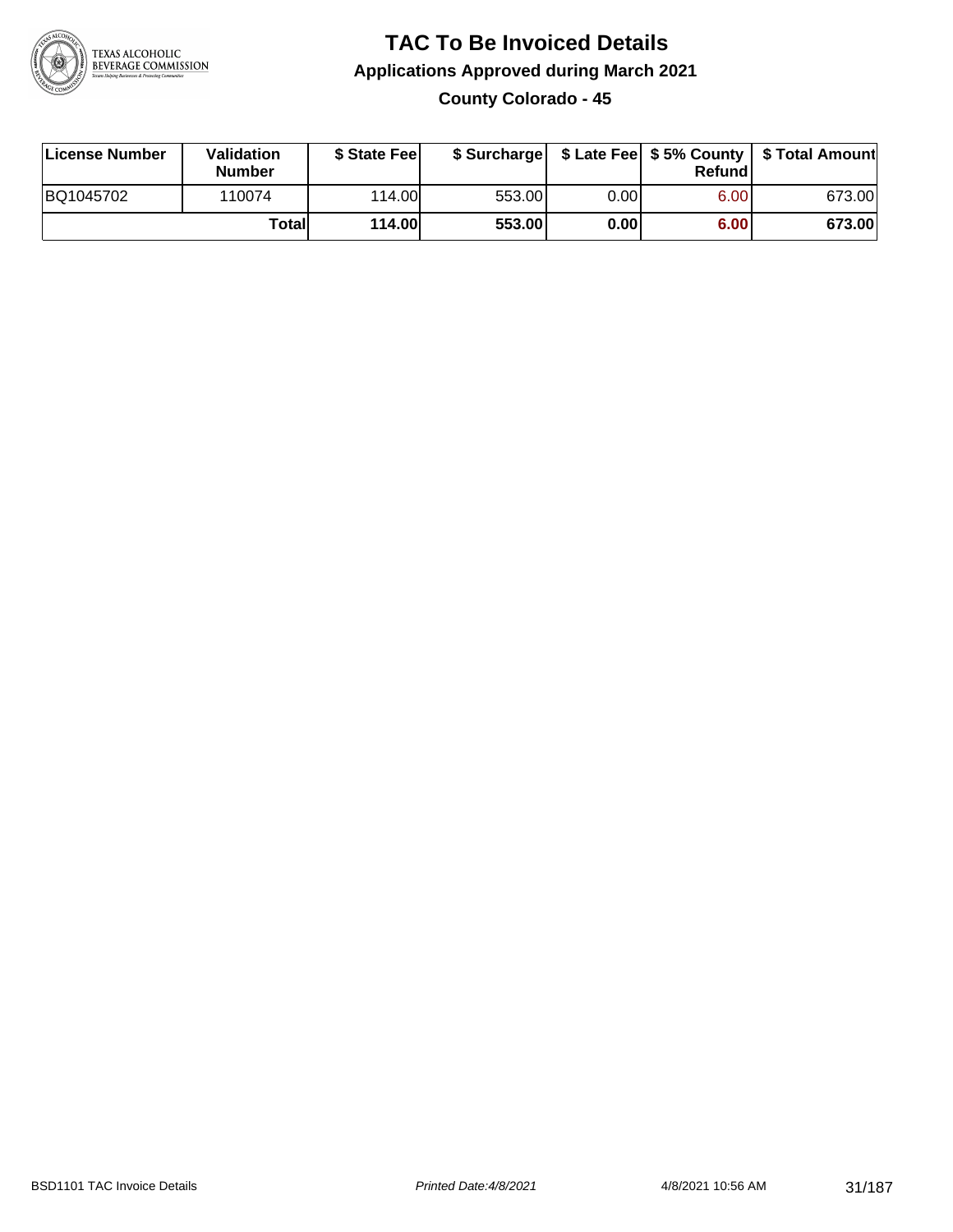

#### **TAC To Be Invoiced Details Applications Approved during March 2021 County Comal - 46**

| <b>License Number</b> | <b>Validation</b><br><b>Number</b> | \$ State Fee | \$ Surcharge | \$ Late Fee | \$5% County<br>Refund | \$ Total Amount |
|-----------------------|------------------------------------|--------------|--------------|-------------|-----------------------|-----------------|
| BG1111149             | 4991                               | 332.50       | 553.00       | 0.00        | 17.50                 | 903.00          |
| BG1113397             | 5096                               | 332.50       | 553.00       | 0.00        | 17.50                 | 903.00          |
| BQ1112452             | 5382                               | 114.00       | 553.00       | 0.00        | 6.00                  | 673.00          |
| BG973350              | 111293                             | 332.50       | 553.00       | 0.00        | 17.50                 | 903.00          |
| BQ1047387             | 111587                             | 114.00       | 553.00       | 0.00        | 6.00                  | 673.00          |
| BQ1047389             | 111587                             | 114.00       | 553.00       | 0.00        | 6.00                  | 673.00          |
| BQ1047396             | 111587                             | 114.00       | 553.00       | 0.00        | 6.00                  | 673.00          |
| BQ1047398             | 111587                             | 114.00       | 553.00       | 0.00        | 6.00                  | 673.00          |
| BQ1047400             | 111587                             | 114.00       | 553.00       | 0.00        | 6.00                  | 673.00          |
| BQ1047401             | 111587                             | 114.00       | 553.00       | 0.00        | 6.00                  | 673.00          |
| BQ1047403             | 111587                             | 114.00       | 553.00       | 0.00        | 6.00                  | 673.00          |
| BQ1047439             | 111587                             | 114.00       | 553.00       | 0.00        | 6.00                  | 673.00          |
| BQ1047445             | 111587                             | 114.00       | 553.00       | 0.00        | 6.00                  | 673.00          |
| BQ1047474             | 111587                             | 114.00       | 553.00       | 0.00        | 6.00                  | 673.00          |
| BQ1047481             | 111587                             | 114.00       | 553.00       | 0.00        | 6.00                  | 673.00          |
|                       | <b>Total</b>                       | 2,365.50     | 8,295.00     | 0.00        | 124.50                | 10,785.00       |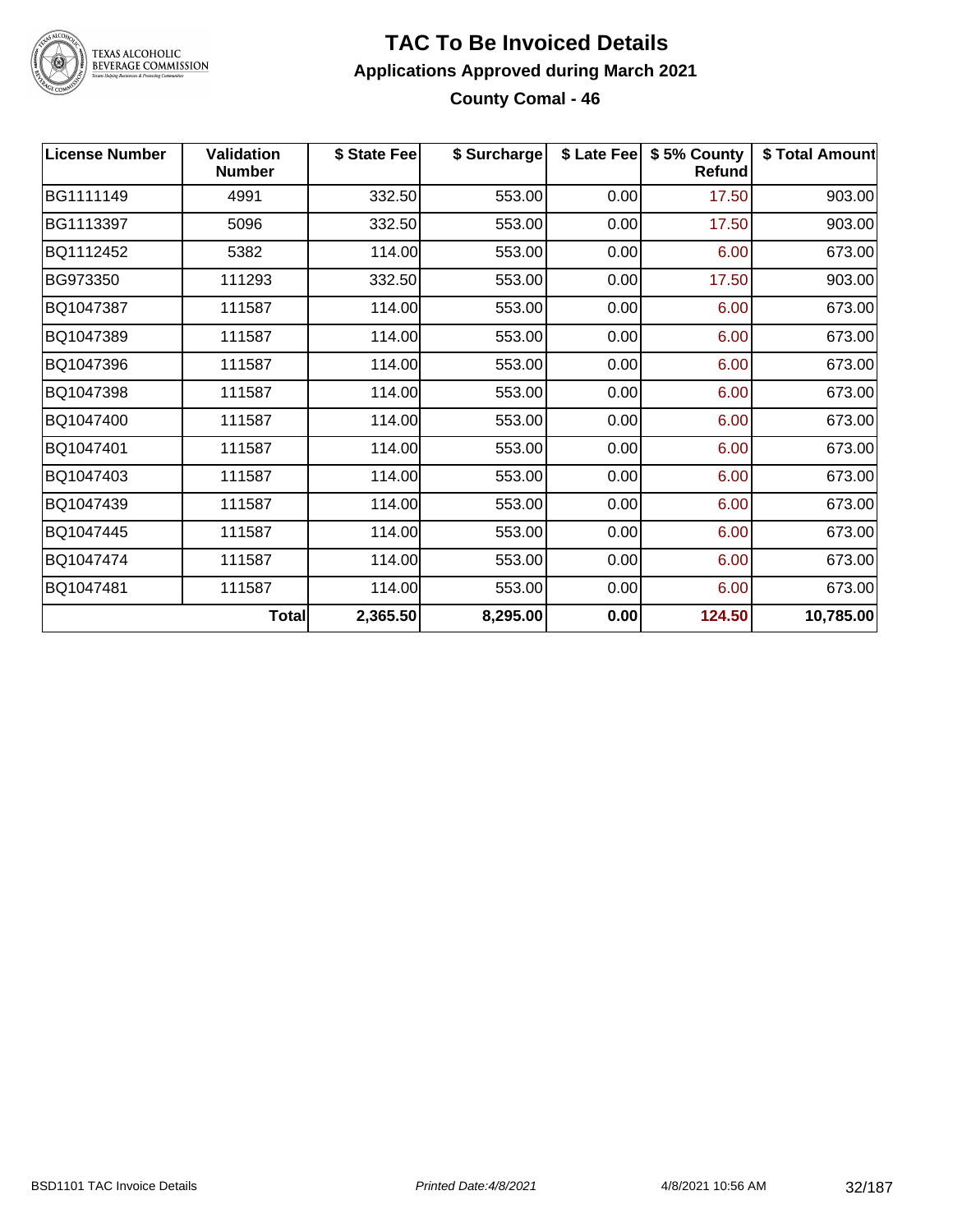

**County Cooke - 49**

| License Number | Validation<br><b>Number</b> | \$ State Feel | \$ Surcharge |       | <b>Refund</b> | \$ Late Fee   \$5% County   \$ Total Amount |
|----------------|-----------------------------|---------------|--------------|-------|---------------|---------------------------------------------|
| BQ1111218      | 4464                        | 114.00        | 553.00       | 0.001 | 6.00          | 673.00                                      |
| BG1112321      | 5244                        | 332.50        | 553.00       | 0.001 | 17.50         | 903.00                                      |
|                | Totall                      | 446.50        | 1,106.00     | 0.00  | 23.50         | 1,576.00                                    |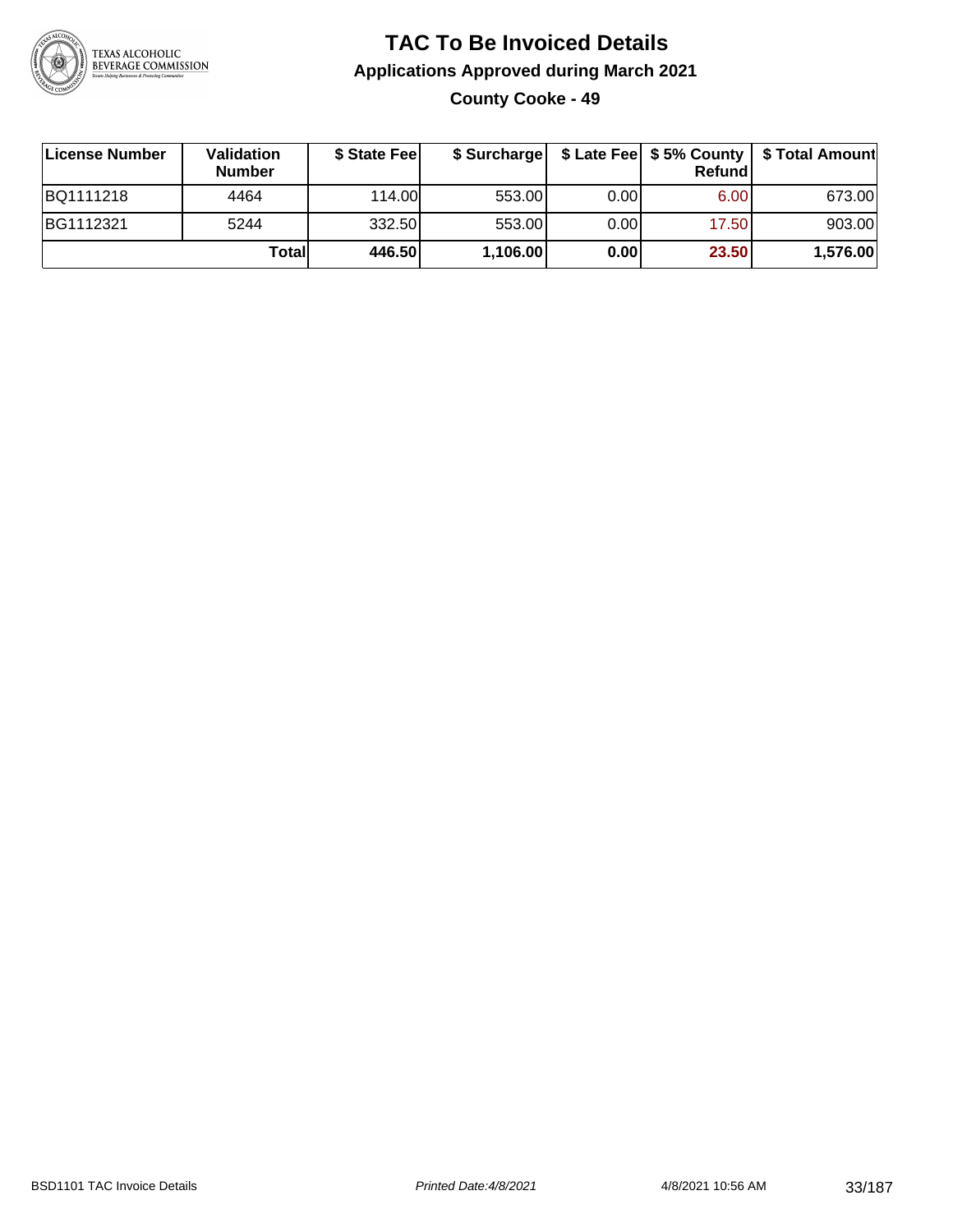

### **TAC To Be Invoiced Details Applications Approved during March 2021 County Coryell - 50**

| License Number | Validation<br><b>Number</b> | \$ State Fee | \$ Surcharge | \$ Late Fee | \$5% County<br>Refundl | \$ Total Amount |
|----------------|-----------------------------|--------------|--------------|-------------|------------------------|-----------------|
| BF969957       | 109325                      | 114.00       | 553.00       | 0.00        | 6.00                   | 673.00          |
| BQ898640       | 110290                      | 114.00       | 553.00       | 0.00        | 6.00                   | 673.00          |
| BF973849       | 110501                      | 114.00       | 553.00       | 0.00        | 6.00                   | 673.00          |
| BQ831111       | 110520                      | 114.00       | 553.00       | 0.00        | 6.00                   | 673.00          |
| BQ833834       | 110822                      | 114.00       | 553.00       | 0.00        | 6.00                   | 673.00          |
|                | Totall                      | 570.00       | 2,765.00     | 0.00        | 30.00                  | 3,365.00        |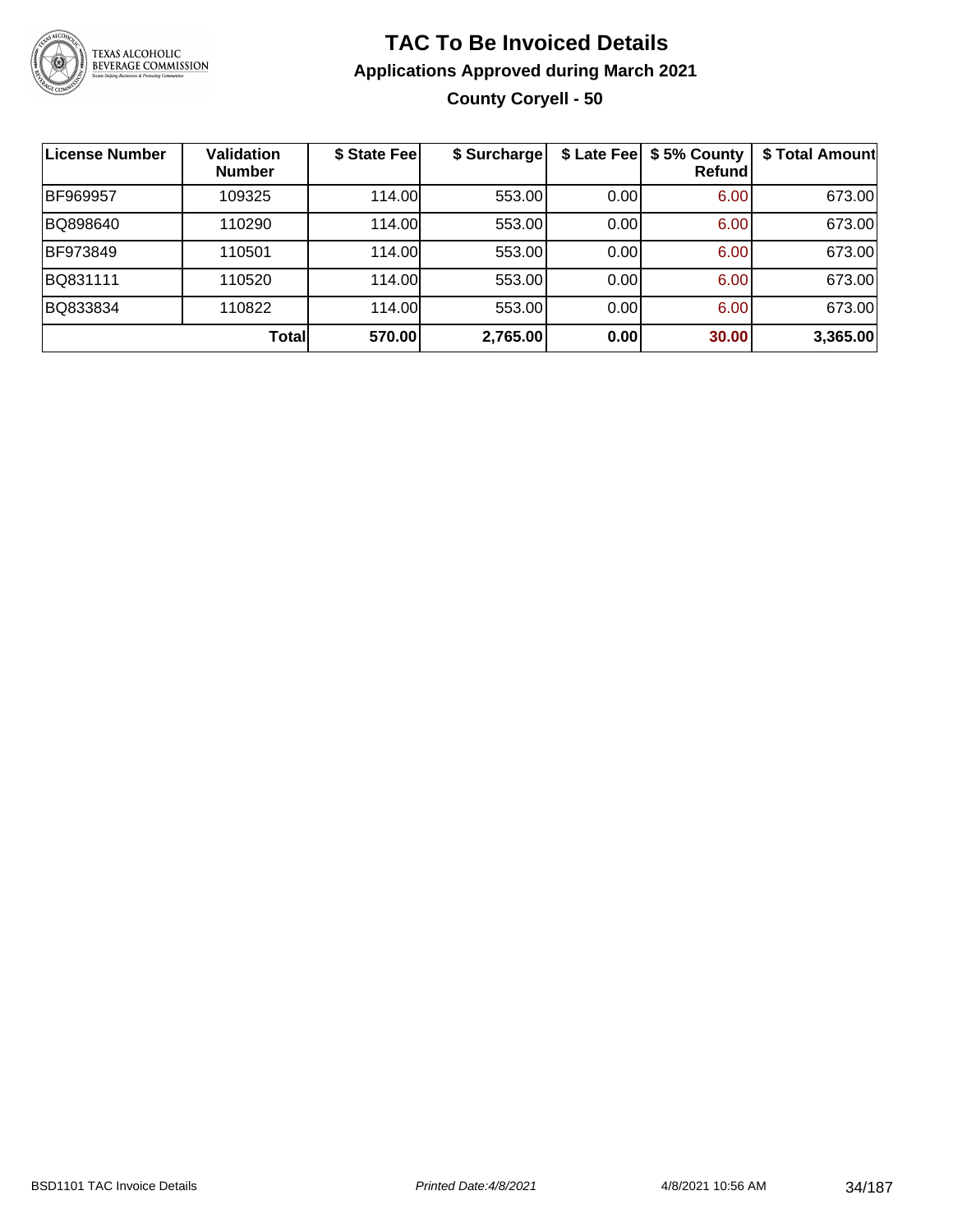

#### **TAC To Be Invoiced Details Applications Approved during March 2021 County Dallas - 57**

| <b>License Number</b> | Validation<br><b>Number</b> | \$ State Fee | \$ Surcharge |      | \$ Late Fee   \$5% County<br>Refund | \$ Total Amount |
|-----------------------|-----------------------------|--------------|--------------|------|-------------------------------------|-----------------|
| BG1111165             | 4512                        | 1,900.00     | 553.00       | 0.00 | 100.00                              | 2,553.00        |
| BL1111165             | 4512                        | 475.00       | 327.00       | 0.00 | 25.00                               | 827.00          |
| BQ1110842             | 4610                        | 114.00       | 553.00       | 0.00 | 6.00                                | 673.00          |
| BQ1111378             | 4795                        | 114.00       | 553.00       | 0.00 | 6.00                                | 673.00          |
| BQ769021              | 4811                        | 114.00       | 553.00       | 0.00 | 6.00                                | 673.00          |
| BQ1111475             | 4931                        | 114.00       | 553.00       | 0.00 | 6.00                                | 673.00          |
| BG1113615             | 4996                        | 1,900.00     | 553.00       | 0.00 | 100.00                              | 2,553.00        |
| BL1113615             | 4996                        | 475.00       | 327.00       | 0.00 | 25.00                               | 827.00          |
| BG1111633             | 5028                        | 1,900.00     | 553.00       | 0.00 | 100.00                              | 2,553.00        |
| BQ1112926             | 5049                        | 114.00       | 553.00       | 0.00 | 6.00                                | 673.00          |
| BQ1111222             | 5055                        | 114.00       | 553.00       | 0.00 | 6.00                                | 673.00          |
| BF1112033             | 5186                        | 114.00       | 553.00       | 0.00 | 6.00                                | 673.00          |
| BQ1111108             | 5194                        | 114.00       | 553.00       | 0.00 | 6.00                                | 673.00          |
| BF1112483             | 5309                        | 114.00       | 553.00       | 0.00 | 6.00                                | 673.00          |
| BF1112313             | 5455                        | 114.00       | 553.00       | 0.00 | 6.00                                | 673.00          |
| BF1112318             | 5457                        | 114.00       | 553.00       | 0.00 | 6.00                                | 673.00          |
| BG1112930             | 5465                        | 1,900.00     | 553.00       | 0.00 | 100.00                              | 2,553.00        |
| BG1112885             | 5518                        | 1,900.00     | 553.00       | 0.00 | 100.00                              | 2,553.00        |
| BQ1113785             | 5538                        | 114.00       | 553.00       | 0.00 | 6.00                                | 673.00          |
| BQ1113169             | 5562                        | 114.00       | 553.00       | 0.00 | 6.00                                | 673.00          |
| BF1112880             | 5569                        | 114.00       | 553.00       | 0.00 | 6.00                                | 673.00          |
| BG1112048             | 5602                        | 1,900.00     | 553.00       | 0.00 | 100.00                              | 2,553.00        |
| BQ1113812             | 5750                        | 114.00       | 553.00       | 0.00 | 6.00                                | 673.00          |
| BQ1113405             | 5754                        | 114.00       | 553.00       | 0.00 | 6.00                                | 673.00          |
| BF961925              | 102486                      | 114.00       | 553.00       | 0.00 | 6.00                                | 673.00          |
| BF1038652             | 102896                      | 114.00       | 553.00       | 0.00 | 6.00                                | 673.00          |
| BF1045715             | 108666                      | 114.00       | 553.00       | 0.00 | 6.00                                | 673.00          |
| BQ768929              | 109200                      | 114.00       | 553.00       | 0.00 | 6.00                                | 673.00          |
| BG969528              | 109252                      | 1,425.00     | 553.00       | 0.00 | 75.00                               | 2,053.00        |
| BG768388              | 109302                      | 1,425.00     | 553.00       | 0.00 | 75.00                               | 2,053.00        |
| BL768388              | 109302                      | 475.00       | 327.00       | 0.00 | 25.00                               | 827.00          |
| BQ832833              | 109338                      | 114.00       | 553.00       | 0.00 | 6.00                                | 673.00          |
| BQ973842              | 109354                      | 114.00       | 553.00       | 0.00 | 6.00                                | 673.00          |
| BG1046174             | 109412                      | 1,425.00     | 553.00       | 0.00 | 75.00                               | 2,053.00        |
| BQ766394              | 109506                      | 114.00       | 553.00       | 0.00 | 6.00                                | 673.00          |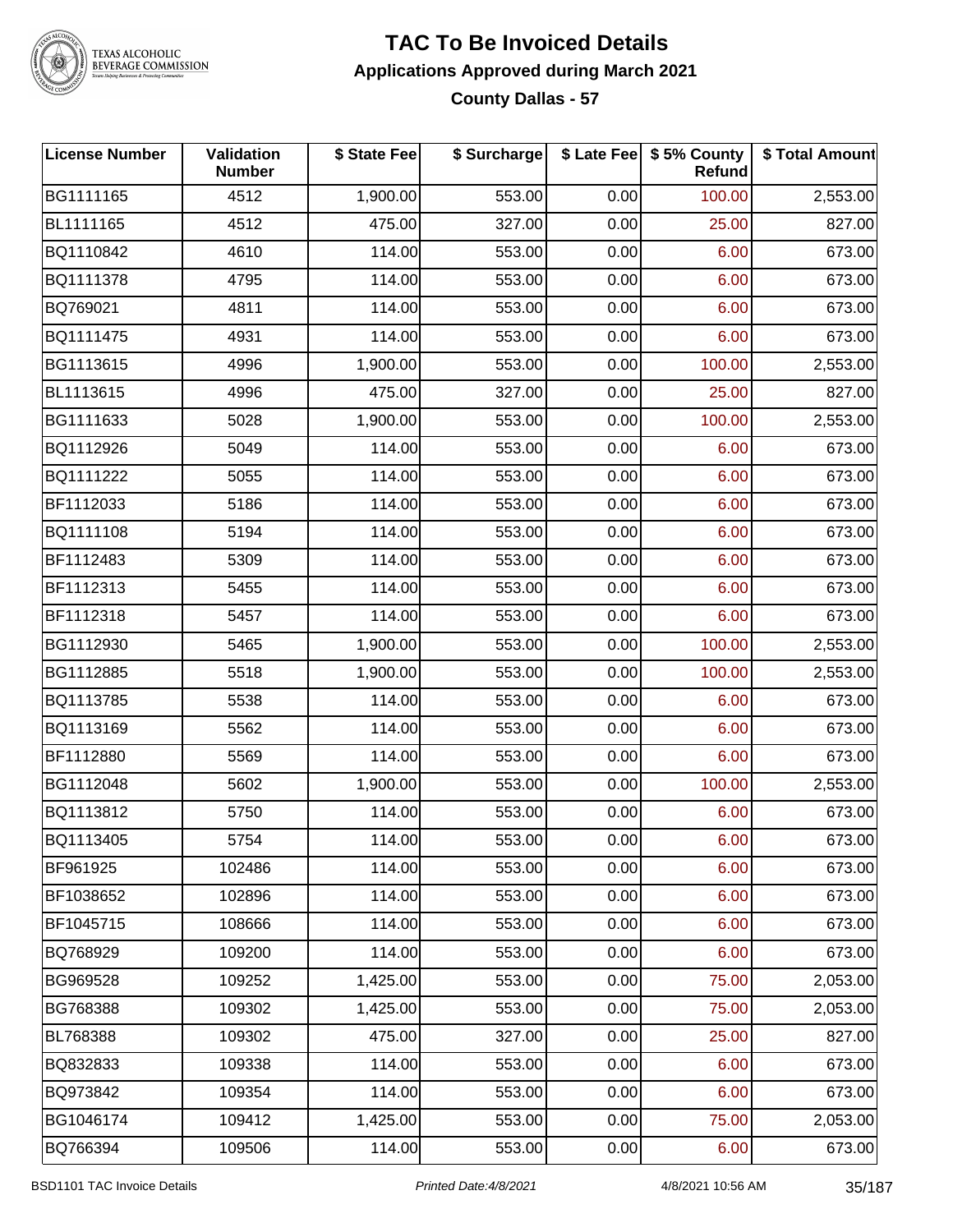| <b>License Number</b> | Validation<br><b>Number</b> | \$ State Fee | \$ Surcharge |      | \$ Late Fee   \$5% County<br>Refund | \$ Total Amount |
|-----------------------|-----------------------------|--------------|--------------|------|-------------------------------------|-----------------|
| BQ769503              | 109514                      | 114.00       | 553.00       | 0.00 | 6.00                                | 673.00          |
| BQ833267              | 109532                      | 114.00       | 553.00       | 0.00 | 6.00                                | 673.00          |
| BF767433              | 109536                      | 114.00       | 553.00       | 0.00 | 6.00                                | 673.00          |
| BF767436              | 109536                      | 114.00       | 553.00       | 0.00 | 6.00                                | 673.00          |
| BF767438              | 109536                      | 114.00       | 553.00       | 0.00 | 6.00                                | 673.00          |
| BF832045              | 109549                      | 114.00       | 553.00       | 0.00 | 6.00                                | 673.00          |
| BQ974753              | 109605                      | 114.00       | 553.00       | 0.00 | 6.00                                | 673.00          |
| BF1046027             | 109605                      | 114.00       | 553.00       | 0.00 | 6.00                                | 673.00          |
| BF1046179             | 109605                      | 114.00       | 553.00       | 0.00 | 6.00                                | 673.00          |
| BF1046384             | 109605                      | 114.00       | 553.00       | 0.00 | 6.00                                | 673.00          |
| BF1046414             | 109605                      | 114.00       | 553.00       | 0.00 | 6.00                                | 673.00          |
| BF1046502             | 109605                      | 114.00       | 553.00       | 0.00 | 6.00                                | 673.00          |
| BF1046505             | 109605                      | 114.00       | 553.00       | 0.00 | 6.00                                | 673.00          |
| BF1046511             | 109605                      | 114.00       | 553.00       | 0.00 | 6.00                                | 673.00          |
| BF1046513             | 109605                      | 114.00       | 553.00       | 0.00 | 6.00                                | 673.00          |
| BF1046576             | 109605                      | 114.00       | 553.00       | 0.00 | 6.00                                | 673.00          |
| BF1046613             | 109605                      | 114.00       | 553.00       | 0.00 | 6.00                                | 673.00          |
| BQ833408              | 109698                      | 114.00       | 553.00       | 0.00 | 6.00                                | 673.00          |
| BQ1044636             | 109706                      | 114.00       | 553.00       | 0.00 | 6.00                                | 673.00          |
| BQ769468              | 109791                      | 114.00       | 553.00       | 0.00 | 6.00                                | 673.00          |
| BQ975011              | 109791                      | 114.00       | 553.00       | 0.00 | 6.00                                | 673.00          |
| BF1046652             | 109791                      | 114.00       | 553.00       | 0.00 | 6.00                                | 673.00          |
| BF1046678             | 109791                      | 114.00       | 553.00       | 0.00 | 6.00                                | 673.00          |
| BF1046682             | 109791                      | 114.00       | 553.00       | 0.00 | 6.00                                | 673.00          |
| BF1046819             | 109791                      | 114.00       | 553.00       | 0.00 | 6.00                                | 673.00          |
| BF1046843             | 109791                      | 114.00       | 553.00       | 0.00 | 6.00                                | 673.00          |
| BF1046931             | 109791                      | 114.00       | 553.00       | 0.00 | 6.00                                | 673.00          |
| BF1047012             | 109791                      | 114.00       | 553.00       | 0.00 | 6.00                                | 673.00          |
| BQ899825              | 109800                      | 114.00       | 553.00       | 0.00 | 6.00                                | 673.00          |
| BQ769736              | 109840                      | 114.00       | 553.00       | 0.00 | 6.00                                | 673.00          |
| BQ767703              | 109866                      | 114.00       | 553.00       | 0.00 | 6.00                                | 673.00          |
| BF1044499             | 109878                      | 114.00       | 553.00       | 0.00 | 6.00                                | 673.00          |
| BG1044874             | 109878                      | 1,425.00     | 553.00       | 0.00 | 75.00                               | 2,053.00        |
| BQ768758              | 109935                      | 114.00       | 553.00       | 0.00 | 6.00                                | 673.00          |
| BQ767260              | 109946                      | 114.00       | 553.00       | 0.00 | 6.00                                | 673.00          |
| BQ767701              | 109946                      | 114.00       | 553.00       | 0.00 | 6.00                                | 673.00          |
| BQ768976              | 109946                      | 114.00       | 553.00       | 0.00 | 6.00                                | 673.00          |
| BQ1045648             | 110012                      | 114.00       | 553.00       | 0.00 | 6.00                                | 673.00          |
| BQ766563              | 110016                      | 114.00       | 553.00       | 0.00 | 6.00                                | 673.00          |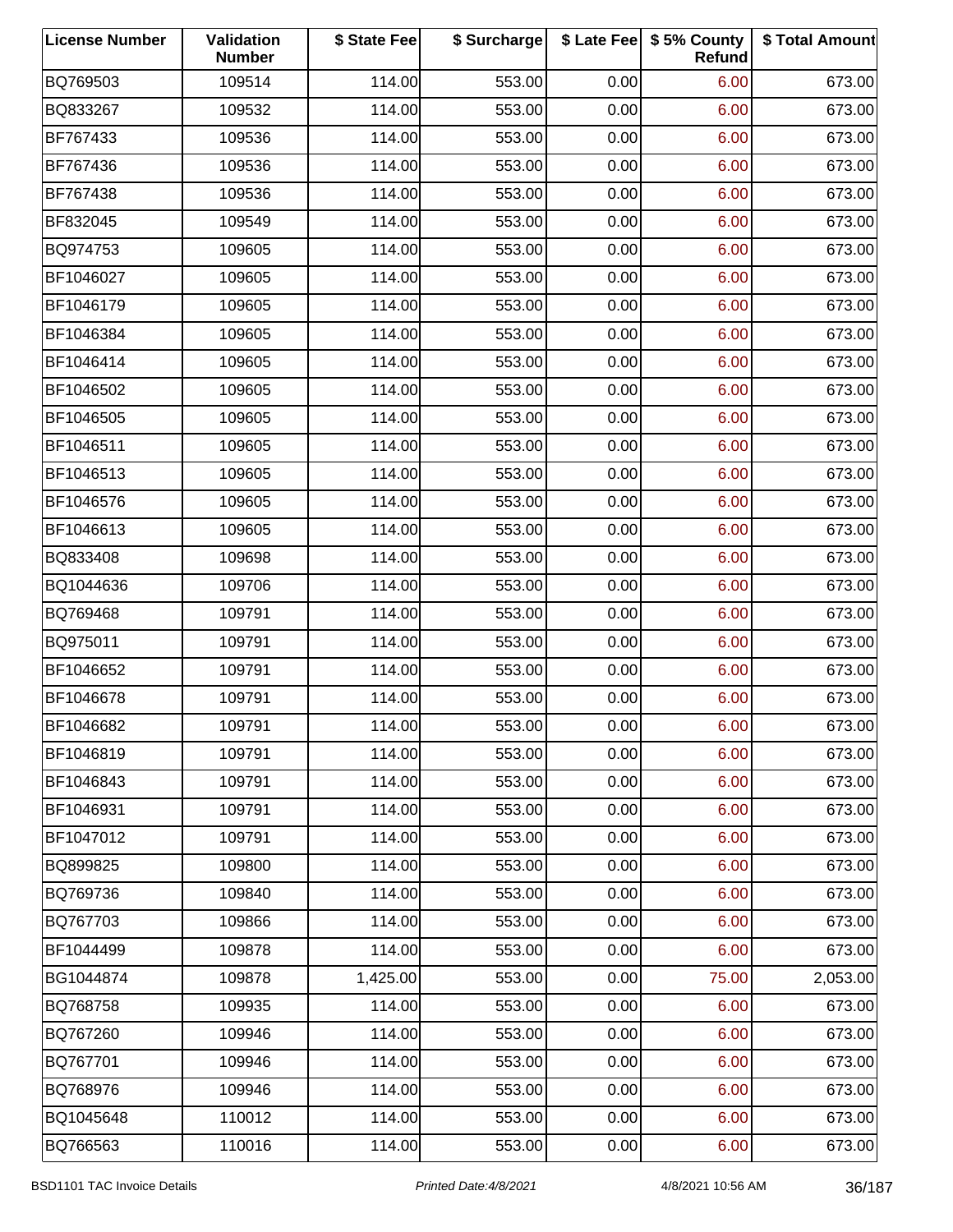| <b>License Number</b> | Validation<br><b>Number</b> | \$ State Fee | \$ Surcharge |      | \$ Late Fee   \$5% County<br>Refund | \$ Total Amount |
|-----------------------|-----------------------------|--------------|--------------|------|-------------------------------------|-----------------|
| BF833650              | 110057                      | 114.00       | 553.00       | 0.00 | 6.00                                | 673.00          |
| BQ767657              | 110147                      | 114.00       | 553.00       | 0.00 | 6.00                                | 673.00          |
| BF971837              | 110233                      | 114.00       | 553.00       | 0.00 | 6.00                                | 673.00          |
| BF971814              | 110236                      | 114.00       | 553.00       | 0.00 | 6.00                                | 673.00          |
| BF972367              | 110238                      | 114.00       | 553.00       | 0.00 | 6.00                                | 673.00          |
| BQ768613              | 110241                      | 114.00       | 553.00       | 0.00 | 6.00                                | 673.00          |
| BQ770439              | 110279                      | 114.00       | 553.00       | 0.00 | 6.00                                | 673.00          |
| BF1046266             | 110335                      | 114.00       | 553.00       | 0.00 | 6.00                                | 673.00          |
| BG972525              | 110412                      | 1,425.00     | 553.00       | 0.00 | 75.00                               | 2,053.00        |
| BQ899412              | 110454                      | 114.00       | 553.00       | 0.00 | 6.00                                | 673.00          |
| BQ1046131             | 110457                      | 114.00       | 553.00       | 0.00 | 6.00                                | 673.00          |
| BQ833899              | 110469                      | 114.00       | 553.00       | 0.00 | 6.00                                | 673.00          |
| BQ972537              | 110620                      | 114.00       | 553.00       | 0.00 | 6.00                                | 673.00          |
| BQ770016              | 110627                      | 114.00       | 553.00       | 0.00 | 6.00                                | 673.00          |
| BQ770330              | 110681                      | 114.00       | 553.00       | 0.00 | 6.00                                | 673.00          |
| BQ768933              | 110746                      | 114.00       | 553.00       | 0.00 | 6.00                                | 673.00          |
| BQ769018              | 110747                      | 114.00       | 553.00       | 0.00 | 6.00                                | 673.00          |
| BQ769746              | 110749                      | 114.00       | 553.00       | 0.00 | 6.00                                | 673.00          |
| BQ769747              | 110750                      | 114.00       | 553.00       | 0.00 | 6.00                                | 673.00          |
| BQ769272              | 110822                      | 114.00       | 553.00       | 0.00 | 6.00                                | 673.00          |
| BQ769273              | 110822                      | 114.00       | 553.00       | 0.00 | 6.00                                | 673.00          |
| BQ769656              | 110822                      | 114.00       | 553.00       | 0.00 | 6.00                                | 673.00          |
| BQ769749              | 110822                      | 114.00       | 553.00       | 0.00 | 6.00                                | 673.00          |
| BQ769751              | 110822                      | 114.00       | 553.00       | 0.00 | 6.00                                | 673.00          |
| BQ770138              | 110822                      | 114.00       | 553.00       | 0.00 | 6.00                                | 673.00          |
| BQ834635              | 110887                      | 114.00       | 553.00       | 0.00 | 6.00                                | 673.00          |
| BQ770219              | 110889                      | 114.00       | 553.00       | 0.00 | 6.00                                | 673.00          |
| BF1047215             | 110922                      | 114.00       | 553.00       | 0.00 | 6.00                                | 673.00          |
| BF1047304             | 110922                      | 114.00       | 553.00       | 0.00 | 6.00                                | 673.00          |
| BF1047307             | 110922                      | 114.00       | 553.00       | 0.00 | 6.00                                | 673.00          |
| BF1047329             | 110922                      | 114.00       | 553.00       | 0.00 | 6.00                                | 673.00          |
| BF1048108             | 110922                      | 114.00       | 553.00       | 0.00 | 6.00                                | 673.00          |
| BF1048179             | 110922                      | 114.00       | 553.00       | 0.00 | 6.00                                | 673.00          |
| BQ1048261             | 110922                      | 114.00       | 553.00       | 0.00 | 6.00                                | 673.00          |
| BG1046396             | 110955                      | 1,425.00     | 553.00       | 0.00 | 75.00                               | 2,053.00        |
| BG974073              | 111051                      | 1,425.00     | 553.00       | 0.00 | 75.00                               | 2,053.00        |
| BQ769763              | 111075                      | 114.00       | 553.00       | 0.00 | 6.00                                | 673.00          |
| BQ769984              | 111129                      | 114.00       | 553.00       | 0.00 | 6.00                                | 673.00          |
| BQ902044              | 111130                      | 114.00       | 553.00       | 0.00 | 6.00                                | 673.00          |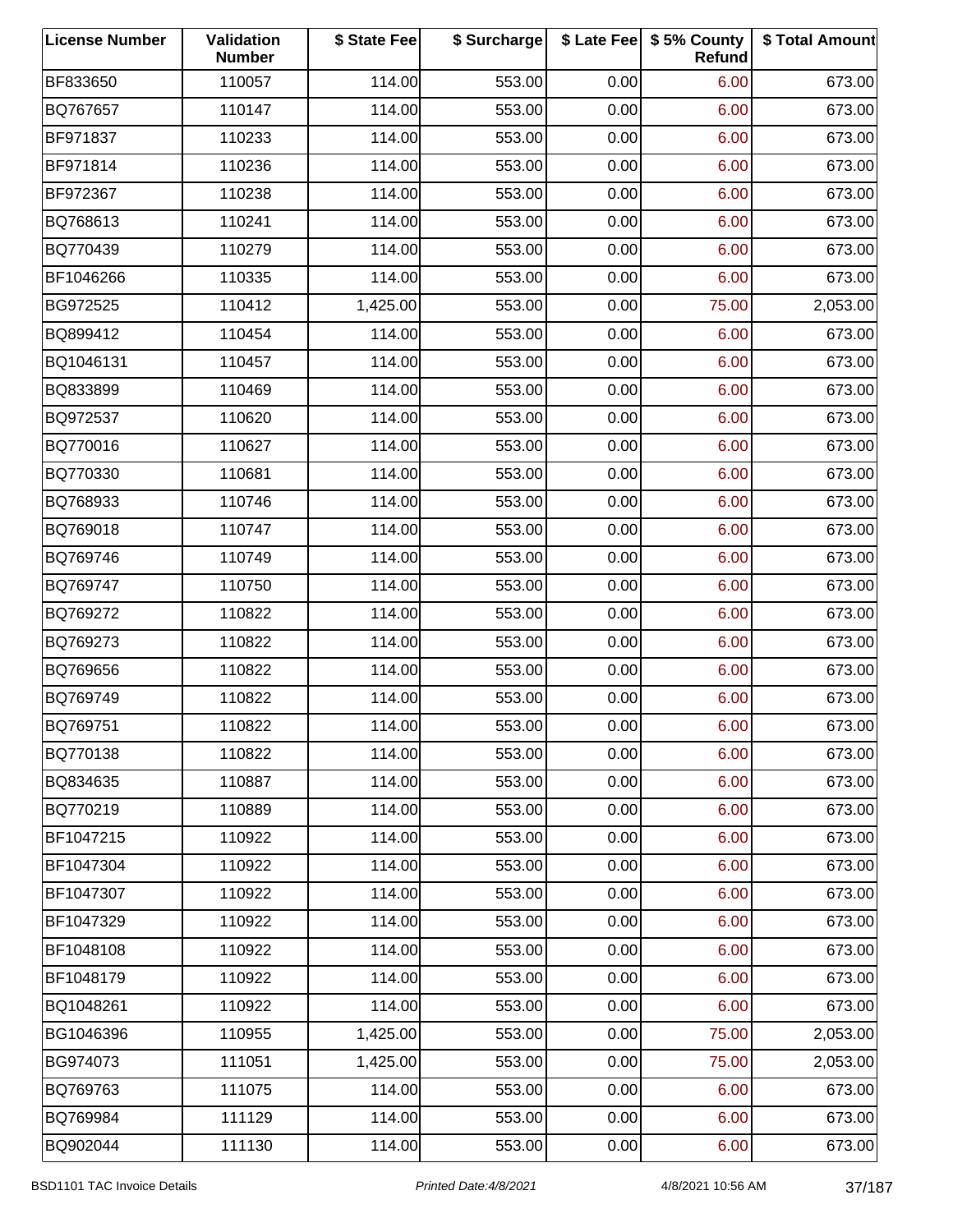| <b>License Number</b> | Validation<br><b>Number</b> | \$ State Fee | \$ Surcharge |        | \$ Late Fee   \$5% County<br>Refund | \$ Total Amount |
|-----------------------|-----------------------------|--------------|--------------|--------|-------------------------------------|-----------------|
| BF768820              | 111158                      | 114.00       | 553.00       | 0.00   | 6.00                                | 673.00          |
| BQ897757              | 111179                      | 114.00       | 553.00       | 100.00 | 6.00                                | 773.00          |
| BQ900565              | 111238                      | 114.00       | 553.00       | 0.00   | 6.00                                | 673.00          |
| BQ835607              | 111276                      | 114.00       | 553.00       | 0.00   | 6.00                                | 673.00          |
| BQ977511              | 111389                      | 114.00       | 553.00       | 0.00   | 6.00                                | 673.00          |
| BQ900979              | 111412                      | 114.00       | 553.00       | 0.00   | 6.00                                | 673.00          |
| BQ900955              | 111418                      | 114.00       | 553.00       | 0.00   | 6.00                                | 673.00          |
| BQ769307              | 111505                      | 114.00       | 553.00       | 0.00   | 6.00                                | 673.00          |
| BQ835008              | 111537                      | 114.00       | 553.00       | 0.00   | 6.00                                | 673.00          |
| BQ975219              | 111544                      | 114.00       | 553.00       | 0.00   | 6.00                                | 673.00          |
| BQ835528              | 111629                      | 114.00       | 553.00       | 0.00   | 6.00                                | 673.00          |
| BQ769359              | 111639                      | 114.00       | 553.00       | 0.00   | 6.00                                | 673.00          |
| BF1048859             | 111705                      | 114.00       | 553.00       | 0.00   | 6.00                                | 673.00          |
| BF1048864             | 111705                      | 114.00       | 553.00       | 0.00   | 6.00                                | 673.00          |
| BF1049097             | 111705                      | 114.00       | 553.00       | 0.00   | 6.00                                | 673.00          |
| BQ976125              | 111854                      | 114.00       | 553.00       | 0.00   | 6.00                                | 673.00          |
| BQ1046386             | 111873                      | 114.00       | 553.00       | 0.00   | 6.00                                | 673.00          |
| BQ771424              | 111875                      | 114.00       | 553.00       | 0.00   | 6.00                                | 673.00          |
| BQ1046392             | 111876                      | 114.00       | 553.00       | 0.00   | 6.00                                | 673.00          |
| BQ767791              | 111942                      | 114.00       | 553.00       | 100.00 | 6.00                                | 773.00          |
| BQ770332              | 112044                      | 114.00       | 553.00       | 0.00   | 6.00                                | 673.00          |
| BQ977586              | 112060                      | 114.00       | 553.00       | 0.00   | 6.00                                | 673.00          |
| BQ903118              | 112185                      | 114.00       | 553.00       | 0.00   | 6.00                                | 673.00          |
| BG1045214             | 112207                      | 1,425.00     | 553.00       | 100.00 | 75.00                               | 2,153.00        |
| BL1045214             | 112207                      | 475.00       | 327.00       | 100.00 | 25.00                               | 927.00          |
| BQ769755              | 112263                      | 114.00       | 553.00       | 0.00   | 6.00                                | 673.00          |
| BQ770293              | 112306                      | 114.00       | 553.00       | 0.00   | 6.00                                | 673.00          |
| BQ976686              | 112333                      | 114.00       | 553.00       | 0.00   | 6.00                                | 673.00          |
| BG977589              | 112415                      | 1,425.00     | 553.00       | 0.00   | 75.00                               | 2,053.00        |
| BQ770327              | 112516                      | 114.00       | 553.00       | 0.00   | 6.00                                | 673.00          |
| BF1046606             | 112573                      | 114.00       | 553.00       | 0.00   | 6.00                                | 673.00          |
| BQ769734              | 112576                      | 114.00       | 553.00       | 0.00   | 6.00                                | 673.00          |
| BQ975312              | 112583                      | 114.00       | 553.00       | 0.00   | 6.00                                | 673.00          |
| BF976679              | 112696                      | 114.00       | 553.00       | 0.00   | 6.00                                | 673.00          |
| BG1034963             | 505555                      | 1,425.00     | 553.00       | 0.00   | 75.00                               | 2,053.00        |
| BQ767667              | 506703                      | 114.00       | 553.00       | 0.00   | 6.00                                | 673.00          |
| BQ767110              | 506705                      | 114.00       | 553.00       | 0.00   | 6.00                                | 673.00          |
| BQ768939              | 506779                      | 114.00       | 553.00       | 0.00   | 6.00                                | 673.00          |
| BG896098              | 506780                      | 1,425.00     | 553.00       | 0.00   | 75.00                               | 2,053.00        |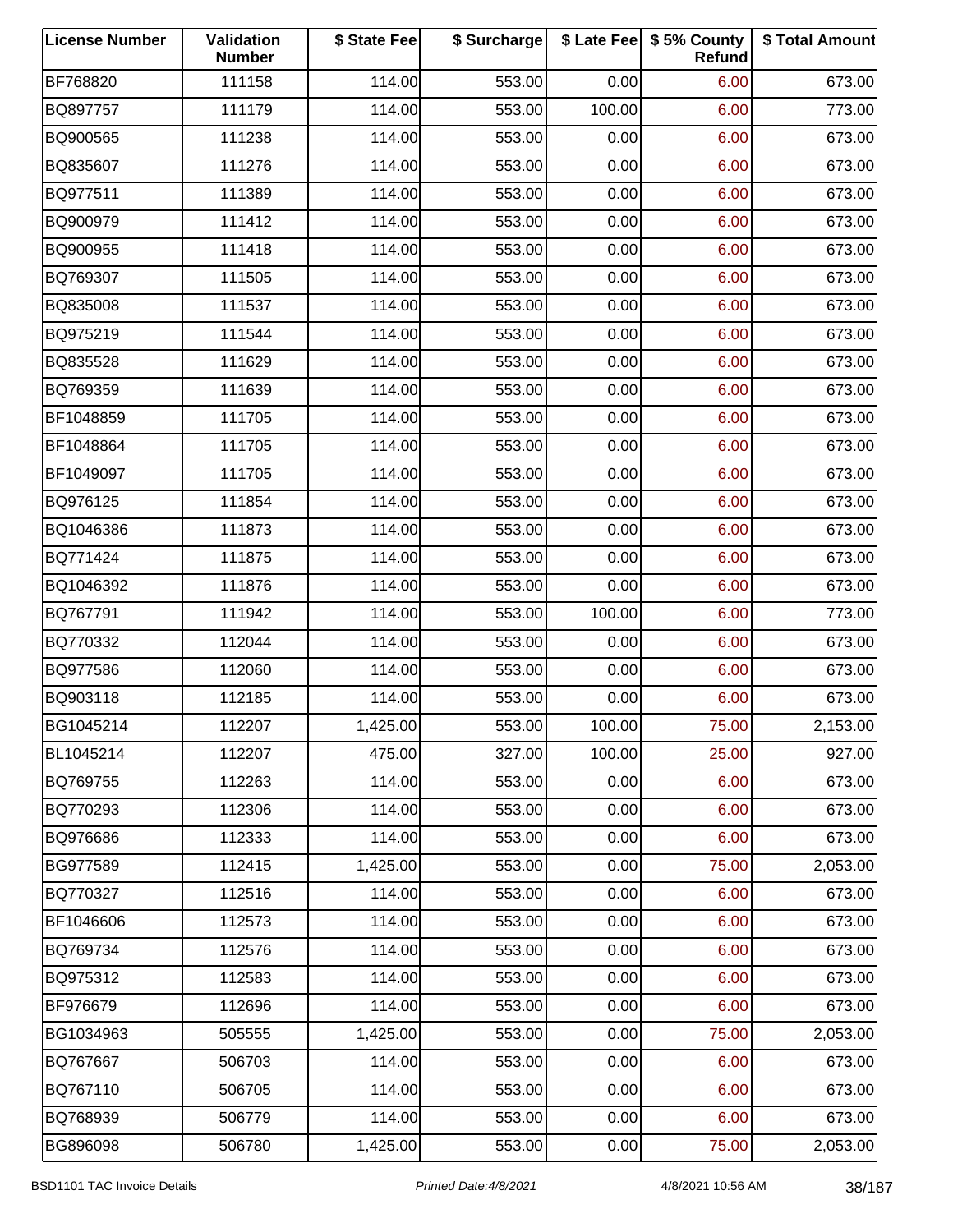| <b>License Number</b> | <b>Validation</b><br><b>Number</b> | \$ State Fee | \$ Surcharge | \$ Late Fee | \$5% County<br><b>Refund</b> | \$ Total Amount |
|-----------------------|------------------------------------|--------------|--------------|-------------|------------------------------|-----------------|
| BG973874              | 506786                             | 1,425.00     | 553.00       | 0.00        | 75.00                        | 2,053.00        |
| BL973874              | 506786                             | 475.00       | 327.00       | 0.00        | 25.00                        | 827.00          |
| BQ769894              | 506838                             | 114.00       | 553.00       | 0.00        | 6.00                         | 673.00          |
| BQ769898              | 506846                             | 114.00       | 553.00       | 0.00        | 6.00                         | 673.00          |
| BQ970761              | 506868                             | 114.00       | 553.00       | 0.00        | 6.00                         | 673.00          |
| BG897095              | 506931                             | 1,425.00     | 553.00       | 0.00        | 75.00                        | 2,053.00        |
| BG1030085             | 507174                             | 1,425.00     | 553.00       | 0.00        | 75.00                        | 2,053.00        |
| BF834469              | 507243                             | 114.00       | 553.00       | 0.00        | 6.00                         | 673.00          |
| BQ769756              | 507245                             | 114.00       | 553.00       | 0.00        | 6.00                         | 673.00          |
| BG1045789             | 507246                             | 1,425.00     | 553.00       | 0.00        | 75.00                        | 2,053.00        |
| BG899252              | 507328                             | 1,425.00     | 553.00       | 0.00        | 75.00                        | 2,053.00        |
| BQ768166              | 507555                             | 114.00       | 553.00       | 0.00        | 6.00                         | 673.00          |
| BQ770221              | 507565                             | 114.00       | 553.00       | 0.00        | 6.00                         | 673.00          |
| BQ768923              | 507566                             | 114.00       | 553.00       | 0.00        | 6.00                         | 673.00          |
| BQ977668              | 507604                             | 114.00       | 553.00       | 0.00        | 6.00                         | 673.00          |
| BQ1047550             | 507780                             | 114.00       | 553.00       | 0.00        | 6.00                         | 673.00          |
|                       | <b>Total</b>                       | 52,649.00    | 91,774.00    | 400.00      | 2,771.00                     | 147,594.00      |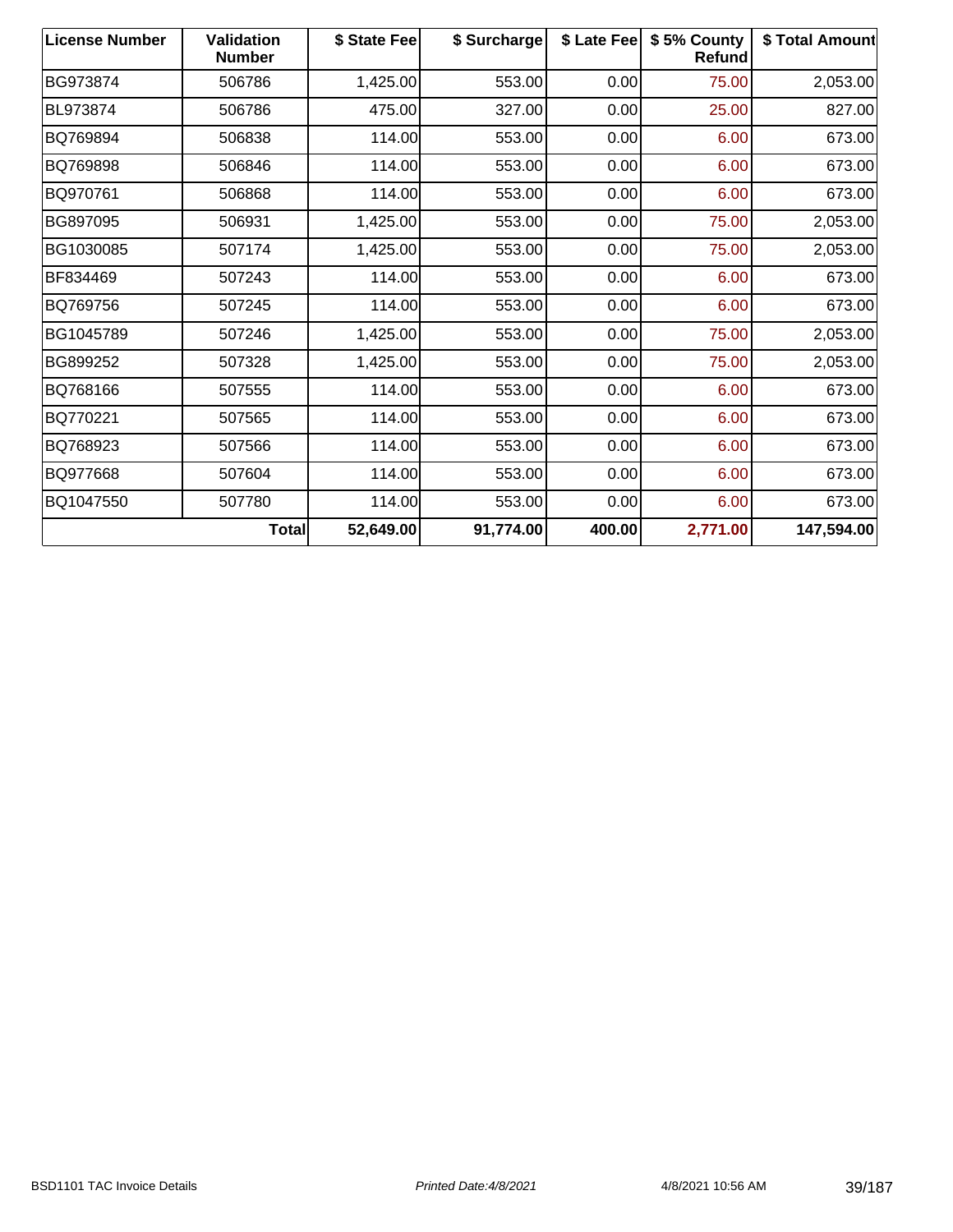

#### **TAC To Be Invoiced Details Applications Approved during March 2021 County Denton - 61**

| <b>License Number</b> | Validation<br><b>Number</b> | \$ State Fee | \$ Surcharge |      | \$ Late Fee   \$5% County<br>Refund | \$ Total Amount |
|-----------------------|-----------------------------|--------------|--------------|------|-------------------------------------|-----------------|
| BF1110902             | 4671                        | 114.00       | 553.00       | 0.00 | 6.00                                | 673.00          |
| BQ1110912             | 4861                        | 114.00       | 553.00       | 0.00 | 6.00                                | 673.00          |
| BQ1111099             | 4862                        | 114.00       | 553.00       | 0.00 | 6.00                                | 673.00          |
| BQ1112036             | 4926                        | 114.00       | 553.00       | 0.00 | 6.00                                | 673.00          |
| BG1111464             | 5130                        | 332.50       | 553.00       | 0.00 | 17.50                               | 903.00          |
| BF1112044             | 5419                        | 114.00       | 553.00       | 0.00 | 6.00                                | 673.00          |
| BG1113188             | 5423                        | 332.50       | 553.00       | 0.00 | 17.50                               | 903.00          |
| BG1112571             | 5467                        | 332.50       | 553.00       | 0.00 | 17.50                               | 903.00          |
| BG1112921             | 5468                        | 332.50       | 553.00       | 0.00 | 17.50                               | 903.00          |
| BF1113376             | 5622                        | 114.00       | 553.00       | 0.00 | 6.00                                | 673.00          |
| BG1113620             | 5643                        | 332.50       | 553.00       | 0.00 | 17.50                               | 903.00          |
| BQ1113475             | 5748                        | 114.00       | 553.00       | 0.00 | 6.00                                | 673.00          |
| BQ1113438             | 5749                        | 114.00       | 553.00       | 0.00 | 6.00                                | 673.00          |
| BQ898558              | 109139                      | 114.00       | 553.00       | 0.00 | 6.00                                | 673.00          |
| BF898148              | 109195                      | 114.00       | 553.00       | 0.00 | 6.00                                | 673.00          |
| BF974597              | 109598                      | 114.00       | 553.00       | 0.00 | 6.00                                | 673.00          |
| BF1046499             | 109605                      | 114.00       | 553.00       | 0.00 | 6.00                                | 673.00          |
| BF1046617             | 109605                      | 114.00       | 553.00       | 0.00 | 6.00                                | 673.00          |
| BF1046680             | 109791                      | 114.00       | 553.00       | 0.00 | 6.00                                | 673.00          |
| BF1046700             | 109791                      | 114.00       | 553.00       | 0.00 | 6.00                                | 673.00          |
| BQ1046747             | 109791                      | 114.00       | 553.00       | 0.00 | 6.00                                | 673.00          |
| BF1046837             | 109791                      | 114.00       | 553.00       | 0.00 | 6.00                                | 673.00          |
| BG971300              | 109918                      | 332.50       | 553.00       | 0.00 | 17.50                               | 903.00          |
| BG972873              | 110398                      | 332.50       | 553.00       | 0.00 | 17.50                               | 903.00          |
| BA898083              | 110473                      | 1,425.00     | 651.00       | 0.00 | 75.00                               | 2,151.00        |
| BQ1045618             | 110605                      | 114.00       | 553.00       | 0.00 | 6.00                                | 673.00          |
| BQ835450              | 110742                      | 114.00       | 553.00       | 0.00 | 6.00                                | 673.00          |
| BQ974293              | 110800                      | 114.00       | 553.00       | 0.00 | 6.00                                | 673.00          |
| BQ769470              | 110822                      | 114.00       | 553.00       | 0.00 | 6.00                                | 673.00          |
| BG1044897             | 110905                      | 332.50       | 553.00       | 0.00 | 17.50                               | 903.00          |
| BF1047190             | 110922                      | 114.00       | 553.00       | 0.00 | 6.00                                | 673.00          |
| BF1047333             | 110922                      | 114.00       | 553.00       | 0.00 | 6.00                                | 673.00          |
| BF1047650             | 110922                      | 114.00       | 553.00       | 0.00 | 6.00                                | 673.00          |
| BG976459              | 111025                      | 332.50       | 553.00       | 0.00 | 17.50                               | 903.00          |
| BQ976199              | 111234                      | 114.00       | 553.00       | 0.00 | 6.00                                | 673.00          |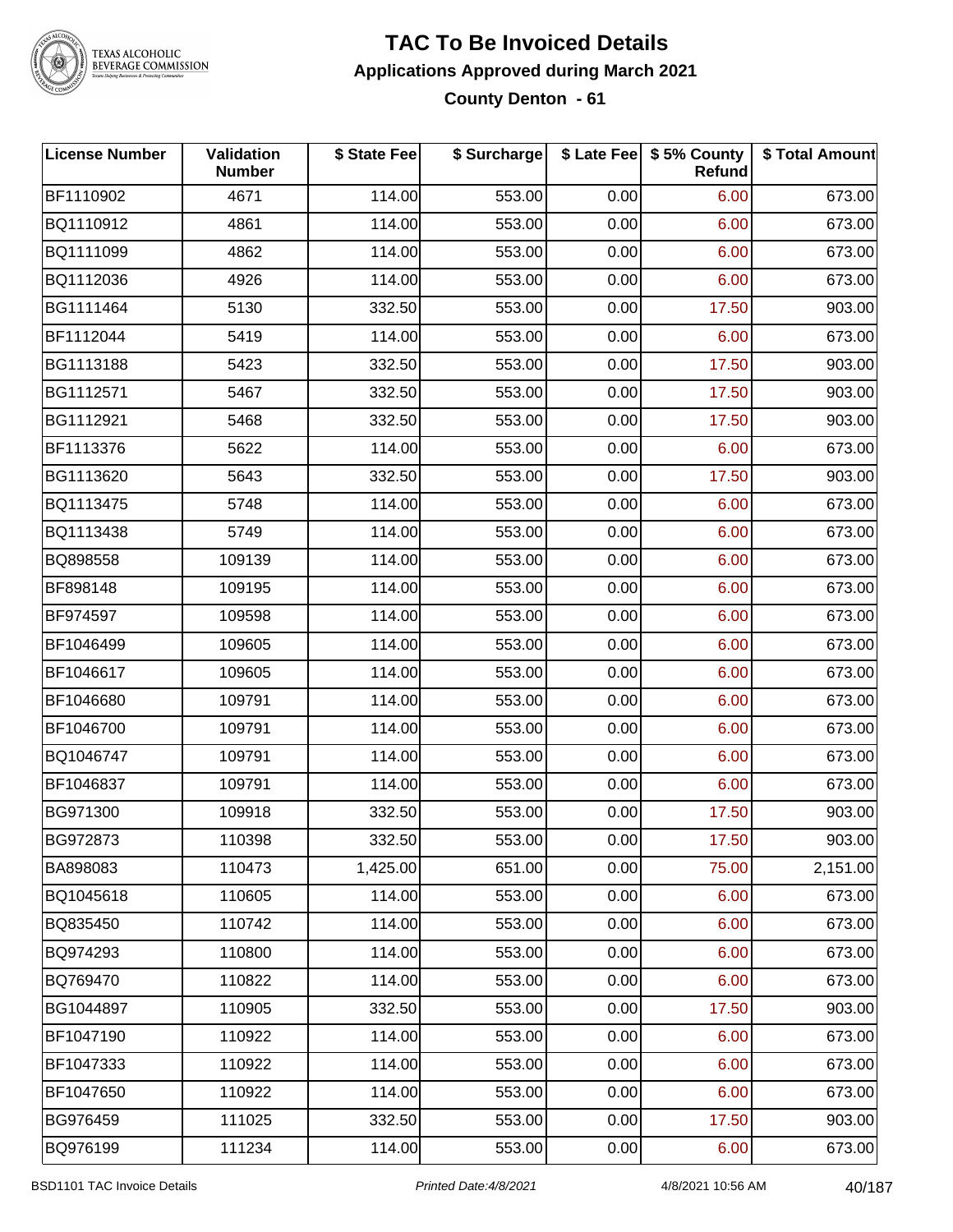| <b>License Number</b> | <b>Validation</b><br><b>Number</b> | \$ State Fee | \$ Surcharge |        | \$ Late Fee   \$5% County<br><b>Refund</b> | \$ Total Amount |
|-----------------------|------------------------------------|--------------|--------------|--------|--------------------------------------------|-----------------|
| BF1049010             | 111285                             | 114.00       | 553.00       | 0.00   | 6.00                                       | 673.00          |
| BQ902039              | 111345                             | 114.00       | 553.00       | 0.00   | 6.00                                       | 673.00          |
| BQ835298              | 111425                             | 114.00       | 553.00       | 0.00   | 6.00                                       | 673.00          |
| BG969843              | 111512                             | 332.50       | 553.00       | 100.00 | 17.50                                      | 1,003.00        |
| BG768331              | 111514                             | 332.50       | 553.00       | 0.00   | 17.50                                      | 903.00          |
| BQ1045731             | 111521                             | 114.00       | 553.00       | 0.00   | 6.00                                       | 673.00          |
| BQ770645              | 111854                             | 114.00       | 553.00       | 0.00   | 6.00                                       | 673.00          |
| BF833750              | 112015                             | 114.00       | 553.00       | 0.00   | 6.00                                       | 673.00          |
| BG973161              | 112062                             | 332.50       | 553.00       | 0.00   | 17.50                                      | 903.00          |
| BF976953              | 112377                             | 114.00       | 553.00       | 0.00   | 6.00                                       | 673.00          |
| BG869313              | 122281                             | 332.50       | 553.00       | 100.00 | 17.50                                      | 1,003.00        |
| BG1039803             | 506212                             | 332.50       | 553.00       | 0.00   | 17.50                                      | 903.00          |
| BQ1110973             | 506932                             | 114.00       | 553.00       | 0.00   | 6.00                                       | 673.00          |
| BQ898013              | 507150                             | 114.00       | 553.00       | 0.00   | 6.00                                       | 673.00          |
| BG899364              | 507330                             | 332.50       | 553.00       | 0.00   | 17.50                                      | 903.00          |
| BQ903055              | 507372                             | 114.00       | 553.00       | 0.00   | 6.00                                       | 673.00          |
| BQ1047537             | 507418                             | 114.00       | 553.00       | 0.00   | 6.00                                       | 673.00          |
| BQ770674              | 507422                             | 114.00       | 553.00       | 0.00   | 6.00                                       | 673.00          |
| BQ977466              | 507795                             | 114.00       | 553.00       | 0.00   | 6.00                                       | 673.00          |
|                       | <b>Total</b>                       | 10,744.50    | 29,960.00    | 200.00 | 565.50                                     | 41,470.00       |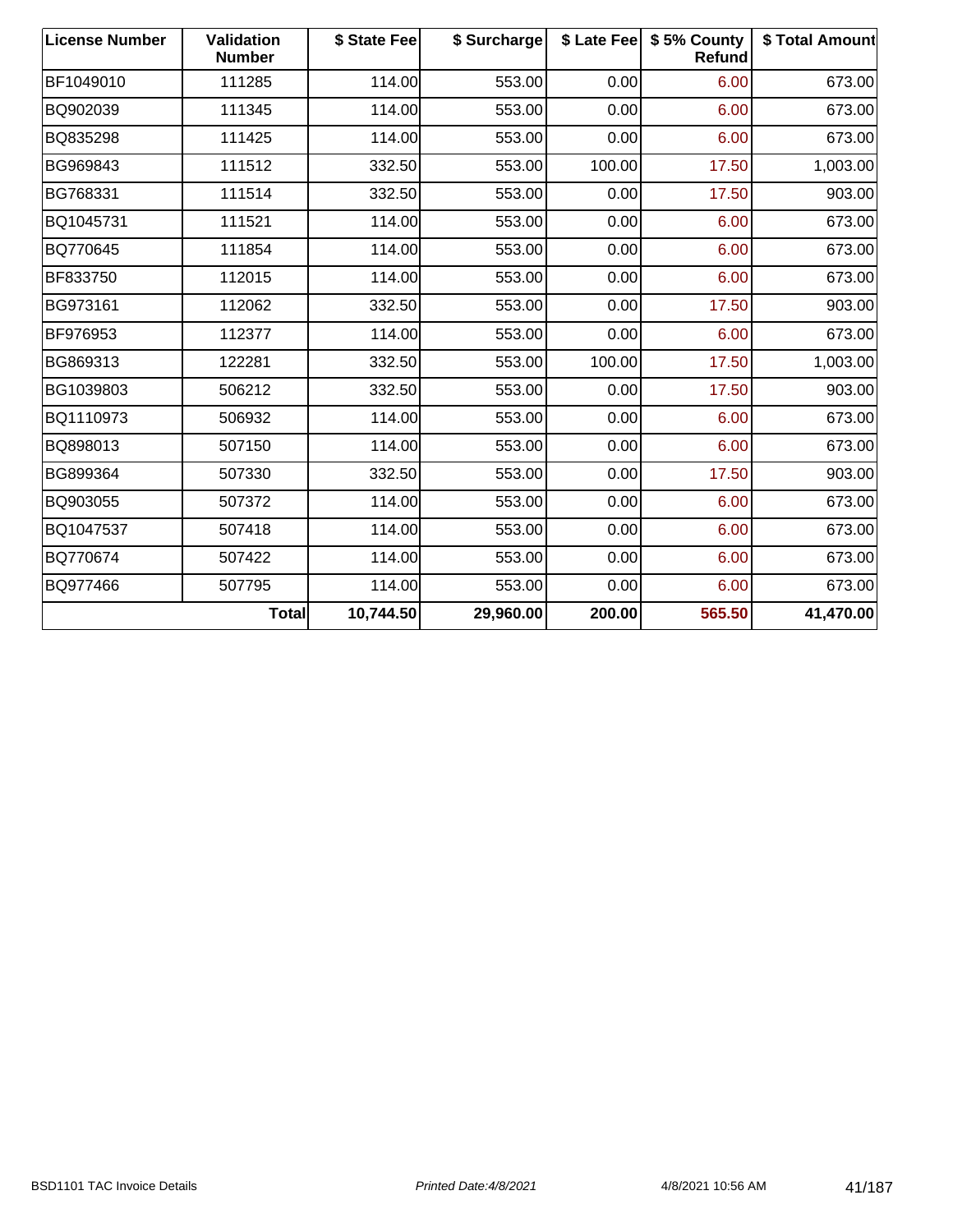

### **TAC To Be Invoiced Details Applications Approved during March 2021 County DeWitt - 62**

| License Number | Validation<br><b>Number</b> | \$ State Fee | \$ Surcharge |      | Refundl | \$ Late Fee   \$5% County   \$ Total Amount |
|----------------|-----------------------------|--------------|--------------|------|---------|---------------------------------------------|
| BF1113554      | 5369                        | 114.00       | 553.00       | 0.00 | 6.00    | 673.00                                      |
| BG1112295      | 5689                        | 332.50       | 553.00       | 0.00 | 17.50   | 903.00                                      |
| BF833562       | 112844                      | 114.00       | 553.00       | 0.00 | 6.00    | 673.00                                      |
|                | Totall                      | 560.50       | 1,659.00     | 0.00 | 29.50   | 2,249.00                                    |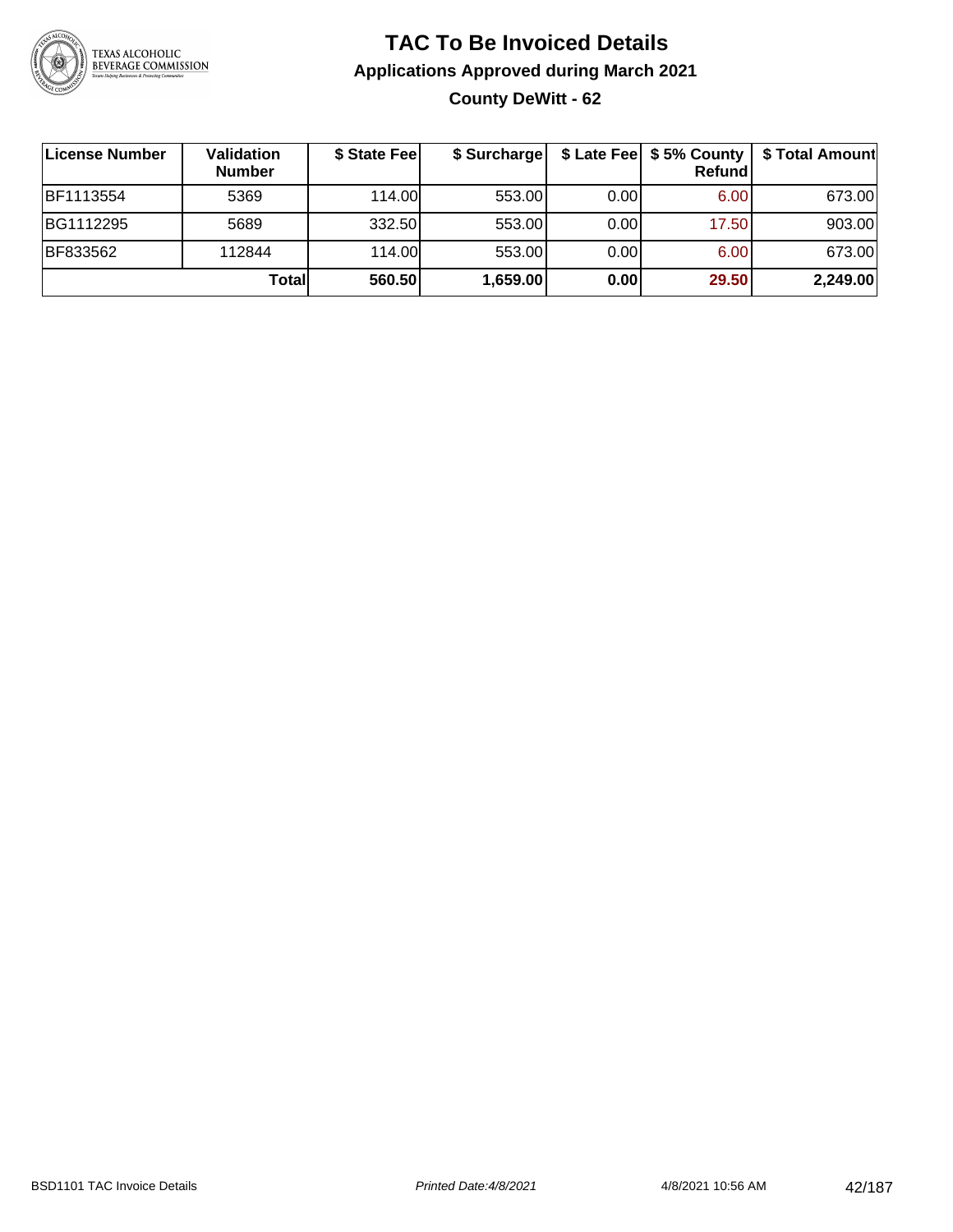

**County Dimmit - 64**

| License Number | Validation<br><b>Number</b> | \$ State Feel | \$ Surcharge |       | Refundl |        |
|----------------|-----------------------------|---------------|--------------|-------|---------|--------|
| BG906066       | 115179                      | 332.50        | 553.00       | 0.001 | 17.501  | 903.00 |
|                | Totall                      | 332.50        | 553.00       | 0.00  | 17.50   | 903.00 |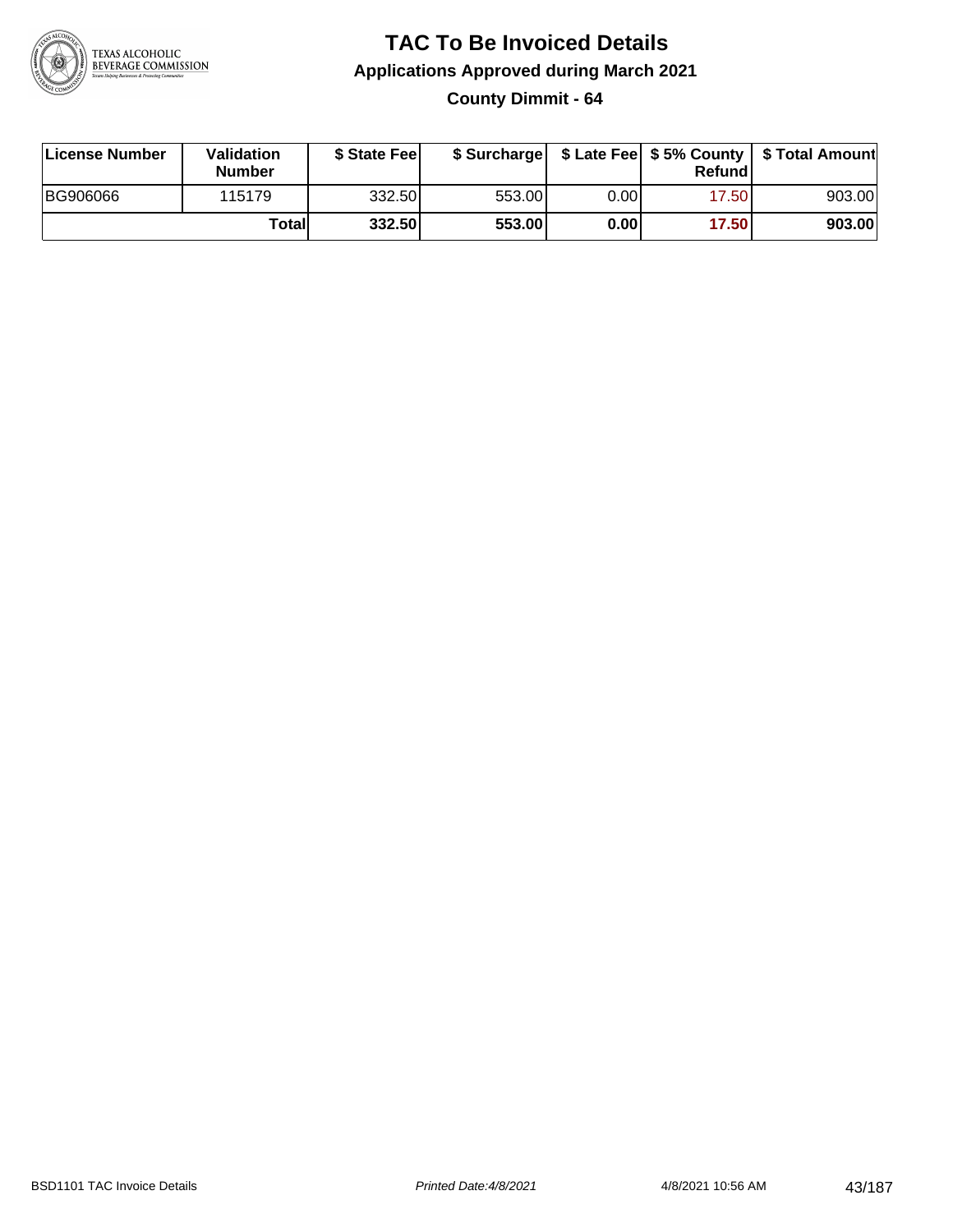

### **TAC To Be Invoiced Details Applications Approved during March 2021 County Duval - 66**

| License Number | Validation<br><b>Number</b> | \$ State Feel  |        |      | Refundl           | \$ Surcharge   \$ Late Fee   \$5% County   \$ Total Amount |
|----------------|-----------------------------|----------------|--------|------|-------------------|------------------------------------------------------------|
| BQ1047969      | 509191                      | 114.00         | 553.00 | 0.00 | 6.00 <sub>1</sub> | 673.00                                                     |
|                | Totall                      | <b>114.00L</b> | 553.00 | 0.00 | 6.00              | 673.00                                                     |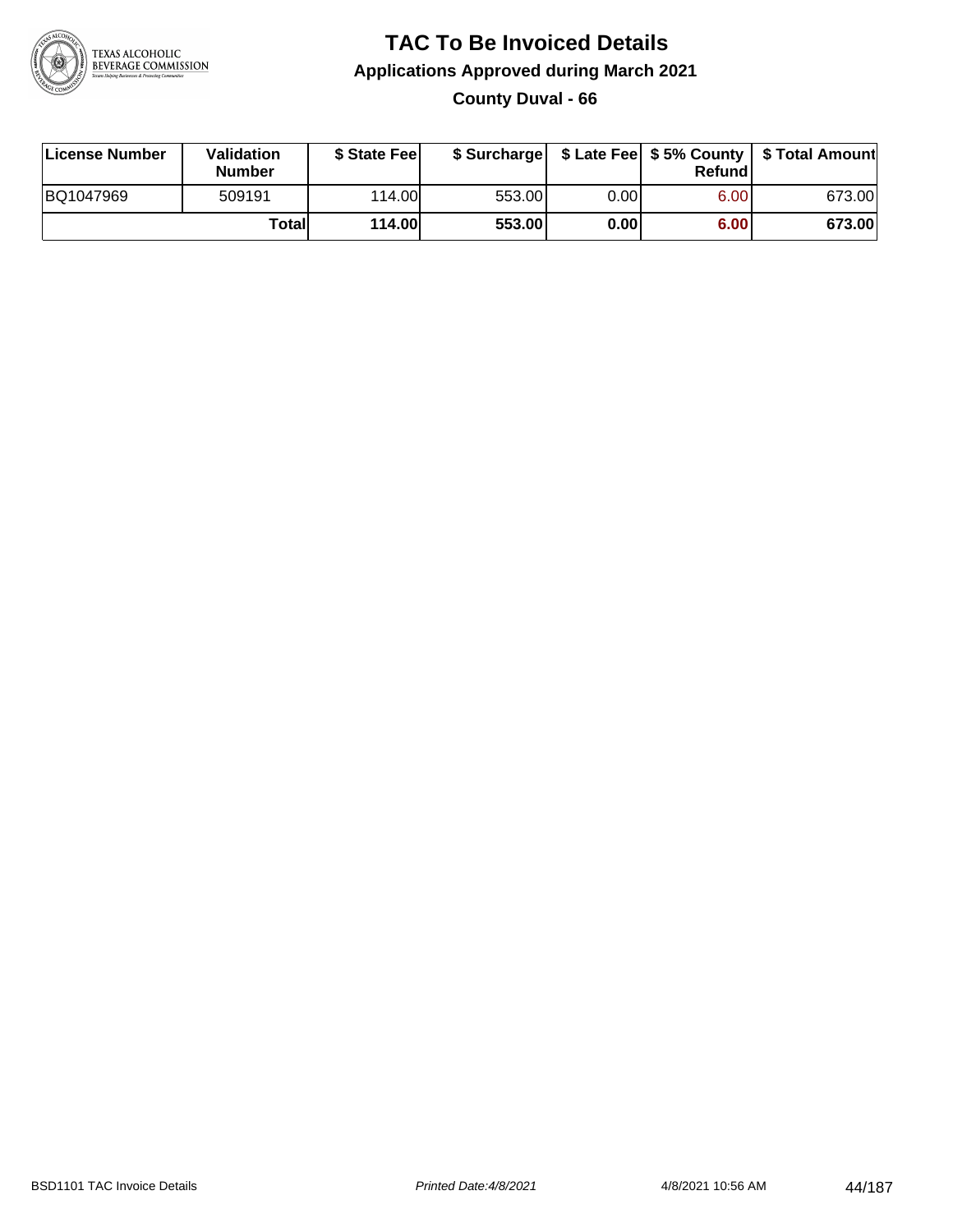

### **TAC To Be Invoiced Details Applications Approved during March 2021 County Eastland - 67**

| License Number | Validation<br><b>Number</b> | \$ State Fee |          |      | Refund            | \$ Surcharge   \$ Late Fee   \$5% County   \$ Total Amount |
|----------------|-----------------------------|--------------|----------|------|-------------------|------------------------------------------------------------|
| BQ1112327      | 5300                        | 114.00       | 553.00   | 0.00 | 6.00 <sub>1</sub> | 673.00                                                     |
| BQ834616       | 110586                      | 114.00       | 553.00   | 0.00 | 6.00 <sub>1</sub> | 673.00                                                     |
|                | Totall                      | 228.00       | 1,106.00 | 0.00 | 12.00             | 1,346.00                                                   |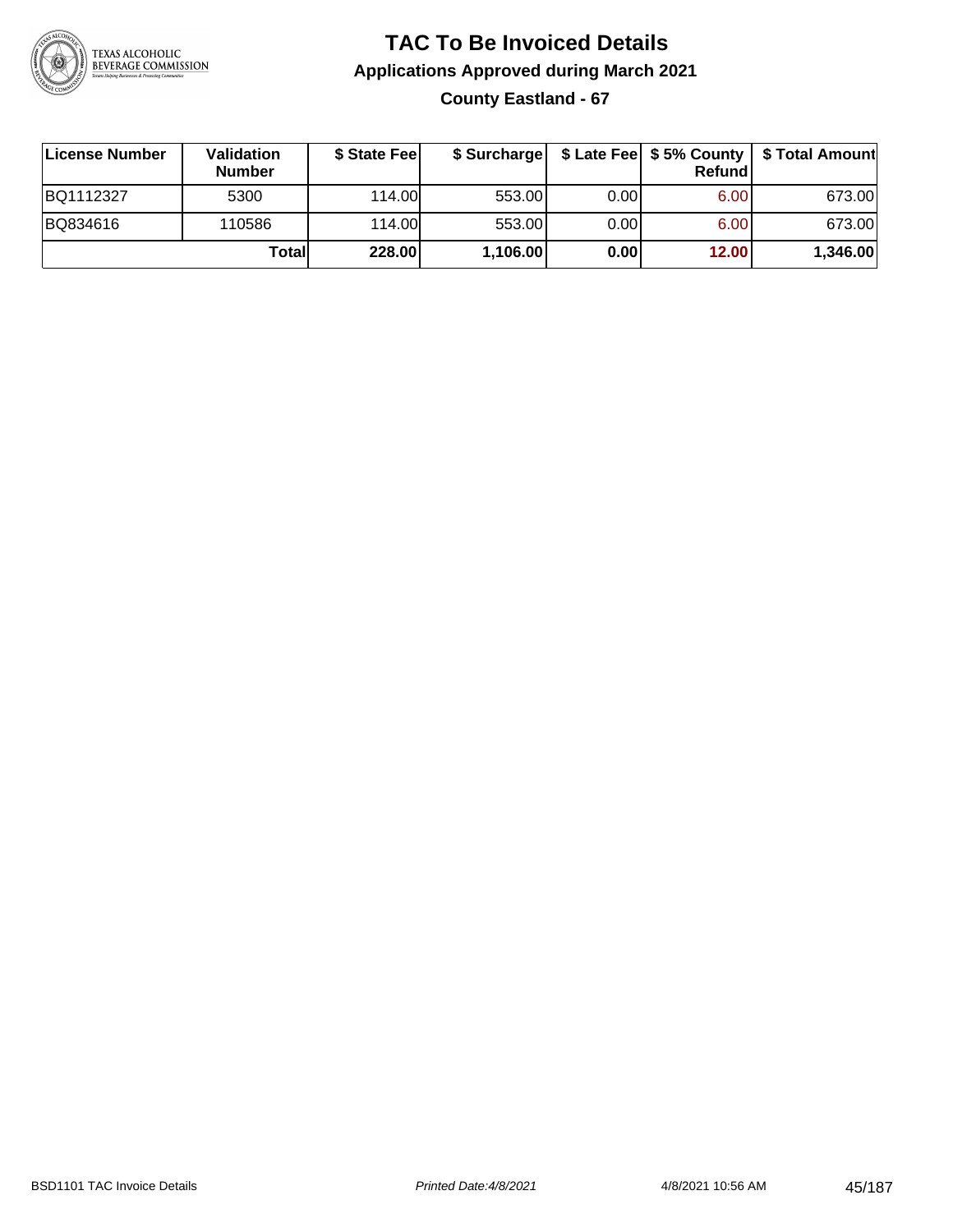

### **TAC To Be Invoiced Details Applications Approved during March 2021 County Ector - 68**

| License Number | <b>Validation</b><br><b>Number</b> | \$ State Fee | \$ Surcharge | \$ Late Fee | \$5% County<br><b>Refund</b> | \$ Total Amount |
|----------------|------------------------------------|--------------|--------------|-------------|------------------------------|-----------------|
| BQ1112373      | 5631                               | 114.00       | 553.00       | 0.00        | 6.00                         | 673.00          |
| BQ770030       | 111105                             | 114.00       | 553.00       | 0.00        | 6.00                         | 673.00          |
| BQ833440       | 111234                             | 114.00       | 553.00       | 0.00        | 6.00                         | 673.00          |
| BQ976787       | 112332                             | 114.00       | 553.00       | 0.00        | 6.00                         | 673.00          |
| BQ1051656      | 113228                             | 114.00       | 553.00       | 0.00        | 6.00                         | 673.00          |
| BQ977180       | 114579                             | 114.00       | 553.00       | 0.00        | 6.00                         | 673.00          |
| BQ976810       | 506842                             | 114.00       | 553.00       | 0.00        | 6.00                         | 673.00          |
|                | <b>Total</b>                       | 798.00       | 3,871.00     | 0.00        | 42.00                        | 4,711.00        |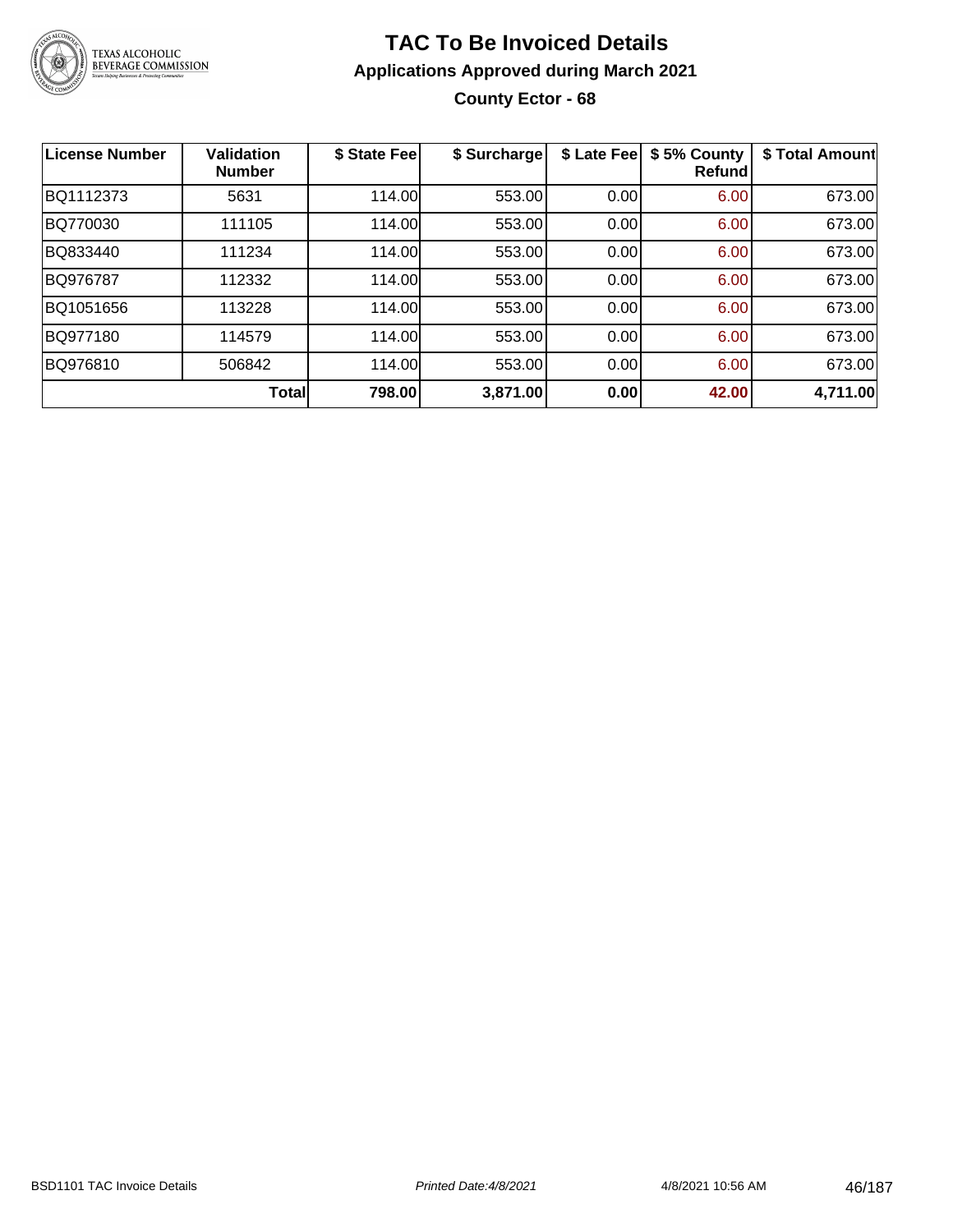

### **TAC To Be Invoiced Details Applications Approved during March 2021 County Ellis - 70**

| <b>License Number</b> | Validation<br><b>Number</b> | \$ State Fee | \$ Surcharge | \$ Late Fee | \$5% County<br><b>Refund</b> | \$ Total Amount |
|-----------------------|-----------------------------|--------------|--------------|-------------|------------------------------|-----------------|
| BG1111066             | 4807                        | 332.50       | 553.00       | 0.00        | 17.50                        | 903.00          |
| BQ1110920             | 4846                        | 114.00       | 553.00       | 0.00        | 6.00                         | 673.00          |
| BQ1111865             | 4907                        | 114.00       | 553.00       | 0.00        | 6.00                         | 673.00          |
| BQ1113087             | 5733                        | 114.00       | 553.00       | 0.00        | 6.00                         | 673.00          |
| BG1112895             | 5797                        | 332.50       | 553.00       | 0.00        | 17.50                        | 903.00          |
| BQ968930              | 106481                      | 114.00       | 553.00       | 0.00        | 6.00                         | 673.00          |
| BQ835573              | 112338                      | 114.00       | 553.00       | 0.00        | 6.00                         | 673.00          |
| BG1044843             | 112501                      | 332.50       | 553.00       | 100.00      | 17.50                        | 1,003.00        |
|                       | <b>Total</b>                | 1,567.50     | 4,424.00     | 100.00      | 82.50                        | 6,174.00        |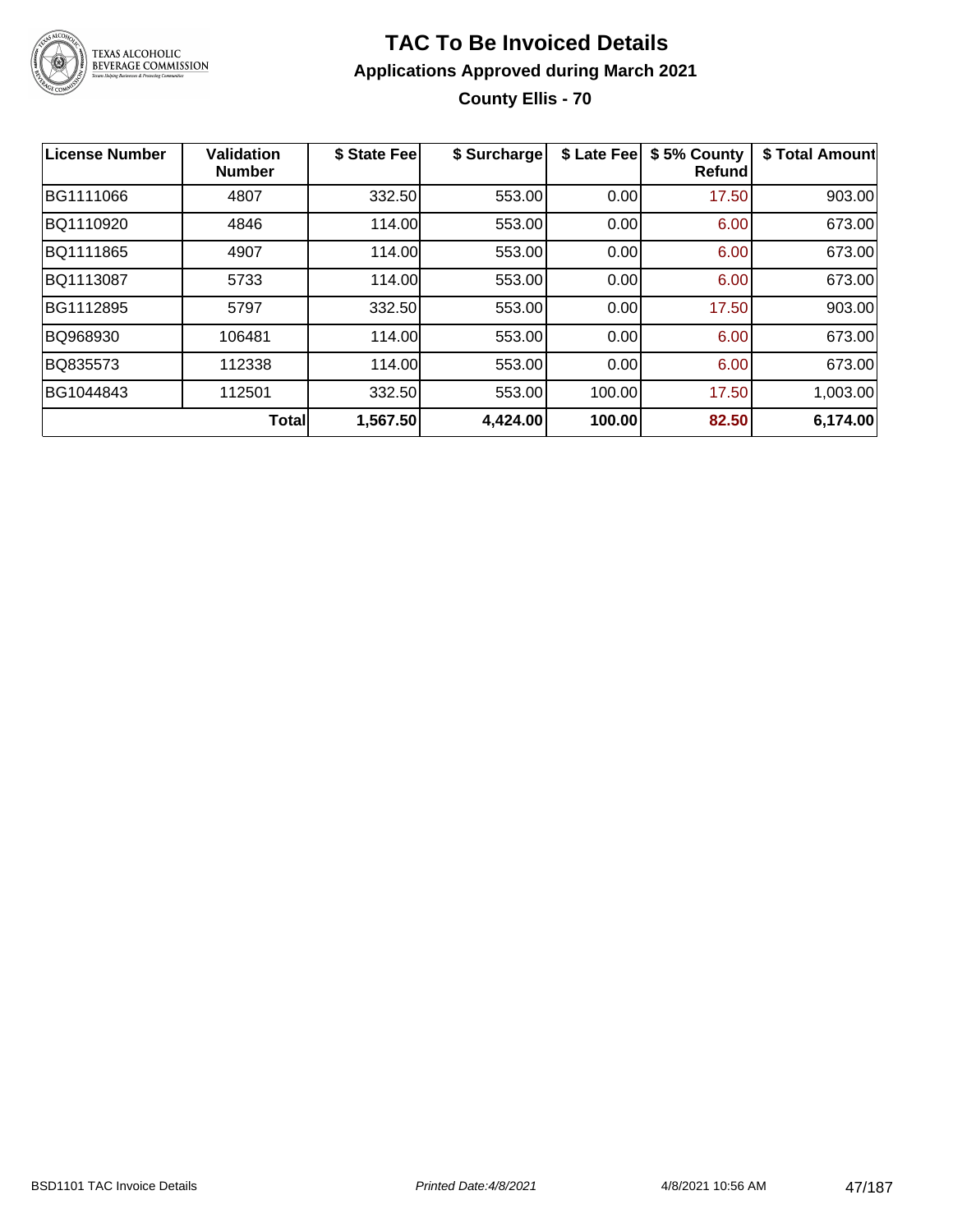

### **TAC To Be Invoiced Details Applications Approved during March 2021**

**County El Paso - 71**

| <b>License Number</b> | <b>Validation</b><br><b>Number</b> | \$ State Fee | \$ Surcharge |        | \$ Late Fee   \$5% County<br>Refund | \$ Total Amount |
|-----------------------|------------------------------------|--------------|--------------|--------|-------------------------------------|-----------------|
| BG1112188             | 4389                               | 332.50       | 553.00       | 0.00   | 17.50                               | 903.00          |
| BL1112188             | 4389                               | 475.00       | 327.00       | 0.00   | 25.00                               | 827.00          |
| BG1111484             | 4715                               | 332.50       | 553.00       | 0.00   | 17.50                               | 903.00          |
| BG1110922             | 4857                               | 332.50       | 553.00       | 0.00   | 17.50                               | 903.00          |
| BQ1111610             | 4935                               | 114.00       | 553.00       | 0.00   | 6.00                                | 673.00          |
| BF1110788             | 5099                               | 114.00       | 553.00       | 0.00   | 6.00                                | 673.00          |
| BG969031              | 109558                             | 332.50       | 553.00       | 0.00   | 17.50                               | 903.00          |
| BQ834138              | 110030                             | 114.00       | 553.00       | 0.00   | 6.00                                | 673.00          |
| BQ899574              | 110646                             | 114.00       | 553.00       | 0.00   | 6.00                                | 673.00          |
| BQ899901              | 110755                             | 114.00       | 553.00       | 0.00   | 6.00                                | 673.00          |
| BQ770404              | 110822                             | 114.00       | 553.00       | 0.00   | 6.00                                | 673.00          |
| BG1046812             | 111506                             | 332.50       | 553.00       | 0.00   | 17.50                               | 903.00          |
| BG771260              | 111618                             | 332.50       | 553.00       | 0.00   | 17.50                               | 903.00          |
| BL771260              | 111618                             | 475.00       | 327.00       | 0.00   | 25.00                               | 827.00          |
| BG833662              | 111721                             | 332.50       | 553.00       | 0.00   | 17.50                               | 903.00          |
| BQ1048507             | 111882                             | 114.00       | 553.00       | 0.00   | 6.00                                | 673.00          |
| BG902870              | 111917                             | 332.50       | 553.00       | 0.00   | 17.50                               | 903.00          |
| BG975859              | 112279                             | 332.50       | 553.00       | 0.00   | 17.50                               | 903.00          |
| BQ902249              | 112422                             | 114.00       | 553.00       | 0.00   | 6.00                                | 673.00          |
| BG1048432             | 112470                             | 332.50       | 553.00       | 0.00   | 17.50                               | 903.00          |
| BG770488              | 112507                             | 332.50       | 553.00       | 0.00   | 17.50                               | 903.00          |
| BQ974972              | 112975                             | 114.00       | 553.00       | 0.00   | 6.00                                | 673.00          |
| BG899572              | 113531                             | 332.50       | 553.00       | 100.00 | 17.50                               | 1,003.00        |
| BG1046469             | 113748                             | 332.50       | 553.00       | 0.00   | 17.50                               | 903.00          |
| BQ835302              | 113929                             | 114.00       | 553.00       | 0.00   | 6.00                                | 673.00          |
| BQ833523              | 506823                             | 114.00       | 553.00       | 0.00   | 6.00                                | 673.00          |
| BQ833614              | 506847                             | 114.00       | 553.00       | 0.00   | 6.00                                | 673.00          |
| BF901600              | 507614                             | 114.00       | 553.00       | 0.00   | 6.00                                | 673.00          |
| BF771440              | 507946                             | 114.00       | 553.00       | 0.00   | 6.00                                | 673.00          |
|                       | <b>Total</b>                       | 6,868.50     | 15,585.00    | 100.00 | 361.50                              | 22,915.00       |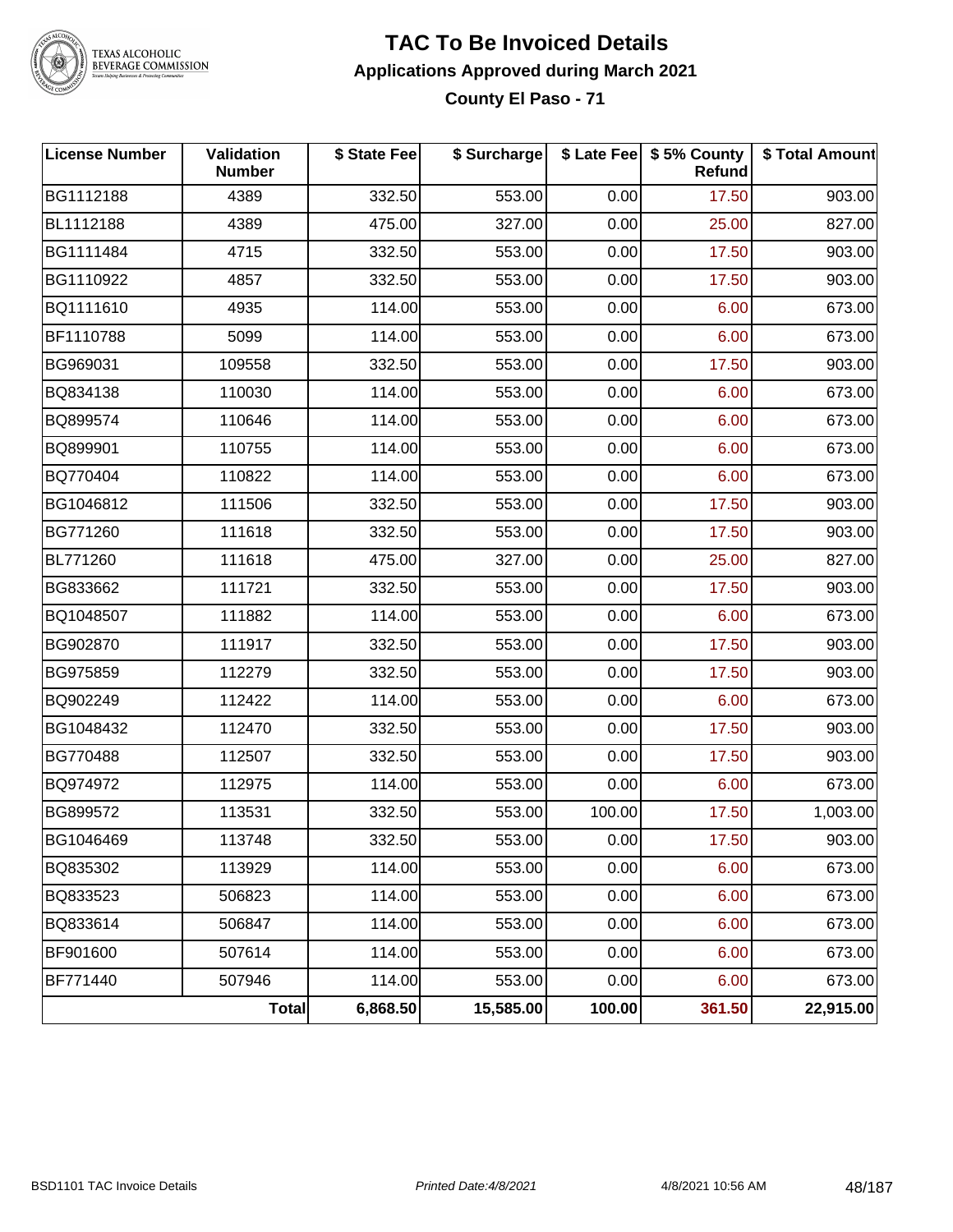

**County Erath - 72**

| License Number | Validation<br><b>Number</b> | \$ State Fee | \$ Surcharge |       | Refundl           | \$ Late Fee   \$5% County   \$ Total Amount |
|----------------|-----------------------------|--------------|--------------|-------|-------------------|---------------------------------------------|
| BQ1110700      | 4293                        | 114.00       | 553.00       | 0.00  | 6.00 <sub>1</sub> | 673.00                                      |
| BQ1045505      | 507132                      | 114.00L      | 553.00       | 0.001 | 6.00 <sub>1</sub> | 673.00                                      |
|                | Totall                      | 228.00       | 1,106.00     | 0.00  | 12.00             | 1,346.00                                    |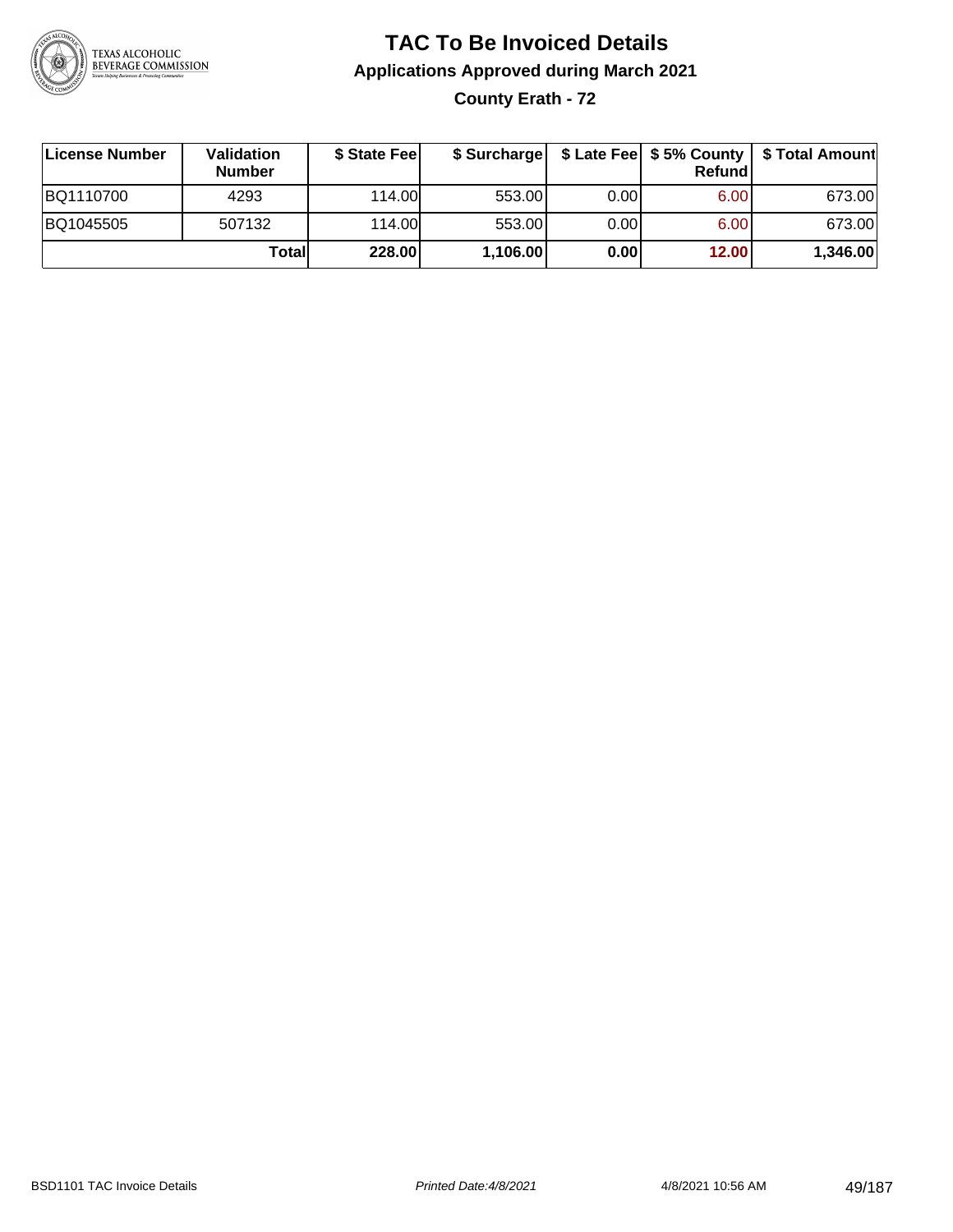

**County Falls - 73**

| License Number | Validation<br><b>Number</b> | \$ State Fee |        |      | Refund | \$ Surcharge   \$ Late Fee   \$5% County   \$ Total Amount |
|----------------|-----------------------------|--------------|--------|------|--------|------------------------------------------------------------|
| BG1112665      | 5183                        | 332.50       | 553.00 | 0.00 | 17.501 | 903.00                                                     |
|                | Totall                      | 332.50       | 553.00 | 0.00 | 17.50  | 903.00                                                     |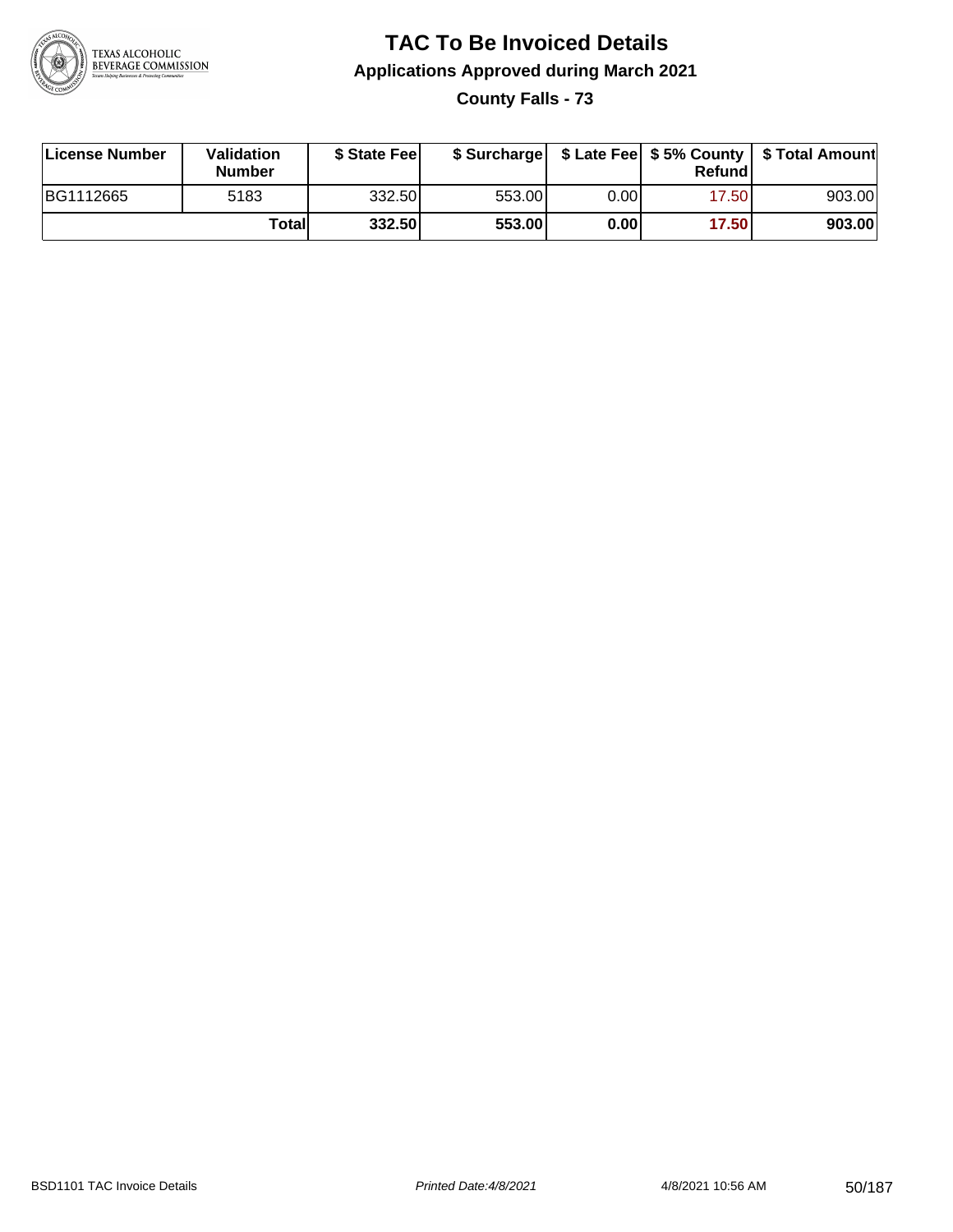

**County Fannin - 74**

| ∣License Number | Validation<br><b>Number</b> | \$ State Feel |          |      | Refundl | \$ Surcharge   \$ Late Fee   \$5% County   \$ Total Amount |
|-----------------|-----------------------------|---------------|----------|------|---------|------------------------------------------------------------|
| BQ1112938       | 5641                        | 114.00L       | 553.00   | 0.00 | 6.00    | 673.00                                                     |
| BQ1113649       | 5796                        | 114.00L       | 553.00   | 0.00 | 6.00    | 673.00                                                     |
|                 | Totall                      | 228.00        | 1,106.00 | 0.00 | 12.00   | 1,346.00                                                   |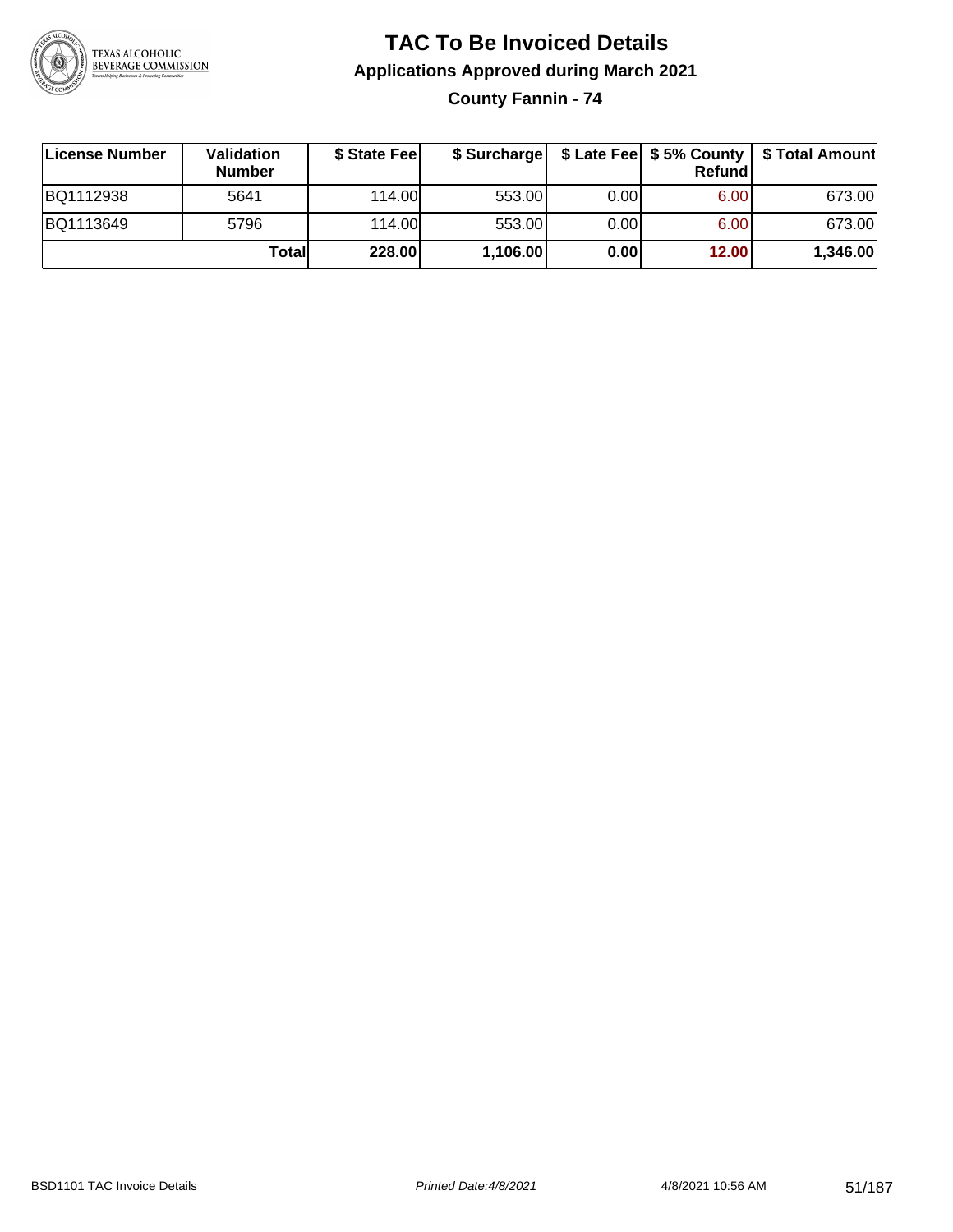

### **TAC To Be Invoiced Details Applications Approved during March 2021 County Fayette - 75**

| <b>License Number</b> | <b>Validation</b><br><b>Number</b> | \$ State Fee | \$ Surcharge | \$ Late Fee | \$5% County<br>Refundl | \$ Total Amount |
|-----------------------|------------------------------------|--------------|--------------|-------------|------------------------|-----------------|
| BG1110690             | 2761                               | 332.50       | 553.00       | 0.00        | 17.50                  | 903.00          |
| BG1110918             | 4774                               | 332.50       | 553.00       | 0.00        | 17.50                  | 903.00          |
| BG764392              | 105406                             | 332.50       | 553.00       | 0.00        | 17.50                  | 903.00          |
| BQ1043757             | 109320                             | 114.00       | 553.00       | 0.00        | 6.00                   | 673.00          |
| BF1044180             | 110625                             | 114.00       | 553.00       | 0.00        | 6.00                   | 673.00          |
| BG901045              | 110666                             | 332.50       | 553.00       | 0.00        | 17.50                  | 903.00          |
| BG1045631             | 111903                             | 332.50       | 553.00       | 0.00        | 17.50                  | 903.00          |
|                       | <b>Total</b>                       | 1,890.50     | 3,871.00     | 0.00        | 99.50                  | 5,861.00        |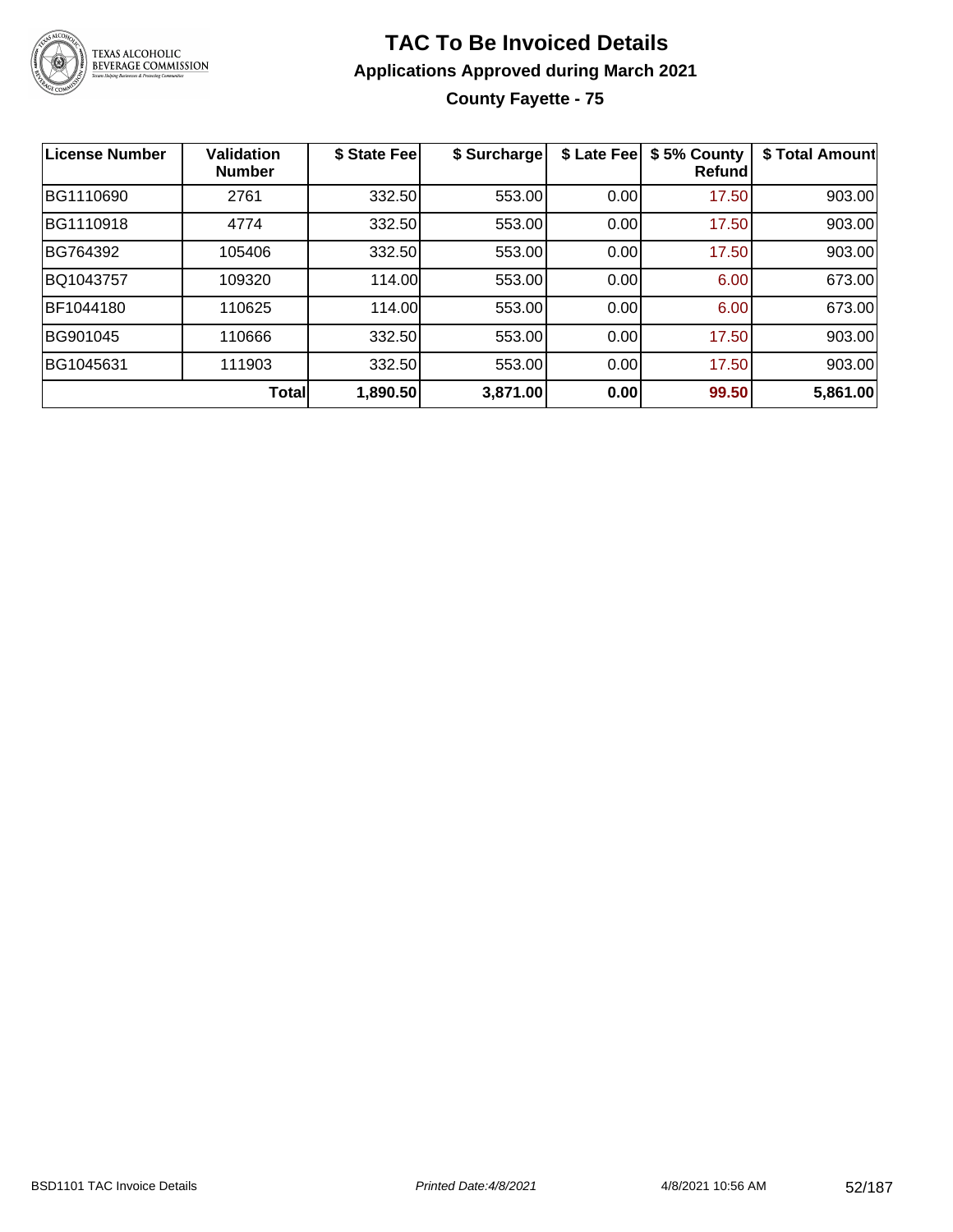

#### **TAC To Be Invoiced Details Applications Approved during March 2021 County Fort Bend - 79**

| <b>License Number</b> | Validation<br><b>Number</b> | \$ State Fee | \$ Surcharge |        | \$ Late Fee   \$5% County<br>Refund | \$ Total Amount |
|-----------------------|-----------------------------|--------------|--------------|--------|-------------------------------------|-----------------|
| BG1111477             | 3262                        | 332.50       | 553.00       | 0.00   | 17.50                               | 903.00          |
| BQ1111366             | 4001                        | 114.00       | 553.00       | 0.00   | 6.00                                | 673.00          |
| BG1111584             | 4818                        | 332.50       | 553.00       | 0.00   | 17.50                               | 903.00          |
| BL1111584             | 4818                        | 475.00       | 327.00       | 0.00   | 25.00                               | 827.00          |
| BF1113546             | 4823                        | 114.00       | 553.00       | 0.00   | 6.00                                | 673.00          |
| BG1112156             | 4913                        | 332.50       | 553.00       | 0.00   | 17.50                               | 903.00          |
| BF1110688             | 4974                        | 114.00       | 553.00       | 0.00   | 6.00                                | 673.00          |
| BF1112360             | 5629                        | 114.00       | 553.00       | 0.00   | 6.00                                | 673.00          |
| BQ1113657             | 6107                        | 114.00       | 553.00       | 0.00   | 6.00                                | 673.00          |
| BQ1031398             | 101524                      | 114.00       | 553.00       | 0.00   | 6.00                                | 673.00          |
| BF1036304             | 102252                      | 114.00       | 553.00       | 0.00   | 6.00                                | 673.00          |
| BG972833              | 109081                      | 332.50       | 553.00       | 0.00   | 17.50                               | 903.00          |
| BF973476              | 109216                      | 114.00       | 553.00       | 0.00   | 6.00                                | 673.00          |
| BG1041306             | 109350                      | 332.50       | 553.00       | 0.00   | 17.50                               | 903.00          |
| BF975008              | 109464                      | 114.00       | 553.00       | 0.00   | 6.00                                | 673.00          |
| BG1043560             | 109809                      | 332.50       | 553.00       | 0.00   | 17.50                               | 903.00          |
| BQ974215              | 109946                      | 114.00       | 553.00       | 0.00   | 6.00                                | 673.00          |
| BQ767928              | 110026                      | 114.00       | 553.00       | 0.00   | 6.00                                | 673.00          |
| BQ1044168             | 110224                      | 114.00       | 553.00       | 0.00   | 6.00                                | 673.00          |
| BF1044523             | 110477                      | 114.00       | 553.00       | 0.00   | 6.00                                | 673.00          |
| BQ833875              | 110716                      | 114.00       | 553.00       | 0.00   | 6.00                                | 673.00          |
| BG898015              | 111008                      | 332.50       | 553.00       | 0.00   | 17.50                               | 903.00          |
| BQ900607              | 111183                      | 114.00       | 553.00       | 0.00   | 6.00                                | 673.00          |
| BG970787              | 111245                      | 332.50       | 553.00       | 100.00 | 17.50                               | 1,003.00        |
| BG769005              | 111904                      | 332.50       | 553.00       | 0.00   | 17.50                               | 903.00          |
| BG800238              | 117170                      | 332.50       | 553.00       | 0.00   | 17.50                               | 903.00          |
| BE204118              | 407470                      | 285.00       | 553.00       | 0.00   | 15.00                               | 853.00          |
| BG941573              | 411639                      | 332.50       | 553.00       | 100.00 | 17.50                               | 1,003.00        |
| BQ821028              | 501710                      | 114.00       | 553.00       | 0.00   | 6.00                                | 673.00          |
| BG1041058             | 506154                      | 332.50       | 553.00       | 100.00 | 17.50                               | 1,003.00        |
| BF970401              | 506861                      | 114.00       | 553.00       | 0.00   | 6.00                                | 673.00          |
|                       | Total                       | 6,688.00     | 16,917.00    | 300.00 | 352.00                              | 24,257.00       |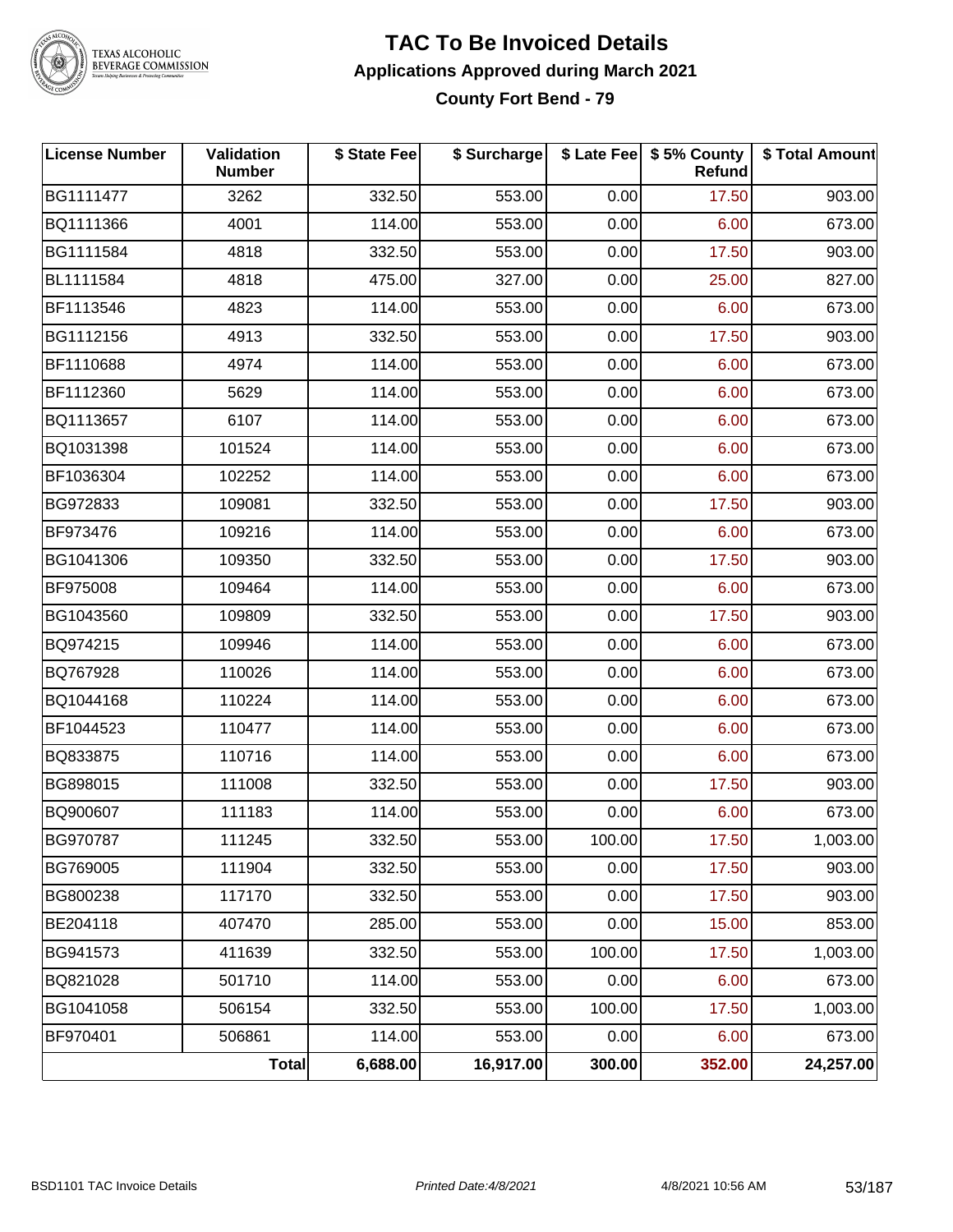

**County Freestone - 81**

| <b>License Number</b> | Validation<br><b>Number</b> | \$ State Fee | \$ Surcharge |       | Refundl | \$ Late Fee   \$5% County   \$ Total Amount |
|-----------------------|-----------------------------|--------------|--------------|-------|---------|---------------------------------------------|
| BQ834137              | 110199                      | 114.00L      | 553.00       | 0.001 | 6.00    | 673.00                                      |
| BQ974508              | 110581                      | 114.00L      | 553.00       | 0.00  | 6.00    | 673.00                                      |
| BQ831627              | 111322                      | 114.00L      | 553.00       | 0.00  | 6.00    | 673.00                                      |
|                       | Totall                      | 342.00       | 1,659.00     | 0.00  | 18.00   | 2,019.00                                    |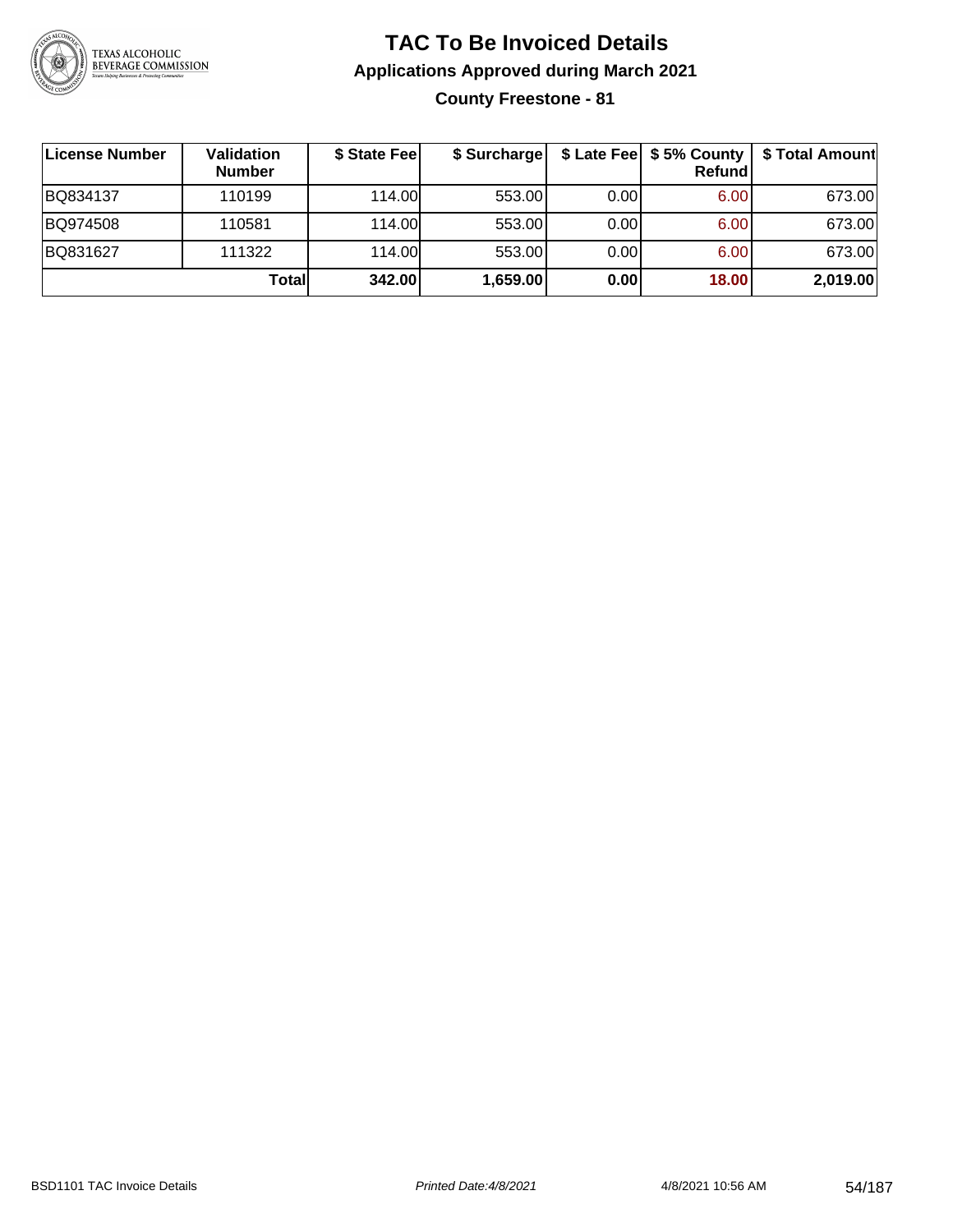

### **TAC To Be Invoiced Details Applications Approved during March 2021 County Frio - 82**

| License Number | <b>Validation</b><br><b>Number</b> | \$ State Fee | \$ Surcharge |        | \$ Late Fee   \$5% County<br>Refund | \$ Total Amount |
|----------------|------------------------------------|--------------|--------------|--------|-------------------------------------|-----------------|
| BQ901219       | 110957                             | 114.00       | 553.00       | 0.00   | 6.00                                | 673.00          |
| BQ899575       | 112541                             | 114.00       | 553.00       | 0.00   | 6.00                                | 673.00          |
| BF902411       | 115322                             | 114.00       | 553.00       | 100.00 | 6.00                                | 773.00          |
| BG1042177      | 507182                             | 332.50       | 553.00       | 0.00   | 17.50                               | 903.00          |
|                | <b>Total</b>                       | 674.50       | 2,212.00     | 100.00 | 35.50                               | 3,022.00        |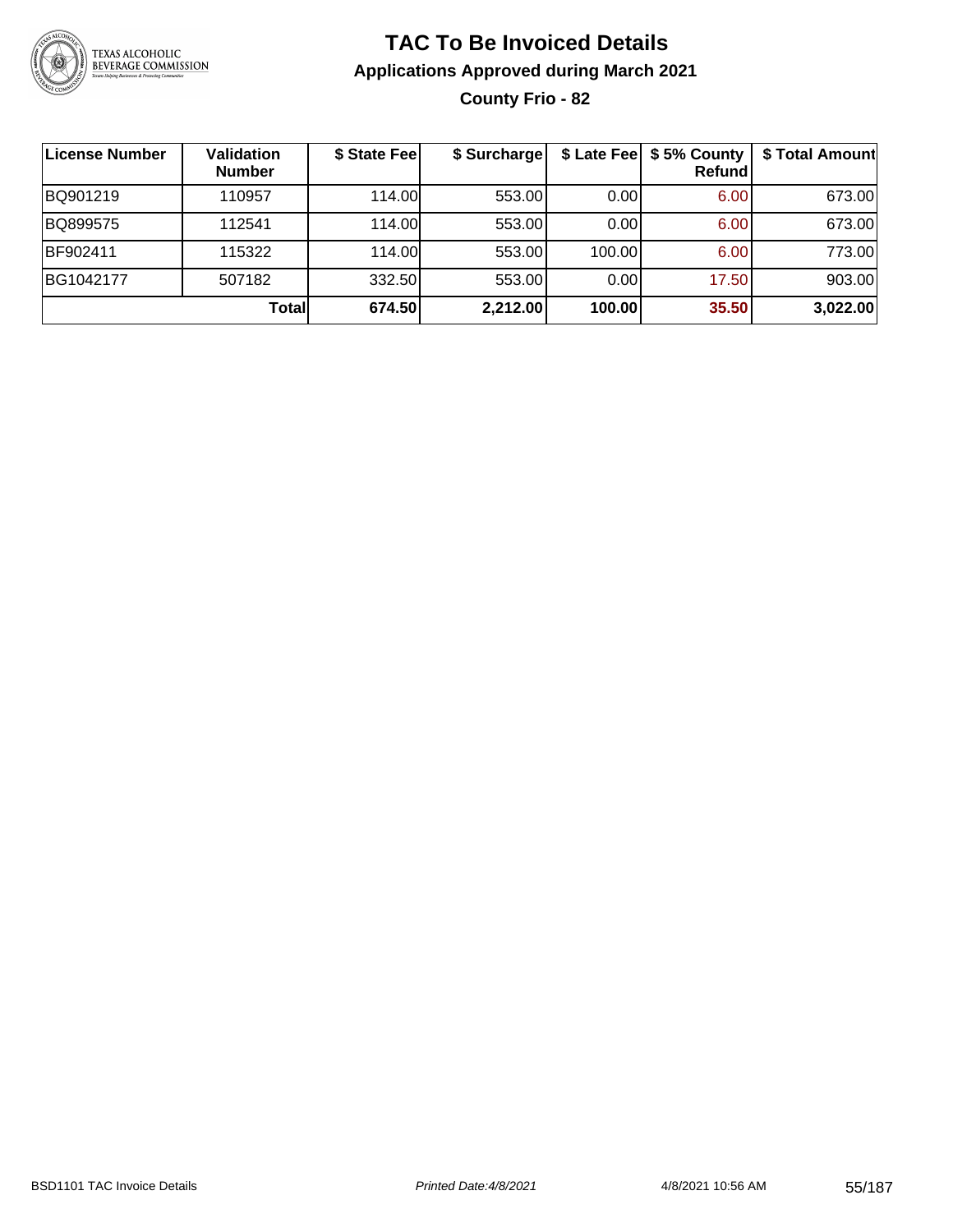

### **TAC To Be Invoiced Details Applications Approved during March 2021 County Gaines - 83**

| License Number | Validation<br><b>Number</b> | \$ State Fee | \$ Surcharge |      | \$ Late Fee   \$5% County  <br><b>Refund</b> | \$ Total Amount |
|----------------|-----------------------------|--------------|--------------|------|----------------------------------------------|-----------------|
| BQ834990       | 110758                      | 114.00L      | 553.00       | 0.00 | 6.00                                         | 673.00          |
| BQ834762       | 111105                      | 114.00L      | 553.00       | 0.00 | 6.00                                         | 673.00          |
| BQ835115       | 111448                      | 114.00L      | 553.00       | 0.00 | 6.00                                         | 673.00          |
|                | Total                       | 342.00       | 1,659.00     | 0.00 | 18.00                                        | 2,019.00        |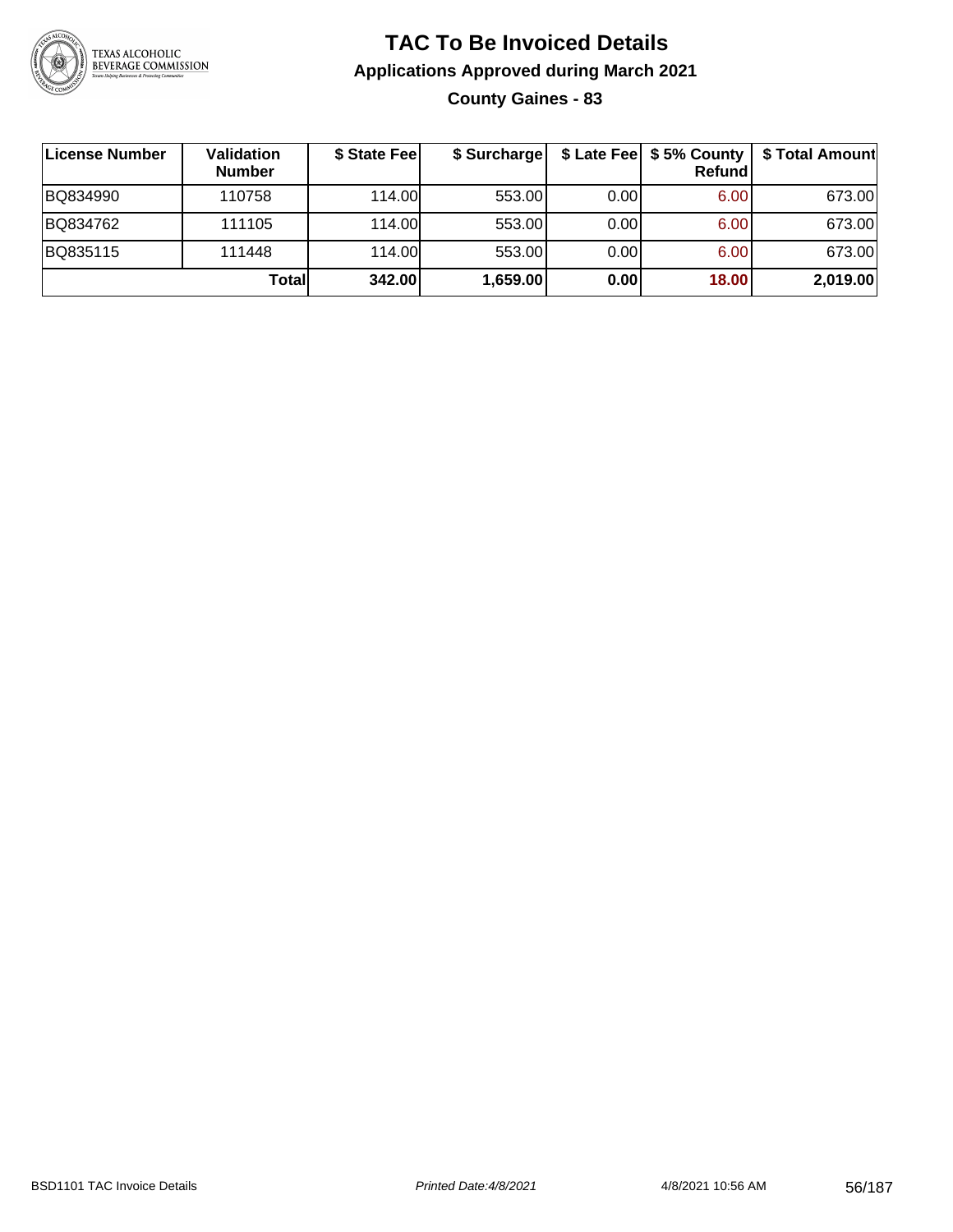

### **TAC To Be Invoiced Details Applications Approved during March 2021**

**County Galveston - 84**

| <b>License Number</b> | Validation<br><b>Number</b> | \$ State Fee | \$ Surcharge |        | \$ Late Fee   \$5% County<br>Refund | \$ Total Amount |
|-----------------------|-----------------------------|--------------|--------------|--------|-------------------------------------|-----------------|
| BG1111611             | 3303                        | 332.50       | 553.00       | 0.00   | 17.50                               | 903.00          |
| BL1111611             | 3303                        | 475.00       | 327.00       | 0.00   | 25.00                               | 827.00          |
| BG1113031             | 3955                        | 332.50       | 553.00       | 0.00   | 17.50                               | 903.00          |
| BG1113665             | 4821                        | 332.50       | 553.00       | 0.00   | 17.50                               | 903.00          |
| BG1112013             | 5078                        | 332.50       | 553.00       | 0.00   | 17.50                               | 903.00          |
| BG1113592             | 5215                        | 332.50       | 553.00       | 0.00   | 17.50                               | 903.00          |
| BG960634              | 102533                      | 332.50       | 553.00       | 0.00   | 17.50                               | 903.00          |
| BQ824785              | 102631                      | 114.00       | 553.00       | 0.00   | 6.00                                | 673.00          |
| BQ824529              | 103484                      | 114.00       | 553.00       | 0.00   | 6.00                                | 673.00          |
| BQ973164              | 109067                      | 114.00       | 553.00       | 0.00   | 6.00                                | 673.00          |
| BG765644              | 109127                      | 332.50       | 553.00       | 0.00   | 17.50                               | 903.00          |
| BQ1044109             | 109309                      | 114.00       | 553.00       | 0.00   | 6.00                                | 673.00          |
| BQ1045775             | 109322                      | 114.00       | 553.00       | 0.00   | 6.00                                | 673.00          |
| BQ972956              | 109347                      | 114.00       | 553.00       | 0.00   | 6.00                                | 673.00          |
| BF1046410             | 109742                      | 114.00       | 553.00       | 0.00   | 6.00                                | 673.00          |
| BQ1045665             | 110072                      | 114.00       | 553.00       | 0.00   | 6.00                                | 673.00          |
| BQ1045812             | 110076                      | 114.00       | 553.00       | 0.00   | 6.00                                | 673.00          |
| BF1046285             | 110090                      | 114.00       | 553.00       | 0.00   | 6.00                                | 673.00          |
| BG973544              | 110161                      | 332.50       | 553.00       | 0.00   | 17.50                               | 903.00          |
| BG975261              | 110248                      | 332.50       | 553.00       | 0.00   | 17.50                               | 903.00          |
| BL975261              | 110248                      | 475.00       | 327.00       | 0.00   | 25.00                               | 827.00          |
| BG765507              | 110563                      | 332.50       | 553.00       | 100.00 | 17.50                               | 1,003.00        |
| BL765507              | 110563                      | 475.00       | 327.00       | 100.00 | 25.00                               | 927.00          |
| BQ835471              | 111437                      | 114.00       | 553.00       | 0.00   | 6.00                                | 673.00          |
| BG898614              | 111596                      | 332.50       | 553.00       | 0.00   | 17.50                               | 903.00          |
| BL898614              | 111596                      | 475.00       | 327.00       | 0.00   | 25.00                               | 827.00          |
| BG1048472             | 112075                      | 332.50       | 553.00       | 0.00   | 17.50                               | 903.00          |
| BG966128              | 505560                      | 332.50       | 553.00       | 0.00   | 17.50                               | 903.00          |
| BG1038230             | 506135                      | 332.50       | 553.00       | 0.00   | 17.50                               | 903.00          |
| BQ769936              | 506813                      | 114.00       | 553.00       | 0.00   | 6.00                                | 673.00          |
| BQ769933              | 506831                      | 114.00       | 553.00       | 0.00   | 6.00                                | 673.00          |
|                       | <b>Total</b>                | 8,037.00     | 16,239.00    | 200.00 | 423.00                              | 24,899.00       |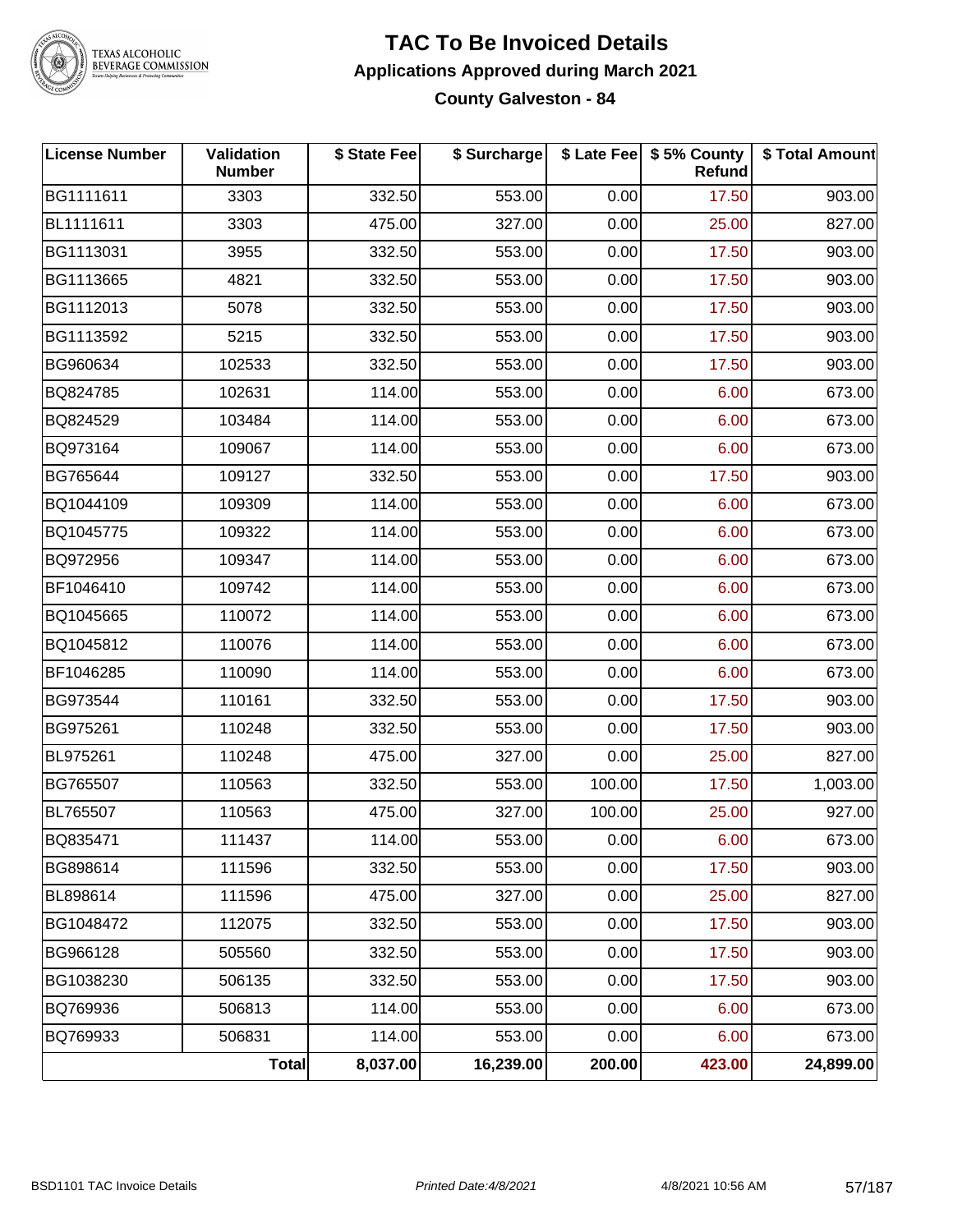

**County Gillespie - 86**

| License Number | <b>Validation</b><br><b>Number</b> | \$ State Feel |        |       | Refundl | \$ Surcharge   \$ Late Fee   \$5% County   \$ Total Amount |
|----------------|------------------------------------|---------------|--------|-------|---------|------------------------------------------------------------|
| BG835213       | 111884                             | 332.50        | 553.00 | 0.00I | 17.50   | 903.00                                                     |
|                | Total                              | 332.50        | 553.00 | 0.001 | 17.50   | 903.00                                                     |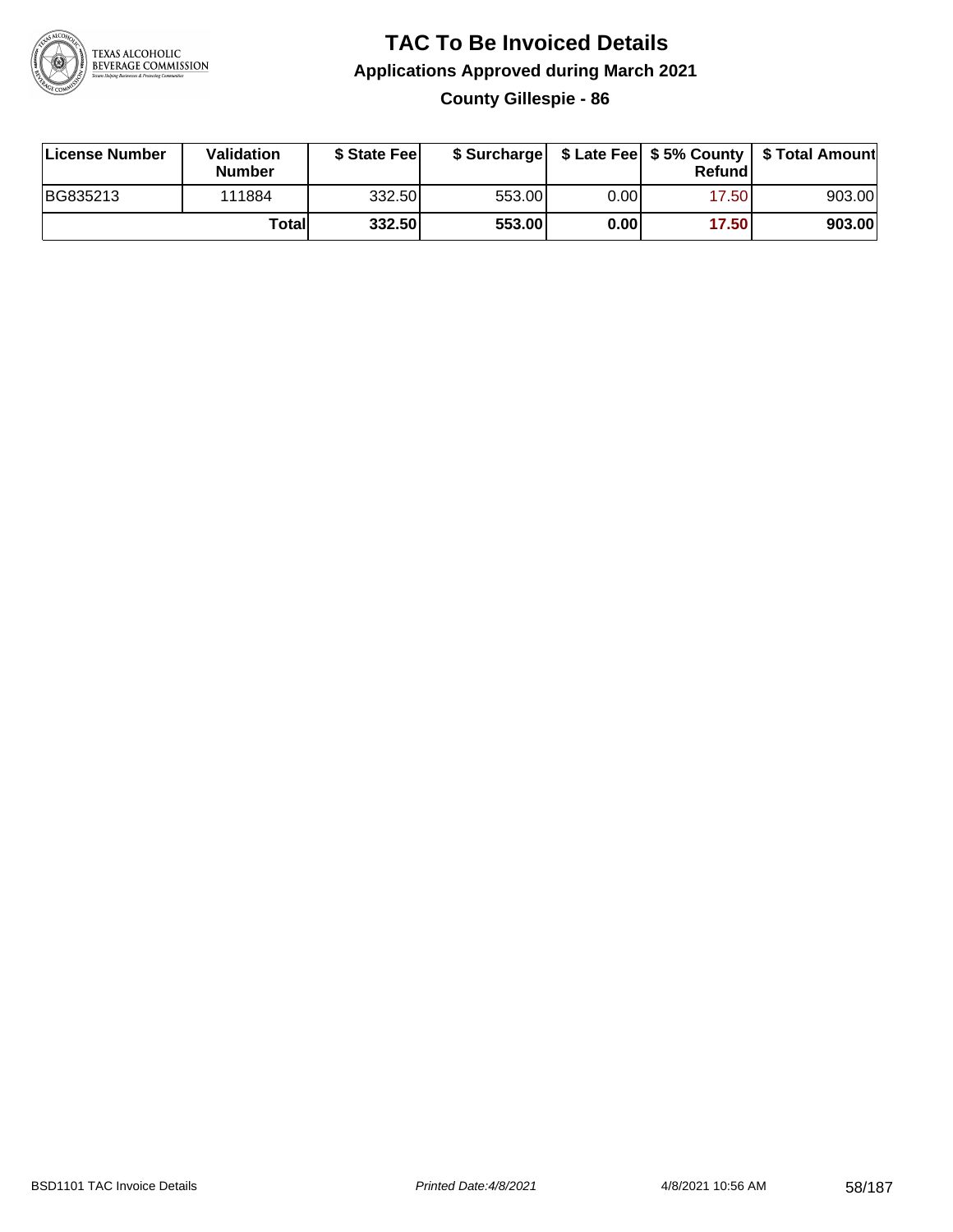

### **TAC To Be Invoiced Details Applications Approved during March 2021 County Gonzales - 89**

| License Number | <b>Validation</b><br><b>Number</b> | \$ State Fee | \$ Surcharge |      | \$ Late Fee   \$5% County<br>Refund | \$ Total Amount |
|----------------|------------------------------------|--------------|--------------|------|-------------------------------------|-----------------|
| BQ1112228      | 5572                               | 114.00       | 553.00       | 0.00 | 6.00                                | 673.00          |
| BF1112326      | 5614                               | 114.00       | 553.00       | 0.00 | 6.00                                | 673.00          |
| BQ899694       | 110680                             | 114.00       | 553.00       | 0.00 | 6.00                                | 673.00          |
| BG1046395      | 112614                             | 332.50       | 553.00       | 0.00 | 17.50                               | 903.00          |
| BG1047478      | 507806                             | 332.50       | 553.00       | 0.00 | 17.50                               | 903.00          |
|                | Total                              | 1,007.00     | 2,765.00     | 0.00 | 53.00                               | 3,825.00        |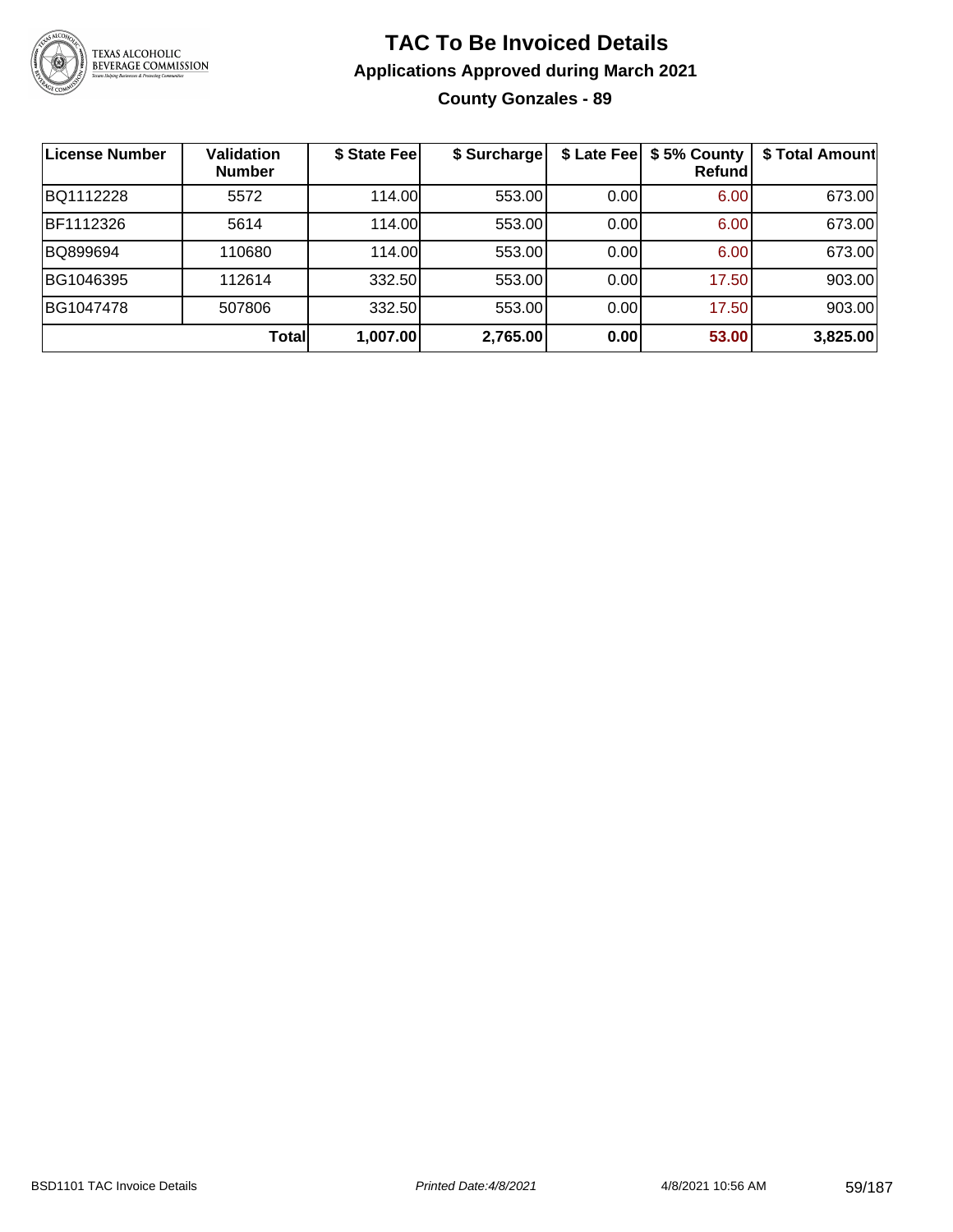

**County Gray - 90**

| License Number   | Validation<br><b>Number</b> | \$ State Fee  |        |      | Refundl | \$ Surcharge   \$ Late Fee   \$5% County   \$ Total Amount |
|------------------|-----------------------------|---------------|--------|------|---------|------------------------------------------------------------|
| <b>BF1111556</b> | 5006                        | 114.00L       | 553.00 | 0.00 | 6.00    | 673.00                                                     |
|                  | Totall                      | <b>114.00</b> | 553.00 | 0.00 | 6.00    | 673.00                                                     |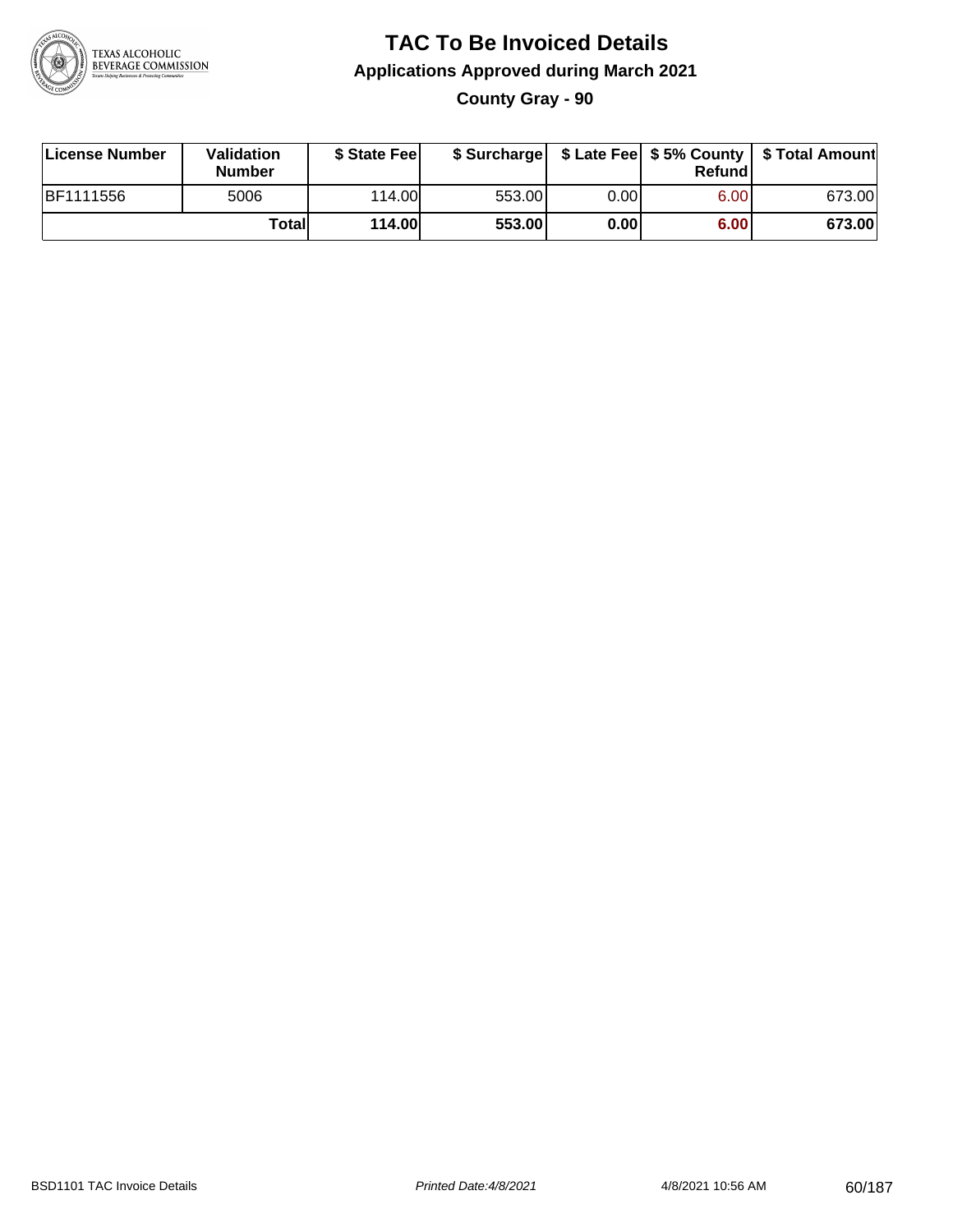

**County Grayson - 91**

| License Number | <b>Validation</b><br><b>Number</b> | \$ State Fee | \$ Surcharge |      | \$ Late Fee   \$5% County  <br><b>Refund</b> | \$ Total Amount |
|----------------|------------------------------------|--------------|--------------|------|----------------------------------------------|-----------------|
| BF1045634      | 109188                             | 114.00L      | 553.00       | 0.00 | 6.00                                         | 673.00          |
| BQ1045845      | 109198                             | 114.00L      | 553.00       | 0.00 | 6.00                                         | 673.00          |
| BQ834466       | 109875                             | 114.00L      | 553.00       | 0.00 | 6.00                                         | 673.00          |
| BQ771589       | 112393                             | 114.00       | 553.00       | 0.00 | 6.00                                         | 673.00          |
|                | Totall                             | 456.00       | 2,212.00     | 0.00 | 24.00                                        | 2,692.00        |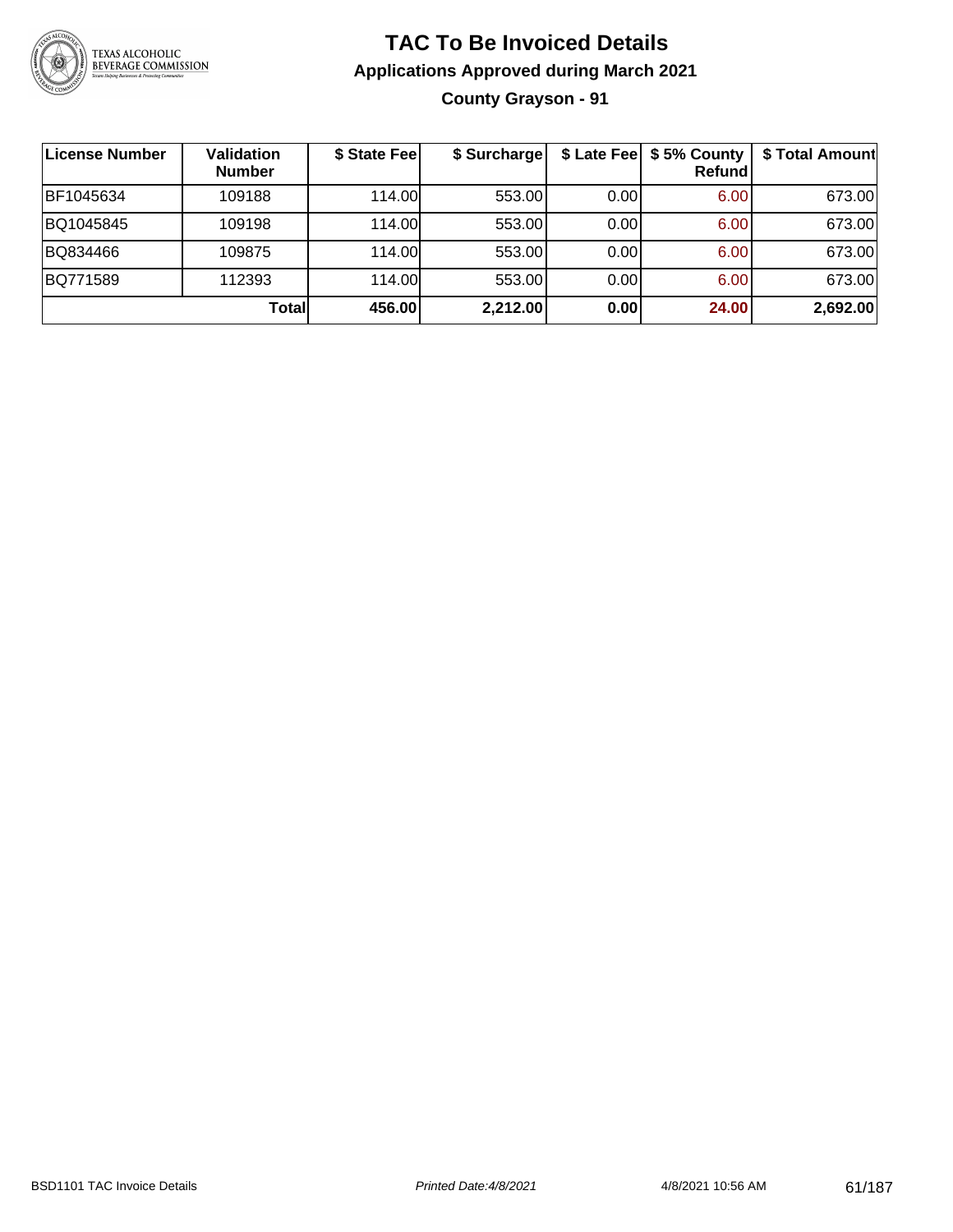

### **TAC To Be Invoiced Details Applications Approved during March 2021 County Gregg - 92**

| <b>License Number</b> | <b>Validation</b><br><b>Number</b> | \$ State Fee | \$ Surcharge | \$ Late Fee | \$5% County<br><b>Refund</b> | \$ Total Amount |
|-----------------------|------------------------------------|--------------|--------------|-------------|------------------------------|-----------------|
| BQ1110673             | 4657                               | 114.00       | 553.00       | 0.00        | 6.00                         | 673.00          |
| BG1111486             | 4759                               | 332.50       | 553.00       | 0.00        | 17.50                        | 903.00          |
| BQ976205              | 110776                             | 114.00       | 553.00       | 0.00        | 6.00                         | 673.00          |
| BQ972480              | 111074                             | 114.00       | 553.00       | 0.00        | 6.00                         | 673.00          |
| BF1046757             | 111149                             | 114.00       | 553.00       | 0.00        | 6.00                         | 673.00          |
| BQ974722              | 111173                             | 114.00       | 553.00       | 0.00        | 6.00                         | 673.00          |
| BQ1046312             | 111522                             | 114.00       | 553.00       | 0.00        | 6.00                         | 673.00          |
| BQ901841              | 111575                             | 114.00       | 553.00       | 0.00        | 6.00                         | 673.00          |
|                       | <b>Total</b>                       | 1,130.50     | 4,424.00     | 0.00        | 59.50                        | 5,614.00        |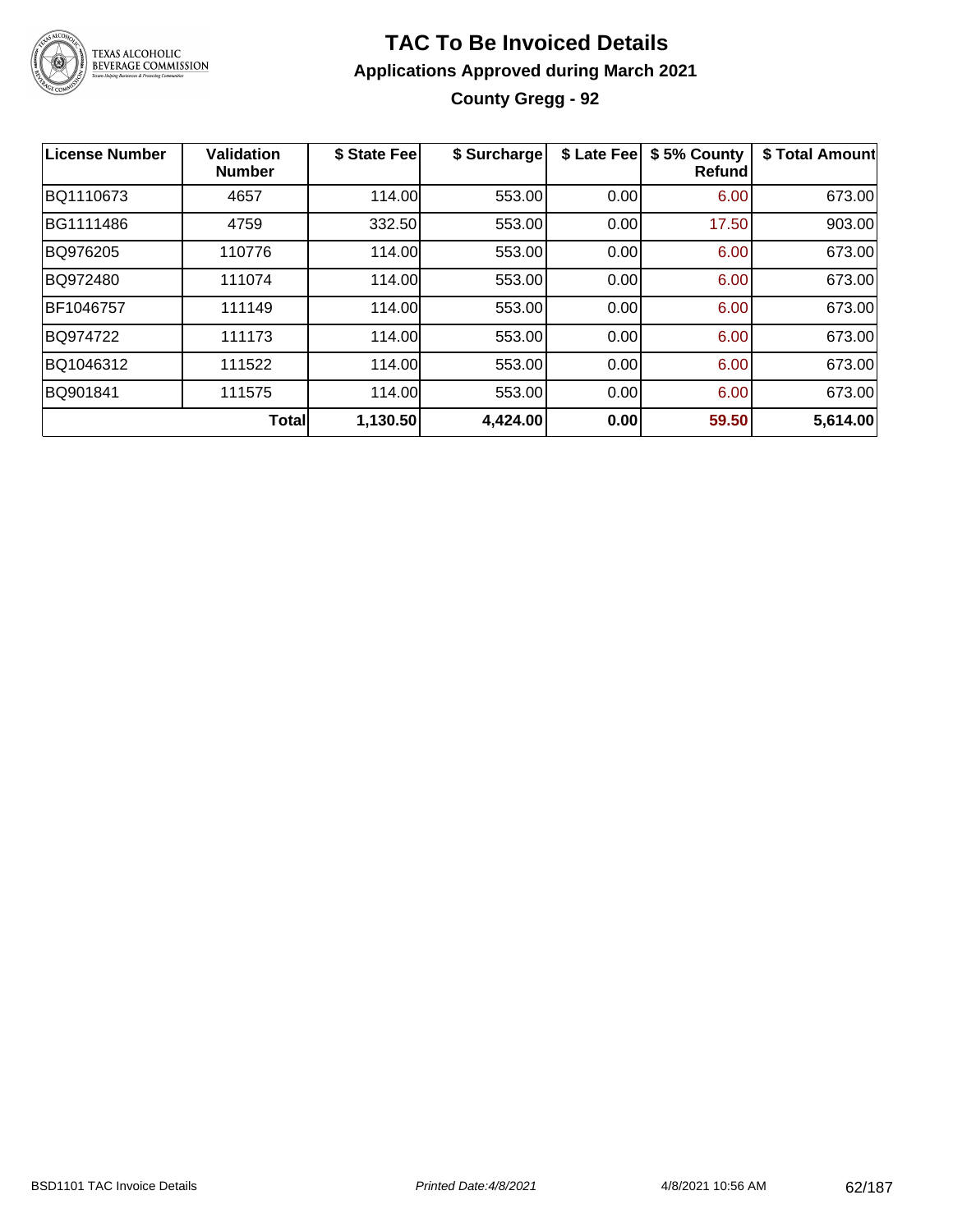

### **TAC To Be Invoiced Details Applications Approved during March 2021 County Grimes - 93**

| ∣License Number | Validation<br><b>Number</b> | \$ State Fee | \$ Surcharge | \$ Late Fee | \$5% County<br>Refundl | \$ Total Amount |
|-----------------|-----------------------------|--------------|--------------|-------------|------------------------|-----------------|
| BG1111614       | 3791                        | 332.50       | 553.00       | 0.00        | 17.50                  | 903.00          |
| BG1111453       | 3888                        | 332.50       | 553.00       | 0.00        | 17.50                  | 903.00          |
| BQ1112551       | 5393                        | 114.00       | 553.00       | 0.00        | 6.00                   | 673.00          |
| BQ828288        | 106324                      | 114.00       | 553.00       | 0.00        | 6.00                   | 673.00          |
| BF974149        | 109873                      | 114.00       | 553.00       | 0.00        | 6.00                   | 673.00          |
|                 | Totall                      | 1,007.00     | 2,765.00     | 0.00        | 53.00                  | 3,825.00        |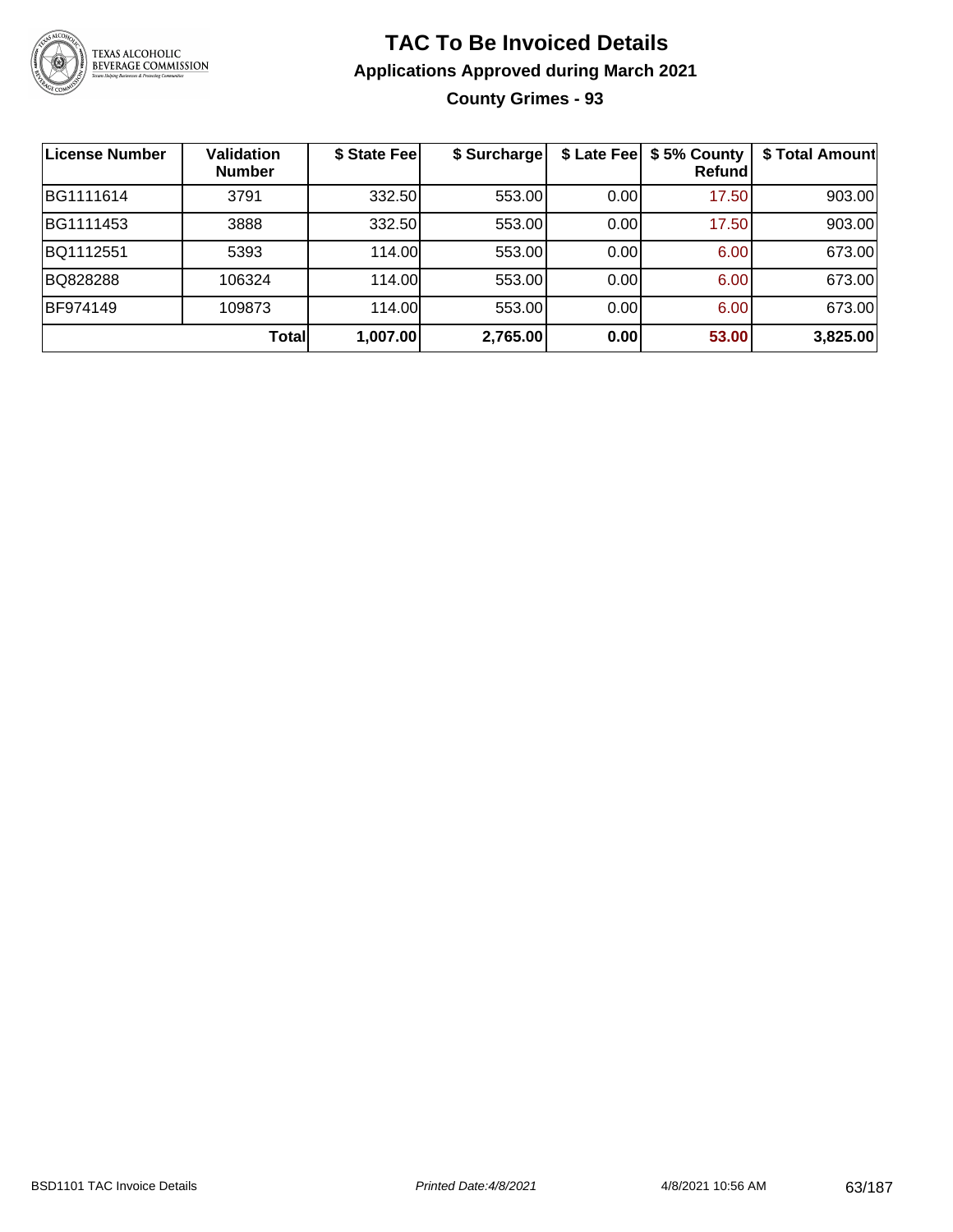

#### **TAC To Be Invoiced Details Applications Approved during March 2021 County Guadalupe - 94**

| <b>License Number</b> | <b>Validation</b><br><b>Number</b> | \$ State Fee | \$ Surcharge | \$ Late Fee | \$5% County<br>Refund | \$ Total Amount |
|-----------------------|------------------------------------|--------------|--------------|-------------|-----------------------|-----------------|
| BG1113088             | 5282                               | 332.50       | 553.00       | 0.00        | 17.50                 | 903.00          |
| BQ1112863             | 5384                               | 114.00       | 553.00       | 0.00        | 6.00                  | 673.00          |
| BQ1113878             | 6080                               | 114.00       | 553.00       | 0.00        | 6.00                  | 673.00          |
| BQ1039643             | 104025                             | 114.00       | 553.00       | 0.00        | 6.00                  | 673.00          |
| BE24642               | 107607                             | 285.00       | 553.00       | 0.00        | 15.00                 | 853.00          |
| BG897568              | 108894                             | 332.50       | 553.00       | 0.00        | 17.50                 | 903.00          |
| BP897568              | 108894                             | 950.00       | 426.00       | 0.00        | 50.00                 | 1,426.00        |
| BQ827721              | 110085                             | 114.00       | 553.00       | 100.00      | 6.00                  | 773.00          |
| BQ766876              | 110764                             | 114.00       | 553.00       | 100.00      | 6.00                  | 773.00          |
| BQ897237              | 111021                             | 114.00       | 553.00       | 100.00      | 6.00                  | 773.00          |
| BG975227              | 111364                             | 332.50       | 553.00       | 0.00        | 17.50                 | 903.00          |
| BQ1047473             | 111587                             | 114.00       | 553.00       | 0.00        | 6.00                  | 673.00          |
| BQ1049017             | 111587                             | 114.00       | 553.00       | 0.00        | 6.00                  | 673.00          |
| BE161332              | 502748                             | 285.00       | 553.00       | 0.00        | 15.00                 | 853.00          |
| BQ902961              | 507894                             | 114.00       | 553.00       | 0.00        | 6.00                  | 673.00          |
|                       | Total                              | 3,543.50     | 8,168.00     | 300.00      | 186.50                | 12,198.00       |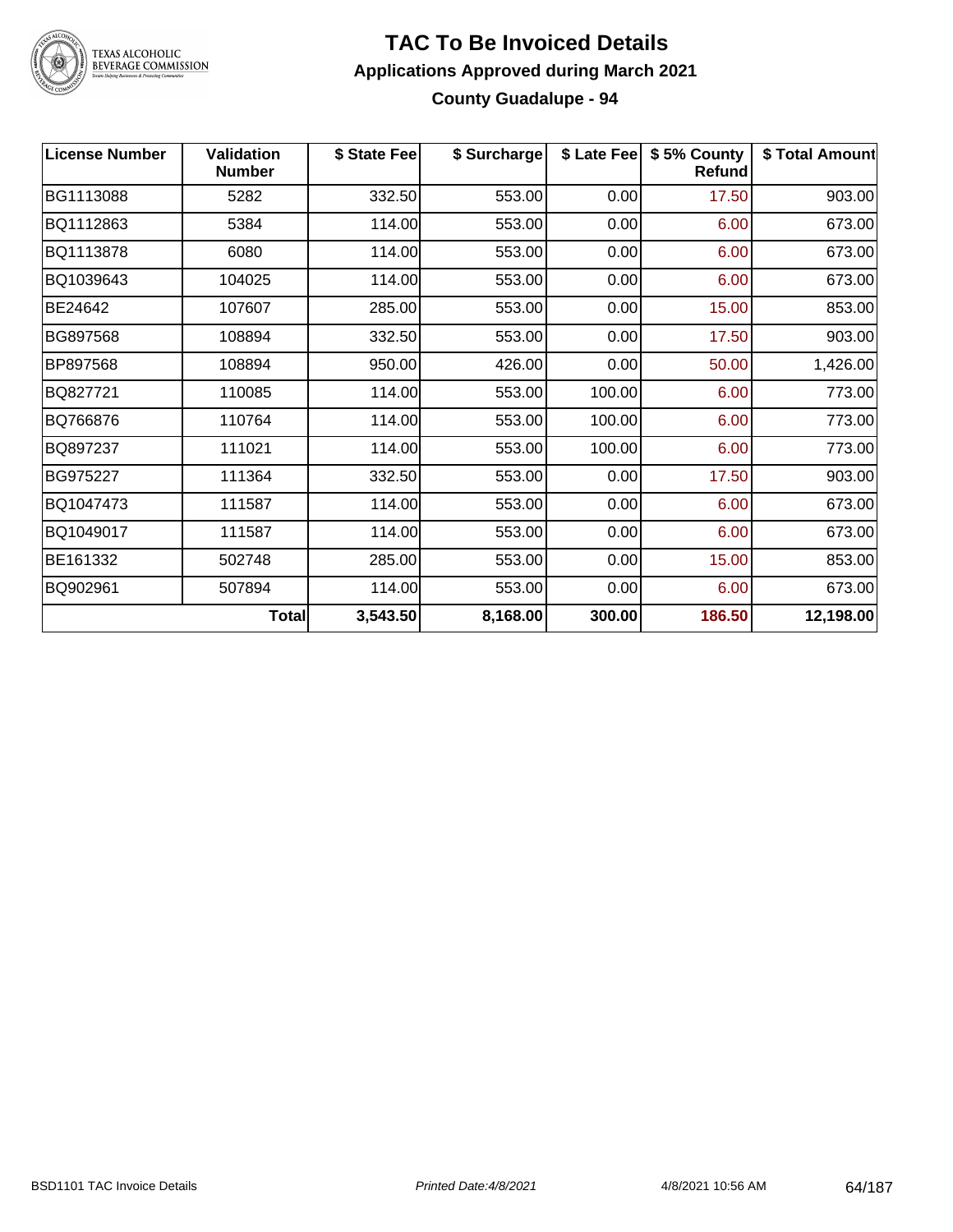

### **TAC To Be Invoiced Details Applications Approved during March 2021 County Hall - 96**

| License Number | <b>Validation</b><br><b>Number</b> | \$ State Feel |          |       | Refund | \$ Surcharge   \$ Late Fee   \$5% County   \$ Total Amount |
|----------------|------------------------------------|---------------|----------|-------|--------|------------------------------------------------------------|
| BQ1111594      | 5076                               | 114.00L       | 553.00   | 0.001 | 6.00   | 673.00                                                     |
| BQ1113835      | 5724                               | 114.00        | 553.00   | 0.00  | 6.00   | 673.00                                                     |
|                | Totall                             | 228.00        | 1,106.00 | 0.00  | 12.00  | 1,346.00                                                   |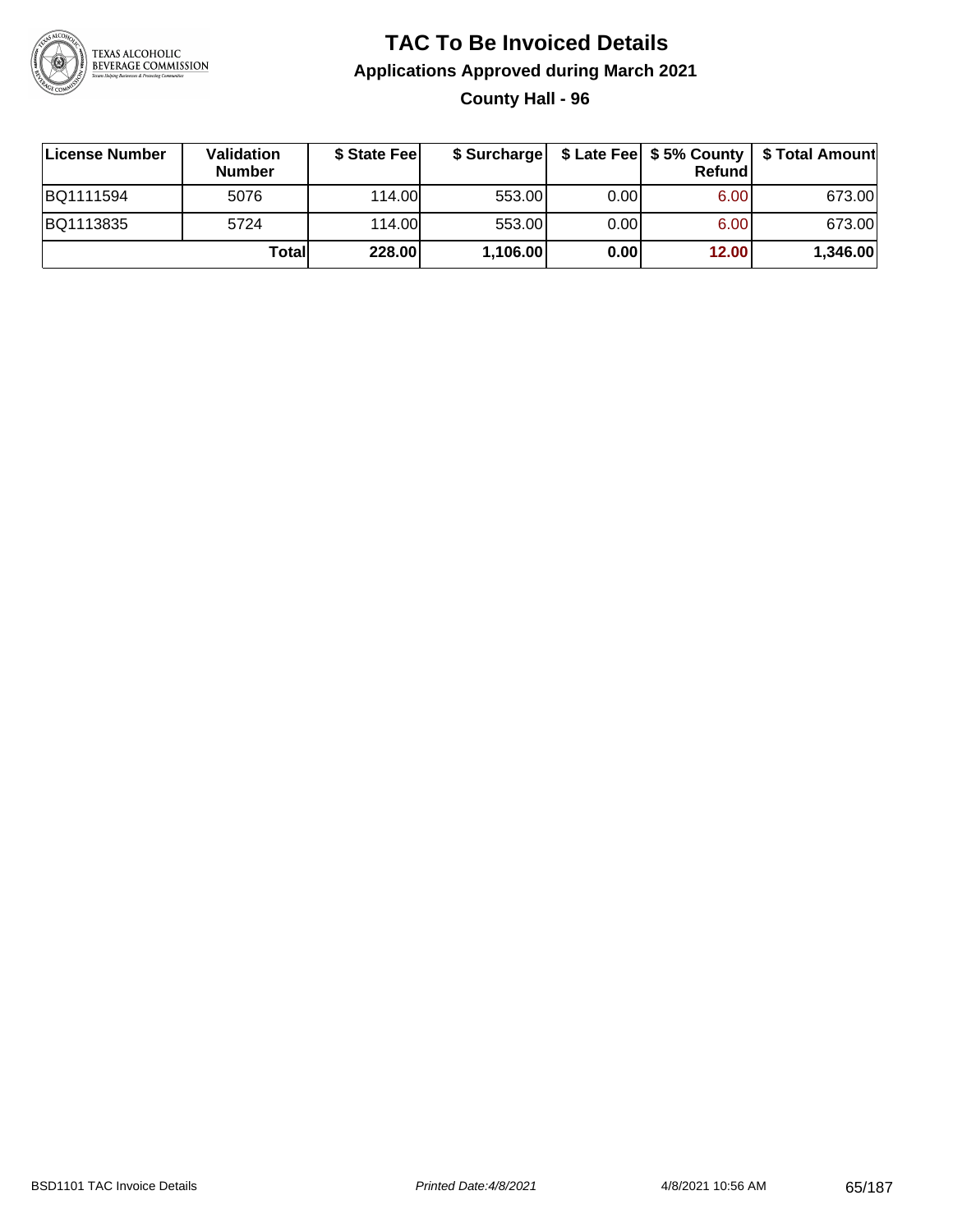

**County Hamilton - 97**

| License Number | <b>Validation</b><br><b>Number</b> | \$ State Fee  | \$ Surcharge |       | Refundl |        |
|----------------|------------------------------------|---------------|--------------|-------|---------|--------|
| BF833313       | 112477                             | 114.00L       | 553.00       | 0.001 | 6.00    | 673.00 |
|                | Total                              | <b>114.00</b> | 553.00       | 0.00  | 6.00    | 673.00 |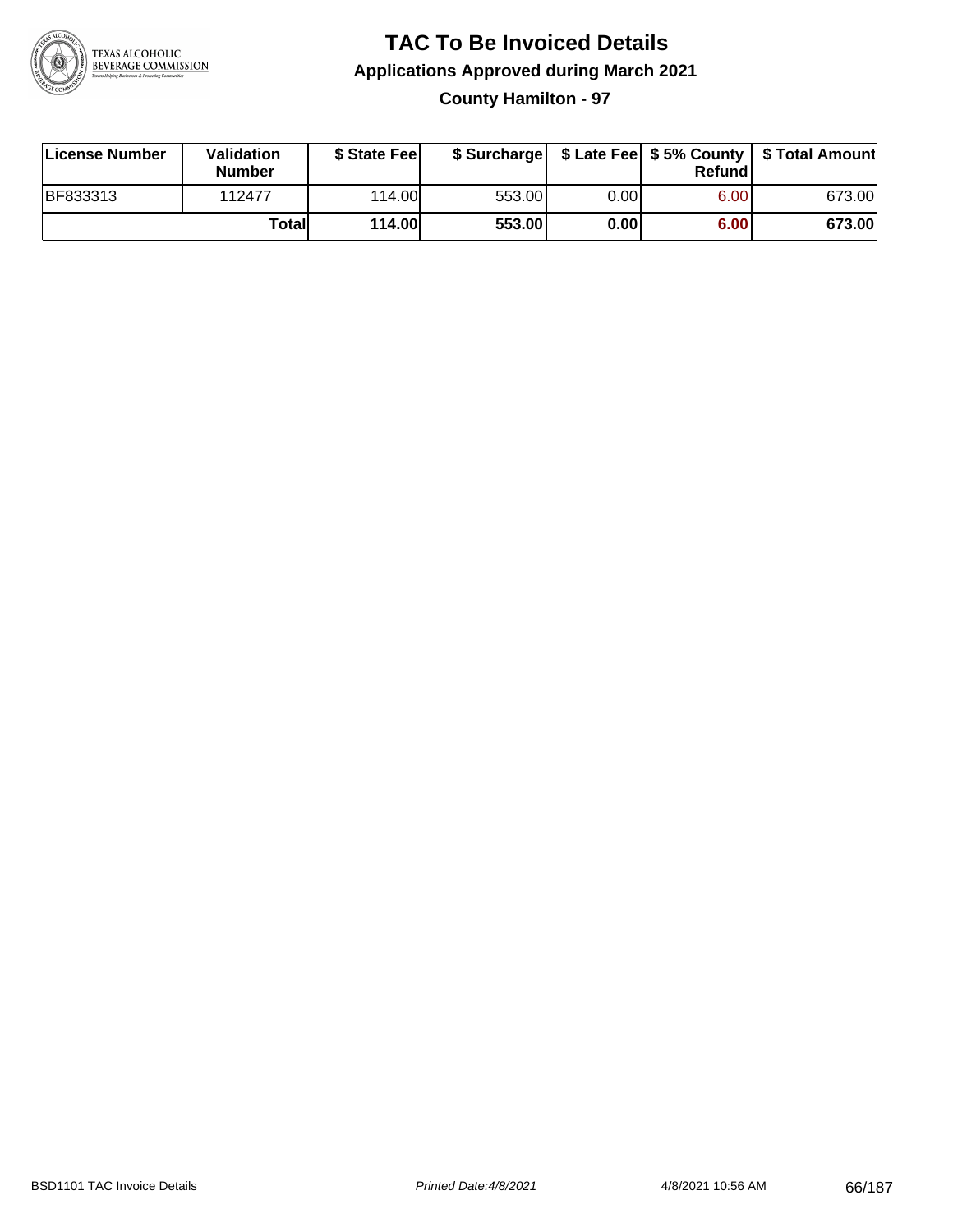

**County Hansford - 98**

| License Number | Validation<br><b>Number</b> | \$ State Feel |        |      | Refundl | \$ Surcharge   \$ Late Fee   \$5% County   \$ Total Amount |
|----------------|-----------------------------|---------------|--------|------|---------|------------------------------------------------------------|
| BG1112151      | 5061                        | 332.50        | 553.00 | 0.00 | 17.501  | 903.00                                                     |
|                | Totall                      | 332.50        | 553.00 | 0.00 | 17.50   | 903.00                                                     |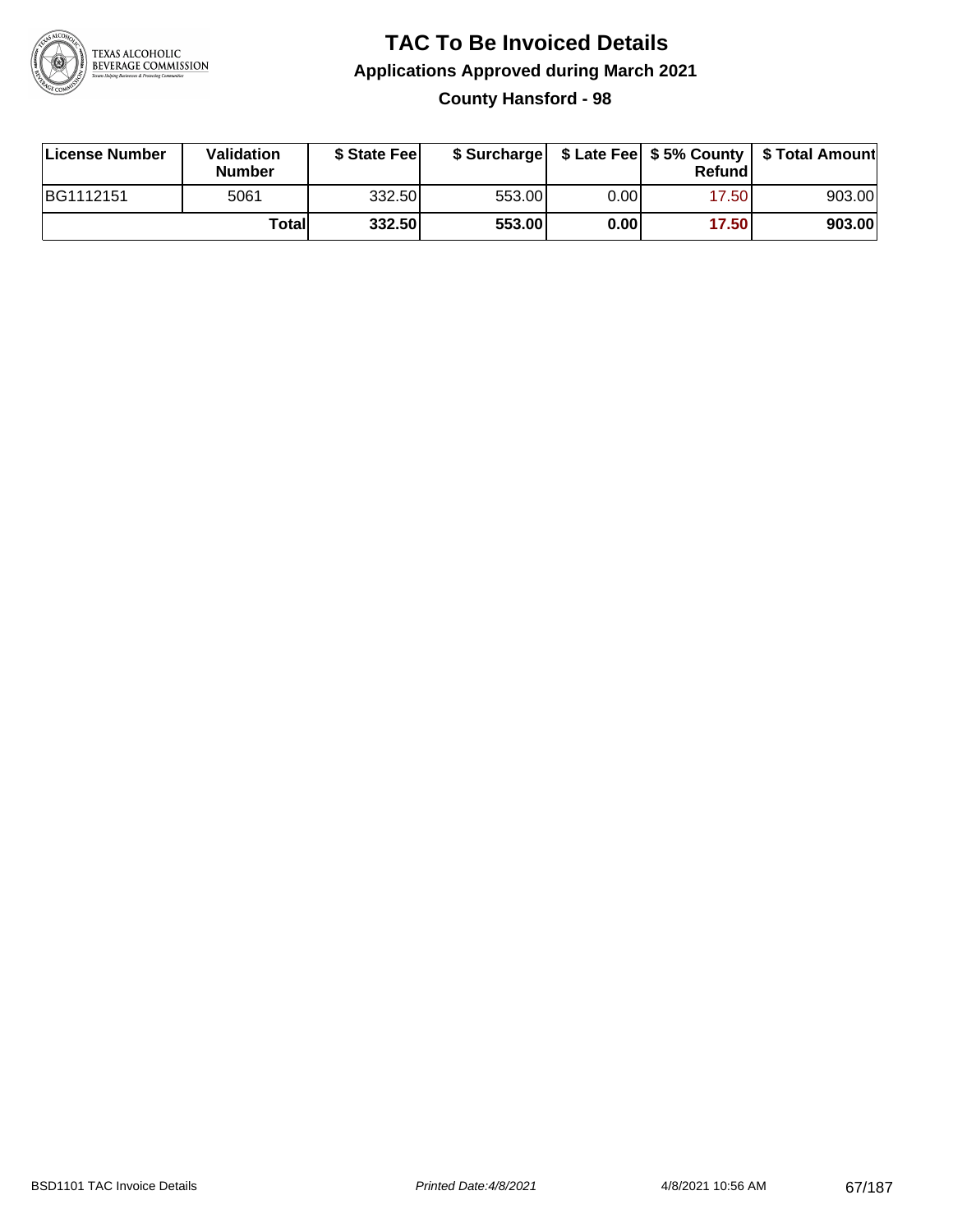

### **TAC To Be Invoiced Details Applications Approved during March 2021 County Hardin - 100**

| License Number   | Validation<br><b>Number</b> | \$ State Fee | \$ Surcharge |       | Refund | \$ Late Fee   \$5% County   \$ Total Amount |
|------------------|-----------------------------|--------------|--------------|-------|--------|---------------------------------------------|
| <b>BF1111777</b> | 3664                        | 114.00       | 553.00       | 0.001 | 6.00   | 673.00                                      |
| BG1113105        | 5508                        | 332.50       | 553.00       | 0.001 | 17.50  | 903.00                                      |
| BQ829489         | 109609                      | 114.00       | 553.00       | 0.001 | 6.00   | 673.00                                      |
|                  | Totall                      | 560.50       | 1,659.00     | 0.00  | 29.50  | 2,249.00                                    |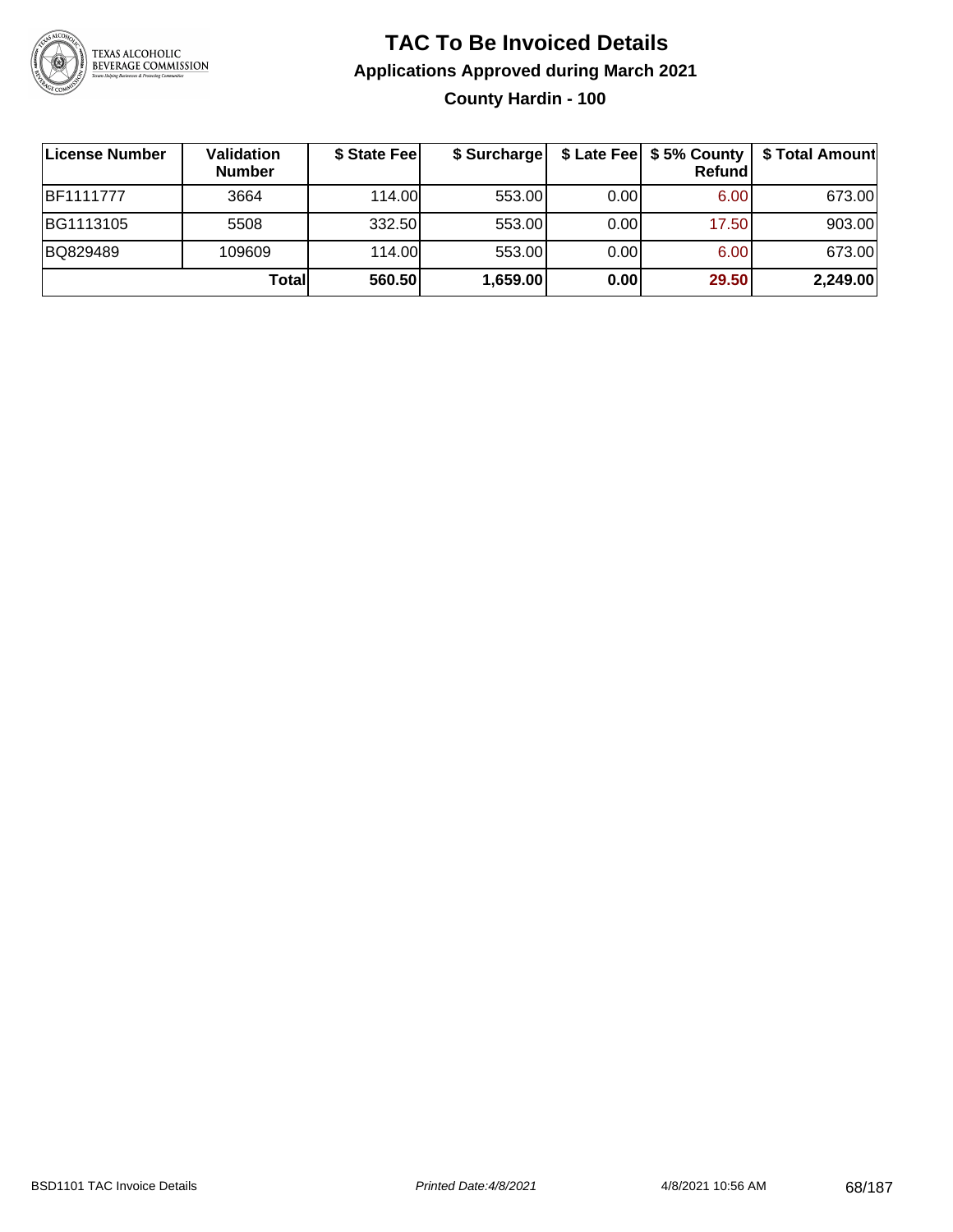

### **TAC To Be Invoiced Details Applications Approved during March 2021**

**County Harris - 101**

| <b>License Number</b> | Validation<br><b>Number</b> | \$ State Fee | \$ Surcharge |      | \$ Late Fee   \$5% County<br>Refund | \$ Total Amount |
|-----------------------|-----------------------------|--------------|--------------|------|-------------------------------------|-----------------|
| BQ1112354             | 2554                        | 114.00       | 553.00       | 0.00 | 6.00                                | 673.00          |
| BF1112884             | 2720                        | 114.00       | 553.00       | 0.00 | 6.00                                | 673.00          |
| BG1113571             | 2936                        | 1,900.00     | 553.00       | 0.00 | 100.00                              | 2,553.00        |
| BQ1111110             | 2985                        | 114.00       | 553.00       | 0.00 | 6.00                                | 673.00          |
| BG1111224             | 3124                        | 1,900.00     | 553.00       | 0.00 | 100.00                              | 2,553.00        |
| BQ1111789             | 3271                        | 114.00       | 553.00       | 0.00 | 6.00                                | 673.00          |
| BG1111597             | 3295                        | 1,900.00     | 553.00       | 0.00 | 100.00                              | 2,553.00        |
| BQ1111409             | 3339                        | 114.00       | 553.00       | 0.00 | 6.00                                | 673.00          |
| BQ1111167             | 3375                        | 114.00       | 553.00       | 0.00 | 6.00                                | 673.00          |
| BG1113000             | 3391                        | 1,900.00     | 553.00       | 0.00 | 100.00                              | 2,553.00        |
| BF1111492             | 3629                        | 114.00       | 553.00       | 0.00 | 6.00                                | 673.00          |
| BQ1111558             | 3653                        | 114.00       | 553.00       | 0.00 | 6.00                                | 673.00          |
| BF1112395             | 3742                        | 114.00       | 553.00       | 0.00 | 6.00                                | 673.00          |
| BQ1113558             | 3744                        | 114.00       | 553.00       | 0.00 | 6.00                                | 673.00          |
| BQ1113778             | 3749                        | 114.00       | 553.00       | 0.00 | 6.00                                | 673.00          |
| BQ1111849             | 3819                        | 114.00       | 553.00       | 0.00 | 6.00                                | 673.00          |
| BQ1113109             | 3824                        | 114.00       | 553.00       | 0.00 | 6.00                                | 673.00          |
| BG1112681             | 3940                        | 1,900.00     | 553.00       | 0.00 | 100.00                              | 2,553.00        |
| BL1112681             | 3940                        | 475.00       | 327.00       | 0.00 | 25.00                               | 827.00          |
| BQ1111543             | 3972                        | 114.00       | 553.00       | 0.00 | 6.00                                | 673.00          |
| BQ1111488             | 3973                        | 114.00       | 553.00       | 0.00 | 6.00                                | 673.00          |
| BG1111773             | 3983                        | 1,900.00     | 553.00       | 0.00 | 100.00                              | 2,553.00        |
| BF1111546             | 4000                        | 114.00       | 553.00       | 0.00 | 6.00                                | 673.00          |
| BF1112345             | 4005                        | 114.00       | 553.00       | 0.00 | 6.00                                | 673.00          |
| BF1113358             | 4017                        | 114.00       | 553.00       | 0.00 | 6.00                                | 673.00          |
| BF1112133             | 4102                        | 114.00       | 553.00       | 0.00 | 6.00                                | 673.00          |
| BQ1112124             | 4107                        | 114.00       | 553.00       | 0.00 | 6.00                                | 673.00          |
| BF1111118             | 4197                        | 114.00       | 553.00       | 0.00 | 6.00                                | 673.00          |
| BQ1111367             | 4205                        | 114.00       | 553.00       | 0.00 | 6.00                                | 673.00          |
| BQ1111712             | 4234                        | 114.00       | 553.00       | 0.00 | 6.00                                | 673.00          |
| BF1110786             | 4250                        | 114.00       | 553.00       | 0.00 | 6.00                                | 673.00          |
| BG1112473             | 4322                        | 1,900.00     | 553.00       | 0.00 | 100.00                              | 2,553.00        |
| BG1113830             | 4331                        | 1,900.00     | 553.00       | 0.00 | 100.00                              | 2,553.00        |
| BF1110720             | 4360                        | 114.00       | 553.00       | 0.00 | 6.00                                | 673.00          |
| BF1110774             | 4398                        | 114.00       | 553.00       | 0.00 | 6.00                                | 673.00          |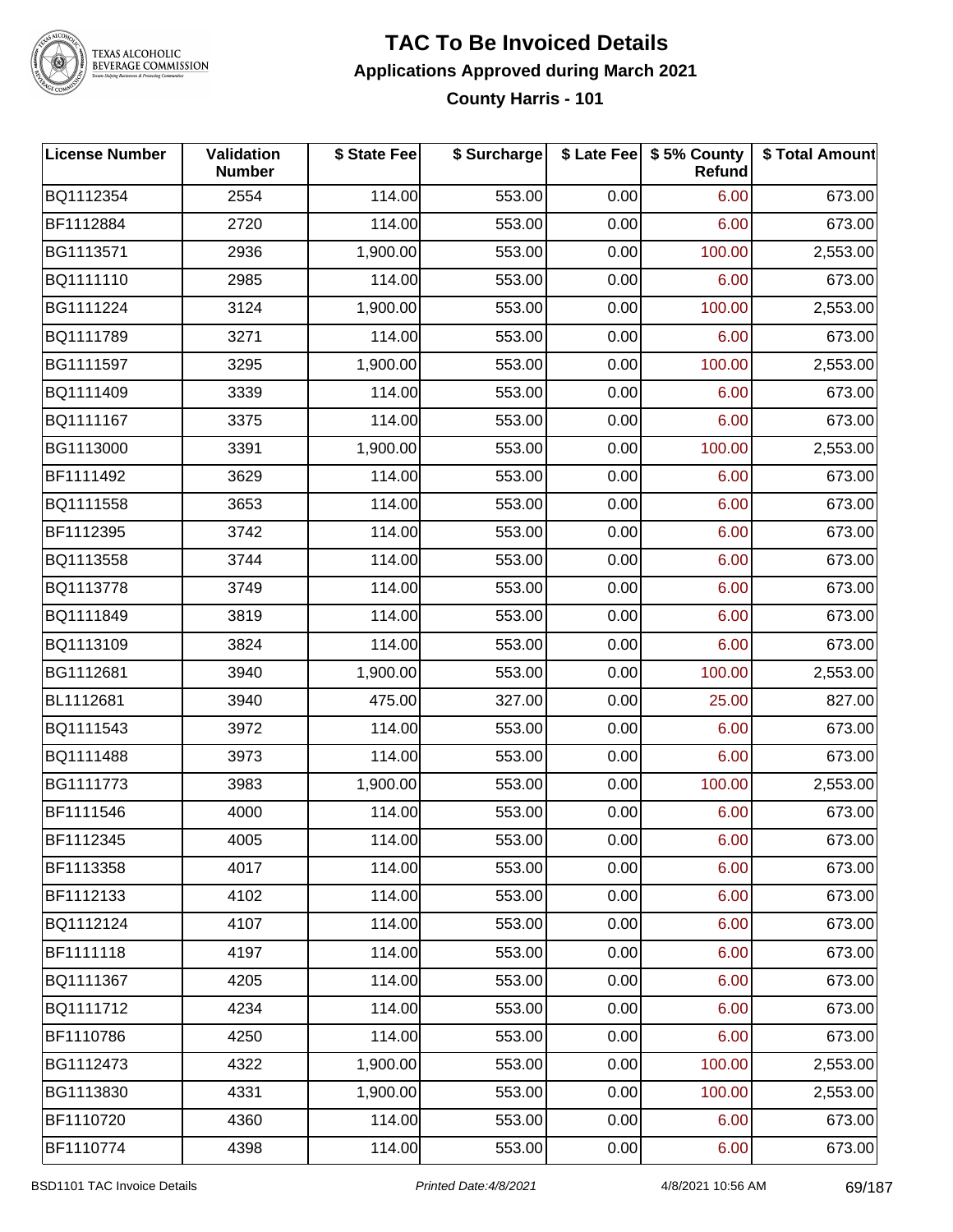| <b>License Number</b> | Validation<br><b>Number</b> | \$ State Fee | \$ Surcharge |      | \$ Late Fee   \$5% County<br>Refund | \$ Total Amount |
|-----------------------|-----------------------------|--------------|--------------|------|-------------------------------------|-----------------|
| BF1113316             | 4400                        | 114.00       | 553.00       | 0.00 | 6.00                                | 673.00          |
| BQ1111929             | 4425                        | 114.00       | 553.00       | 0.00 | 6.00                                | 673.00          |
| BQ1112030             | 4426                        | 114.00       | 553.00       | 0.00 | 6.00                                | 673.00          |
| BQ1111440             | 4479                        | 114.00       | 553.00       | 0.00 | 6.00                                | 673.00          |
| BQ1113042             | 4568                        | 114.00       | 553.00       | 0.00 | 6.00                                | 673.00          |
| BQ1110805             | 4619                        | 114.00       | 553.00       | 0.00 | 6.00                                | 673.00          |
| BQ1112398             | 4761                        | 114.00       | 553.00       | 0.00 | 6.00                                | 673.00          |
| BF1111044             | 4787                        | 114.00       | 553.00       | 0.00 | 6.00                                | 673.00          |
| BG1113960             | 4798                        | 1,900.00     | 553.00       | 0.00 | 100.00                              | 2,553.00        |
| BG1111274             | 4808                        | 1,900.00     | 553.00       | 0.00 | 100.00                              | 2,553.00        |
| BL1111274             | 4808                        | 475.00       | 327.00       | 0.00 | 25.00                               | 827.00          |
| BQ1112767             | 4816                        | 114.00       | 553.00       | 0.00 | 6.00                                | 673.00          |
| BF1113627             | 4819                        | 114.00       | 553.00       | 0.00 | 6.00                                | 673.00          |
| BQ1111931             | 4820                        | 114.00       | 553.00       | 0.00 | 6.00                                | 673.00          |
| BG1111061             | 4825                        | 1,900.00     | 553.00       | 0.00 | 100.00                              | 2,553.00        |
| BG1113372             | 4895                        | 1,900.00     | 553.00       | 0.00 | 100.00                              | 2,553.00        |
| BF1110995             | 4932                        | 114.00       | 553.00       | 0.00 | 6.00                                | 673.00          |
| BF1113656             | 4933                        | 114.00       | 553.00       | 0.00 | 6.00                                | 673.00          |
| BF1111020             | 4957                        | 114.00       | 553.00       | 0.00 | 6.00                                | 673.00          |
| BG1113788             | 4958                        | 1,900.00     | 553.00       | 0.00 | 100.00                              | 2,553.00        |
| BQ1111078             | 4962                        | 114.00       | 553.00       | 0.00 | 6.00                                | 673.00          |
| BQ1111907             | 4963                        | 114.00       | 553.00       | 0.00 | 6.00                                | 673.00          |
| BQ1112352             | 4965                        | 114.00       | 553.00       | 0.00 | 6.00                                | 673.00          |
| BG1111007             | 4976                        | 1,900.00     | 553.00       | 0.00 | 100.00                              | 2,553.00        |
| BG1113144             | 5014                        | 1,900.00     | 553.00       | 0.00 | 100.00                              | 2,553.00        |
| BG1113659             | 5034                        | 1,900.00     | 553.00       | 0.00 | 100.00                              | 2,553.00        |
| BG1112078             | 5035                        | 1,900.00     | 553.00       | 0.00 | 100.00                              | 2,553.00        |
| BQ1111653             | 5060                        | 114.00       | 553.00       | 0.00 | 6.00                                | 673.00          |
| BG1112406             | 5110                        | 1,900.00     | 553.00       | 0.00 | 100.00                              | 2,553.00        |
| BG1112996             | 5124                        | 1,900.00     | 553.00       | 0.00 | 100.00                              | 2,553.00        |
| BG1110711             | 5127                        | 1,900.00     | 553.00       | 0.00 | 100.00                              | 2,553.00        |
| BF1111214             | 5154                        | 114.00       | 553.00       | 0.00 | 6.00                                | 673.00          |
| BQ1112951             | 5156                        | 114.00       | 553.00       | 0.00 | 6.00                                | 673.00          |
| BQ1111479             | 5157                        | 114.00       | 553.00       | 0.00 | 6.00                                | 673.00          |
| BG1113447             | 5182                        | 1,900.00     | 553.00       | 0.00 | 100.00                              | 2,553.00        |
| BF1113156             | 5195                        | 114.00       | 553.00       | 0.00 | 6.00                                | 673.00          |
| BG1112477             | 5214                        | 1,900.00     | 553.00       | 0.00 | 100.00                              | 2,553.00        |
| BG1112389             | 5230                        | 1,900.00     | 553.00       | 0.00 | 100.00                              | 2,553.00        |
| BF1113394             | 5232                        | 114.00       | 553.00       | 0.00 | 6.00                                | 673.00          |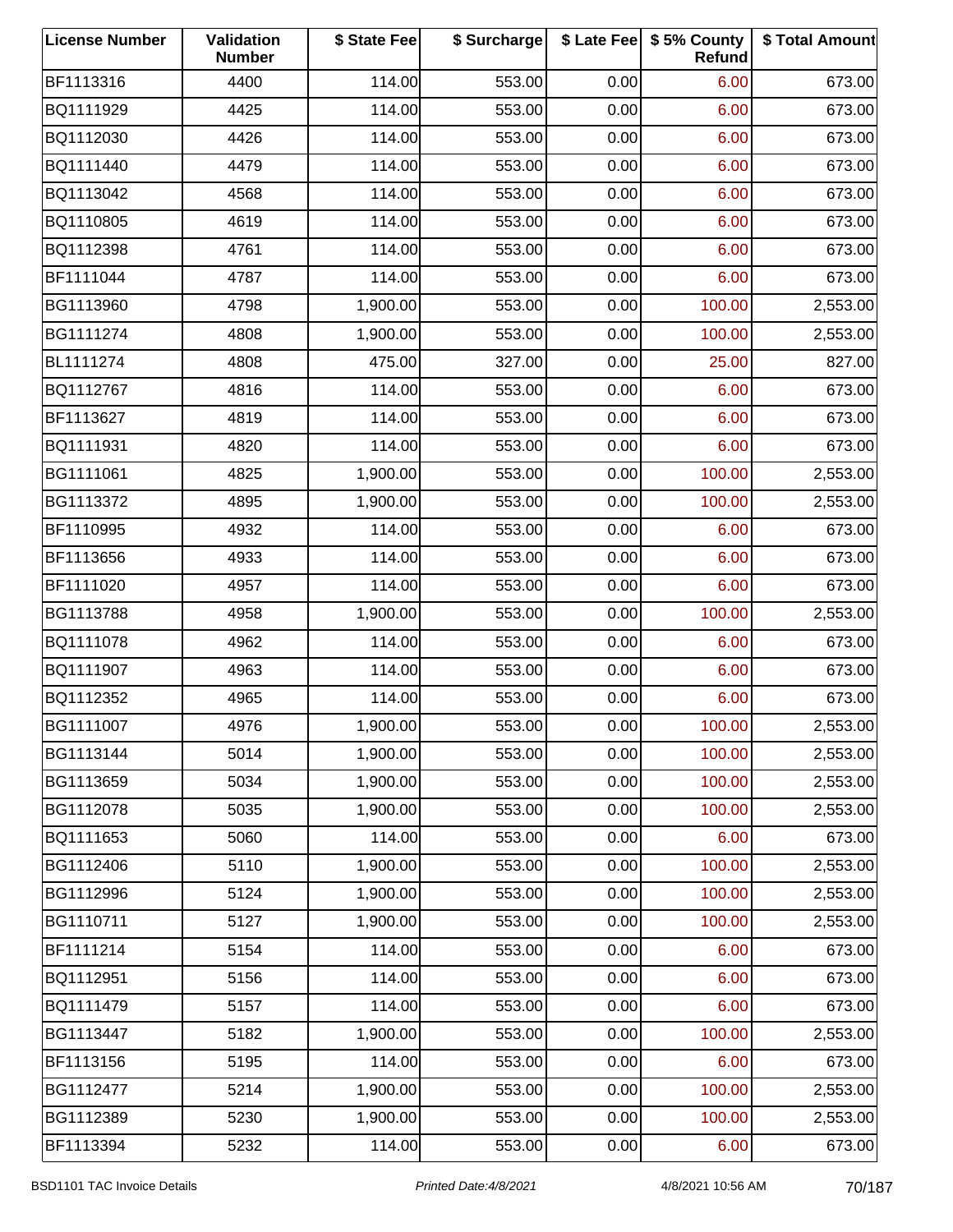| <b>License Number</b> | Validation<br><b>Number</b> | \$ State Fee | \$ Surcharge |      | \$ Late Fee   \$5% County<br>Refund | \$ Total Amount |
|-----------------------|-----------------------------|--------------|--------------|------|-------------------------------------|-----------------|
| BF1113990             | 5234                        | 114.00       | 553.00       | 0.00 | 6.00                                | 673.00          |
| BQ1111374             | 5235                        | 114.00       | 553.00       | 0.00 | 6.00                                | 673.00          |
| BG1111460             | 5236                        | 1,900.00     | 553.00       | 0.00 | 100.00                              | 2,553.00        |
| BG1112283             | 5240                        | 1,900.00     | 553.00       | 0.00 | 100.00                              | 2,553.00        |
| BF1111927             | 5312                        | 114.00       | 553.00       | 0.00 | 6.00                                | 673.00          |
| BG1113089             | 5345                        | 1,900.00     | 553.00       | 0.00 | 100.00                              | 2,553.00        |
| BQ1112403             | 5366                        | 114.00       | 553.00       | 0.00 | 6.00                                | 673.00          |
| BQ1112308             | 5388                        | 114.00       | 553.00       | 0.00 | 6.00                                | 673.00          |
| BF1113595             | 5394                        | 114.00       | 553.00       | 0.00 | 6.00                                | 673.00          |
| BQ1113078             | 5426                        | 114.00       | 553.00       | 0.00 | 6.00                                | 673.00          |
| BG1111643             | 5428                        | 1,900.00     | 553.00       | 0.00 | 100.00                              | 2,553.00        |
| BG1112623             | 5444                        | 1,900.00     | 553.00       | 0.00 | 100.00                              | 2,553.00        |
| BQ1113721             | 5446                        | 114.00       | 553.00       | 0.00 | 6.00                                | 673.00          |
| BQ1112421             | 5447                        | 114.00       | 553.00       | 0.00 | 6.00                                | 673.00          |
| BG1111935             | 5448                        | 1,900.00     | 553.00       | 0.00 | 100.00                              | 2,553.00        |
| BL1111935             | 5448                        | 475.00       | 327.00       | 0.00 | 25.00                               | 827.00          |
| BG1113332             | 5466                        | 1,900.00     | 553.00       | 0.00 | 100.00                              | 2,553.00        |
| BG1112518             | 5537                        | 1,900.00     | 553.00       | 0.00 | 100.00                              | 2,553.00        |
| BL1112518             | 5537                        | 475.00       | 327.00       | 0.00 | 25.00                               | 827.00          |
| BQ1113160             | 5540                        | 114.00       | 553.00       | 0.00 | 6.00                                | 673.00          |
| BQ1112912             | 5596                        | 114.00       | 553.00       | 0.00 | 6.00                                | 673.00          |
| BG1112262             | 5636                        | 1,900.00     | 553.00       | 0.00 | 100.00                              | 2,553.00        |
| BL1112262             | 5636                        | 475.00       | 327.00       | 0.00 | 25.00                               | 827.00          |
| BQ1112355             | 5637                        | 114.00       | 553.00       | 0.00 | 6.00                                | 673.00          |
| BF1113096             | 5639                        | 114.00       | 553.00       | 0.00 | 6.00                                | 673.00          |
| BF1112199             | 5649                        | 114.00       | 553.00       | 0.00 | 6.00                                | 673.00          |
| BQ1113842             | 5656                        | 114.00       | 553.00       | 0.00 | 6.00                                | 673.00          |
| BG1113654             | 5804                        | 1,900.00     | 553.00       | 0.00 | 100.00                              | 2,553.00        |
| BG1112978             | 5819                        | 1,900.00     | 553.00       | 0.00 | 100.00                              | 2,553.00        |
| BQ1113141             | 5847                        | 114.00       | 553.00       | 0.00 | 6.00                                | 673.00          |
| BG1112754             | 5870                        | 1,900.00     | 553.00       | 0.00 | 100.00                              | 2,553.00        |
| BQ1113300             | 5883                        | 114.00       | 553.00       | 0.00 | 6.00                                | 673.00          |
| BQ1113727             | 5902                        | 114.00       | 553.00       | 0.00 | 6.00                                | 673.00          |
| BQ1113660             | 5911                        | 114.00       | 553.00       | 0.00 | 6.00                                | 673.00          |
| BG1113179             | 5961                        | 1,900.00     | 553.00       | 0.00 | 100.00                              | 2,553.00        |
| BL1113179             | 5961                        | 475.00       | 327.00       | 0.00 | 25.00                               | 827.00          |
| BF1113194             | 5963                        | 114.00       | 553.00       | 0.00 | 6.00                                | 673.00          |
| BG1113790             | 5978                        | 1,900.00     | 553.00       | 0.00 | 100.00                              | 2,553.00        |
| BF1113855             | 6087                        | 114.00       | 553.00       | 0.00 | 6.00                                | 673.00          |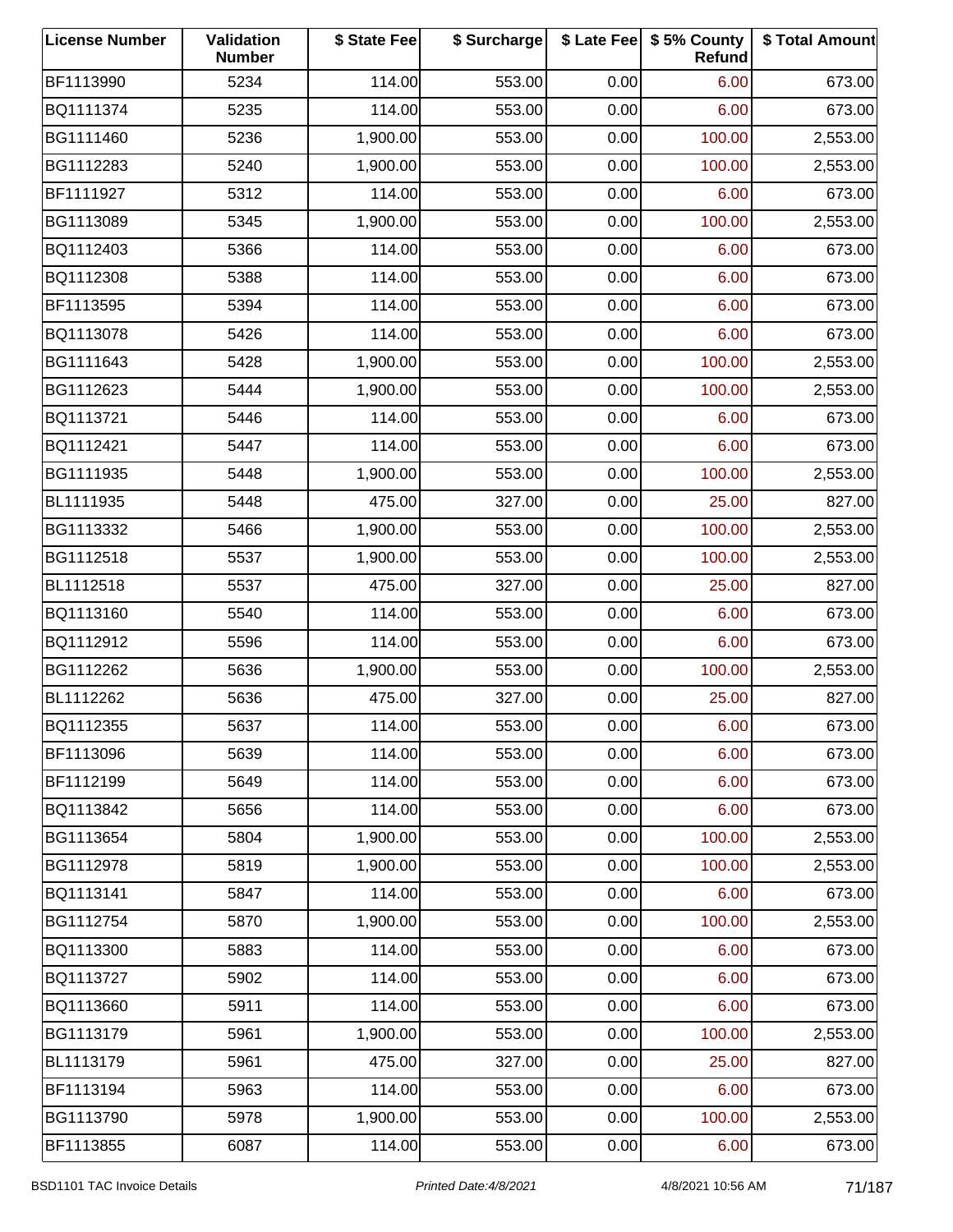| <b>License Number</b> | Validation<br><b>Number</b> | \$ State Fee | \$ Surcharge |        | \$ Late Fee   \$5% County<br>Refund | \$ Total Amount |
|-----------------------|-----------------------------|--------------|--------------|--------|-------------------------------------|-----------------|
| BG1113799             | 6088                        | 1,900.00     | 553.00       | 0.00   | 100.00                              | 2,553.00        |
| BQ882794              | 101589                      | 114.00       | 553.00       | 0.00   | 6.00                                | 673.00          |
| BQ886627              | 101604                      | 114.00       | 553.00       | 0.00   | 6.00                                | 673.00          |
| BQ963181              | 101635                      | 114.00       | 553.00       | 0.00   | 6.00                                | 673.00          |
| BQ761101              | 102250                      | 114.00       | 553.00       | 0.00   | 6.00                                | 673.00          |
| BQ966441              | 103524                      | 114.00       | 553.00       | 0.00   | 6.00                                | 673.00          |
| BG825144              | 103580                      | 1,425.00     | 553.00       | 0.00   | 75.00                               | 2,053.00        |
| BQ1039005             | 103705                      | 114.00       | 553.00       | 0.00   | 6.00                                | 673.00          |
| BG888946              | 103815                      | 1,425.00     | 553.00       | 0.00   | 75.00                               | 2,053.00        |
| BG1037735             | 103983                      | 1,425.00     | 553.00       | 0.00   | 75.00                               | 2,053.00        |
| BQ893210              | 105924                      | 114.00       | 553.00       | 0.00   | 6.00                                | 673.00          |
| BF968888              | 107397                      | 114.00       | 553.00       | 0.00   | 6.00                                | 673.00          |
| BF1043318             | 108379                      | 114.00       | 553.00       | 0.00   | 6.00                                | 673.00          |
| BG968099              | 108519                      | 1,425.00     | 553.00       | 100.00 | 75.00                               | 2,153.00        |
| BG828947              | 109008                      | 1,425.00     | 553.00       | 0.00   | 75.00                               | 2,053.00        |
| BF1042833             | 109012                      | 114.00       | 553.00       | 0.00   | 6.00                                | 673.00          |
| BG969477              | 109014                      | 1,425.00     | 553.00       | 0.00   | 75.00                               | 2,053.00        |
| BL969477              | 109014                      | 475.00       | 327.00       | 0.00   | 25.00                               | 827.00          |
| BQ897831              | 109016                      | 114.00       | 553.00       | 0.00   | 6.00                                | 673.00          |
| BQ1042624             | 109044                      | 114.00       | 553.00       | 0.00   | 6.00                                | 673.00          |
| BQ972934              | 109055                      | 114.00       | 553.00       | 0.00   | 6.00                                | 673.00          |
| BF899219              | 109085                      | 114.00       | 553.00       | 0.00   | 6.00                                | 673.00          |
| BQ766530              | 109110                      | 114.00       | 553.00       | 0.00   | 6.00                                | 673.00          |
| BG829979              | 109112                      | 1,425.00     | 553.00       | 0.00   | 75.00                               | 2,053.00        |
| BF768906              | 109191                      | 114.00       | 553.00       | 0.00   | 6.00                                | 673.00          |
| BG1044540             | 109223                      | 1,425.00     | 553.00       | 0.00   | 75.00                               | 2,053.00        |
| BF970942              | 109224                      | 114.00       | 553.00       | 0.00   | 6.00                                | 673.00          |
| BQ974688              | 109268                      | 114.00       | 553.00       | 0.00   | 6.00                                | 673.00          |
| BQ1042936             | 109294                      | 114.00       | 553.00       | 0.00   | 6.00                                | 673.00          |
| BQ768022              | 109344                      | 114.00       | 553.00       | 0.00   | 6.00                                | 673.00          |
| BG830357              | 109349                      | 1,425.00     | 553.00       | 0.00   | 75.00                               | 2,053.00        |
| BF896761              | 109349                      | 114.00       | 553.00       | 0.00   | 6.00                                | 673.00          |
| BQ1043262             | 109349                      | 114.00       | 553.00       | 0.00   | 6.00                                | 673.00          |
| BQ1043310             | 109349                      | 114.00       | 553.00       | 0.00   | 6.00                                | 673.00          |
| BG1044369             | 109351                      | 1,425.00     | 553.00       | 0.00   | 75.00                               | 2,053.00        |
| BQ1045937             | 109353                      | 114.00       | 553.00       | 0.00   | 6.00                                | 673.00          |
| BG1042522             | 109375                      | 1,425.00     | 553.00       | 100.00 | 75.00                               | 2,153.00        |
| BF970925              | 109431                      | 114.00       | 553.00       | 0.00   | 6.00                                | 673.00          |
| BQ972976              | 109448                      | 114.00       | 553.00       | 0.00   | 6.00                                | 673.00          |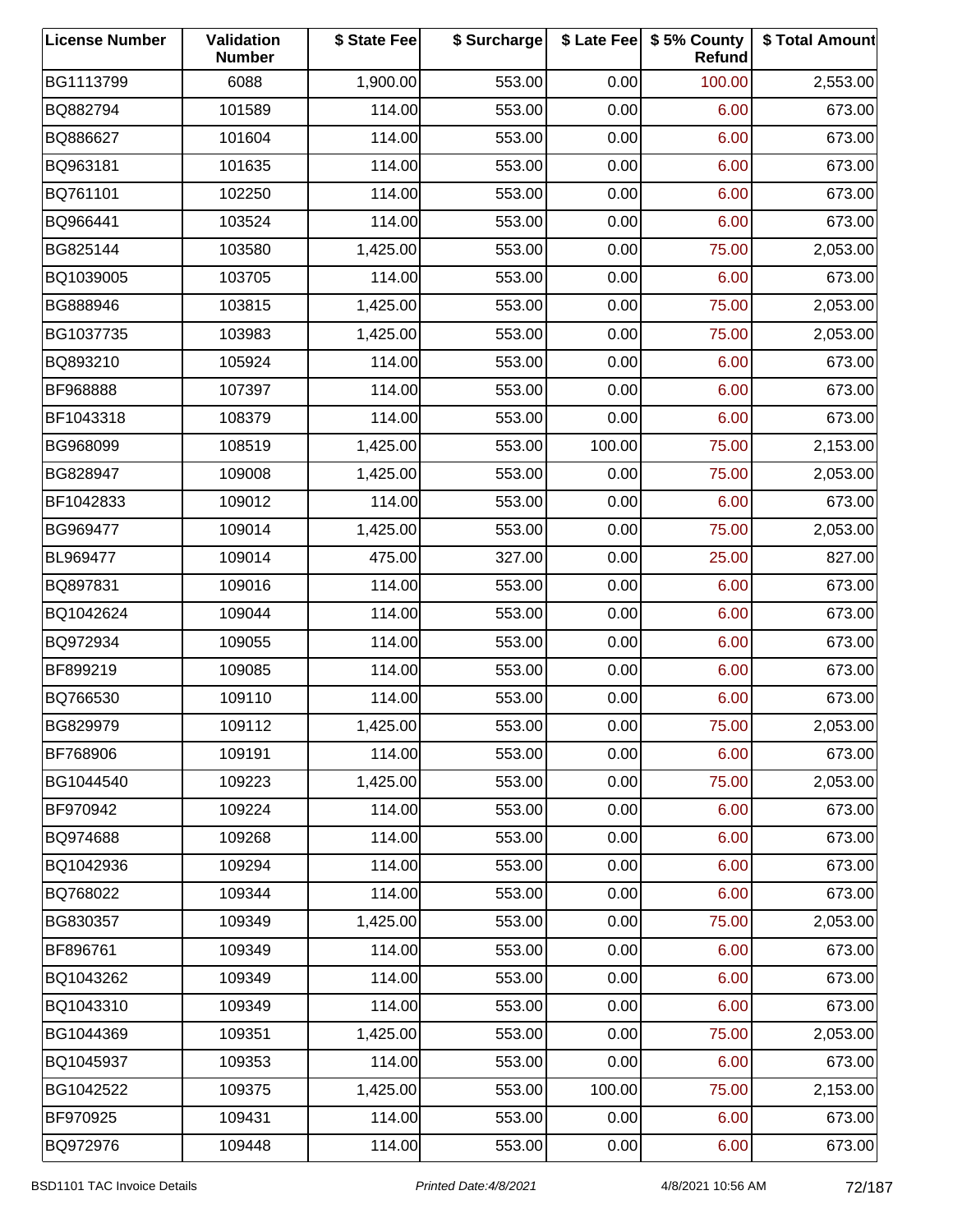| <b>License Number</b> | Validation<br><b>Number</b> | \$ State Fee | \$ Surcharge |        | \$ Late Fee   \$5% County<br>Refund | \$ Total Amount |
|-----------------------|-----------------------------|--------------|--------------|--------|-------------------------------------|-----------------|
| BQ1045910             | 109450                      | 114.00       | 553.00       | 0.00   | 6.00                                | 673.00          |
| BQ898361              | 109453                      | 114.00       | 553.00       | 0.00   | 6.00                                | 673.00          |
| BF1044997             | 109456                      | 114.00       | 553.00       | 0.00   | 6.00                                | 673.00          |
| BQ973105              | 109457                      | 114.00       | 553.00       | 0.00   | 6.00                                | 673.00          |
| BF1046676             | 109466                      | 114.00       | 553.00       | 0.00   | 6.00                                | 673.00          |
| BG971475              | 109482                      | 1,425.00     | 553.00       | 0.00   | 75.00                               | 2,053.00        |
| BQ899258              | 109502                      | 114.00       | 553.00       | 0.00   | 6.00                                | 673.00          |
| BG1045362             | 109520                      | 1,425.00     | 553.00       | 0.00   | 75.00                               | 2,053.00        |
| BQ973810              | 109523                      | 114.00       | 553.00       | 0.00   | 6.00                                | 673.00          |
| BQ973883              | 109526                      | 114.00       | 553.00       | 0.00   | 6.00                                | 673.00          |
| BQ969612              | 109528                      | 114.00       | 553.00       | 100.00 | 6.00                                | 773.00          |
| BQ974150              | 109576                      | 114.00       | 553.00       | 0.00   | 6.00                                | 673.00          |
| BG1043150             | 109582                      | 1,425.00     | 553.00       | 0.00   | 75.00                               | 2,053.00        |
| BF899567              | 109617                      | 114.00       | 553.00       | 0.00   | 6.00                                | 673.00          |
| BQ896148              | 109662                      | 114.00       | 553.00       | 0.00   | 6.00                                | 673.00          |
| BG1044269             | 109684                      | 1,425.00     | 553.00       | 0.00   | 75.00                               | 2,053.00        |
| BQ832896              | 109837                      | 114.00       | 553.00       | 0.00   | 6.00                                | 673.00          |
| BG974272              | 109841                      | 1,425.00     | 553.00       | 0.00   | 75.00                               | 2,053.00        |
| BG1046774             | 109862                      | 1,425.00     | 553.00       | 0.00   | 75.00                               | 2,053.00        |
| BG975224              | 109864                      | 1,425.00     | 553.00       | 0.00   | 75.00                               | 2,053.00        |
| BQ974287              | 109936                      | 114.00       | 553.00       | 0.00   | 6.00                                | 673.00          |
| BG974343              | 109939                      | 1,425.00     | 553.00       | 0.00   | 75.00                               | 2,053.00        |
| BQ1044191             | 109946                      | 114.00       | 553.00       | 0.00   | 6.00                                | 673.00          |
| BG829778              | 109976                      | 1,425.00     | 553.00       | 0.00   | 75.00                               | 2,053.00        |
| BQ834131              | 110028                      | 114.00       | 553.00       | 0.00   | 6.00                                | 673.00          |
| BQ834130              | 110029                      | 114.00       | 553.00       | 0.00   | 6.00                                | 673.00          |
| BQ834356              | 110032                      | 114.00       | 553.00       | 0.00   | 6.00                                | 673.00          |
| BQ897832              | 110062                      | 114.00       | 553.00       | 0.00   | 6.00                                | 673.00          |
| BQ974209              | 110065                      | 114.00       | 553.00       | 0.00   | 6.00                                | 673.00          |
| BQ1045815             | 110079                      | 114.00       | 553.00       | 0.00   | 6.00                                | 673.00          |
| BF899405              | 110080                      | 114.00       | 553.00       | 0.00   | 6.00                                | 673.00          |
| BQ769834              | 110118                      | 114.00       | 553.00       | 0.00   | 6.00                                | 673.00          |
| BG1045632             | 110211                      | 1,425.00     | 553.00       | 0.00   | 75.00                               | 2,053.00        |
| BQ834272              | 110237                      | 114.00       | 553.00       | 0.00   | 6.00                                | 673.00          |
| BQ973959              | 110370                      | 114.00       | 553.00       | 0.00   | 6.00                                | 673.00          |
| BG832705              | 110398                      | 1,425.00     | 553.00       | 0.00   | 75.00                               | 2,053.00        |
| BQ1044885             | 110401                      | 114.00       | 553.00       | 0.00   | 6.00                                | 673.00          |
| BQ768015              | 110404                      | 114.00       | 553.00       | 0.00   | 6.00                                | 673.00          |
| BF768064              | 110422                      | 114.00       | 553.00       | 0.00   | 6.00                                | 673.00          |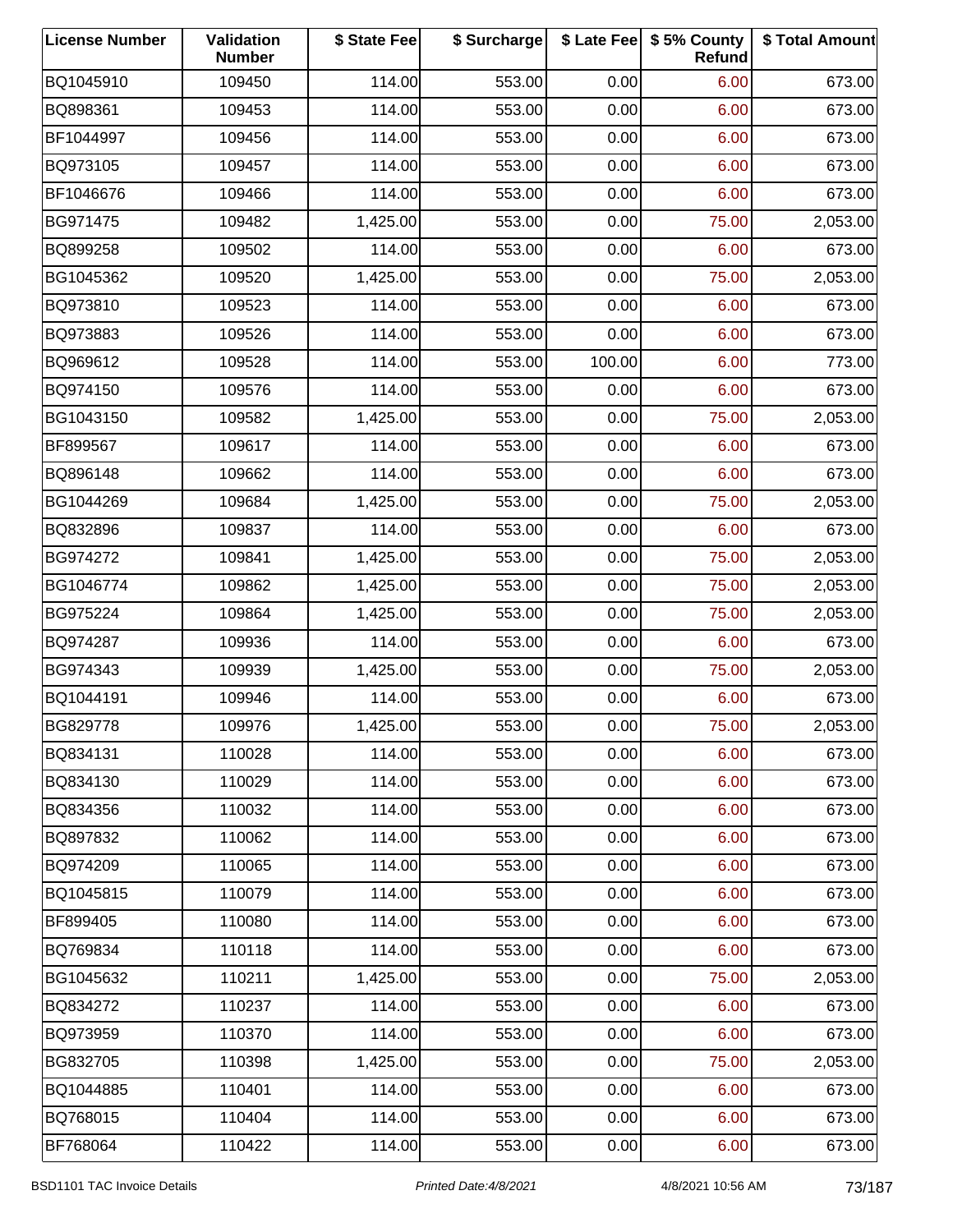| <b>License Number</b> | Validation<br><b>Number</b> | \$ State Fee | \$ Surcharge |        | \$ Late Fee   \$5% County<br>Refund | \$ Total Amount |
|-----------------------|-----------------------------|--------------|--------------|--------|-------------------------------------|-----------------|
| BF831652              | 110437                      | 114.00       | 553.00       | 0.00   | 6.00                                | 673.00          |
| BQ832782              | 110472                      | 114.00       | 553.00       | 0.00   | 6.00                                | 673.00          |
| BG899395              | 110476                      | 1,425.00     | 553.00       | 0.00   | 75.00                               | 2,053.00        |
| BQ975675              | 110493                      | 114.00       | 553.00       | 0.00   | 6.00                                | 673.00          |
| BF1047325             | 110530                      | 114.00       | 553.00       | 0.00   | 6.00                                | 673.00          |
| BF898675              | 110534                      | 114.00       | 553.00       | 0.00   | 6.00                                | 673.00          |
| BQ834725              | 110545                      | 114.00       | 553.00       | 0.00   | 6.00                                | 673.00          |
| BQ835091              | 110546                      | 114.00       | 553.00       | 0.00   | 6.00                                | 673.00          |
| BQ835291              | 110548                      | 114.00       | 553.00       | 0.00   | 6.00                                | 673.00          |
| BQ1045328             | 110560                      | 114.00       | 553.00       | 0.00   | 6.00                                | 673.00          |
| BQ974314              | 110663                      | 114.00       | 553.00       | 0.00   | 6.00                                | 673.00          |
| BQ1044693             | 110674                      | 114.00       | 553.00       | 0.00   | 6.00                                | 673.00          |
| BQ1042870             | 110675                      | 114.00       | 553.00       | 100.00 | 6.00                                | 773.00          |
| BQ972529              | 110701                      | 114.00       | 553.00       | 0.00   | 6.00                                | 673.00          |
| BF767509              | 110775                      | 114.00       | 553.00       | 0.00   | 6.00                                | 673.00          |
| BQ972387              | 110775                      | 114.00       | 553.00       | 0.00   | 6.00                                | 673.00          |
| BQ898622              | 110816                      | 114.00       | 553.00       | 0.00   | 6.00                                | 673.00          |
| BQ1047384             | 110886                      | 114.00       | 553.00       | 0.00   | 6.00                                | 673.00          |
| BQ975262              | 110912                      | 114.00       | 553.00       | 0.00   | 6.00                                | 673.00          |
| BG829773              | 110929                      | 1,425.00     | 553.00       | 100.00 | 75.00                               | 2,153.00        |
| BG974346              | 110959                      | 1,425.00     | 553.00       | 0.00   | 75.00                               | 2,053.00        |
| BL974346              | 110959                      | 475.00       | 327.00       | 0.00   | 25.00                               | 827.00          |
| BG1044852             | 111015                      | 1,425.00     | 553.00       | 0.00   | 75.00                               | 2,053.00        |
| BL1044852             | 111015                      | 475.00       | 327.00       | 0.00   | 25.00                               | 827.00          |
| BQ1044844             | 111017                      | 114.00       | 553.00       | 0.00   | 6.00                                | 673.00          |
| BF1045422             | 111028                      | 114.00       | 553.00       | 0.00   | 6.00                                | 673.00          |
| BG897754              | 111048                      | 1,425.00     | 553.00       | 100.00 | 75.00                               | 2,153.00        |
| BL897754              | 111048                      | 475.00       | 327.00       | 100.00 | 25.00                               | 927.00          |
| BG971310              | 111055                      | 1,425.00     | 553.00       | 100.00 | 75.00                               | 2,153.00        |
| BQ1046610             | 111169                      | 114.00       | 553.00       | 0.00   | 6.00                                | 673.00          |
| BQ769516              | 111175                      | 114.00       | 553.00       | 0.00   | 6.00                                | 673.00          |
| BQ833997              | 111177                      | 114.00       | 553.00       | 0.00   | 6.00                                | 673.00          |
| BQ900051              | 111178                      | 114.00       | 553.00       | 0.00   | 6.00                                | 673.00          |
| BF900241              | 111181                      | 114.00       | 553.00       | 0.00   | 6.00                                | 673.00          |
| BQ1047294             | 111188                      | 114.00       | 553.00       | 0.00   | 6.00                                | 673.00          |
| BQ975609              | 111189                      | 114.00       | 553.00       | 0.00   | 6.00                                | 673.00          |
| BQ834732              | 111190                      | 114.00       | 553.00       | 0.00   | 6.00                                | 673.00          |
| BG768448              | 111191                      | 1,425.00     | 553.00       | 0.00   | 75.00                               | 2,053.00        |
| BG1043894             | 111214                      | 1,425.00     | 553.00       | 100.00 | 75.00                               | 2,153.00        |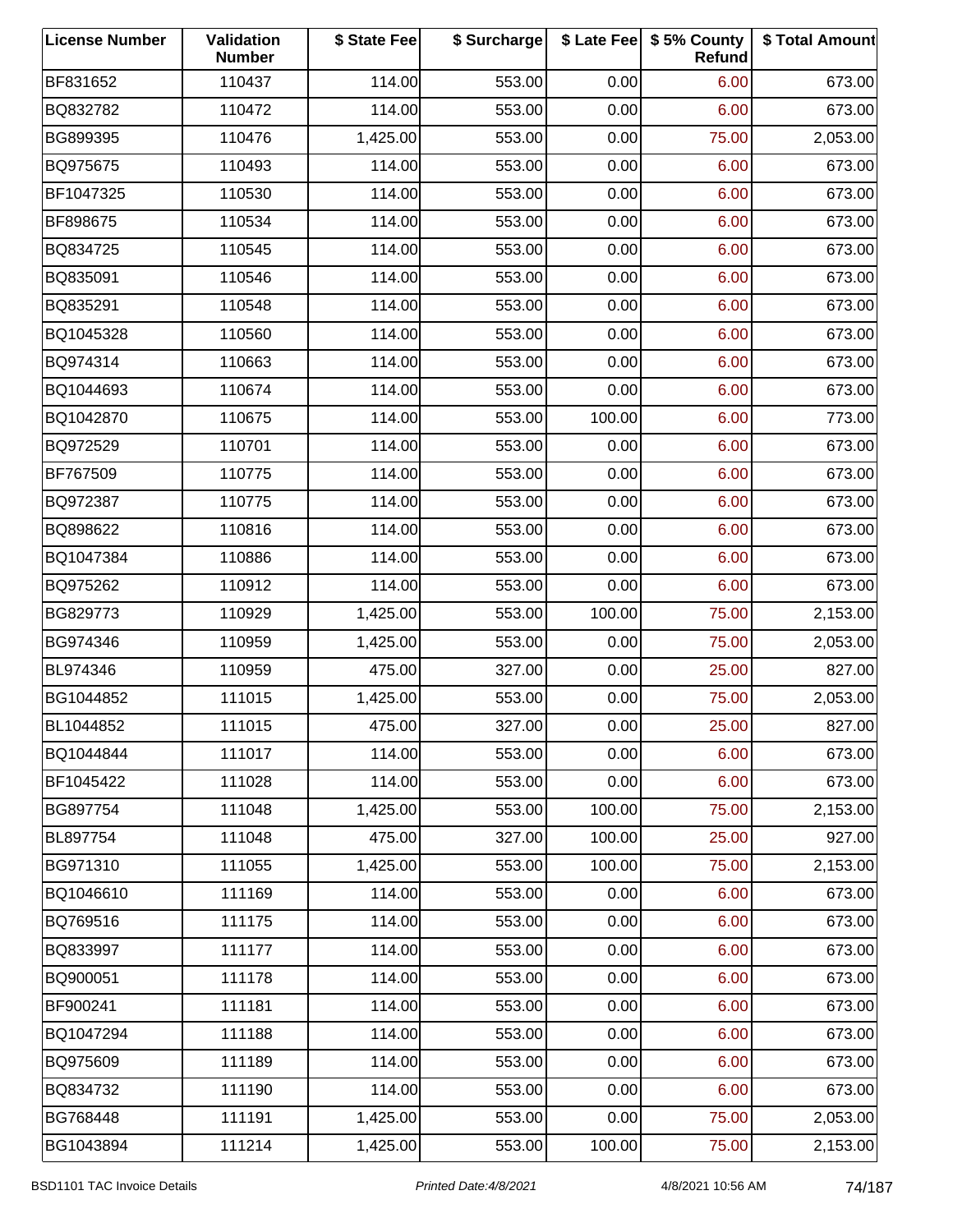| <b>License Number</b> | Validation<br><b>Number</b> | \$ State Fee | \$ Surcharge |        | \$ Late Fee   \$5% County<br>Refund | \$ Total Amount |
|-----------------------|-----------------------------|--------------|--------------|--------|-------------------------------------|-----------------|
| BQ974683              | 111234                      | 114.00       | 553.00       | 0.00   | 6.00                                | 673.00          |
| BQ1048161             | 111271                      | 114.00       | 553.00       | 0.00   | 6.00                                | 673.00          |
| BQ833627              | 111327                      | 114.00       | 553.00       | 0.00   | 6.00                                | 673.00          |
| BQ1045166             | 111333                      | 114.00       | 553.00       | 0.00   | 6.00                                | 673.00          |
| BQ767954              | 111349                      | 114.00       | 553.00       | 0.00   | 6.00                                | 673.00          |
| BQ973044              | 111349                      | 114.00       | 553.00       | 0.00   | 6.00                                | 673.00          |
| BG833295              | 111399                      | 1,425.00     | 553.00       | 0.00   | 75.00                               | 2,053.00        |
| BP833295              | 111399                      | 950.00       | 426.00       | 0.00   | 50.00                               | 1,426.00        |
| BQ770870              | 111404                      | 114.00       | 553.00       | 0.00   | 6.00                                | 673.00          |
| BQ898541              | 111426                      | 114.00       | 553.00       | 0.00   | 6.00                                | 673.00          |
| BF835716              | 111442                      | 114.00       | 553.00       | 0.00   | 6.00                                | 673.00          |
| BQ767787              | 111562                      | 114.00       | 553.00       | 100.00 | 6.00                                | 773.00          |
| BF1045466             | 111791                      | 114.00       | 553.00       | 0.00   | 6.00                                | 673.00          |
| BQ769140              | 111792                      | 114.00       | 553.00       | 0.00   | 6.00                                | 673.00          |
| BF833372              | 111841                      | 114.00       | 553.00       | 0.00   | 6.00                                | 673.00          |
| BF976666              | 111841                      | 114.00       | 553.00       | 0.00   | 6.00                                | 673.00          |
| BQ1045630             | 111849                      | 114.00       | 553.00       | 0.00   | 6.00                                | 673.00          |
| BF902154              | 111919                      | 114.00       | 553.00       | 0.00   | 6.00                                | 673.00          |
| BQ973086              | 111963                      | 114.00       | 553.00       | 100.00 | 6.00                                | 773.00          |
| BQ973534              | 111964                      | 114.00       | 553.00       | 100.00 | 6.00                                | 773.00          |
| BQ973706              | 111985                      | 114.00       | 553.00       | 100.00 | 6.00                                | 773.00          |
| BQ836040              | 112039                      | 114.00       | 553.00       | 0.00   | 6.00                                | 673.00          |
| BQ836041              | 112041                      | 114.00       | 553.00       | 0.00   | 6.00                                | 673.00          |
| BG975486              | 112045                      | 1,425.00     | 553.00       | 0.00   | 75.00                               | 2,053.00        |
| BG975603              | 112046                      | 1,425.00     | 553.00       | 0.00   | 75.00                               | 2,053.00        |
| BF975940              | 112049                      | 114.00       | 553.00       | 0.00   | 6.00                                | 673.00          |
| BG900671              | 112055                      | 1,425.00     | 553.00       | 0.00   | 75.00                               | 2,053.00        |
| BQ1047505             | 112067                      | 114.00       | 553.00       | 0.00   | 6.00                                | 673.00          |
| BQ976300              | 112077                      | 114.00       | 553.00       | 0.00   | 6.00                                | 673.00          |
| BQ1048170             | 112079                      | 114.00       | 553.00       | 0.00   | 6.00                                | 673.00          |
| BF770146              | 112099                      | 114.00       | 553.00       | 0.00   | 6.00                                | 673.00          |
| BQ1047570             | 112950                      | 114.00       | 553.00       | 0.00   | 6.00                                | 673.00          |
| BG963686              | 504020                      | 1,425.00     | 553.00       | 0.00   | 75.00                               | 2,053.00        |
| BL963686              | 504020                      | 475.00       | 327.00       | 0.00   | 25.00                               | 827.00          |
| BQ1039183             | 504042                      | 114.00       | 553.00       | 0.00   | 6.00                                | 673.00          |
| BF891457              | 505161                      | 114.00       | 553.00       | 100.00 | 6.00                                | 773.00          |
| BF891551              | 505163                      | 114.00       | 553.00       | 100.00 | 6.00                                | 773.00          |
| BG894825              | 506098                      | 1,425.00     | 553.00       | 0.00   | 75.00                               | 2,053.00        |
| BG718783              | 506108                      | 1,425.00     | 553.00       | 0.00   | 75.00                               | 2,053.00        |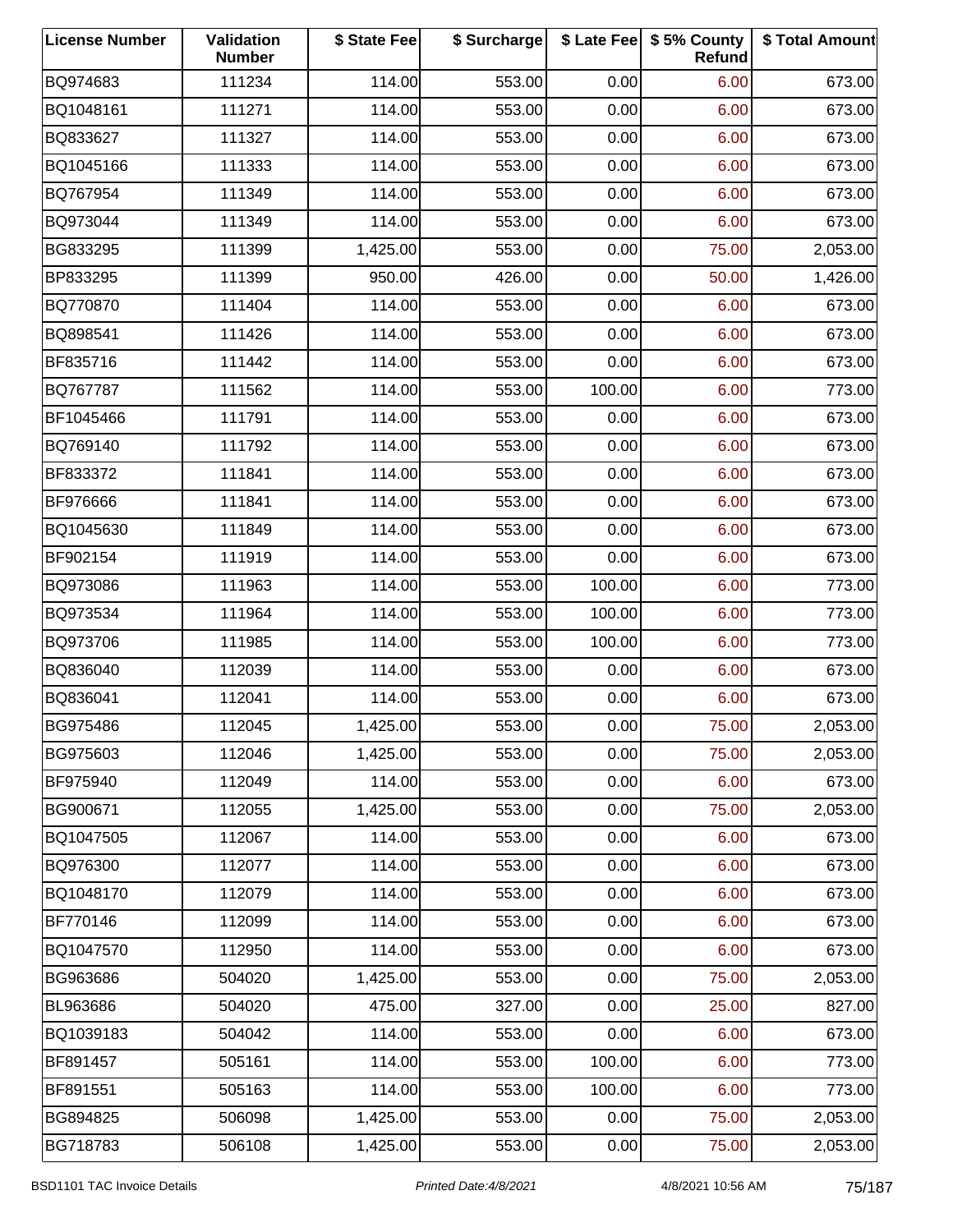| <b>License Number</b> | Validation<br><b>Number</b> | \$ State Fee | \$ Surcharge |          | \$ Late Fee   \$5% County<br>Refund | \$ Total Amount |
|-----------------------|-----------------------------|--------------|--------------|----------|-------------------------------------|-----------------|
| BG1041247             | 506141                      | 1,425.00     | 553.00       | 100.00   | 75.00                               | 2,153.00        |
| BQ973124              | 506223                      | 114.00       | 553.00       | 0.00     | 6.00                                | 673.00          |
| BG765967              | 506226                      | 1,425.00     | 553.00       | 0.00     | 75.00                               | 2,053.00        |
| BG972527              | 506227                      | 1,425.00     | 553.00       | 0.00     | 75.00                               | 2,053.00        |
| BF832830              | 506528                      | 114.00       | 553.00       | 0.00     | 6.00                                | 673.00          |
| BF973358              | 506676                      | 114.00       | 553.00       | 0.00     | 6.00                                | 673.00          |
| BG1042056             | 506681                      | 1,425.00     | 553.00       | 100.00   | 75.00                               | 2,153.00        |
| BL1042056             | 506681                      | 475.00       | 327.00       | 100.00   | 25.00                               | 927.00          |
| BG1045716             | 506687                      | 1,425.00     | 553.00       | 0.00     | 75.00                               | 2,053.00        |
| BP1045716             | 506687                      | 950.00       | 426.00       | 0.00     | 50.00                               | 1,426.00        |
| BQ1042203             | 506694                      | 114.00       | 553.00       | 0.00     | 6.00                                | 673.00          |
| BG1112402             | 506793                      | 1,900.00     | 553.00       | 0.00     | 100.00                              | 2,553.00        |
| BF973291              | 506853                      | 114.00       | 553.00       | 0.00     | 6.00                                | 673.00          |
| BF972470              | 506857                      | 114.00       | 553.00       | 0.00     | 6.00                                | 673.00          |
| BG830976              | 506921                      | 1,425.00     | 553.00       | 0.00     | 75.00                               | 2,053.00        |
| BG831503              | 506930                      | 1,425.00     | 553.00       | 0.00     | 75.00                               | 2,053.00        |
| BL831503              | 506930                      | 475.00       | 327.00       | 0.00     | 25.00                               | 827.00          |
| BQ971605              | 506937                      | 114.00       | 553.00       | 0.00     | 6.00                                | 673.00          |
| BG831105              | 507014                      | 1,425.00     | 553.00       | 0.00     | 75.00                               | 2,053.00        |
| BG1043390             | 507024                      | 1,425.00     | 553.00       | 0.00     | 75.00                               | 2,053.00        |
| BQ975167              | 507042                      | 114.00       | 553.00       | 0.00     | 6.00                                | 673.00          |
| BG972598              | 507048                      | 1,425.00     | 553.00       | 0.00     | 75.00                               | 2,053.00        |
| BG901103              | 507123                      | 1,425.00     | 553.00       | 0.00     | 75.00                               | 2,053.00        |
| BQ974516              | 507124                      | 114.00       | 553.00       | 0.00     | 6.00                                | 673.00          |
| BQ769624              | 507125                      | 114.00       | 553.00       | 0.00     | 6.00                                | 673.00          |
| BQ972082              | 507142                      | 114.00       | 553.00       | 0.00     | 6.00                                | 673.00          |
| BG898619              | 507193                      | 1,425.00     | 553.00       | 0.00     | 75.00                               | 2,053.00        |
| BG830715              | 507272                      | 1,425.00     | 553.00       | 0.00     | 75.00                               | 2,053.00        |
| BG829907              | 507273                      | 1,425.00     | 553.00       | 0.00     | 75.00                               | 2,053.00        |
| BQ1046955             | 507277                      | 114.00       | 553.00       | 0.00     | 6.00                                | 673.00          |
| BG1042219             | 507331                      | 1,425.00     | 553.00       | 0.00     | 75.00                               | 2,053.00        |
| BL1042219             | 507331                      | 475.00       | 327.00       | 0.00     | 25.00                               | 827.00          |
| BG976453              | 507367                      | 1,425.00     | 553.00       | 0.00     | 75.00                               | 2,053.00        |
| BG761979              | 507622                      | 1,425.00     | 553.00       | 0.00     | 75.00                               | 2,053.00        |
| BG881951              | 517014                      | 1,425.00     | 553.00       | 0.00     | 75.00                               | 2,053.00        |
|                       | Total                       | 183,141.00   | 164,694.00   | 1,800.00 | 9,639.00                            | 359,274.00      |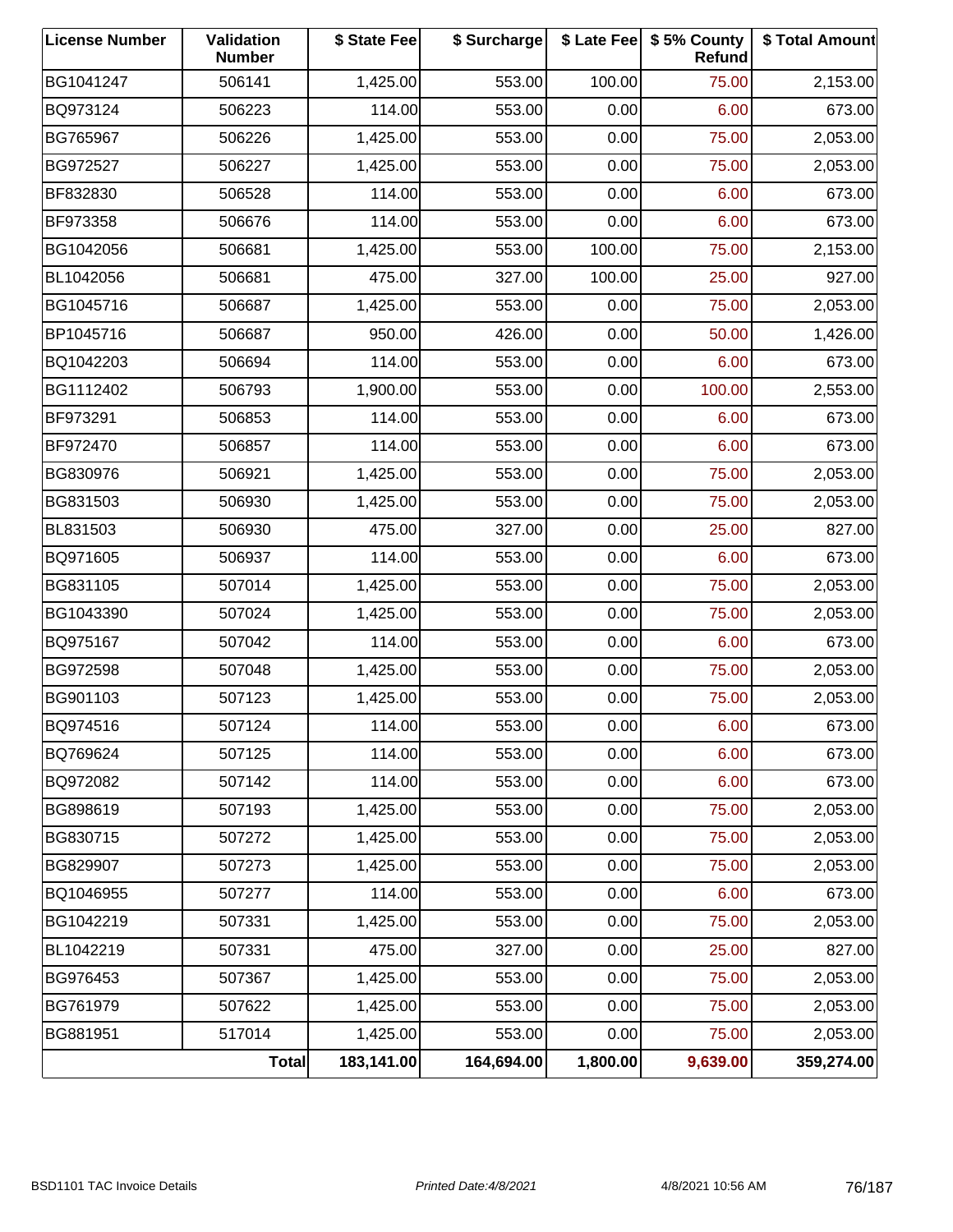

### **TAC To Be Invoiced Details Applications Approved during March 2021 County Harrison - 102**

| License Number | <b>Validation</b><br><b>Number</b> | \$ State Fee | \$ Surcharge | \$ Late Fee | \$5% County<br>Refundl | \$ Total Amount |
|----------------|------------------------------------|--------------|--------------|-------------|------------------------|-----------------|
| BG1040769      | 106940                             | 332.50       | 553.00       | 0.00        | 17.50                  | 903.00          |
| BQ971992       | 109701                             | 114.00       | 553.00       | 0.00        | 6.00                   | 673.00          |
| BF1046754      | 111151                             | 114.00       | 553.00       | 0.00        | 6.00                   | 673.00          |
| BQ1047564      | 111215                             | 114.00       | 553.00       | 0.00        | 6.00                   | 673.00          |
| BQ901787       | 111821                             | 114.00       | 553.00       | 0.00        | 6.00                   | 673.00          |
| BQ902041       | 111823                             | 114.00       | 553.00       | 0.00        | 6.00                   | 673.00          |
| BQ768084       | 112212                             | 114.00       | 553.00       | 100.00      | 6.00                   | 773.00          |
| BQ976656       | 112324                             | 114.00       | 553.00       | 0.00        | 6.00                   | 673.00          |
|                | <b>Total</b>                       | 1,130.50     | 4,424.00     | 100.00      | 59.50                  | 5,714.00        |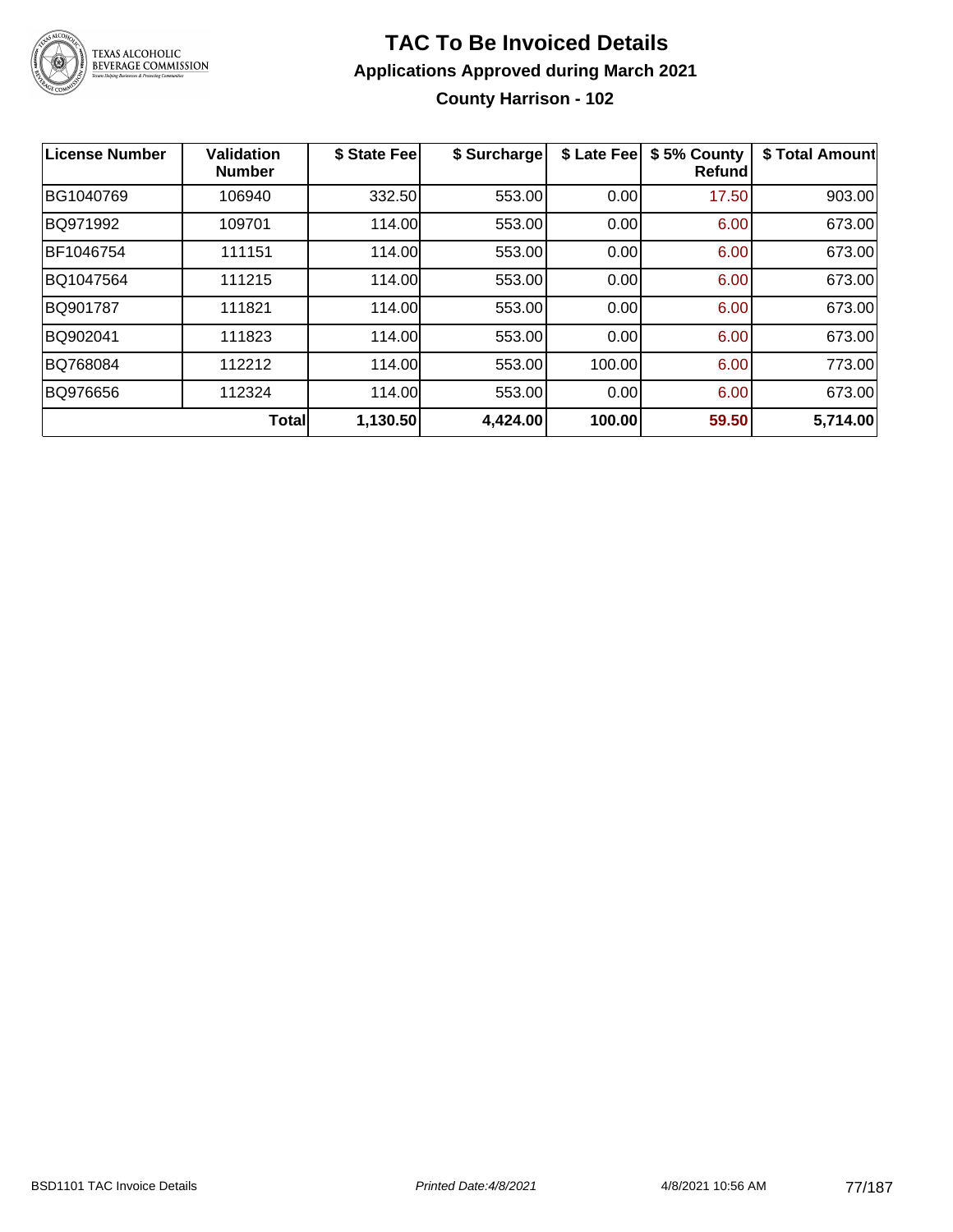

### **TAC To Be Invoiced Details Applications Approved during March 2021 County Haskell - 104**

| License Number | Validation<br><b>Number</b> | \$ State Fee  |        |        | Refund | \$ Surcharge   \$ Late Fee   \$5% County   \$ Total Amount |
|----------------|-----------------------------|---------------|--------|--------|--------|------------------------------------------------------------|
| BQ1046291      | 112566                      | 114.00L       | 553.00 | 100.00 | 6.00   | 773.00                                                     |
|                | Totall                      | <b>114.00</b> | 553.00 | 100.00 | 6.00   | 773.00                                                     |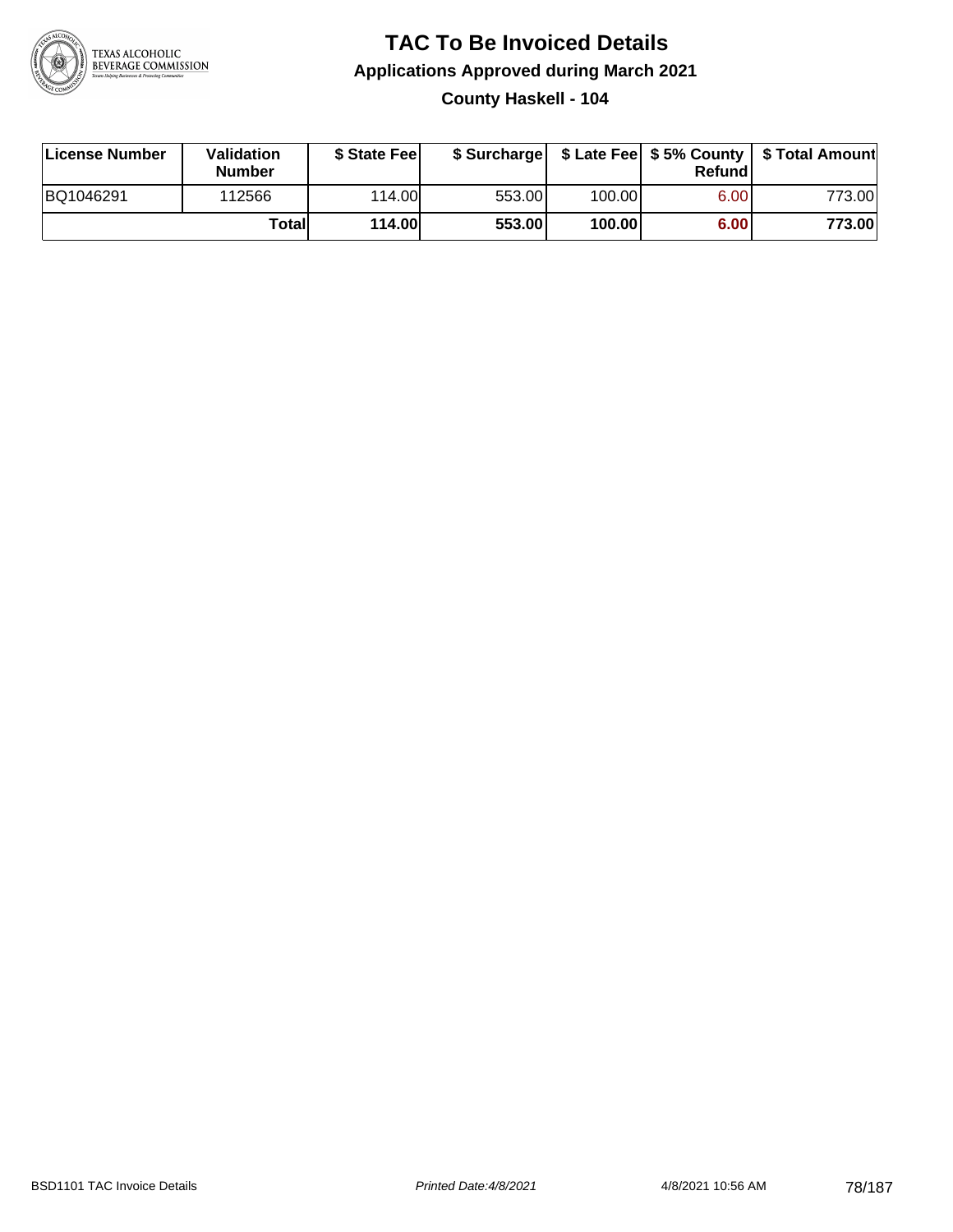

### TEXAS ALCOHOLIC<br>BEVERAGE COMMISSION

#### **TAC To Be Invoiced Details Applications Approved during March 2021 County Hays - 105**

| <b>License Number</b> | <b>Validation</b><br><b>Number</b> | \$ State Fee | \$ Surcharge | \$ Late Fee | \$5% County<br><b>Refund</b> | \$ Total Amount |
|-----------------------|------------------------------------|--------------|--------------|-------------|------------------------------|-----------------|
| BA1111318             | 3147                               | 1,425.00     | 651.00       | 0.00        | 75.00                        | 2,151.00        |
| BG1112660             | 4511                               | 332.50       | 553.00       | 0.00        | 17.50                        | 903.00          |
| BQ1112927             | 4701                               | 114.00       | 553.00       | 0.00        | 6.00                         | 673.00          |
| BG1111723             | 4716                               | 332.50       | 553.00       | 0.00        | 17.50                        | 903.00          |
| BG1113844             | 5087                               | 332.50       | 553.00       | 0.00        | 17.50                        | 903.00          |
| BG766864              | 107571                             | 332.50       | 553.00       | 0.00        | 17.50                        | 903.00          |
| BQ897561              | 109336                             | 114.00       | 553.00       | 0.00        | 6.00                         | 673.00          |
| BQ898539              | 110295                             | 114.00       | 553.00       | 0.00        | 6.00                         | 673.00          |
| BG971655              | 110354                             | 332.50       | 553.00       | 0.00        | 17.50                        | 903.00          |
| BG897495              | 110928                             | 332.50       | 553.00       | 100.00      | 17.50                        | 1,003.00        |
| BF901109              | 111309                             | 114.00       | 553.00       | 0.00        | 6.00                         | 673.00          |
| BG1045178             | 112078                             | 332.50       | 553.00       | 100.00      | 17.50                        | 1,003.00        |
| BG973716              | 112103                             | 332.50       | 553.00       | 100.00      | 17.50                        | 1,003.00        |
| BL973716              | 112103                             | 475.00       | 327.00       | 100.00      | 25.00                        | 927.00          |
| BG1043552             | 506699                             | 332.50       | 553.00       | 0.00        | 17.50                        | 903.00          |
|                       | <b>Total</b>                       | 5,348.50     | 8,167.00     | 400.00      | 281.50                       | 14,197.00       |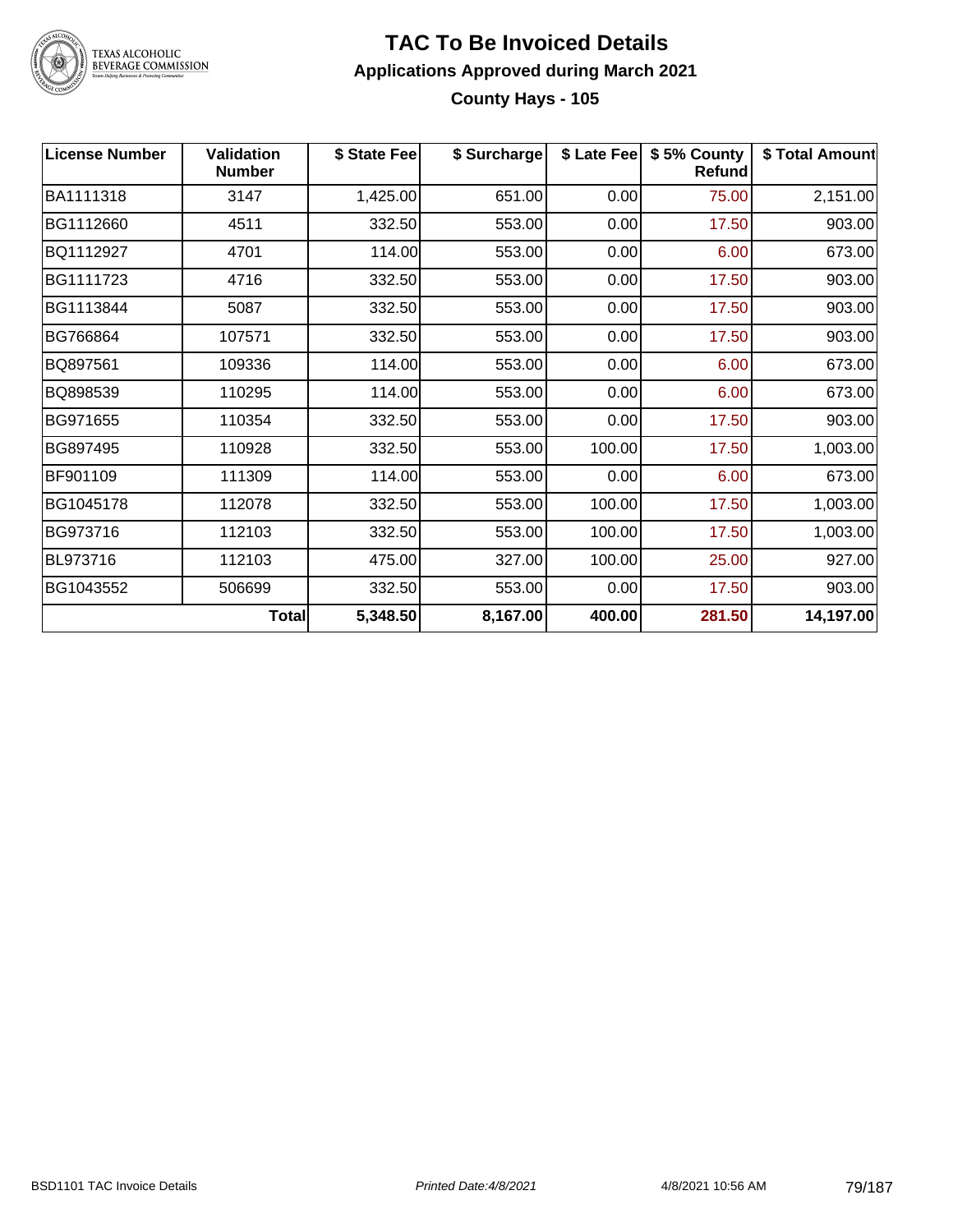

#### **TAC To Be Invoiced Details Applications Approved during March 2021 County Henderson - 107**

| License Number | Validation<br><b>Number</b> | \$ State Fee | \$ Surcharge | \$ Late Fee | \$5% County<br><b>Refund</b> | \$ Total Amount |
|----------------|-----------------------------|--------------|--------------|-------------|------------------------------|-----------------|
| BQ1111127      | 4612                        | 114.00       | 553.00       | 0.00        | 6.00                         | 673.00          |
| BG1113114      | 5132                        | 332.50       | 553.00       | 0.00        | 17.50                        | 903.00          |
| BQ1111065      | 5340                        | 114.00       | 553.00       | 0.00        | 6.00                         | 673.00          |
| BQ829051       | 109334                      | 114.00       | 553.00       | 100.00      | 6.00                         | 773.00          |
| BG1043693      | 110606                      | 332.50       | 553.00       | 100.00      | 17.50                        | 1,003.00        |
| BQ835825       | 112171                      | 114.00       | 553.00       | 0.00        | 6.00                         | 673.00          |
| BQ835819       | 112172                      | 114.00       | 553.00       | 0.00        | 6.00                         | 673.00          |
| BQ835817       | 112178                      | 114.00       | 553.00       | 0.00        | 6.00                         | 673.00          |
| BQ759731       | 500413                      | 114.00       | 553.00       | 0.00        | 6.00                         | 673.00          |
|                | <b>Total</b>                | 1,463.00     | 4,977.00     | 200.00      | 77.00                        | 6,717.00        |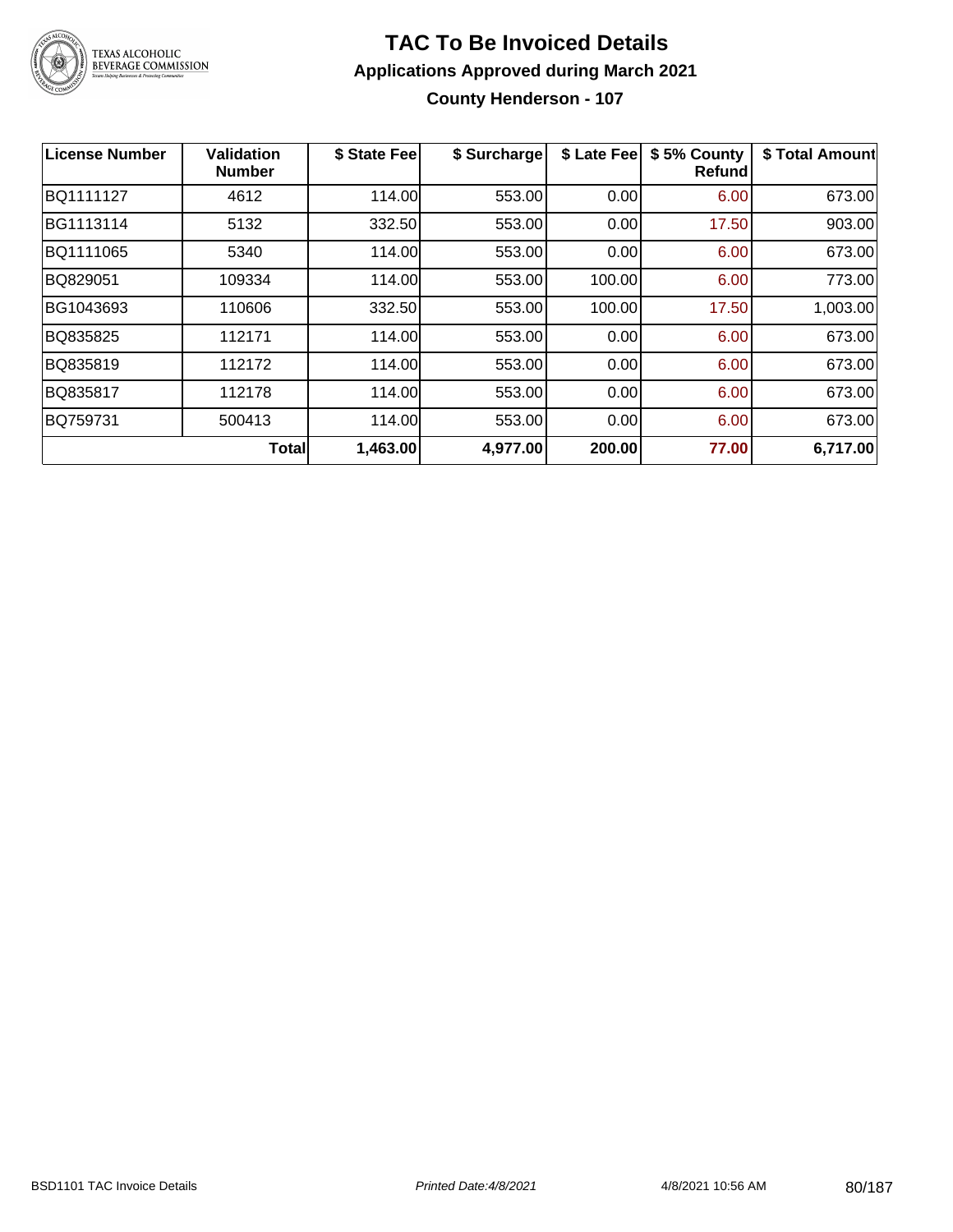

### TEXAS ALCOHOLIC<br>BEVERAGE COMMISSION

#### **TAC To Be Invoiced Details Applications Approved during March 2021 County Hidalgo - 108**

| <b>License Number</b> | Validation<br><b>Number</b> | \$ State Fee | \$ Surcharge |      | \$ Late Fee   \$5% County<br><b>Refund</b> | \$ Total Amount |
|-----------------------|-----------------------------|--------------|--------------|------|--------------------------------------------|-----------------|
| BQ1110667             | 4703                        | 114.00       | 553.00       | 0.00 | 6.00                                       | 673.00          |
| BQ1110670             | 4949                        | 114.00       | 553.00       | 0.00 | 6.00                                       | 673.00          |
| BF1111045             | 5012                        | 114.00       | 553.00       | 0.00 | 6.00                                       | 673.00          |
| BF1113305             | 5013                        | 114.00       | 553.00       | 0.00 | 6.00                                       | 673.00          |
| BG1111042             | 5033                        | 332.50       | 553.00       | 0.00 | 17.50                                      | 903.00          |
| BG1113530             | 5041                        | 332.50       | 553.00       | 0.00 | 17.50                                      | 903.00          |
| BG1110691             | 5057                        | 332.50       | 553.00       | 0.00 | 17.50                                      | 903.00          |
| BG1113770             | 5145                        | 332.50       | 553.00       | 0.00 | 17.50                                      | 903.00          |
| BG1111908             | 5159                        | 332.50       | 553.00       | 0.00 | 17.50                                      | 903.00          |
| BG1111487             | 5160                        | 332.50       | 553.00       | 0.00 | 17.50                                      | 903.00          |
| BG1110683             | 5166                        | 332.50       | 553.00       | 0.00 | 17.50                                      | 903.00          |
| BQ1111898             | 5180                        | 114.00       | 553.00       | 0.00 | 6.00                                       | 673.00          |
| BG1110704             | 5200                        | 332.50       | 553.00       | 0.00 | 17.50                                      | 903.00          |
| BQ1112418             | 5274                        | 114.00       | 553.00       | 0.00 | 6.00                                       | 673.00          |
| BF1113336             | 5293                        | 114.00       | 553.00       | 0.00 | 6.00                                       | 673.00          |
| BG1112291             | 5326                        | 332.50       | 553.00       | 0.00 | 17.50                                      | 903.00          |
| BQ1112404             | 5364                        | 114.00       | 553.00       | 0.00 | 6.00                                       | 673.00          |
| BQ1113153             | 5414                        | 114.00       | 553.00       | 0.00 | 6.00                                       | 673.00          |
| BQ1113963             | 5432                        | 114.00       | 553.00       | 0.00 | 6.00                                       | 673.00          |
| BF1112240             | 5451                        | 114.00       | 553.00       | 0.00 | 6.00                                       | 673.00          |
| BF1112231             | 5452                        | 114.00       | 553.00       | 0.00 | 6.00                                       | 673.00          |
| BF1112375             | 5456                        | 114.00       | 553.00       | 0.00 | 6.00                                       | 673.00          |
| BG1113723             | 5478                        | 332.50       | 553.00       | 0.00 | 17.50                                      | 903.00          |
| BG1112378             | 5484                        | 332.50       | 553.00       | 0.00 | 17.50                                      | 903.00          |
| BG1112965             | 5563                        | 332.50       | 553.00       | 0.00 | 17.50                                      | 903.00          |
| BF1112377             | 5570                        | 114.00       | 553.00       | 0.00 | 6.00                                       | 673.00          |
| BG1113165             | 5616                        | 332.50       | 553.00       | 0.00 | 17.50                                      | 903.00          |
| BL1113165             | 5616                        | 475.00       | 327.00       | 0.00 | 25.00                                      | 827.00          |
| BQ1113364             | 5618                        | 114.00       | 553.00       | 0.00 | 6.00                                       | 673.00          |
| BQ974334              | 109045                      | 114.00       | 553.00       | 0.00 | 6.00                                       | 673.00          |
| BQ1046247             | 109277                      | 114.00       | 553.00       | 0.00 | 6.00                                       | 673.00          |
| BG835318              | 111203                      | 332.50       | 553.00       | 0.00 | 17.50                                      | 903.00          |
| BQ1048155             | 111204                      | 114.00       | 553.00       | 0.00 | 6.00                                       | 673.00          |
| BQ976327              | 111702                      | 114.00       | 553.00       | 0.00 | 6.00                                       | 673.00          |
| BQ903121              | 111705                      | 114.00       | 553.00       | 0.00 | 6.00                                       | 673.00          |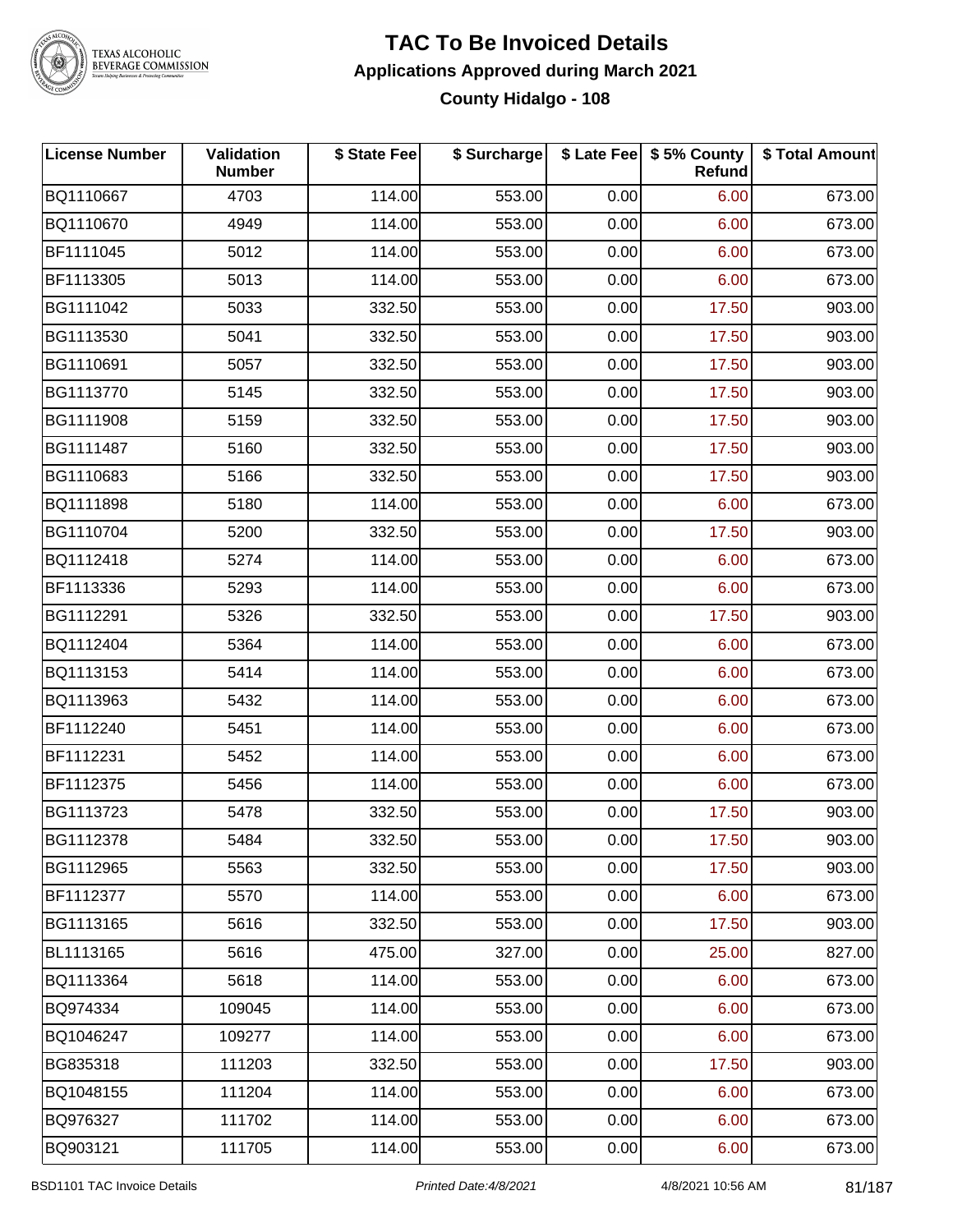| <b>License Number</b> | Validation<br><b>Number</b> | \$ State Fee | \$ Surcharge |        | \$ Late Fee   \$5% County<br>Refund | \$ Total Amount |
|-----------------------|-----------------------------|--------------|--------------|--------|-------------------------------------|-----------------|
| BG902677              | 111835                      | 332.50       | 553.00       | 0.00   | 17.50                               | 903.00          |
| BG1046378             | 112132                      | 332.50       | 553.00       | 0.00   | 17.50                               | 903.00          |
| BQ903060              | 112195                      | 114.00       | 553.00       | 0.00   | 6.00                                | 673.00          |
| BQ1047342             | 112276                      | 114.00       | 553.00       | 0.00   | 6.00                                | 673.00          |
| BG1045353             | 112492                      | 332.50       | 553.00       | 100.00 | 17.50                               | 1,003.00        |
| BL1045353             | 112492                      | 475.00       | 327.00       | 100.00 | 25.00                               | 927.00          |
| BE769613              | 113116                      | 285.00       | 553.00       | 0.00   | 15.00                               | 853.00          |
| BQ1049523             | 113154                      | 114.00       | 553.00       | 0.00   | 6.00                                | 673.00          |
| BG900158              | 113318                      | 332.50       | 553.00       | 0.00   | 17.50                               | 903.00          |
| BG901455              | 113462                      | 332.50       | 553.00       | 0.00   | 17.50                               | 903.00          |
| BQ977542              | 113956                      | 114.00       | 553.00       | 0.00   | 6.00                                | 673.00          |
| BQ1047345             | 113957                      | 114.00       | 553.00       | 0.00   | 6.00                                | 673.00          |
| BG970039              | 506736                      | 332.50       | 553.00       | 0.00   | 17.50                               | 903.00          |
| BQ769987              | 506829                      | 114.00       | 553.00       | 0.00   | 6.00                                | 673.00          |
| BQ1045711             | 507342                      | 114.00       | 553.00       | 0.00   | 6.00                                | 673.00          |
| BG896045              | 507793                      | 332.50       | 553.00       | 0.00   | 17.50                               | 903.00          |
| BG1046171             | 507844                      | 332.50       | 553.00       | 0.00   | 17.50                               | 903.00          |
| BL1046171             | 507844                      | 475.00       | 327.00       | 0.00   | 25.00                               | 827.00          |
| BG1048653             | 507885                      | 332.50       | 553.00       | 0.00   | 17.50                               | 903.00          |
| BG973829              | 507948                      | 332.50       | 553.00       | 0.00   | 17.50                               | 903.00          |
| BQ974940              | 508012                      | 114.00       | 553.00       | 0.00   | 6.00                                | 673.00          |
| BG1046503             | 508200                      | 332.50       | 553.00       | 0.00   | 17.50                               | 903.00          |
| BG1044841             | 508220                      | 332.50       | 553.00       | 0.00   | 17.50                               | 903.00          |
| BL1044841             | 508220                      | 475.00       | 327.00       | 0.00   | 25.00                               | 827.00          |
| BG867075              | 508475                      | 332.50       | 553.00       | 0.00   | 17.50                               | 903.00          |
| BL867075              | 508475                      | 475.00       | 327.00       | 0.00   | 25.00                               | 827.00          |
|                       | <b>Total</b>                | 14,829.50    | 32,603.00    | 200.00 | 780.50                              | 48,413.00       |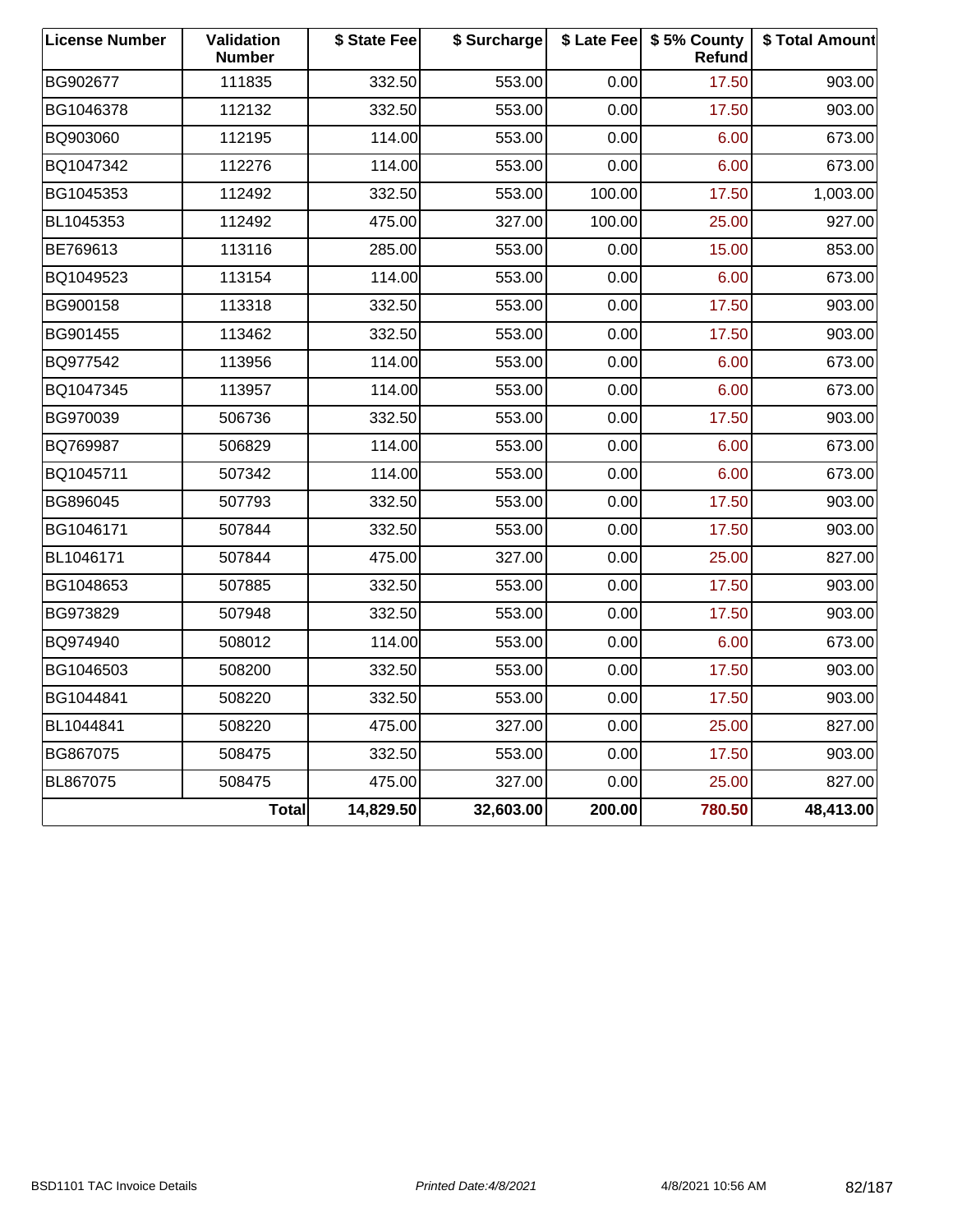

### **TAC To Be Invoiced Details Applications Approved during March 2021 County Hill - 109**

| <b>License Number</b> | <b>Validation</b><br><b>Number</b> | \$ State Fee | \$ Surcharge | \$ Late Fee | \$5% County<br>Refundl | \$ Total Amount |
|-----------------------|------------------------------------|--------------|--------------|-------------|------------------------|-----------------|
| BQ1112085             | 4264                               | 114.00       | 553.00       | 0.00        | 6.00                   | 673.00          |
| BQ1044926             | 109972                             | 114.00       | 553.00       | 0.00        | 6.00                   | 673.00          |
| BQ1044969             | 109974                             | 114.00       | 553.00       | 0.00        | 6.00                   | 673.00          |
| BQ1046496             | 111806                             | 114.00       | 553.00       | 0.00        | 6.00                   | 673.00          |
| BQ1046169             | 112313                             | 114.00       | 553.00       | 0.00        | 6.00                   | 673.00          |
| BG1046323             | 112509                             | 332.50       | 553.00       | 0.00        | 17.50                  | 903.00          |
|                       | <b>Total</b>                       | 902.50       | 3,318.00     | 0.00        | 47.50                  | 4,268.00        |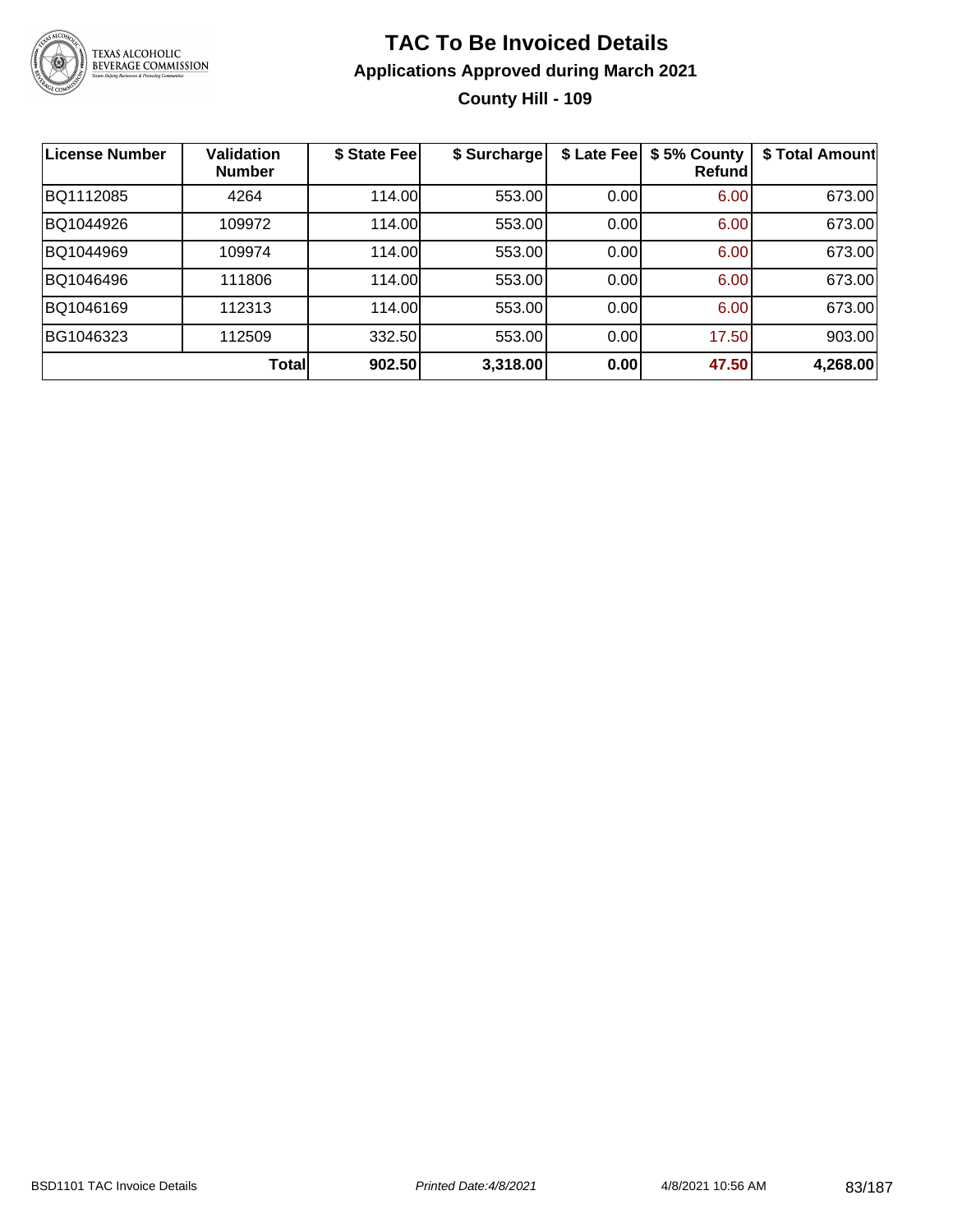

### **TAC To Be Invoiced Details Applications Approved during March 2021 County Hood - 111**

| License Number | Validation<br><b>Number</b> | \$ State Feel |          |       | <b>Refund</b> | \$ Surcharge   \$ Late Fee   \$5% County   \$ Total Amount |
|----------------|-----------------------------|---------------|----------|-------|---------------|------------------------------------------------------------|
| BQ1112925      | 5437                        | 114.00        | 553.00   | 0.001 | 6.00          | 673.00                                                     |
| BQ1046994      | 112104                      | 114.00L       | 553.00   | 0.00  | 6.00          | 673.00                                                     |
|                | Totall                      | 228.00        | 1,106.00 | 0.00  | 12.00         | 1,346.00                                                   |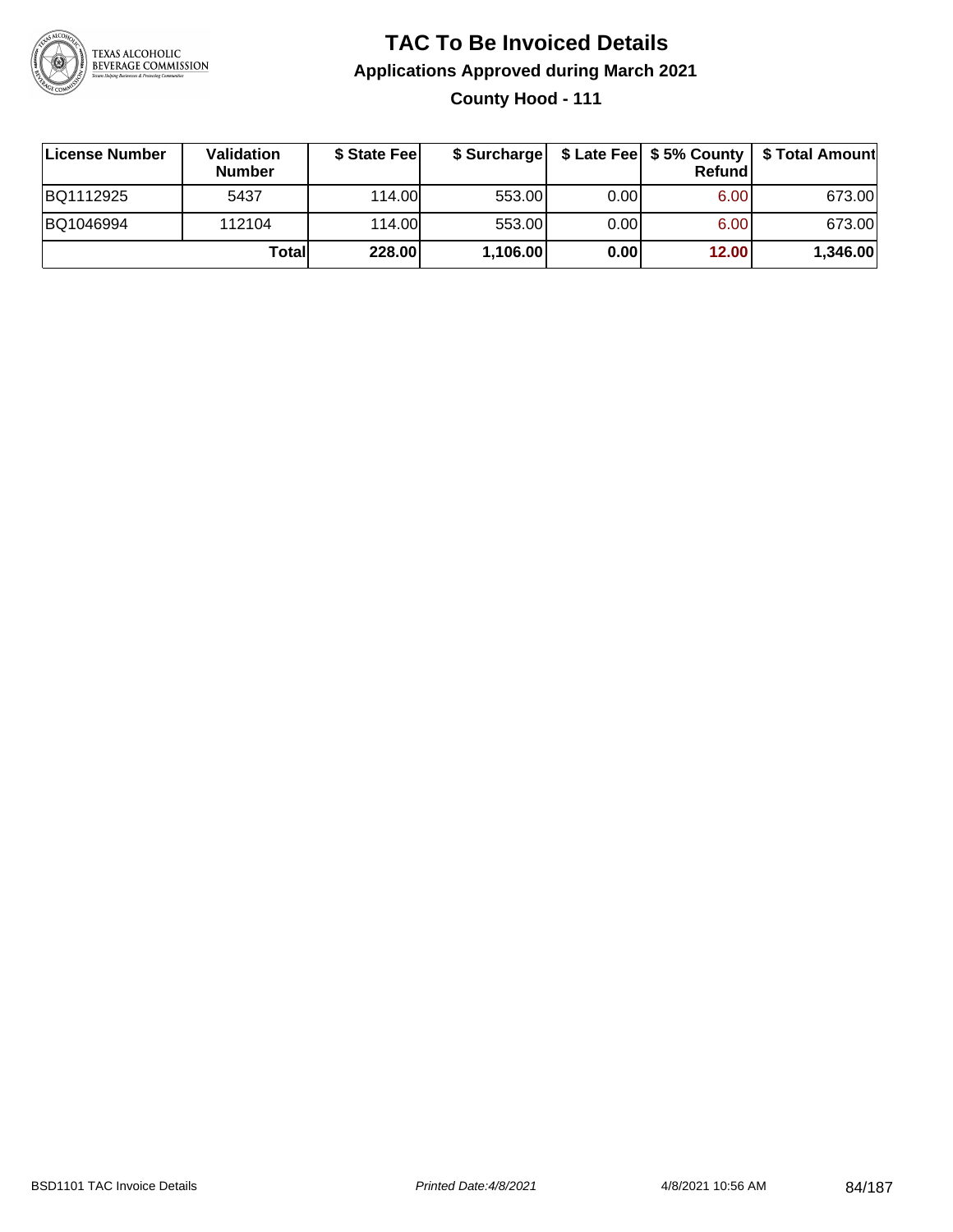

**County Hopkins - 112**

| ∣License Number | Validation<br><b>Number</b> | \$ State Fee | \$ Surcharge |       | <b>Refund</b>     | \$ Late Fee   \$5% County   \$ Total Amount |
|-----------------|-----------------------------|--------------|--------------|-------|-------------------|---------------------------------------------|
| BQ1113055       | 5755                        | 114.00       | 553.00       | 0.00  | 6.00              | 673.00                                      |
| BQ834291        | 109704                      | 114.00L      | 553.00       | 0.001 | 6.00 <sub>1</sub> | 673.00                                      |
|                 | Totall                      | 228.00       | 1,106.00     | 0.00  | 12.00             | 1,346.00                                    |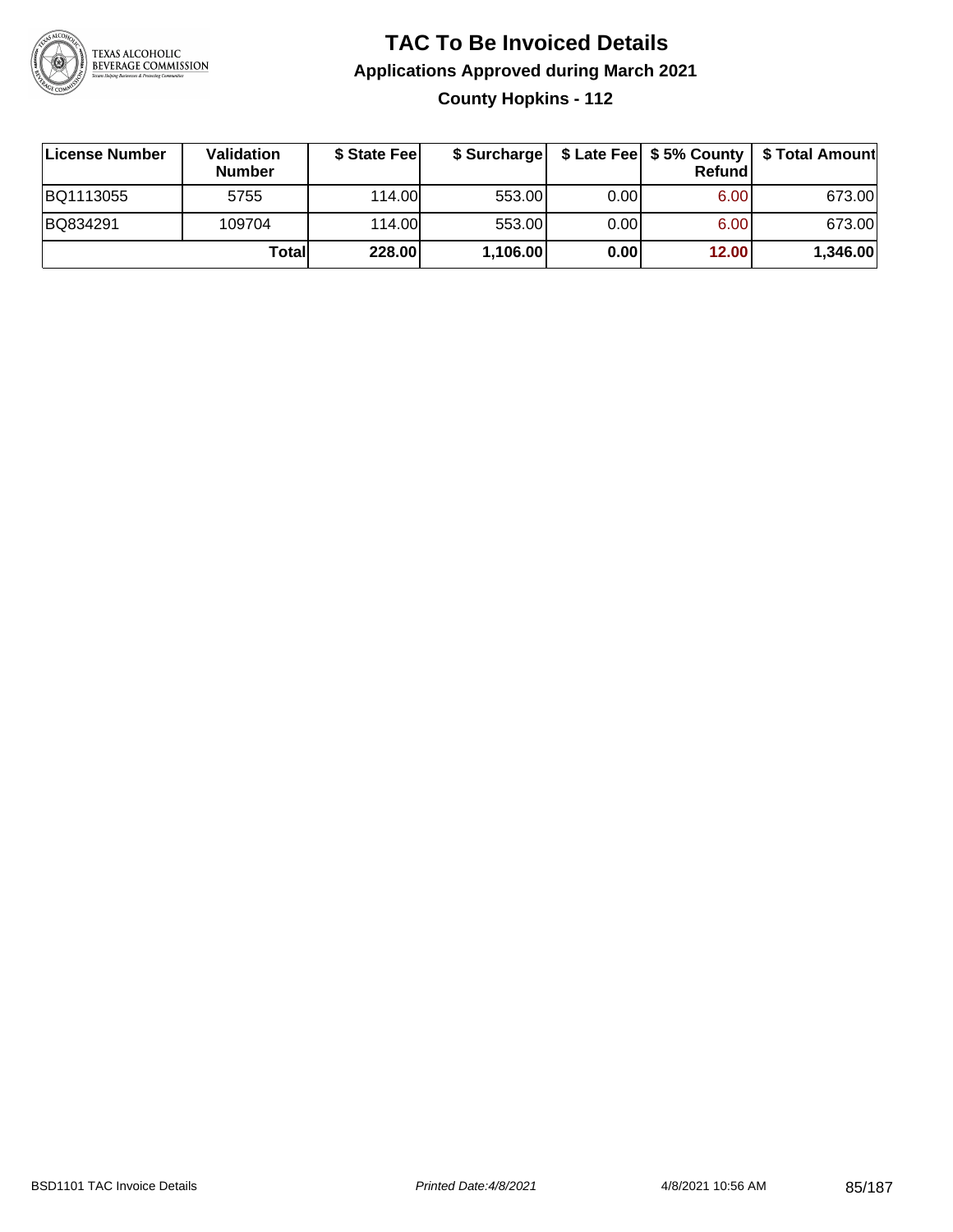

**County Houston - 113**

| ∣License Number | Validation<br><b>Number</b> | \$ State Feel | \$ Surcharge |      | Refundl | \$ Late Fee   \$5% County   \$ Total Amount |
|-----------------|-----------------------------|---------------|--------------|------|---------|---------------------------------------------|
| BQ1113891       | 5307                        | 114.00L       | 553.00       | 0.00 | 6.00    | 673.00                                      |
| BF1048426       | 111841                      | 114.00L       | 553.00       | 0.00 | 6.00    | 673.00                                      |
|                 | Totall                      | 228.00        | 1,106.00     | 0.00 | 12.00   | 1,346.00                                    |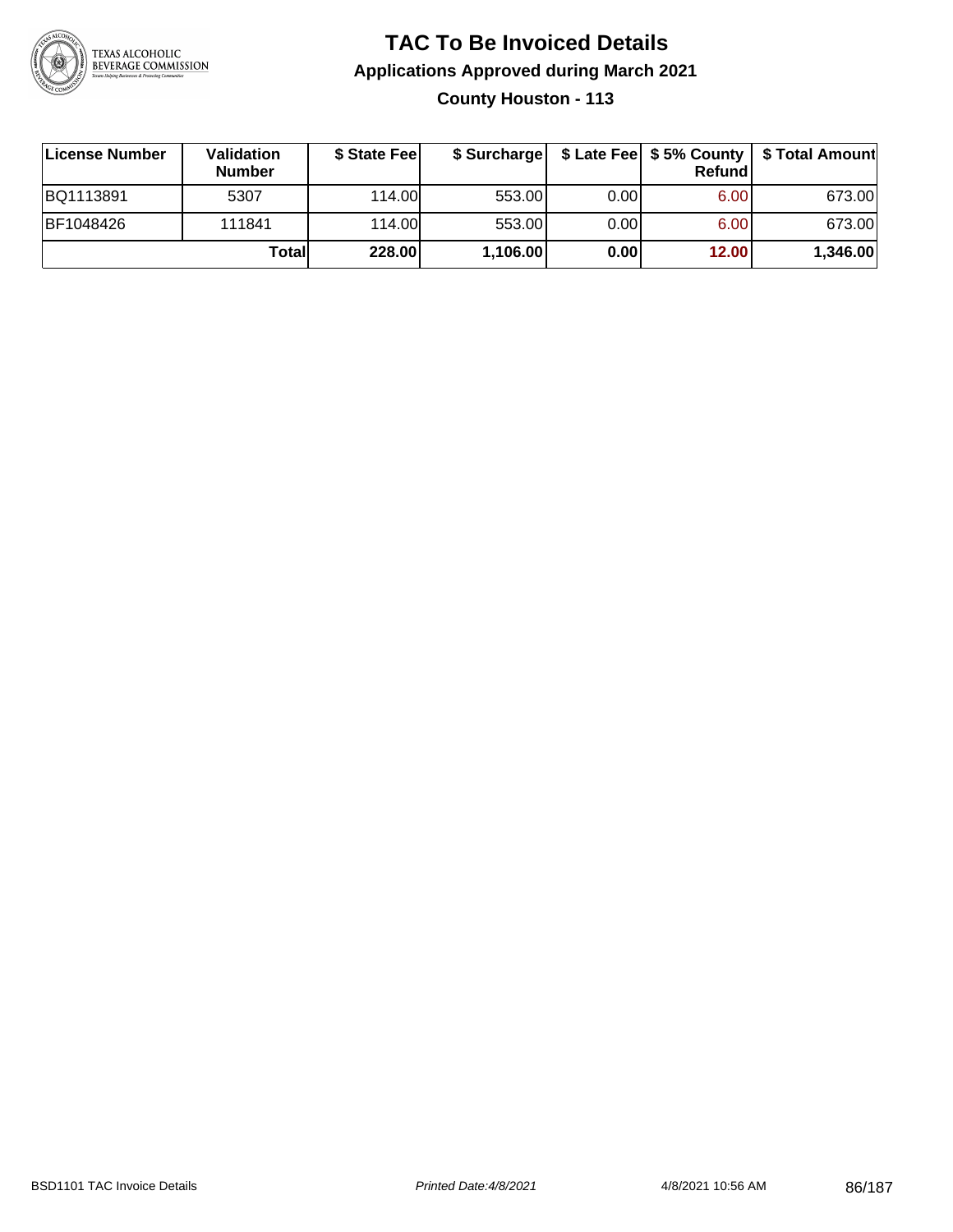

**County Howard - 114**

| License Number | <b>Validation</b><br><b>Number</b> | \$ State Fee | \$ Surcharge |      | Refundl |        |
|----------------|------------------------------------|--------------|--------------|------|---------|--------|
| BG1047856      | 111729                             | 332.50       | 553.00       | 0.00 | 17.501  | 903.00 |
|                | Totall                             | 332.50       | 553.00       | 0.00 | 17.50   | 903.00 |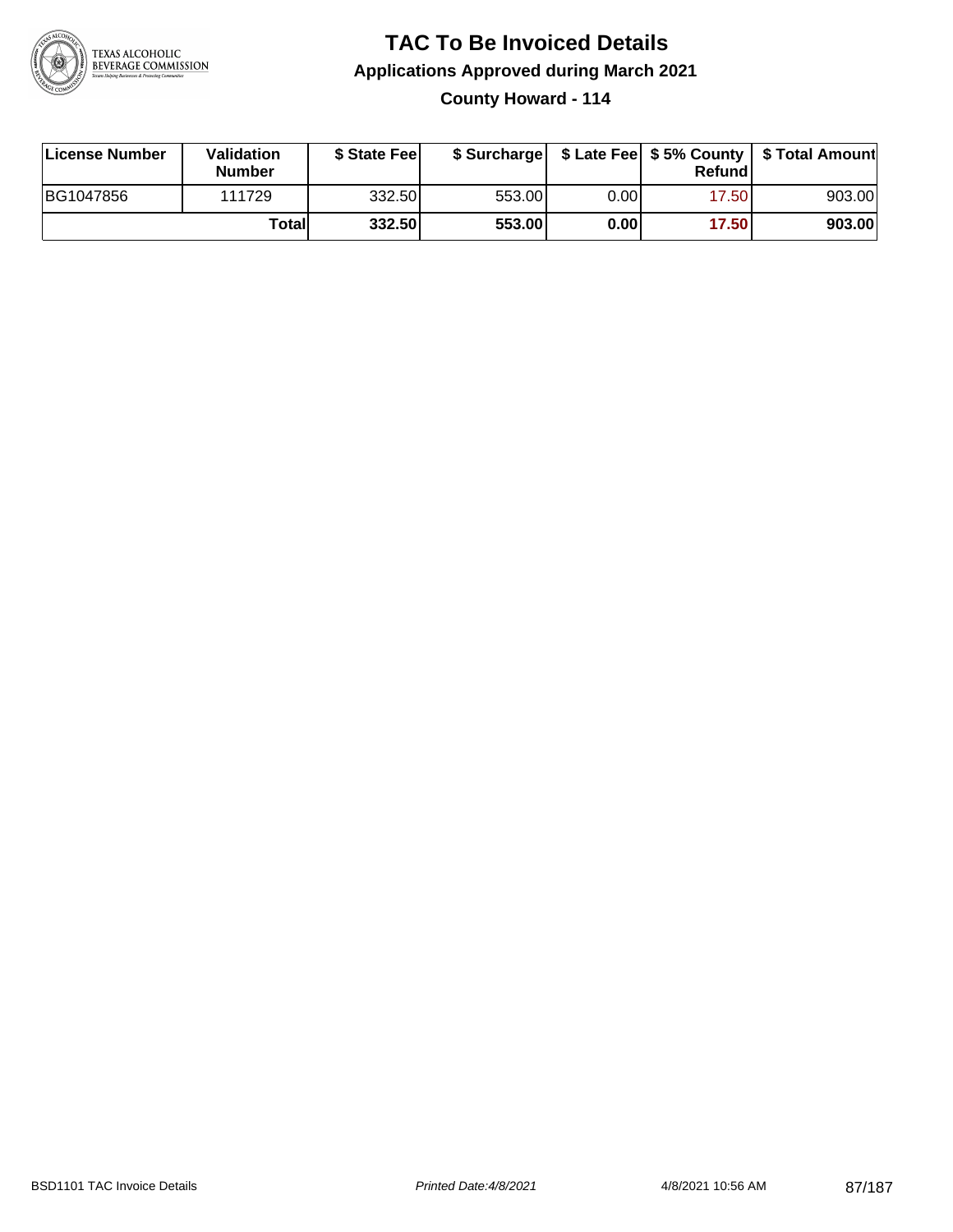

### **TAC To Be Invoiced Details Applications Approved during March 2021 County Hunt - 116**

| <b>License Number</b> | <b>Validation</b><br><b>Number</b> | \$ State Fee | \$ Surcharge | \$ Late Fee | \$5% County<br><b>Refund</b> | \$ Total Amount |
|-----------------------|------------------------------------|--------------|--------------|-------------|------------------------------|-----------------|
| BQ1111283             | 4730                               | 114.00       | 553.00       | 0.00        | 6.00                         | 673.00          |
| BF1113151             | 5412                               | 114.00       | 553.00       | 0.00        | 6.00                         | 673.00          |
| BG1112464             | 5564                               | 332.50       | 553.00       | 0.00        | 17.50                        | 903.00          |
| BQ897110              | 109946                             | 114.00       | 553.00       | 0.00        | 6.00                         | 673.00          |
| BF1047587             | 110852                             | 114.00       | 553.00       | 0.00        | 6.00                         | 673.00          |
| <b>BF770756</b>       | 111369                             | 114.00       | 553.00       | 0.00        | 6.00                         | 673.00          |
| BQ977490              | 111554                             | 114.00       | 553.00       | 0.00        | 6.00                         | 673.00          |
|                       | Total                              | 1,016.50     | 3,871.00     | 0.00        | 53.50                        | 4,941.00        |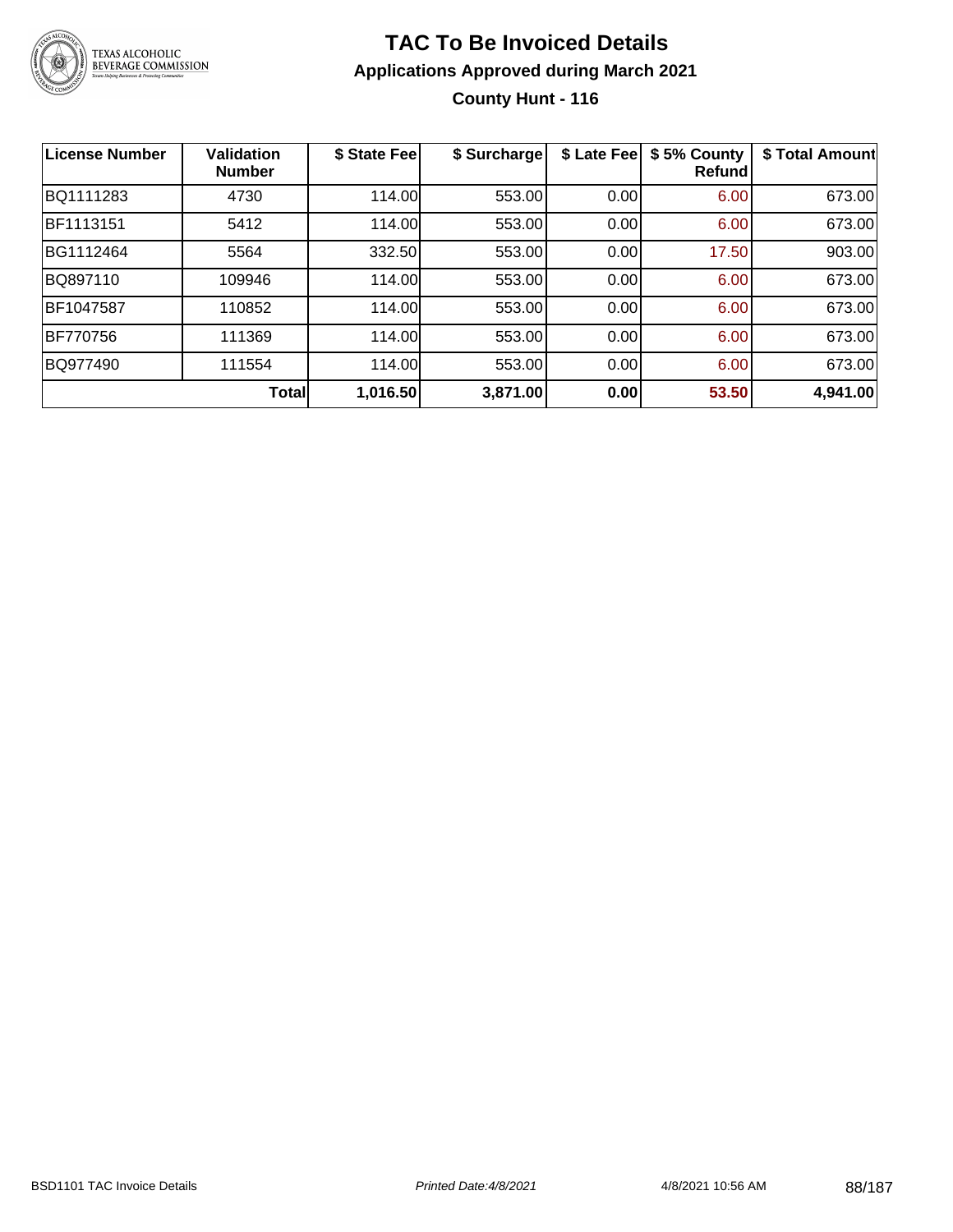

**County Hutchinson - 117**

| ∣License Number | <b>Validation</b><br><b>Number</b> | \$ State Fee |          |      | <b>Refund</b> | \$ Surcharge   \$ Late Fee   \$5% County   \$ Total Amount |
|-----------------|------------------------------------|--------------|----------|------|---------------|------------------------------------------------------------|
| BQ1112613       | 5600                               | 114.00L      | 553.00   | 0.00 | 6.00          | 673.00                                                     |
| BQ835464        | 112684                             | 114.00L      | 553.00   | 0.00 | 6.00          | 673.00                                                     |
|                 | Totall                             | 228.00       | 1,106.00 | 0.00 | 12.00         | 1,346.00                                                   |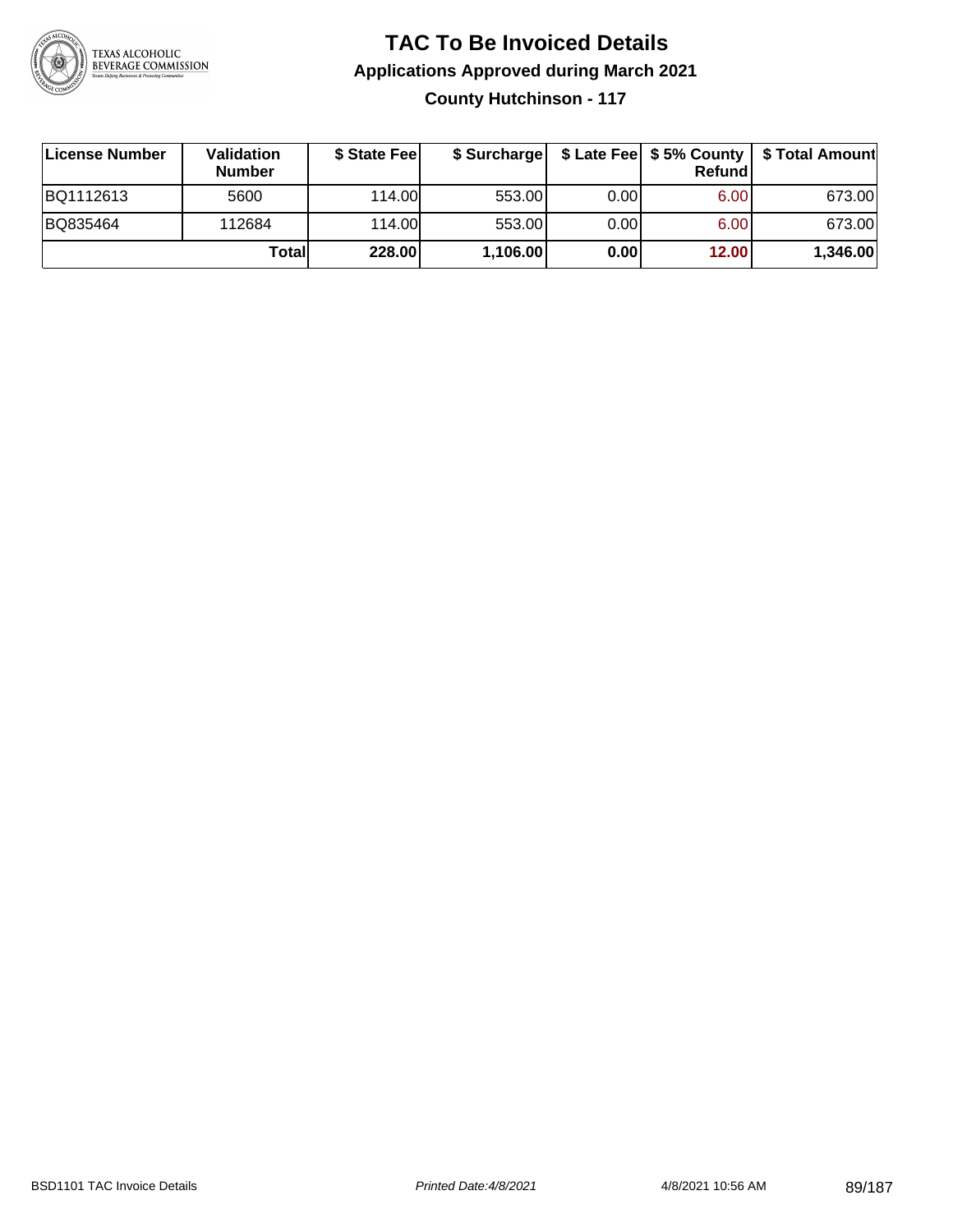

### **TAC To Be Invoiced Details Applications Approved during March 2021 County Irion - 118**

| License Number   | Validation<br><b>Number</b> | \$ State Fee |          |       | Refundl | \$ Surcharge   \$ Late Fee   \$5% County   \$ Total Amount |
|------------------|-----------------------------|--------------|----------|-------|---------|------------------------------------------------------------|
| <b>BF1111300</b> | 5211                        | 114.00L      | 553.00   | 0.001 | 6.00    | 673.00                                                     |
| <b>BF1111468</b> | 5316                        | 114.00       | 553.00   | 0.00  | 6.00    | 673.00                                                     |
|                  | Totall                      | 228.00       | 1,106.00 | 0.00  | 12.00   | 1,346.00                                                   |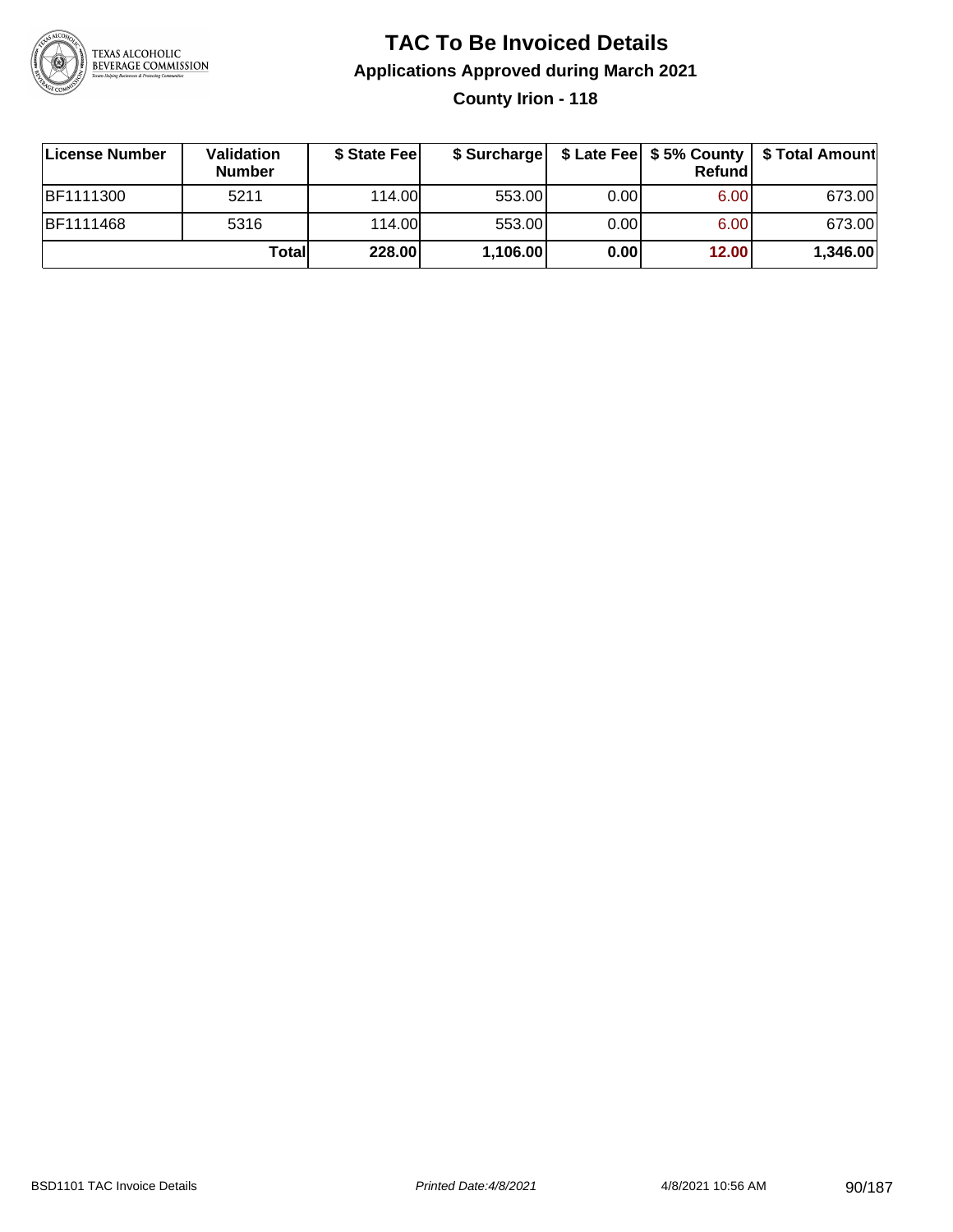

**County Jack - 119**

| License Number  | Validation<br><b>Number</b> | \$ State Fee  | \$ Surcharge |      | Refundl |        |
|-----------------|-----------------------------|---------------|--------------|------|---------|--------|
| <b>BF972984</b> | 109174                      | 114.00        | 553.00       | 0.00 | 6.00    | 673.00 |
|                 | Totall                      | <b>114.00</b> | 553.00       | 0.00 | 6.00    | 673.00 |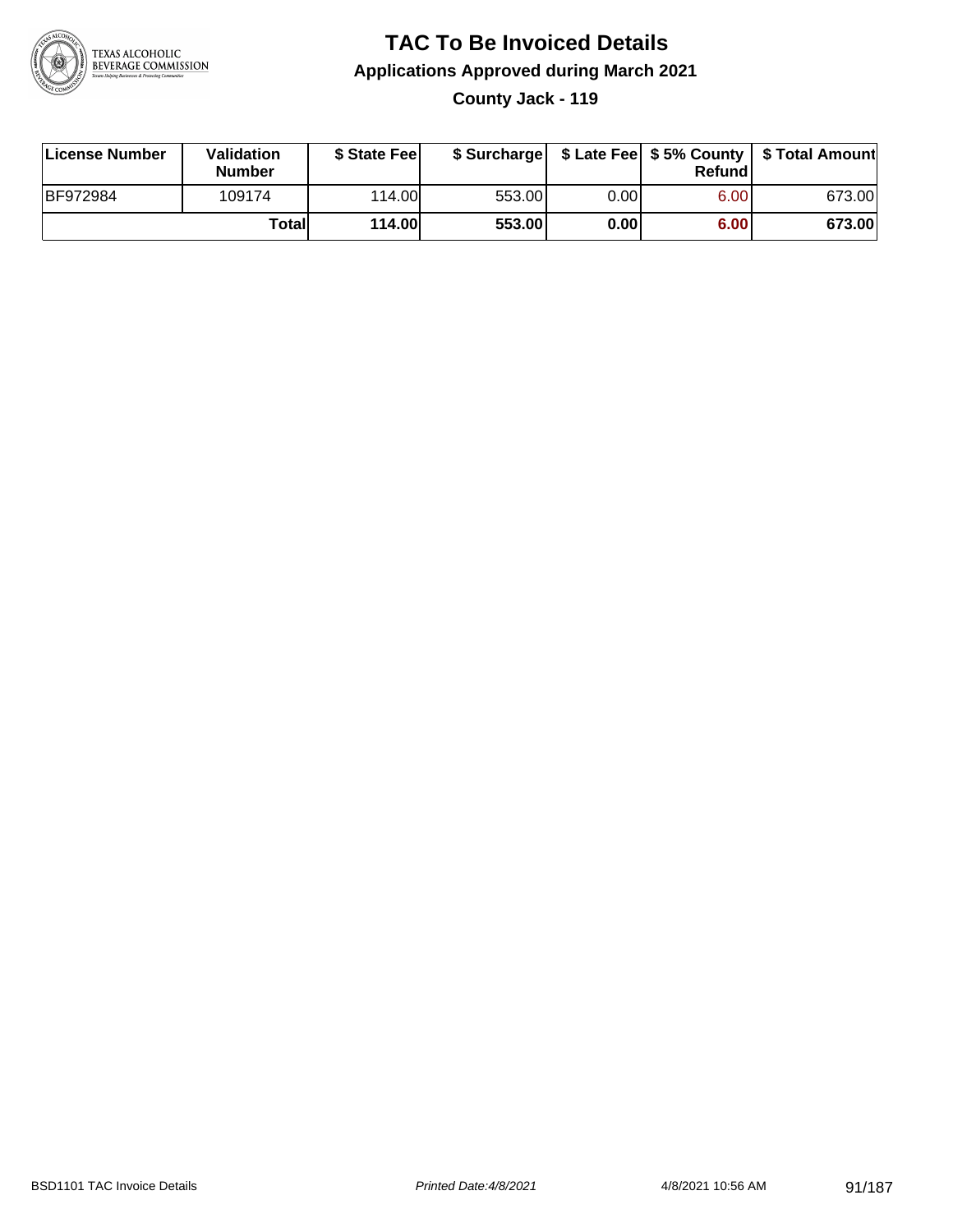

**County Jackson - 120**

| License Number | Validation<br><b>Number</b> | \$ State Fee | \$ Surcharge |      | Refundl | \$ Late Fee   \$5% County   \$ Total Amount |
|----------------|-----------------------------|--------------|--------------|------|---------|---------------------------------------------|
| BQ832159       | 110071                      | 114.00       | 553.00       | 0.00 | 6.00    | 673.00                                      |
| BQ1047646      | 111292                      | 114.00       | 553.00       | 0.00 | 6.00    | 673.00                                      |
| BQ771167       | 506815                      | 114.00L      | 553.00       | 0.00 | 6.00    | 673.00                                      |
|                | Totall                      | 342.00       | 1,659.00     | 0.00 | 18.00   | 2,019.00                                    |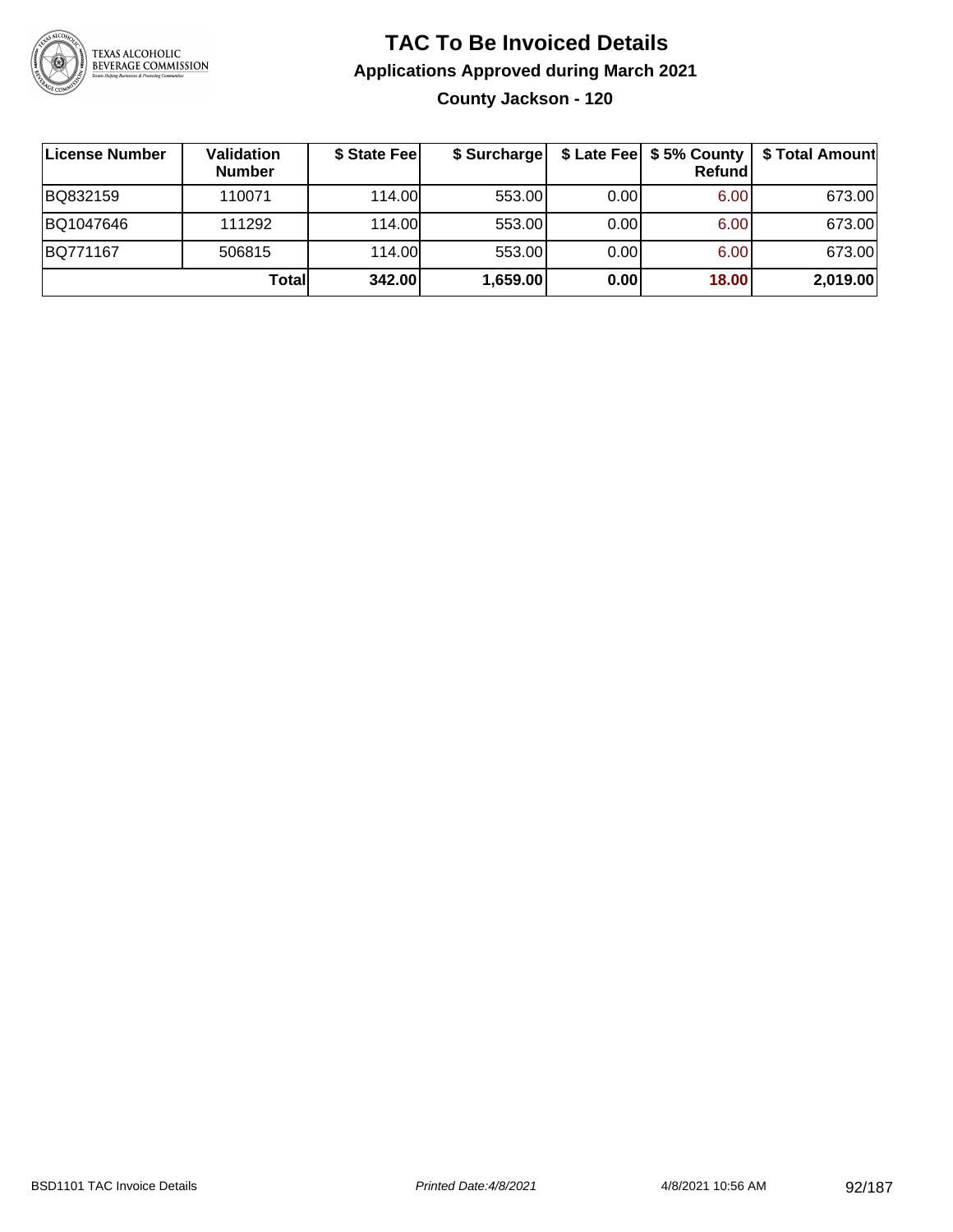

**County Jasper - 121**

| License Number | <b>Validation</b><br><b>Number</b> | \$ State Fee | \$ Surcharge |      | \$ Late Fee   \$5% County  <br><b>Refund</b> | \$ Total Amount |
|----------------|------------------------------------|--------------|--------------|------|----------------------------------------------|-----------------|
| BQ1111744      | 4777                               | 114.00L      | 553.00       | 0.00 | 6.00                                         | 673.00          |
| BQ1043449      | 109369                             | 114.00L      | 553.00       | 0.00 | 6.00                                         | 673.00          |
| BQ1043448      | 109371                             | 114.00L      | 553.00       | 0.00 | 6.00                                         | 673.00          |
| BQ1044201      | 109473                             | 114.00       | 553.00       | 0.00 | 6.00                                         | 673.00          |
|                | Totall                             | 456.00       | 2,212.00     | 0.00 | 24.00                                        | 2,692.00        |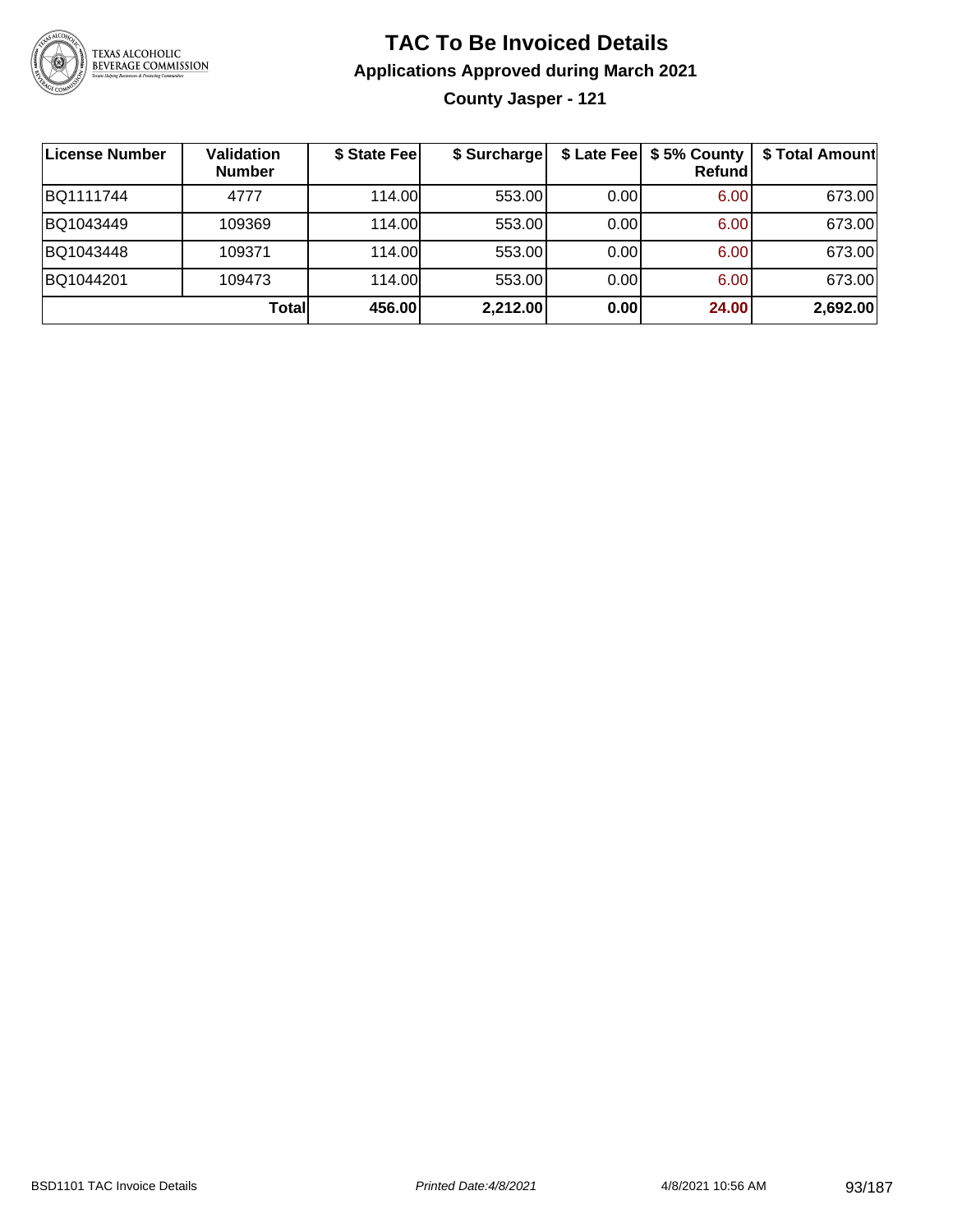

## TEXAS ALCOHOLIC<br>BEVERAGE COMMISSION

#### **TAC To Be Invoiced Details Applications Approved during March 2021 County Jefferson - 123**

| <b>License Number</b> | <b>Validation</b><br><b>Number</b> | \$ State Fee | \$ Surcharge |      | \$ Late Fee   \$5% County<br>Refund | \$ Total Amount |
|-----------------------|------------------------------------|--------------|--------------|------|-------------------------------------|-----------------|
| BF1111262             | 2840                               | 114.00       | 553.00       | 0.00 | 6.00                                | 673.00          |
| BQ1111557             | 3924                               | 114.00       | 553.00       | 0.00 | 6.00                                | 673.00          |
| BF1112362             | 4218                               | 114.00       | 553.00       | 0.00 | 6.00                                | 673.00          |
| BF1112365             | 4219                               | 114.00       | 553.00       | 0.00 | 6.00                                | 673.00          |
| BG1113400             | 4401                               | 332.50       | 553.00       | 0.00 | 17.50                               | 903.00          |
| BG1112166             | 4839                               | 332.50       | 553.00       | 0.00 | 17.50                               | 903.00          |
| BG1112137             | 4971                               | 332.50       | 553.00       | 0.00 | 17.50                               | 903.00          |
| BG1112889             | 5129                               | 332.50       | 553.00       | 0.00 | 17.50                               | 903.00          |
| BF1111656             | 5266                               | 114.00       | 553.00       | 0.00 | 6.00                                | 673.00          |
| BQ1042768             | 109018                             | 114.00       | 553.00       | 0.00 | 6.00                                | 673.00          |
| BG768632              | 109151                             | 332.50       | 553.00       | 0.00 | 17.50                               | 903.00          |
| BF768900              | 109471                             | 114.00       | 553.00       | 0.00 | 6.00                                | 673.00          |
| BF1046294             | 110124                             | 114.00       | 553.00       | 0.00 | 6.00                                | 673.00          |
| BQ832702              | 110340                             | 114.00       | 553.00       | 0.00 | 6.00                                | 673.00          |
| BF830750              | 110531                             | 114.00       | 553.00       | 0.00 | 6.00                                | 673.00          |
| BG973718              | 110753                             | 332.50       | 553.00       | 0.00 | 17.50                               | 903.00          |
| BQ901227              | 111427                             | 114.00       | 553.00       | 0.00 | 6.00                                | 673.00          |
| BF977588              | 111485                             | 114.00       | 553.00       | 0.00 | 6.00                                | 673.00          |
|                       | <b>Total</b>                       | 3,363.00     | 9,954.00     | 0.00 | 177.00                              | 13,494.00       |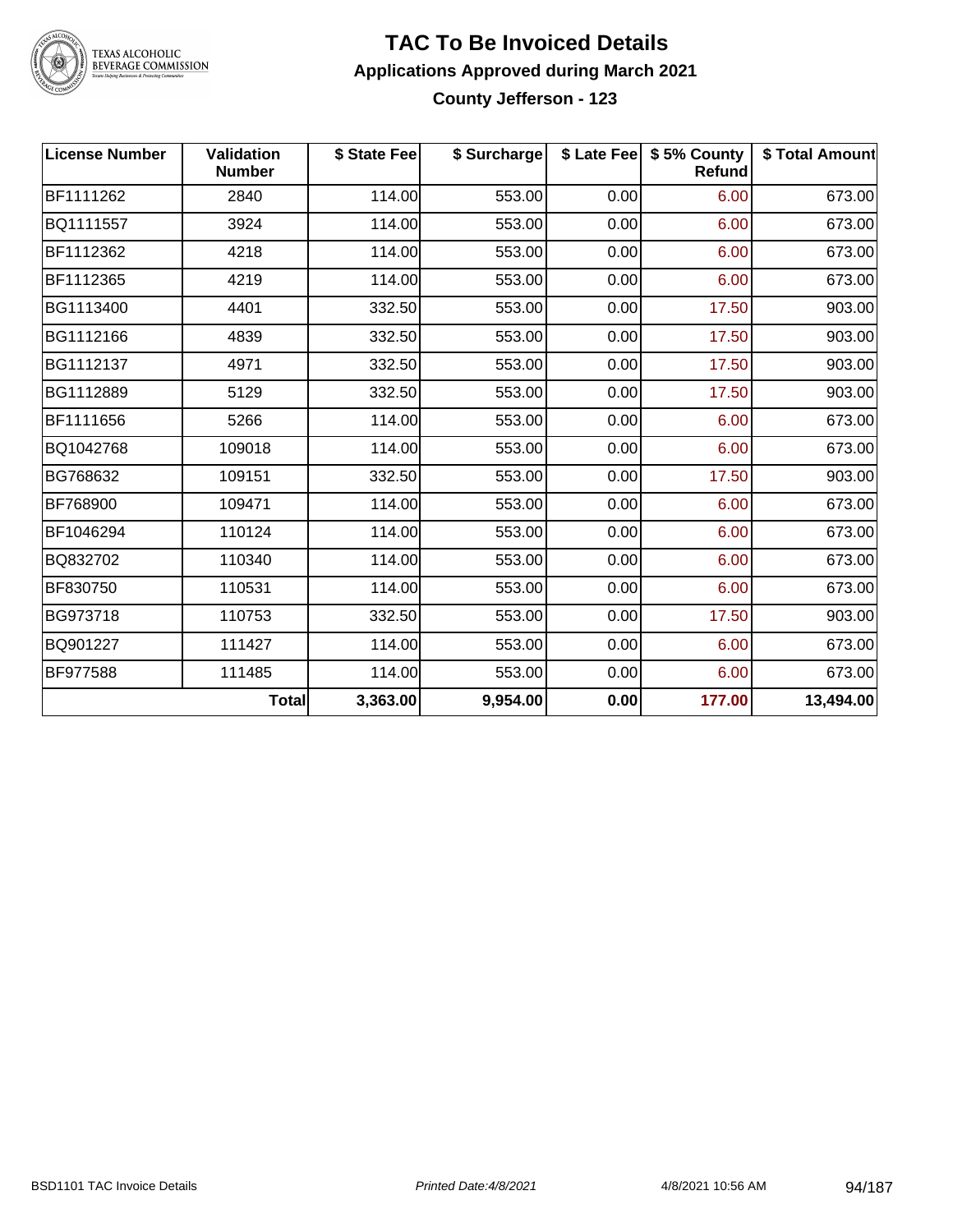

### **TAC To Be Invoiced Details Applications Approved during March 2021 County Jim Hogg - 124**

| License Number  | Validation<br><b>Number</b> | \$ State Fee  |        |      | Refund | \$ Surcharge   \$ Late Fee   \$5% County   \$ Total Amount |
|-----------------|-----------------------------|---------------|--------|------|--------|------------------------------------------------------------|
| <b>BF770650</b> | 110921                      | 114.00L       | 553.00 | 0.00 | 6.00   | 673.00                                                     |
|                 | Totall                      | <b>114.00</b> | 553.00 | 0.00 | 6.00   | 673.00                                                     |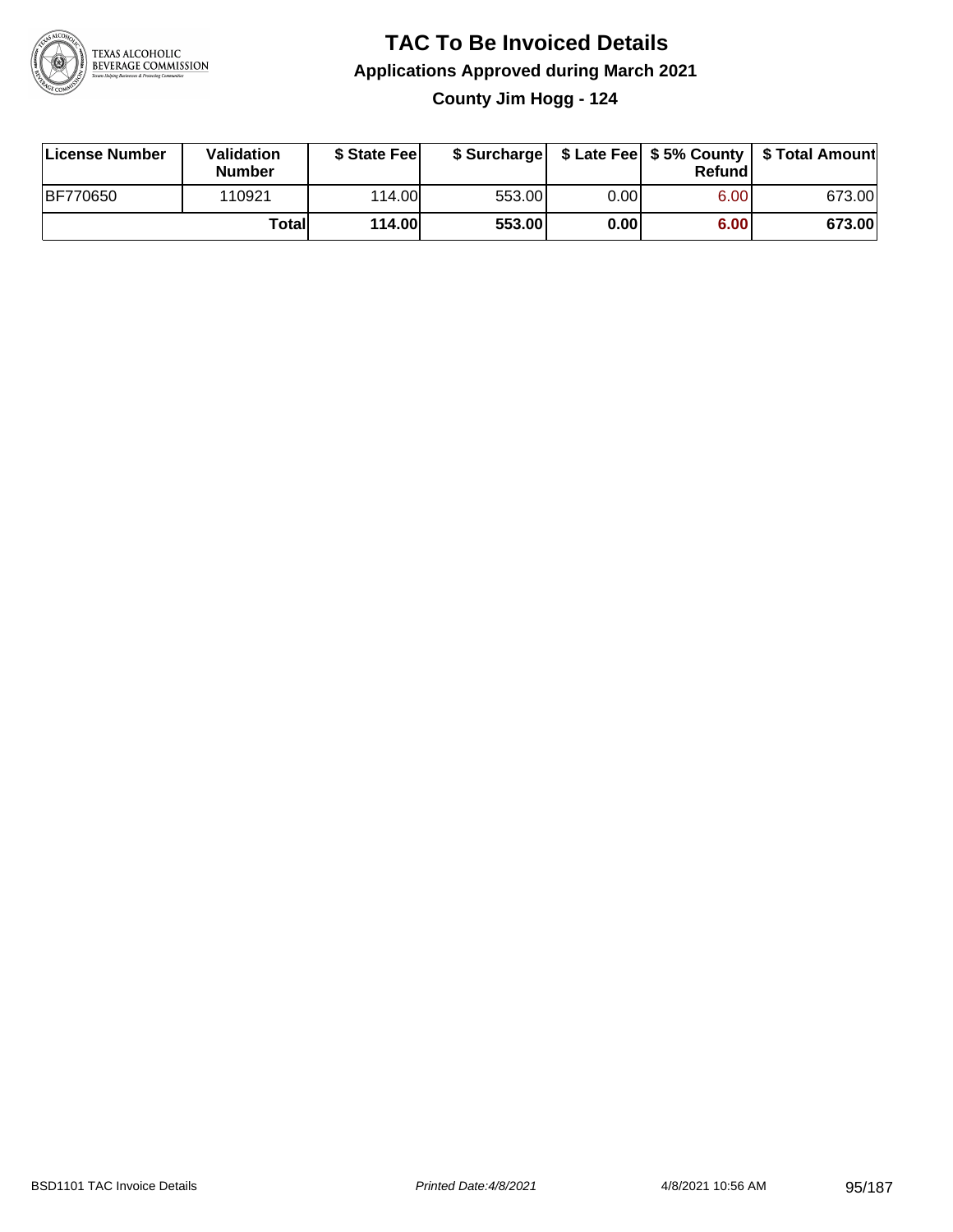

**County Jim Wells - 125**

| License Number | <b>Validation</b><br><b>Number</b> | \$ State Fee | \$ Surcharge | \$ Late Fee | \$5% County<br>Refundl | \$ Total Amount |
|----------------|------------------------------------|--------------|--------------|-------------|------------------------|-----------------|
| BF899586       | 111197                             | 114.00       | 553.00       | 0.00        | 6.00                   | 673.00          |
| BQ902443       | 111830                             | 114.00       | 553.00       | 0.00        | 6.00                   | 673.00          |
| BQ975672       | 112399                             | 114.00       | 553.00       | 0.00        | 6.00                   | 673.00          |
| BG977324       | 113159                             | 332.50       | 553.00       | 0.00        | 17.50                  | 903.00          |
| BQ1043944      | 507040                             | 114.00       | 553.00       | 0.00        | 6.00                   | 673.00          |
|                | Total                              | 788.50       | 2,765.00     | 0.00        | 41.50                  | 3,595.00        |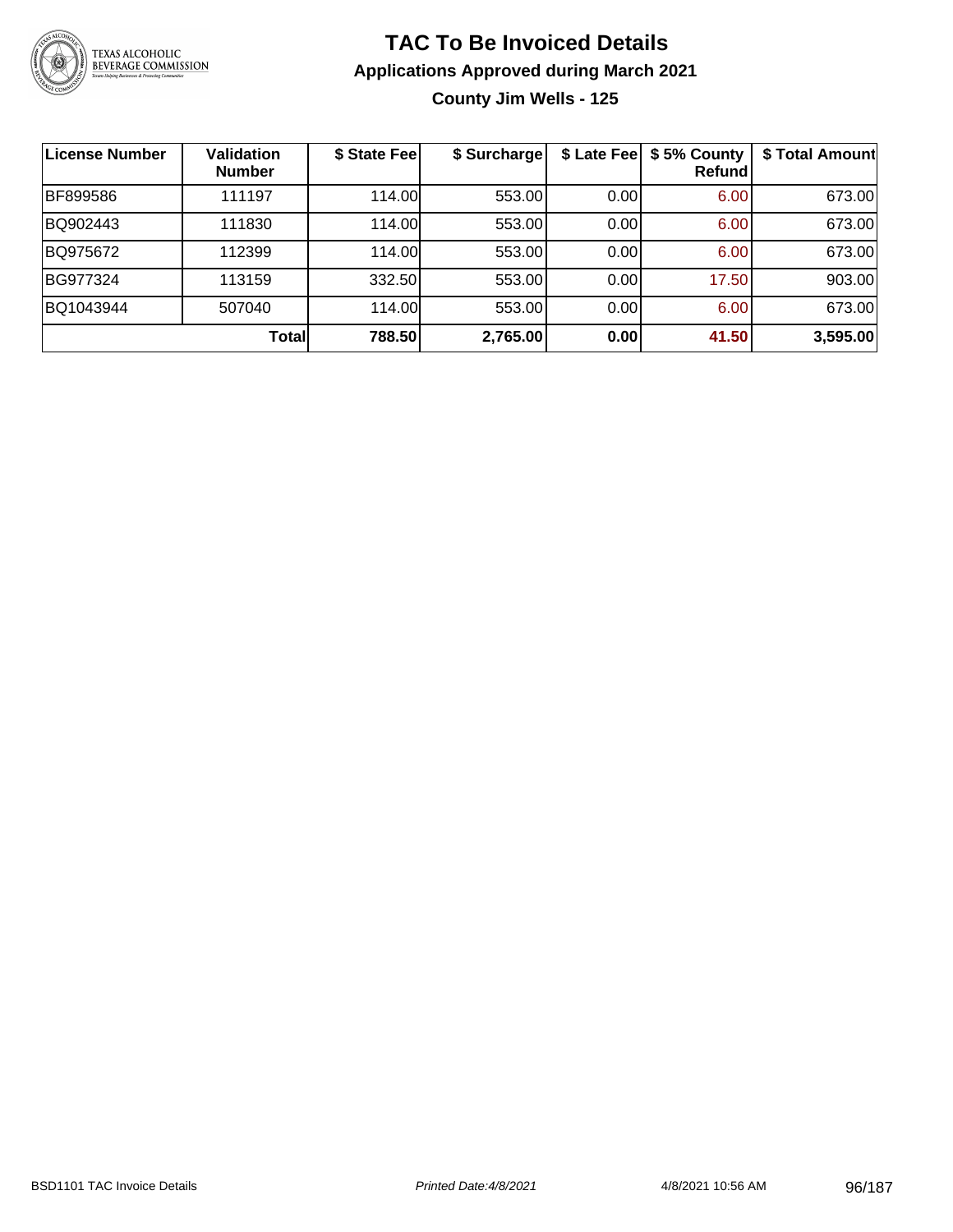

### **TAC To Be Invoiced Details Applications Approved during March 2021 County Johnson - 126**

| <b>License Number</b> | <b>Validation</b><br><b>Number</b> | \$ State Fee | \$ Surcharge | \$ Late Fee | \$5% County<br>Refundl | \$ Total Amount |
|-----------------------|------------------------------------|--------------|--------------|-------------|------------------------|-----------------|
| BQ1110841             | 5213                               | 114.00       | 553.00       | 0.00        | 6.00                   | 673.00          |
| BQ1112573             | 5338                               | 114.00       | 553.00       | 0.00        | 6.00                   | 673.00          |
| BQ1046255             | 110148                             | 114.00       | 553.00       | 0.00        | 6.00                   | 673.00          |
| BQ977120              | 111121                             | 114.00       | 553.00       | 0.00        | 6.00                   | 673.00          |
| BQ902102              | 111425                             | 114.00       | 553.00       | 0.00        | 6.00                   | 673.00          |
| BQ770156              | 111770                             | 114.00       | 553.00       | 0.00        | 6.00                   | 673.00          |
|                       | Totall                             | 684.00       | 3,318.00     | 0.00        | 36.00                  | 4,038.00        |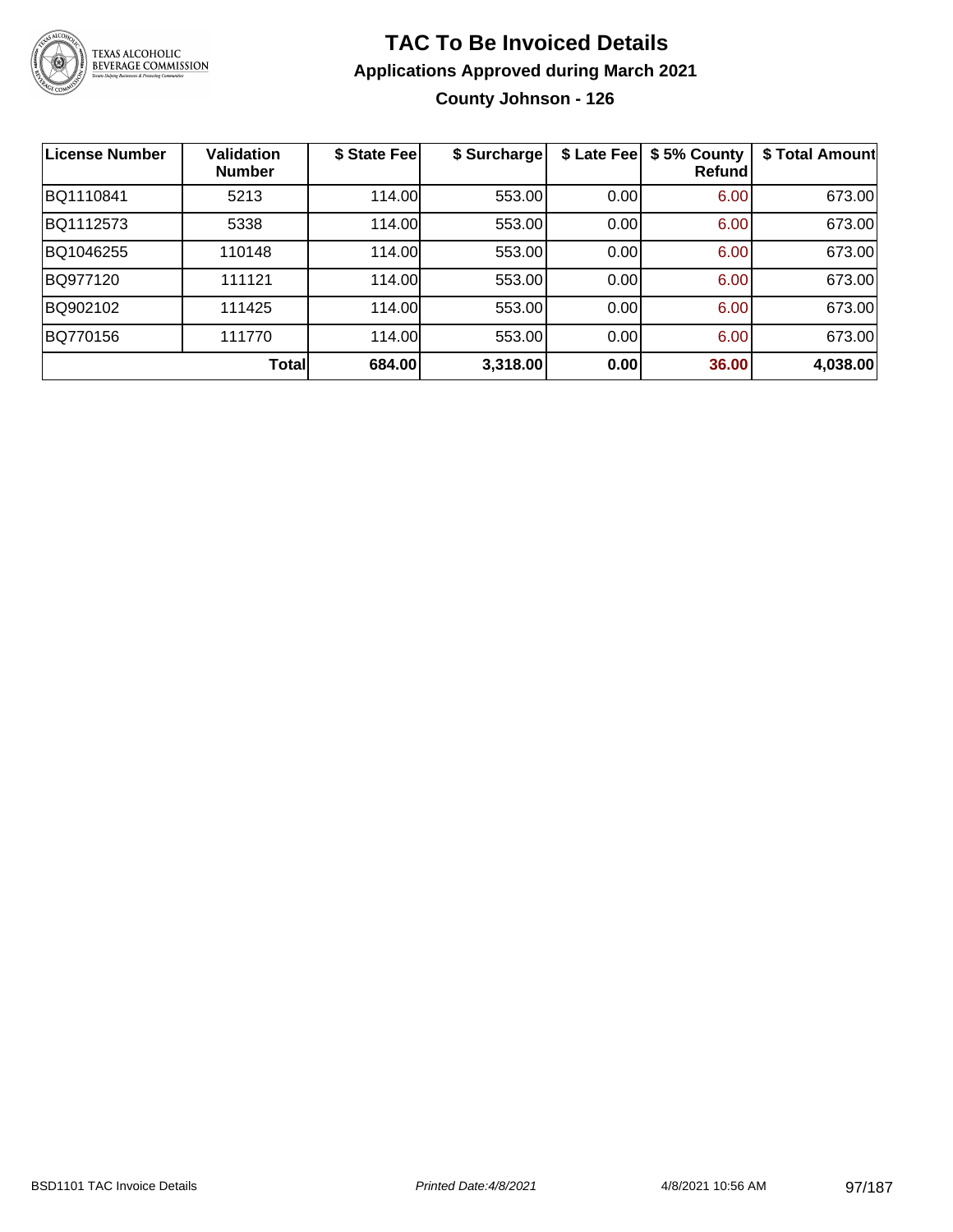

**County Karnes - 128**

| License Number | Validation<br><b>Number</b> | \$ State Fee  | \$ Surcharge |      | Refund | \$ Late Fee   \$5% County   \$ Total Amount |
|----------------|-----------------------------|---------------|--------------|------|--------|---------------------------------------------|
| BF1111092      | 4864                        | 114.00        | 553.00       | 0.00 | 6.00   | 673.00                                      |
|                | Totall                      | <b>114.00</b> | 553.00       | 0.00 | 6.00   | 673.00                                      |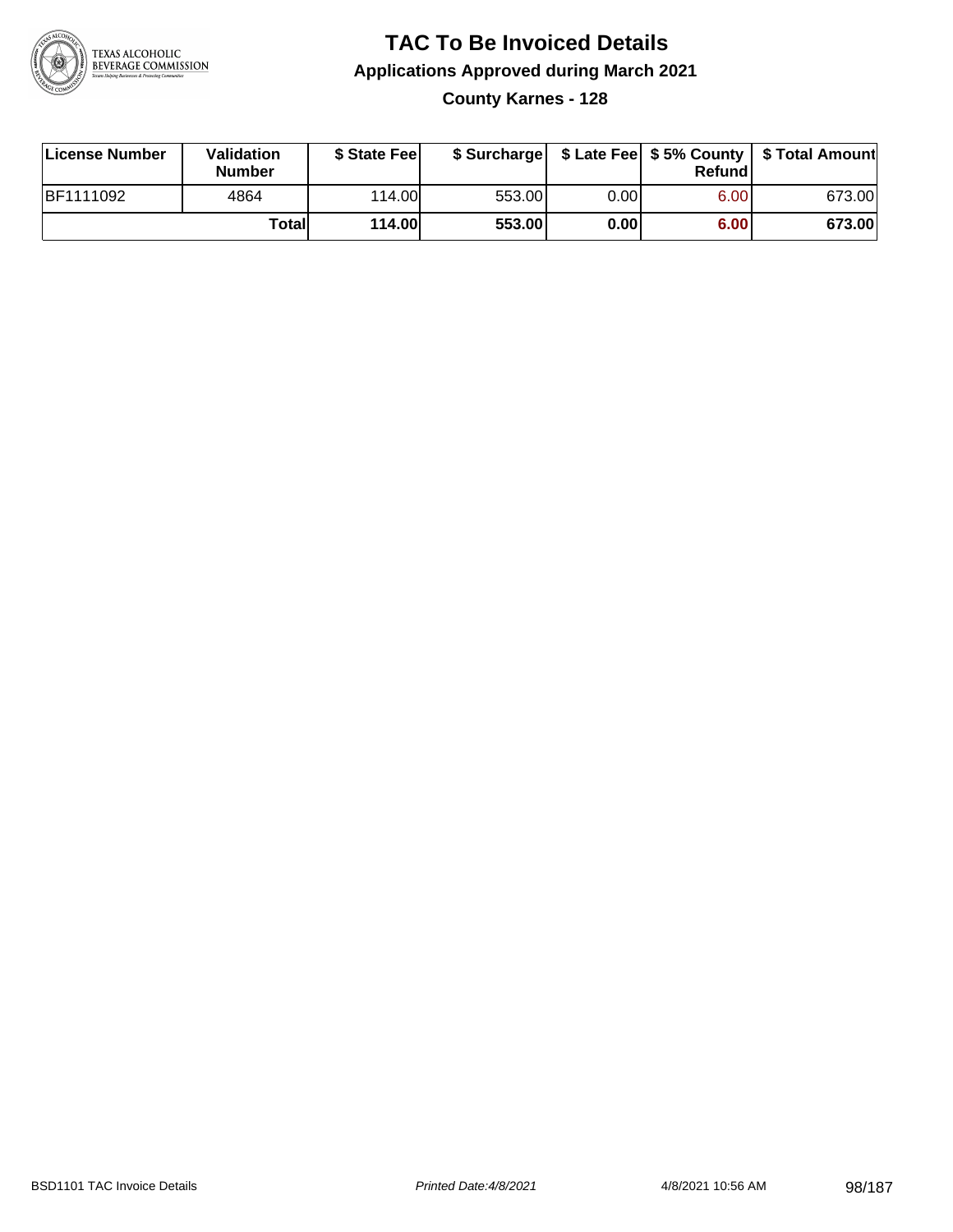

#### **TAC To Be Invoiced Details Applications Approved during March 2021 County Kaufman - 129**

| <b>License Number</b> | <b>Validation</b><br><b>Number</b> | \$ State Fee | \$ Surcharge | \$ Late Fee | \$5% County<br>Refund | \$ Total Amount |
|-----------------------|------------------------------------|--------------|--------------|-------------|-----------------------|-----------------|
| BG1110714             | 5043                               | 332.50       | 553.00       | 0.00        | 17.50                 | 903.00          |
| BQ1111963             | 5071                               | 114.00       | 553.00       | 0.00        | 6.00                  | 673.00          |
| BQ1112611             | 5192                               | 114.00       | 553.00       | 0.00        | 6.00                  | 673.00          |
| BF1111607             | 5472                               | 114.00       | 553.00       | 0.00        | 6.00                  | 673.00          |
| BQ1113596             | 5786                               | 114.00       | 553.00       | 0.00        | 6.00                  | 673.00          |
| BF1043134             | 109388                             | 114.00       | 553.00       | 0.00        | 6.00                  | 673.00          |
| BQ833745              | 109661                             | 114.00       | 553.00       | 0.00        | 6.00                  | 673.00          |
| BG1046322             | 110991                             | 332.50       | 553.00       | 0.00        | 17.50                 | 903.00          |
| BF902545              | 111379                             | 114.00       | 553.00       | 0.00        | 6.00                  | 673.00          |
| BF1046444             | 507612                             | 114.00       | 553.00       | 0.00        | 6.00                  | 673.00          |
| BQ974006              | 508977                             | 114.00       | 553.00       | 0.00        | 6.00                  | 673.00          |
|                       | <b>Total</b>                       | 1,691.00     | 6,083.00     | 0.00        | 89.00                 | 7,863.00        |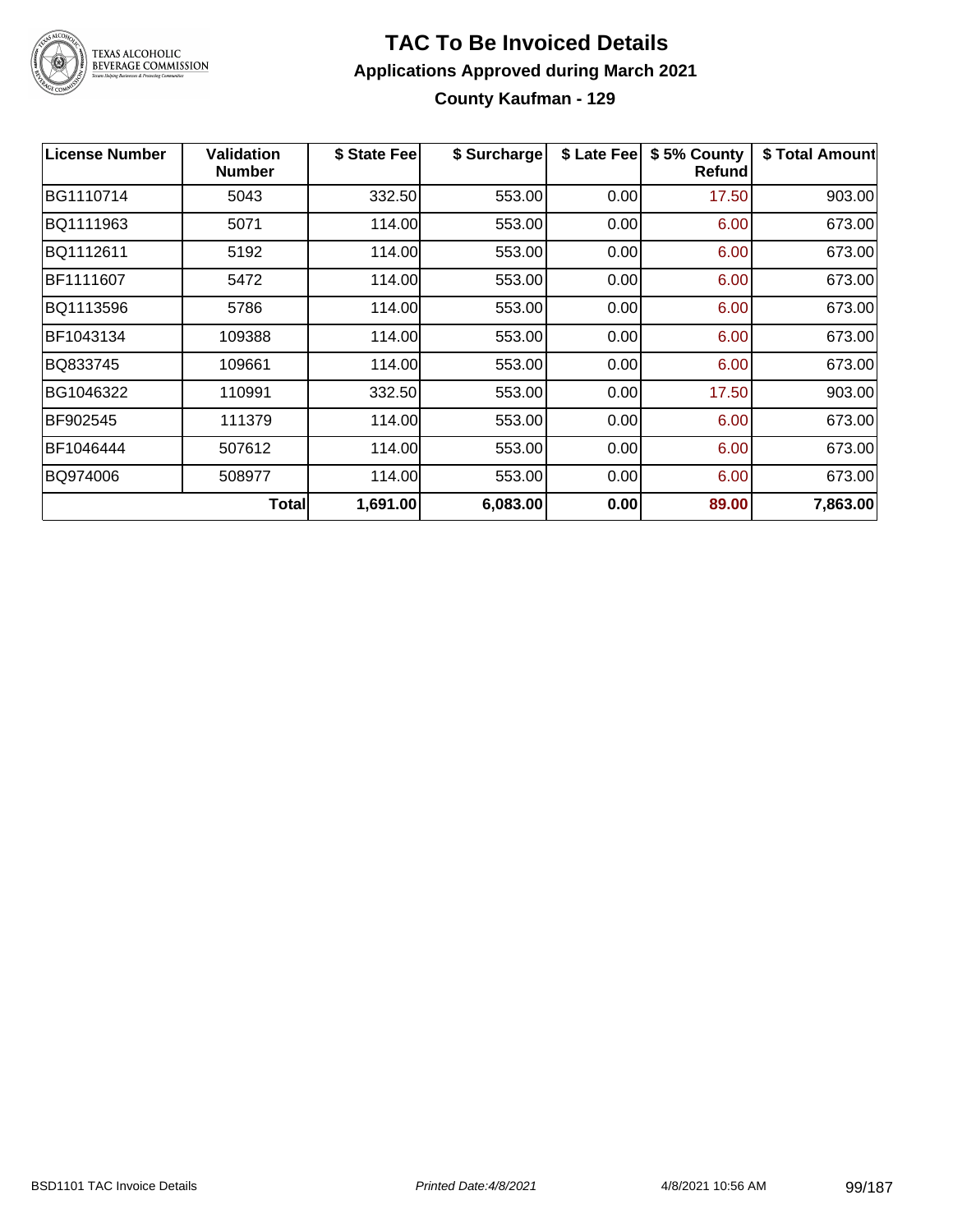

### **TAC To Be Invoiced Details Applications Approved during March 2021 County Kendall - 130**

| License Number | <b>Validation</b><br><b>Number</b> | \$ State Fee | \$ Surcharge |        | \$ Late Fee   \$5% County<br>Refund | \$ Total Amount |
|----------------|------------------------------------|--------------|--------------|--------|-------------------------------------|-----------------|
| BQ1113341      | 4535                               | 114.00       | 553.00       | 0.00   | 6.00                                | 673.00          |
| BG1113076      | 4796                               | 332.50       | 553.00       | 0.00   | 17.50                               | 903.00          |
| BG1043077      | 109396                             | 332.50       | 553.00       | 0.00   | 17.50                               | 903.00          |
| BG896298       | 109767                             | 332.50       | 553.00       | 0.00   | 17.50                               | 903.00          |
| BG971296       | 110320                             | 332.50       | 553.00       | 100.00 | 17.50                               | 1,003.00        |
|                | Total                              | 1,444.00     | 2,765.00     | 100.00 | 76.00                               | 4,385.00        |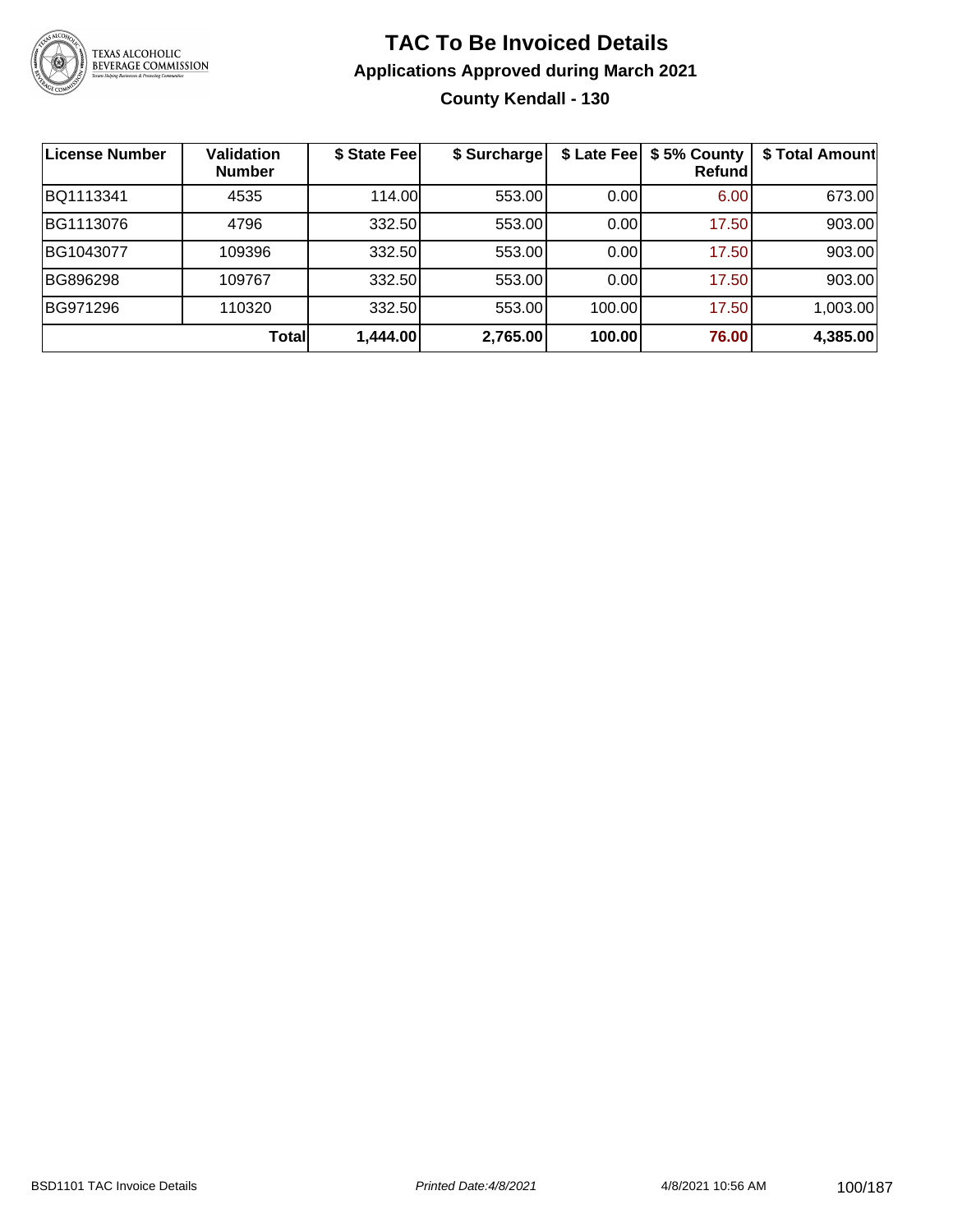

### **TAC To Be Invoiced Details Applications Approved during March 2021 County Kerr - 133**

| License Number | <b>Validation</b><br><b>Number</b> | \$ State Fee | \$ Surcharge |      | \$ Late Fee   \$5% County<br><b>Refund</b> | \$ Total Amount |
|----------------|------------------------------------|--------------|--------------|------|--------------------------------------------|-----------------|
| BG1112222      | 5108                               | 332.50       | 553.00       | 0.00 | 17.50                                      | 903.00          |
| BG1112449      | 5691                               | 332.50       | 553.00       | 0.00 | 17.50                                      | 903.00          |
| BG1113110      | 5725                               | 332.50       | 553.00       | 0.00 | 17.50                                      | 903.00          |
| BQ1047444      | 111587                             | 114.00       | 553.00       | 0.00 | 6.00                                       | 673.00          |
|                | <b>Total</b>                       | 1,111.50     | 2,212.00     | 0.00 | 58.50                                      | 3,382.00        |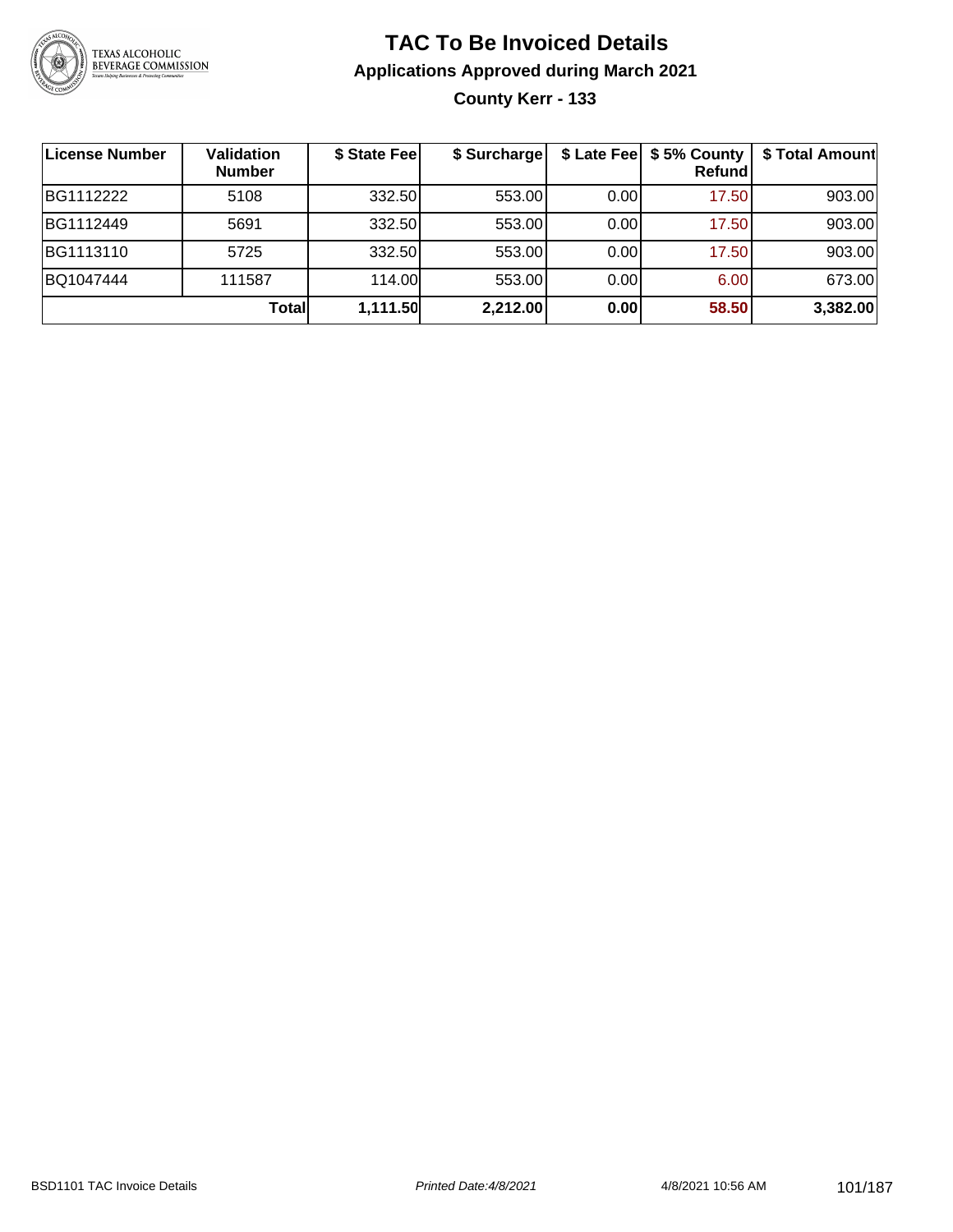

### **TAC To Be Invoiced Details Applications Approved during March 2021 County Kimble - 134**

| License Number | <b>Validation</b><br><b>Number</b> | \$ State Feel |        |      | Refund | \$ Surcharge   \$ Late Fee   \$5% County   \$ Total Amount |
|----------------|------------------------------------|---------------|--------|------|--------|------------------------------------------------------------|
| BQ1047300      | 111163                             | 114.00L       | 553.00 | 0.00 | 6.00   | 673.00                                                     |
|                | Total                              | <b>114.00</b> | 553.00 | 0.00 | 6.00   | 673.00                                                     |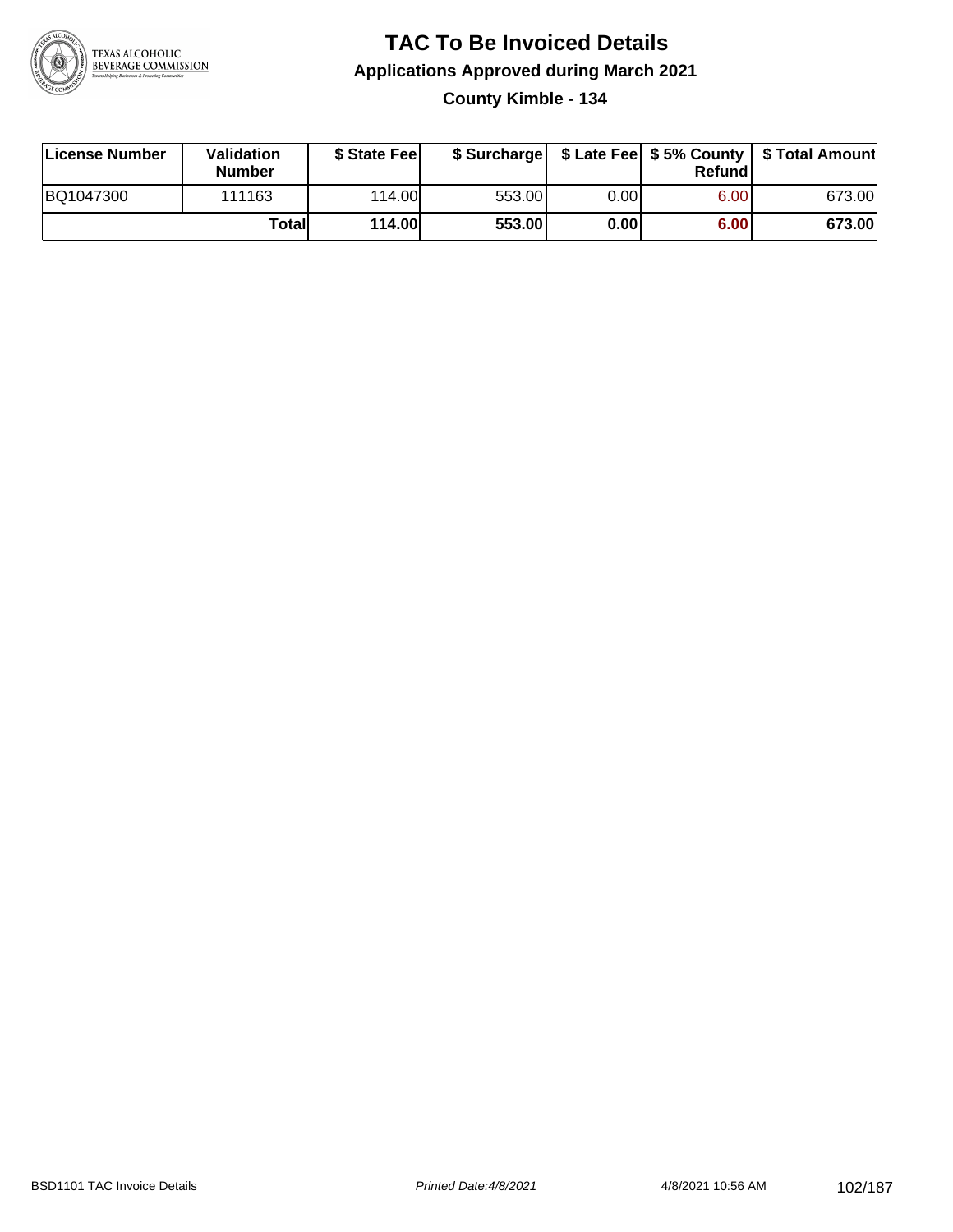

### **TAC To Be Invoiced Details Applications Approved during March 2021 County Kleberg - 137**

| License Number | <b>Validation</b><br><b>Number</b> | \$ State Fee | \$ Surcharge |        | \$ Late Fee   \$5% County<br>Refund | \$ Total Amount |
|----------------|------------------------------------|--------------|--------------|--------|-------------------------------------|-----------------|
| BF1112909      | 5528                               | 114.00       | 553.00       | 0.00   | 6.00                                | 673.00          |
| BG832218       | 113017                             | 332.50       | 553.00       | 100.00 | 17.50                               | 1,003.00        |
| BG976018       | 113856                             | 332.50       | 553.00       | 0.00   | 17.50                               | 903.00          |
| BG1049019      | 114129                             | 332.50       | 553.00       | 0.00   | 17.50                               | 903.00          |
| BL1049019      | 114129                             | 475.00       | 327.00       | 0.00   | 25.00                               | 827.00          |
|                | Total                              | 1,586.50     | 2,539.00     | 100.00 | 83.50                               | 4,309.00        |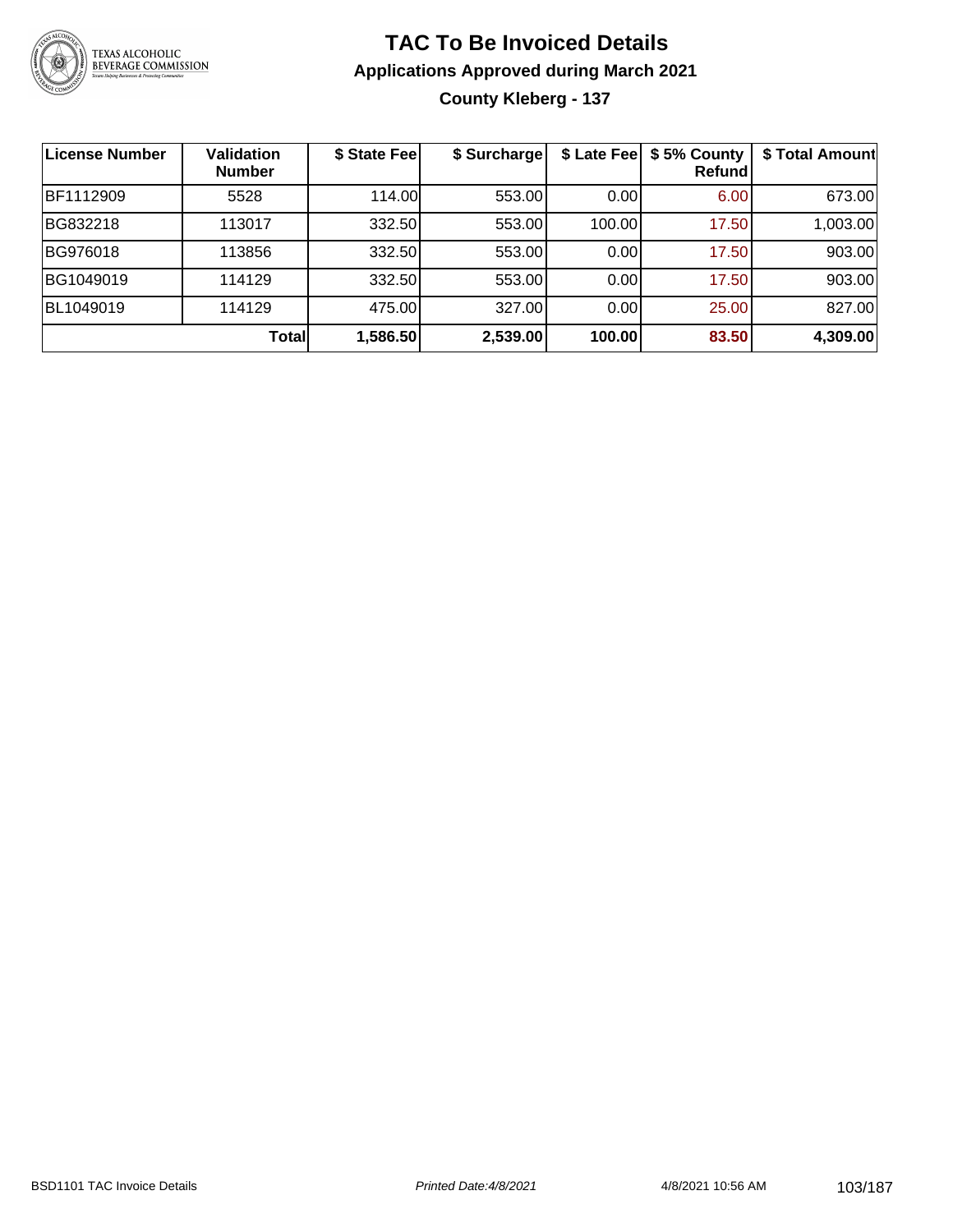

**County Lamar - 139**

| License Number | <b>Validation</b><br><b>Number</b> | \$ State Fee | \$ Surcharge | \$ Late Fee | \$5% County<br>Refund | \$ Total Amount |
|----------------|------------------------------------|--------------|--------------|-------------|-----------------------|-----------------|
| BQ900426       | 110751                             | 114.00L      | 553.00       | 0.00        | 6.00                  | 673.00          |
| BF976162       | 110867                             | 114.00L      | 553.00       | 0.00        | 6.00                  | 673.00          |
| BQ835231       | 110961                             | 114.00L      | 553.00       | 0.00        | 6.00                  | 673.00          |
| BQ1048911      | 112430                             | 114.00L      | 553.00       | 0.00        | 6.00                  | 673.00          |
| BQ1048910      | 112431                             | 114.00L      | 553.00       | 0.00        | 6.00                  | 673.00          |
|                | <b>Total</b>                       | 570.00       | 2,765.00     | 0.00        | 30.00                 | 3,365.00        |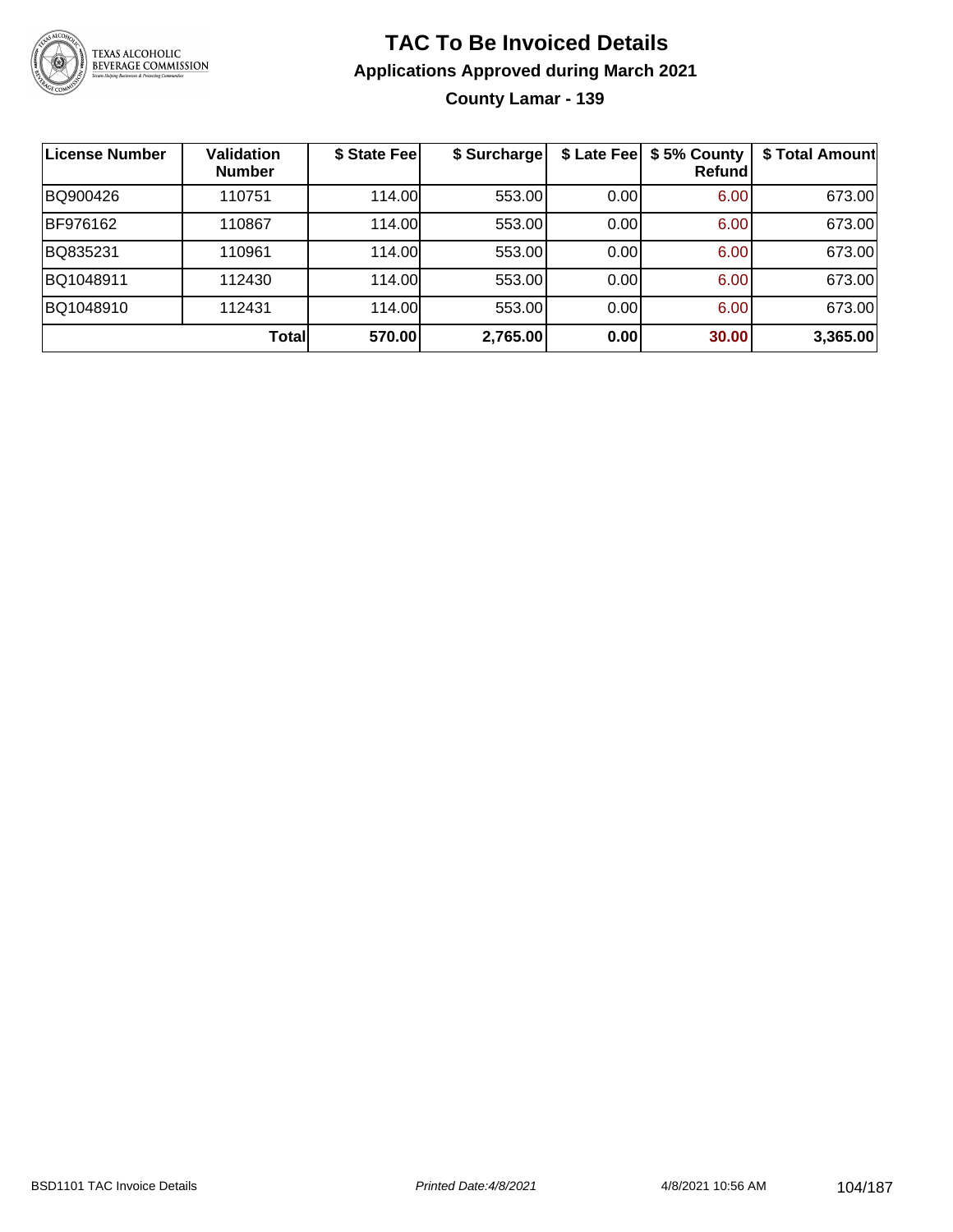

**County Lamb - 140**

| ∣License Number | Validation<br><b>Number</b> | \$ State Fee | \$ Surcharge |      | Refundl           | \$ Late Fee   \$5% County   \$ Total Amount |
|-----------------|-----------------------------|--------------|--------------|------|-------------------|---------------------------------------------|
| BQ900968        | 111411                      | 114.00       | 553.00       | 0.00 | 6.00 <sub>1</sub> | 673.00                                      |
| BF902737        | 112837                      | 114.00       | 553.00       | 0.00 | 6.00 <sub>1</sub> | 673.00                                      |
|                 | Totall                      | 228.00       | 1,106.00     | 0.00 | 12.00             | 1,346.00                                    |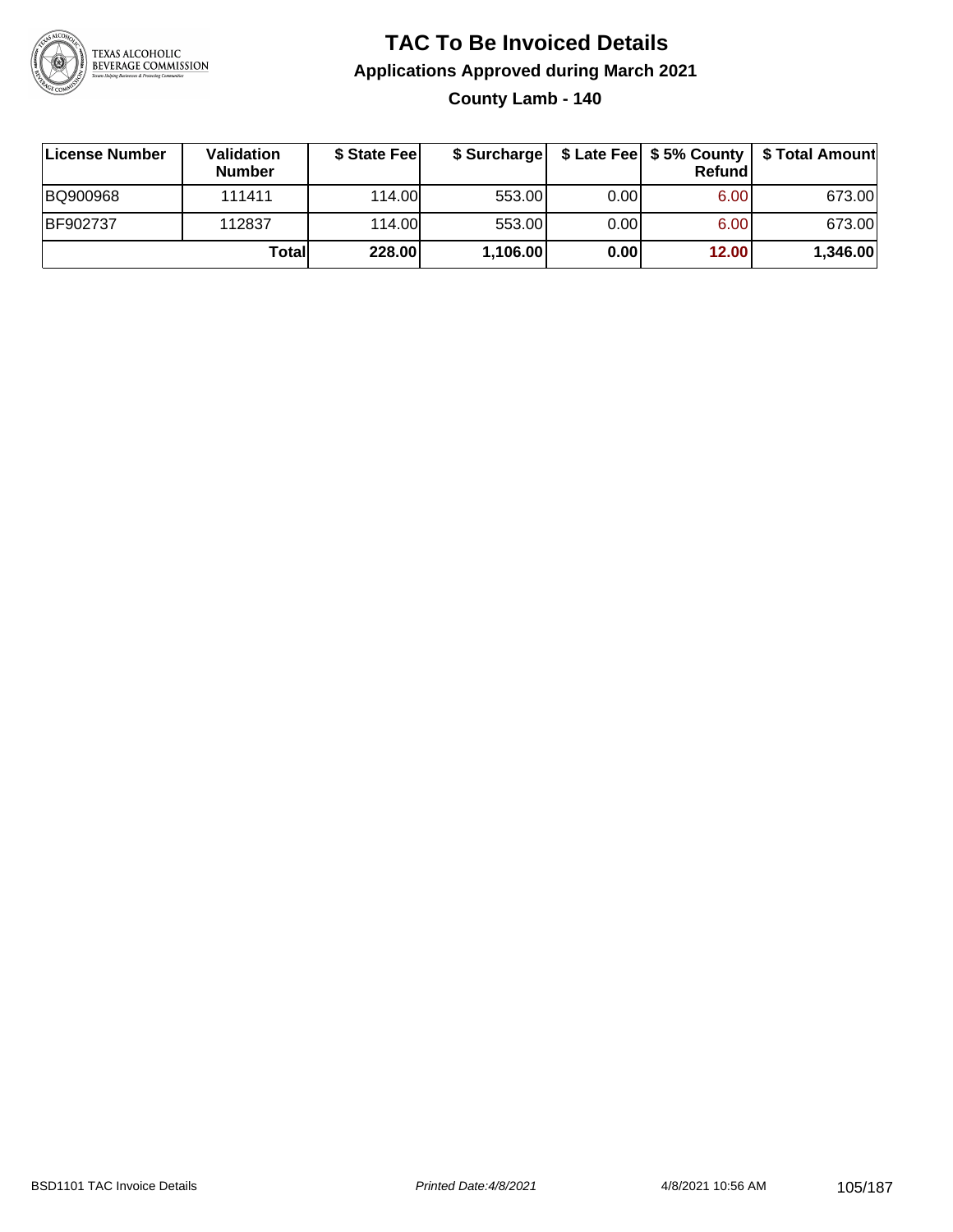

**County Lampasas - 141**

| License Number  | Validation<br><b>Number</b> | \$ State Fee | \$ Surcharge |        | Refundl | \$ Late Fee   \$5% County   \$ Total Amount |
|-----------------|-----------------------------|--------------|--------------|--------|---------|---------------------------------------------|
| <b>BF969968</b> | 109740                      | 114.00L      | 553.00       | 100.00 | 6.00    | 773.00                                      |
| BQ896908        | 110313                      | 114.00L      | 553.00       | 0.001  | 6.00    | 673.00                                      |
| BQ1047399       | 507170                      | 114.00L      | 553.00       | 0.00   | 6.00    | 673.00                                      |
|                 | Totall                      | 342.00       | 1,659.00     | 100.00 | 18.00   | 2,119.00                                    |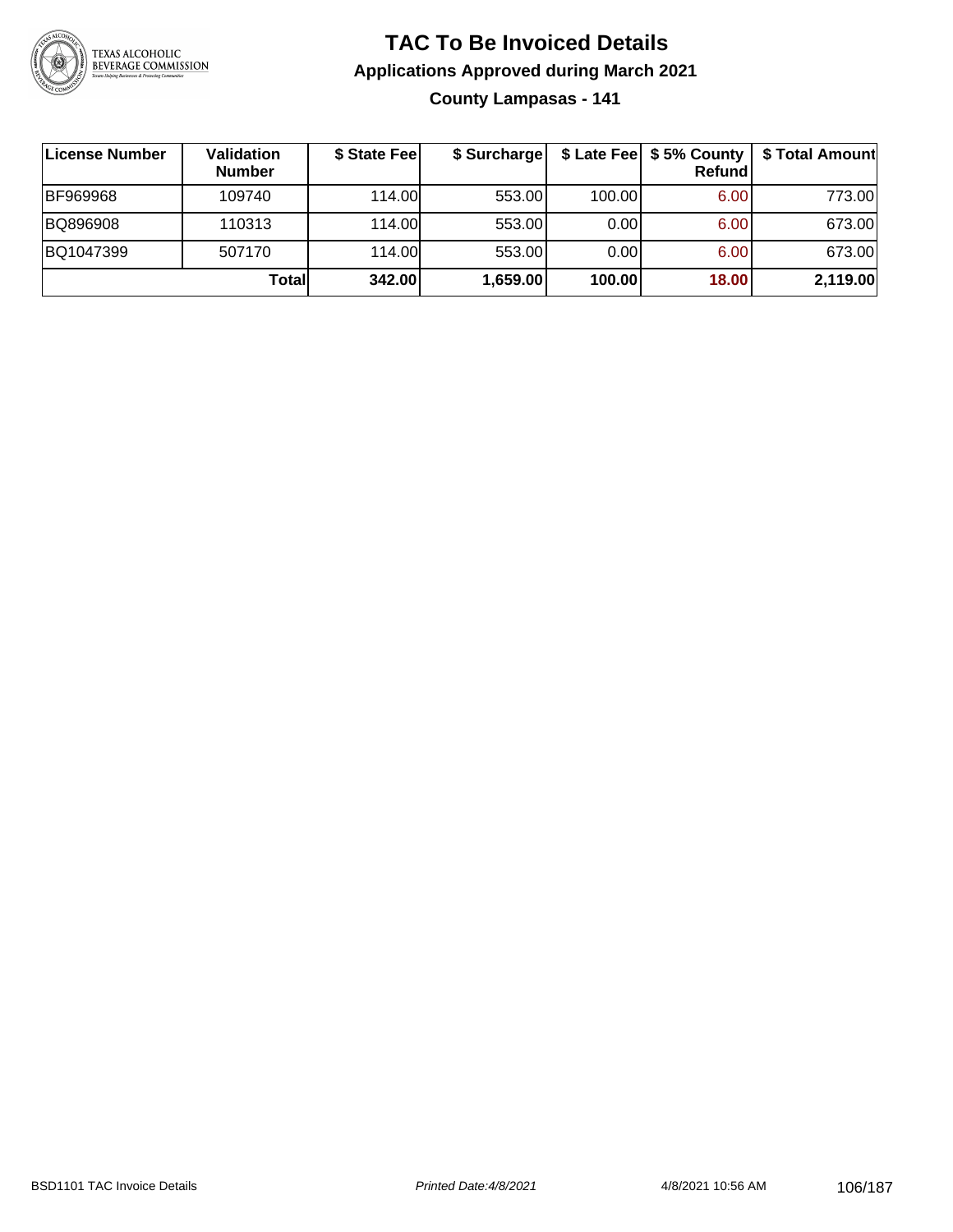

### **TAC To Be Invoiced Details Applications Approved during March 2021 County Lavaca - 143**

| License Number | Validation<br><b>Number</b> | \$ State Fee | \$ Surcharge |       | <b>Refund</b> | \$ Late Fee   \$5% County   \$ Total Amount |
|----------------|-----------------------------|--------------|--------------|-------|---------------|---------------------------------------------|
| BQ769393       | 506819                      | 114.00       | 553.00       | 0.001 | 6.00          | 673.00                                      |
| BQ769397       | 506840                      | 114.00       | 553.00       | 0.001 | 6.00          | 673.00                                      |
| BQ976197       | 507897                      | 114.00       | 553.00       | 0.001 | 6.00          | 673.00                                      |
|                | Totall                      | 342.00       | 1,659.00     | 0.00  | 18.00         | 2,019.00                                    |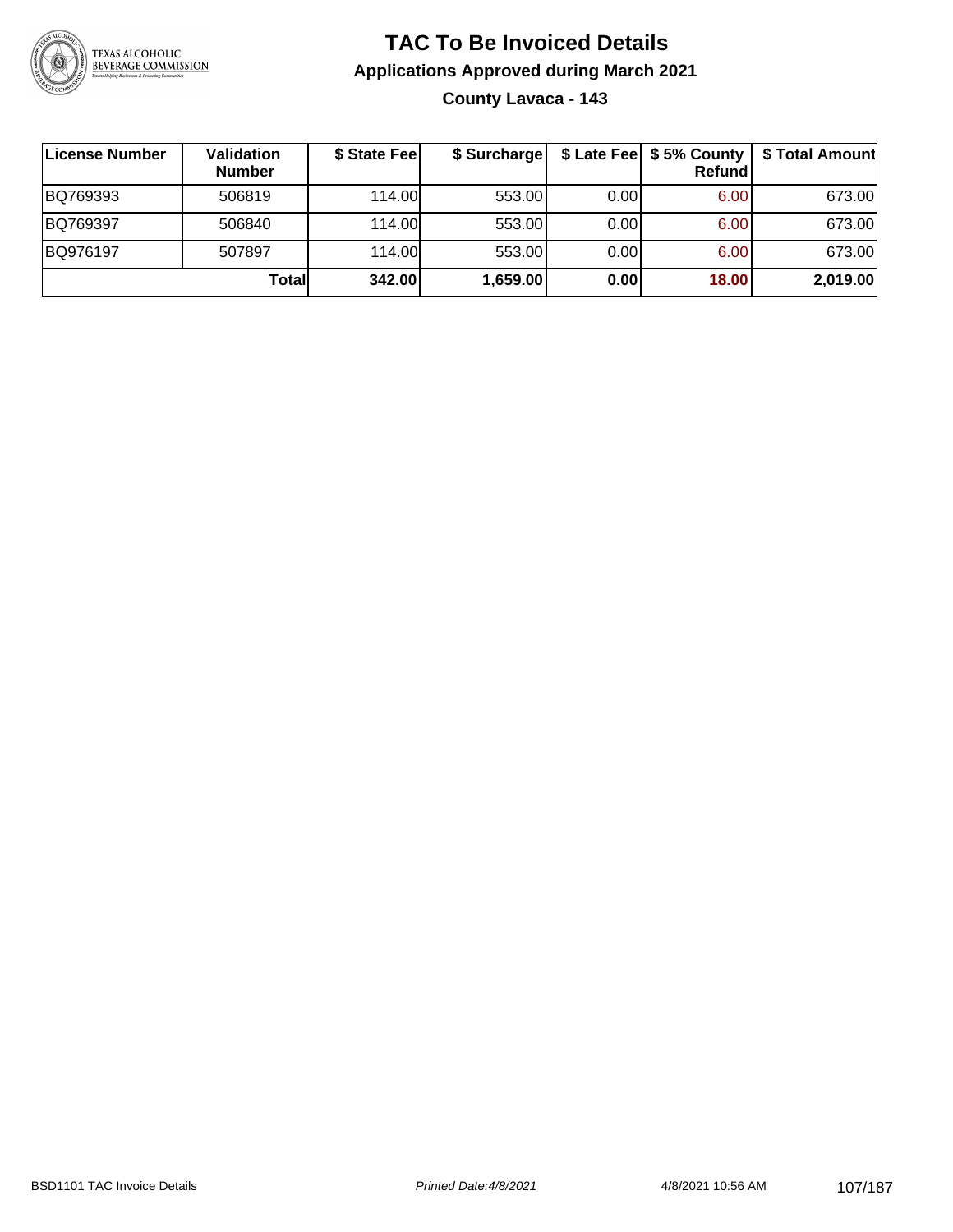

**County Lee - 144**

| <b>License Number</b> | Validation<br><b>Number</b> | \$ State Fee | \$ Surcharge |      | Refundl | \$ Late Fee   \$5% County   \$ Total Amount |
|-----------------------|-----------------------------|--------------|--------------|------|---------|---------------------------------------------|
| BG1112309             | 5416                        | 332.50       | 553.00       | 0.00 | 17.50   | 903.00                                      |
| BP1112309             | 5416                        | 950.00       | 426.00       | 0.00 | 50.00   | 1,426.00                                    |
| BQ972871              | 111349                      | 114.00L      | 553.00       | 0.00 | 6.00    | 673.00                                      |
|                       | Totall                      | 1,396.50     | 1,532.00     | 0.00 | 73.50   | 3,002.00                                    |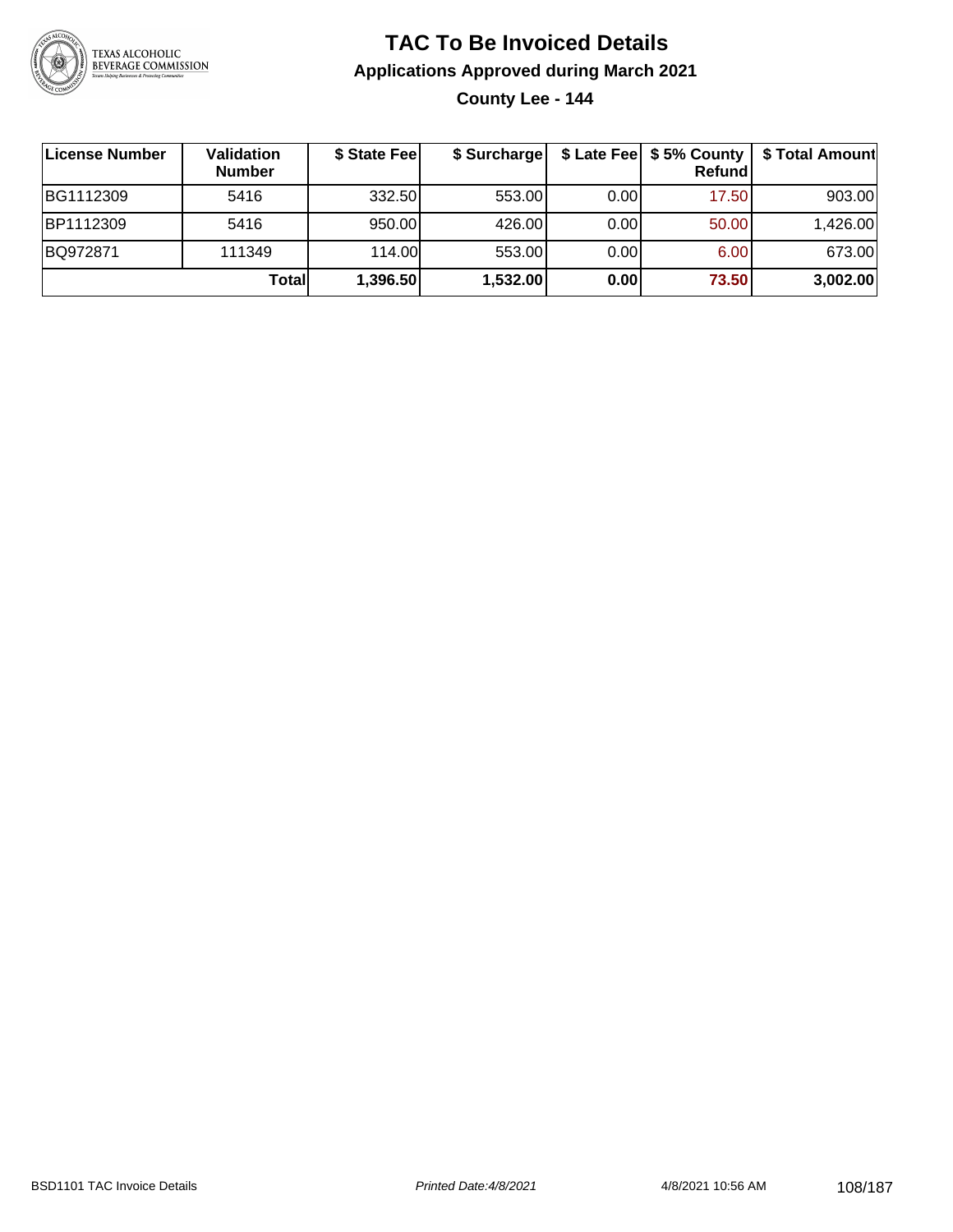

### **TAC To Be Invoiced Details Applications Approved during March 2021 County Liberty - 146**

| <b>License Number</b> | <b>Validation</b><br><b>Number</b> | \$ State Fee | \$ Surcharge | \$ Late Fee | \$5% County<br><b>Refund</b> | \$ Total Amount |
|-----------------------|------------------------------------|--------------|--------------|-------------|------------------------------|-----------------|
| BF1113444             | 5122                               | 114.00       | 553.00       | 0.00        | 6.00                         | 673.00          |
| BG1112152             | 5507                               | 332.50       | 553.00       | 0.00        | 17.50                        | 903.00          |
| BQ1113264             | 5638                               | 114.00       | 553.00       | 0.00        | 6.00                         | 673.00          |
| BQ1043269             | 109316                             | 114.00       | 553.00       | 0.00        | 6.00                         | 673.00          |
| BF1045103             | 110339                             | 114.00       | 553.00       | 0.00        | 6.00                         | 673.00          |
| BE1044067             | 112003                             | 285.00       | 553.00       | 100.00      | 15.00                        | 953.00          |
| BQ1045778             | 506041                             | 114.00       | 553.00       | 0.00        | 6.00                         | 673.00          |
|                       | Total                              | 1,187.50     | 3,871.00     | 100.00      | 62.50                        | 5,221.00        |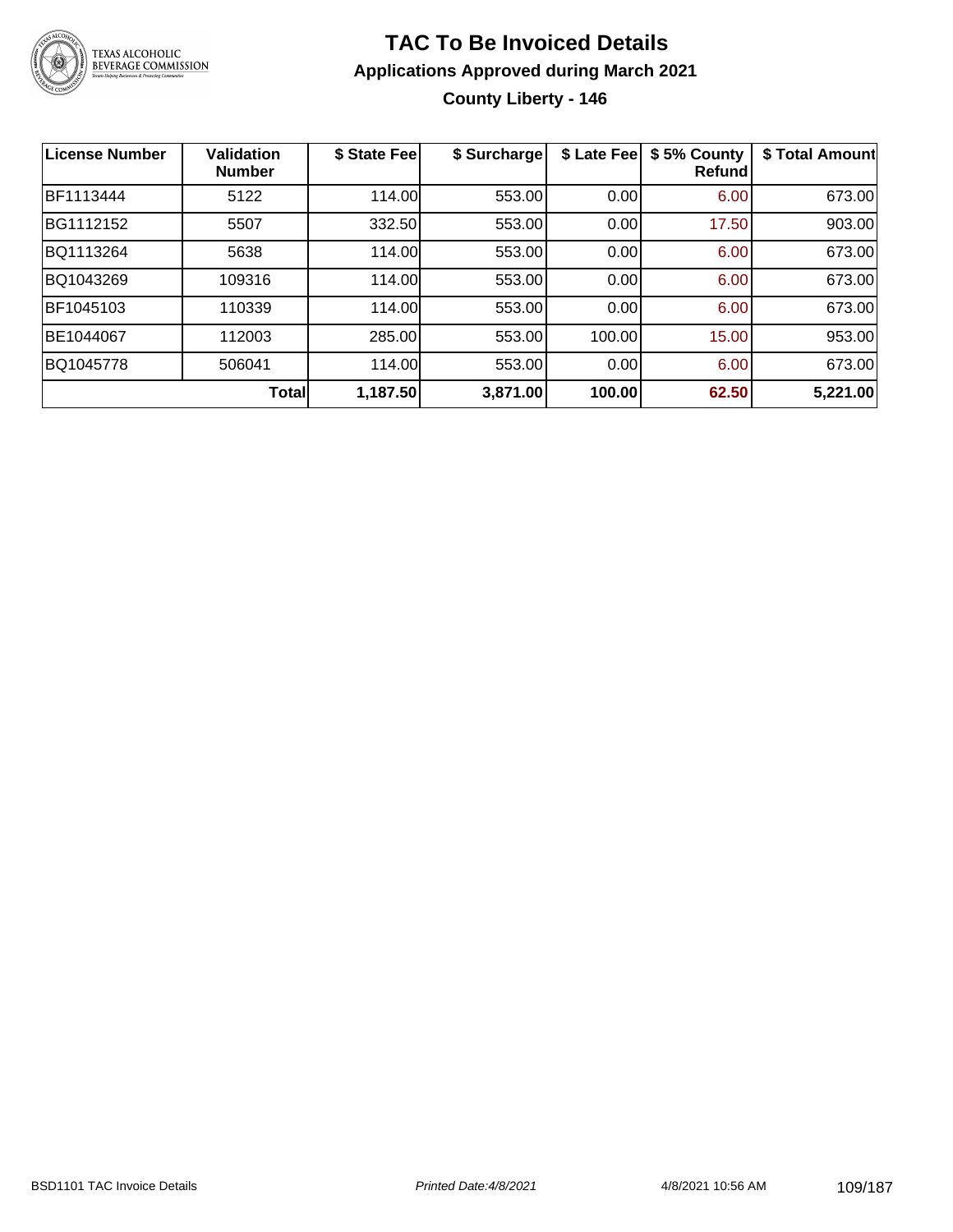

**County Limestone - 147**

| <b>License Number</b> | Validation<br><b>Number</b> | \$ State Fee | \$ Surcharge | \$ Late Fee | \$5% County<br>Refundl | \$ Total Amount |
|-----------------------|-----------------------------|--------------|--------------|-------------|------------------------|-----------------|
| BG767710              | 109444                      | 332.50       | 553.00       | 0.00        | 17.50                  | 903.00          |
| BQ971826              | 109831                      | 114.00       | 553.00       | 0.00        | 6.00                   | 673.00          |
| BQ1045439             | 110252                      | 114.00       | 553.00       | 0.00        | 6.00                   | 673.00          |
| BQ1046593             | 112459                      | 114.00       | 553.00       | 0.00        | 6.00                   | 673.00          |
| BQ1049189             | 112465                      | 114.00       | 553.00       | 0.00        | 6.00                   | 673.00          |
|                       | Totall                      | 788.50       | 2,765.00     | 0.00        | 41.50                  | 3,595.00        |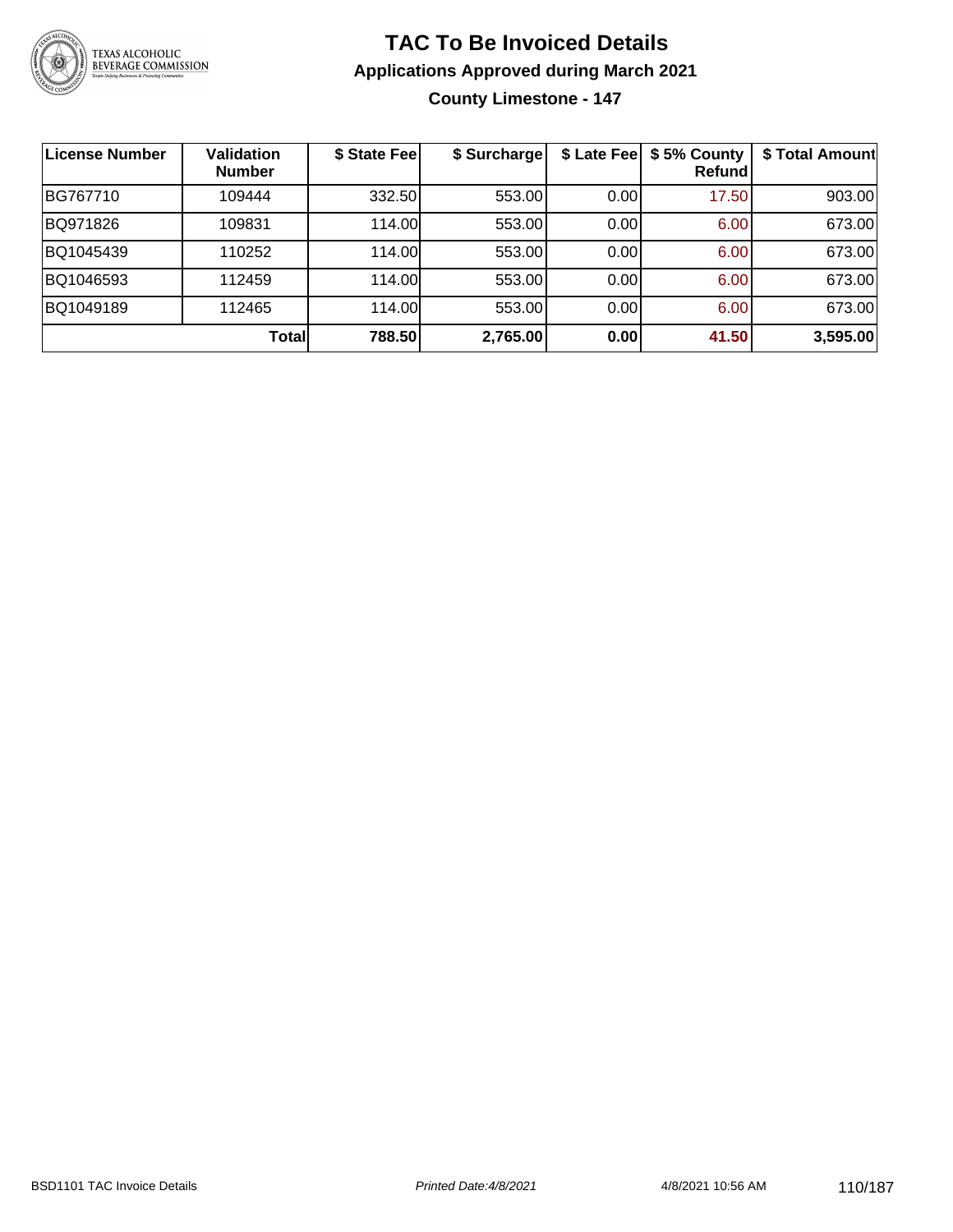

**County Llano - 150**

| ∣License Number | <b>Validation</b><br><b>Number</b> | \$ State Fee | \$ Surcharge |        | \$ Late Fee   \$5% County  <br><b>Refund</b> | \$ Total Amount |
|-----------------|------------------------------------|--------------|--------------|--------|----------------------------------------------|-----------------|
| BG1112498       | 4495                               | 332.50       | 553.00       | 0.00   | 17.50                                        | 903.00          |
| BF1112219       | 4551                               | 114.00L      | 553.00       | 0.00   | 6.00                                         | 673.00          |
| BG975457        | 111957                             | 332.50       | 553.00       | 0.00   | 17.50                                        | 903.00          |
| BG1045504       | 112232                             | 332.50       | 553.00       | 100.00 | 17.50                                        | 1,003.00        |
|                 | Total                              | 1,111.50     | 2,212.00     | 100.00 | 58.50                                        | 3,482.00        |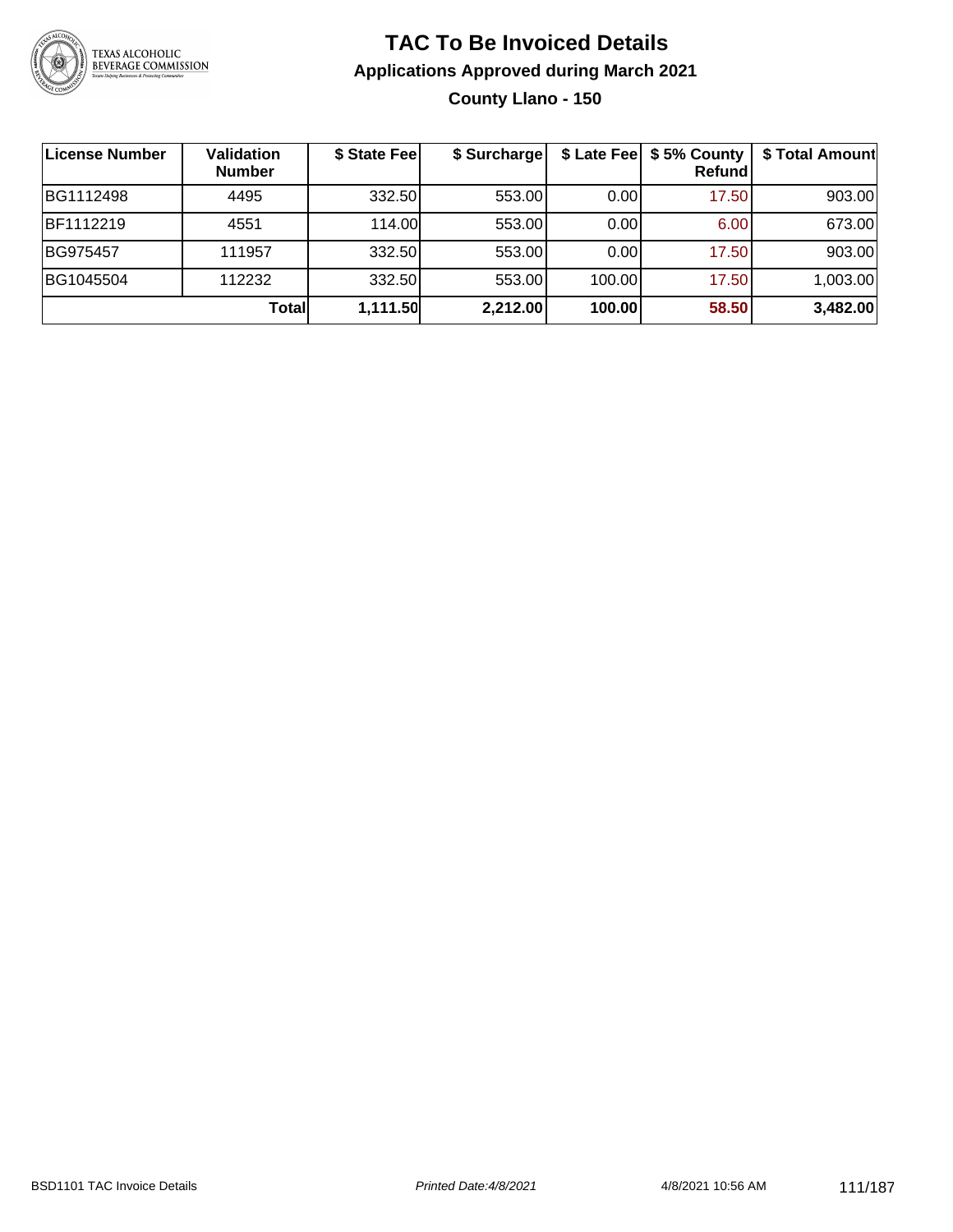

### **TAC To Be Invoiced Details Applications Approved during March 2021 County Lubbock - 152**

| <b>License Number</b> | <b>Validation</b><br><b>Number</b> | \$ State Fee | \$ Surcharge | \$ Late Fee | \$5% County<br>Refund | \$ Total Amount |
|-----------------------|------------------------------------|--------------|--------------|-------------|-----------------------|-----------------|
| BQ1113969             | 6083                               | 114.00       | 553.00       | 0.00        | 6.00                  | 673.00          |
| BQ1113992             | 6179                               | 114.00       | 553.00       | 0.00        | 6.00                  | 673.00          |
| BF975205              | 110259                             | 114.00       | 553.00       | 0.00        | 6.00                  | 673.00          |
| BF1048283             | 112094                             | 114.00       | 553.00       | 0.00        | 6.00                  | 673.00          |
| BQ976967              | 112336                             | 114.00       | 553.00       | 0.00        | 6.00                  | 673.00          |
| BF899583              | 507778                             | 114.00       | 553.00       | 0.00        | 6.00                  | 673.00          |
|                       | Total                              | 684.00       | 3,318.00     | 0.00        | 36.00                 | 4,038.00        |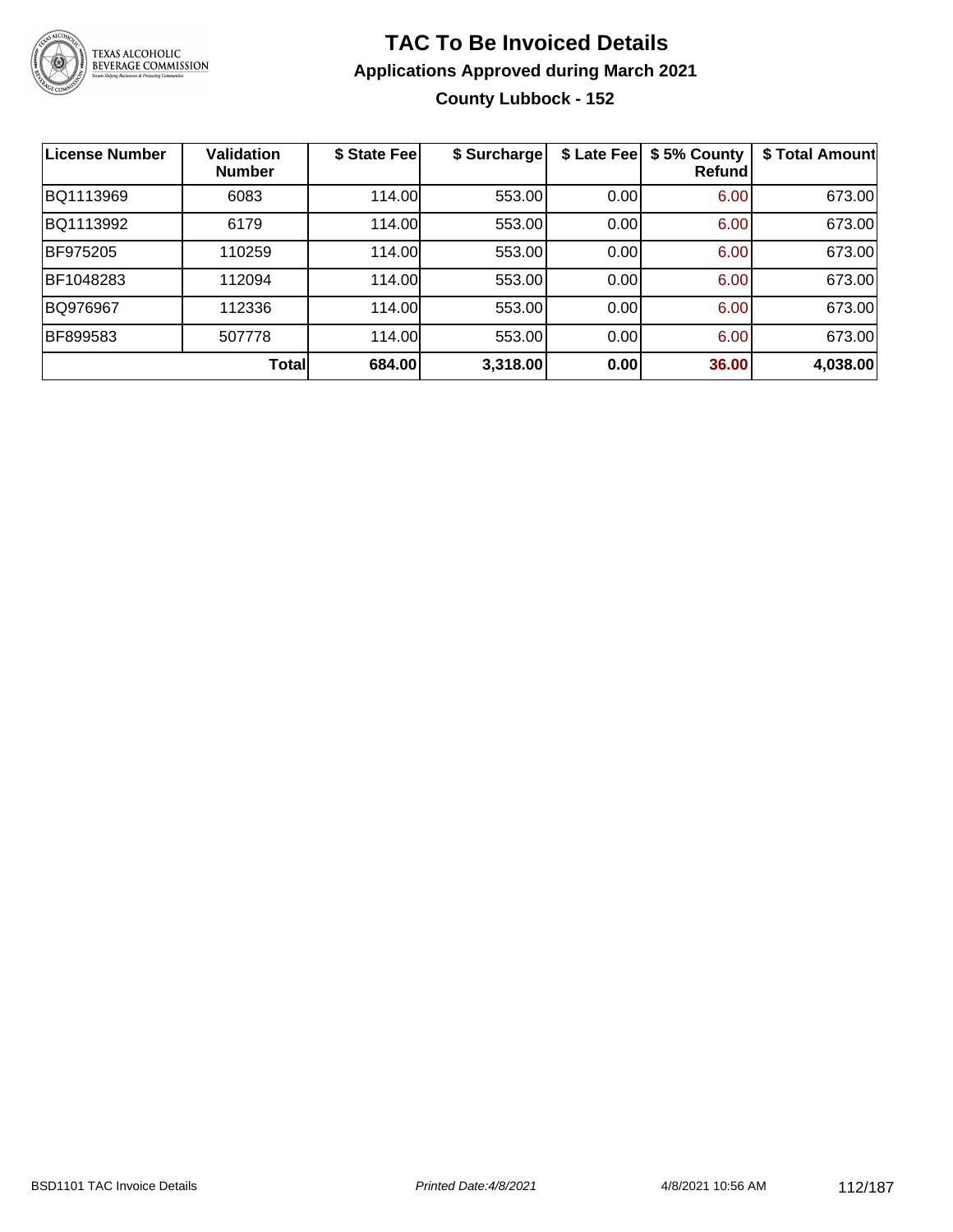

## TEXAS ALCOHOLIC<br>BEVERAGE COMMISSION

### **TAC To Be Invoiced Details Applications Approved during March 2021 County McLennan - 155**

| <b>License Number</b> | Validation<br><b>Number</b> | \$ State Fee | \$ Surcharge |      | \$ Late Fee   \$5% County<br>Refund | \$ Total Amount |
|-----------------------|-----------------------------|--------------|--------------|------|-------------------------------------|-----------------|
| BQ1111229             | 4476                        | 114.00       | 553.00       | 0.00 | 6.00                                | 673.00          |
| BQ1111588             | 4493                        | 114.00       | 553.00       | 0.00 | 6.00                                | 673.00          |
| BE1113630             | 4526                        | 285.00       | 553.00       | 0.00 | 15.00                               | 853.00          |
| BG1112416             | 5052                        | 332.50       | 553.00       | 0.00 | 17.50                               | 903.00          |
| BG1111848             | 5109                        | 332.50       | 553.00       | 0.00 | 17.50                               | 903.00          |
| BE1112744             | 8577                        | 285.00       | 553.00       | 0.00 | 15.00                               | 853.00          |
| BG1039738             | 105800                      | 332.50       | 553.00       | 0.00 | 17.50                               | 903.00          |
| BP1039738             | 105800                      | 950.00       | 426.00       | 0.00 | 50.00                               | 1,426.00        |
| BG1045666             | 108823                      | 332.50       | 553.00       | 0.00 | 17.50                               | 903.00          |
| BF1046453             | 109280                      | 114.00       | 553.00       | 0.00 | 6.00                                | 673.00          |
| BQ832347              | 109337                      | 114.00       | 553.00       | 0.00 | 6.00                                | 673.00          |
| BG768707              | 109364                      | 332.50       | 553.00       | 0.00 | 17.50                               | 903.00          |
| BQ1047540             | 110922                      | 114.00       | 553.00       | 0.00 | 6.00                                | 673.00          |
| BG975956              | 110982                      | 332.50       | 553.00       | 0.00 | 17.50                               | 903.00          |
| BQ1048093             | 111251                      | 114.00       | 553.00       | 0.00 | 6.00                                | 673.00          |
| BQ831934              | 111273                      | 114.00       | 553.00       | 0.00 | 6.00                                | 673.00          |
| BQ1049062             | 111446                      | 114.00       | 553.00       | 0.00 | 6.00                                | 673.00          |
| BG968542              | 506102                      | 332.50       | 553.00       | 0.00 | 17.50                               | 903.00          |
| BQ770465              | 506812                      | 114.00       | 553.00       | 0.00 | 6.00                                | 673.00          |
| BQ770018              | 506826                      | 114.00       | 553.00       | 0.00 | 6.00                                | 673.00          |
| BQ770015              | 506828                      | 114.00       | 553.00       | 0.00 | 6.00                                | 673.00          |
| BQ770017              | 506832                      | 114.00       | 553.00       | 0.00 | 6.00                                | 673.00          |
| BG974285              | 507843                      | 332.50       | 553.00       | 0.00 | 17.50                               | 903.00          |
|                       | <b>Total</b>                | 5,548.00     | 12,592.00    | 0.00 | 292.00                              | 18,432.00       |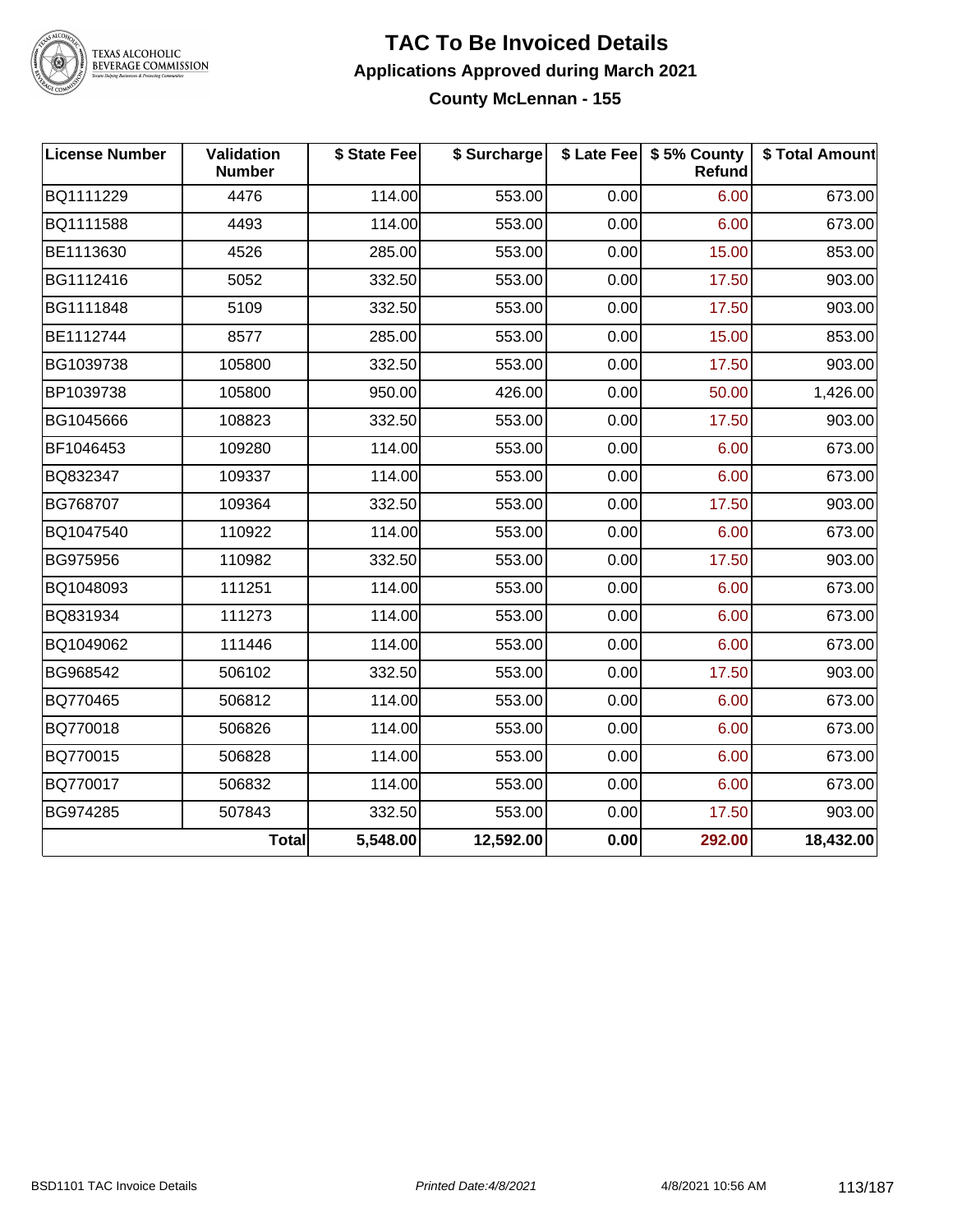

**County Madison - 157**

| License Number | <b>Validation</b><br>Number | \$ State Feel | \$ Surcharge |       | Refundl |        |
|----------------|-----------------------------|---------------|--------------|-------|---------|--------|
| BQ1045304      | 111489                      | 114.00        | 553.00       | 0.001 | 6.00    | 673.00 |
|                | Totall                      | <b>114.00</b> | 553.00       | 0.00  | 6.00    | 673.00 |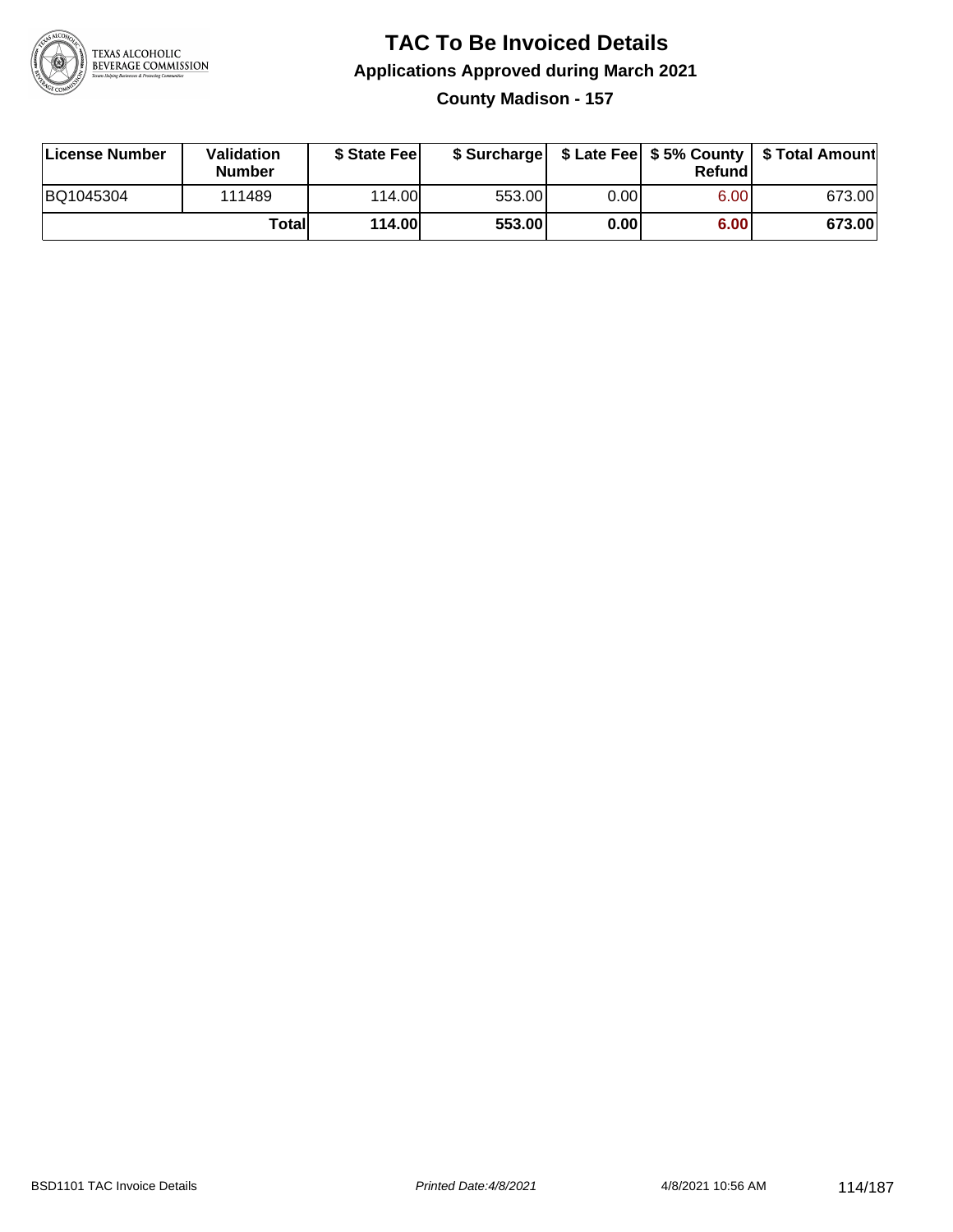

### **TAC To Be Invoiced Details Applications Approved during March 2021 County Matagorda - 161**

| <b>License Number</b> | Validation<br><b>Number</b> | \$ State Fee | \$ Surcharge | \$ Late Fee | \$5% County<br>Refundl | \$ Total Amount |
|-----------------------|-----------------------------|--------------|--------------|-------------|------------------------|-----------------|
| BF1110898             | 4491                        | 114.00       | 553.00       | 0.00        | 6.00                   | 673.00          |
| BF1110653             | 4649                        | 114.00       | 553.00       | 0.00        | 6.00                   | 673.00          |
| BE1113951             | 5153                        | 285.00       | 553.00       | 0.00        | 15.00                  | 853.00          |
| BF976828              | 111103                      | 114.00       | 553.00       | 0.00        | 6.00                   | 673.00          |
| BE903211              | 114785                      | 285.00       | 553.00       | 0.00        | 15.00                  | 853.00          |
| BQ770256              | 506837                      | 114.00       | 553.00       | 0.00        | 6.00                   | 673.00          |
|                       | <b>Total</b>                | 1,026.00     | 3,318.00     | 0.00        | 54.00                  | 4,398.00        |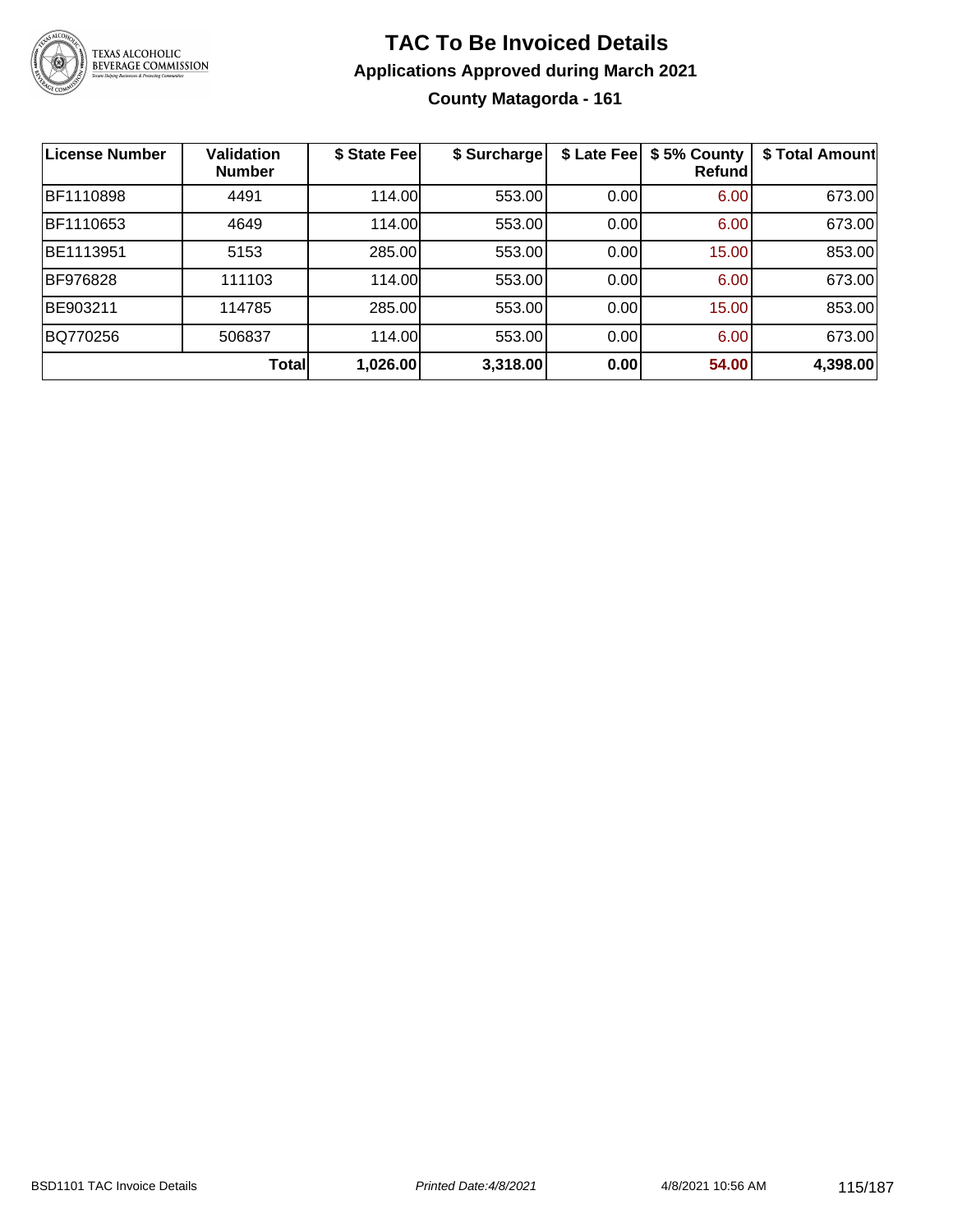

**County Maverick - 162**

| License Number | <b>Validation</b><br><b>Number</b> | \$ State Feel |        |      | Refundl | \$ Surcharge   \$ Late Fee   \$5% County   \$ Total Amount |
|----------------|------------------------------------|---------------|--------|------|---------|------------------------------------------------------------|
| BG900337       | 507399                             | 332.50        | 553.00 | 0.00 | 17.50   | 903.00                                                     |
|                | Totall                             | 332.50        | 553.00 | 0.00 | 17.50   | 903.00                                                     |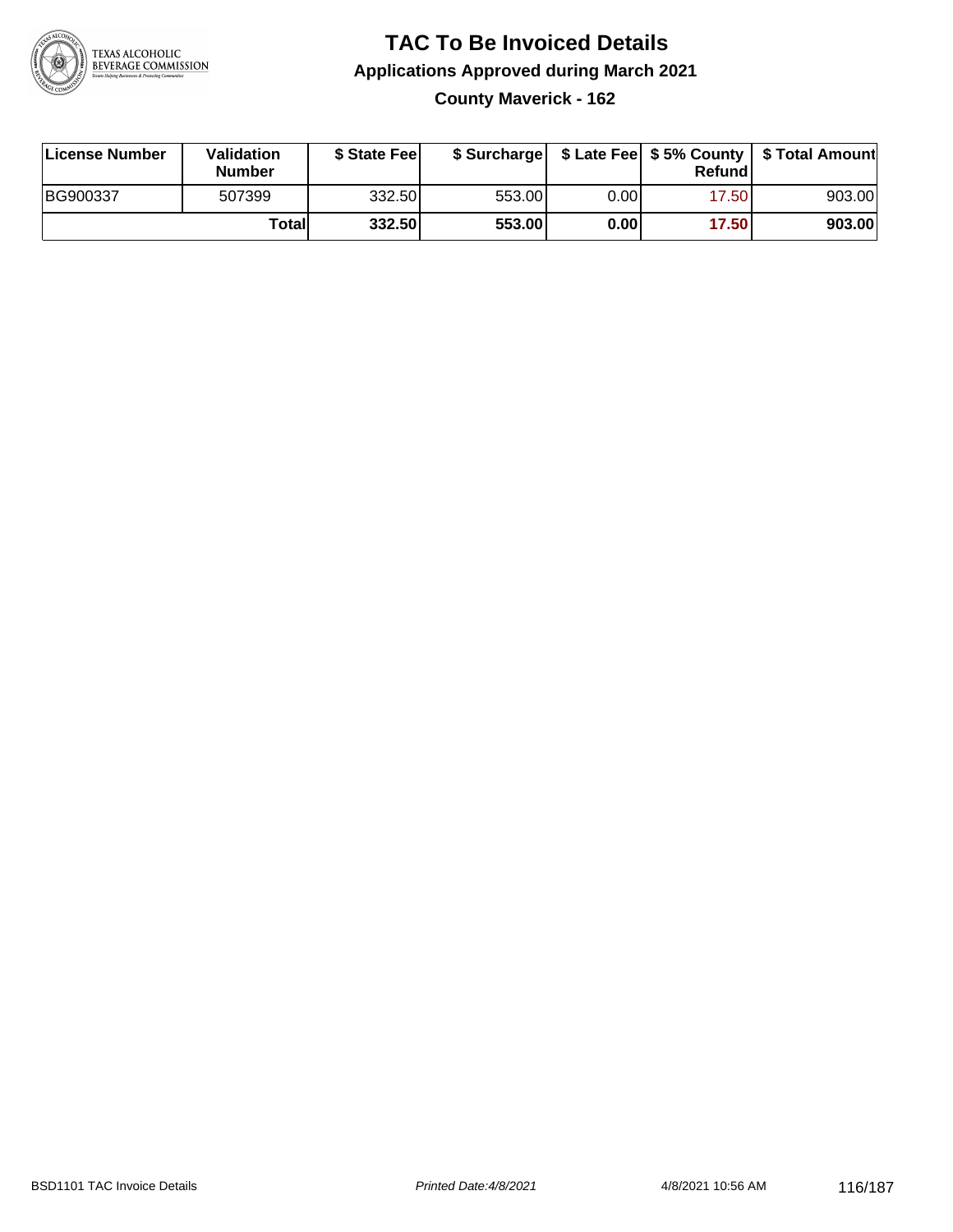

### **TAC To Be Invoiced Details Applications Approved during March 2021 County Medina - 163**

| <b>License Number</b> | Validation<br><b>Number</b> | \$ State Fee | \$ Surcharge |      | \$ Late Fee   \$5% County<br><b>Refund</b> | \$ Total Amount |
|-----------------------|-----------------------------|--------------|--------------|------|--------------------------------------------|-----------------|
| BG1111028             | 4979                        | 332.50       | 553.00       | 0.00 | 17.50                                      | 903.00          |
| BQ901215              | 110956                      | 114.00       | 553.00       | 0.00 | 6.00                                       | 673.00          |
| BL768267              | 508769                      | 475.00       | 327.00       | 0.00 | 25.00                                      | 827.00          |
|                       | Total                       | 921.50       | 1,433.00     | 0.00 | 48.50                                      | 2,403.00        |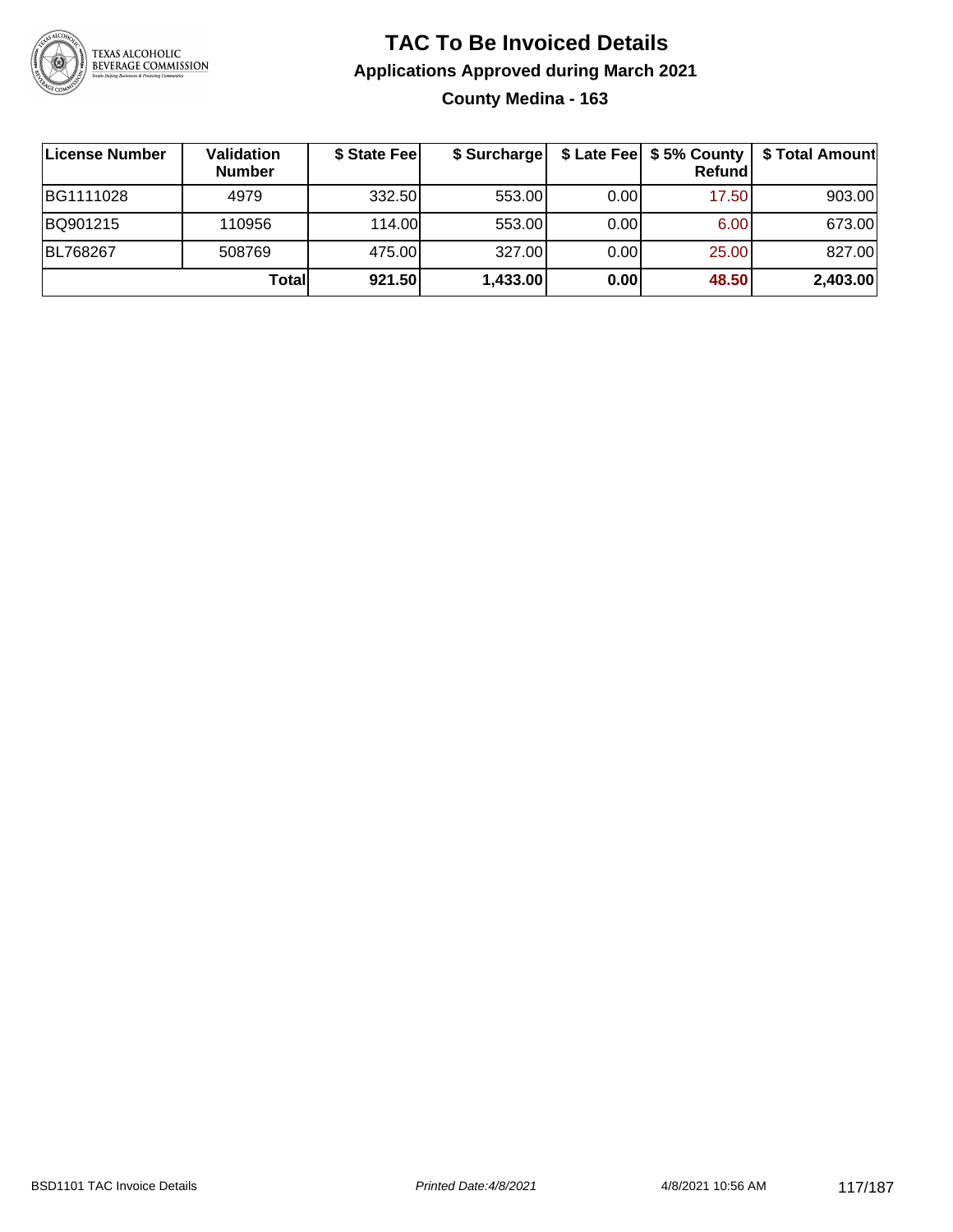

### **TAC To Be Invoiced Details Applications Approved during March 2021 County Midland - 165**

| <b>License Number</b> | <b>Validation</b><br><b>Number</b> | \$ State Fee | \$ Surcharge |      | \$ Late Fee   \$5% County<br>Refund | \$ Total Amount |
|-----------------------|------------------------------------|--------------|--------------|------|-------------------------------------|-----------------|
| BF1047358             | 110529                             | 114.00       | 553.00       | 0.00 | 6.00                                | 673.00          |
| BQ769380              | 111105                             | 114.00       | 553.00       | 0.00 | 6.00                                | 673.00          |
| BG835175              | 113844                             | 332.50       | 553.00       | 0.00 | 17.50                               | 903.00          |
| BG1048241             | 113998                             | 332.50       | 553.00       | 0.00 | 17.50                               | 903.00          |
| BL1048241             | 113998                             | 475.00       | 327.00       | 0.00 | 25.00                               | 827.00          |
|                       | Total                              | 1,368.00     | 2,539.00     | 0.00 | 72.00                               | 3,979.00        |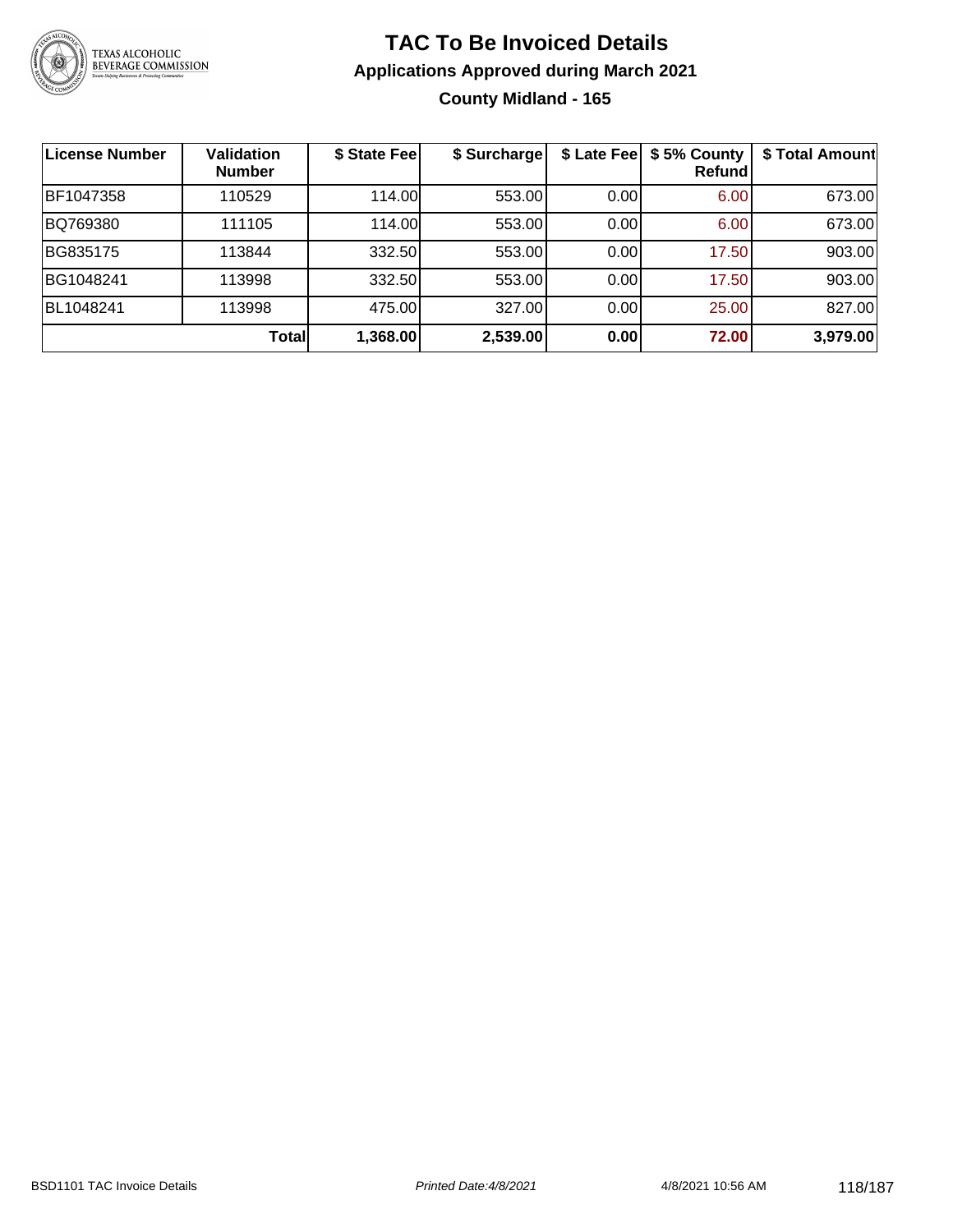

**County Milam - 166**

| ∣License Number | <b>Validation</b><br><b>Number</b> | \$ State Fee | \$ Surcharge |       | Refundl | \$ Late Fee   \$5% County   \$ Total Amount |
|-----------------|------------------------------------|--------------|--------------|-------|---------|---------------------------------------------|
| BQ1046281       | 109475                             | 114.00       | 553.00       | 0.001 | 6.00    | 673.00                                      |
| <b>BF901296</b> | 110419                             | 114.00       | 553.00       | 0.001 | 6.00    | 673.00                                      |
|                 | Totall                             | 228.00       | 1,106.00     | 0.00  | 12.00   | 1,346.00                                    |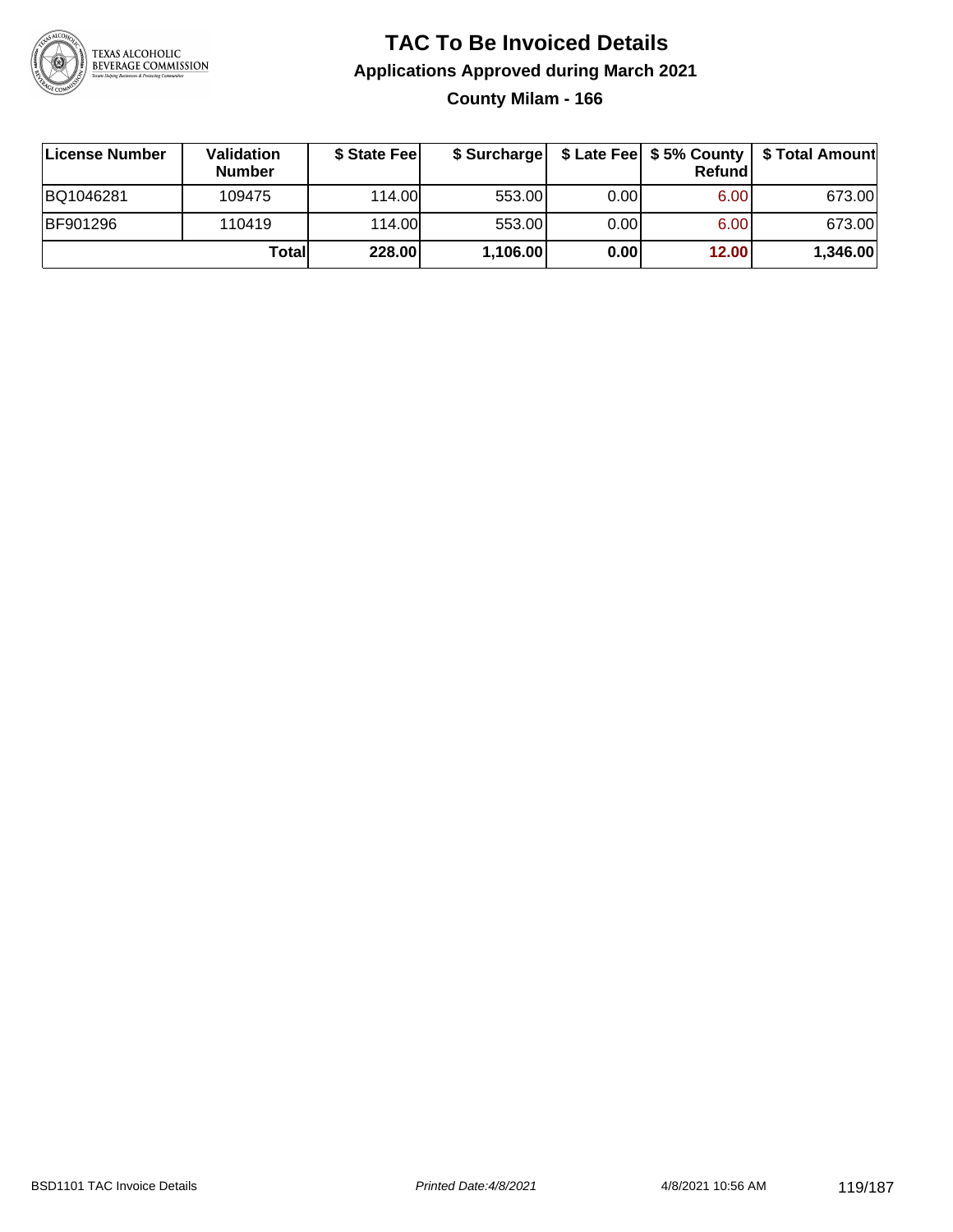

### **TAC To Be Invoiced Details Applications Approved during March 2021 County Mitchell - 168**

| License Number | <b>Validation</b><br><b>Number</b> | \$ State Feel |        |       | Refundl | \$ Surcharge   \$ Late Fee   \$5% County   \$ Total Amount |
|----------------|------------------------------------|---------------|--------|-------|---------|------------------------------------------------------------|
| BQ900228       | 110763                             | 114.00L       | 553.00 | 0.00  | 6.00    | 673.00                                                     |
|                | Totall                             | <b>114.00</b> | 553.00 | 0.001 | 6.00    | 673.00                                                     |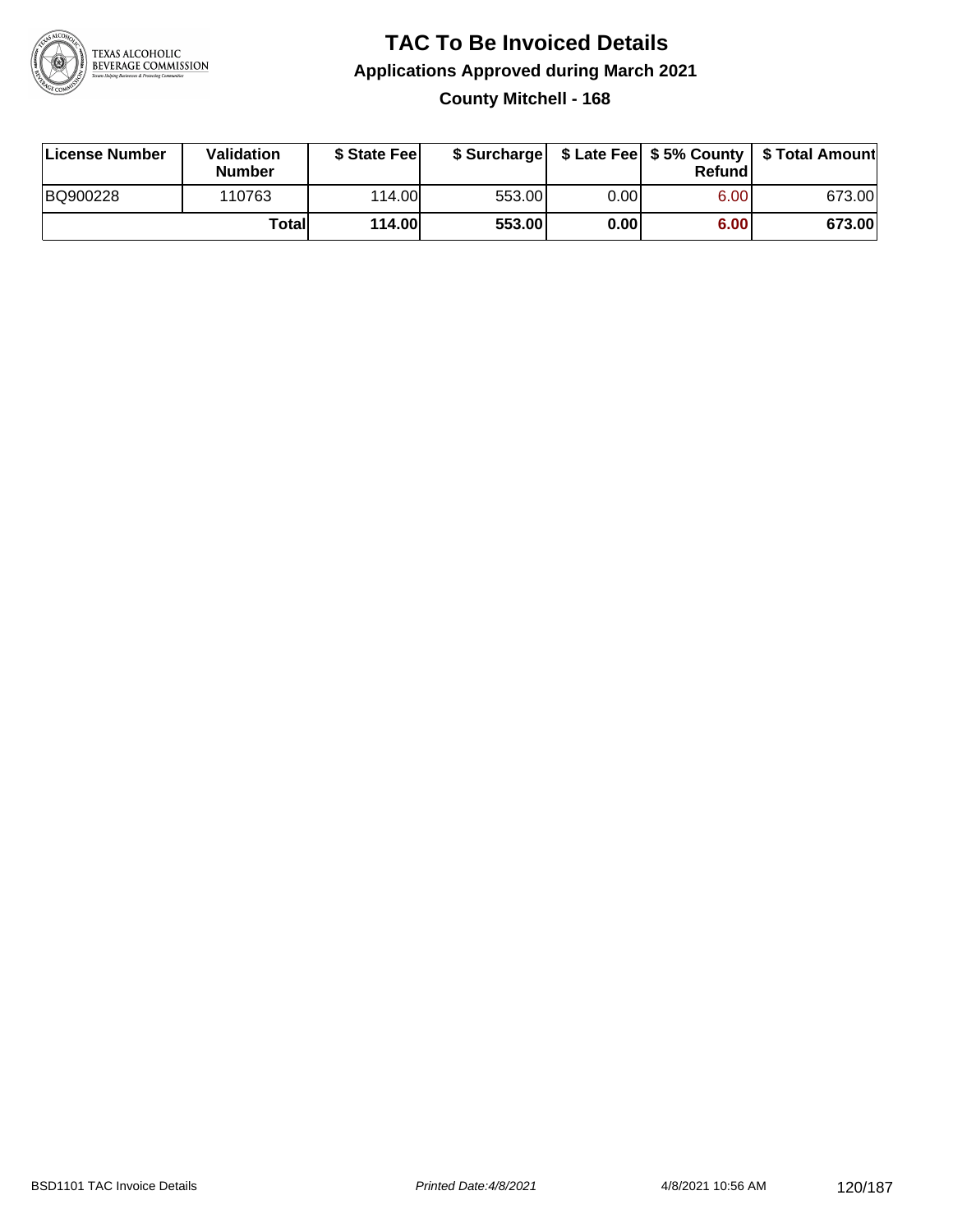

### **TAC To Be Invoiced Details Applications Approved during March 2021 County Montague - 169**

| License Number | Validation<br><b>Number</b> | \$ State Feel |        |      | Refund | \$ Surcharge   \$ Late Fee   \$5% County   \$ Total Amount |
|----------------|-----------------------------|---------------|--------|------|--------|------------------------------------------------------------|
| BQ899502       | 110645                      | 114.00        | 553.00 | 0.00 | 6.00   | 673.00                                                     |
|                | Totall                      | <b>114.00</b> | 553.00 | 0.00 | 6.00   | 673.00                                                     |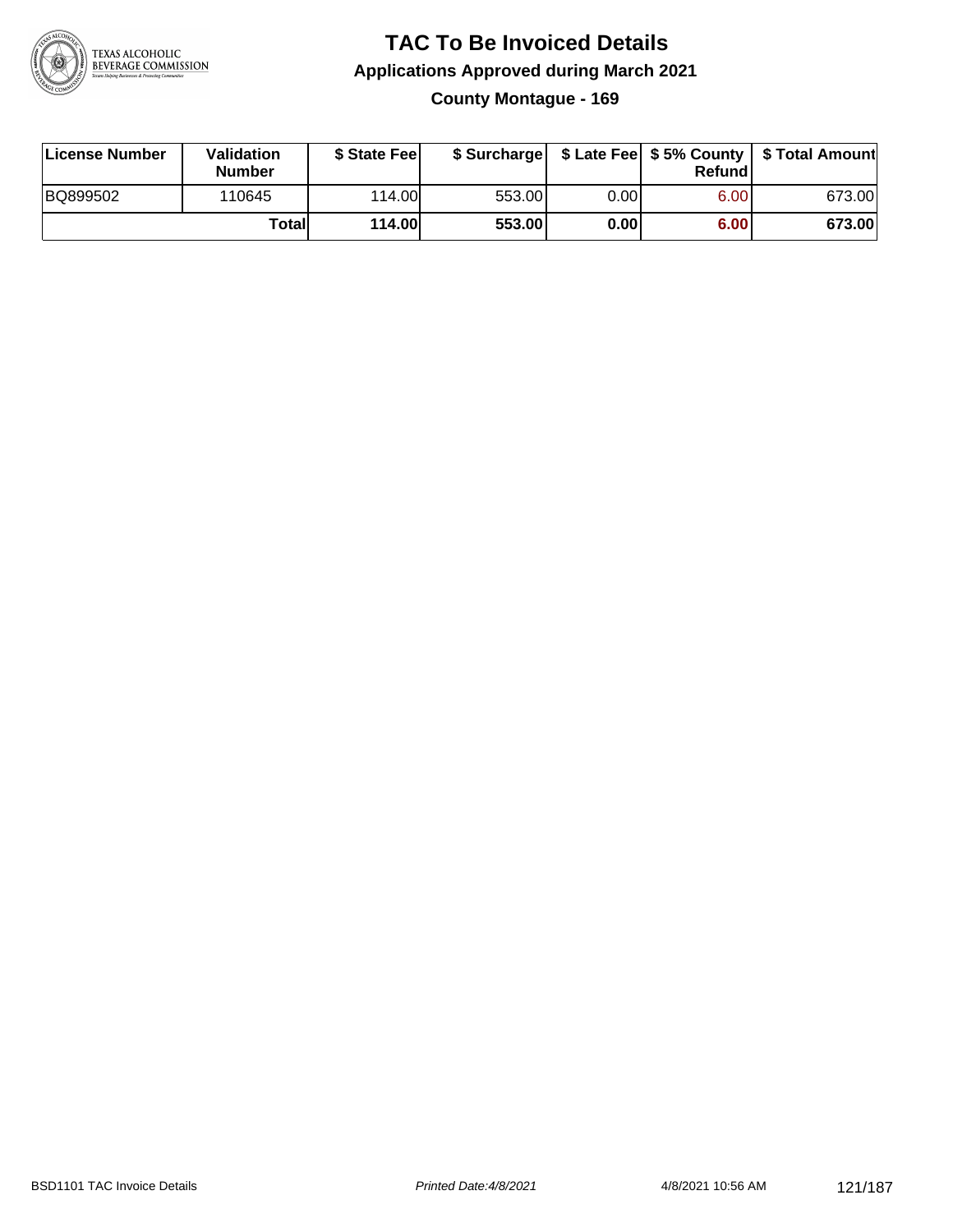

# TEXAS ALCOHOLIC<br>BEVERAGE COMMISSION

### **TAC To Be Invoiced Details Applications Approved during March 2021 County Montgomery - 170**

| <b>License Number</b> | <b>Validation</b><br><b>Number</b> | \$ State Fee | \$ Surcharge |      | \$ Late Fee   \$5% County<br>Refund | \$ Total Amount |
|-----------------------|------------------------------------|--------------|--------------|------|-------------------------------------|-----------------|
| BQ1112366             | 3745                               | 114.00       | 553.00       | 0.00 | 6.00                                | 673.00          |
| BG1110926             | 3880                               | 332.50       | 553.00       | 0.00 | 17.50                               | 903.00          |
| BQ1112015             | 4351                               | 114.00       | 553.00       | 0.00 | 6.00                                | 673.00          |
| BG1113135             | 4410                               | 332.50       | 553.00       | 0.00 | 17.50                               | 903.00          |
| BL1113135             | 4410                               | 475.00       | 327.00       | 0.00 | 25.00                               | 827.00          |
| BF1112760             | 4543                               | 114.00       | 553.00       | 0.00 | 6.00                                | 673.00          |
| BQ1113121             | 4676                               | 114.00       | 553.00       | 0.00 | 6.00                                | 673.00          |
| BQ1113900             | 4709                               | 114.00       | 553.00       | 0.00 | 6.00                                | 673.00          |
| BG1110957             | 4714                               | 332.50       | 553.00       | 0.00 | 17.50                               | 903.00          |
| BG1112140             | 4812                               | 332.50       | 553.00       | 0.00 | 17.50                               | 903.00          |
| BF1112062             | 5082                               | 114.00       | 553.00       | 0.00 | 6.00                                | 673.00          |
| BG1113162             | 5100                               | 332.50       | 553.00       | 0.00 | 17.50                               | 903.00          |
| BG1113371             | 5121                               | 332.50       | 553.00       | 0.00 | 17.50                               | 903.00          |
| BG1113948             | 5170                               | 332.50       | 553.00       | 0.00 | 17.50                               | 903.00          |
| BQ1112622             | 5311                               | 114.00       | 553.00       | 0.00 | 6.00                                | 673.00          |
| BQ1112476             | 5392                               | 114.00       | 553.00       | 0.00 | 6.00                                | 673.00          |
| BF1113320             | 5957                               | 114.00       | 553.00       | 0.00 | 6.00                                | 673.00          |
| BF1113173             | 5958                               | 114.00       | 553.00       | 0.00 | 6.00                                | 673.00          |
| BQ760407              | 102236                             | 114.00       | 553.00       | 0.00 | 6.00                                | 673.00          |
| BG1040904             | 107027                             | 332.50       | 553.00       | 0.00 | 17.50                               | 903.00          |
| BQ769036              | 109103                             | 114.00       | 553.00       | 0.00 | 6.00                                | 673.00          |
| BG1043125             | 109233                             | 332.50       | 553.00       | 0.00 | 17.50                               | 903.00          |
| BQ766537              | 109317                             | 114.00       | 553.00       | 0.00 | 6.00                                | 673.00          |
| BG1043368             | 109581                             | 332.501      | 553.00       | 0.00 | 17.50                               | 903.00          |
| BF832692              | 109878                             | 114.00       | 553.00       | 0.00 | 6.00                                | 673.00          |
| BQ1045603             | 109946                             | 114.00       | 553.00       | 0.00 | 6.00                                | 673.00          |
| BQ767767              | 109985                             | 114.00       | 553.00       | 0.00 | 6.00                                | 673.00          |
| BQ1046316             | 110067                             | 114.00       | 553.00       | 0.00 | 6.00                                | 673.00          |
| BQ1044205             | 110396                             | 114.00       | 553.00       | 0.00 | 6.00                                | 673.00          |
| BG767689              | 110479                             | 332.50       | 553.00       | 0.00 | 17.50                               | 903.00          |
| BQ835014              | 110547                             | 114.00       | 553.00       | 0.00 | 6.00                                | 673.00          |
| BQ899856              | 110757                             | 114.00       | 553.00       | 0.00 | 6.00                                | 673.00          |
| BQ899860              | 110760                             | 114.00       | 553.00       | 0.00 | 6.00                                | 673.00          |
| BG1044509             | 110837                             | 332.50       | 553.00       | 0.00 | 17.50                               | 903.00          |
| BQ899826              | 111170                             | 114.00       | 553.00       | 0.00 | 6.00                                | 673.00          |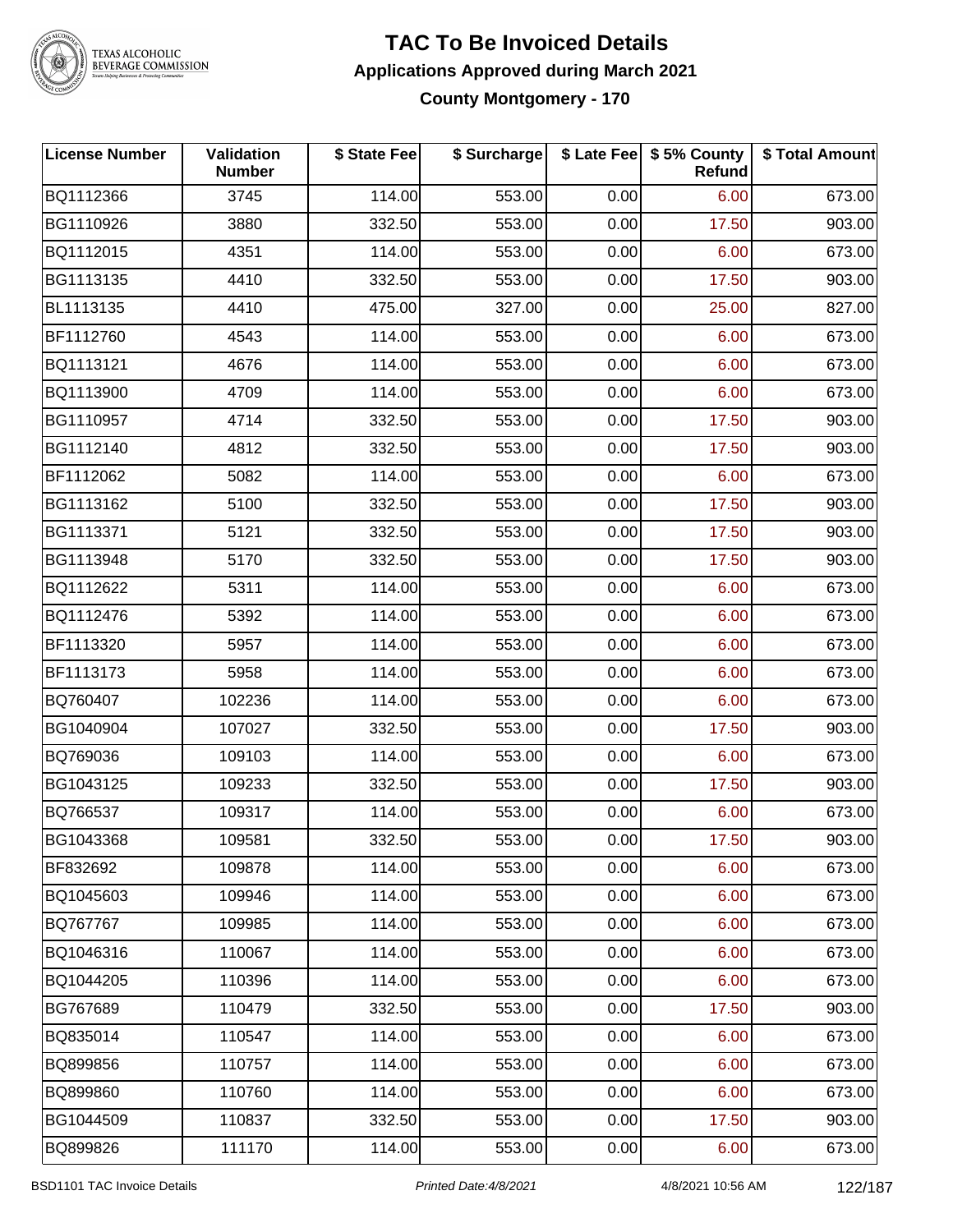| <b>License Number</b> | Validation<br><b>Number</b> | \$ State Fee | \$ Surcharge | \$ Late Fee | \$5% County<br><b>Refund</b> | \$ Total Amount |
|-----------------------|-----------------------------|--------------|--------------|-------------|------------------------------|-----------------|
| BQ975817              | 111846                      | 114.00       | 553.00       | 0.00        | 6.00                         | 673.00          |
| BF974686              | 111902                      | 114.00       | 553.00       | 0.00        | 6.00                         | 673.00          |
| BQ1045773             | 506199                      | 114.00       | 553.00       | 0.00        | 6.00                         | 673.00          |
| BQ830149              | 506247                      | 114.00       | 553.00       | 0.00        | 6.00                         | 673.00          |
| BG972365              | 506803                      | 332.50       | 553.00       | 0.00        | 17.50                        | 903.00          |
| BG831723              | 506907                      | 332.50       | 553.00       | 0.00        | 17.50                        | 903.00          |
| BL831723              | 506907                      | 475.00       | 327.00       | 0.00        | 25.00                        | 827.00          |
| BQ1045951             | 506935                      | 114.00       | 553.00       | 0.00        | 6.00                         | 673.00          |
| BQ973381              | 506948                      | 114.00       | 553.00       | 0.00        | 6.00                         | 673.00          |
| BF768432              | 507021                      | 114.00       | 553.00       | 0.00        | 6.00                         | 673.00          |
| BF975264              | 507361                      | 114.00       | 553.00       | 0.00        | 6.00                         | 673.00          |
|                       | Total                       | 9,025.00     | 24,986.00    | 0.00        | 475.00                       | 34,486.00       |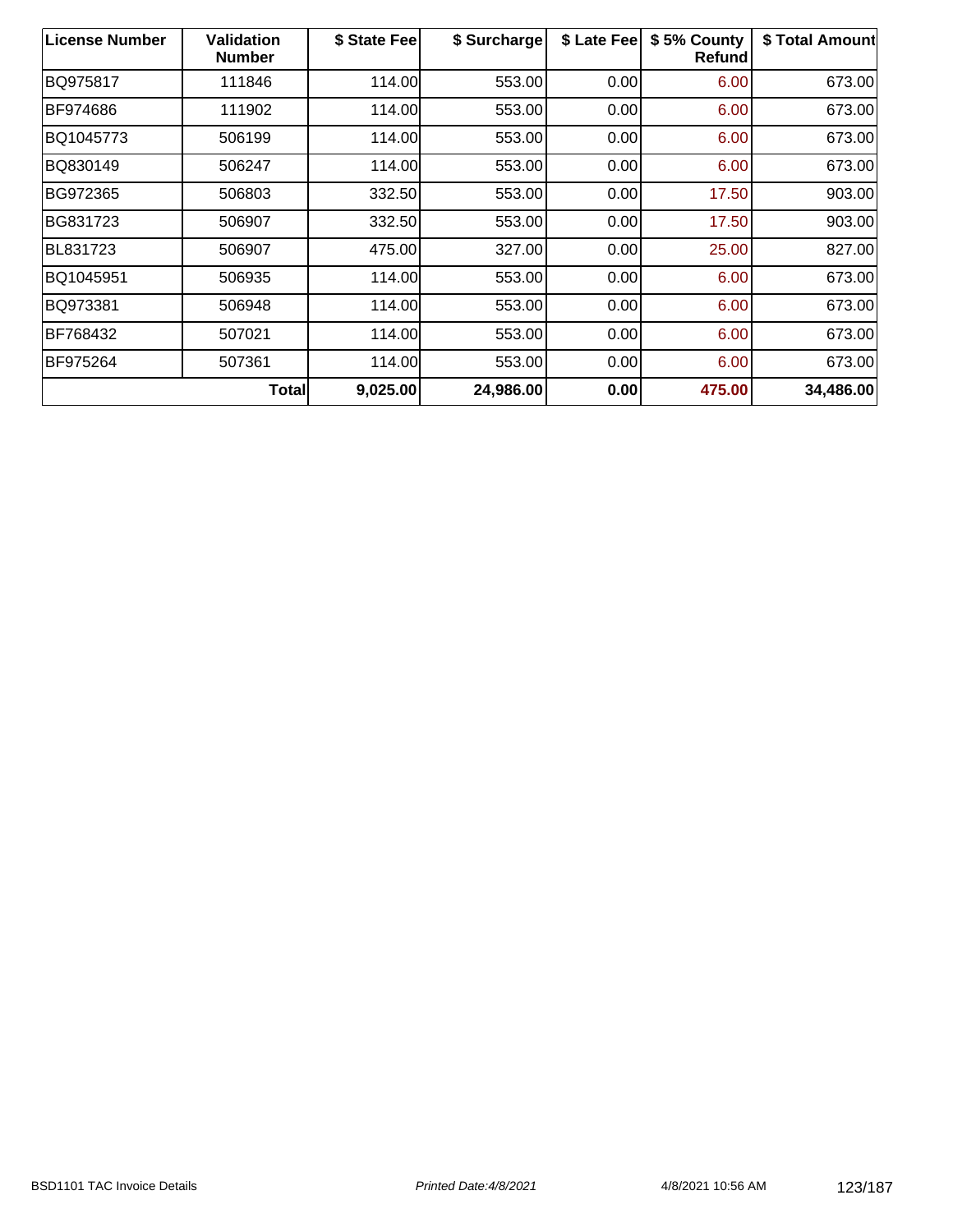

**County Moore - 171**

| License Number | <b>Validation</b><br><b>Number</b> | \$ State Fee | \$ Surcharge |       | Refundl | \$ Late Fee   \$5% County   \$ Total Amount |
|----------------|------------------------------------|--------------|--------------|-------|---------|---------------------------------------------|
| BQ974979       | 112434                             | 114.00       | 553.00       | 0.001 | 6.00    | 673.00                                      |
| BG900039       | 112464                             | 332.50       | 553.00       | 0.001 | 17.50   | 903.00                                      |
|                | Totall                             | 446.50       | 1,106.00     | 0.00  | 23.50   | 1,576.00                                    |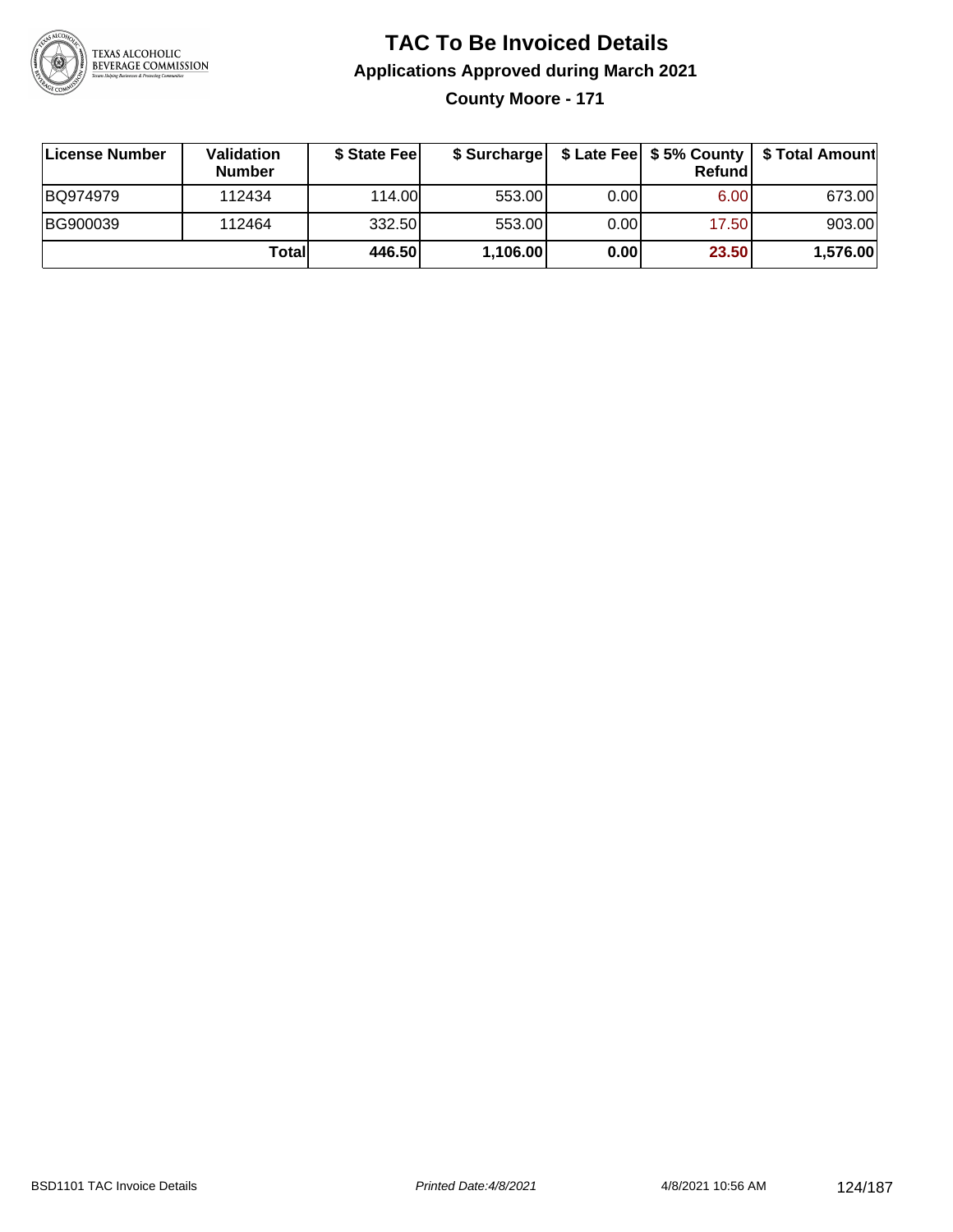

**County Morris - 172**

| License Number | Validation<br><b>Number</b> | \$ State Fee | \$ Surcharge |       | Refundl | \$ Late Fee   \$5% County   \$ Total Amount |
|----------------|-----------------------------|--------------|--------------|-------|---------|---------------------------------------------|
| BF1045955      | 110650                      | 114.00       | 553.00       | 0.00  | 6.00    | 673.00                                      |
| BQ1047692      | 112072                      | 114.00       | 553.00       | 0.001 | 6.00    | 673.00                                      |
|                | Totall                      | 228.00       | 1,106.00     | 0.00  | 12.00   | 1,346.00                                    |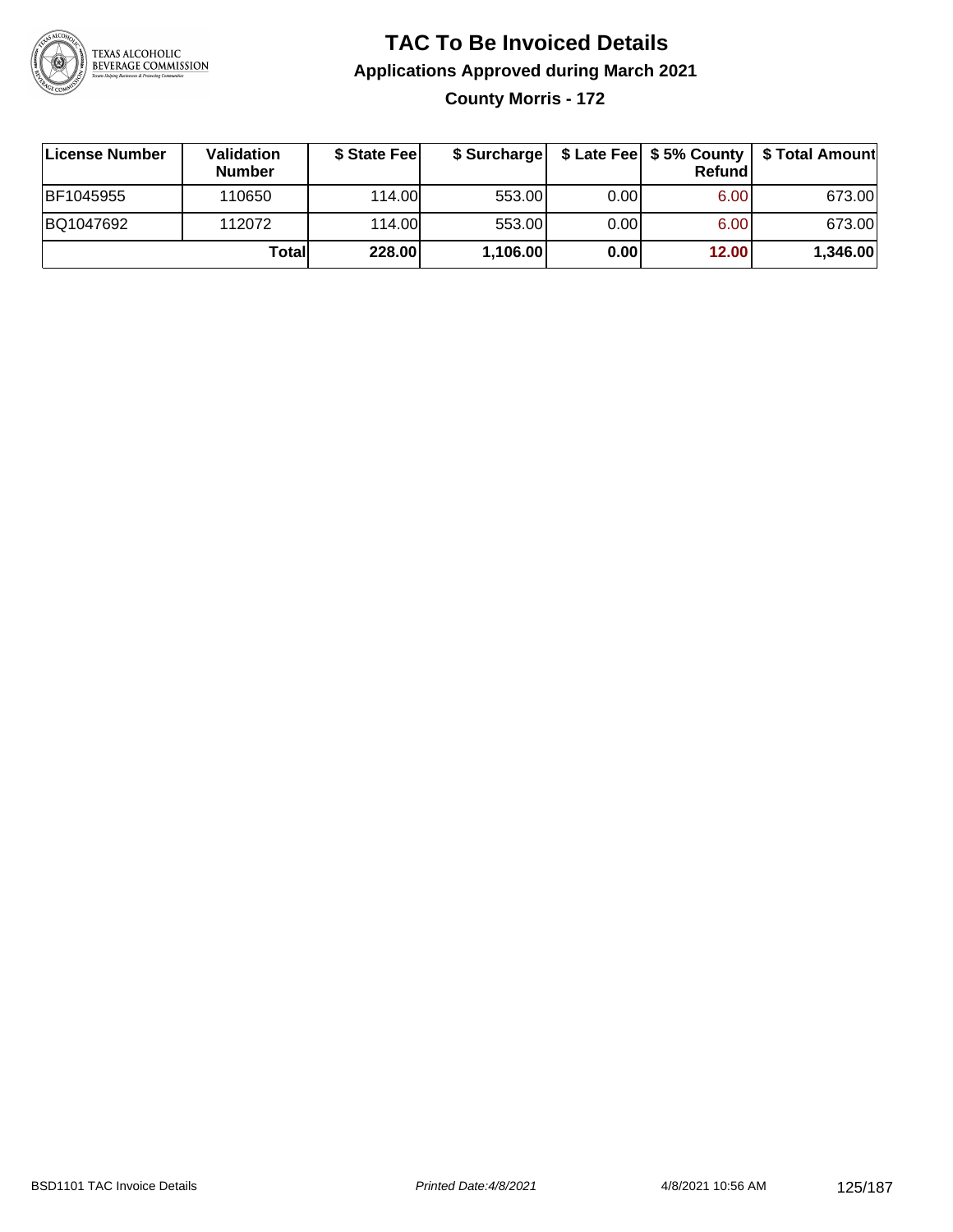

**County Nacogdoches - 174**

| <b>License Number</b> | <b>Validation</b><br><b>Number</b> | \$ State Fee | \$ Surcharge |       | \$ Late Fee   \$5% County<br>Refundl | \$ Total Amount |
|-----------------------|------------------------------------|--------------|--------------|-------|--------------------------------------|-----------------|
| BG1112924             | 4381                               | 332.50       | 553.00       | 0.00  | 17.50                                | 903.00          |
| BG1111152             | 4923                               | 332.50       | 553.00       | 0.00  | 17.50                                | 903.00          |
| BF1113644             | 5083                               | 114.00       | 553.00       | 0.001 | 6.00                                 | 673.00          |
| BF976605              | 111145                             | 114.00       | 553.00       | 0.00  | 6.00                                 | 673.00          |
| BQ1043768             | 507009                             | 114.00       | 553.00       | 0.001 | 6.00                                 | 673.00          |
|                       | Totall                             | 1,007.00     | 2,765.00     | 0.00  | 53.00                                | 3,825.00        |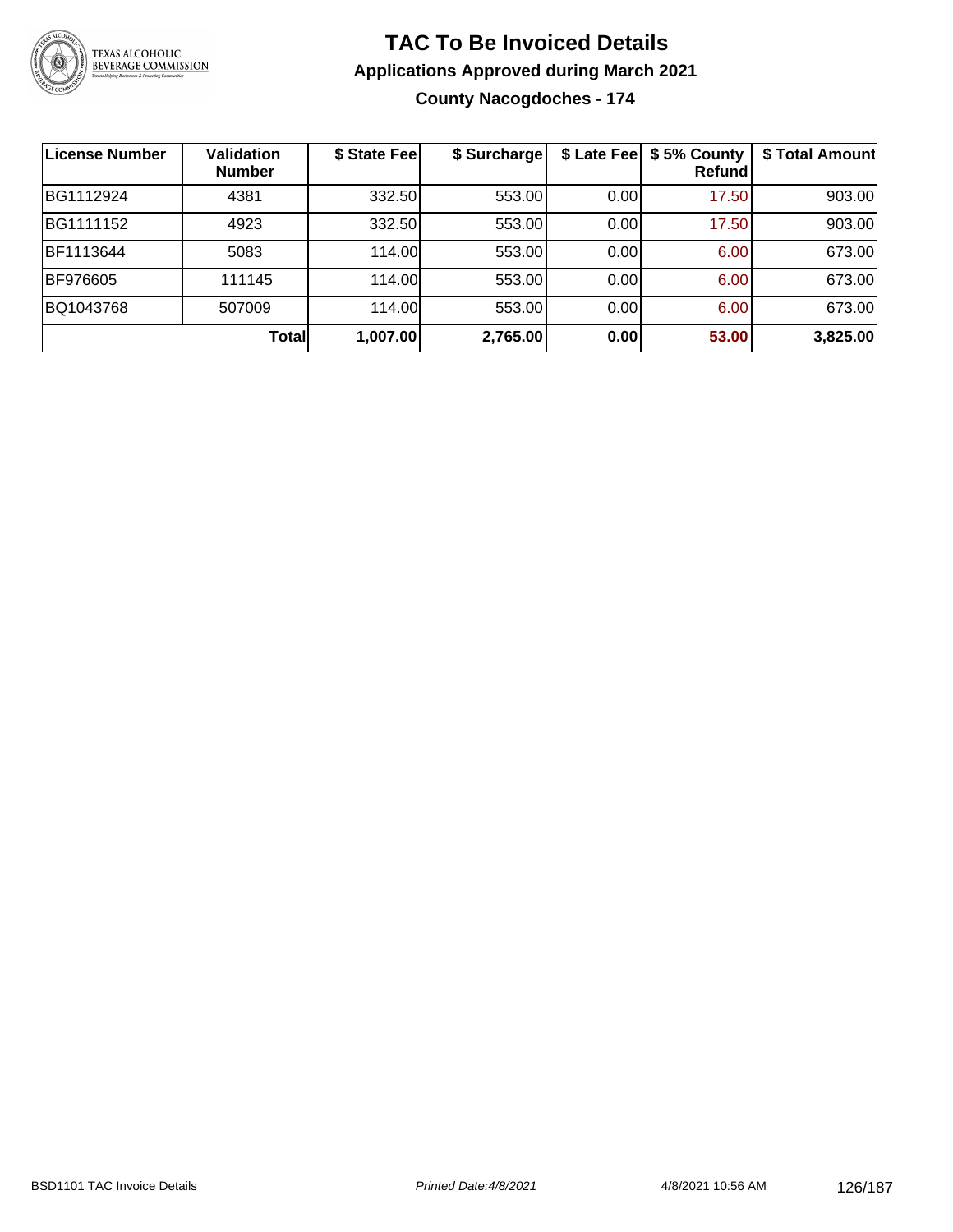

### **TAC To Be Invoiced Details Applications Approved during March 2021 County Navarro - 175**

| License Number | <b>Validation</b><br><b>Number</b> | \$ State Fee | \$ Surcharge |      | \$ Late Fee   \$5% County<br>Refund | \$ Total Amount |
|----------------|------------------------------------|--------------|--------------|------|-------------------------------------|-----------------|
| BQ1046645      | 110660                             | 114.00       | 553.00       | 0.00 | 6.00                                | 673.00          |
| BQ1047395      | 111127                             | 114.00       | 553.00       | 0.00 | 6.00                                | 673.00          |
| BQ835636       | 111139                             | 114.00       | 553.00       | 0.00 | 6.00                                | 673.00          |
| BQ769507       | 506816                             | 114.00       | 553.00       | 0.00 | 6.00                                | 673.00          |
| BQ769506       | 506820                             | 114.00       | 553.00       | 0.00 | 6.00                                | 673.00          |
|                | Total                              | 570.00       | 2,765.00     | 0.00 | 30.00                               | 3,365.00        |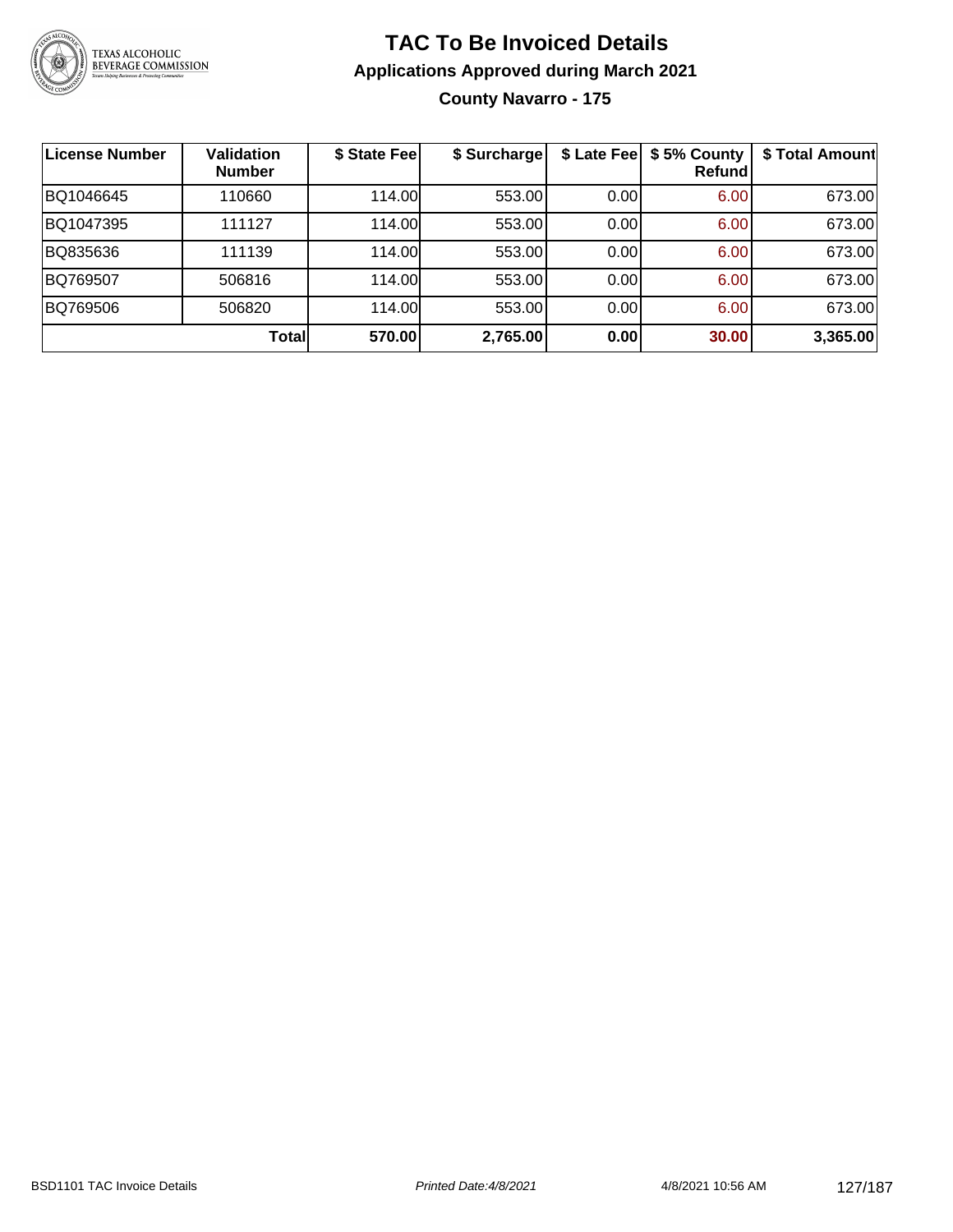

**County Newton - 176**

| License Number | <b>Validation</b><br>Number | \$ State Feel | \$ Surcharge |       | Refundl | \$ Late Fee   \$5% County   \$ Total Amount |
|----------------|-----------------------------|---------------|--------------|-------|---------|---------------------------------------------|
| BQ900236       | 110787                      | 114.00        | 553.00       | 0.001 | 6.00    | 673.00                                      |
|                | Totall                      | 114.00        | 553.00       | 0.00  | 6.00    | 673.00                                      |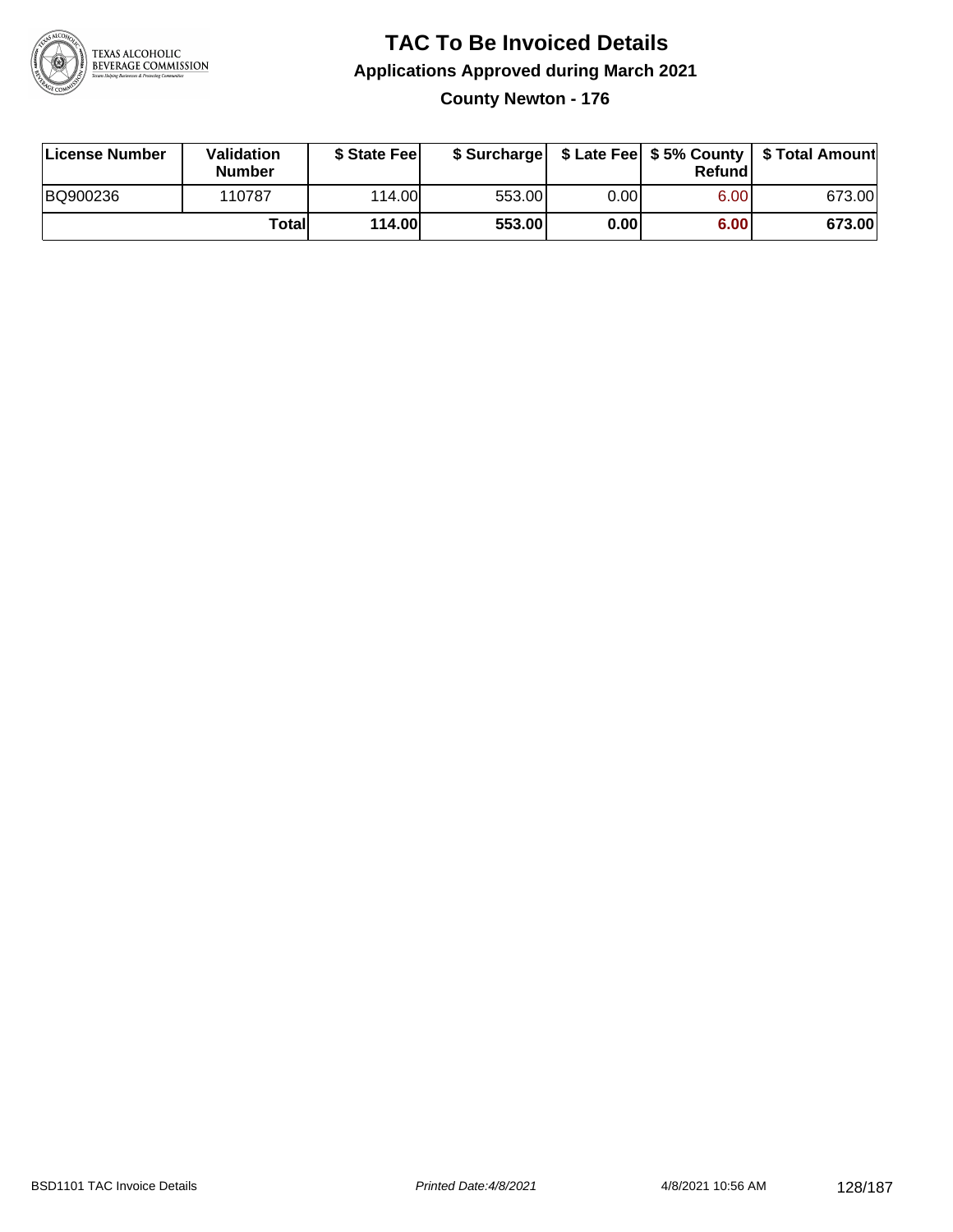

**County Nolan - 177**

| License Number | Validation<br><b>Number</b> | \$ State Fee  | \$ Surcharge |      | Refundl | \$ Late Fee   \$5% County   \$ Total Amount |
|----------------|-----------------------------|---------------|--------------|------|---------|---------------------------------------------|
| BQ901860       | 111574                      | 114.00        | 553.00       | 0.00 | 6.00    | 673.00                                      |
|                | Totall                      | <b>114.00</b> | 553.00       | 0.00 | 6.00    | 673.00                                      |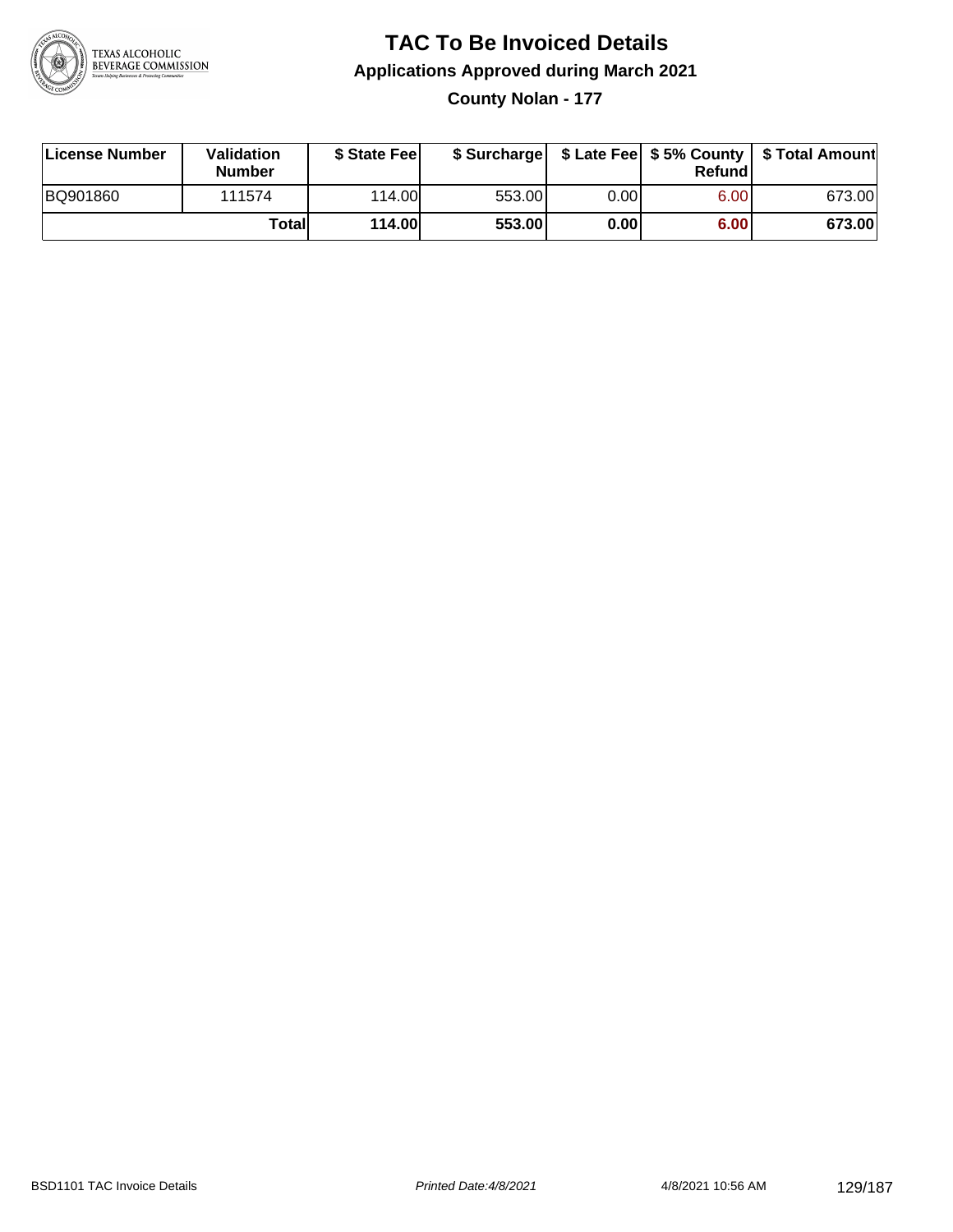

## TEXAS ALCOHOLIC<br>BEVERAGE COMMISSION

### **TAC To Be Invoiced Details Applications Approved during March 2021 County Nueces - 178**

| <b>License Number</b> | <b>Validation</b><br><b>Number</b> | \$ State Fee | \$ Surcharge | \$ Late Fee | \$5% County<br><b>Refund</b> | \$ Total Amount |
|-----------------------|------------------------------------|--------------|--------------|-------------|------------------------------|-----------------|
| BG1111004             | 4692                               | 332.50       | 553.00       | 0.00        | 17.50                        | 903.00          |
| BG1110662             | 4815                               | 332.50       | 553.00       | 0.00        | 17.50                        | 903.00          |
| BG1113638             | 5676                               | 332.50       | 553.00       | 0.00        | 17.50                        | 903.00          |
| BL1113638             | 5676                               | 475.00       | 327.00       | 0.00        | 25.00                        | 827.00          |
| BG900116              | 111970                             | 332.50       | 553.00       | 0.00        | 17.50                        | 903.00          |
| BG975606              | 112007                             | 332.50       | 553.00       | 0.00        | 17.50                        | 903.00          |
| BG899941              | 112652                             | 332.50       | 553.00       | 0.00        | 17.50                        | 903.00          |
| BG976117              | 112742                             | 332.50       | 553.00       | 0.00        | 17.50                        | 903.00          |
| BG975454              | 113277                             | 332.50       | 553.00       | 0.00        | 17.50                        | 903.00          |
| BG1046460             | 113319                             | 332.50       | 553.00       | 100.00      | 17.50                        | 1,003.00        |
| BL1046460             | 113319                             | 475.00       | 327.00       | 100.00      | 25.00                        | 927.00          |
| BQ974493              | 507785                             | 114.00       | 553.00       | 0.00        | 6.00                         | 673.00          |
| BQ973960              | 508010                             | 114.00       | 553.00       | 0.00        | 6.00                         | 673.00          |
| BG1046840             | 508055                             | 332.50       | 553.00       | 0.00        | 17.50                        | 903.00          |
|                       | <b>Total</b>                       | 4,503.00     | 7,290.00     | 200.00      | 237.00                       | 12,230.00       |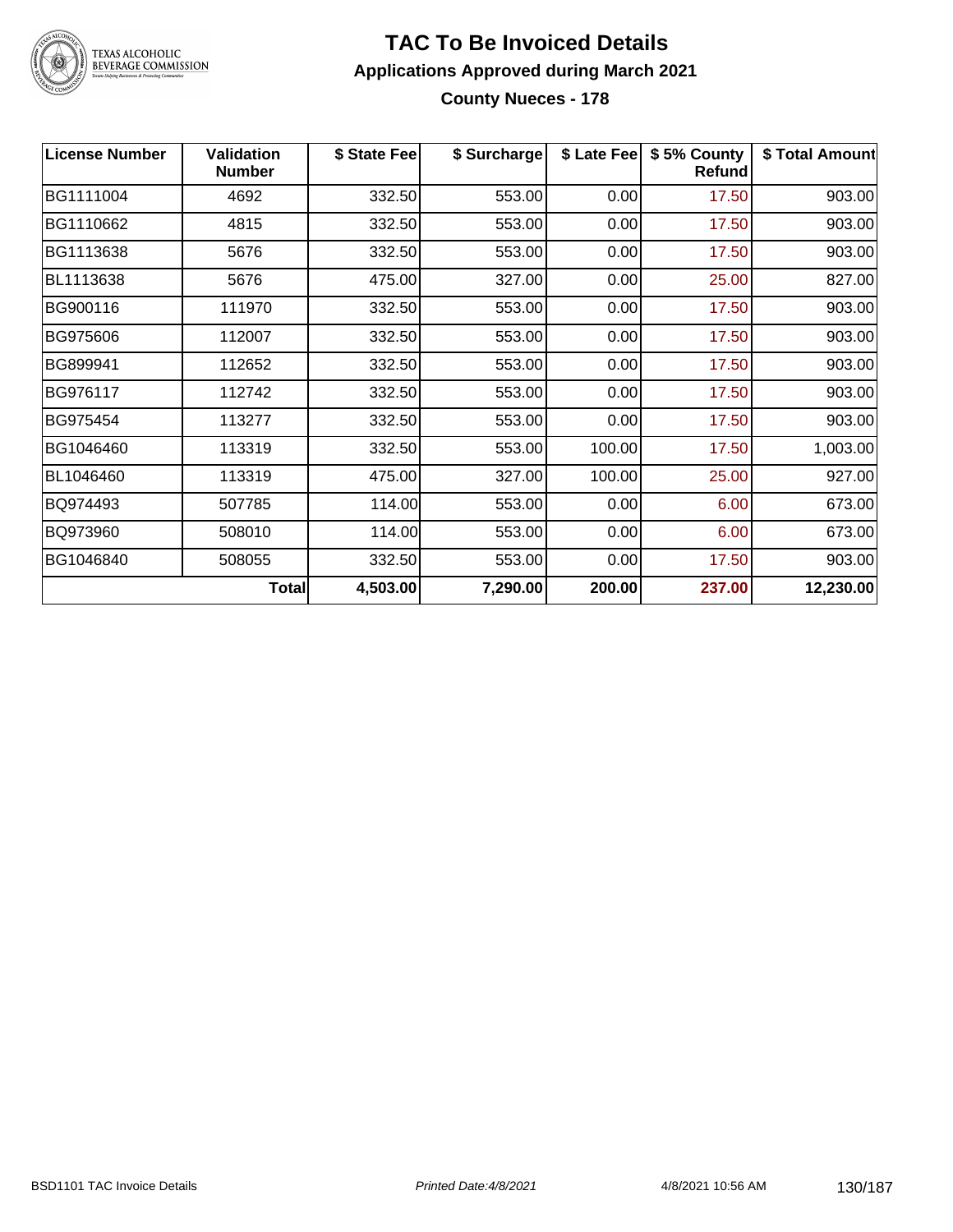

### **TAC To Be Invoiced Details Applications Approved during March 2021 County Ochiltree - 179**

| License Number | Validation<br><b>Number</b> | \$ State Feel | \$ Surcharge |      | Refund | \$ Late Fee   \$5% County   \$ Total Amount |
|----------------|-----------------------------|---------------|--------------|------|--------|---------------------------------------------|
| BF1111618      | 5104                        | 114.00L       | 553.00       | 0.00 | 6.00   | 673.00                                      |
| BE1018668      | 504675                      | 285.00        | 553.00       | 0.00 | 15.00  | 853.00                                      |
|                | Totall                      | 399.00        | 1,106.00     | 0.00 | 21.00  | 1,526.00                                    |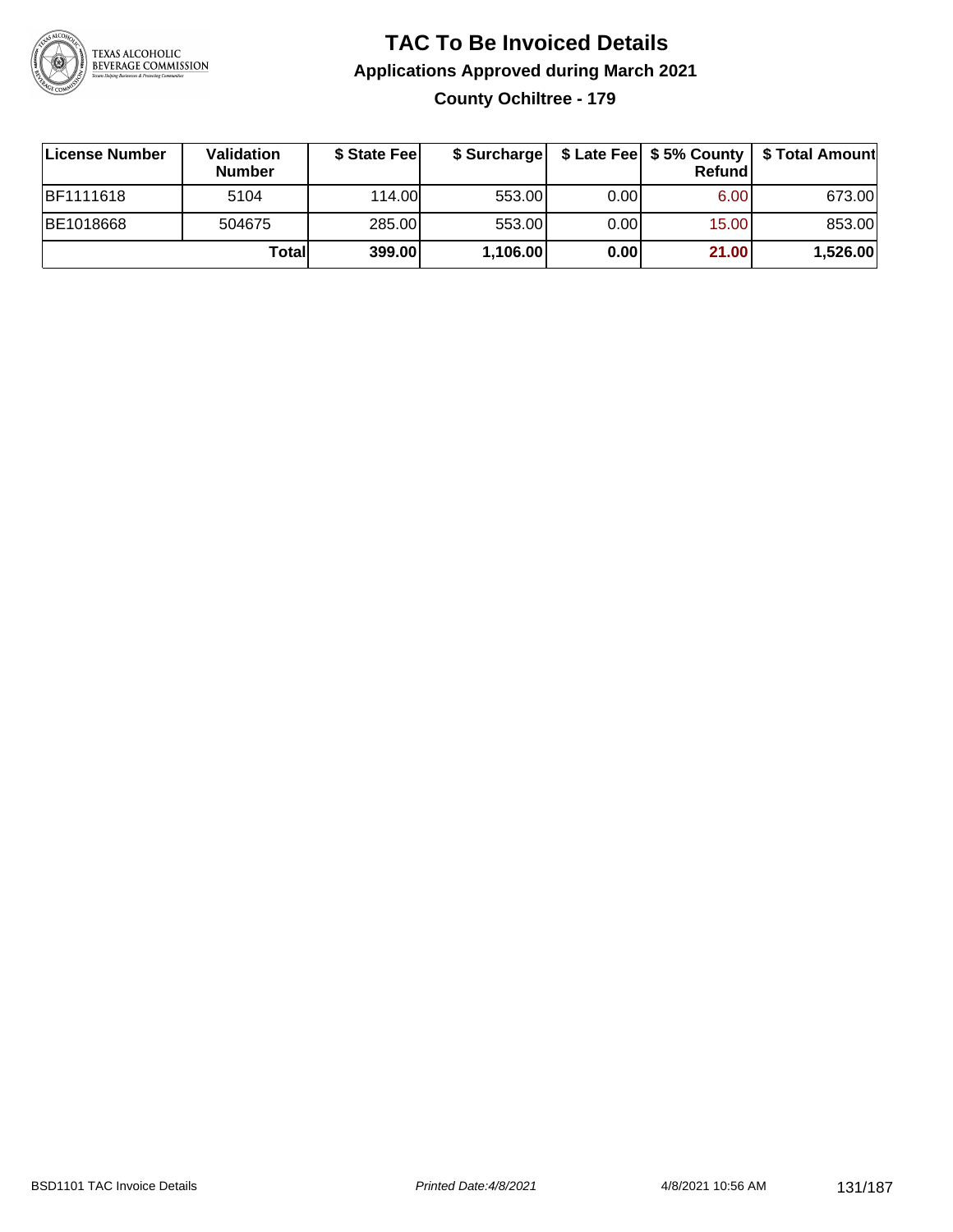

### **TAC To Be Invoiced Details Applications Approved during March 2021 County Orange - 181**

| <b>License Number</b> | <b>Validation</b><br><b>Number</b> | \$ State Fee | \$ Surcharge |      | \$ Late Fee   \$5% County<br>Refund | \$ Total Amount |
|-----------------------|------------------------------------|--------------|--------------|------|-------------------------------------|-----------------|
| BF1113609             | 4608                               | 114.00       | 553.00       | 0.00 | 6.00                                | 673.00          |
| BF1111641             | 5322                               | 114.00       | 553.00       | 0.00 | 6.00                                | 673.00          |
| BQ892766              | 103840                             | 114.00       | 553.00       | 0.00 | 6.00                                | 673.00          |
| BQ832181              | 110462                             | 114.00       | 553.00       | 0.00 | 6.00                                | 673.00          |
| BF1049223             | 111887                             | 114.00       | 553.00       | 0.00 | 6.00                                | 673.00          |
|                       | Total                              | 570.00       | 2,765.00     | 0.00 | 30.00                               | 3,365.00        |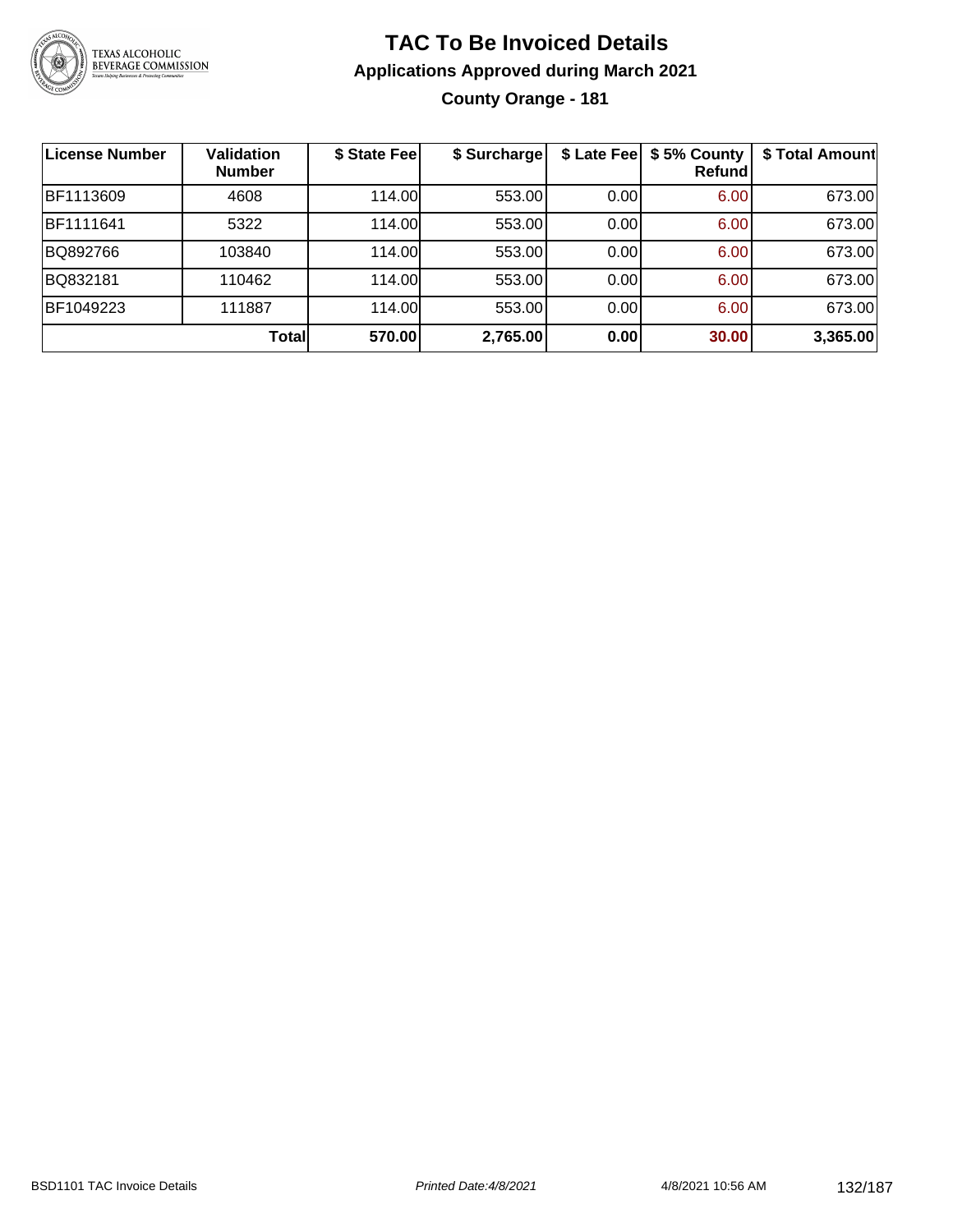

# TEXAS ALCOHOLIC<br>BEVERAGE COMMISSION

### **TAC To Be Invoiced Details Applications Approved during March 2021 County Palo Pinto - 182**

| <b>License Number</b> | <b>Validation</b><br><b>Number</b> | \$ State Fee | \$ Surcharge | \$ Late Fee | \$5% County<br>Refund | \$ Total Amount |
|-----------------------|------------------------------------|--------------|--------------|-------------|-----------------------|-----------------|
| BG1113025             | 4552                               | 332.50       | 553.00       | 0.00        | 17.50                 | 903.00          |
| BQ1113611             | 5740                               | 114.00       | 553.00       | 0.00        | 6.00                  | 673.00          |
| BQ1113614             | 5742                               | 114.00       | 553.00       | 0.00        | 6.00                  | 673.00          |
| BQ1113616             | 5743                               | 114.00       | 553.00       | 0.00        | 6.00                  | 673.00          |
| BQ1113617             | 5744                               | 114.00       | 553.00       | 0.00        | 6.00                  | 673.00          |
| BQ1042945             | 108442                             | 114.00       | 553.00       | 0.00        | 6.00                  | 673.00          |
| BQ899732              | 110648                             | 114.00       | 553.00       | 0.00        | 6.00                  | 673.00          |
| BF973832              | 111090                             | 114.00       | 553.00       | 0.00        | 6.00                  | 673.00          |
| BE831716              | 111361                             | 285.00       | 553.00       | 0.00        | 15.00                 | 853.00          |
| BF902971              | 111419                             | 114.00       | 553.00       | 0.00        | 6.00                  | 673.00          |
| BF902975              | 111422                             | 114.00       | 553.00       | 0.00        | 6.00                  | 673.00          |
| BG902236              | 112085                             | 332.50       | 553.00       | 0.00        | 17.50                 | 903.00          |
| BF769301              | 112307                             | 114.00       | 553.00       | 0.00        | 6.00                  | 673.00          |
|                       | Total                              | 2,090.00     | 7,189.00     | 0.00        | 110.00                | 9,389.00        |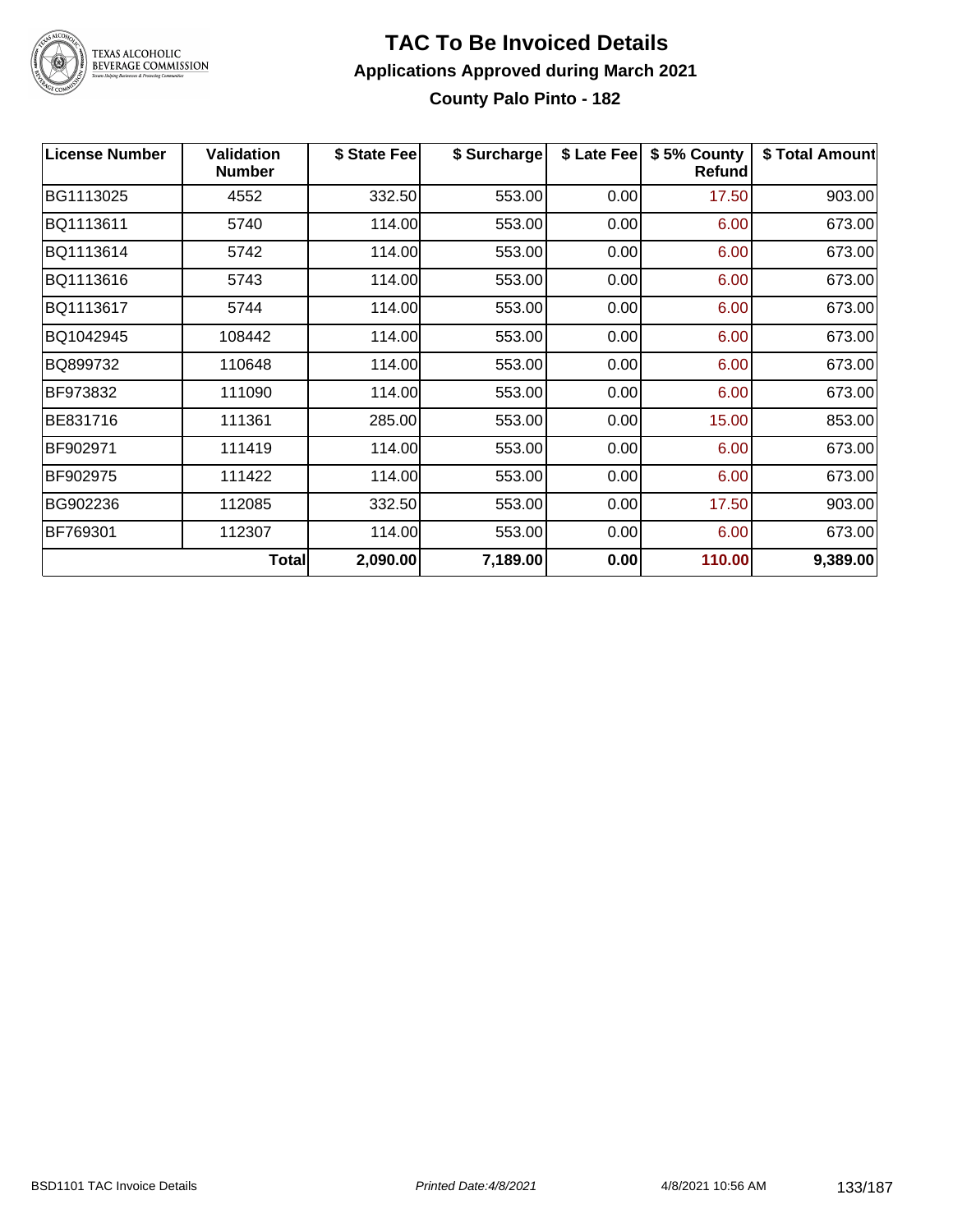

### **TAC To Be Invoiced Details Applications Approved during March 2021 County Panola - 183**

| License Number | <b>Validation</b><br><b>Number</b> | \$ State Feel |        |      | Refund | \$ Surcharge   \$ Late Fee   \$5% County   \$ Total Amount |
|----------------|------------------------------------|---------------|--------|------|--------|------------------------------------------------------------|
| BQ974492       | 506691                             | 114.00L       | 553.00 | 0.00 | 6.00   | 673.00                                                     |
|                | Totall                             | <b>114.00</b> | 553.00 | 0.00 | 6.00   | 673.00                                                     |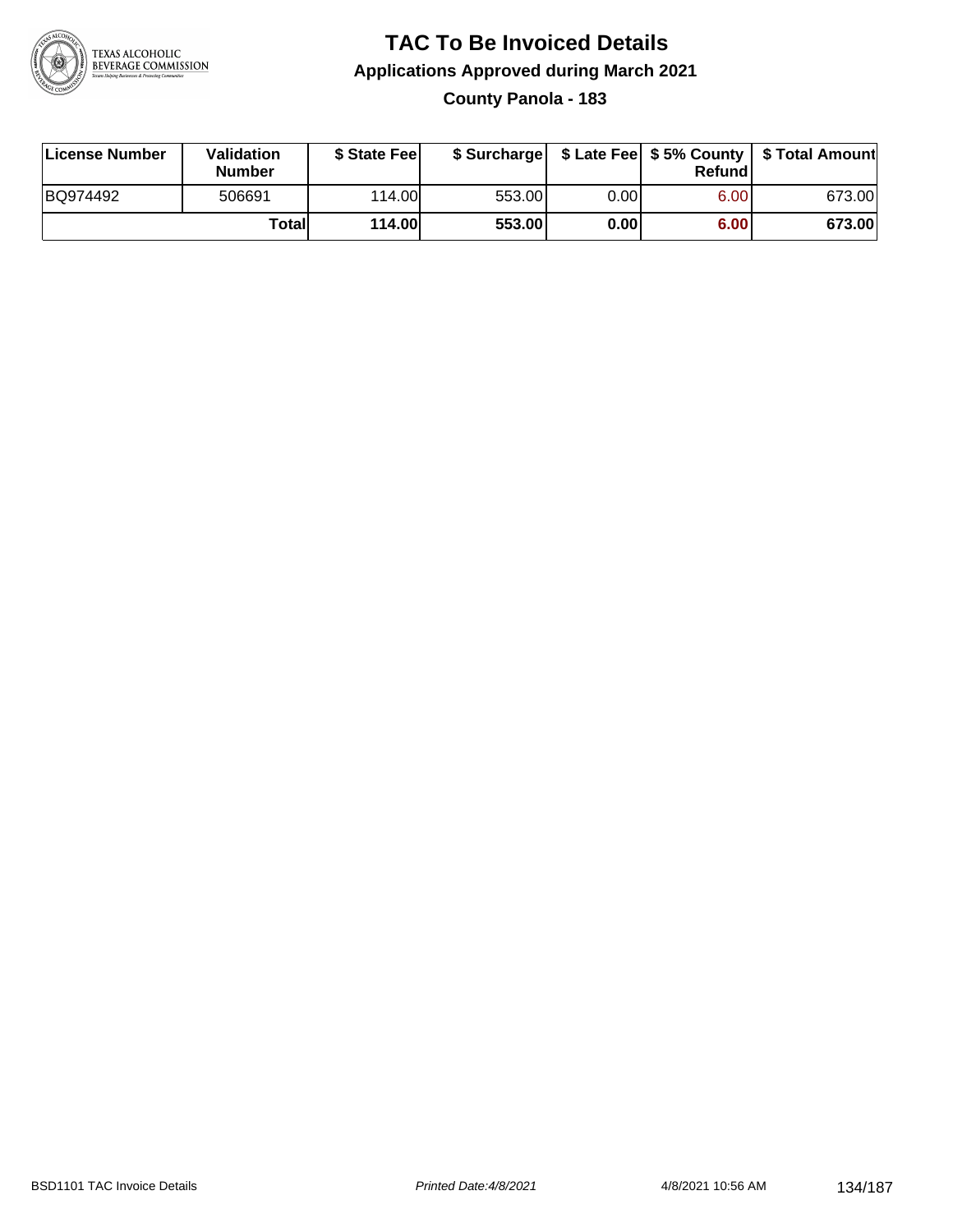

**County Parker - 184**

| <b>License Number</b> | Validation<br><b>Number</b> | \$ State Fee | \$ Surcharge | \$ Late Fee | \$5% County<br><b>Refund</b> | \$ Total Amount |
|-----------------------|-----------------------------|--------------|--------------|-------------|------------------------------|-----------------|
| BG1112898             | 5519                        | 332.50       | 553.00       | 0.00        | 17.50                        | 903.00          |
| BQ1113613             | 5741                        | 114.00       | 553.00       | 0.00        | 6.00                         | 673.00          |
| BQ1113606             | 5756                        | 114.00       | 553.00       | 0.00        | 6.00                         | 673.00          |
| BQ899510              | 110644                      | 114.00       | 553.00       | 0.00        | 6.00                         | 673.00          |
| BQ974750              | 110845                      | 114.00       | 553.00       | 0.00        | 6.00                         | 673.00          |
| BQ901626              | 111538                      | 114.00       | 553.00       | 0.00        | 6.00                         | 673.00          |
| BF1048587             | 111841                      | 114.00       | 553.00       | 0.00        | 6.00                         | 673.00          |
| <b>BG899069</b>       | 112255                      | 332.50       | 553.00       | 100.00      | 17.50                        | 1,003.00        |
| BQ762007              | 502030                      | 114.00       | 553.00       | 0.00        | 6.00                         | 673.00          |
| BQ956959              | 505181                      | 114.00       | 553.00       | 0.00        | 6.00                         | 673.00          |
|                       | <b>Total</b>                | 1,577.00     | 5,530.00     | 100.00      | 83.00                        | 7,290.00        |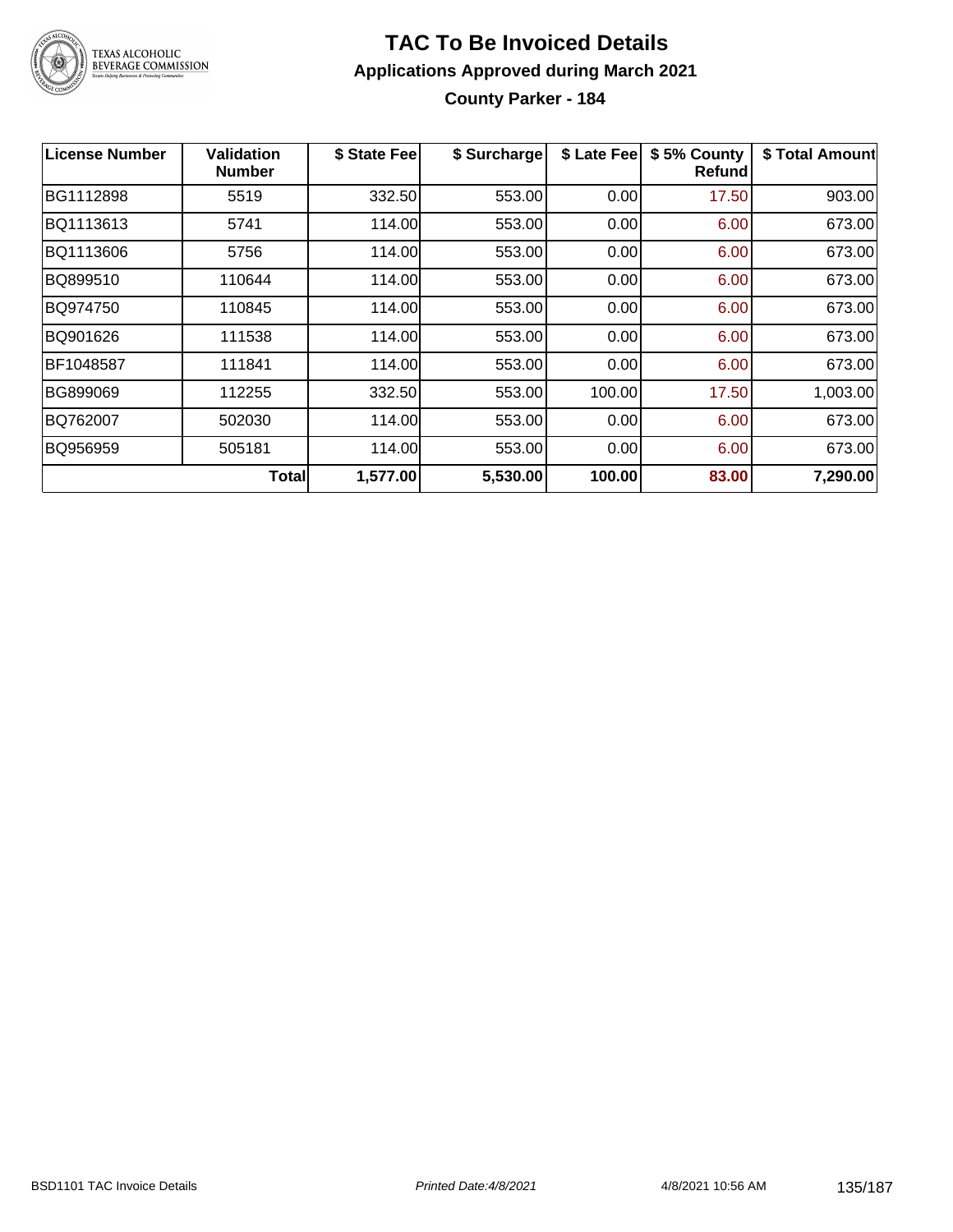

**County Pecos - 186**

| License Number  | <b>Validation</b><br><b>Number</b> | \$ State Feel |        |       | Refundl | \$ Surcharge   \$ Late Fee   \$5% County   \$ Total Amount |
|-----------------|------------------------------------|---------------|--------|-------|---------|------------------------------------------------------------|
| <b>BF835178</b> | 110414                             | 114.00L       | 553.00 | 0.00I | 6.00    | 673.00                                                     |
|                 | Totall                             | <b>114.00</b> | 553.00 | 0.00  | 6.00    | 673.00                                                     |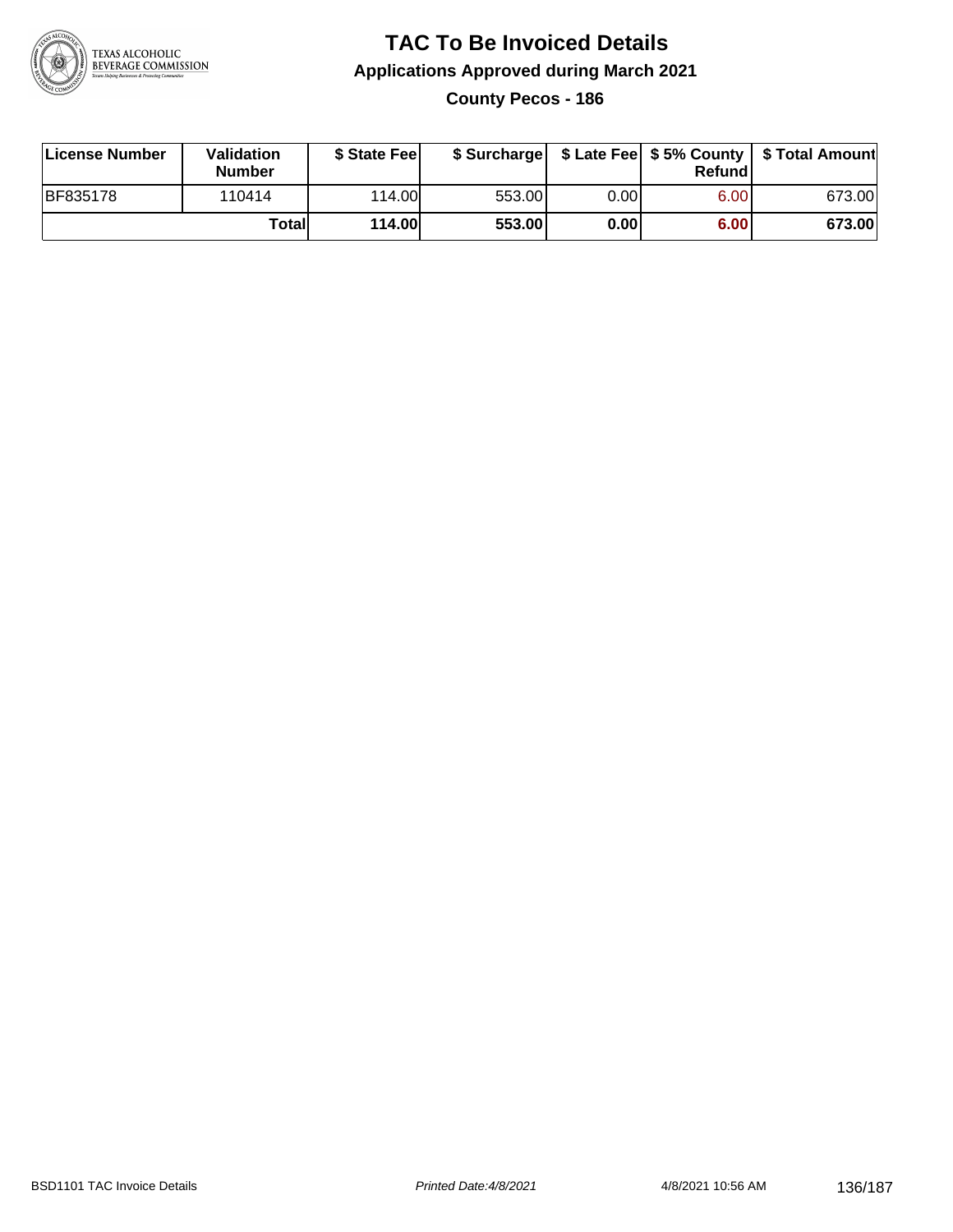

### **TAC To Be Invoiced Details Applications Approved during March 2021 County Polk - 187**

| License Number | <b>Validation</b><br><b>Number</b> | \$ State Feel |        |      | Refund | \$ Surcharge   \$ Late Fee   \$5% County   \$ Total Amount |
|----------------|------------------------------------|---------------|--------|------|--------|------------------------------------------------------------|
| BQ899475       | 109743                             | 114.00L       | 553.00 | 0.00 | 6.00   | 673.00                                                     |
|                | Total                              | <b>114.00</b> | 553.00 | 0.00 | 6.00   | 673.00                                                     |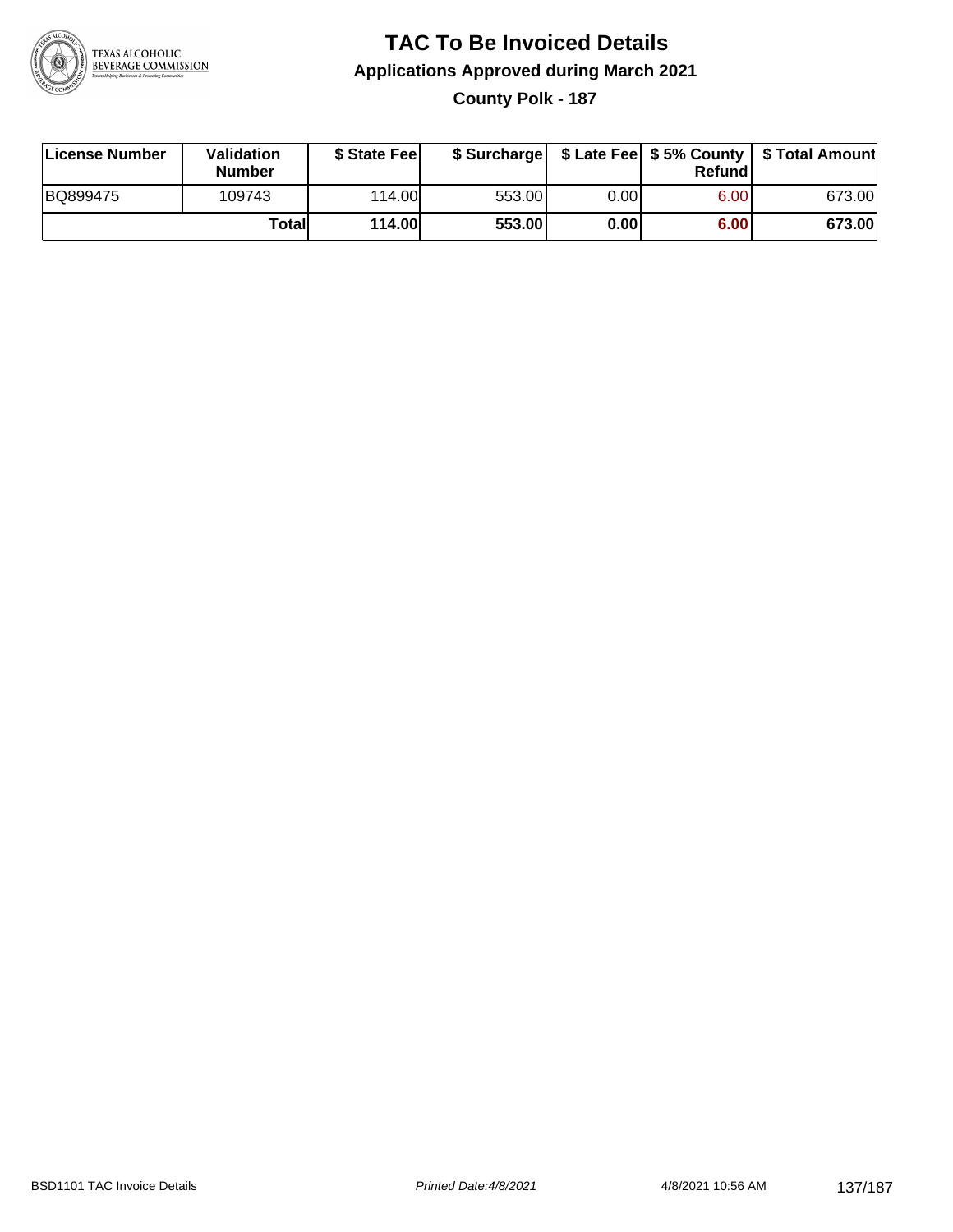

### **TAC To Be Invoiced Details Applications Approved during March 2021 County Potter - 188**

| License Number | Validation<br><b>Number</b> | \$ State Fee | \$ Surcharge | \$ Late Fee | \$5% County<br>Refund | \$ Total Amount |
|----------------|-----------------------------|--------------|--------------|-------------|-----------------------|-----------------|
| BQ1111870      | 3889                        | 114.00       | 553.00       | 0.00        | 6.00                  | 673.00          |
| BQ835233       | 110942                      | 114.00       | 553.00       | 0.00        | 6.00                  | 673.00          |
| BG834077       | 112504                      | 332.50       | 553.00       | 0.00        | 17.50                 | 903.00          |
| BL834077       | 112504                      | 475.00       | 327.00       | 0.00        | 25.00                 | 827.00          |
| BG976968       | 112839                      | 332.50       | 553.00       | 0.00        | 17.50                 | 903.00          |
| BL976968       | 112839                      | 475.00       | 327.00       | 0.00        | 25.00                 | 827.00          |
| BG1045795      | 113590                      | 332.50       | 553.00       | 100.00      | 17.50                 | 1,003.00        |
| BL1045795      | 113590                      | 475.00       | 327.00       | 100.00      | 25.00                 | 927.00          |
|                | <b>Total</b>                | 2,650.50     | 3,746.00     | 200.00      | 139.50                | 6,736.00        |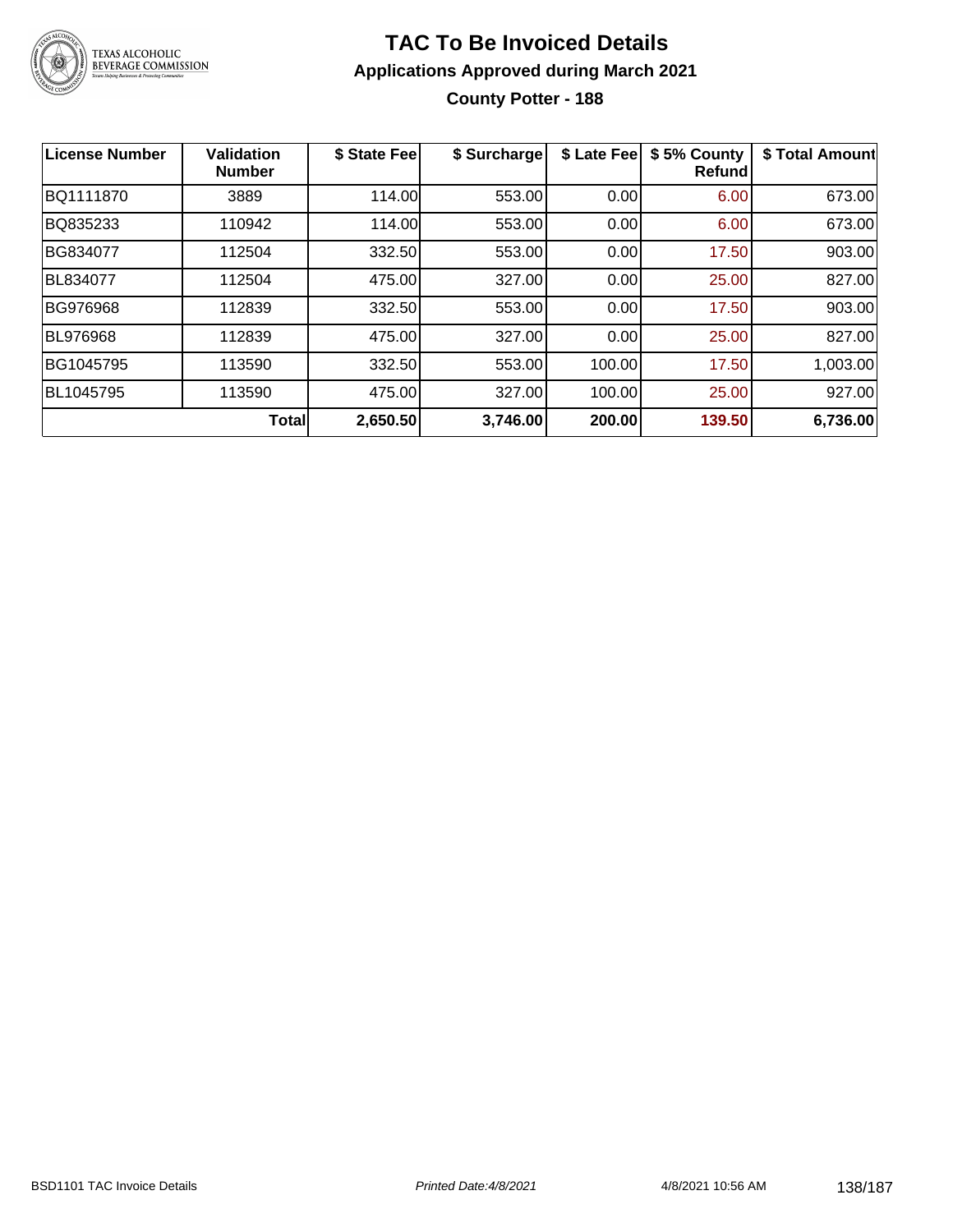

### **TAC To Be Invoiced Details Applications Approved during March 2021 County Randall - 191**

| License Number | Validation<br><b>Number</b> | \$ State Fee | \$ Surcharge |        | \$ Late Fee   \$5% County  <br>Refundl | \$ Total Amount |
|----------------|-----------------------------|--------------|--------------|--------|----------------------------------------|-----------------|
| BF1112496      | 5450                        | 114.00L      | 553.00       | 0.001  | 6.00                                   | 673.00          |
| BQ1045382      | 507346                      | 114.00       | 553.00       | 0.00   | 6.00                                   | 673.00          |
| BG971816       | 508074                      | 332.50       | 553.00       | 100.00 | 17.50                                  | 1,003.00        |
|                | Totall                      | 560.50       | 1,659.00     | 100.00 | 29.50                                  | 2,349.00        |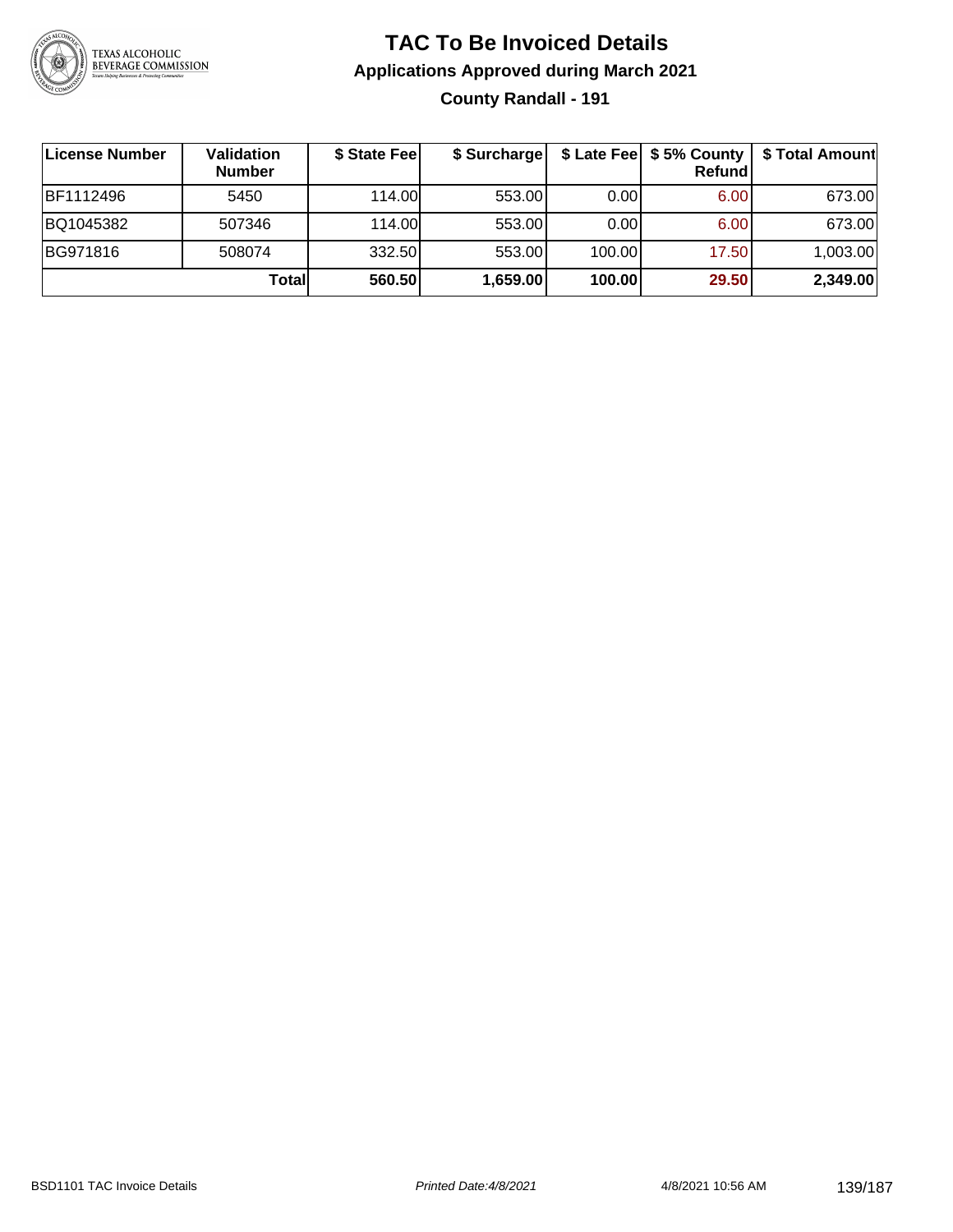

**County Reagan - 192**

| License Number | Validation<br><b>Number</b> | \$ State Fee  | \$ Surcharge |      | Refundl |        |
|----------------|-----------------------------|---------------|--------------|------|---------|--------|
| BQ1112372      | 5632                        | 114.00        | 553.00       | 0.00 | 6.00    | 673.00 |
|                | Totall                      | <b>114.00</b> | 553.00       | 0.00 | 6.00    | 673.00 |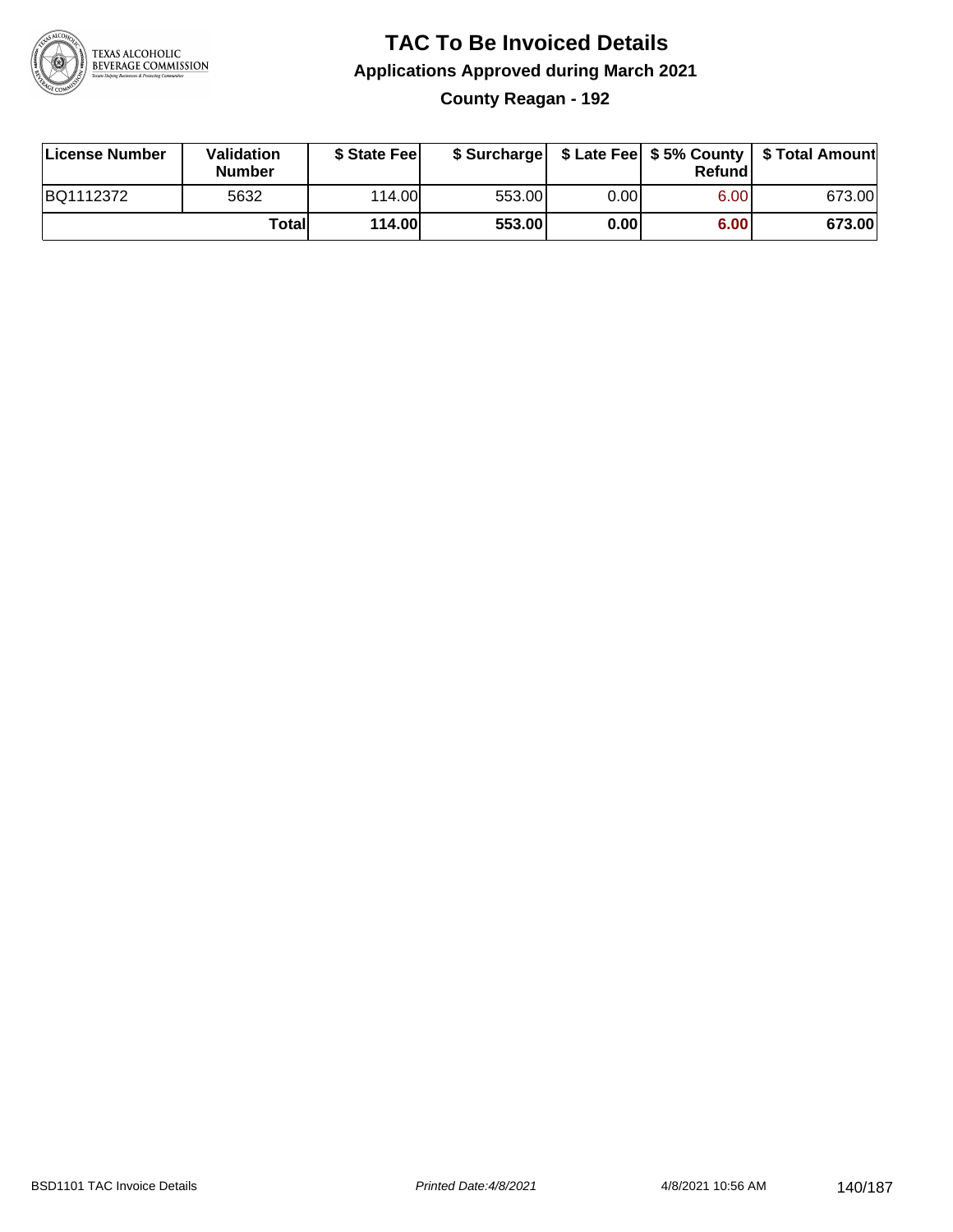

**County Red River - 194**

| License Number | Validation<br><b>Number</b> | \$ State Fee  | \$ Surcharge |       | Refundl | \$ Late Fee   \$5% County   \$ Total Amount |
|----------------|-----------------------------|---------------|--------------|-------|---------|---------------------------------------------|
| BQ1044372      | 109774                      | 114.00L       | 553.00       | 0.00I | 6.00    | 673.00                                      |
|                | Totall                      | <b>114.00</b> | 553.00       | 0.00  | 6.00    | 673.00                                      |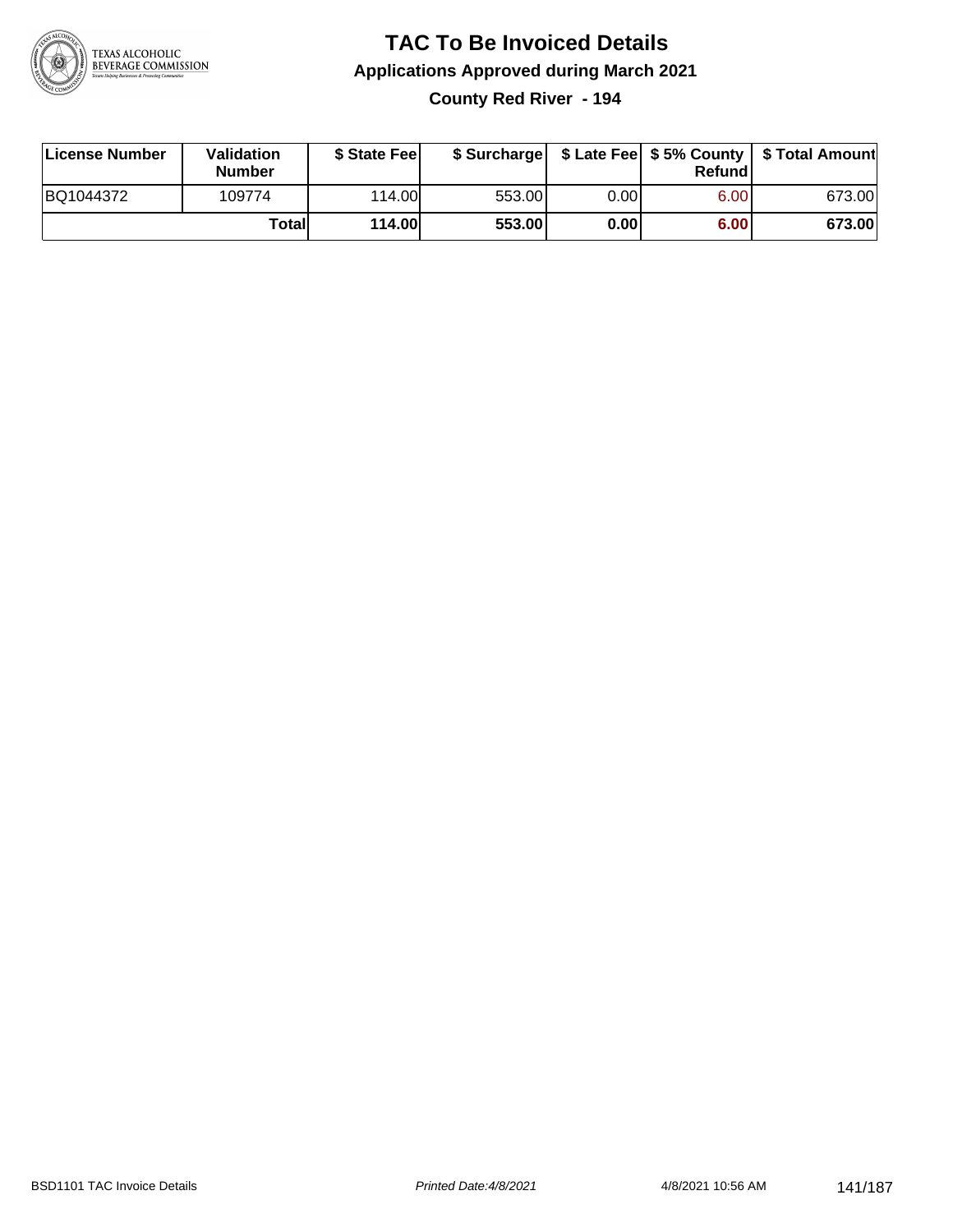

### **TAC To Be Invoiced Details Applications Approved during March 2021 County Reeves - 195**

| License Number | Validation<br><b>Number</b> | \$ State Fee |          |      | Refund            | \$ Surcharge   \$ Late Fee   \$5% County   \$ Total Amount |
|----------------|-----------------------------|--------------|----------|------|-------------------|------------------------------------------------------------|
| BQ975127       | 112196                      | 114.00L      | 553.00   | 0.00 | 6.00 <sub>1</sub> | 673.00                                                     |
| BQ835177       | 112202                      | 114.00L      | 553.00   | 0.00 | 6.00 <sub>1</sub> | 673.00                                                     |
|                | Totall                      | 228.00       | 1,106.00 | 0.00 | 12.00             | 1,346.00                                                   |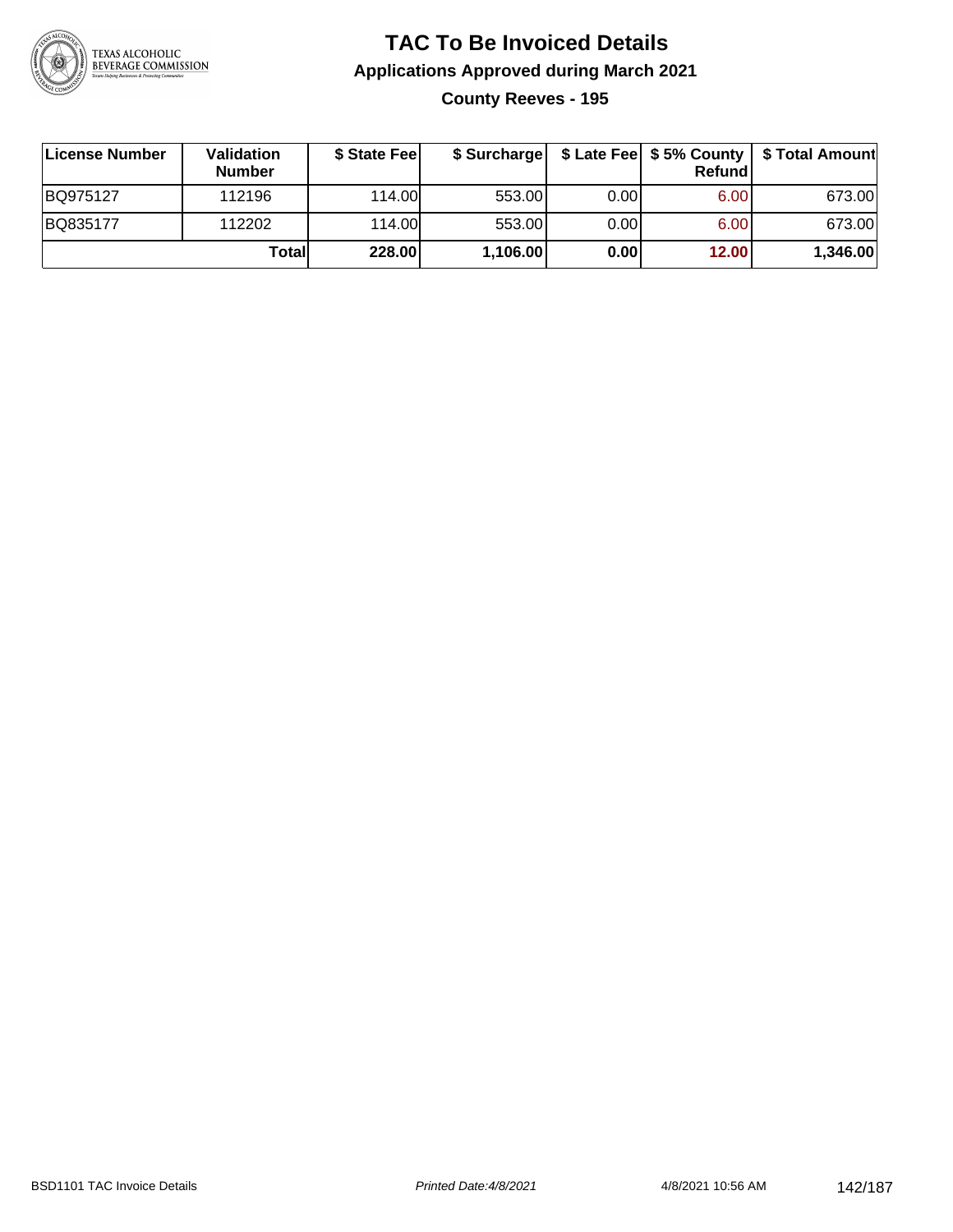

### **TAC To Be Invoiced Details Applications Approved during March 2021 County Refugio - 196**

| <b>License Number</b> | Validation<br><b>Number</b> | \$ State Feel | \$ Surcharge |      | Refundl | \$ Late Fee   \$5% County   \$ Total Amount |
|-----------------------|-----------------------------|---------------|--------------|------|---------|---------------------------------------------|
| BQ769007              | 109605                      | 114.00L       | 553.00       | 0.00 | 6.00    | 673.00                                      |
| BQ1048260             | 111123                      | 114.00L       | 553.00       | 0.00 | 6.00    | 673.00                                      |
|                       | Totall                      | 228.00        | 1,106.00     | 0.00 | 12.00   | 1,346.00                                    |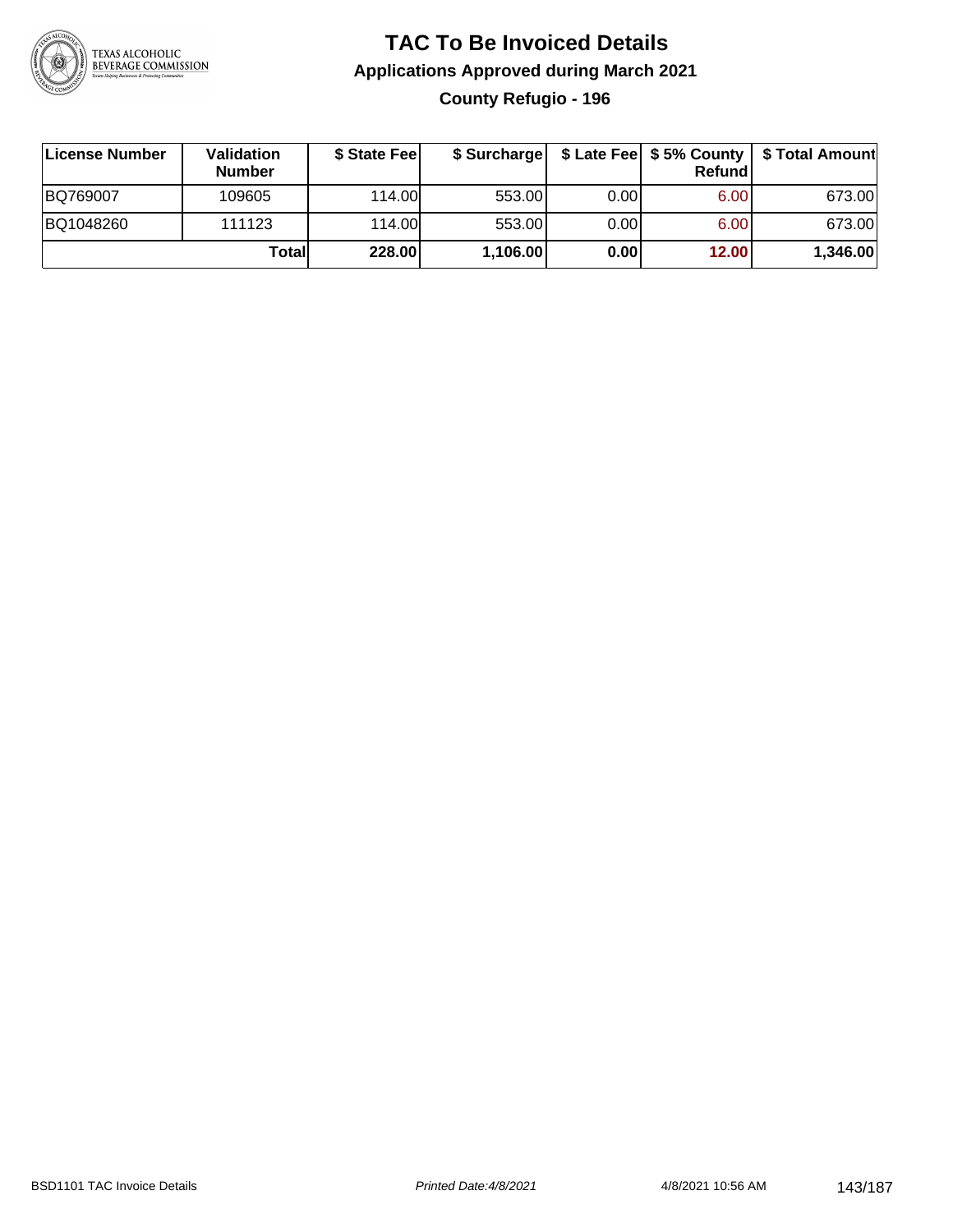

### **TAC To Be Invoiced Details Applications Approved during March 2021 County Robertson - 198**

| <b>License Number</b> | <b>Validation</b><br><b>Number</b> | \$ State Fee | \$ Surcharge |      | \$ Late Fee   \$5% County  <br><b>Refund</b> | \$ Total Amount |
|-----------------------|------------------------------------|--------------|--------------|------|----------------------------------------------|-----------------|
| BG1112128             | 3920                               | 332.50       | 553.00       | 0.00 | 17.50                                        | 903.00          |
| BQ1112096             | 4247                               | 114.00L      | 553.00       | 0.00 | 6.00                                         | 673.00          |
| BQ1112920             | 4365                               | 114.00       | 553.00       | 0.00 | 6.00                                         | 673.00          |
| BF1111210             | 5184                               | 114.00L      | 553.00       | 0.00 | 6.00                                         | 673.00          |
|                       | Totall                             | 674.50       | 2,212.00     | 0.00 | 35.50                                        | 2,922.00        |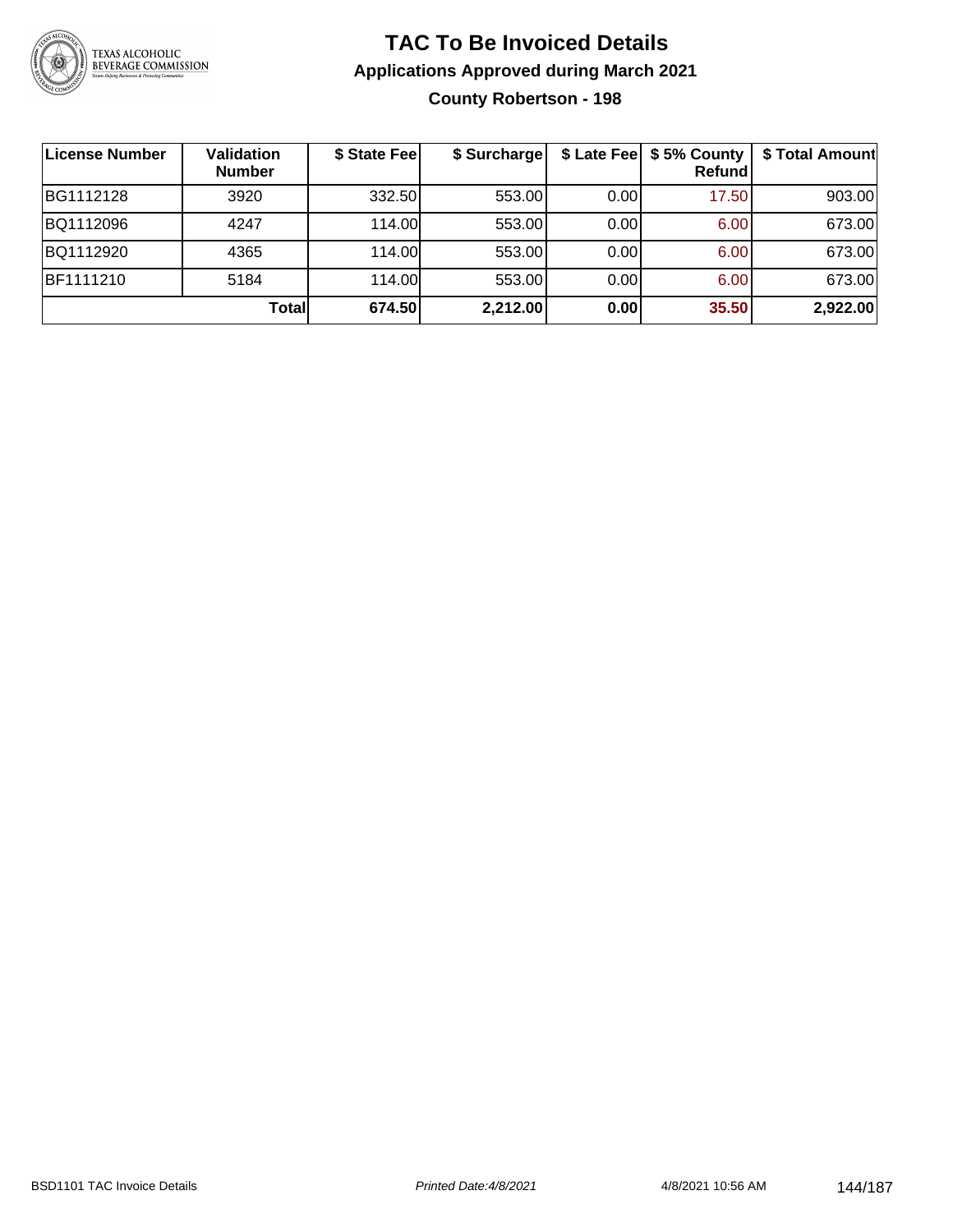

### **TAC To Be Invoiced Details Applications Approved during March 2021 County Rockwall - 199**

| License Number   | Validation<br><b>Number</b> | \$ State Feel |        |      | Refund | \$ Surcharge   \$ Late Fee   \$5% County   \$ Total Amount |
|------------------|-----------------------------|---------------|--------|------|--------|------------------------------------------------------------|
| <b>BF1111497</b> | 4755                        | 114.00        | 553.00 | 0.00 | 6.00   | 673.00                                                     |
|                  | Totall                      | 114.00        | 553.00 | 0.00 | 6.00   | 673.00                                                     |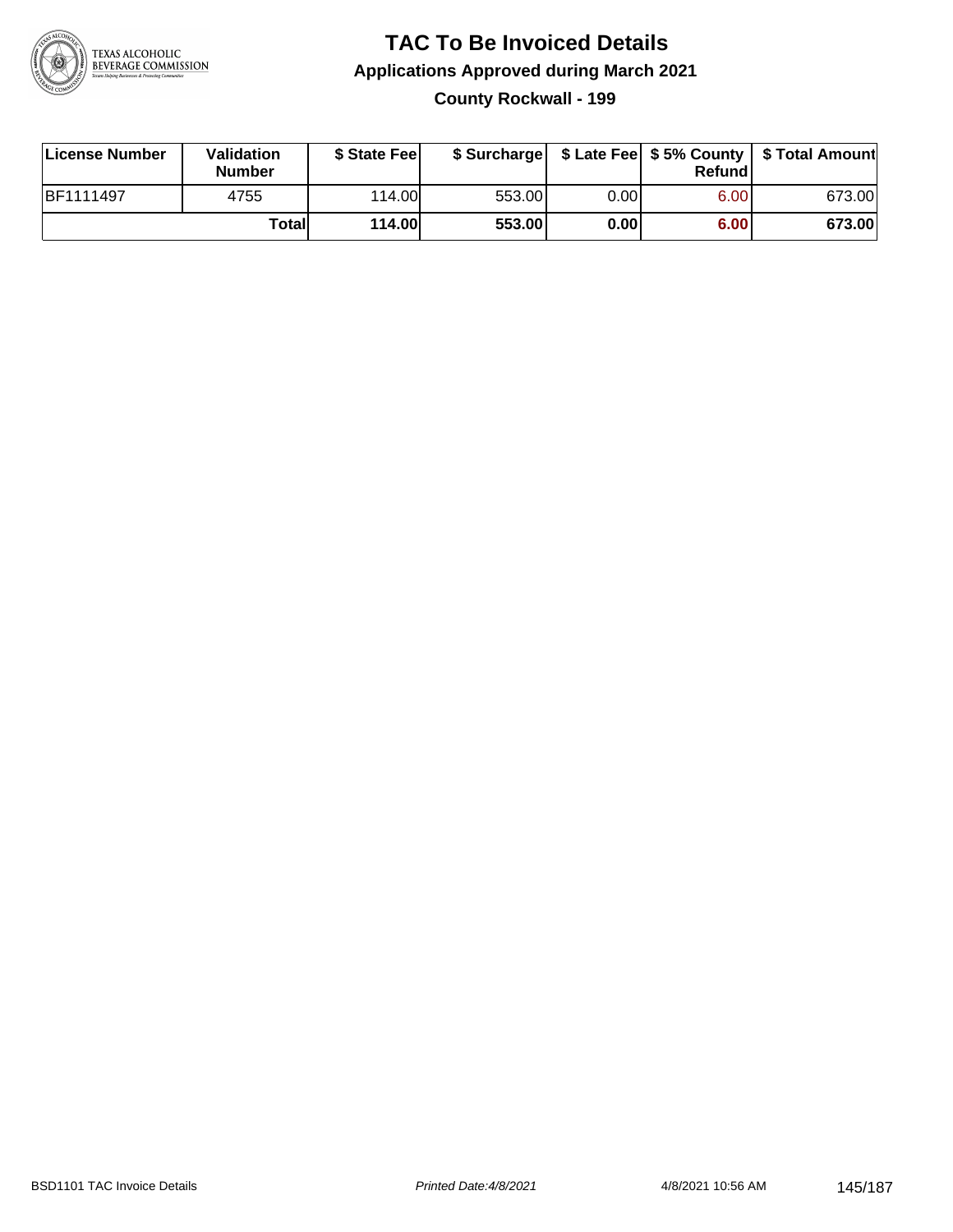

### **TAC To Be Invoiced Details Applications Approved during March 2021 County Runnels - 200**

| License Number   | Validation<br><b>Number</b> | \$ State Fee | \$ Surcharge |       | Refund | \$ Late Fee   \$5% County   \$ Total Amount |
|------------------|-----------------------------|--------------|--------------|-------|--------|---------------------------------------------|
| <b>BG1113708</b> | 5710                        | 332.50       | 553.00       | 0.00  | 17.50  | 903.00                                      |
| <b>BF975171</b>  | 111457                      | 114.00       | 553.00       | 0.001 | 6.00   | 673.00                                      |
|                  | Totall                      | 446.50       | 1,106.00     | 0.00  | 23.50  | 1,576.00                                    |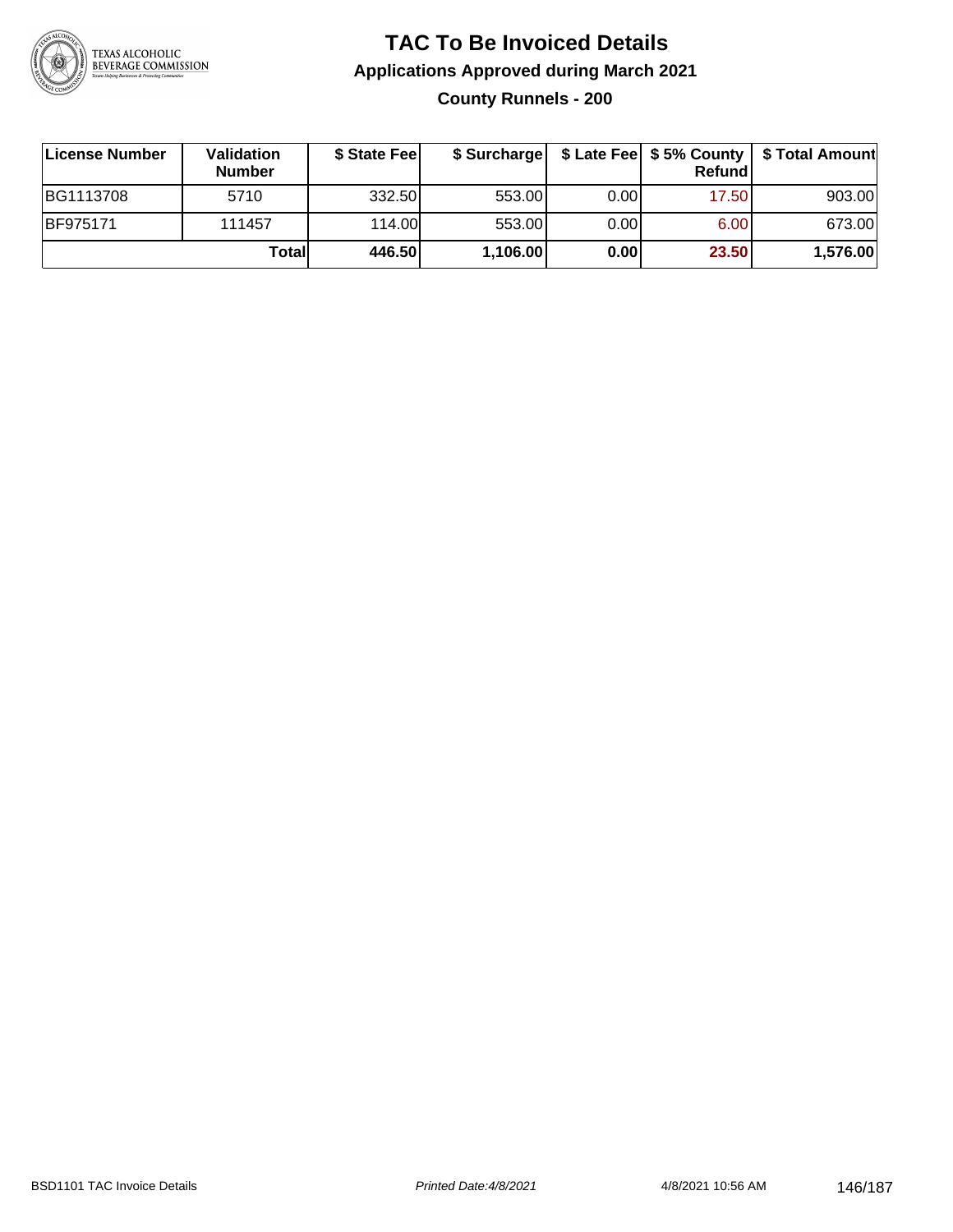

### **TAC To Be Invoiced Details Applications Approved during March 2021 County Rusk - 201**

| ∣License Number | Validation<br><b>Number</b> | \$ State Fee | \$ Surcharge |      | \$ Late Fee   \$5% County<br>Refundl | \$ Total Amount |
|-----------------|-----------------------------|--------------|--------------|------|--------------------------------------|-----------------|
| BQ1113776       | 5135                        | 114.00       | 553.00       | 0.00 | 6.00                                 | 673.00          |
| BF1046832       | 111147                      | 114.00       | 553.00       | 0.00 | 6.00                                 | 673.00          |
| BQ830535        | 507041                      | 114.00       | 553.00       | 0.00 | 6.00                                 | 673.00          |
|                 | Totall                      | 342.00       | 1,659.00     | 0.00 | 18.00                                | 2,019.00        |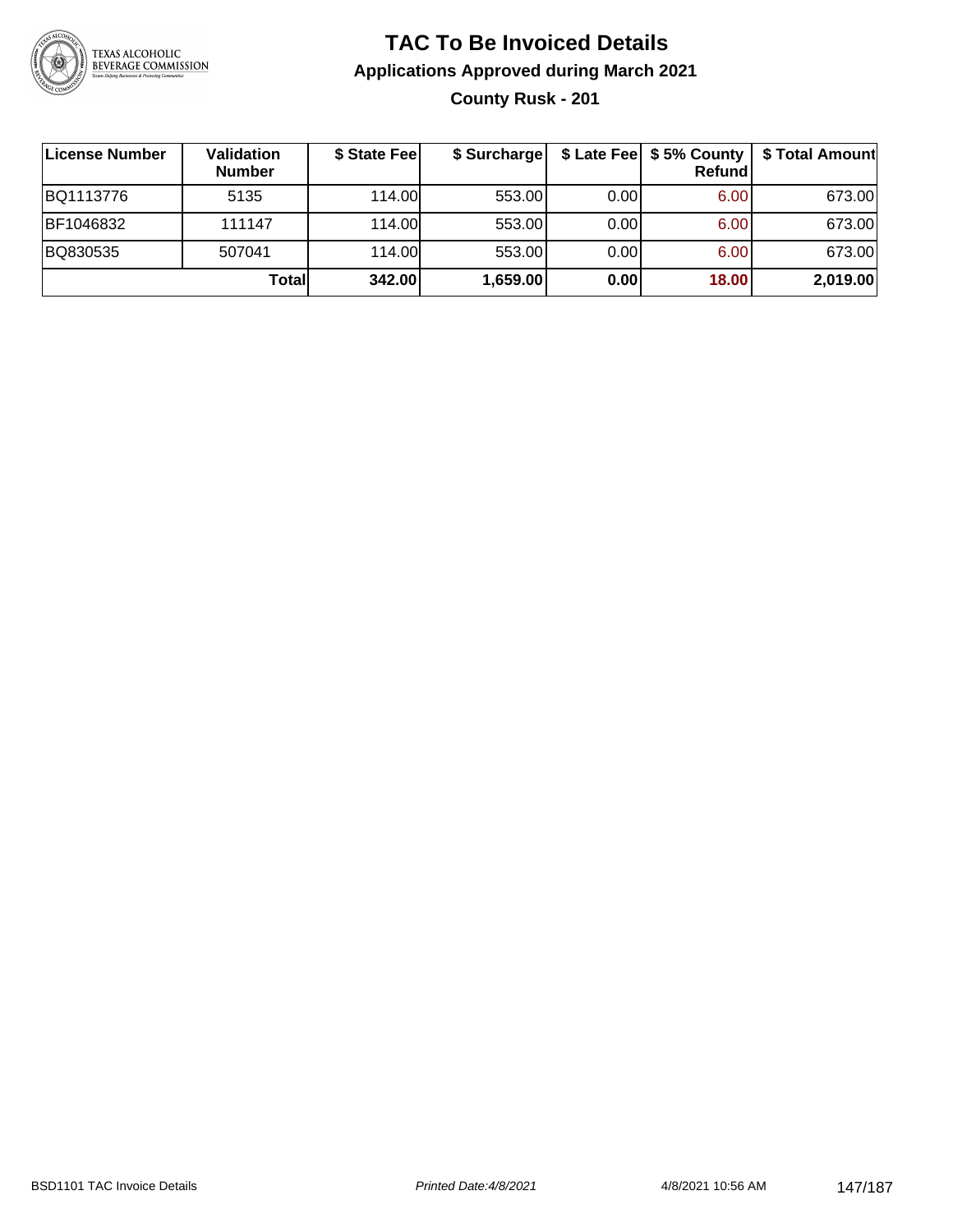

### **TAC To Be Invoiced Details Applications Approved during March 2021 County Sabine - 202**

| <b>∣License Number</b> | <b>Validation</b><br><b>Number</b> | \$ State Feel |          |        | <b>Refund</b> | \$ Surcharge   \$ Late Fee   \$5% County   \$ Total Amount |
|------------------------|------------------------------------|---------------|----------|--------|---------------|------------------------------------------------------------|
| BQ829355               | 109721                             | 114.00L       | 553.00   | 100.00 | 6.00          | 773.00                                                     |
| BQ900945               | 111421                             | 114.00L       | 553.00   | 0.00   | 6.00          | 673.00                                                     |
|                        | Totall                             | 228.00        | 1,106.00 | 100.00 | 12.00         | 1,446.00                                                   |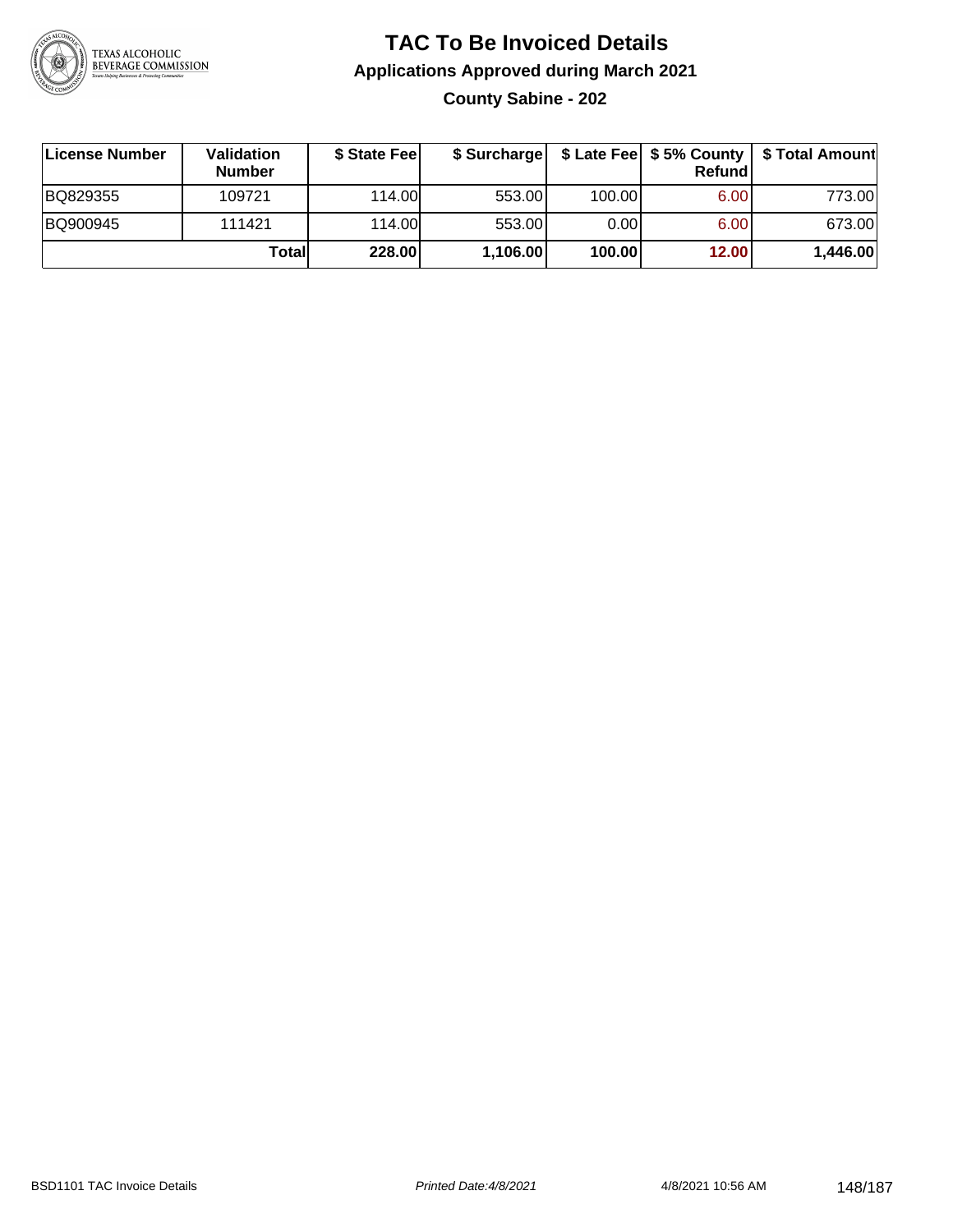

## **TAC To Be Invoiced Details Applications Approved during March 2021**

**County San Jacinto - 204**

| License Number | <b>Validation</b><br><b>Number</b> | \$ State Feel |        |       | Refundl | \$ Surcharge   \$ Late Fee   \$5% County   \$ Total Amount |
|----------------|------------------------------------|---------------|--------|-------|---------|------------------------------------------------------------|
| BQ899391       | 109510                             | 114.00L       | 553.00 | 0.00I | 6.00    | 673.00                                                     |
|                | Totall                             | <b>114.00</b> | 553.00 | 0.00  | 6.00    | 673.00                                                     |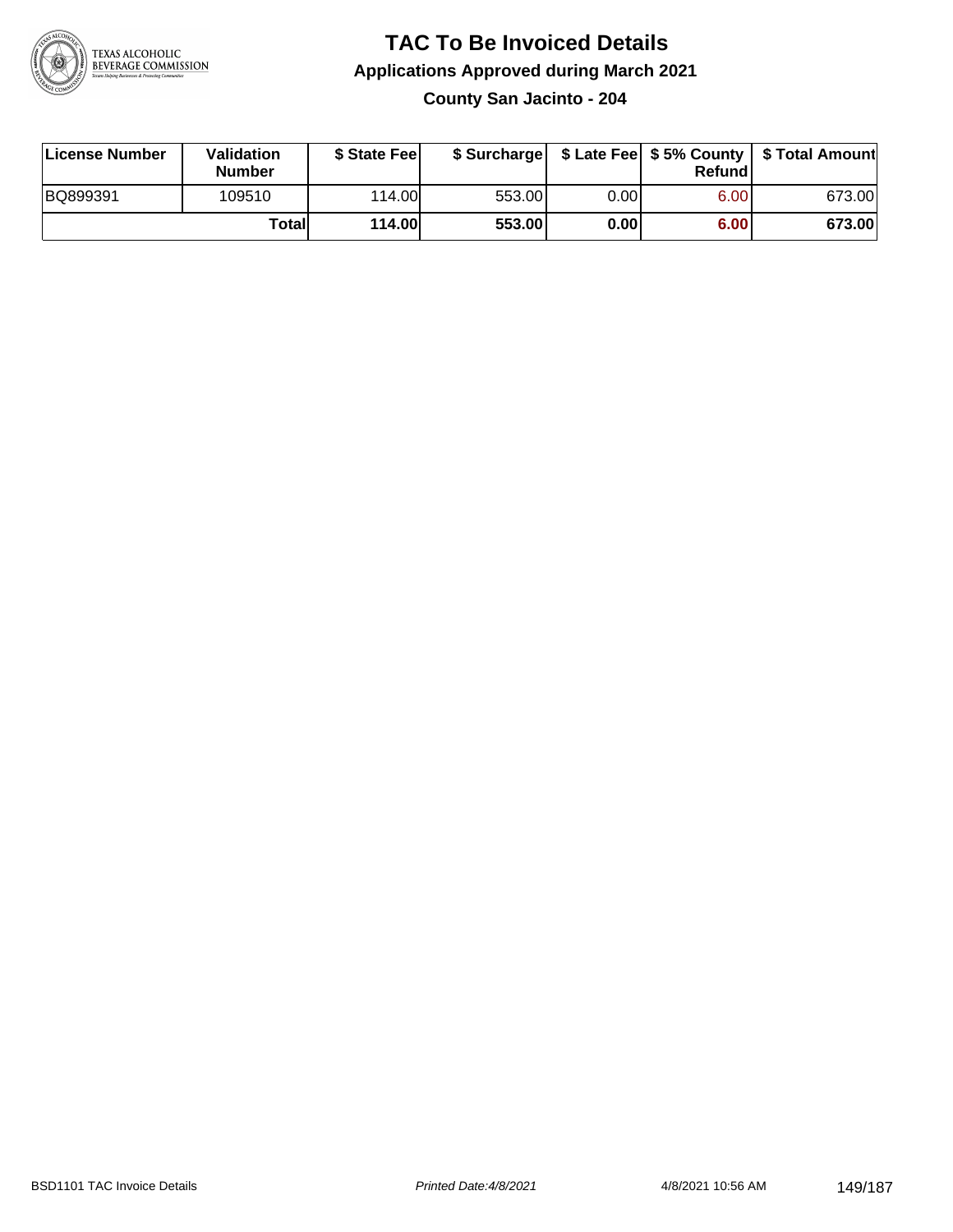

### **TAC To Be Invoiced Details Applications Approved during March 2021 County San Patricio - 205**

| License Number | Validation<br><b>Number</b> | \$ State Feel | \$ Surcharge |      | Refund |          |
|----------------|-----------------------------|---------------|--------------|------|--------|----------|
| BQ1046433      | 109605                      | 114.00L       | 553.00       | 0.00 | 6.00   | 673.00   |
| BQ769028       | 505542                      | 114.00L       | 553.00       | 0.00 | 6.00   | 673.00   |
|                | Totall                      | 228.00        | 1,106.00     | 0.00 | 12.00  | 1,346.00 |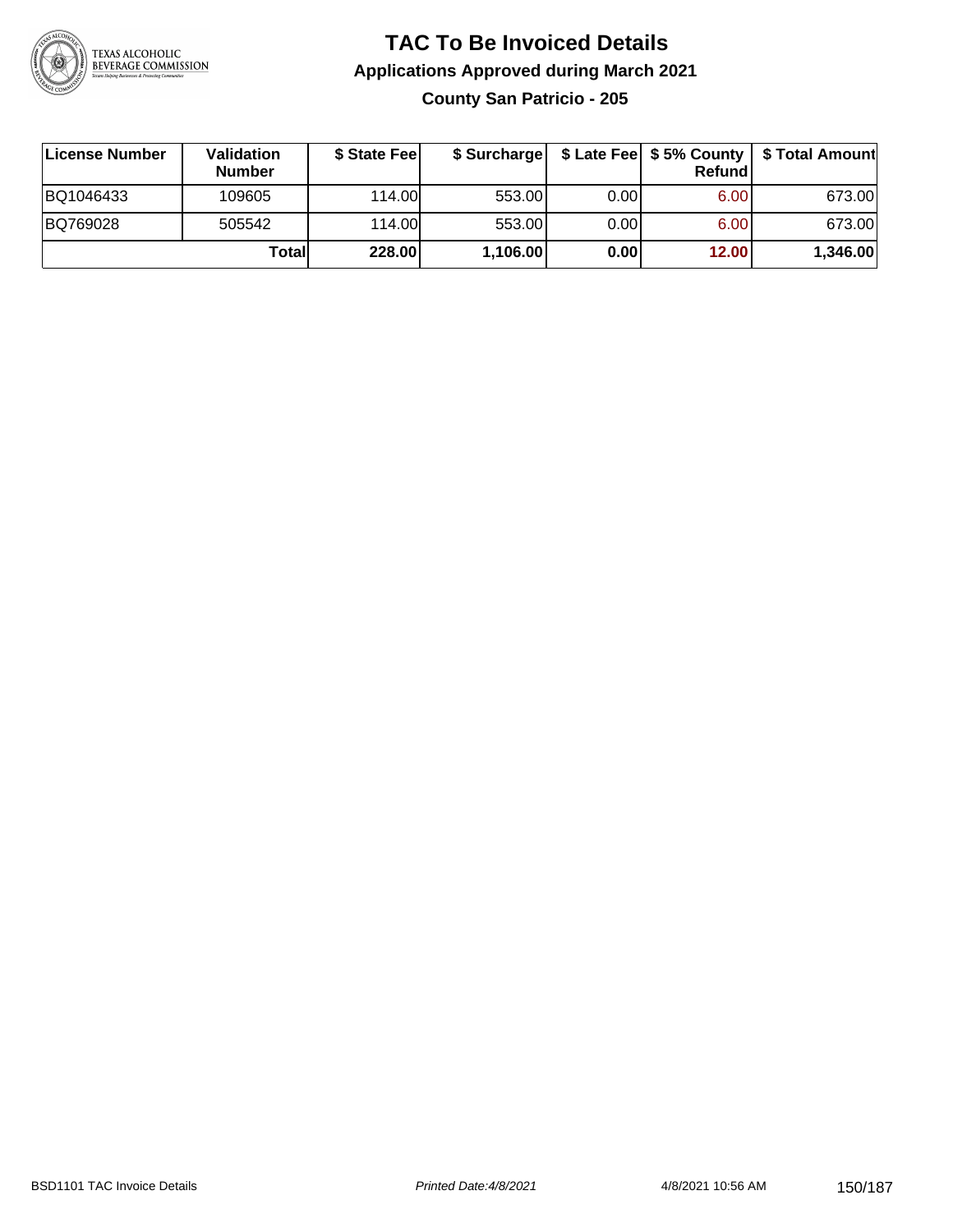

### **TAC To Be Invoiced Details Applications Approved during March 2021 County San Saba - 206**

| License Number | <b>Validation</b><br><b>Number</b> | \$ State Feel |        |      | Refund | \$ Surcharge   \$ Late Fee   \$5% County   \$ Total Amount |
|----------------|------------------------------------|---------------|--------|------|--------|------------------------------------------------------------|
| BQ1112968      | 4688                               | 114.00L       | 553.00 | 0.00 | 6.00   | 673.00                                                     |
|                | Totall                             | <b>114.00</b> | 553.00 | 0.00 | 6.00   | 673.00                                                     |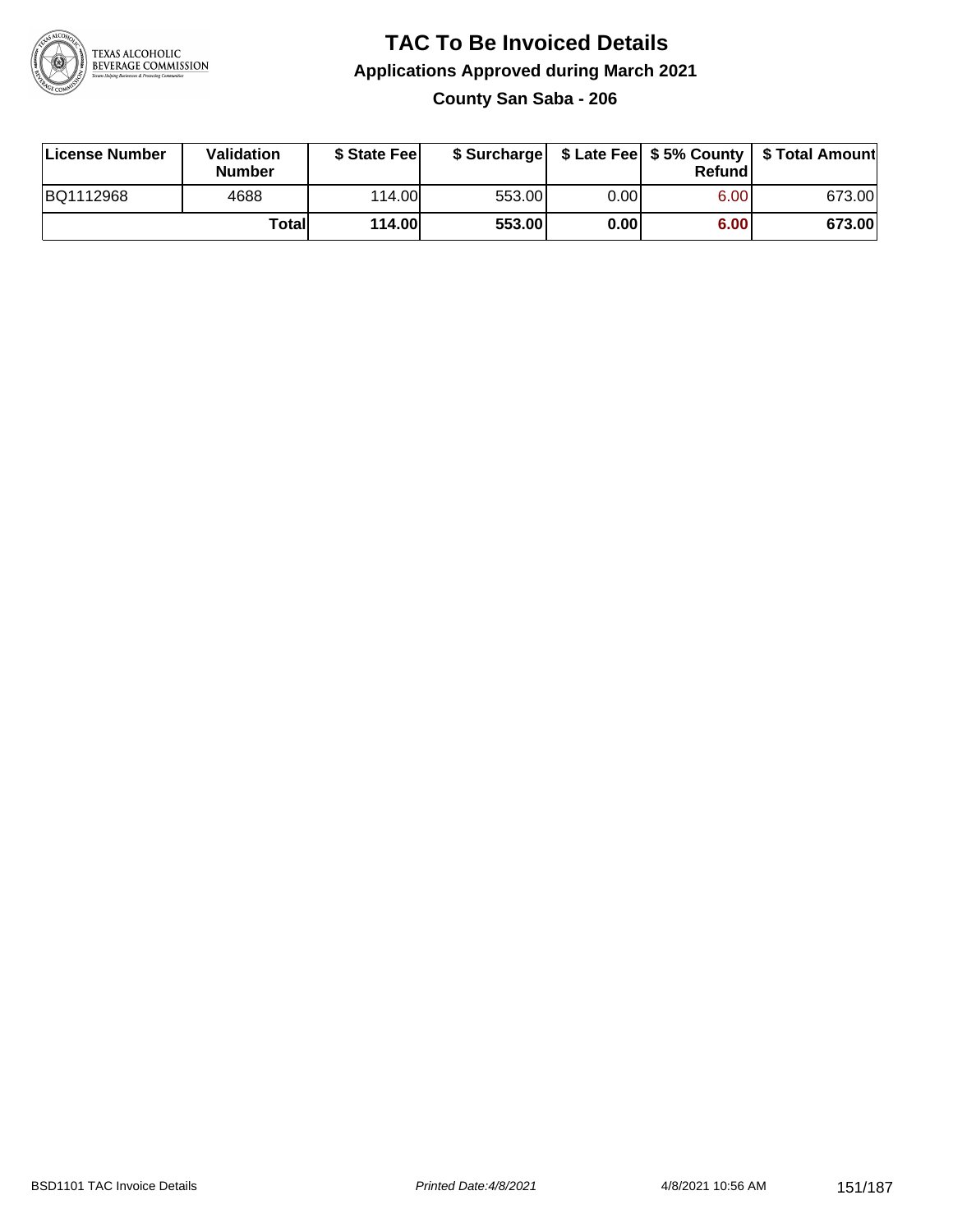

# **TAC To Be Invoiced Details Applications Approved during March 2021**

**County Scurry - 208**

| License Number | Validation<br><b>Number</b> | \$ State Fee | \$ Surcharge |      | Refund |        |
|----------------|-----------------------------|--------------|--------------|------|--------|--------|
| BG1112168      | 5255                        | 332.50       | 553.00       | 0.00 | 17.501 | 903.00 |
|                | Totall                      | 332.50       | 553.00       | 0.00 | 17.50  | 903.00 |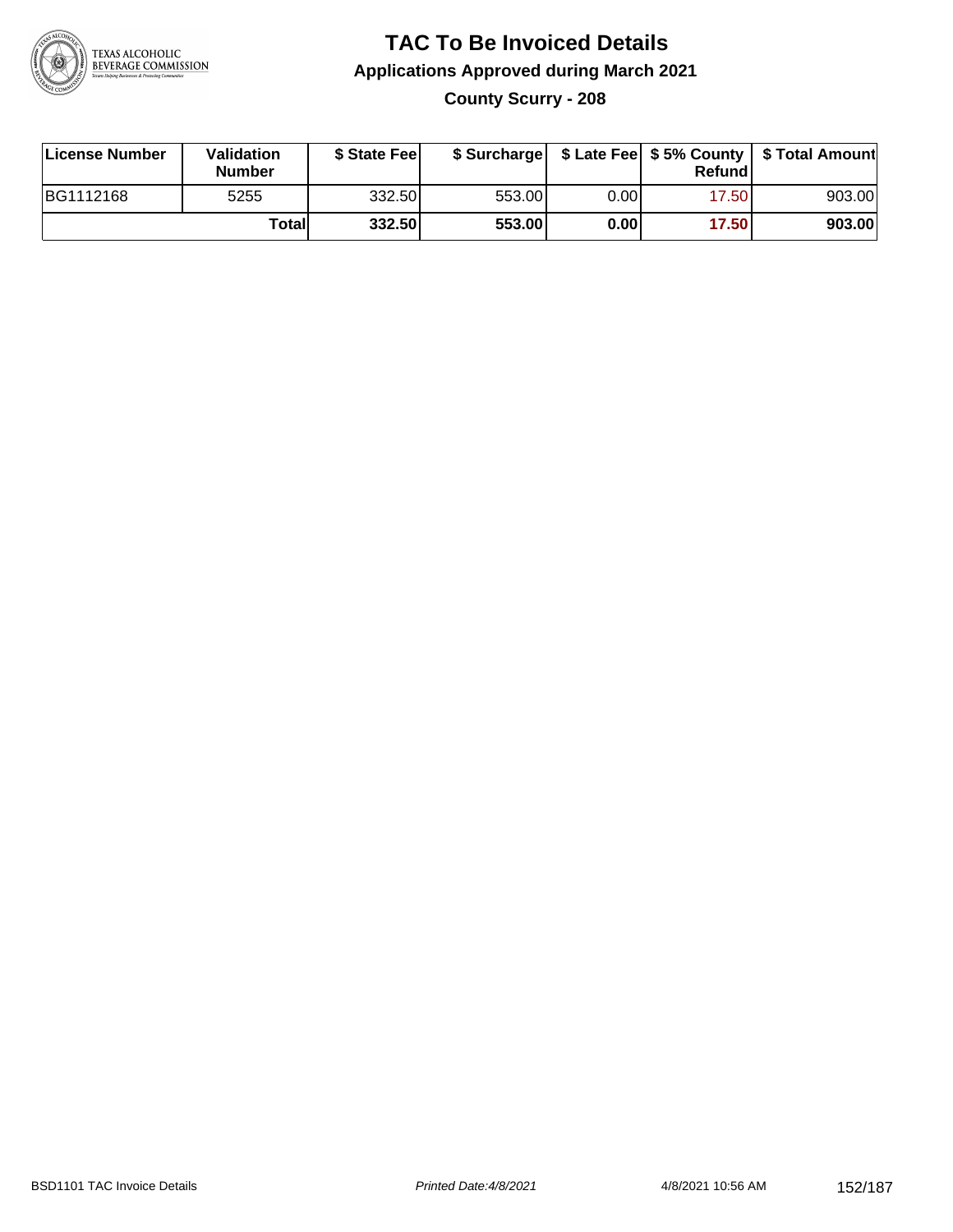

### TEXAS ALCOHOLIC<br>BEVERAGE COMMISSION

#### **TAC To Be Invoiced Details Applications Approved during March 2021 County Smith - 212**

| <b>License Number</b> | Validation<br><b>Number</b> | \$ State Fee | \$ Surcharge | \$ Late Fee | \$5% County<br>Refund | \$ Total Amount |
|-----------------------|-----------------------------|--------------|--------------|-------------|-----------------------|-----------------|
| BG1111485             | 4760                        | 332.50       | 553.00       | 0.00        | 17.50                 | 903.00          |
| BG1111842             | 4959                        | 332.50       | 553.00       | 0.00        | 17.50                 | 903.00          |
| BQ1111586             | 5131                        | 114.00       | 553.00       | 0.00        | 6.00                  | 673.00          |
| BF1112945             | 5590                        | 114.00       | 553.00       | 0.00        | 6.00                  | 673.00          |
| BG1043597             | 109505                      | 332.50       | 553.00       | 0.00        | 17.50                 | 903.00          |
| BQ1046277             | 109769                      | 114.00       | 553.00       | 0.00        | 6.00                  | 673.00          |
| BQ900069              | 110349                      | 114.00       | 553.00       | 0.00        | 6.00                  | 673.00          |
| BQ835042              | 110822                      | 114.00       | 553.00       | 0.00        | 6.00                  | 673.00          |
| BQ976956              | 110880                      | 114.00       | 553.00       | 0.00        | 6.00                  | 673.00          |
| BQ835795              | 112000                      | 114.00       | 553.00       | 0.00        | 6.00                  | 673.00          |
| BQ835894              | 112283                      | 114.00       | 553.00       | 0.00        | 6.00                  | 673.00          |
| BQ1046016             | 112446                      | 114.00       | 553.00       | 0.00        | 6.00                  | 673.00          |
| BQ1046173             | 112774                      | 114.00       | 553.00       | 100.00      | 6.00                  | 773.00          |
|                       | <b>Total</b>                | 2,137.50     | 7,189.00     | 100.00      | 112.50                | 9,539.00        |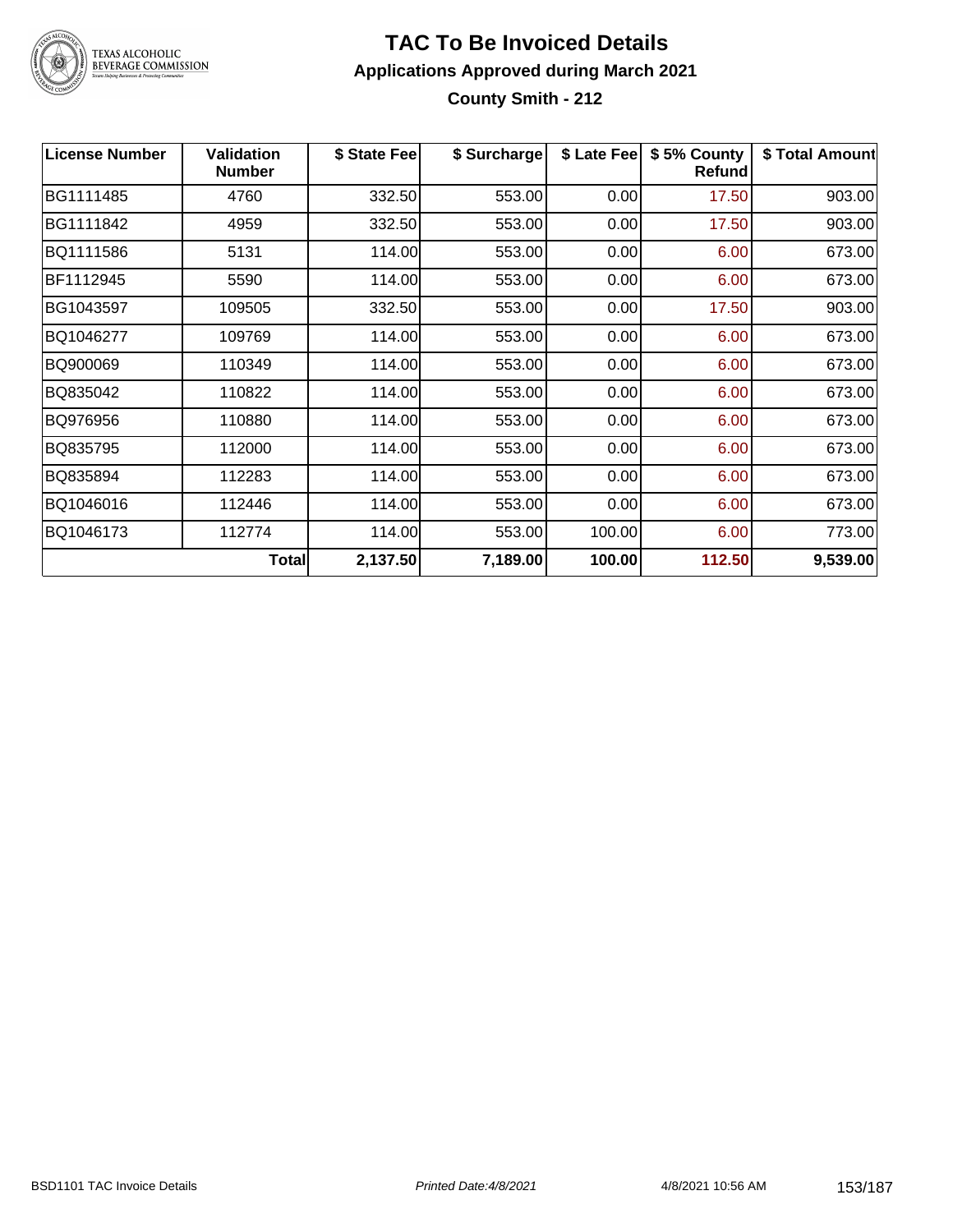

### **TAC To Be Invoiced Details Applications Approved during March 2021 County Starr - 214**

| License Number | Validation<br><b>Number</b> | \$ State Fee | \$ Surcharge | \$ Late Fee | \$5% County<br><b>Refund</b> | \$ Total Amount |
|----------------|-----------------------------|--------------|--------------|-------------|------------------------------|-----------------|
| BF1112286      | 5275                        | 114.00       | 553.00       | 0.00        | 6.00                         | 673.00          |
| BG1113048      | 5521                        | 332.50       | 553.00       | 0.00        | 17.50                        | 903.00          |
| BQ833679       | 109605                      | 114.00       | 553.00       | 0.00        | 6.00                         | 673.00          |
| BQ833560       | 110682                      | 114.00       | 553.00       | 0.00        | 6.00                         | 673.00          |
| BQ901578       | 111766                      | 114.00       | 553.00       | 0.00        | 6.00                         | 673.00          |
| BQ835532       | 111829                      | 114.00       | 553.00       | 0.00        | 6.00                         | 673.00          |
| BQ769732       | 506825                      | 114.00       | 553.00       | 0.00        | 6.00                         | 673.00          |
| BE974137       | 508436                      | 285.00       | 553.00       | 0.00        | 15.00                        | 853.00          |
|                | <b>Total</b>                | 1,301.50     | 4,424.00     | 0.00        | 68.50                        | 5,794.00        |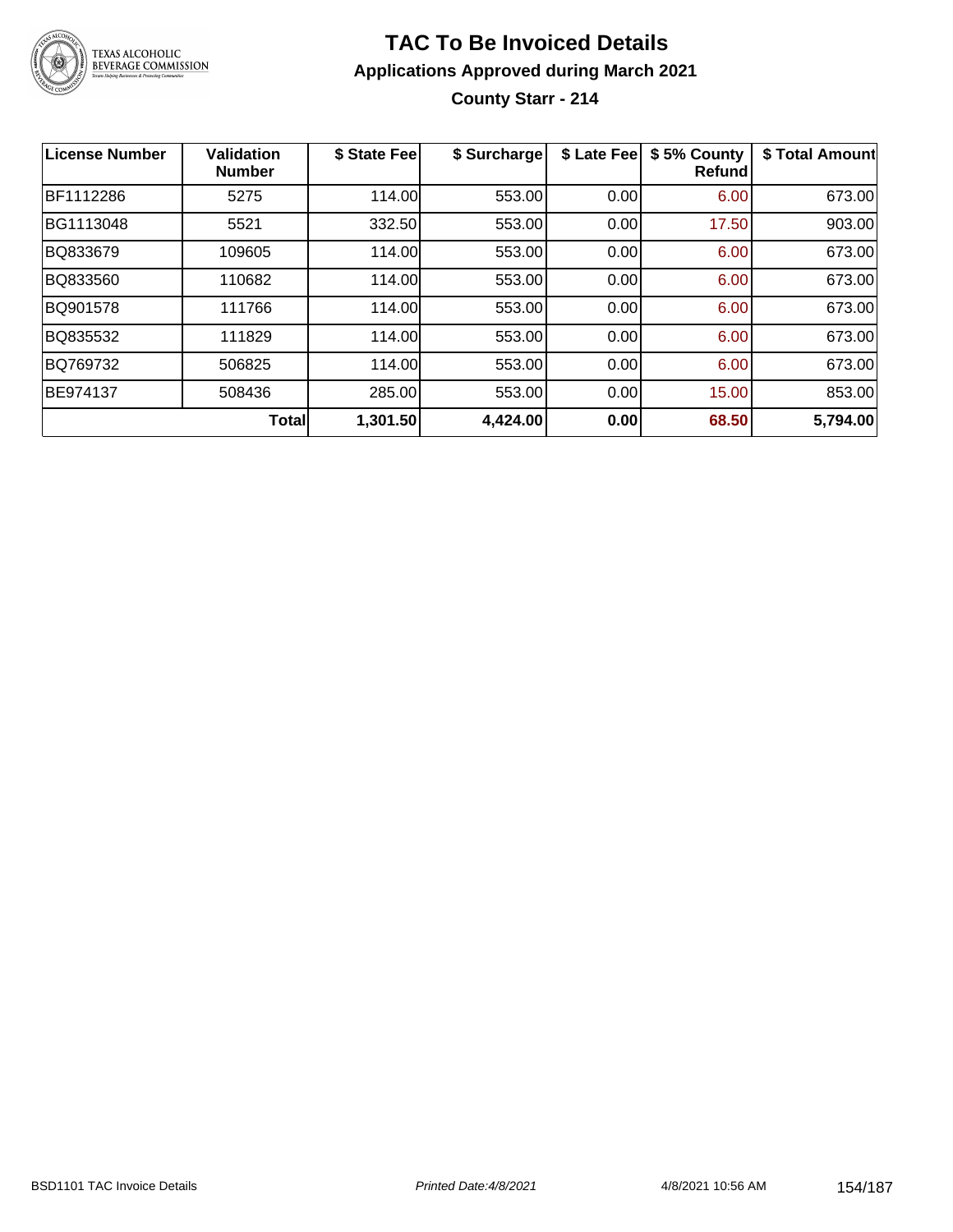

### **TAC To Be Invoiced Details Applications Approved during March 2021 County Stephens - 215**

| License Number | Validation<br><b>Number</b> | \$ State Fee | \$ Surcharge |      | \$ Late Fee   \$5% County<br>Refundl | \$ Total Amount |
|----------------|-----------------------------|--------------|--------------|------|--------------------------------------|-----------------|
| BQ1113899      | 6027                        | 114.00L      | 553.00       | 0.00 | 6.00                                 | 673.00          |
| BQ1046914      | 110542                      | 114.00L      | 553.00       | 0.00 | 6.00                                 | 673.00          |
| BF759803       | 500408                      | 114.00       | 553.00       | 0.00 | 6.00                                 | 673.00          |
|                | Total                       | 342.00       | 1,659.00     | 0.00 | 18.00                                | 2,019.00        |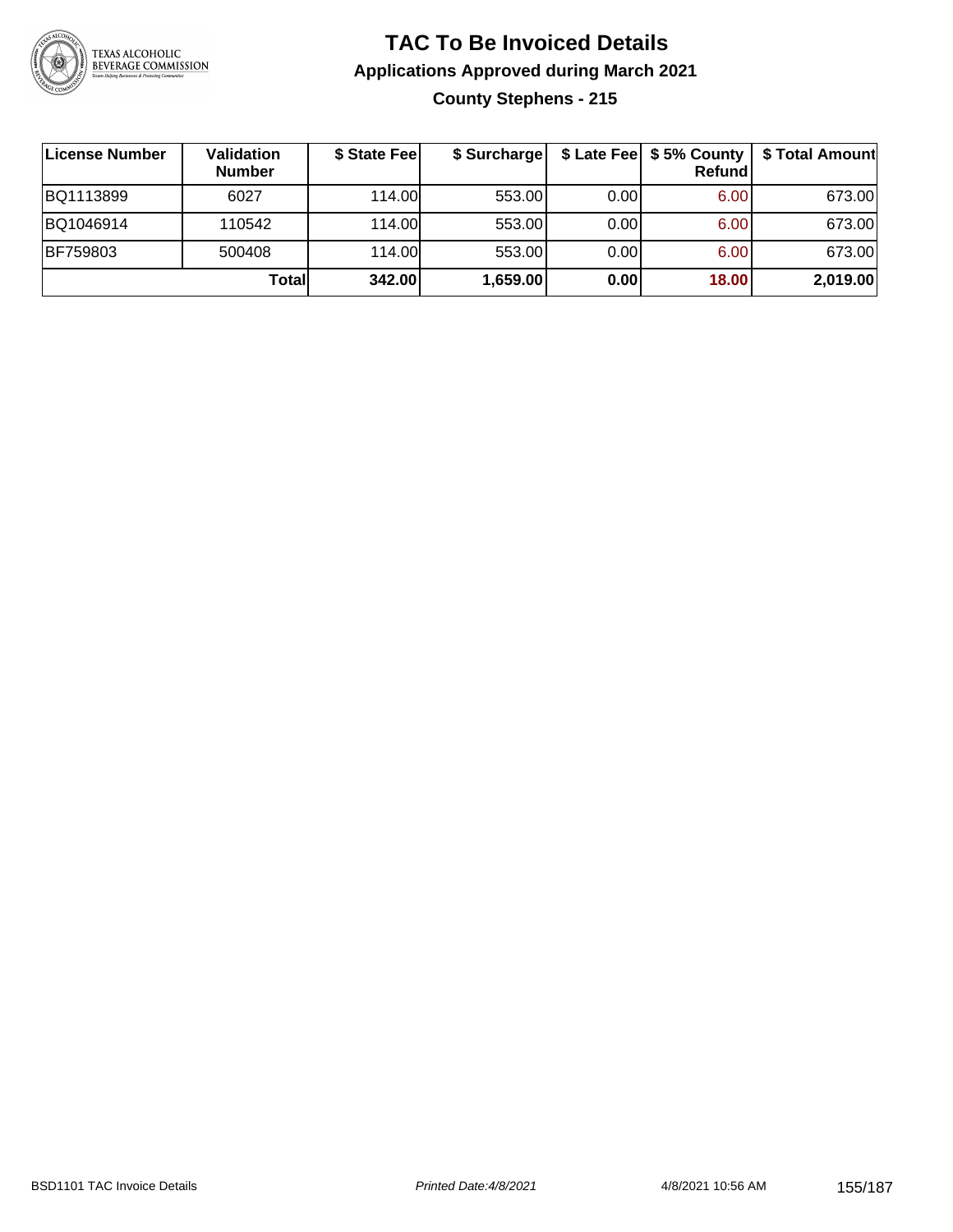

### TEXAS ALCOHOLIC<br>BEVERAGE COMMISSION

#### **TAC To Be Invoiced Details Applications Approved during March 2021 County Tarrant - 220**

| <b>License Number</b> | <b>Validation</b><br><b>Number</b> | \$ State Fee | \$ Surcharge |      | \$ Late Fee   \$5% County<br><b>Refund</b> | \$ Total Amount |
|-----------------------|------------------------------------|--------------|--------------|------|--------------------------------------------|-----------------|
| BQ1111721             | 4416                               | 114.00       | 553.00       | 0.00 | 6.00                                       | 673.00          |
| BG1110821             | 4766                               | 1,900.00     | 553.00       | 0.00 | 100.00                                     | 2,553.00        |
| BG1112012             | 4782                               | 1,900.00     | 553.00       | 0.00 | 100.00                                     | 2,553.00        |
| BP1112012             | 4782                               | 950.00       | 426.00       | 0.00 | 50.00                                      | 1,426.00        |
| BQ1113211             | 4840                               | 114.00       | 553.00       | 0.00 | 6.00                                       | 673.00          |
| BQ1111095             | 4852                               | 114.00       | 553.00       | 0.00 | 6.00                                       | 673.00          |
| BQ1111240             | 4921                               | 114.00       | 553.00       | 0.00 | 6.00                                       | 673.00          |
| BF1112413             | 4952                               | 114.00       | 553.00       | 0.00 | 6.00                                       | 673.00          |
| BF1110640             | 4953                               | 114.00       | 553.00       | 0.00 | 6.00                                       | 673.00          |
| BG1112149             | 4998                               | 1,900.00     | 553.00       | 0.00 | 100.00                                     | 2,553.00        |
| BG1112145             | 5036                               | 1,900.00     | 553.00       | 0.00 | 100.00                                     | 2,553.00        |
| BG1112143             | 5037                               | 1,900.00     | 553.00       | 0.00 | 100.00                                     | 2,553.00        |
| BG1112027             | 5038                               | 1,900.00     | 553.00       | 0.00 | 100.00                                     | 2,553.00        |
| BQ1113054             | 5084                               | 114.00       | 553.00       | 0.00 | 6.00                                       | 673.00          |
| BG1111667             | 5139                               | 1,900.00     | 553.00       | 0.00 | 100.00                                     | 2,553.00        |
| BF1112112             | 5161                               | 114.00       | 553.00       | 0.00 | 6.00                                       | 673.00          |
| BG1112031             | 5171                               | 1,900.00     | 553.00       | 0.00 | 100.00                                     | 2,553.00        |
| BQ1113029             | 5175                               | 114.00       | 553.00       | 0.00 | 6.00                                       | 673.00          |
| BG1111494             | 5218                               | 1,900.00     | 553.00       | 0.00 | 100.00                                     | 2,553.00        |
| BG1112357             | 5248                               | 1,900.00     | 553.00       | 0.00 | 100.00                                     | 2,553.00        |
| BQ1112746             | 5290                               | 114.00       | 553.00       | 0.00 | 6.00                                       | 673.00          |
| BQ1112340             | 5294                               | 114.00       | 553.00       | 0.00 | 6.00                                       | 673.00          |
| BF1113085             | 5336                               | 114.00       | 553.00       | 0.00 | 6.00                                       | 673.00          |
| BG1111974             | 5372                               | 1,900.00     | 553.00       | 0.00 | 100.00                                     | 2,553.00        |
| BQ1112023             | 5400                               | 114.00       | 553.00       | 0.00 | 6.00                                       | 673.00          |
| BQ1113044             | 5411                               | 114.00       | 553.00       | 0.00 | 6.00                                       | 673.00          |
| BQ1112037             | 5436                               | 114.00       | 553.00       | 0.00 | 6.00                                       | 673.00          |
| BQ1112607             | 5539                               | 114.00       | 553.00       | 0.00 | 6.00                                       | 673.00          |
| BQ1113429             | 5574                               | 114.00       | 553.00       | 0.00 | 6.00                                       | 673.00          |
| BQ1112484             | 5585                               | 114.00       | 553.00       | 0.00 | 6.00                                       | 673.00          |
| BF1112585             | 5694                               | 114.00       | 553.00       | 0.00 | 6.00                                       | 673.00          |
| BQ1113658             | 5708                               | 114.00       | 553.00       | 0.00 | 6.00                                       | 673.00          |
| BF1113600             | 5763                               | 114.00       | 553.00       | 0.00 | 6.00                                       | 673.00          |
| BQ1113663             | 5793                               | 114.00       | 553.00       | 0.00 | 6.00                                       | 673.00          |
| BF1113253             | 5816                               | 114.00       | 553.00       | 0.00 | 6.00                                       | 673.00          |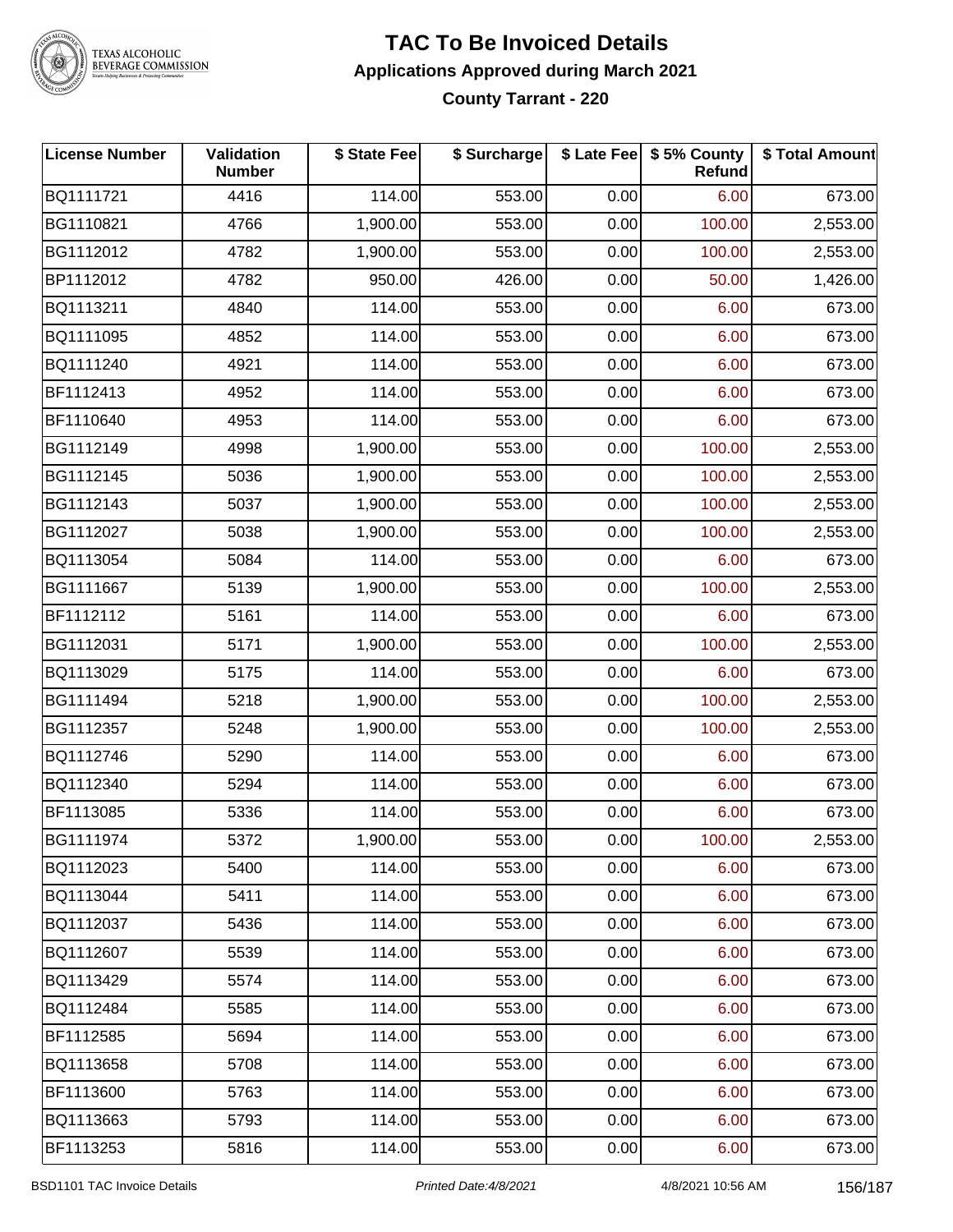| <b>License Number</b> | Validation<br><b>Number</b> | \$ State Fee | \$ Surcharge |        | \$ Late Fee   \$5% County<br>Refund | \$ Total Amount |
|-----------------------|-----------------------------|--------------|--------------|--------|-------------------------------------|-----------------|
| BQ1113338             | 5973                        | 114.00       | 553.00       | 0.00   | 6.00                                | 673.00          |
| BA924656              | 103968                      | 1,425.00     | 651.00       | 0.00   | 75.00                               | 2,151.00        |
| BG893331              | 105752                      | 1,425.00     | 553.00       | 0.00   | 75.00                               | 2,053.00        |
| BL893331              | 105752                      | 475.00       | 327.00       | 0.00   | 25.00                               | 827.00          |
| BQ897741              | 107955                      | 114.00       | 553.00       | 0.00   | 6.00                                | 673.00          |
| BQ898377              | 108492                      | 114.00       | 553.00       | 0.00   | 6.00                                | 673.00          |
| BF1045739             | 108666                      | 114.00       | 553.00       | 0.00   | 6.00                                | 673.00          |
| BF974277              | 109099                      | 114.00       | 553.00       | 0.00   | 6.00                                | 673.00          |
| BG764787              | 109202                      | 1,425.00     | 553.00       | 100.00 | 75.00                               | 2,153.00        |
| BG1046299             | 109409                      | 1,425.00     | 553.00       | 0.00   | 75.00                               | 2,053.00        |
| BQ831521              | 109474                      | 114.00       | 553.00       | 0.00   | 6.00                                | 673.00          |
| BQ898688              | 109599                      | 114.00       | 553.00       | 0.00   | 6.00                                | 673.00          |
| BQ769388              | 109605                      | 114.00       | 553.00       | 0.00   | 6.00                                | 673.00          |
| BF1046025             | 109605                      | 114.00       | 553.00       | 0.00   | 6.00                                | 673.00          |
| BF1046571             | 109605                      | 114.00       | 553.00       | 0.00   | 6.00                                | 673.00          |
| BF1046579             | 109605                      | 114.00       | 553.00       | 0.00   | 6.00                                | 673.00          |
| BF1046615             | 109605                      | 114.00       | 553.00       | 0.00   | 6.00                                | 673.00          |
| BQ899375              | 109606                      | 114.00       | 553.00       | 0.00   | 6.00                                | 673.00          |
| BQ833309              | 109648                      | 114.00       | 553.00       | 0.00   | 6.00                                | 673.00          |
| BQ1043574             | 109778                      | 114.00       | 553.00       | 0.00   | 6.00                                | 673.00          |
| BF1046686             | 109791                      | 114.00       | 553.00       | 0.00   | 6.00                                | 673.00          |
| BQ974102              | 109858                      | 114.00       | 553.00       | 0.00   | 6.00                                | 673.00          |
| BQ1046305             | 109888                      | 114.00       | 553.00       | 0.00   | 6.00                                | 673.00          |
| BG974146              | 109993                      | 1,425.00     | 553.00       | 0.00   | 75.00                               | 2,053.00        |
| BQ1044688             | 110172                      | 114.00       | 553.00       | 0.00   | 6.00                                | 673.00          |
| BQ896136              | 110278                      | 114.00       | 553.00       | 100.00 | 6.00                                | 773.00          |
| BF1047016             | 110426                      | 114.00       | 553.00       | 0.00   | 6.00                                | 673.00          |
| BF972640              | 110549                      | 114.00       | 553.00       | 0.00   | 6.00                                | 673.00          |
| BQ1046320             | 110580                      | 114.00       | 553.00       | 0.00   | 6.00                                | 673.00          |
| BF1045551             | 110591                      | 114.00       | 553.00       | 0.00   | 6.00                                | 673.00          |
| BQ770137              | 110797                      | 114.00       | 553.00       | 0.00   | 6.00                                | 673.00          |
| BF1047021             | 110904                      | 114.00       | 553.00       | 0.00   | 6.00                                | 673.00          |
| BQ900428              | 110934                      | 114.00       | 553.00       | 0.00   | 6.00                                | 673.00          |
| BQ899562              | 110936                      | 114.00       | 553.00       | 0.00   | 6.00                                | 673.00          |
| BF1046583             | 111043                      | 114.00       | 553.00       | 0.00   | 6.00                                | 673.00          |
| BF1046286             | 111067                      | 114.00       | 553.00       | 0.00   | 6.00                                | 673.00          |
| BF976486              | 111098                      | 114.00       | 553.00       | 0.00   | 6.00                                | 673.00          |
| BQ1047156             | 111242                      | 114.00       | 553.00       | 0.00   | 6.00                                | 673.00          |
| BG830594              | 111314                      | 1,425.00     | 553.00       | 100.00 | 75.00                               | 2,153.00        |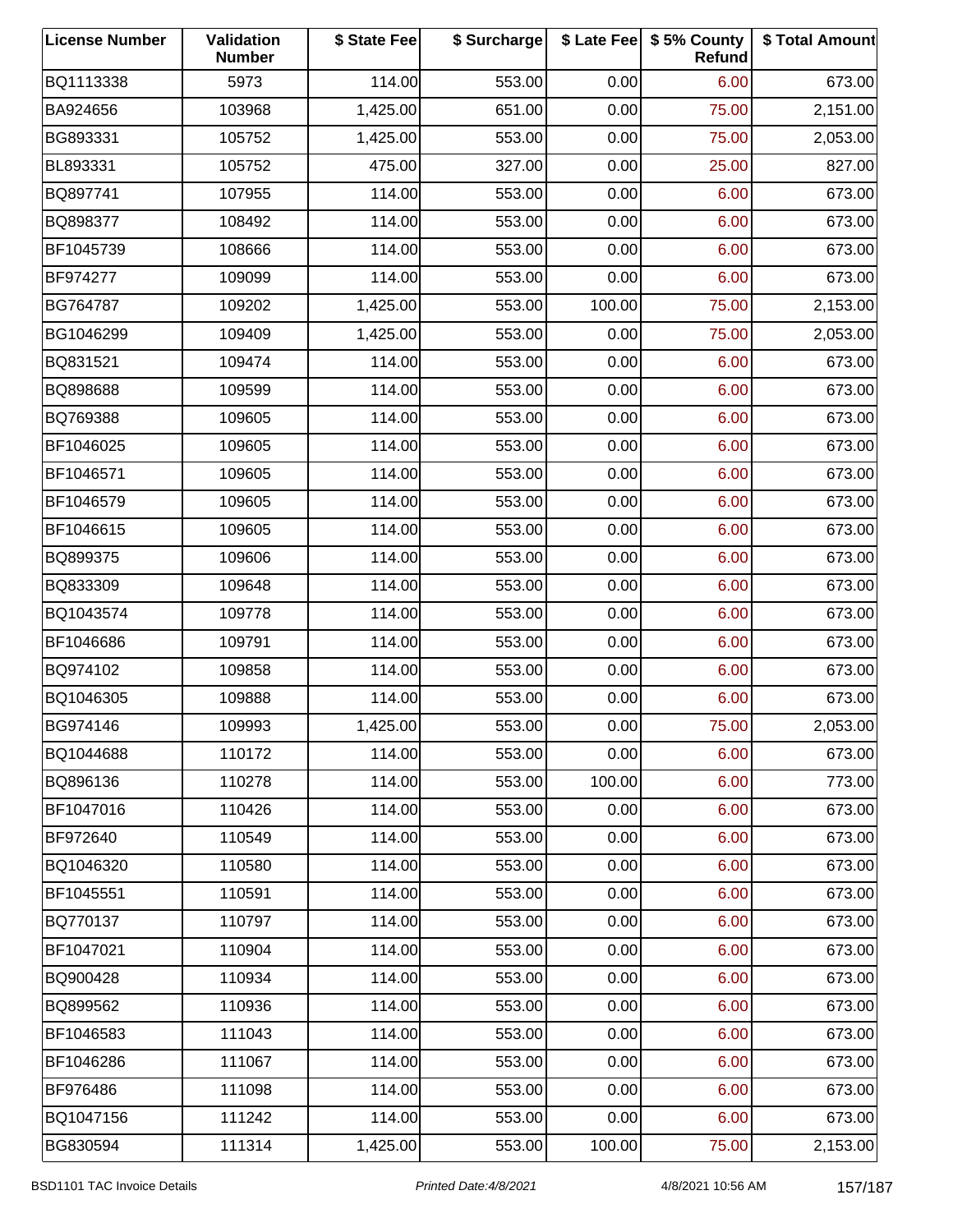| <b>License Number</b> | Validation<br><b>Number</b> | \$ State Fee | \$ Surcharge |        | \$ Late Fee   \$5% County<br><b>Refund</b> | \$ Total Amount |
|-----------------------|-----------------------------|--------------|--------------|--------|--------------------------------------------|-----------------|
| BF901399              | 111394                      | 114.00       | 553.00       | 0.00   | 6.00                                       | 673.00          |
| BE1045168             | 111401                      | 1,425.00     | 553.00       | 0.00   | 75.00                                      | 2,053.00        |
| BL1045168             | 111401                      | 475.00       | 327.00       | 0.00   | 25.00                                      | 827.00          |
| BQ835996              | 111445                      | 114.00       | 553.00       | 0.00   | 6.00                                       | 673.00          |
| BF1046830             | 111461                      | 114.00       | 553.00       | 0.00   | 6.00                                       | 673.00          |
| BG1048996             | 111471                      | 1,425.00     | 553.00       | 0.00   | 75.00                                      | 2,053.00        |
| BP1048996             | 111471                      | 950.00       | 426.00       | 0.00   | 50.00                                      | 1,426.00        |
| BG902965              | 111515                      | 1,425.00     | 553.00       | 0.00   | 75.00                                      | 2,053.00        |
| BQ768958              | 111544                      | 114.00       | 553.00       | 0.00   | 6.00                                       | 673.00          |
| BQ1046591             | 111813                      | 114.00       | 553.00       | 0.00   | 6.00                                       | 673.00          |
| BQ770816              | 111854                      | 114.00       | 553.00       | 0.00   | 6.00                                       | 673.00          |
| BQ834329              | 111854                      | 114.00       | 553.00       | 0.00   | 6.00                                       | 673.00          |
| BQ834907              | 111877                      | 114.00       | 553.00       | 0.00   | 6.00                                       | 673.00          |
| BQ1047167             | 111880                      | 114.00       | 553.00       | 0.00   | 6.00                                       | 673.00          |
| BQ976183              | 112089                      | 114.00       | 553.00       | 0.00   | 6.00                                       | 673.00          |
| BQ1048844             | 112092                      | 114.00       | 553.00       | 0.00   | 6.00                                       | 673.00          |
| BQ1046657             | 112174                      | 114.00       | 553.00       | 0.00   | 6.00                                       | 673.00          |
| BF977479              | 112189                      | 114.00       | 553.00       | 0.00   | 6.00                                       | 673.00          |
| BF902135              | 112500                      | 114.00       | 553.00       | 0.00   | 6.00                                       | 673.00          |
| BF976755              | 112531                      | 114.00       | 553.00       | 0.00   | 6.00                                       | 673.00          |
| BF976424              | 112592                      | 114.00       | 553.00       | 0.00   | 6.00                                       | 673.00          |
| BF770391              | 112681                      | 114.00       | 553.00       | 0.00   | 6.00                                       | 673.00          |
| BG886011              | 501797                      | 1,425.00     | 553.00       | 0.00   | 75.00                                      | 2,053.00        |
| BG1016813             | 505517                      | 1,425.00     | 553.00       | 100.00 | 75.00                                      | 2,153.00        |
| BG1042622             | 506527                      | 1,425.00     | 553.00       | 0.00   | 75.00                                      | 2,053.00        |
| BG1036727             | 506739                      | 1,425.00     | 553.00       | 0.00   | 75.00                                      | 2,053.00        |
| BQ834133              | 506928                      | 114.00       | 553.00       | 0.00   | 6.00                                       | 673.00          |
| BG895028              | 507016                      | 1,425.00     | 553.00       | 0.00   | 75.00                                      | 2,053.00        |
| BG897739              | 507083                      | 1,425.00     | 553.00       | 0.00   | 75.00                                      | 2,053.00        |
| BQ898991              | 507629                      | 114.00       | 553.00       | 0.00   | 6.00                                       | 673.00          |
| BQ976020              | 507797                      | 114.00       | 553.00       | 0.00   | 6.00                                       | 673.00          |
|                       | <b>Total</b>                | 53,675.00    | 57,457.00    | 400.00 | 2,825.00                                   | 114,357.00      |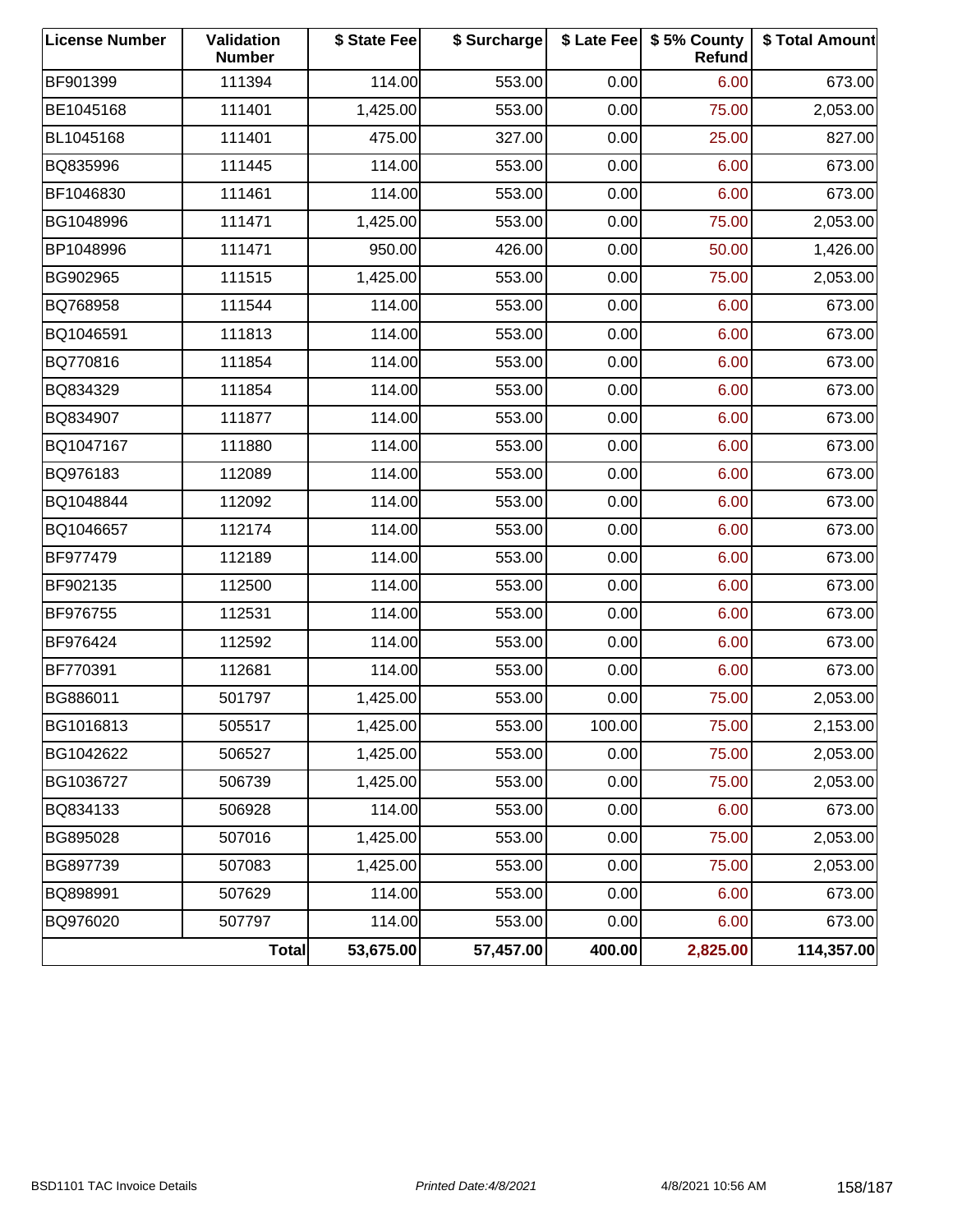

# **TAC To Be Invoiced Details Applications Approved during March 2021**

**County Taylor - 221**

| License Number | Validation<br><b>Number</b> | \$ State Fee | \$ Surcharge | \$ Late Fee | \$5% County<br>Refundl | \$ Total Amount |
|----------------|-----------------------------|--------------|--------------|-------------|------------------------|-----------------|
| BG1111855      | 5201                        | 332.50       | 553.00       | 0.00        | 17.50                  | 903.00          |
| BG1110689      | 5229                        | 332.50       | 553.00       | 0.00        | 17.50                  | 903.00          |
| BG1113825      | 5823                        | 332.50       | 553.00       | 0.00        | 17.50                  | 903.00          |
| BQ900566       | 110935                      | 114.00       | 553.00       | 0.00        | 6.00                   | 673.00          |
| BQ901604       | 111432                      | 114.00       | 553.00       | 0.00        | 6.00                   | 673.00          |
| BG1048244      | 113789                      | 332.50       | 553.00       | 0.00        | 17.50                  | 903.00          |
| BF1045488      | 508017                      | 114.00       | 553.00       | 0.00        | 6.00                   | 673.00          |
|                | <b>Total</b>                | 1,672.00     | 3,871.00     | 0.00        | 88.00                  | 5,631.00        |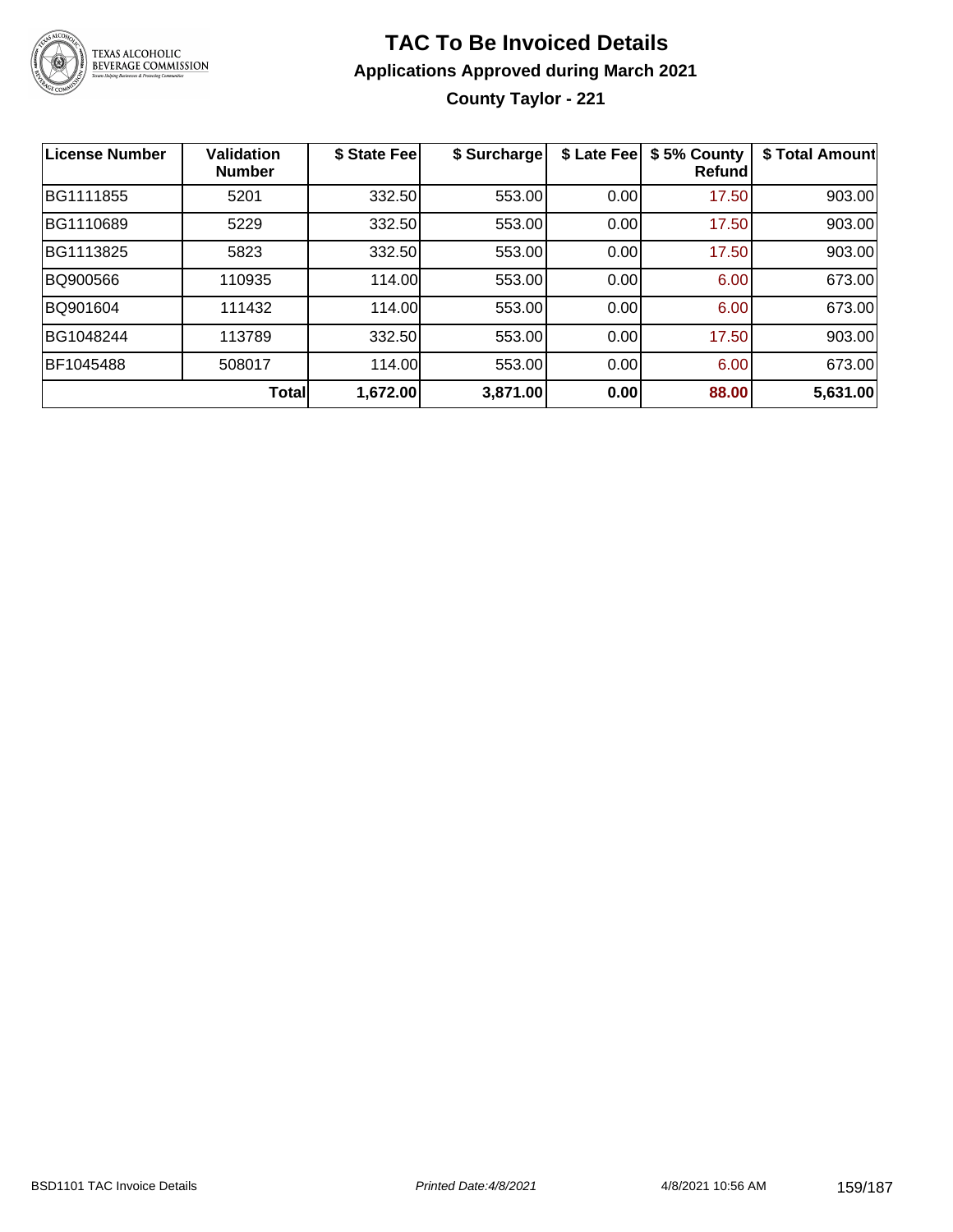

### **TAC To Be Invoiced Details Applications Approved during March 2021 County Titus - 225**

| License Number | <b>Validation</b><br><b>Number</b> | \$ State Fee | \$ Surcharge |        | \$ Late Fee   \$5% County  <br>Refundl | \$ Total Amount |
|----------------|------------------------------------|--------------|--------------|--------|----------------------------------------|-----------------|
| BF969532       | 109568                             | 114.00L      | 553.00       | 100.00 | 6.00                                   | 773.00          |
| BQ973074       | 110397                             | 114.00       | 553.00       | 0.001  | 6.00                                   | 673.00          |
| BQ973433       | 111076                             | 114.00       | 553.00       | 0.001  | 6.00                                   | 673.00          |
|                | Totall                             | 342.00       | 1,659.00     | 100.00 | 18.00                                  | 2,119.00        |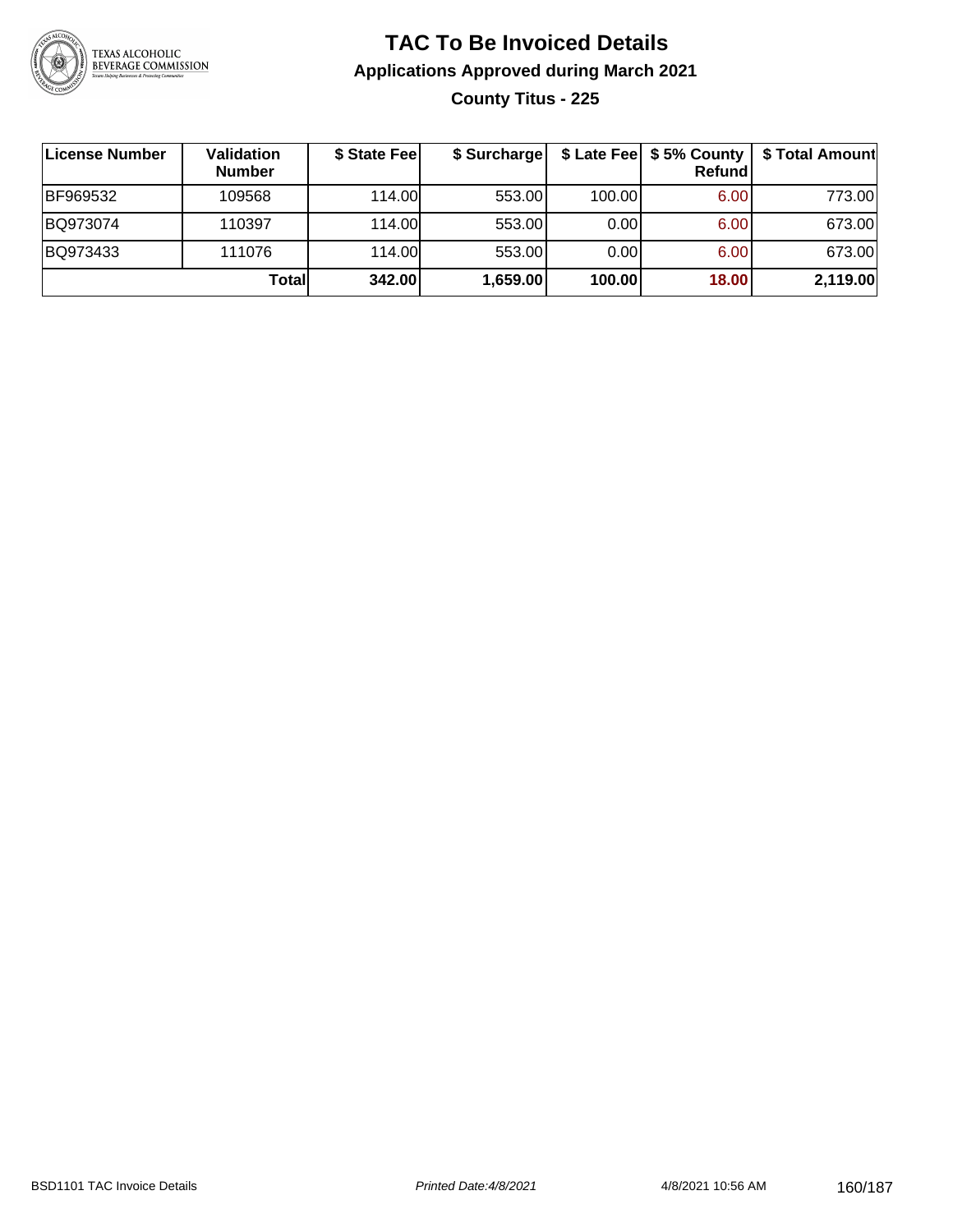

# **TAC To Be Invoiced Details Applications Approved during March 2021**

**County Tom Green - 226**

| ∣License Number  | <b>Validation</b><br><b>Number</b> | \$ State Fee | \$ Surcharge |       | <b>Refund</b> | \$ Late Fee   \$5% County   \$ Total Amount |
|------------------|------------------------------------|--------------|--------------|-------|---------------|---------------------------------------------|
| <b>BF1111605</b> | 5147                               | 114.00       | 553.00       | 0.001 | 6.00          | 673.00                                      |
| BG1113308        | 5628                               | 332.50       | 553.00       | 0.001 | 17.50         | 903.00                                      |
|                  | Totall                             | 446.50       | 1,106.00     | 0.00  | 23.50         | 1,576.00                                    |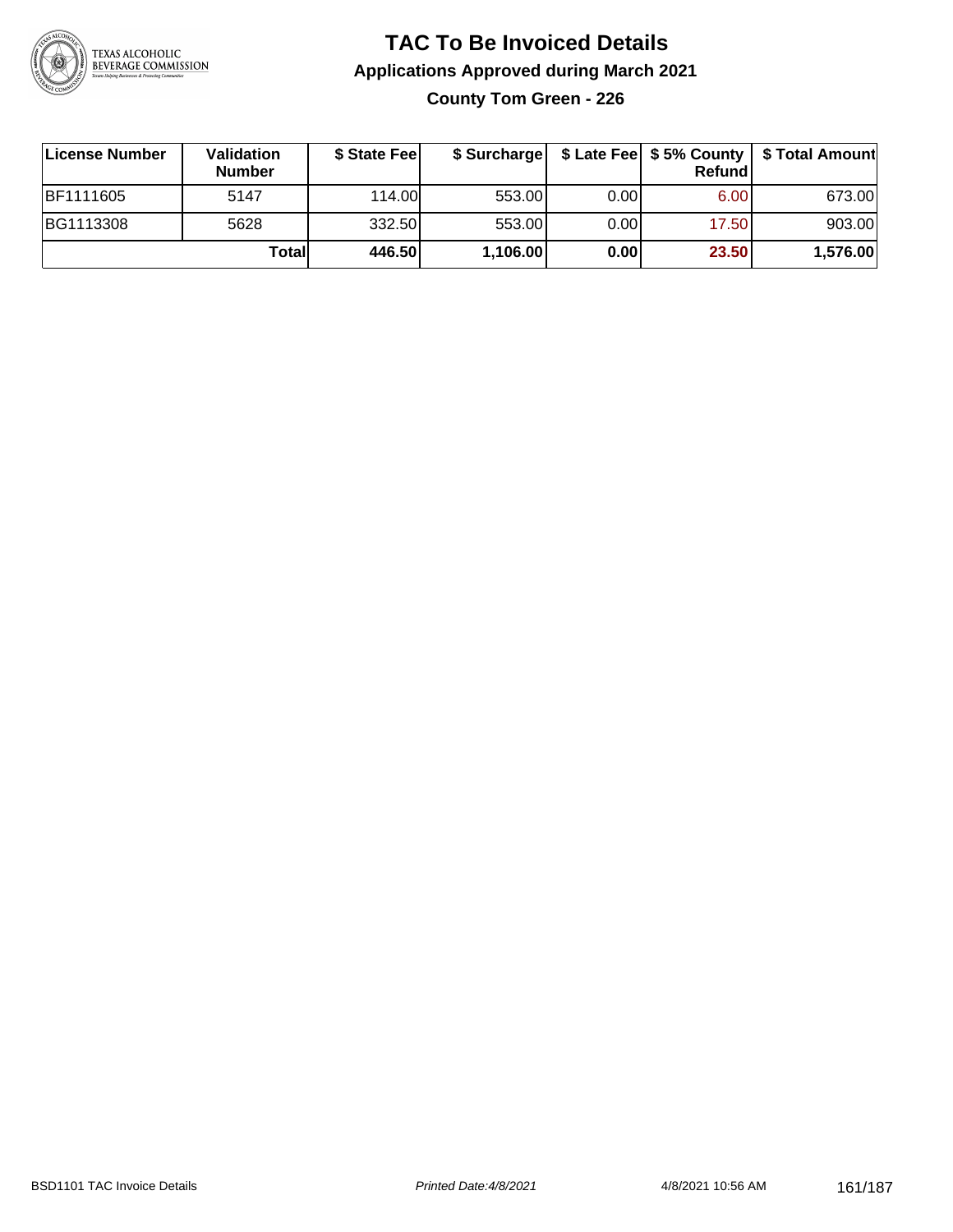

# TEXAS ALCOHOLIC<br>BEVERAGE COMMISSION

### **TAC To Be Invoiced Details Applications Approved during March 2021**

**County Travis - 227**

| <b>License Number</b> | Validation<br><b>Number</b> | \$ State Fee | \$ Surcharge |        | \$ Late Fee   \$5% County  <br>Refund | \$ Total Amount |
|-----------------------|-----------------------------|--------------|--------------|--------|---------------------------------------|-----------------|
| BQ1111011             | 1864                        | 114.00       | 553.00       | 0.00   | 6.00                                  | 673.00          |
| BG1111727             | 3898                        | 332.50       | 553.00       | 0.00   | 17.50                                 | 903.00          |
| BG1110976             | 3956                        | 332.50       | 553.00       | 0.00   | 17.50                                 | 903.00          |
| BQ1111156             | 4061                        | 114.00       | 553.00       | 0.00   | 6.00                                  | 673.00          |
| BB1112823             | 4210                        | 570.00       | 701.00       | 0.00   | 30.00                                 | 1,301.00        |
| BG1111960             | 4226                        | 332.50       | 553.00       | 0.00   | 17.50                                 | 903.00          |
| BG1113075             | 4302                        | 332.50       | 553.00       | 0.00   | 17.50                                 | 903.00          |
| BQ1112297             | 4498                        | 114.00       | 553.00       | 0.00   | 6.00                                  | 673.00          |
| BQ1111481             | 4501                        | 114.00       | 553.00       | 0.00   | 6.00                                  | 673.00          |
| BF1111022             | 4666                        | 114.00       | 553.00       | 0.00   | 6.00                                  | 673.00          |
| BG1112859             | 4725                        | 332.50       | 553.00       | 0.00   | 17.50                                 | 903.00          |
| BQ1112399             | 4836                        | 114.00       | 553.00       | 0.00   | 6.00                                  | 673.00          |
| BG1113664             | 4903                        | 332.50       | 553.00       | 0.00   | 17.50                                 | 903.00          |
| BQ1110913             | 4989                        | 114.00       | 553.00       | 0.00   | 6.00                                  | 673.00          |
| BQ1112572             | 4990                        | 114.00       | 553.00       | 0.00   | 6.00                                  | 673.00          |
| BG1112066             | 5002                        | 332.50       | 553.00       | 0.00   | 17.50                                 | 903.00          |
| BG1112039             | 5074                        | 332.50       | 553.00       | 0.00   | 17.50                                 | 903.00          |
| BQ1112609             | 5081                        | 114.00       | 553.00       | 0.00   | 6.00                                  | 673.00          |
| BQ1111519             | 5092                        | 114.00       | 553.00       | 0.00   | 6.00                                  | 673.00          |
| BQ1110959             | 5101                        | 114.00       | 553.00       | 0.00   | 6.00                                  | 673.00          |
| BQ1113030             | 5268                        | 114.00       | 553.00       | 0.00   | 6.00                                  | 673.00          |
| BG1112315             | 5299                        | 332.50       | 553.00       | 0.00   | 17.50                                 | 903.00          |
| BG1112256             | 5531                        | 332.50       | 553.00       | 0.00   | 17.50                                 | 903.00          |
| BQ1112599             | 5532                        | 114.00       | 553.00       | 0.00   | 6.00                                  | 673.00          |
| BF1113167             | 5543                        | 114.00       | 553.00       | 0.00   | 6.00                                  | 673.00          |
| BQ1112092             | 5575                        | 114.00       | 553.00       | 0.00   | 6.00                                  | 673.00          |
| BF1112797             | 5677                        | 114.00       | 553.00       | 0.00   | 6.00                                  | 673.00          |
| BG1113661             | 5690                        | 332.50       | 553.00       | 0.00   | 17.50                                 | 903.00          |
| BF1040713             | 104086                      | 114.00       | 553.00       | 0.00   | 6.00                                  | 673.00          |
| BF1040841             | 104238                      | 114.00       | 553.00       | 0.00   | 6.00                                  | 673.00          |
| BG1040191             | 105130                      | 332.50       | 553.00       | 0.00   | 17.50                                 | 903.00          |
| BL1040191             | 105130                      | 475.00       | 327.00       | 0.00   | 25.00                                 | 827.00          |
| BQ892957              | 105590                      | 114.00       | 553.00       | 0.00   | 6.00                                  | 673.00          |
| BQ830586              | 109516                      | 114.00       | 553.00       | 0.00   | 6.00                                  | 673.00          |
| BG1042873             | 109564                      | 332.50       | 553.00       | 100.00 | 17.50                                 | 1,003.00        |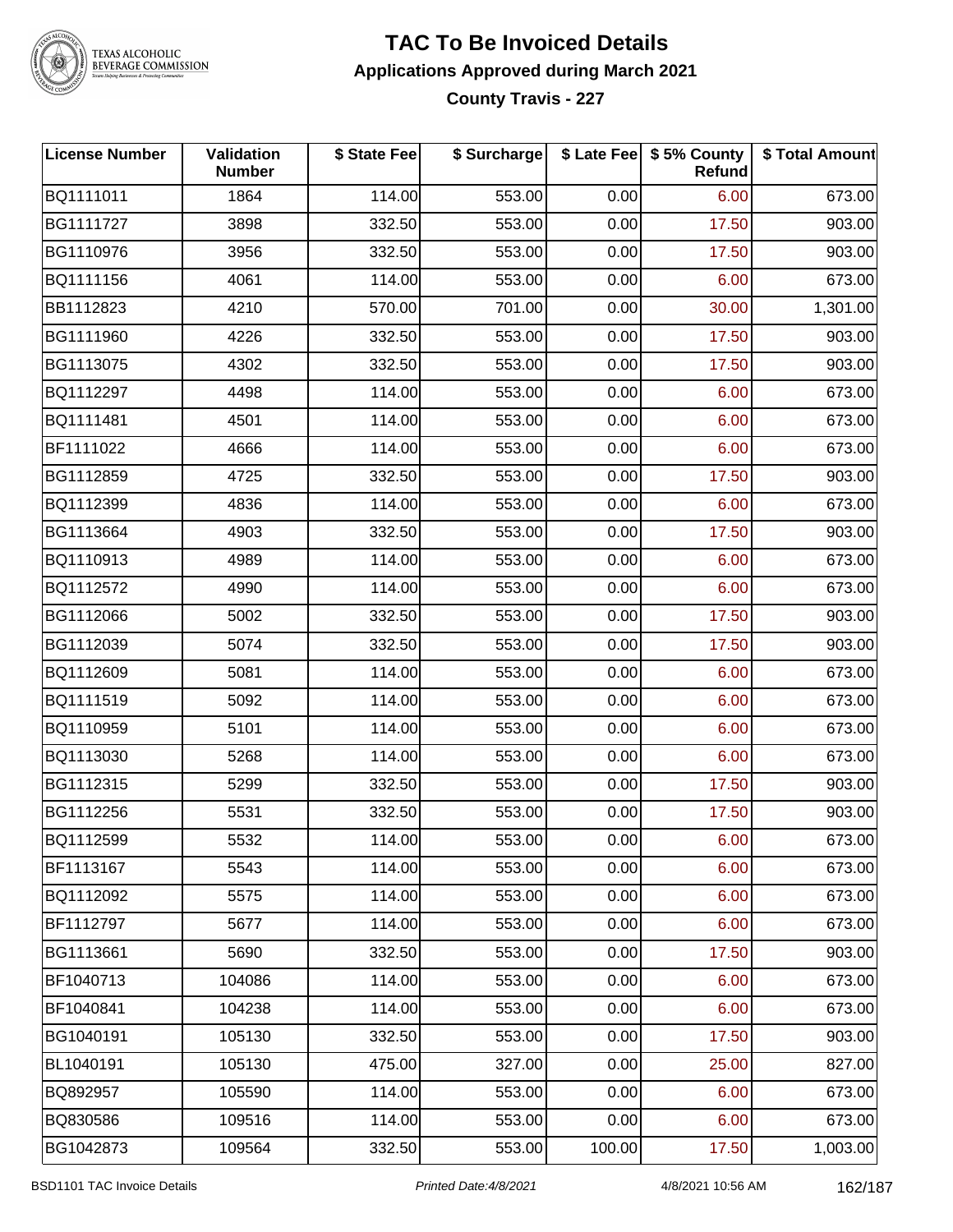| <b>License Number</b> | Validation<br><b>Number</b> | \$ State Fee | \$ Surcharge |        | \$ Late Fee   \$5% County<br>Refund | \$ Total Amount |
|-----------------------|-----------------------------|--------------|--------------|--------|-------------------------------------|-----------------|
| BQ899851              | 109605                      | 114.00       | 553.00       | 0.00   | 6.00                                | 673.00          |
| BG1044389             | 109718                      | 332.50       | 553.00       | 0.00   | 17.50                               | 903.00          |
| BG829072              | 109912                      | 332.50       | 553.00       | 100.00 | 17.50                               | 1,003.00        |
| BQ898630              | 109946                      | 114.00       | 553.00       | 0.00   | 6.00                                | 673.00          |
| BG832296              | 110041                      | 332.50       | 553.00       | 0.00   | 17.50                               | 903.00          |
| BQ832015              | 110044                      | 114.00       | 553.00       | 0.00   | 6.00                                | 673.00          |
| BF1043643             | 110186                      | 114.00       | 553.00       | 0.00   | 6.00                                | 673.00          |
| BG1046201             | 110225                      | 332.50       | 553.00       | 0.00   | 17.50                               | 903.00          |
| BG1047007             | 110265                      | 332.50       | 553.00       | 0.00   | 17.50                               | 903.00          |
| BP1047007             | 110265                      | 950.00       | 426.00       | 0.00   | 50.00                               | 1,426.00        |
| BQ832341              | 110350                      | 114.00       | 553.00       | 0.00   | 6.00                                | 673.00          |
| BQ832816              | 110451                      | 114.00       | 553.00       | 0.00   | 6.00                                | 673.00          |
| BG770251              | 110540                      | 332.50       | 553.00       | 0.00   | 17.50                               | 903.00          |
| BG975929              | 110564                      | 332.50       | 553.00       | 0.00   | 17.50                               | 903.00          |
| BQ833204              | 110572                      | 114.00       | 553.00       | 0.00   | 6.00                                | 673.00          |
| BQ833210              | 110577                      | 114.00       | 553.00       | 0.00   | 6.00                                | 673.00          |
| BQ769069              | 110659                      | 114.00       | 553.00       | 0.00   | 6.00                                | 673.00          |
| BQ769590              | 110844                      | 114.00       | 553.00       | 0.00   | 6.00                                | 673.00          |
| BG1045426             | 110862                      | 332.50       | 553.00       | 0.00   | 17.50                               | 903.00          |
| BG971852              | 110882                      | 332.50       | 553.00       | 100.00 | 17.50                               | 1,003.00        |
| BQ901293              | 110922                      | 114.00       | 553.00       | 0.00   | 6.00                                | 673.00          |
| BQ975726              | 110922                      | 114.00       | 553.00       | 0.00   | 6.00                                | 673.00          |
| BG972618              | 111057                      | 332.50       | 553.00       | 0.00   | 17.50                               | 903.00          |
| BG974673              | 111246                      | 332.50       | 553.00       | 0.00   | 17.50                               | 903.00          |
| BG835206              | 111266                      | 332.50       | 553.00       | 0.00   | 17.50                               | 903.00          |
| BG976642              | 111328                      | 332.50       | 553.00       | 0.00   | 17.50                               | 903.00          |
| BG835829              | 111341                      | 332.50       | 553.00       | 0.00   | 17.50                               | 903.00          |
| BL835829              | 111341                      | 475.00       | 327.00       | 0.00   | 25.00                               | 827.00          |
| BF1046490             | 111466                      | 114.00       | 553.00       | 0.00   | 6.00                                | 673.00          |
| BQ975331              | 111469                      | 114.00       | 553.00       | 0.00   | 6.00                                | 673.00          |
| BG1047725             | 111750                      | 332.50       | 553.00       | 0.00   | 17.50                               | 903.00          |
| BQ771276              | 111890                      | 114.00       | 553.00       | 0.00   | 6.00                                | 673.00          |
| BF901584              | 111949                      | 114.00       | 553.00       | 0.00   | 6.00                                | 673.00          |
| BG972364              | 111960                      | 332.50       | 553.00       | 100.00 | 17.50                               | 1,003.00        |
| BL972364              | 111960                      | 475.00       | 327.00       | 100.00 | 25.00                               | 927.00          |
| BQ1045088             | 112036                      | 114.00       | 553.00       | 100.00 | 6.00                                | 773.00          |
| BQ835831              | 112052                      | 114.00       | 553.00       | 0.00   | 6.00                                | 673.00          |
| BG1047185             | 112231                      | 332.50       | 553.00       | 0.00   | 17.50                               | 903.00          |
| BQ1049051             | 112274                      | 114.00       | 553.00       | 0.00   | 6.00                                | 673.00          |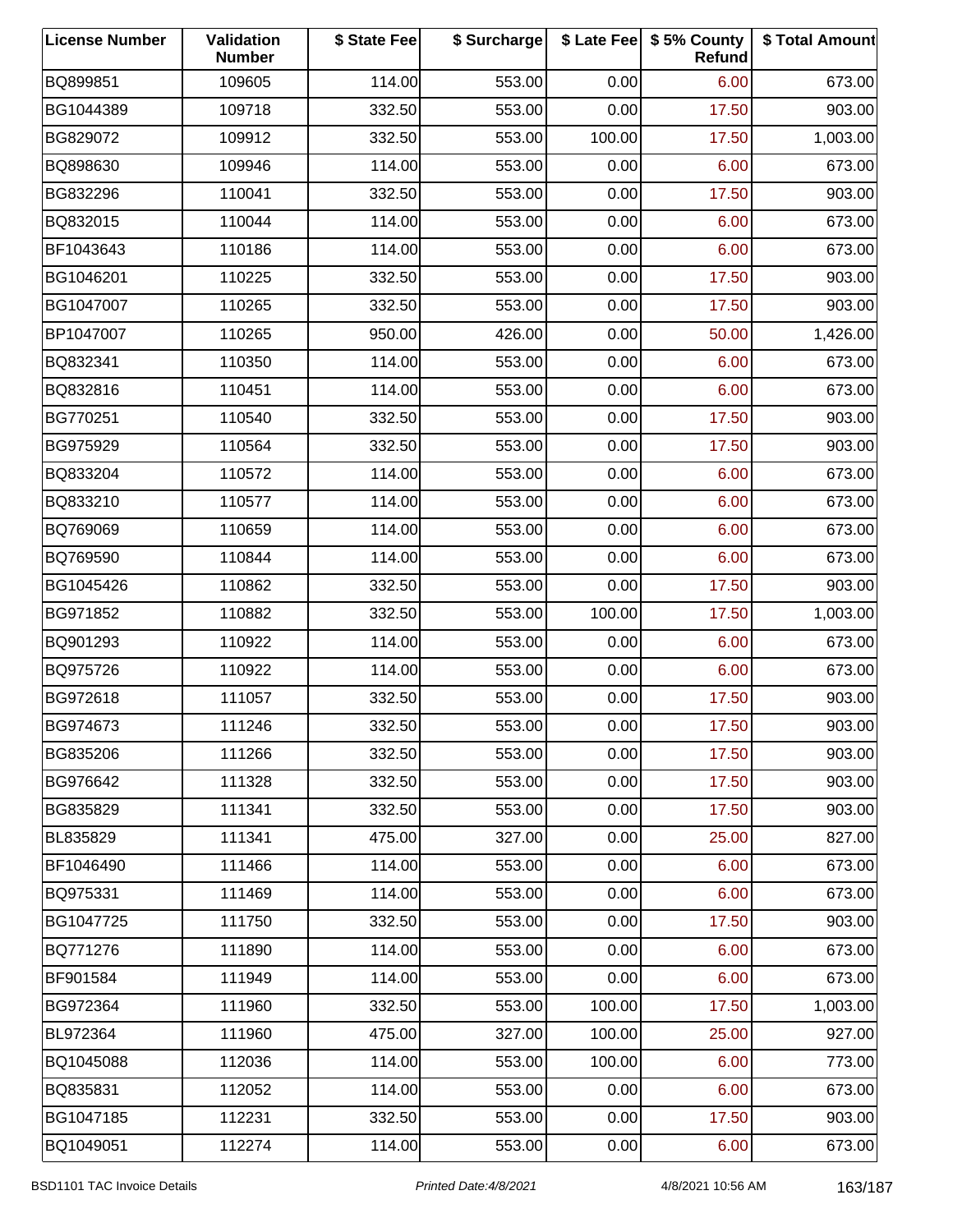| <b>License Number</b> | Validation<br><b>Number</b> | \$ State Fee | \$ Surcharge |        | \$ Late Fee   \$5% County<br>Refund | \$ Total Amount |
|-----------------------|-----------------------------|--------------|--------------|--------|-------------------------------------|-----------------|
| BG897699              | 112337                      | 332.50       | 553.00       | 100.00 | 17.50                               | 1,003.00        |
| BQ900252              | 112373                      | 114.00       | 553.00       | 0.00   | 6.00                                | 673.00          |
| BQ834900              | 112468                      | 114.00       | 553.00       | 0.00   | 6.00                                | 673.00          |
| BQ978999              | 112670                      | 114.00       | 553.00       | 0.00   | 6.00                                | 673.00          |
| BG1047911             | 114410                      | 332.50       | 553.00       | 0.00   | 17.50                               | 903.00          |
| BG1029353             | 501636                      | 332.50       | 553.00       | 0.00   | 17.50                               | 903.00          |
| BG1028440             | 501684                      | 332.50       | 553.00       | 0.00   | 17.50                               | 903.00          |
| BG999902              | 503375                      | 332.50       | 553.00       | 0.00   | 17.50                               | 903.00          |
| BQ894637              | 505264                      | 114.00       | 553.00       | 0.00   | 6.00                                | 673.00          |
| BQ769010              | 505541                      | 114.00       | 553.00       | 0.00   | 6.00                                | 673.00          |
| BQ769013              | 505576                      | 114.00       | 553.00       | 0.00   | 6.00                                | 673.00          |
| BQ769011              | 505582                      | 114.00       | 553.00       | 0.00   | 6.00                                | 673.00          |
| BQ768879              | 505583                      | 114.00       | 553.00       | 0.00   | 6.00                                | 673.00          |
| BQ768877              | 505594                      | 114.00       | 553.00       | 0.00   | 6.00                                | 673.00          |
| BG743467              | 506236                      | 332.50       | 553.00       | 0.00   | 17.50                               | 903.00          |
| BL743467              | 506236                      | 475.00       | 327.00       | 0.00   | 25.00                               | 827.00          |
| BQ833528              | 506822                      | 114.00       | 553.00       | 0.00   | 6.00                                | 673.00          |
| BF972649              | 506855                      | 114.00       | 553.00       | 0.00   | 6.00                                | 673.00          |
| BF971077              | 506859                      | 114.00       | 553.00       | 0.00   | 6.00                                | 673.00          |
| BG822771              | 506875                      | 332.50       | 553.00       | 0.00   | 17.50                               | 903.00          |
| BQ898456              | 507148                      | 114.00       | 553.00       | 0.00   | 6.00                                | 673.00          |
| BG973077              | 507241                      | 332.50       | 553.00       | 0.00   | 17.50                               | 903.00          |
| BQ976720              | 507577                      | 114.00       | 553.00       | 0.00   | 6.00                                | 673.00          |
| BQ1043915             | 509071                      | 114.00       | 553.00       | 0.00   | 6.00                                | 673.00          |
| BG842345              | 516165                      | 332.50       | 553.00       | 0.00   | 17.50                               | 903.00          |
| BL842345              | 516165                      | 475.00       | 327.00       | 0.00   | 25.00                               | 827.00          |
|                       | <b>Total</b>                | 23,018.50    | 54,191.00    | 700.00 | 1,211.50                            | 79,121.00       |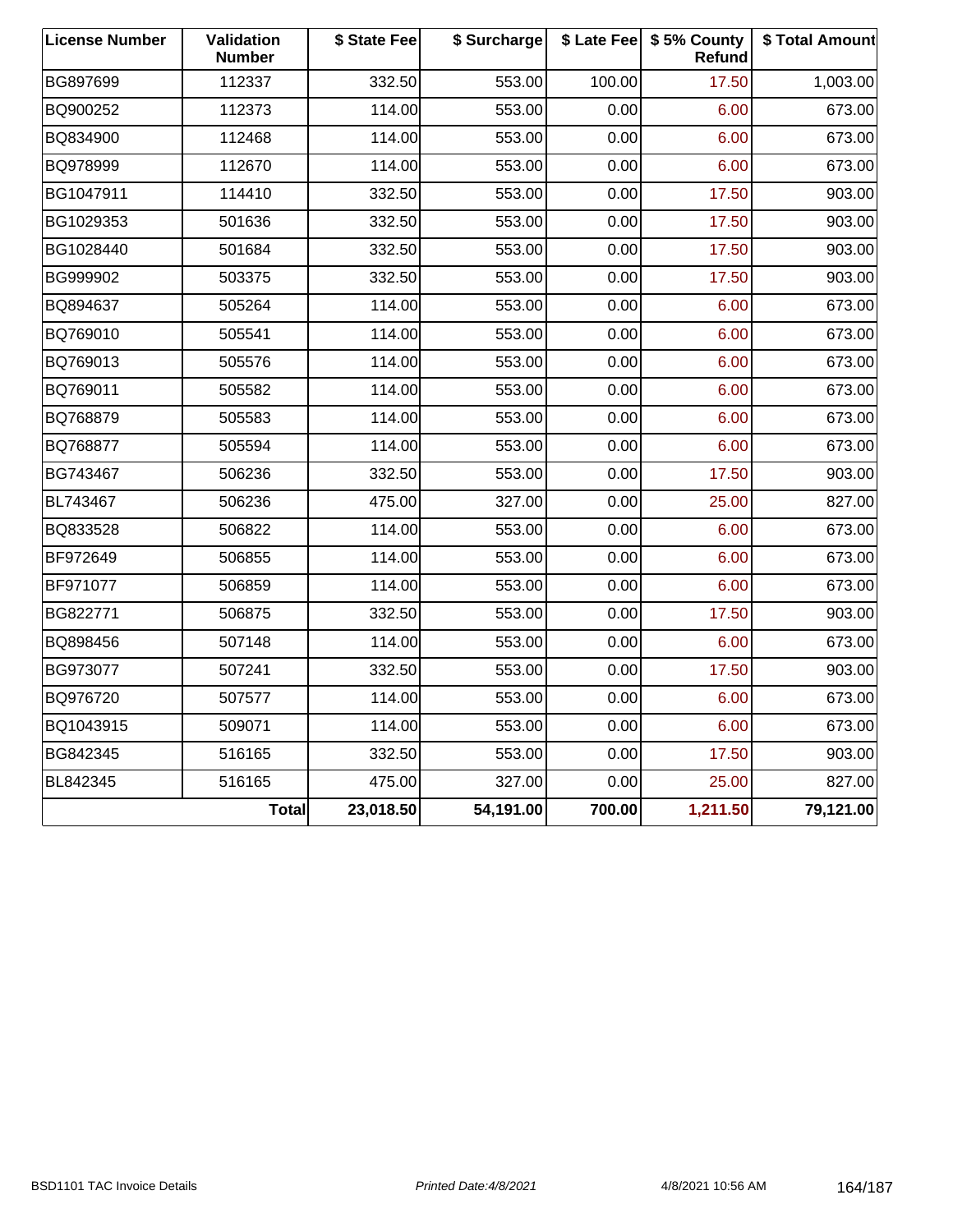

# **TAC To Be Invoiced Details Applications Approved during March 2021**

**County Trinity - 228**

| License Number   | Validation<br><b>Number</b> | \$ State Fee  | \$ Surcharge |      | Refund |        |
|------------------|-----------------------------|---------------|--------------|------|--------|--------|
| <b>BF1112391</b> | 4110                        | 114.00        | 553.00       | 0.00 | 6.00   | 673.00 |
|                  | Totall                      | <b>114.00</b> | 553.00       | 0.00 | 6.00   | 673.00 |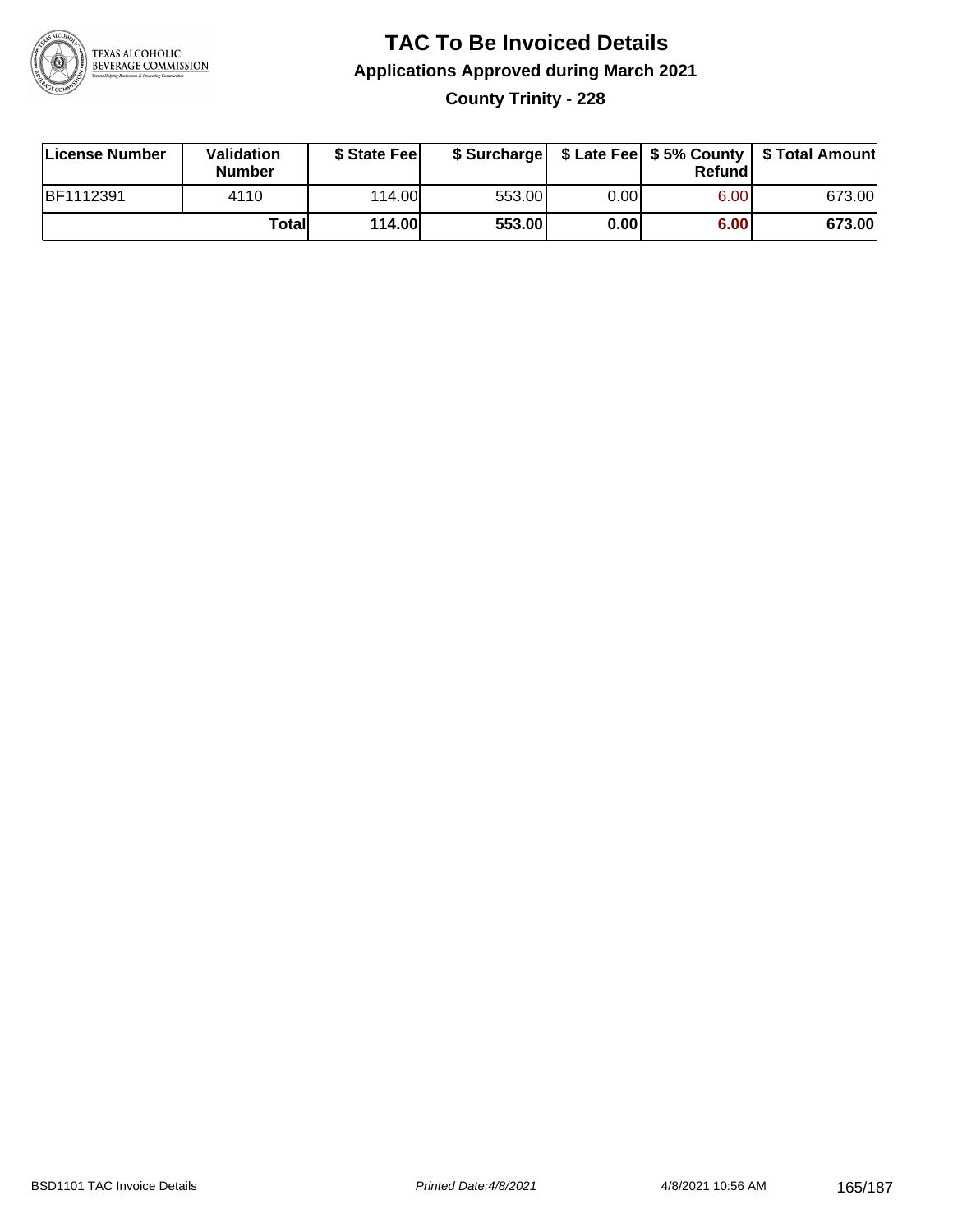

### **TAC To Be Invoiced Details Applications Approved during March 2021 County Tyler - 229**

**License Number Validation Number \$ State Fee \$ Surcharge \$ Late Fee \$ 5% County Refund \$ Total Amount** BQ900432 110793 114.00 553.00 0.00 6.00 673.00 **Total 114.00 553.00 0.00 6.00 673.00**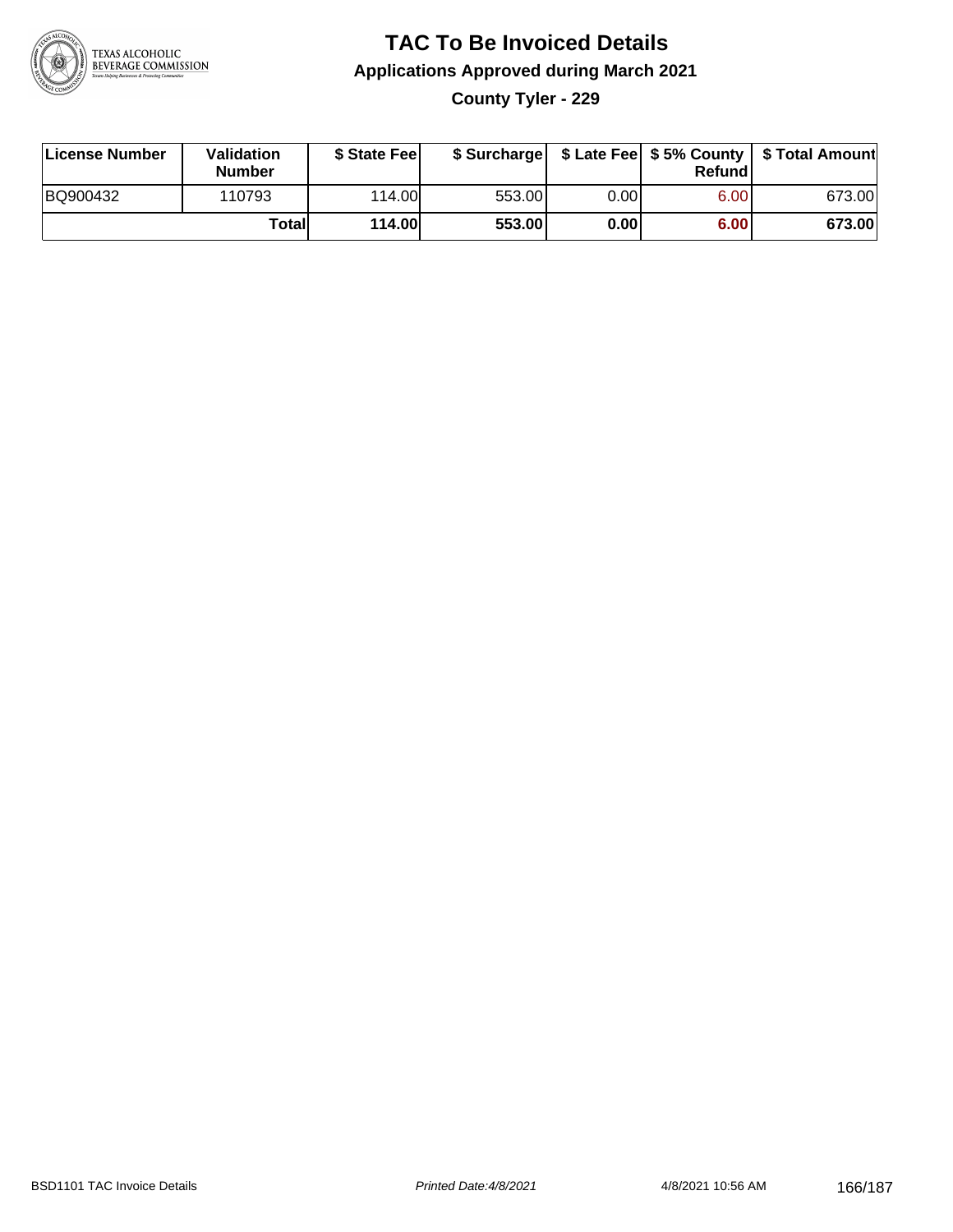

### **TAC To Be Invoiced Details Applications Approved during March 2021 County Upshur - 230**

| License Number   | Validation<br><b>Number</b> | \$ State Fee  |        |       | Refundl | \$ Surcharge   \$ Late Fee   \$5% County   \$ Total Amount |
|------------------|-----------------------------|---------------|--------|-------|---------|------------------------------------------------------------|
| <b>BF1047393</b> | 111156                      | 114.00L       | 553.00 | 0.001 | 6.00    | 673.00                                                     |
|                  | Totall                      | <b>114.00</b> | 553.00 | 0.00  | 6.00    | 673.00                                                     |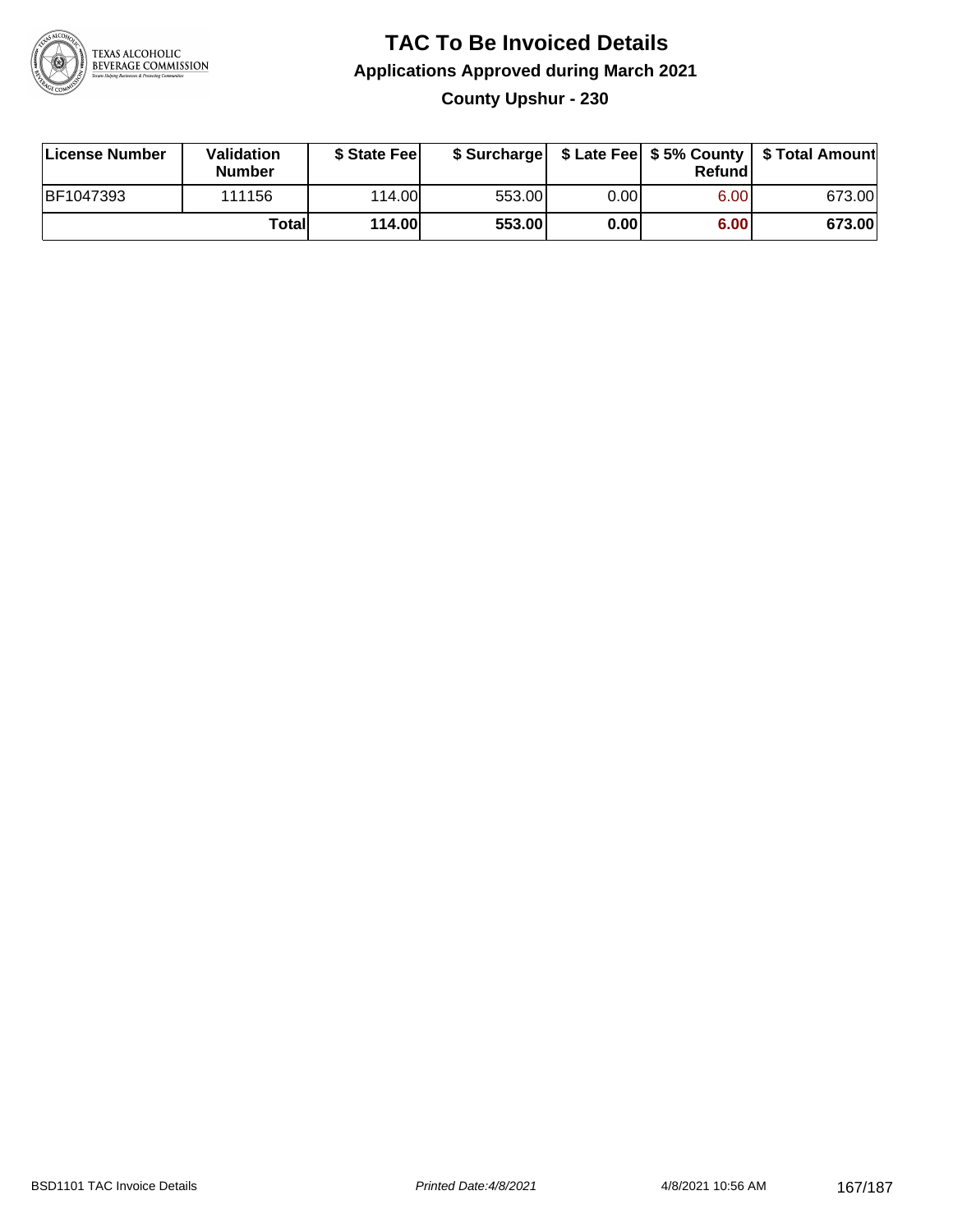

### **TAC To Be Invoiced Details Applications Approved during March 2021 County Uvalde - 232**

| <b>License Number</b> | <b>Validation</b><br><b>Number</b> | \$ State Fee | \$ Surcharge | \$ Late Fee | \$5% County<br>Refund | \$ Total Amount |
|-----------------------|------------------------------------|--------------|--------------|-------------|-----------------------|-----------------|
| BG1110835             | 5023                               | 332.50       | 553.00       | 0.00        | 17.50                 | 903.00          |
| BQ1113028             | 5397                               | 114.00       | 553.00       | 0.00        | 6.00                  | 673.00          |
| BQ1113080             | 5735                               | 114.00       | 553.00       | 0.00        | 6.00                  | 673.00          |
| BQ835561              | 111482                             | 114.00       | 553.00       | 0.00        | 6.00                  | 673.00          |
| BG1044861             | 508965                             | 332.50       | 553.00       | 0.00        | 17.50                 | 903.00          |
| BL1044861             | 508965                             | 475.00       | 327.00       | 0.00        | 25.00                 | 827.00          |
|                       | Total                              | 1,482.00     | 3,092.00     | 0.00        | 78.00                 | 4,652.00        |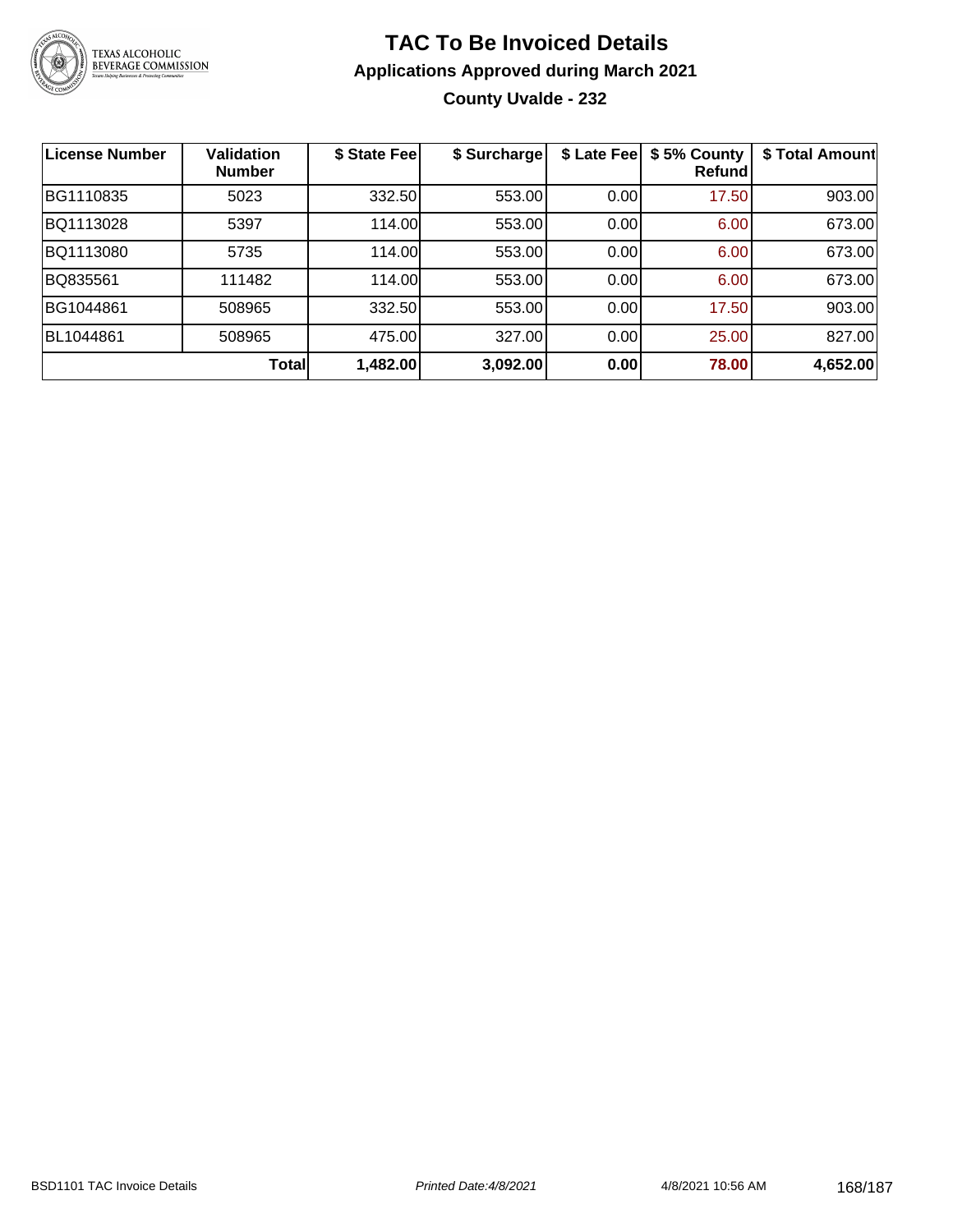

### **TAC To Be Invoiced Details Applications Approved during March 2021 County Val Verde - 233**

| License Number | Validation<br><b>Number</b> | \$ State Fee |        |       | Refundl | \$ Surcharge   \$ Late Fee   \$5% County   \$ Total Amount |
|----------------|-----------------------------|--------------|--------|-------|---------|------------------------------------------------------------|
| BG975616       | 111468                      | 332.50       | 553.00 | 0.001 | 17.50   | 903.00                                                     |
|                | Totall                      | 332.50       | 553.00 | 0.00  | 17.50   | 903.00                                                     |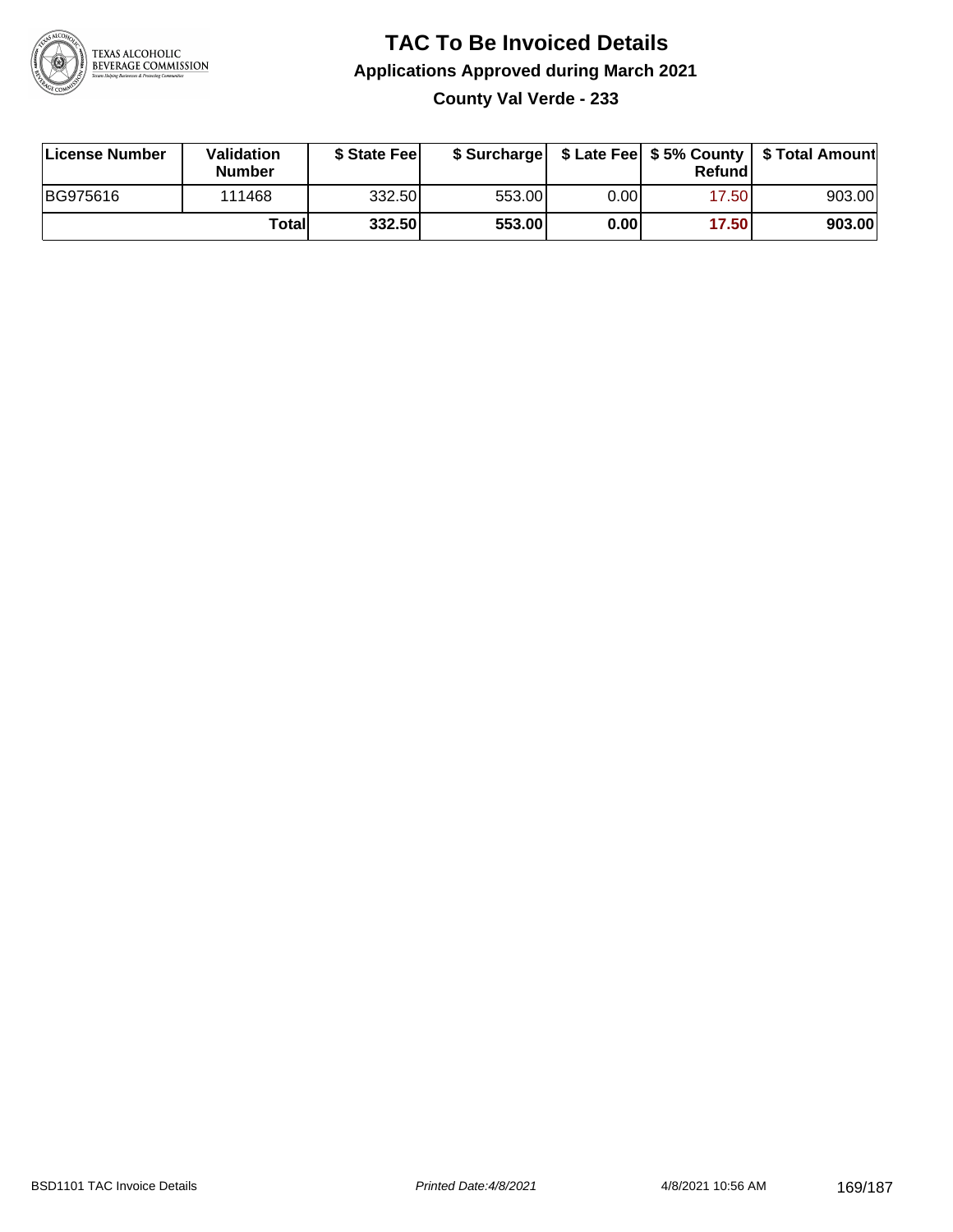

### **TAC To Be Invoiced Details Applications Approved during March 2021 County Van Zandt - 234**

| License Number | Validation<br><b>Number</b> | \$ State Fee | \$ Surcharge |      | Refundl | \$ Late Fee   \$5% County   \$ Total Amount |
|----------------|-----------------------------|--------------|--------------|------|---------|---------------------------------------------|
| BF896820       | 109711                      | 114.00       | 553.00       | 0.00 | 6.00    | 673.00                                      |
| BG975137       | 110651                      | 332.50       | 553.00       | 0.00 | 17.50   | 903.00                                      |
|                | Totall                      | 446.50       | 1,106.00     | 0.00 | 23.50   | 1,576.00                                    |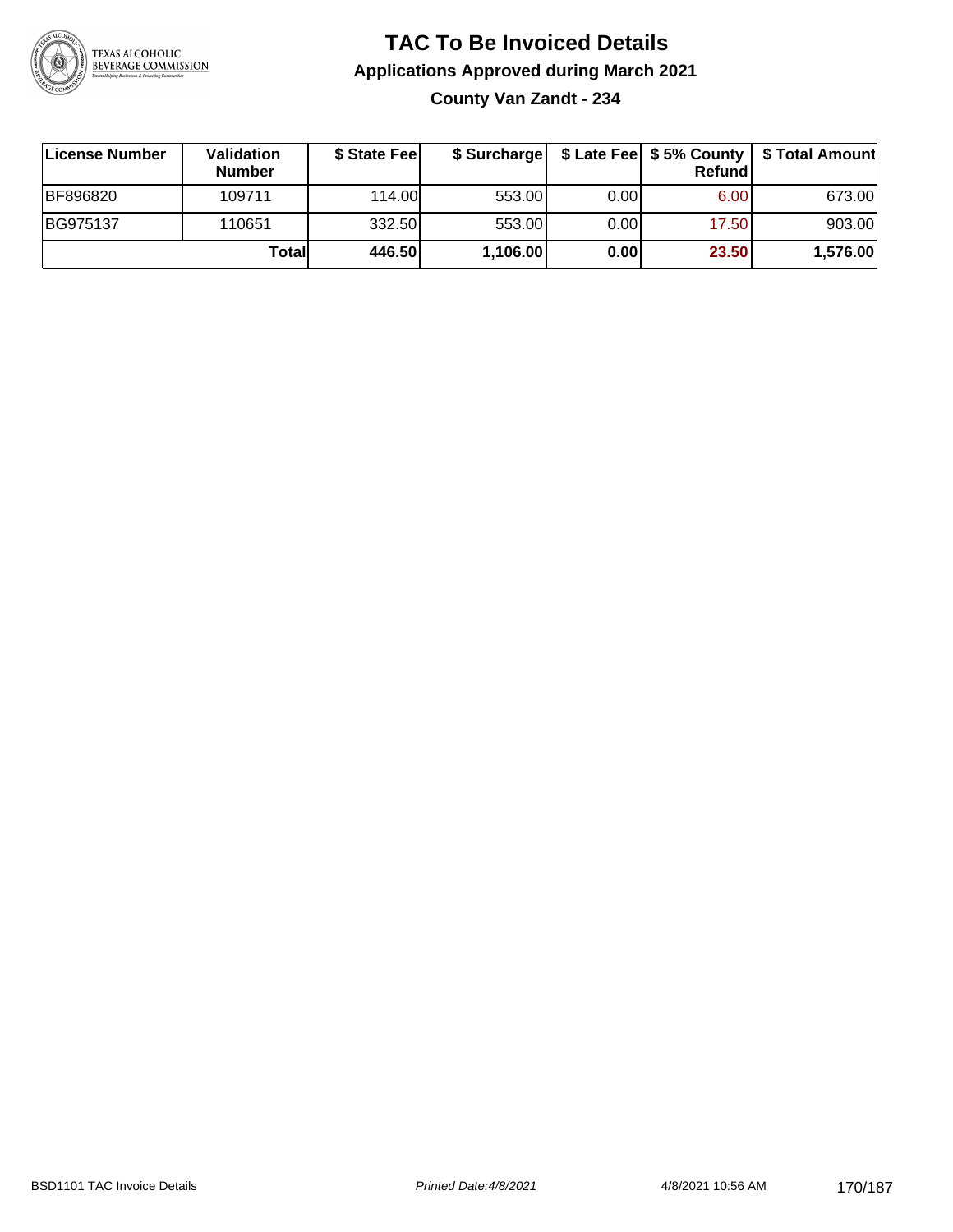

### **TAC To Be Invoiced Details Applications Approved during March 2021 County Victoria - 235**

| License Number   | Validation<br><b>Number</b> | \$ State Fee |          |      | Refundl | \$ Surcharge   \$ Late Fee   \$5% County   \$ Total Amount |
|------------------|-----------------------------|--------------|----------|------|---------|------------------------------------------------------------|
| <b>BF1113311</b> | 5732                        | 114.00L      | 553.00   | 0.00 | 6.00    | 673.00                                                     |
| BG974423         | 109352                      | 332.50       | 553.00   | 0.00 | 17.50   | 903.00                                                     |
|                  | Totall                      | 446.50       | 1,106.00 | 0.00 | 23.50   | 1,576.00                                                   |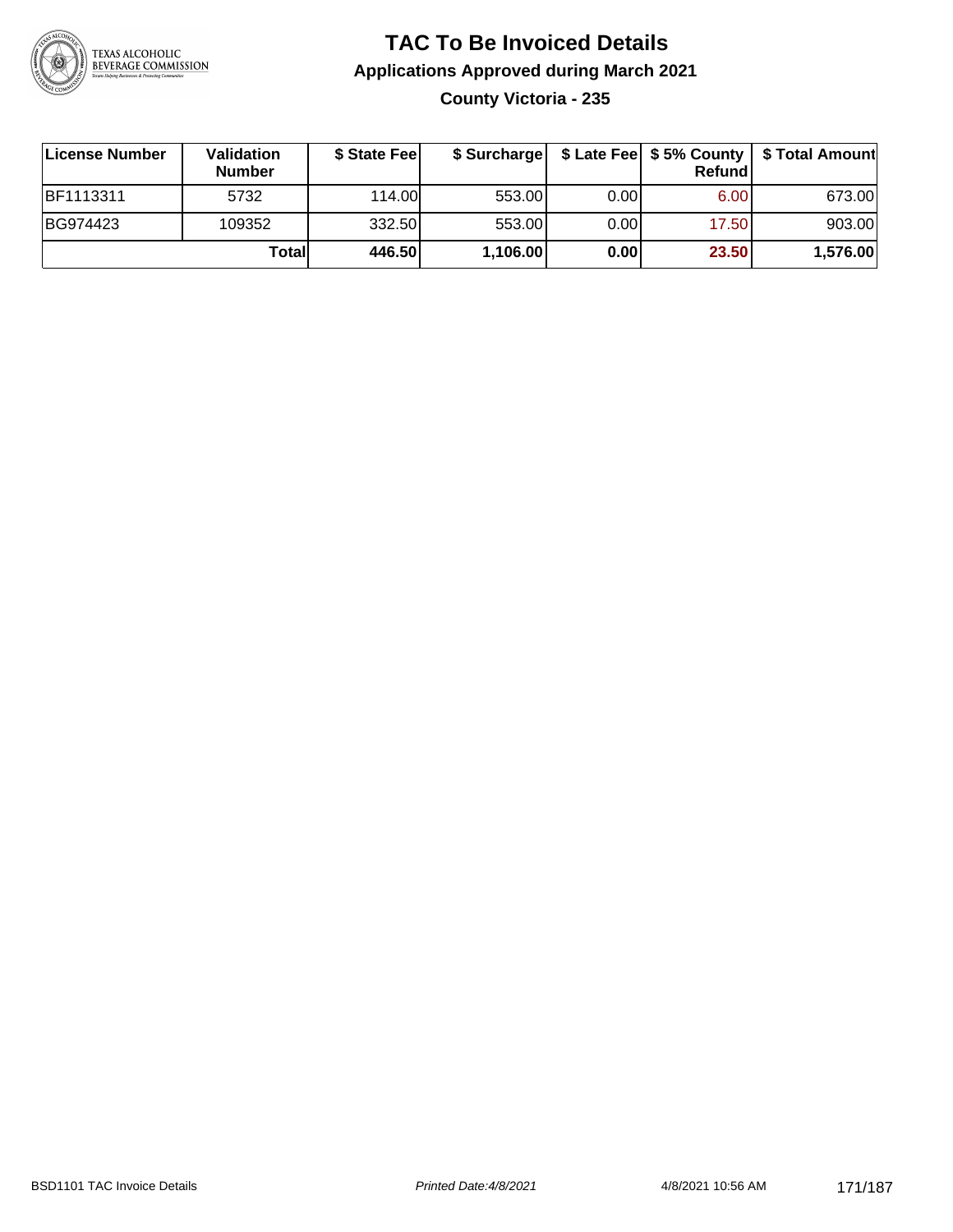

### **TAC To Be Invoiced Details Applications Approved during March 2021 County Walker - 236**

| License Number | Validation<br><b>Number</b> | \$ State Fee | \$ Surcharge |      | \$ Late Fee   \$5% County  <br>Refund | \$ Total Amount |
|----------------|-----------------------------|--------------|--------------|------|---------------------------------------|-----------------|
| BG1111642      | 4380                        | 332.50       | 553.00       | 0.00 | 17.50                                 | 903.00          |
| BF1113602      | 5551                        | 114.00       | 553.00       | 0.00 | 6.00                                  | 673.00          |
| BQ1043219      | 108975                      | 114.00       | 553.00       | 0.00 | 6.00                                  | 673.00          |
|                | Totall                      | 560.50       | 1,659.00     | 0.00 | 29.50                                 | 2,249.00        |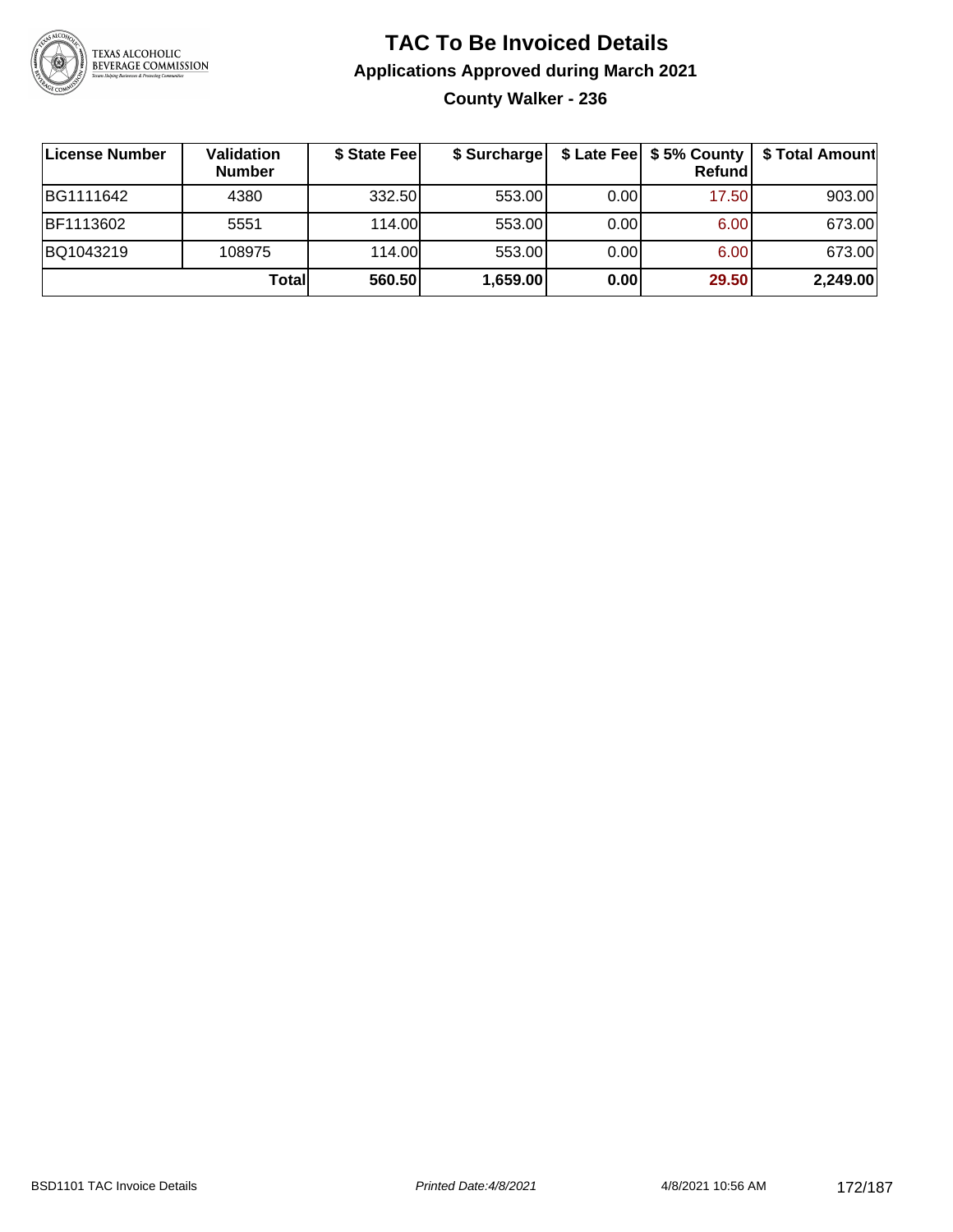

### **TAC To Be Invoiced Details Applications Approved during March 2021**

**County Waller - 237**

| License Number | Validation<br><b>Number</b> | \$ State Fee | \$ Surcharge |       | Refundl | \$ Late Fee   \$5% County   \$ Total Amount |
|----------------|-----------------------------|--------------|--------------|-------|---------|---------------------------------------------|
| BG1113178      | 3997                        | 332.50       | 553.00       | 0.001 | 17.50   | 903.00                                      |
| BQ1111116      | 5373                        | 114.00       | 553.00       | 0.00  | 6.00    | 673.00                                      |
| BQ1045534      | 111272                      | 114.00       | 553.00       | 0.00  | 6.00    | 673.00                                      |
|                | Totall                      | 560.50       | 1,659.00     | 0.00  | 29.50   | 2,249.00                                    |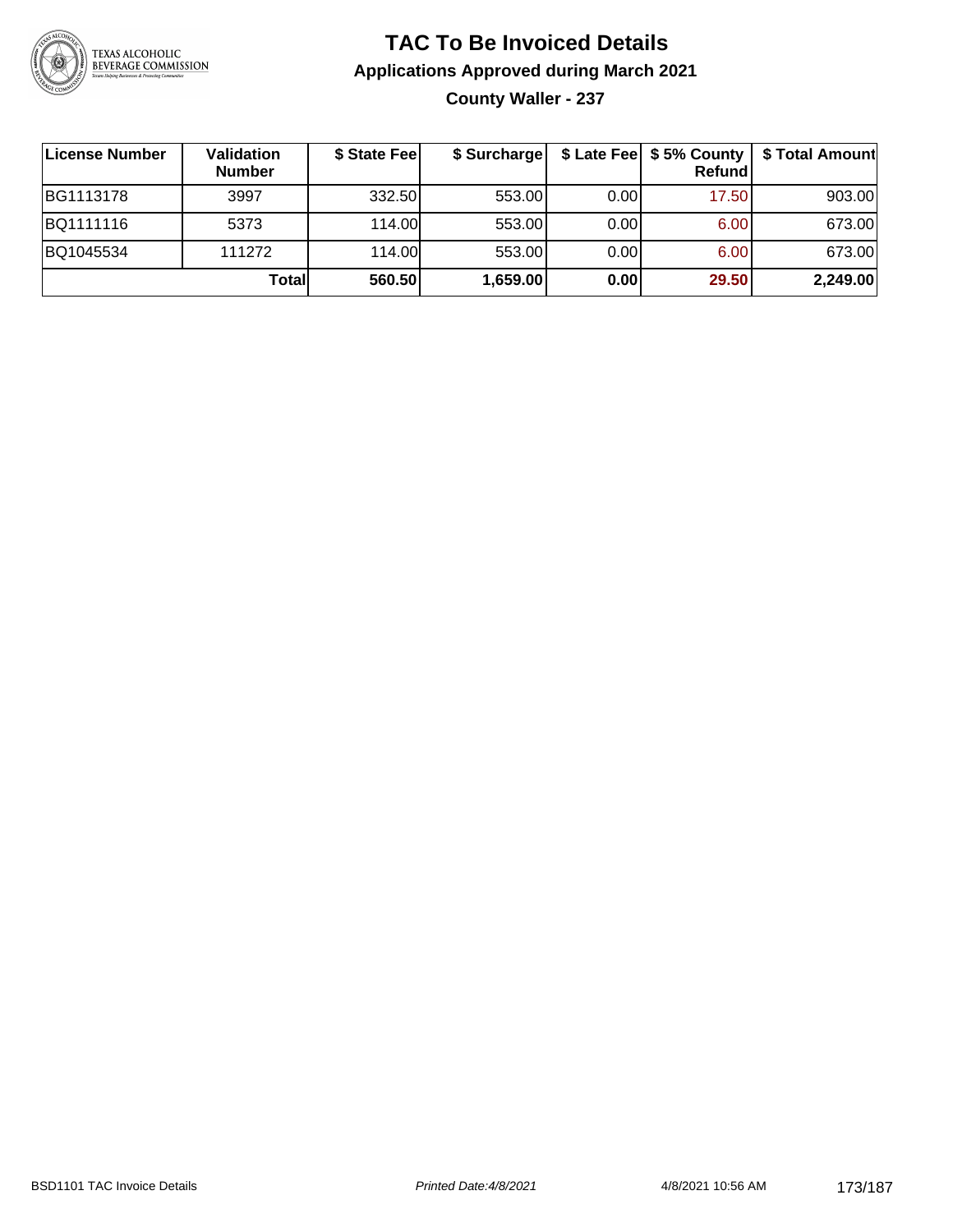

### **TAC To Be Invoiced Details Applications Approved during March 2021 County Washington - 239**

| <b>∣License Number</b> | Validation<br><b>Number</b> | \$ State Feel | \$ Surcharge |      | Refundl           | \$ Late Fee   \$5% County   \$ Total Amount |
|------------------------|-----------------------------|---------------|--------------|------|-------------------|---------------------------------------------|
| BQ1050525              | 112425                      | 114.00        | 553.00       | 0.00 | 6.00              | 673.00                                      |
| BQ1050251              | 112428                      | 114.00L       | 553.00       | 0.00 | 6.00 <sub>1</sub> | 673.00                                      |
|                        | Totall                      | 228.00        | 1,106.00     | 0.00 | 12.00             | 1,346.00                                    |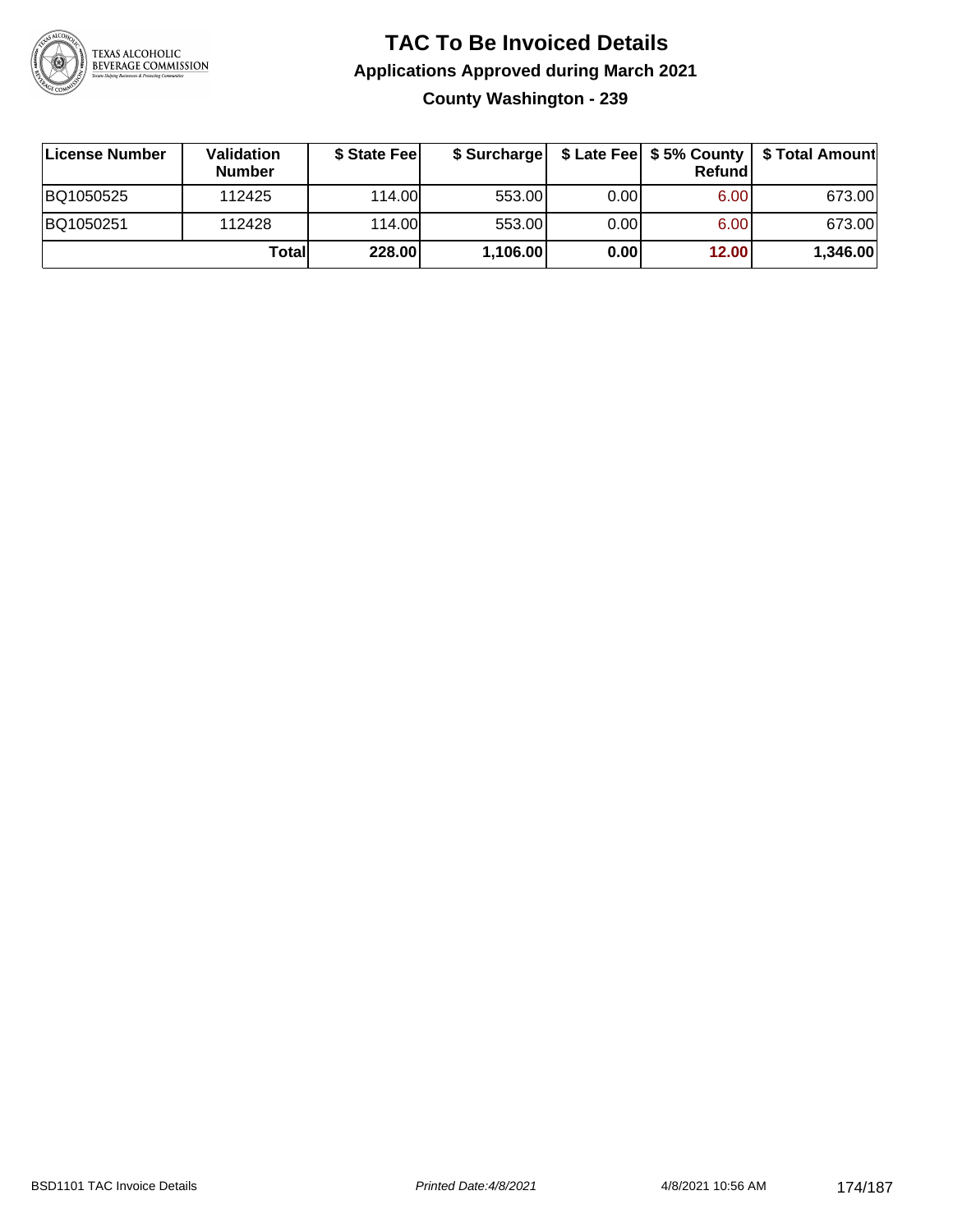

### **TAC To Be Invoiced Details Applications Approved during March 2021 County Webb - 240**

| License Number | Validation<br><b>Number</b> | \$ State Fee | \$ Surcharge | \$ Late Fee | \$5% County<br><b>Refund</b> | \$ Total Amount |
|----------------|-----------------------------|--------------|--------------|-------------|------------------------------|-----------------|
| BE1113792      | 5916                        | 285.00       | 553.00       | 0.00        | 15.00                        | 853.00          |
| BG974283       | 112454                      | 332.50       | 553.00       | 0.00        | 17.50                        | 903.00          |
| BF1048090      | 112866                      | 114.00       | 553.00       | 0.00        | 6.00                         | 673.00          |
| BG1047659      | 113806                      | 332.50       | 553.00       | 0.00        | 17.50                        | 903.00          |
| BL1047659      | 113806                      | 475.00       | 327.00       | 0.00        | 25.00                        | 827.00          |
| BG833849       | 114981                      | 332.50       | 553.00       | 100.00      | 17.50                        | 1,003.00        |
| BG989980       | 121093                      | 332.50       | 553.00       | 0.00        | 17.50                        | 903.00          |
| BL989980       | 121093                      | 475.00       | 327.00       | 0.00        | 25.00                        | 827.00          |
|                | <b>Total</b>                | 2,679.00     | 3,972.00     | 100.00      | 141.00                       | 6,892.00        |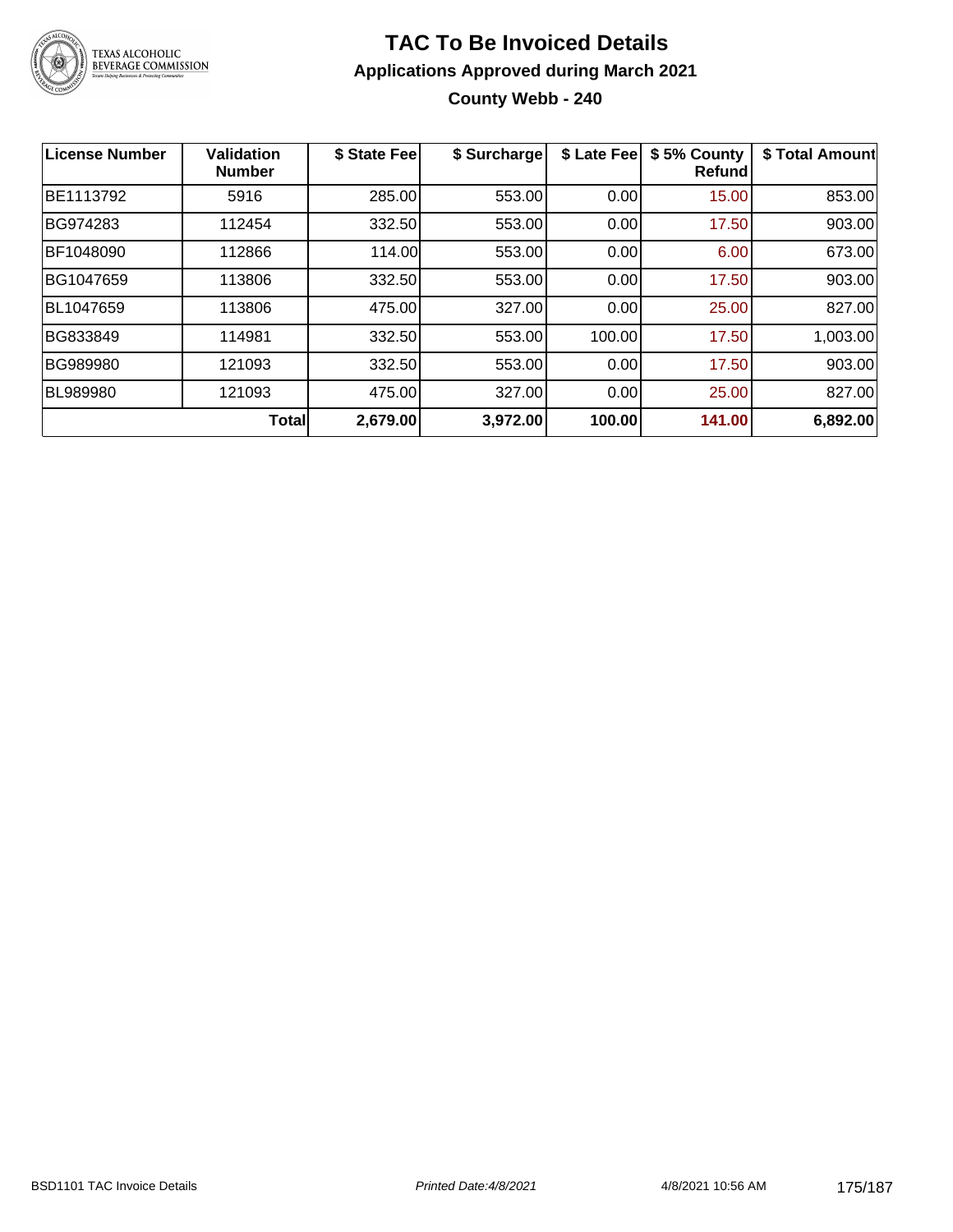

### **TAC To Be Invoiced Details Applications Approved during March 2021 County Wharton - 241**

| <b>License Number</b> | <b>Validation</b><br><b>Number</b> | \$ State Fee | \$ Surcharge | \$ Late Fee | \$5% County<br><b>Refund</b> | \$ Total Amount |
|-----------------------|------------------------------------|--------------|--------------|-------------|------------------------------|-----------------|
| BQ972832              | 108985                             | 114.00       | 553.00       | 0.00        | 6.00                         | 673.00          |
| BQ832474              | 110261                             | 114.00       | 553.00       | 0.00        | 6.00                         | 673.00          |
| BQ899112              | 110438                             | 114.00       | 553.00       | 0.00        | 6.00                         | 673.00          |
| BQ899111              | 110448                             | 114.00       | 553.00       | 0.00        | 6.00                         | 673.00          |
| BG1045364             | 110526                             | 332.50       | 553.00       | 0.00        | 17.50                        | 903.00          |
| BQ834988              | 506821                             | 114.00       | 553.00       | 0.00        | 6.00                         | 673.00          |
|                       | <b>Total</b>                       | 902.50       | 3,318.00     | 0.00        | 47.50                        | 4,268.00        |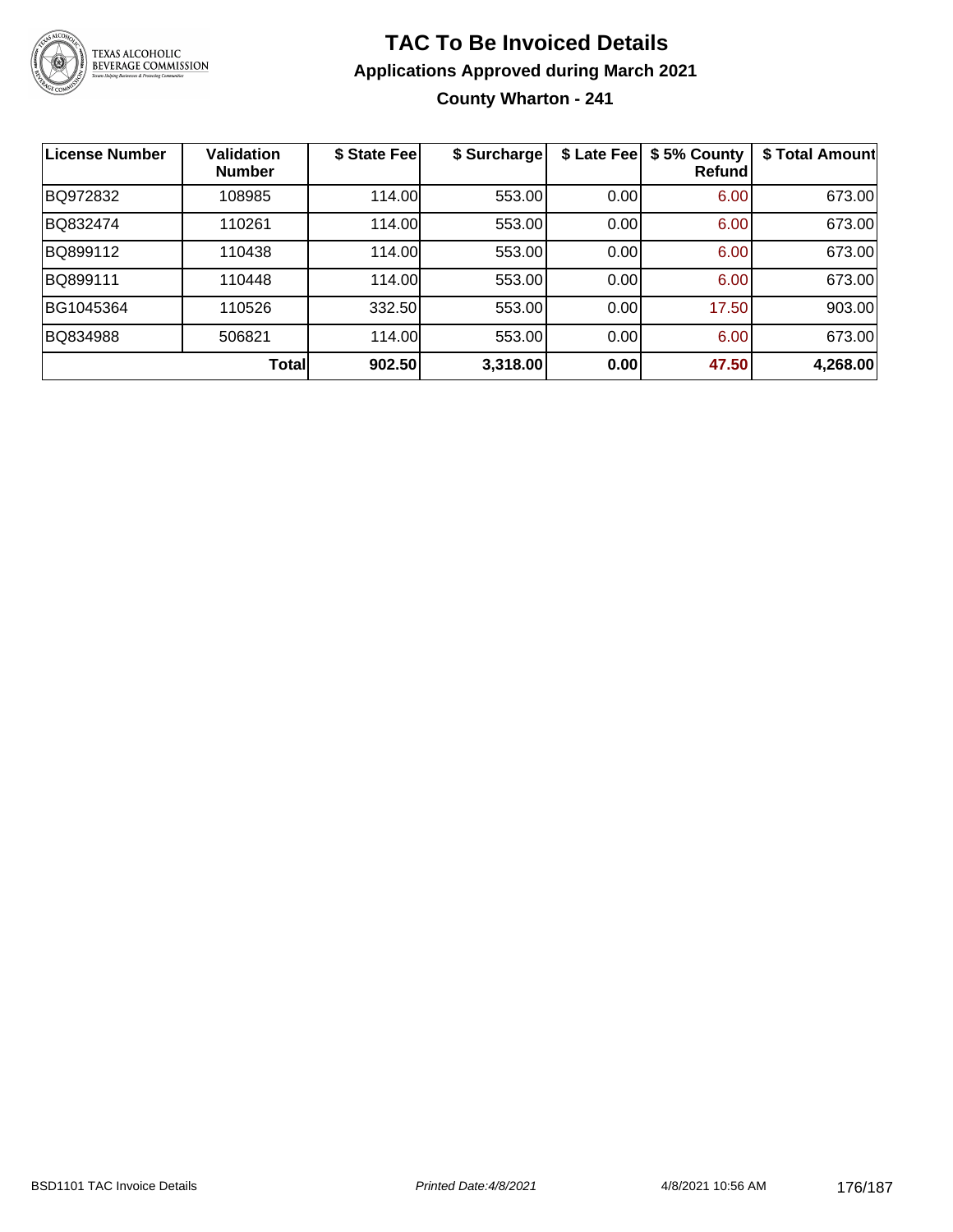

### **TAC To Be Invoiced Details Applications Approved during March 2021 County Wheeler - 242**

| License Number | Validation<br><b>Number</b> | \$ State Fee | \$ Surcharge |      | Refund            | \$ Late Fee   \$5% County   \$ Total Amount |
|----------------|-----------------------------|--------------|--------------|------|-------------------|---------------------------------------------|
| BQ901607       | 111124                      | 114.00       | 553.00       | 0.00 | 6.00 <sub>1</sub> | 673.00                                      |
| BQ899983       | 111270                      | 114.00       | 553.00       | 0.00 | 6.00 <sub>1</sub> | 673.00                                      |
|                | Totall                      | 228.00       | 1,106.00     | 0.00 | 12.00             | 1,346.00                                    |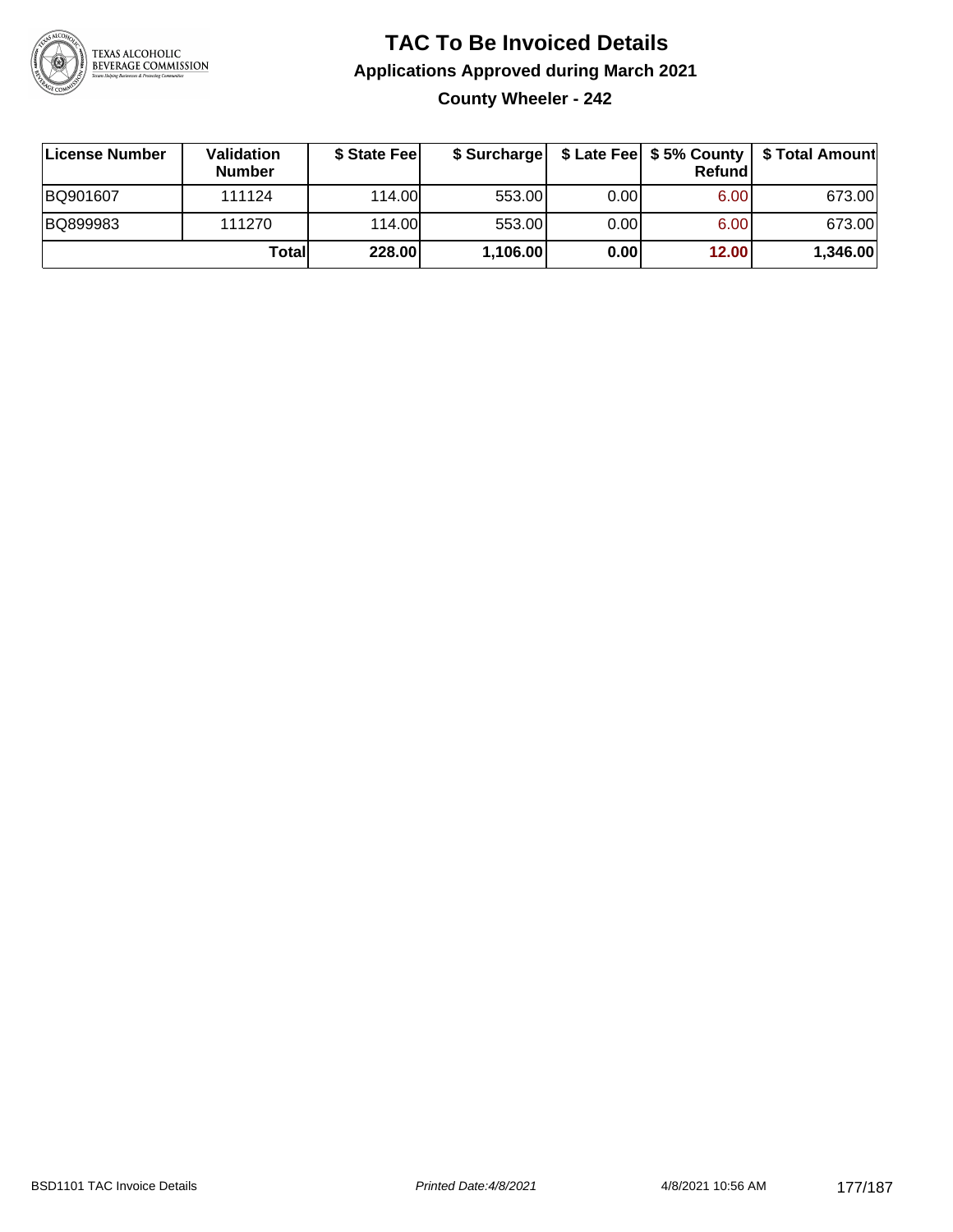

### **TAC To Be Invoiced Details Applications Approved during March 2021 County Wichita - 243**

| <b>License Number</b> | <b>Validation</b><br><b>Number</b> | \$ State Fee | \$ Surcharge | \$ Late Fee | \$5% County<br><b>Refund</b> | \$ Total Amount |
|-----------------------|------------------------------------|--------------|--------------|-------------|------------------------------|-----------------|
| BQ1111761             | 5030                               | 114.00       | 553.00       | 0.00        | 6.00                         | 673.00          |
| BQ1112426             | 5065                               | 114.00       | 553.00       | 0.00        | 6.00                         | 673.00          |
| BQ1112662             | 5762                               | 114.00       | 553.00       | 0.00        | 6.00                         | 673.00          |
| BQ974418              | 109247                             | 114.00       | 553.00       | 0.00        | 6.00                         | 673.00          |
| BF769072              | 109366                             | 114.00       | 553.00       | 0.00        | 6.00                         | 673.00          |
| BG974936              | 112097                             | 332.50       | 553.00       | 0.00        | 17.50                        | 903.00          |
| BP974936              | 112097                             | 950.00       | 426.00       | 0.00        | 50.00                        | 1,426.00        |
|                       | Total                              | 1,852.50     | 3,744.00     | 0.00        | 97.50                        | 5,694.00        |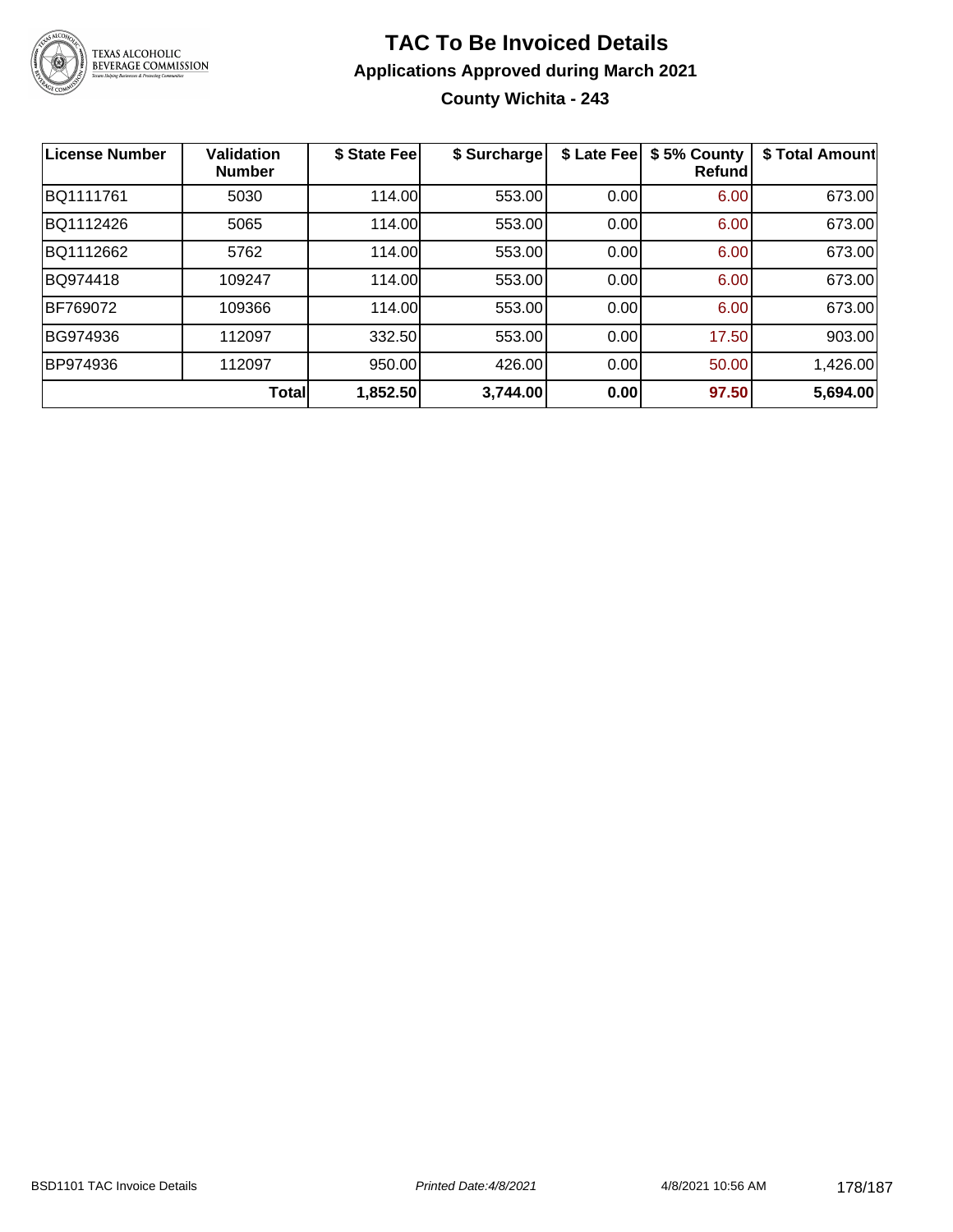

### **TAC To Be Invoiced Details Applications Approved during March 2021 County Willacy - 245**

| License Number | <b>Validation</b><br><b>Number</b> | \$ State Fee | \$ Surcharge |       | $$$ Late Fee $$5%$ County<br>Refund | \$ Total Amount |
|----------------|------------------------------------|--------------|--------------|-------|-------------------------------------|-----------------|
| BQ1110677      | 5112                               | 114.00       | 553.00       | 0.001 | 6.00                                | 673.00          |
| BG973177       | 507386                             | 332.50       | 553.00       | 0.001 | 17.50                               | 903.00          |
| BL973177       | 507386                             | 475.00       | 327.00       | 0.001 | 25.00                               | 827.00          |
|                | Totall                             | 921.50       | 1,433.00     | 0.00  | 48.50                               | 2,403.00        |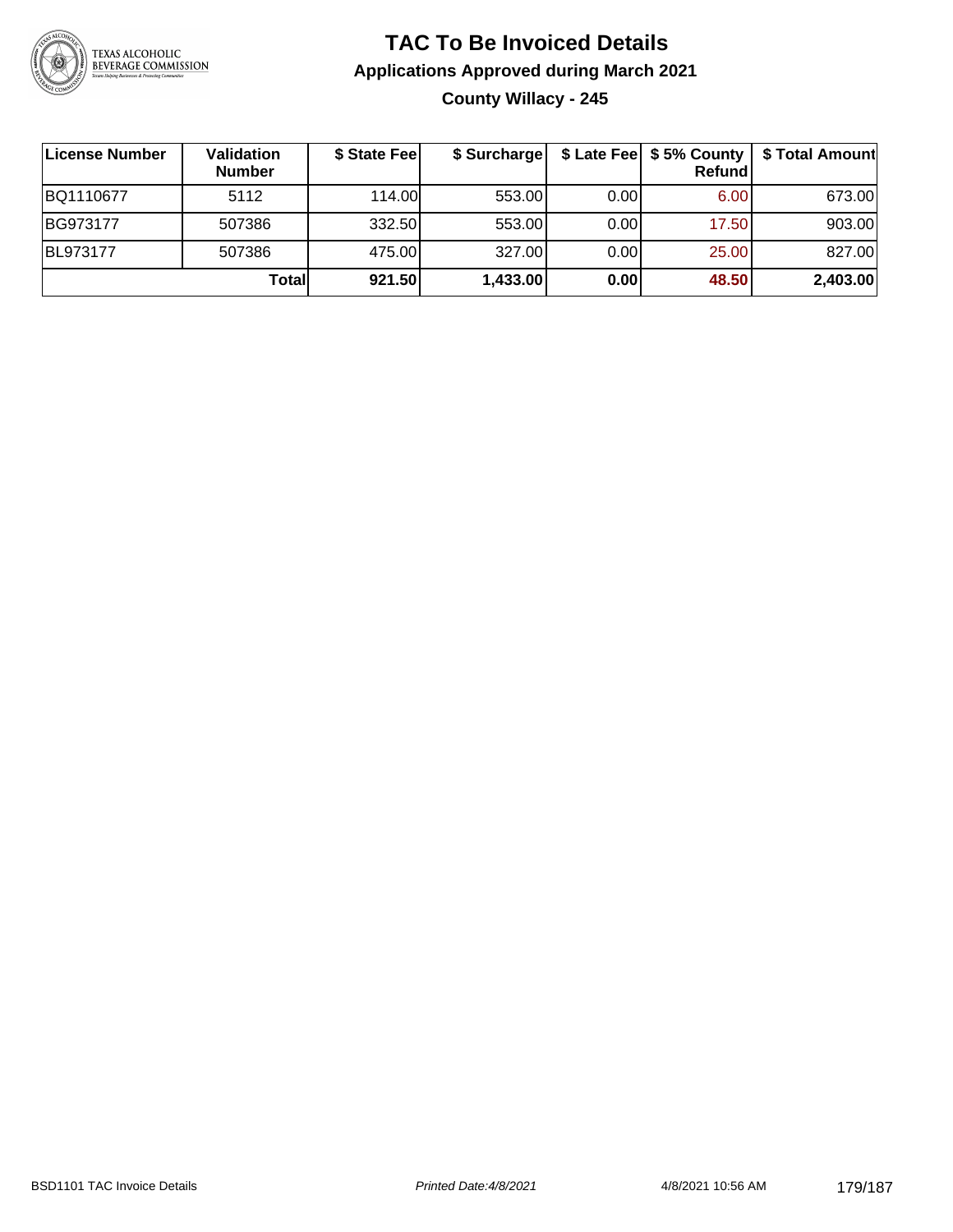

### TEXAS ALCOHOLIC<br>BEVERAGE COMMISSION

#### **TAC To Be Invoiced Details Applications Approved during March 2021 County Williamson - 246**

| <b>License Number</b> | Validation<br><b>Number</b> | \$ State Fee | \$ Surcharge |        | \$ Late Fee   \$5% County<br>Refund | \$ Total Amount |
|-----------------------|-----------------------------|--------------|--------------|--------|-------------------------------------|-----------------|
| BG1111304             | 3360                        | 332.50       | 553.00       | 0.00   | 17.50                               | 903.00          |
| BQ1112505             | 4062                        | 114.00       | 553.00       | 0.00   | 6.00                                | 673.00          |
| BG1111763             | 4146                        | 332.50       | 553.00       | 0.00   | 17.50                               | 903.00          |
| BQ1111749             | 4273                        | 114.00       | 553.00       | 0.00   | 6.00                                | 673.00          |
| BQ1111105             | 4316                        | 114.00       | 553.00       | 0.00   | 6.00                                | 673.00          |
| BG1111418             | 4374                        | 332.50       | 553.00       | 0.00   | 17.50                               | 903.00          |
| BF1112121             | 4397                        | 114.00       | 553.00       | 0.00   | 6.00                                | 673.00          |
| BG1113043             | 4507                        | 332.50       | 553.00       | 0.00   | 17.50                               | 903.00          |
| BG1112319             | 4572                        | 332.50       | 553.00       | 0.00   | 17.50                               | 903.00          |
| BQ1111114             | 4575                        | 114.00       | 553.00       | 0.00   | 6.00                                | 673.00          |
| BG1113666             | 4765                        | 332.50       | 553.00       | 0.00   | 17.50                               | 903.00          |
| BG1113351             | 4992                        | 332.50       | 553.00       | 0.00   | 17.50                               | 903.00          |
| BE1112117             | 5031                        | 285.00       | 553.00       | 0.00   | 15.00                               | 853.00          |
| BQ1113781             | 5542                        | 114.00       | 553.00       | 0.00   | 6.00                                | 673.00          |
| BF1113128             | 5554                        | 114.00       | 553.00       | 0.00   | 6.00                                | 673.00          |
| BQ1113623             | 5954                        | 114.00       | 553.00       | 0.00   | 6.00                                | 673.00          |
| BF1040722             | 104095                      | 114.00       | 553.00       | 0.00   | 6.00                                | 673.00          |
| BG1038947             | 105807                      | 332.50       | 553.00       | 0.00   | 17.50                               | 903.00          |
| BQ969365              | 109282                      | 114.00       | 553.00       | 100.00 | 6.00                                | 773.00          |
| BQ833991              | 109605                      | 114.00       | 553.00       | 0.00   | 6.00                                | 673.00          |
| BQ899477              | 109605                      | 114.00       | 553.00       | 0.00   | 6.00                                | 673.00          |
| BQ974565              | 109605                      | 114.00       | 553.00       | 0.00   | 6.00                                | 673.00          |
| BG1044083             | 109901                      | 332.50       | 553.00       | 0.00   | 17.50                               | 903.00          |
| BG766660              | 109916                      | 332.50       | 553.00       | 0.00   | 17.50                               | 903.00          |
| BF1045850             | 110078                      | 114.00       | 553.00       | 0.00   | 6.00                                | 673.00          |
| BG972037              | 110360                      | 332.50       | 553.00       | 0.00   | 17.50                               | 903.00          |
| BG833524              | 110890                      | 332.50       | 553.00       | 0.00   | 17.50                               | 903.00          |
| BQ835476              | 110913                      | 114.00       | 553.00       | 0.00   | 6.00                                | 673.00          |
| BQ1047854             | 110922                      | 114.00       | 553.00       | 0.00   | 6.00                                | 673.00          |
| BQ1046547             | 111072                      | 114.00       | 553.00       | 0.00   | 6.00                                | 673.00          |
| BG1047878             | 111078                      | 332.50       | 553.00       | 0.00   | 17.50                               | 903.00          |
| BQ770883              | 111299                      | 114.00       | 553.00       | 0.00   | 6.00                                | 673.00          |
| BG974725              | 111528                      | 332.50       | 553.00       | 0.00   | 17.50                               | 903.00          |
| BQ1049022             | 111854                      | 114.00       | 553.00       | 0.00   | 6.00                                | 673.00          |
| BF901838              | 112083                      | 114.00       | 553.00       | 0.00   | 6.00                                | 673.00          |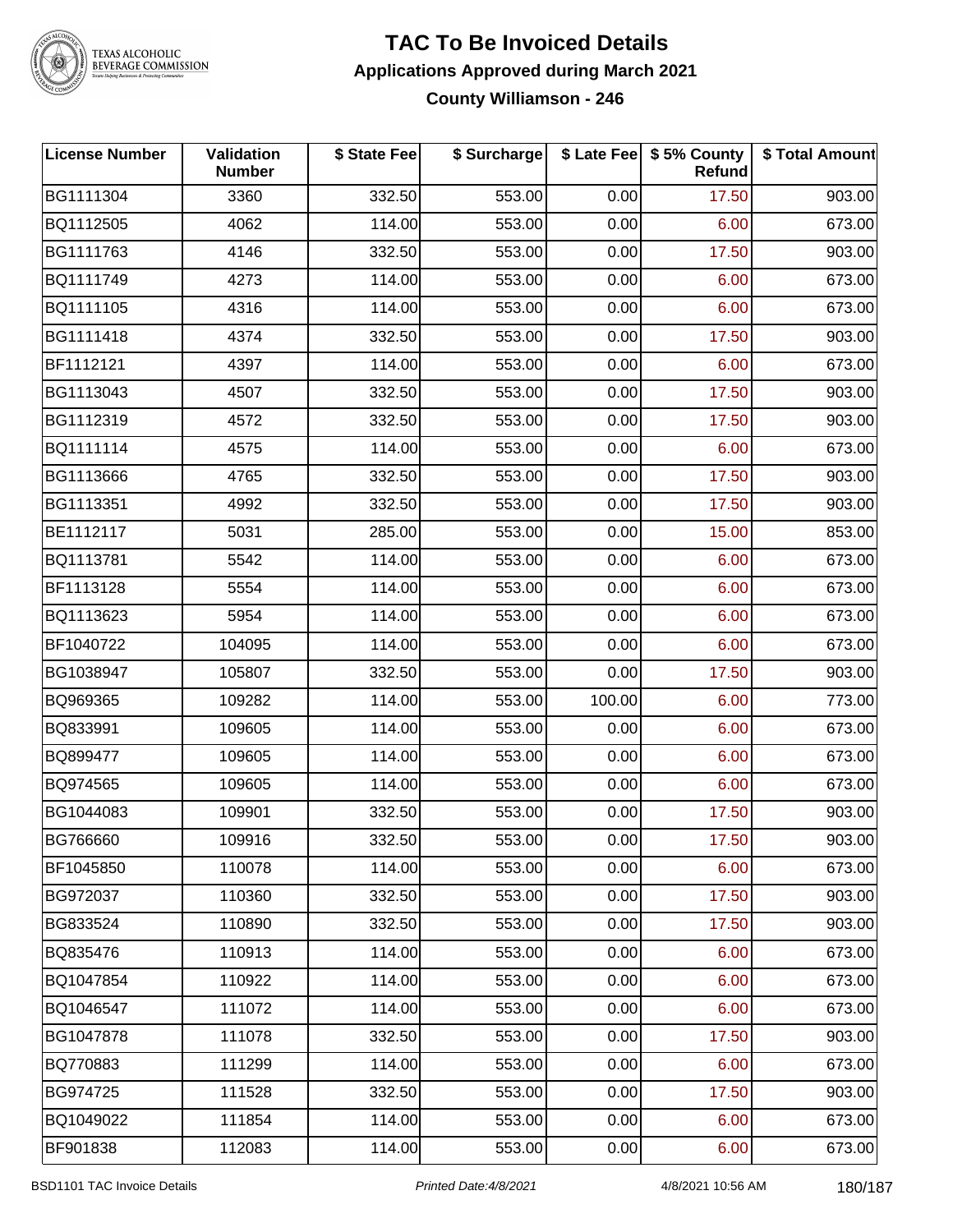| License Number | <b>Validation</b><br><b>Number</b> | \$ State Fee | \$ Surcharge | \$ Late Fee | \$5% County<br>Refund | \$ Total Amount |
|----------------|------------------------------------|--------------|--------------|-------------|-----------------------|-----------------|
| BF977491       | 112249                             | 114.00L      | 553.00       | 0.00        | 6.00                  | 673.00          |
| BG891271       | 503189                             | 332.50       | 553.00       | 0.00        | 17.50                 | 903.00          |
| BF1043776      | 506222                             | 114.00L      | 553.00       | 0.00        | 6.00                  | 673.00          |
| BG966663       | 506230                             | 332.50       | 553.00       | 0.00        | 17.50                 | 903.00          |
| BQ902949       | 507892                             | 114.00       | 553.00       | 0.00        | 6.00                  | 673.00          |
|                | Totall                             | 8,227.00     | 22,120.00    | 100.00      | 433.00                | 30,880.00       |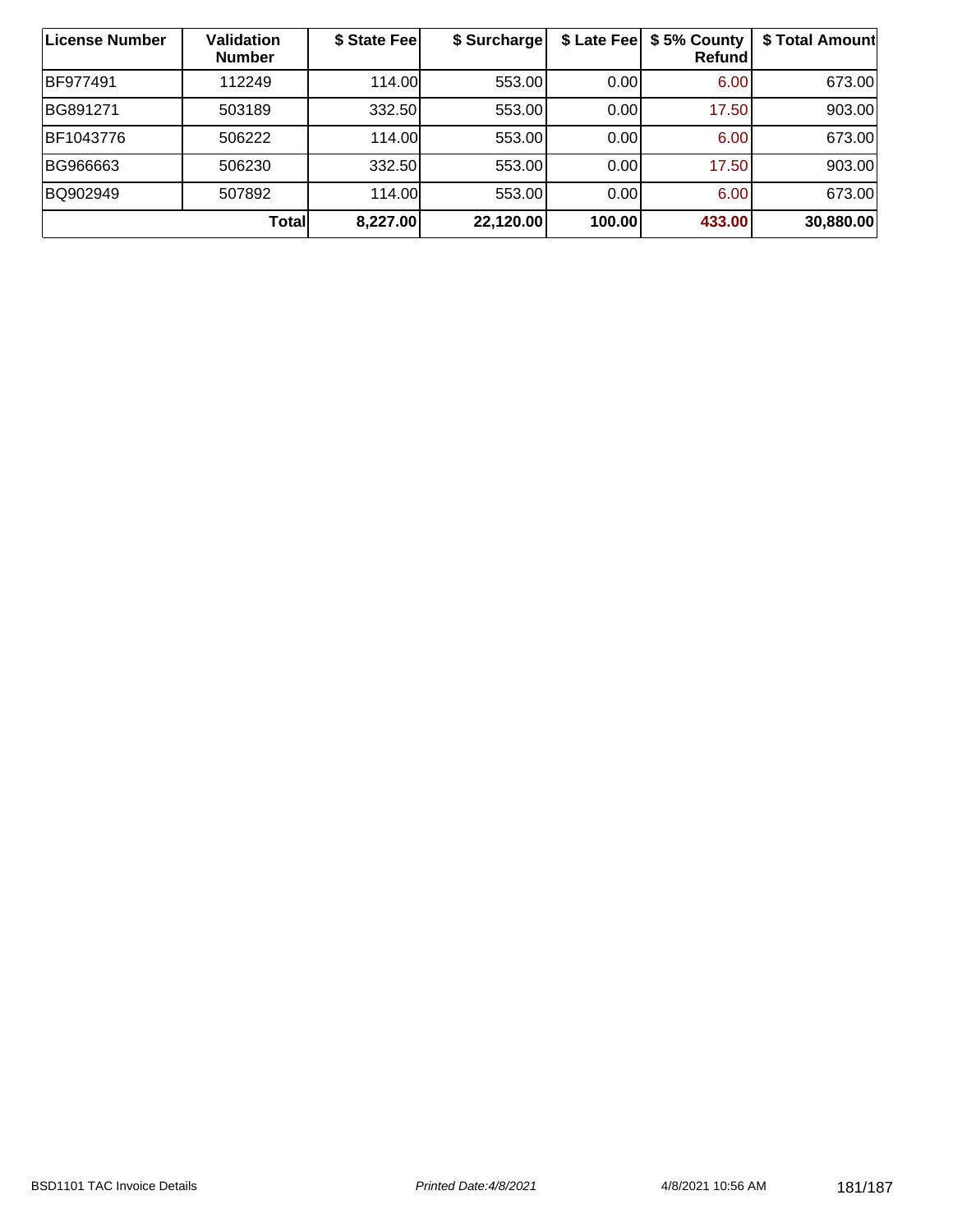

## **TAC To Be Invoiced Details Applications Approved during March 2021 County Wilson - 247**

**License Number Validation Number \$ State Fee \$ Surcharge \$ Late Fee \$ 5% County Refund \$ Total Amount** BQ1110923 5079 114.00 553.00 0.00 6.00 673.00 **Total 114.00 553.00 0.00 6.00 673.00**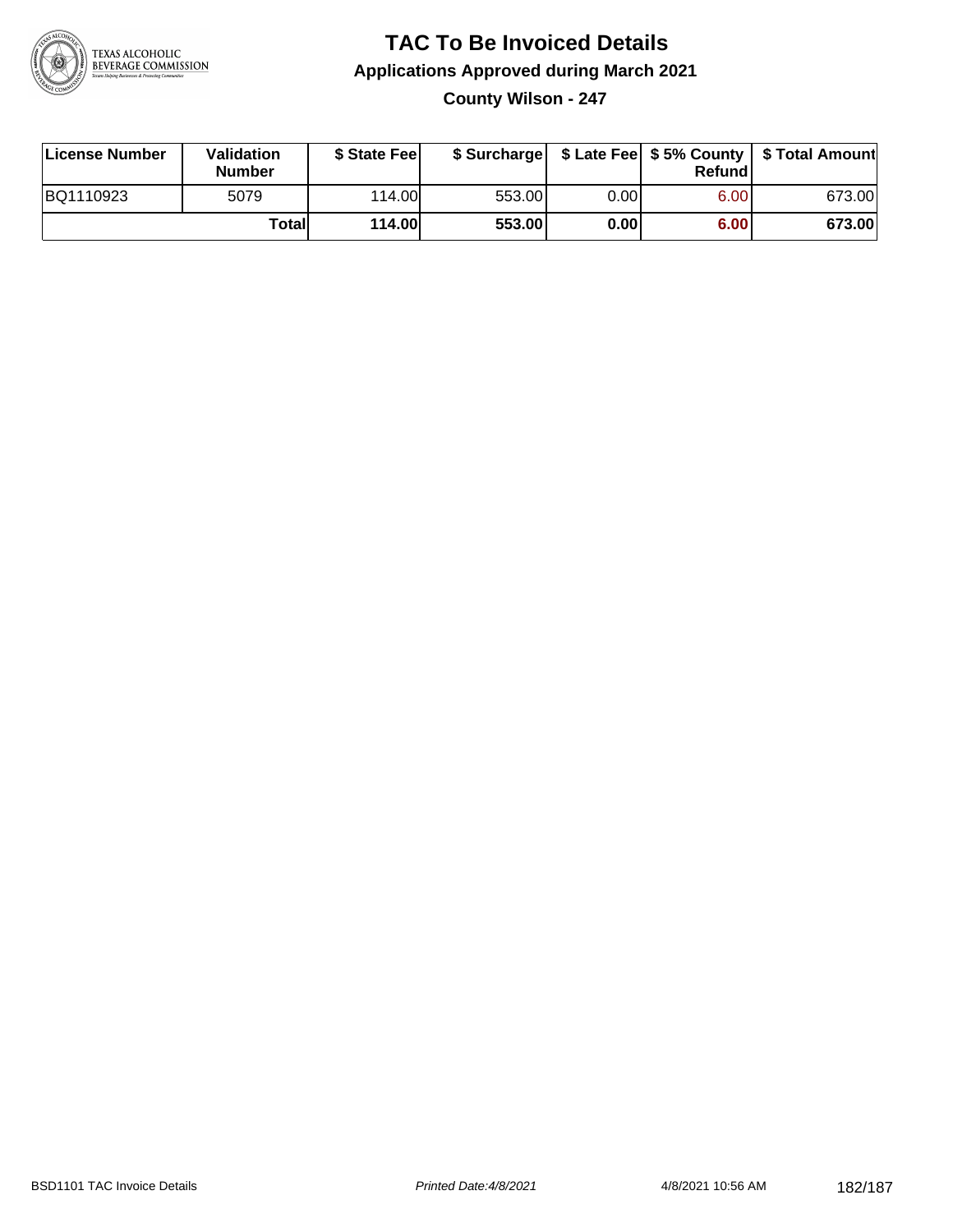

## **TAC To Be Invoiced Details Applications Approved during March 2021 County Wise - 249**

| License Number | <b>Validation</b><br><b>Number</b> | \$ State Feel |        |       | Refund | \$ Surcharge   \$ Late Fee   \$5% County   \$ Total Amount |
|----------------|------------------------------------|---------------|--------|-------|--------|------------------------------------------------------------|
| BQ769469       | 506824                             | 114.00        | 553.00 | 0.001 | 6.00   | 673.00                                                     |
|                | Totall                             | 114.00        | 553.00 | 0.00  | 6.00   | 673.00                                                     |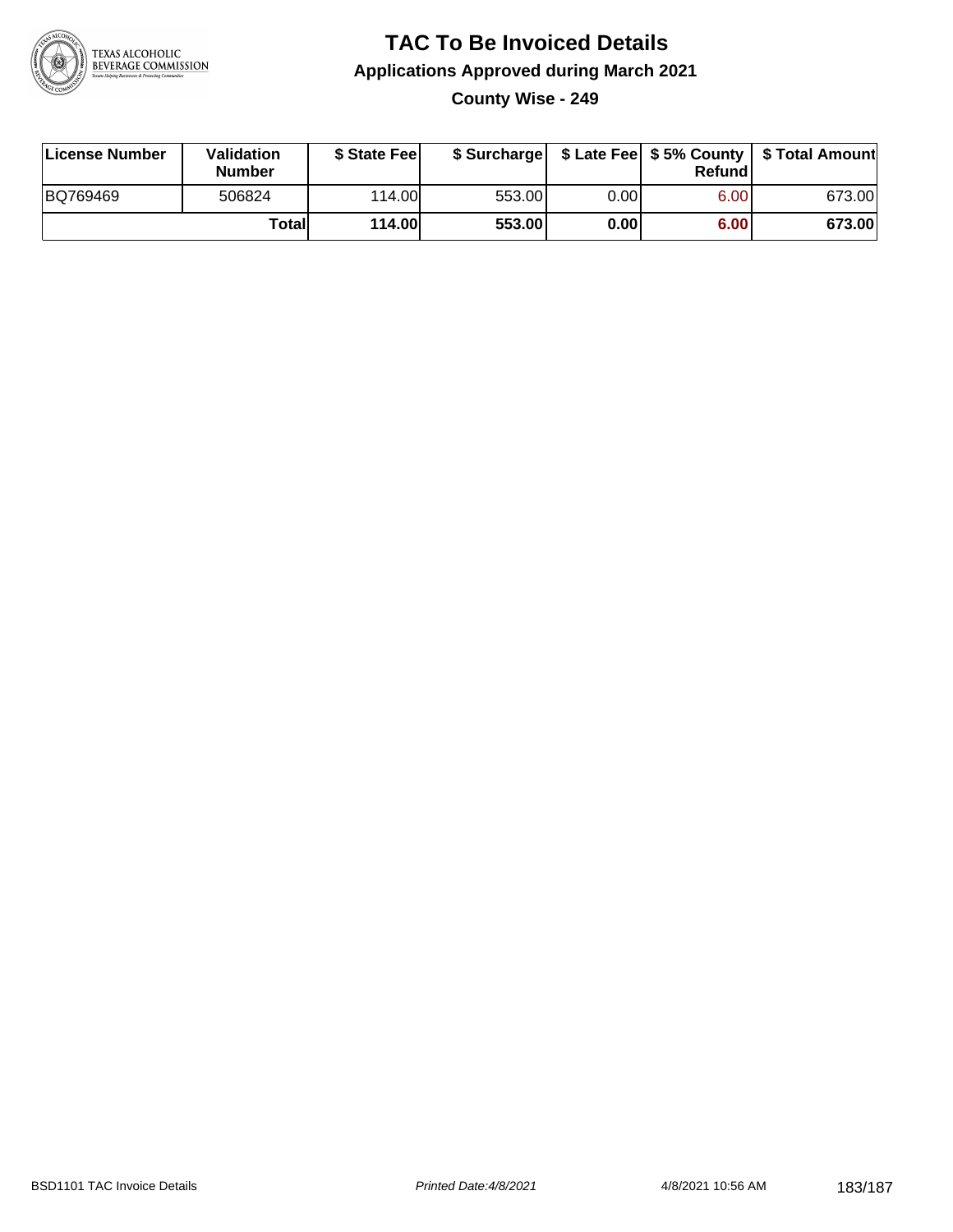

## **TAC To Be Invoiced Details Applications Approved during March 2021 County Wood - 250**

| License Number | <b>Validation</b><br><b>Number</b> | \$ State Feel |        |      | Refund | \$ Surcharge   \$ Late Fee   \$5% County   \$ Total Amount |
|----------------|------------------------------------|---------------|--------|------|--------|------------------------------------------------------------|
| BG972756       | 110498                             | 332.50        | 553.00 | 0.00 | 17.50  | 903.00                                                     |
|                | Totall                             | 332.50        | 553.00 | 0.00 | 17.50  | 903.00                                                     |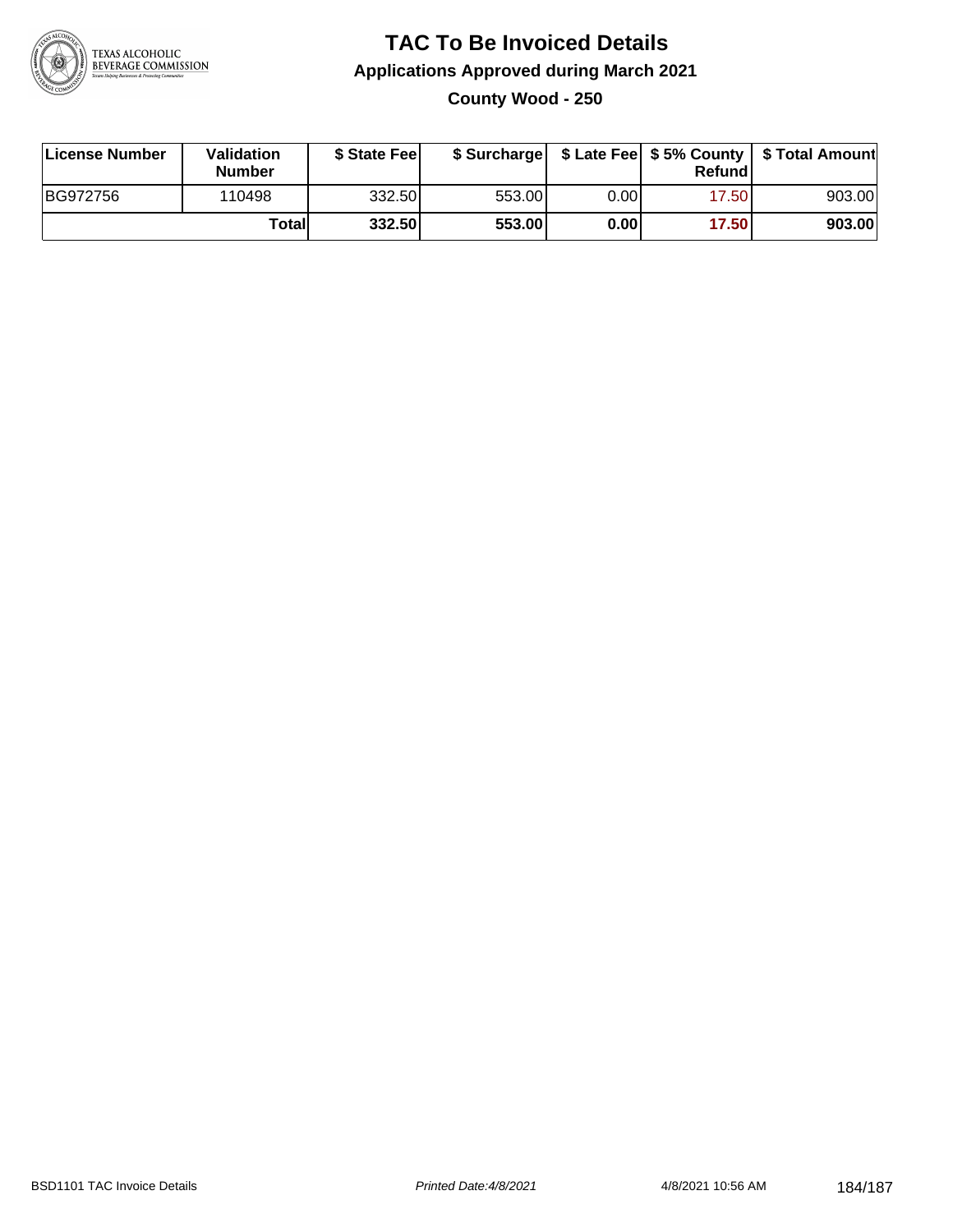

# **TAC To Be Invoiced Details Applications Approved during March 2021 County Young - 252**

| License Number | <b>Validation</b><br><b>Number</b> | \$ State Fee | \$ Surcharge |      | \$ Late Fee   \$5% County  <br>Refund | \$ Total Amount |
|----------------|------------------------------------|--------------|--------------|------|---------------------------------------|-----------------|
| BF1110803      | 4750                               | 114.00       | 553.00       | 0.00 | 6.00                                  | 673.00          |
| BQ1111295      | 4786                               | 114.00       | 553.00       | 0.00 | 6.00                                  | 673.00          |
| BQ976326       | 110770                             | 114.00       | 553.00       | 0.00 | 6.00                                  | 673.00          |
|                | Totall                             | 342.00       | 1,659.00     | 0.00 | 18.00                                 | 2,019.00        |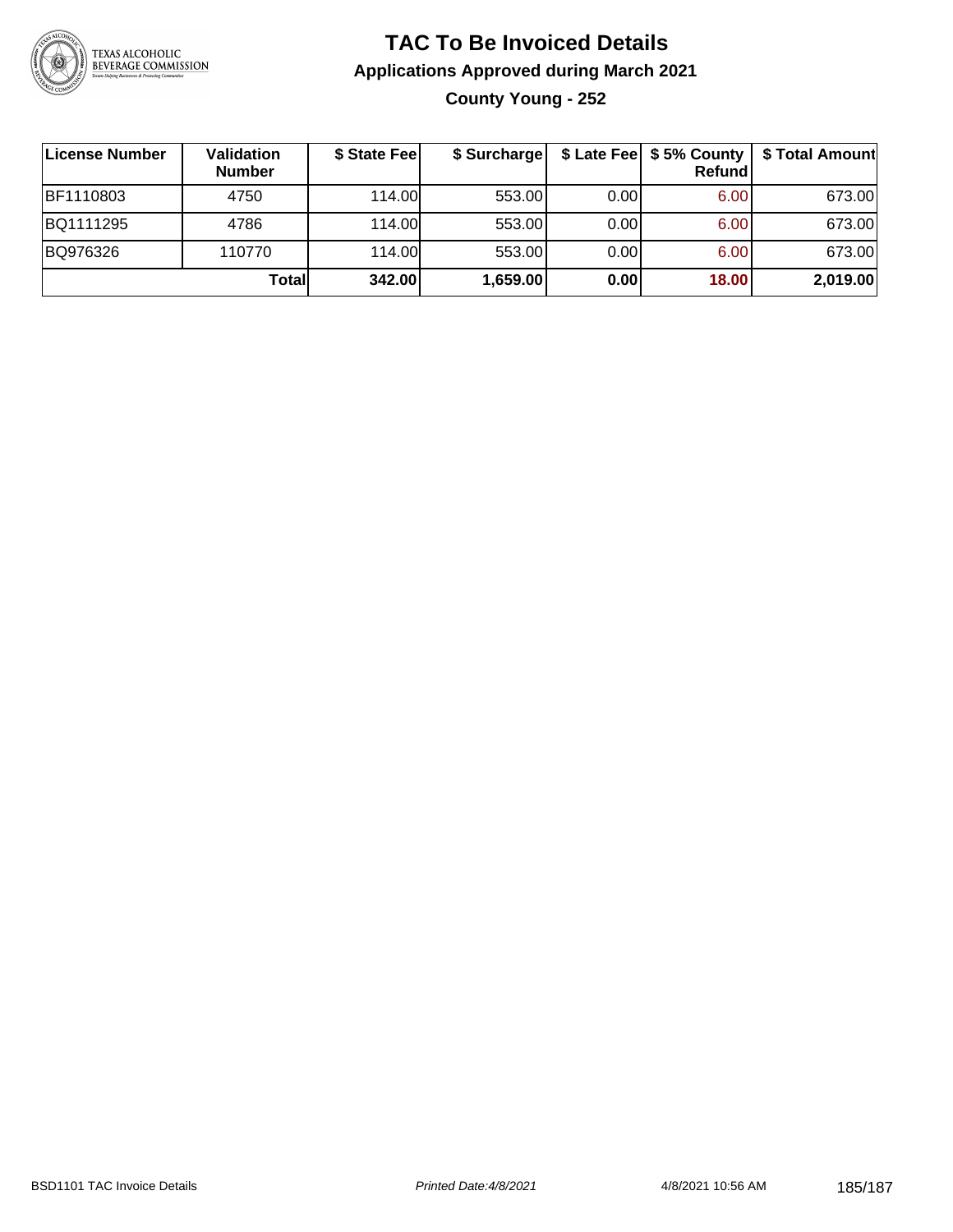

## **TAC To Be Invoiced Details Applications Approved during March 2021 County Zapata - 253**

| License Number | <b>Validation</b><br><b>Number</b> | \$ State Fee | \$ Surcharge |      | \$ Late Fee   \$5% County  <br>Refund | \$ Total Amount |
|----------------|------------------------------------|--------------|--------------|------|---------------------------------------|-----------------|
| BQ1113597      | 5719                               | 114.00       | 553.00       | 0.00 | 6.00                                  | 673.00          |
| BQ903066       | 112194                             | 114.00       | 553.00       | 0.00 | 6.00                                  | 673.00          |
| BG835791       | 113580                             | 332.50       | 553.00       | 0.00 | 17.50                                 | 903.00          |
|                | Totall                             | 560.50       | 1,659.00     | 0.00 | 29.50                                 | 2,249.00        |